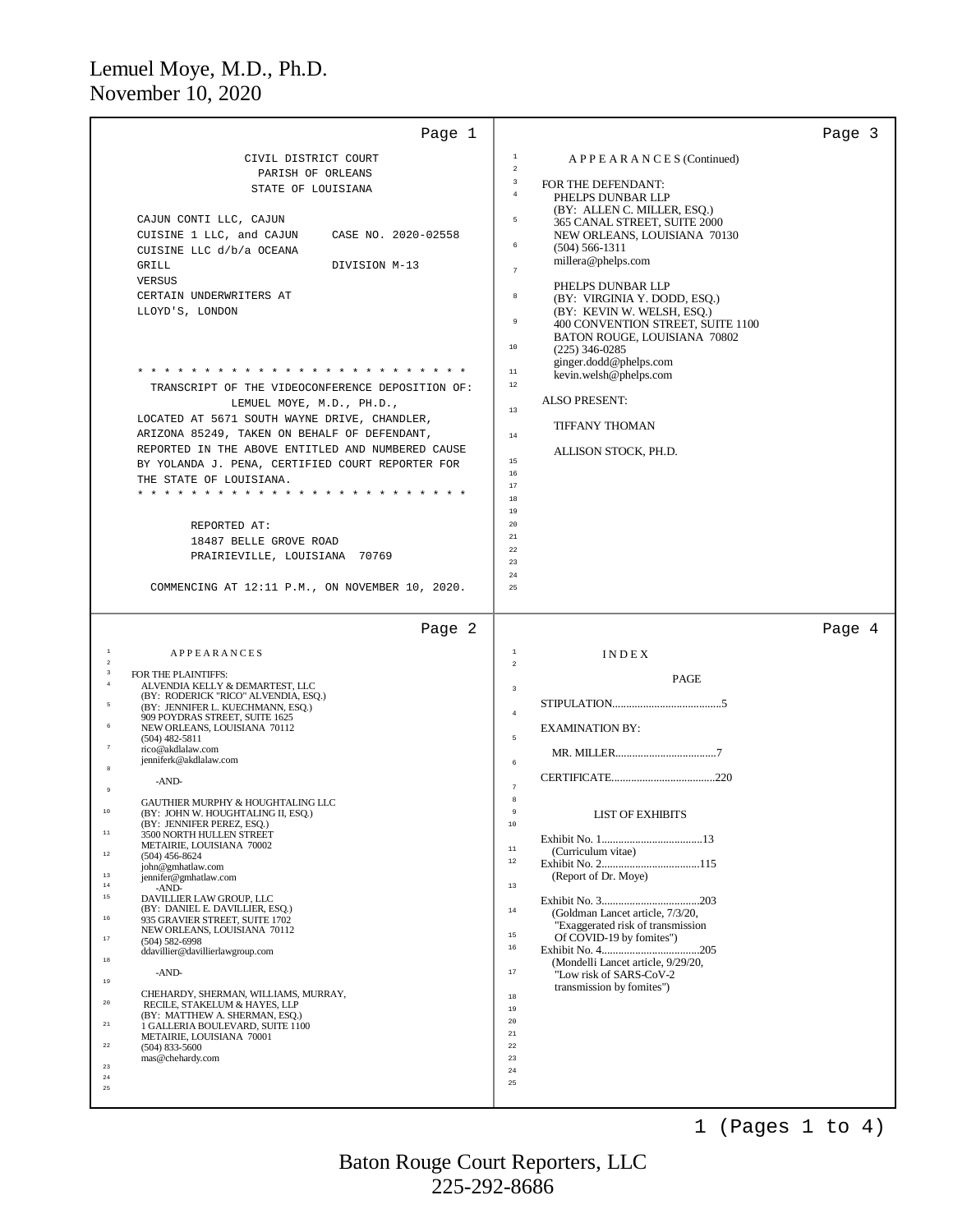|                | Page 5                                                                                | Page 7                                                                                                                                             |
|----------------|---------------------------------------------------------------------------------------|----------------------------------------------------------------------------------------------------------------------------------------------------|
| $\mathbf 1$    | <b>STIPULATION</b>                                                                    | $\mathbf 1$<br>LEMUEL MOYE, M.D., PH.D.,                                                                                                           |
| $\overline{a}$ |                                                                                       | $\sqrt{2}$<br>5671 South Wayne Drive, Chandler, Arizona 85249,                                                                                     |
| 3              | IT IS STIPULATED AND AGREED by and among                                              | 3<br>having been first duly sworn, was examined and                                                                                                |
| 4              | the parties that this deposition is hereby being                                      | $\overline{4}$<br>testified as follows:                                                                                                            |
| 5              | taken for discovery purposes and for any and all                                      | 5<br><b>EXAMINATION</b>                                                                                                                            |
| 6              | purposes authorized under the Louisiana Code of                                       | 6<br>BY MR. MILLER:                                                                                                                                |
| $\tau$         | Civil Procedure.                                                                      | $\sqrt{7}$<br>Q. Good afternoon, Dr. -- is it Moye or                                                                                              |
| 8              | All formalities, including the reading                                                | 8<br>"Moye"?                                                                                                                                       |
| 9              | and signing of the transcript by the witness, are                                     | 9<br>A. Moye. Thank you.                                                                                                                           |
| 10             | hereby waived.                                                                        | 10<br>Q. That's okay. Thank you. Good afternoon.                                                                                                   |
| $11$           | Except as provided in Article 1455,                                                   | 11<br>Nice to see you.                                                                                                                             |
| 12             | objections are considered reserved until trial or                                     | 12<br>A. Good to see you, sir.                                                                                                                     |
| 13             | other use of the deposition.                                                          | 13<br>Q. I know you have given a deposition before,                                                                                                |
| 14             |                                                                                       | 14<br>right, Doctor?                                                                                                                               |
| 15             |                                                                                       | 15<br>A. Yes, sir.                                                                                                                                 |
| 16             |                                                                                       | 16<br>Q. Okay. So I'm going to try to be quick on                                                                                                  |
| 17             |                                                                                       | 17<br>all the preliminaries, but I'm going to ask you a                                                                                            |
| 18             |                                                                                       | 18                                                                                                                                                 |
| 19             |                                                                                       | series of questions. You're going to give me<br>19                                                                                                 |
| 20             |                                                                                       | answers. The court reporter is taking everything<br>20<br>down. We ask that those answers be verbally so that                                      |
| 21             |                                                                                       | 21                                                                                                                                                 |
| 22             |                                                                                       | she can accurately take down your testimony. Is<br>22<br>that fair?                                                                                |
| 23             |                                                                                       | 23                                                                                                                                                 |
| 24             |                                                                                       | A. Yes, it is.<br>24                                                                                                                               |
| 25             |                                                                                       | Q. Okay. Oftentimes, I think my questions are<br>25                                                                                                |
|                |                                                                                       | articulate and well-phrased, and they are not. If                                                                                                  |
| 1<br>2         | Page 6<br>THE REPORTER: Good afternoon. My<br>name is Yolanda Pena. I am a nationally | Page 8<br>$\mathbf{1}$<br>in fact you do not understand what I'm asking,<br>$\boldsymbol{2}$<br>please ask me to rephrase it, and I'll be happy to |
| 3              | certified court reporter with Baton Rouge                                             | $\mathsf 3$<br>do so within the best of my abilities.                                                                                              |
| 4              | Court Reporters.                                                                      | 4<br>However, if you answer, I'm going to assume                                                                                                   |
| 5              | At this time, I will ask counsel to                                                   | 5<br>that you understood what I was asking. Is that                                                                                                |
| 6              | identify yourselves and whom you represent                                            | б<br>fair?                                                                                                                                         |
| $\overline{7}$ | and agree on the record that there is no                                              | $\tau$<br>A. It is.                                                                                                                                |
| 8              | objection to this court reporter                                                      | 8<br>Q. Okay. If we ever need to take a break,                                                                                                     |
| q              | administering a binding oath to the witness                                           | 9<br>please allow me -- I imagine we might go a little                                                                                             |
| 10             | via remote videoconference.                                                           | 10<br>while because your report is so extensive. We can                                                                                            |
| 11             | We'll start with the noticing                                                         | 11<br>take a break at any time. I only ask that if we do                                                                                           |
| 12             | attorney.                                                                             | 12<br>take a break and there is a question pending, we                                                                                             |
| 13             | MR. MILLER: Allen Miller and                                                          | 13<br>answer that question prior to the break.                                                                                                     |
| 14             | Kevin Welsh on behalf of the defendants.                                              | 14<br>A. I understand.                                                                                                                             |
| 15             | And we have no objection.                                                             | 15<br>Q. Okay. Why don't you give me your full name                                                                                                |
| 16             | MR. ALVENDIA: Rico Alvendia,                                                          | 16<br>and address, please.                                                                                                                         |
| 17             | Dan Davillier, Jennifer Kuechmann,                                                    | 17<br>A. May I ask a question first, just a                                                                                                        |
| 18             | Jennifer Perez, Matt Sherman on behalf                                                | 18<br>technical question?                                                                                                                          |
| 19             | of the plaintiff. And we have no                                                      | 19<br>Q. Yes, sir.                                                                                                                                 |
| 20             | objection.                                                                            | 20<br>A. My screen -- my screen has been reversed so                                                                                               |
| 21             | THE REPORTER: And, Dr. Moye, I'll                                                     | 21<br>that the zoom component is over on the right, and                                                                                            |
| 22             | swear you in now.                                                                     | 22<br>I'm seeing a -- looks like a screenshot of a                                                                                                 |
| 23             | $\frac{1}{1}$                                                                         | 23<br>computer screen that is Phelps Dunbar LLP.                                                                                                   |
| 24             | $/\!/ \!/$                                                                            | 24<br>Q. Yes, sir. And we can change that right                                                                                                    |
| 25             | $/\!/ \!/$                                                                            | 25<br>now. The -- throughout the course of the                                                                                                     |
|                |                                                                                       |                                                                                                                                                    |
|                |                                                                                       | (Pages 5 to 8)<br>2                                                                                                                                |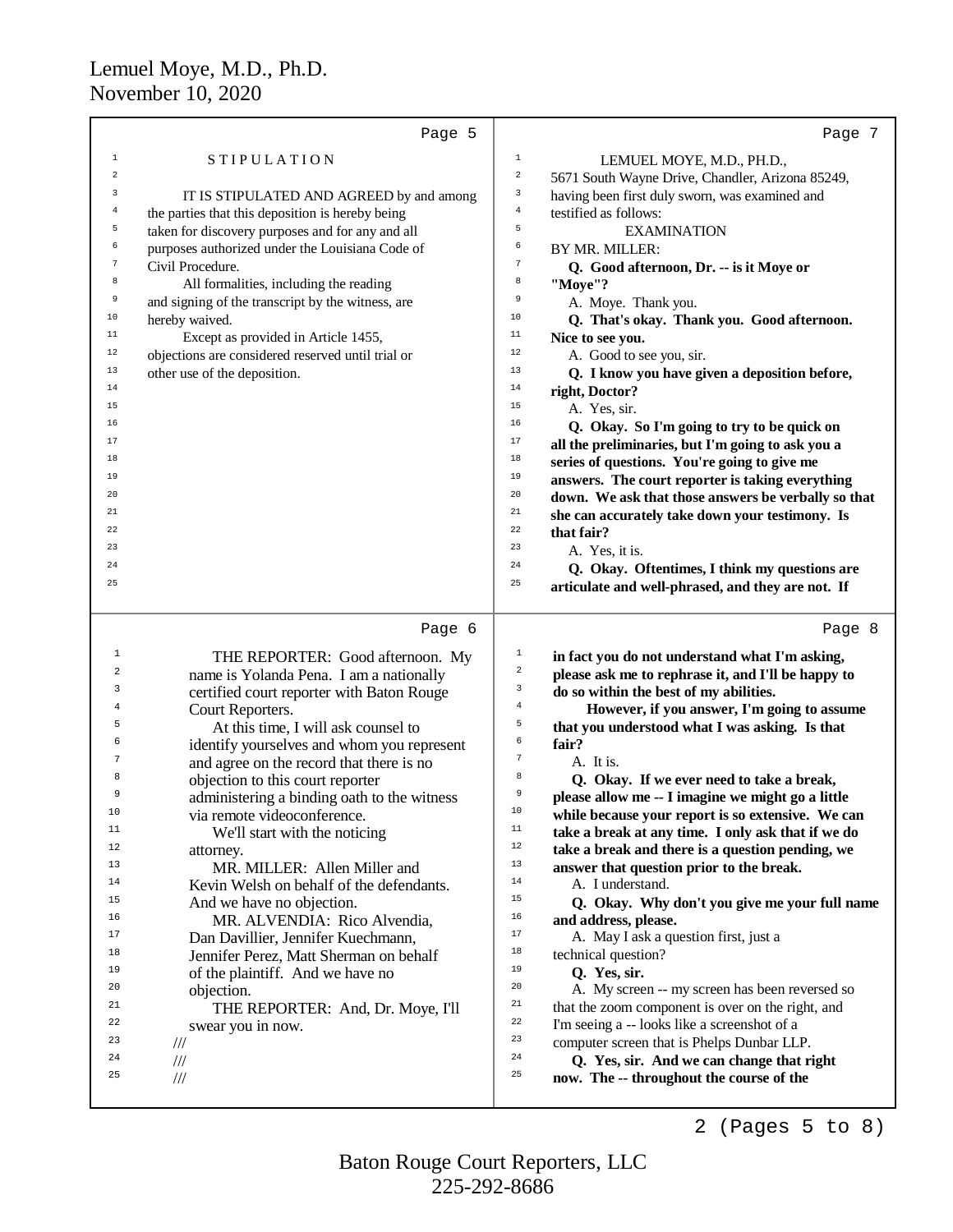|                  | Page 9                                                                                 |                                                                                                              | Page 11 |
|------------------|----------------------------------------------------------------------------------------|--------------------------------------------------------------------------------------------------------------|---------|
| $\mathbf 1$      | deposition, that may happen because we'll be sharing                                   | $\,1$<br>Q. And obtaining that -- the Ph.D. was your                                                         |         |
| $\boldsymbol{2}$ | a screen with you to show you documents. We're not                                     | $\overline{\mathbf{c}}$<br>last -- and I know there are multiple educational                                 |         |
| 3                | at that point right now, so I'm going to ask that                                      | 3<br>components to your career. But that was your last                                                       |         |
| $\overline{4}$   | Kevin remove that screen so you can then see all of                                    | $\bf 4$<br>formal schooling?                                                                                 |         |
| 5                | the other participants. Okay.                                                          | 5<br>A. Yes, sir.                                                                                            |         |
| 6                | A. And I think --                                                                      | 6<br>Q. Okay. What was the master's degree? What                                                             |         |
| $\overline{7}$   | Q. Is that better?                                                                     | $\sqrt{ }$<br>discipline was that in?                                                                        |         |
| 8                | A. There was a question pending.                                                       | 8<br>A. Mathematical statistics.                                                                             |         |
| 9                | Q. Sorry about that. Okay.                                                             | 9<br>Q. Tell me what exactly is mathematical                                                                 |         |
| 10               | The question was for you to state your name                                            | 10<br>statistics.                                                                                            |         |
| 11               | and address for the record.                                                            | 11<br>A. Sure. It's mathematical science of the                                                              |         |
| 12               | A. Sure. First name is Lemuel, L-e-m-u-e-l,                                            | 12<br>theory underlying the analysis of data, so that                                                        |         |
| 13               | last name M-o-y-e.                                                                     | 13<br>entails an understanding of probability, I would say                                                   |         |
| 14               | Q. Now, Doctor, one more preliminary question.                                         | 14<br>completely, but nobody understands probability                                                         |         |
| 15               | Are you on any prescription medication today?                                          | 15<br>completely. So an understanding of probability and                                                     |         |
| 16               | A. No, sir.                                                                            | 16<br>an understanding of statistical inference.                                                             |         |
| 17               | Q. So there's nothing that would prevent you                                           | 17<br>Q. All right. Now, so unfortunately for you,                                                           |         |
| 18               | from answering my questions truthfully?                                                | 18<br>Doctor, I was an English major, so                                                                     |         |
| 19               | A. No, sir.                                                                            | 19<br>A. I appreciate -- I appreciate good diction                                                           |         |
| 20               | Q. Okay, great. Why don't you, just                                                    | 20<br>and articulation.                                                                                      |         |
| 21               | generally -- and we're going to get to your CV and                                     | 21<br>Q. So we're going to spend quite a bit of time                                                         |         |
| 22               | kind of walk through that in detail, Doctor. But                                       | 22<br>having you educate me on some of these technical                                                       |         |
| 23               | why don't you give me your educational background,                                     | 23<br>terms, and I apologize in advance for that today.                                                      |         |
| 24               | please.                                                                                | 24<br>A. Of course.                                                                                          |         |
| 25               | A. Sure. Where would you like to start?                                                | 25<br>Q. I think I understand probability. But tell                                                          |         |
|                  |                                                                                        |                                                                                                              |         |
|                  |                                                                                        |                                                                                                              |         |
|                  | Page 10                                                                                |                                                                                                              | Page 12 |
| $1\,$            | Q. Your -- well, start with your undergrad and                                         | $\overline{1}$<br>me statistical inference, what exactly that is.                                            |         |
| 2                | work through your professional degrees.                                                | $\,2$<br>A. Of course. So statistical inference is the                                                       |         |
| 3                | A. Sure. So very briefly, I graduated with a                                           | 3<br>process by which one can collect data from a sample                                                     |         |
| 4                | BA in mathematical sciences from the Johns Hopkins                                     | 4<br>and attempt to attribute its findings to a larger                                                       |         |
| 5                | University in 1974. Graduated from Indiana                                             | 5<br>population from which the sample was obtained.                                                          |         |
| 6                | University School of Medicine in 1978. Then                                            | 6<br>Q. And I've gone through your CV. So the                                                                |         |
| 7                | internship in Methodist Hospital in 1978 to '79.                                       | 7<br>import of that is seen heavily throughout all of                                                        |         |
| 8                | Q. What was your internship in in '78 and '79?                                         | 8<br>your clinical trials at work?                                                                           |         |
| 9                | A. It's a rotating intern. Actually, the                                               | 9<br>A. Yes, sir.                                                                                            |         |
| 10<br>11         | technical term was flexible internship. It's a                                         | 10<br>Q. Okay. And all of us, I think, are learning                                                          |         |
| $12\,$           | rotating internship.                                                                   | 11<br>about clinical trials, particularly with respect to                                                    |         |
| 13               | Q. Which means that you participated in                                                | $12$<br>Pfizer's announcement on yesterday.<br>13                                                            |         |
| 14               | various disciplines in medicine?                                                       | So when I say "clinical trials," that's the<br>14                                                            |         |
| 15               | A. Essentially, all of the major disciplines                                           | practical application of the statistical inference<br>15                                                     |         |
| 16               | in medicine. So general medicine, surgery,                                             | where you take a subset of individuals, you test<br>16                                                       |         |
| 17               | endocrinology, cardiology, emergency room of course,                                   | them so that you can then extrapolate that to the<br>$17\,$                                                  |         |
| 18               | among others.                                                                          | greater population?<br>18                                                                                    |         |
| 19               | Q. Okay.                                                                               | A. Well, it's -- epidemiologist distinction.<br>19                                                           |         |
| 20               | A. Then I went to Purdue University. Got a                                             | I would describe it as the following: A clinical<br>20                                                       |         |
| 21               | master's degree at Purdue University, and I got the                                    | trial is a research environment where --<br>21                                                               |         |
| 22               | master's degree I think in 1981. Not really sure                                       | Q. I'm sorry.<br>22                                                                                          |         |
| 23               | about that but approximately 1981. And then went to                                    | A. All of the Bradford Hill causality tenets<br>23                                                           |         |
| 24               | University of Texas, where I attained a Ph.D. in                                       | are incorporated in the design of the study with the<br>24                                                   |         |
| 25               | what was called then biometry. But it's really<br>biostatistics, and that was in 1987. | exception of strength of association. Strength of<br>25<br>association is obtained from the trials data. And |         |

3 (Pages 9 to 12)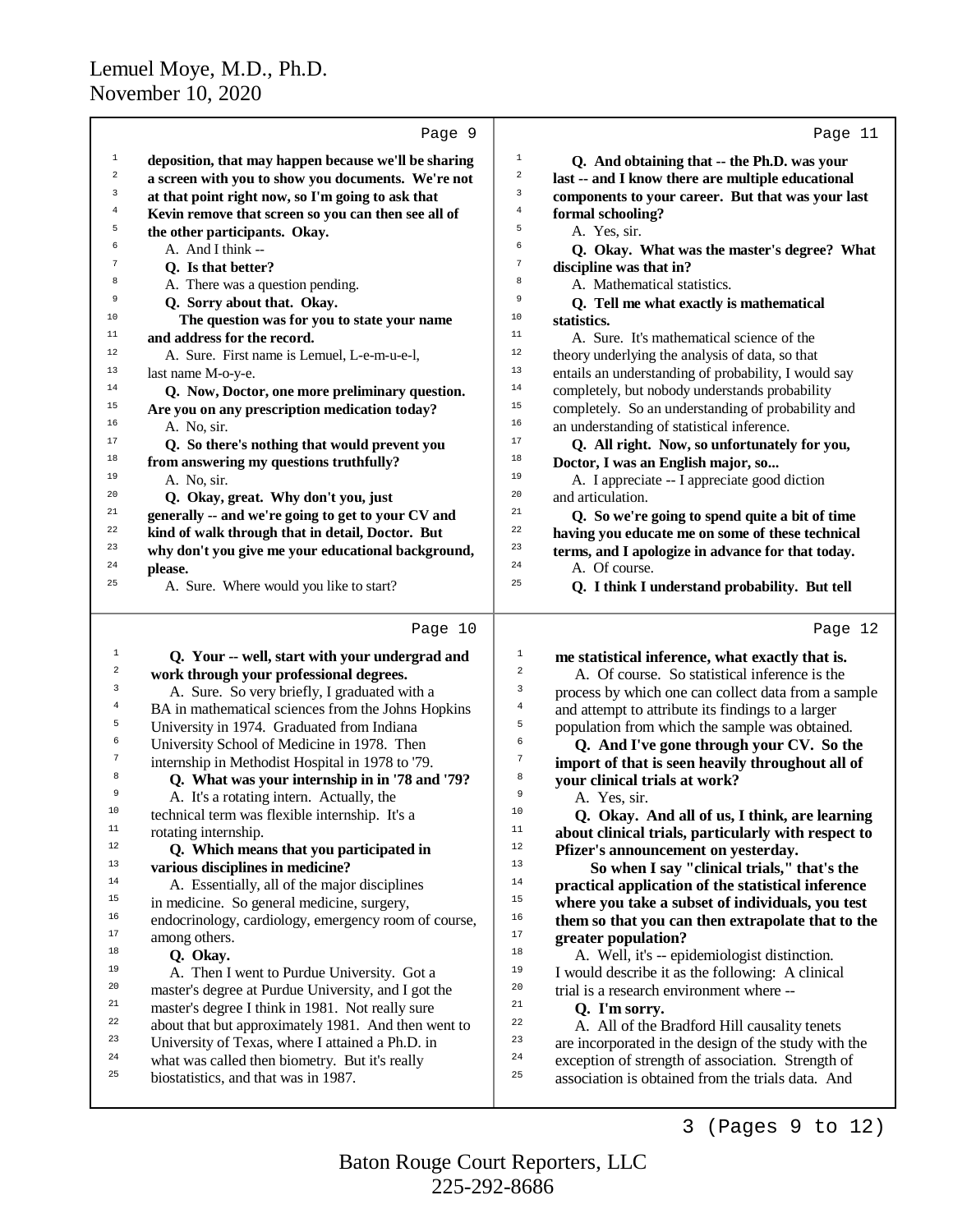|                  | Page 13                                                                                           | Page 15                                                                                                       |
|------------------|---------------------------------------------------------------------------------------------------|---------------------------------------------------------------------------------------------------------------|
| $\mathbf{1}$     | the combination of all of those tenets leads to a                                                 | $\,1$<br>A. Sure. So we talked about what mathematical                                                        |
| $\boldsymbol{2}$ | conclusion as to whether the relationship between                                                 | $\mathbf 2$<br>statistics was, and I won't repeat that.                                                       |
| 3                | the exposure or the treatment and the disease is                                                  | 3<br>Biostatistics is the application of mathematical                                                         |
| $\overline{4}$   | causal or not.                                                                                    | $\overline{4}$<br>statistics to health science research.                                                      |
| 5                | Q. And that is what you would describe as a                                                       | 5<br>Q. And when you say "health science research,"                                                           |
| 6                | clinical trial?                                                                                   | б<br>what areas does that include?                                                                            |
| $\boldsymbol{7}$ | A. Yes, sir.                                                                                      | $\boldsymbol{7}$<br>A. Actually, that's very -- that's a very                                                 |
| 8                | Q. Okay. And the Bradford Hill causality,                                                         | 8<br>broad swath. So health science research includes                                                         |
| 9                | what -- tell me what that is.                                                                     | 9<br>research in any of the medical fields. So as                                                             |
| 10               | A. Sure. It's a collection of guidelines that                                                     | $10$<br>example, research in cardiology, research in                                                          |
| 11               | were established by Sir Austin Bradford Hill. I                                                   | $11\,$<br>pulmonology, research in orthopedics. So all of the                                                 |
| 12               | think they were published in 1965. They essentially                                               | $12\,$<br>clinical fields, and in addition it includes                                                        |
| 13               | describe the thought process a reasonable                                                         | 13<br>research in nursing. It includes research in the                                                        |
| 14               | epidemiologist goes through in determining whether                                                | 14<br>economics of healthcare delivery. It includes                                                           |
| 15               | an exposure is -- causes a disease or whether an                                                  | 15<br>research in quality of life. Any area that involves                                                     |
| 16               | exposure is merely associated with the disease.                                                   | 16<br>healthcare delivery is also considered part of                                                          |
| 17               | Q. Okay. Let's pull up your curriculum vitae.                                                     | 17<br>healthcare research. So it's very broad.                                                                |
| 18               | MR. MILLER: We're going to mark that                                                              | 18<br>Q. Okay. What particular areas have you                                                                 |
| 19               | as Exhibit 1.                                                                                     | 19<br>specialized in within the application of                                                                |
| 20               | (Exhibit No. 1 was identified.)                                                                   | 20<br>biostatistics?                                                                                          |
| 21               | MR. MILLER: Kevin? There we go.                                                                   | 21<br>A. Well, I have -- to be fair, to answer your                                                           |
| 22               | BY MR. MILLER:                                                                                    | 22<br>question quickly, most of my research has been in                                                       |
| 23               | Q. I'm going to walk you through, Doctor, some                                                    | 23<br>cardiology. However, I have worked in other fields                                                      |
| 24               | of the -- your profession experience,                                                             | 24<br>as well, including pediatrics, including alternative                                                    |
| 25               | certifications, and licenses. And where I have                                                    | 25<br>medicine, as they are distributed through my                                                            |
|                  |                                                                                                   |                                                                                                               |
|                  |                                                                                                   |                                                                                                               |
|                  | Page 14                                                                                           | Page 16                                                                                                       |
| $\mathbf{1}$     |                                                                                                   | $\mathbf{1}$                                                                                                  |
| 2                | questions, I'll just -- I'll pose those questions at                                              | publications.<br>$\overline{\mathbf{c}}$                                                                      |
| 3                | that time. Is that okay?                                                                          | Q. Okay. The next entry under your<br>3                                                                       |
| $\bf{4}$         | A. Yes, sir.                                                                                      | professional experience is that you were director<br>$\bf{4}$                                                 |
| 5                | Q. Okay. Let's look at your professional                                                          | of -- director in coordinating -- director at the<br>5                                                        |
| 6                | experience. And the first thing says you're a                                                     | <b>Coordinating Center For Clinical Trials at the</b><br>6                                                    |
| $\boldsymbol{7}$ | professor of biostatistics with tenure at the                                                     | <b>University of Texas?</b><br>$\sqrt{7}$                                                                     |
| 8                | University of Texas. Now, you made a distinction                                                  | A. That's correct.<br>8                                                                                       |
| 9                | earlier when you said you had a biometry, but it's<br>really called -- it's biostatistics now?    | Q. Okay. What exactly was that position?<br>9                                                                 |
| 10               |                                                                                                   | A. So the coordinating -- can I tell you first<br>10                                                          |
| 11               | A. Yes. The language of biostatistics, for<br>better or for worse, evolves. So when I started the | what the Coordinating Center was?<br>11<br>Q. Yes, sir.                                                       |
| 12               | school, its program in biostatistics as well as the                                               | 12<br>A. Okay. Sure. So the Coordinating Center                                                               |
| 13               | other programs in the nation were not called                                                      | 13<br>was a facility that included faculty members from                                                       |
| 14               | biostatistics. They were called biometry.                                                         | 14<br>several different disciplines or departments in                                                         |
| 15               | Q. Biometry.                                                                                      | 15                                                                                                            |
| 16               | A. And without the -- without to -- diverge                                                       | public health. It included biostatisticians,<br>16<br>epidemiologists, sometimes healthcare specialists,      |
| 17               | too much, biometry and biometrics turned into the                                                 | 17                                                                                                            |
| 18               | use of body measurements to indicate something about                                              | and sometimes, depending on the trial, diabetologist<br>18<br>or hypertension specialist or a specialist in a |
| 19               | the person. So the rate of which -- the rate at                                                   | 19<br>retinal disease or prematurity. We all work                                                             |
| 20               | which irises dilate or -- or constrict,                                                           | $20\,$<br>together to design, execute, and -- and analyze                                                     |
| 21               | fingerprints, that all became -- lip movements, that                                              | 21<br>clinical trial results.                                                                                 |
| 22               | all became the science of biometry. And so our                                                    | 22                                                                                                            |
| 23               | field took the name biostatistics.                                                                | Q. Okay. And as -- you were the director<br>23<br>for -- from 2009 to 2010?                                   |
| 24               | Q. All right. So tell me exactly what is                                                          | 24<br>A. Just a year, yes.                                                                                    |
| 25               | biostatistics.                                                                                    | 25<br>Q. Okay. Did you participate in this group                                                              |

4 (Pages 13 to 16)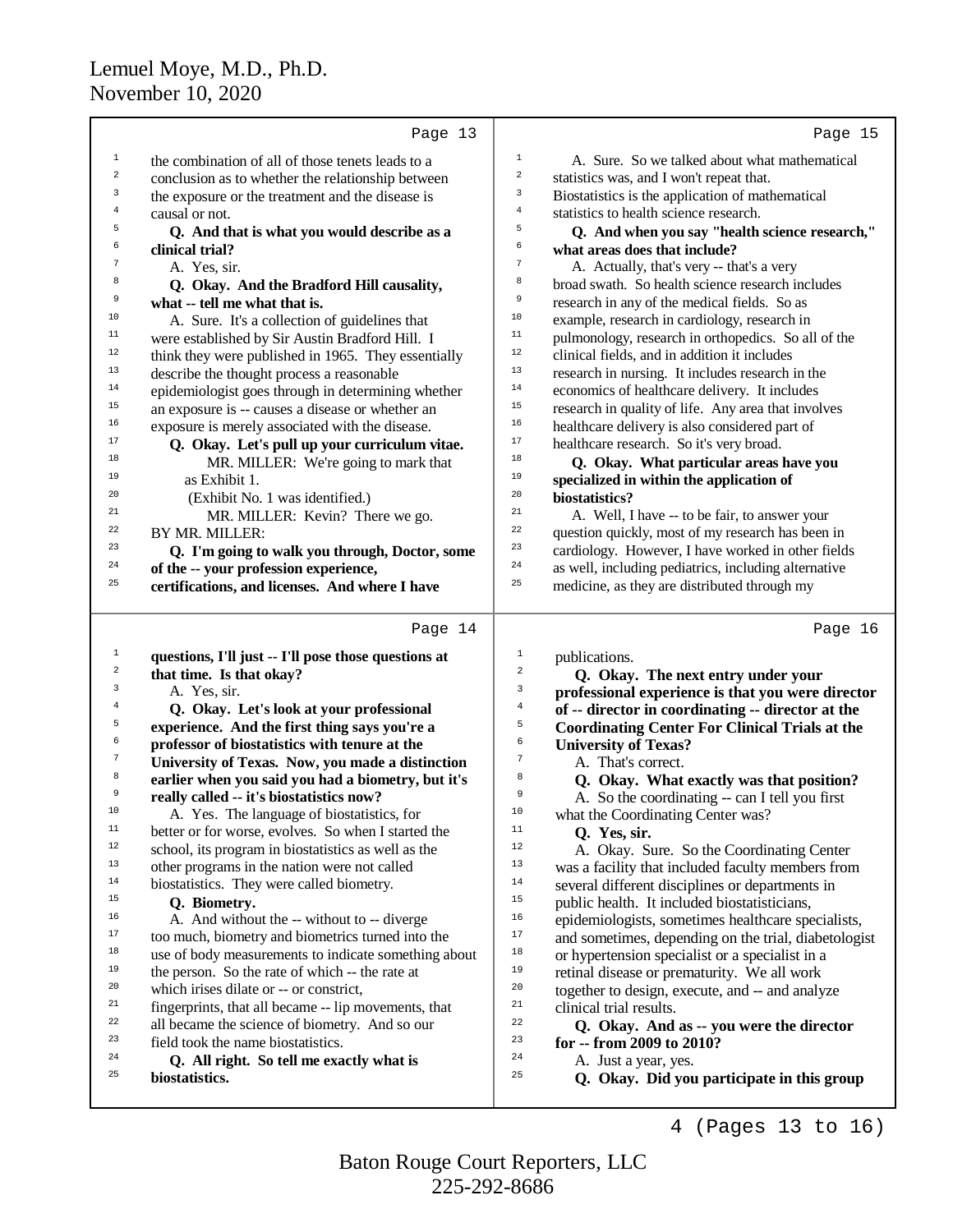|                | Page 17                                                  |                  | Page 19                                                                       |
|----------------|----------------------------------------------------------|------------------|-------------------------------------------------------------------------------|
| $\mathbf{1}$   | beyond being the director?                               | $\mathbf 1$      | there are simply degree programs.                                             |
| $\overline{c}$ | A. Sure. Thank you. So I was a member of the             | 2                | Q. Do you have a degree in epidemiology?                                      |
| 3              | Coordinating Center for Clinical Trials the entire       | 3                | A. No, sir.                                                                   |
| $\overline{4}$ | duration of my faculty life at the school of public      | 4                | Q. Okay. There is such a degree as                                            |
| 5              | health. It's just this one year I was asked to step      | 5                | epidemiology, correct?                                                        |
| 6              | in as director.                                          | 6                | A. To be clear, there are masters' degrees and                                |
| $\tau$         | Q. Okay. The next entry is secondary                     | 7                | Ph.D.s in epidemiology, but I have enough degrees.                            |
| 8              | appointment of epidemiology -- secondary appointment     | 8                | I don't need another academic degree.                                         |
| 9              | in epidemiology.                                         | 9                | Q. I won't disagree with you on the number of                                 |
| 10             | A. Yes, sir.                                             | 10               | degrees you have. You do have enough.                                         |
| 11             | Q. What exactly does that mean?                          | 11               | While you were actively working at the                                        |
| $12\,$         | A. Well, okay. Let me answer that in a                   | $12\,$           | University of Texas, did the -- were there any                                |
| 13             | negative -- negative, if I may, first. It does not       | 13               | members of the epidemiologist department that                                 |
| $14\,$         | mean I was a member of the department of                 | 14               | considered you to be an epidemiologist?                                       |
| 15             | epidemiology. I want to be clear about that. I was       | 15               | A. Oh, for sure, yes.                                                         |
| 16             | a member of the department of biostatistics. I have      | 16               | Q. Okay. Who were they?                                                       |
| $17\,$         | never been and have never said I was a member of         | 17               | A. I would say Milt Nickerman, Rick Shekelle.                                 |
| 18             | department of epidemiology.                              | 18               | These were senior members of epidemiology there.                              |
| 19             | Having said that, I have been working                    | 19               | Darwin Labarthe, also a senior member of                                      |
| 20             | closely with epidemiologists since I started in --       | 20               | epidemiology there. Unfortunately, Rick just died,                            |
| 21             | at the school as a faculty member in 1987, and I was     | 21               | I think, three or four months ago.                                            |
| 22             | not the only one. In fact, faculty members were          | 22               | Q. Okay.                                                                      |
| 23             | encouraged to work with other faculty members in         | 23               | A. We worked on -- I'm sorry. I'll stop                                       |
| 24             | different disciplines then than departments.             | 24               | there.                                                                        |
| 25             | Q. Okay. So let me go back to the prior entry            | 25               | Q. Yeah, I'll get to -- we'll come back to the                                |
|                | Page 18                                                  |                  | Page 20                                                                       |
| $1\,$          | in your CV. As director of Coordinating Center For       | $\mathbf{1}$     | work that you did while there.                                                |
| 2              | Clinical Trials, I imagine there were                    | $\sqrt{2}$       | The next entry -- so again, let me go back                                    |
| 3              | epidemiologists in the Coordinating Center For           | 3                | to secondary appointment in epidemiology. What does                           |
| 4              | <b>Clinical Trials?</b>                                  | $\overline{4}$   | the distinction "secondary appointment" mean?                                 |
| 5              | A. Yes, sir.                                             | $\mathsf S$      | A. It means that I'm affiliated with and do                                   |
| 6              | Q. Okay.                                                 | 6                | work in the -- with epidemiologists. However, I am                            |
| 7              | A. Yes, sir, just as I served with                       | $\boldsymbol{7}$ | not involved in the administration and the -- well,                           |
| 8              | epidemiologists in their primary work as a               | $^{\rm 8}$       | I'm not involved in the administration of the                                 |
| 9              | biostatistician and a fellow faculty member. There       | 9                | department. So for example, things I did not do: I                            |
| 10             | was a lot of cross-pollination.                          | 10               | did not attend meetings where they talked about what                          |
| 11<br>12       | Q. But you are not an epidemiologist?                    | $11\,$           | their curriculum was going to be. I did not attend                            |
| 13             | A. No, I wouldn't say that. I would say I am             | 12               | meetings where they talked about when they were                               |
| 14             | an epidemiologist. I simply am saying to you I was       | $13$             | going to give their qualifying examination. Those                             |
| 15             | not a member of the epidemiology department, but I       | $1\,4$           | were important matters. Those were administrative                             |
| 16             | am a practicing epidemiologist. I am an applied          | $15\,$<br>16     | matters.                                                                      |
| 17             | epidemiologist.<br>Q. Is there a certification for that? | 17               | What I was involved in was advising                                           |
| 18             | A. Is there a certification for applied -- no,           | $18\,$           | students in epidemiology, helping to teach classes                            |
| 19             | I don't believe there is.                                | 19               | in epidemiology, working with epidemiology students                           |
| 20             | Q. Okay. Are there any specific requirements             | 20               | who took my classes, including epidemiologists on my                          |
| 21             | that the Texas board would require you to have to        | $_{\rm 21}$      | grants and work and being part of the grant work of                           |
| 22             | identify as an epidemiologist?                           | 22               | other epidemiologists. And of course we publish                               |
| 23             | A. I understand your question. There's no                | 23               | together in epidemiology journals.<br>Q. Okay. If I went to the University of |
| 24             | Texas board that certifies biostatisticians or           | 24               | Texas's description of its faculty members, would                             |
| 25             | certifies epidemiologists. There are simply --           | 25               | they describe you as having a secondary appointment                           |
|                |                                                          |                  |                                                                               |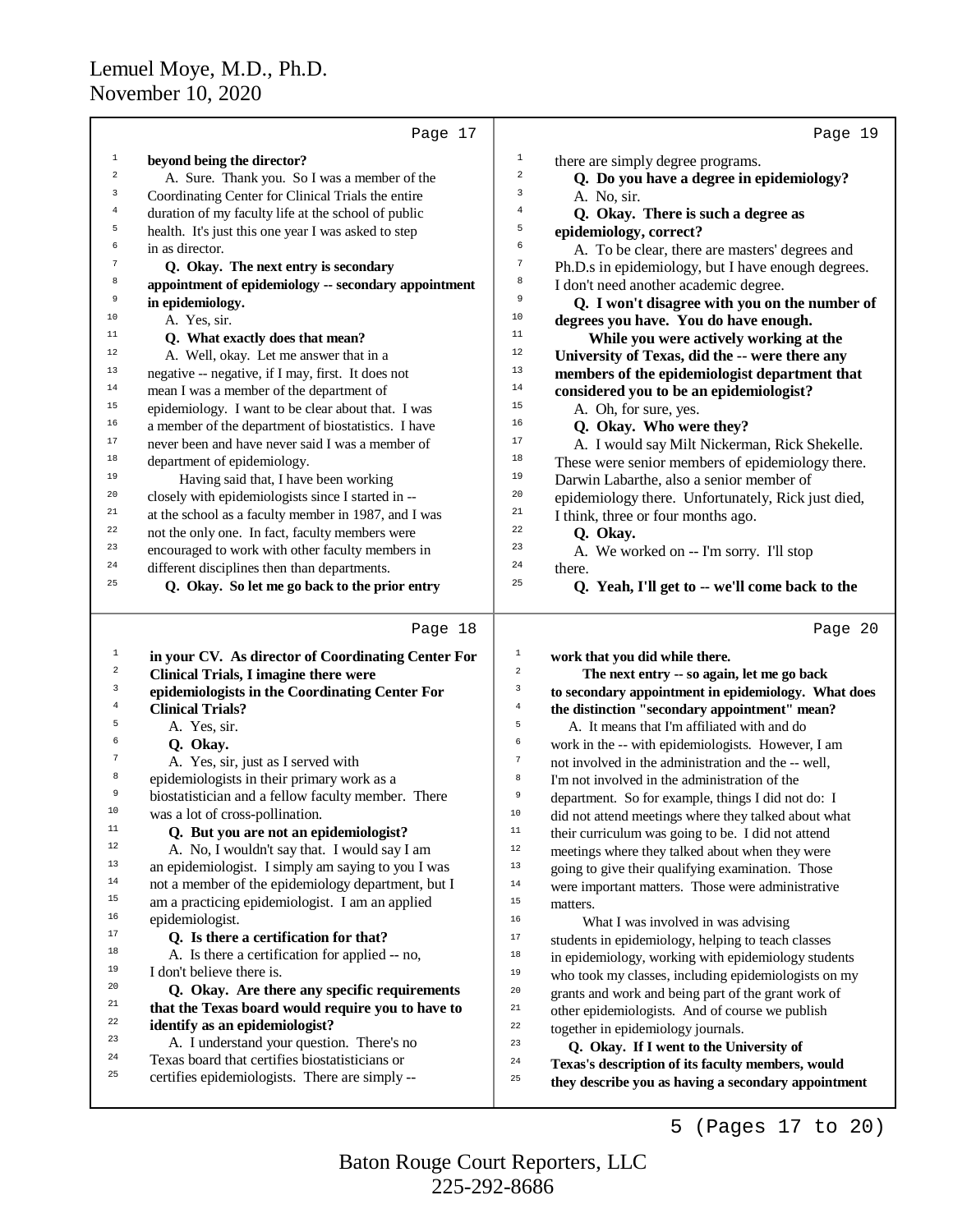|                                                                                                                 | Page 21                                                                                                                                                                                                                                                                                                                                                                                                                                                                                                                                           | Page 23                                                                                                                                                                                                                                                                                                                                                                                                                                                                                                                                                                                                                                                                                                       |
|-----------------------------------------------------------------------------------------------------------------|---------------------------------------------------------------------------------------------------------------------------------------------------------------------------------------------------------------------------------------------------------------------------------------------------------------------------------------------------------------------------------------------------------------------------------------------------------------------------------------------------------------------------------------------------|---------------------------------------------------------------------------------------------------------------------------------------------------------------------------------------------------------------------------------------------------------------------------------------------------------------------------------------------------------------------------------------------------------------------------------------------------------------------------------------------------------------------------------------------------------------------------------------------------------------------------------------------------------------------------------------------------------------|
| $\mathbf{1}$                                                                                                    | in epidemiology?                                                                                                                                                                                                                                                                                                                                                                                                                                                                                                                                  | $\mathbf{1}$<br>Q. It says 1986 to the present. So are you                                                                                                                                                                                                                                                                                                                                                                                                                                                                                                                                                                                                                                                    |
| $\boldsymbol{2}$                                                                                                | A. I -- I have not looked. I would be                                                                                                                                                                                                                                                                                                                                                                                                                                                                                                             | $\boldsymbol{2}$<br>still consulting with Baylor?                                                                                                                                                                                                                                                                                                                                                                                                                                                                                                                                                                                                                                                             |
| 3                                                                                                               | surprised if they did because the school has become                                                                                                                                                                                                                                                                                                                                                                                                                                                                                               | 3<br>A. All right. That's my fault. I should have                                                                                                                                                                                                                                                                                                                                                                                                                                                                                                                                                                                                                                                             |
| $\overline{4}$                                                                                                  | quite siloed. And at this point, you are part of                                                                                                                                                                                                                                                                                                                                                                                                                                                                                                  | $\bf{4}$<br>put retired there as well. So that -- that really                                                                                                                                                                                                                                                                                                                                                                                                                                                                                                                                                                                                                                                 |
| 5                                                                                                               | one department or another. But that is a -- an                                                                                                                                                                                                                                                                                                                                                                                                                                                                                                    | 5<br>ended in 2019.                                                                                                                                                                                                                                                                                                                                                                                                                                                                                                                                                                                                                                                                                           |
| б                                                                                                               | intellectual movement that flows one direction or                                                                                                                                                                                                                                                                                                                                                                                                                                                                                                 | 6<br>Q. Okay. And what -- what's the distinction                                                                                                                                                                                                                                                                                                                                                                                                                                                                                                                                                                                                                                                              |
| $\boldsymbol{7}$                                                                                                | the other. Sometimes they move to be more siloed.                                                                                                                                                                                                                                                                                                                                                                                                                                                                                                 | 7<br>there, consulting clinical biostatician as it pairs                                                                                                                                                                                                                                                                                                                                                                                                                                                                                                                                                                                                                                                      |
| 8                                                                                                               | Sometimes they move to incorporate collaboration.                                                                                                                                                                                                                                                                                                                                                                                                                                                                                                 | 8<br>to what -- compared to what you were doing at the                                                                                                                                                                                                                                                                                                                                                                                                                                                                                                                                                                                                                                                        |
| 9                                                                                                               | So at this point, I'm going to say I don't know what                                                                                                                                                                                                                                                                                                                                                                                                                                                                                              | 9<br><b>University of Texas?</b>                                                                                                                                                                                                                                                                                                                                                                                                                                                                                                                                                                                                                                                                              |
| $10$                                                                                                            | they would say.                                                                                                                                                                                                                                                                                                                                                                                                                                                                                                                                   | 10<br>A. Sure. So at the University of Texas I                                                                                                                                                                                                                                                                                                                                                                                                                                                                                                                                                                                                                                                                |
| $11$                                                                                                            | Q. Okay. Well, then let me ask this: What                                                                                                                                                                                                                                                                                                                                                                                                                                                                                                         | 11<br>worked with senior epidemiologists, senior                                                                                                                                                                                                                                                                                                                                                                                                                                                                                                                                                                                                                                                              |
| $12\,$                                                                                                          | encouraged you to -- so this term "secondary                                                                                                                                                                                                                                                                                                                                                                                                                                                                                                      | 12<br>diabetologists, hypertension experts, both locally                                                                                                                                                                                                                                                                                                                                                                                                                                                                                                                                                                                                                                                      |
| 13                                                                                                              | appointment," was that something you created on your                                                                                                                                                                                                                                                                                                                                                                                                                                                                                              | 13<br>and nationally, to design, execute, and analyze                                                                                                                                                                                                                                                                                                                                                                                                                                                                                                                                                                                                                                                         |
| 14                                                                                                              | own?                                                                                                                                                                                                                                                                                                                                                                                                                                                                                                                                              | $14\,$<br>large clinical trials. There is a senior level of                                                                                                                                                                                                                                                                                                                                                                                                                                                                                                                                                                                                                                                   |
| 15                                                                                                              | A. No. No, it was not. It was encouraged                                                                                                                                                                                                                                                                                                                                                                                                                                                                                                          | 15<br>expertise in that work, and I was pleased to be part                                                                                                                                                                                                                                                                                                                                                                                                                                                                                                                                                                                                                                                    |
| 16                                                                                                              | that we all -- this is now in the 1980s. It was                                                                                                                                                                                                                                                                                                                                                                                                                                                                                                   | 16<br>of it. The consulting work with -- with -- where                                                                                                                                                                                                                                                                                                                                                                                                                                                                                                                                                                                                                                                        |
| $17\,$                                                                                                          | encouraged that we all be part of other departments                                                                                                                                                                                                                                                                                                                                                                                                                                                                                               | $17\,$<br>are we? With                                                                                                                                                                                                                                                                                                                                                                                                                                                                                                                                                                                                                                                                                        |
| $18\,$                                                                                                          | and talk about it. And -- and since I took my work                                                                                                                                                                                                                                                                                                                                                                                                                                                                                                | 18<br>Q. Baylor.                                                                                                                                                                                                                                                                                                                                                                                                                                                                                                                                                                                                                                                                                              |
| 19                                                                                                              | in epidemiology seriously, it was appropriate for me                                                                                                                                                                                                                                                                                                                                                                                                                                                                                              | 19<br>A. Baylor. Thank you. Baylor. So the work                                                                                                                                                                                                                                                                                                                                                                                                                                                                                                                                                                                                                                                               |
| 20                                                                                                              | to put that on my CV.                                                                                                                                                                                                                                                                                                                                                                                                                                                                                                                             | 20<br>with Baylor was local, and it was of a lower caliber                                                                                                                                                                                                                                                                                                                                                                                                                                                                                                                                                                                                                                                    |
| 21                                                                                                              | Q. Again, now, it was your decision to put the                                                                                                                                                                                                                                                                                                                                                                                                                                                                                                    | 21<br>in that the investigators I worked with had no real                                                                                                                                                                                                                                                                                                                                                                                                                                                                                                                                                                                                                                                     |
| 22                                                                                                              | secondary appointment epidemiology on your CV?                                                                                                                                                                                                                                                                                                                                                                                                                                                                                                    | 22<br>experience with epidemiology and no real experience                                                                                                                                                                                                                                                                                                                                                                                                                                                                                                                                                                                                                                                     |
| 23                                                                                                              | A. Sure. If you want to say "epi," I                                                                                                                                                                                                                                                                                                                                                                                                                                                                                                              | 23<br>with biostatistics. They simply knew that they had                                                                                                                                                                                                                                                                                                                                                                                                                                                                                                                                                                                                                                                      |
| 24                                                                                                              | understand what you mean, rather than going through                                                                                                                                                                                                                                                                                                                                                                                                                                                                                               | 24<br>collected data, and they were interested in having                                                                                                                                                                                                                                                                                                                                                                                                                                                                                                                                                                                                                                                      |
| 25                                                                                                              | "epidemiology."                                                                                                                                                                                                                                                                                                                                                                                                                                                                                                                                   | 25<br>that data appear as an abstract or appear in a                                                                                                                                                                                                                                                                                                                                                                                                                                                                                                                                                                                                                                                          |
| $\mathbf{1}$<br>$\overline{a}$<br>3<br>$\overline{4}$<br>5<br>6<br>$\boldsymbol{7}$<br>8<br>9<br>10<br>11<br>12 | But yes, it was. But a couple of things.<br>First, it's my decision to put anything on my CV,<br>and many faculty members would put this as well if<br>in fact they were involved with another department.<br>Q. Okay. I'm going down further, and I'm<br>trying not to rehash.<br>If, for example, you were an associate<br>professor in one of the areas in which we've already<br>discussed, I'm going to skip over those things.<br>A. Yes, sir.<br>Q. Okay. It says that you were consulting<br>clinical biostatician at Baylor. Is that any | $\mathbf{1}$<br>publication and didn't really know how to organize<br>$\overline{\mathbf{c}}$<br>and analyze the data to move forward to a result<br>3<br>that might be publishable.<br>$\bf{4}$<br>Q. Understood.<br>5<br>A. I do need to clarify something, if I may.<br>6<br>I realize you may want to ask questions about it.<br>$\boldsymbol{7}$<br>I do not have -- as I have told you, I do<br>8<br>not have a formal degree in epidemiology, but I have<br>9<br>substantial training in epidemiology. In medical<br>10<br>school we get considerable training in epidemiology,<br>11<br>to the point where many physicians think they know<br>12<br>epidemiology. I'm not there yet, but you learn -- |
| 13                                                                                                              |                                                                                                                                                                                                                                                                                                                                                                                                                                                                                                                                                   | 13<br>we learned -- my first exposure to epidemiology was                                                                                                                                                                                                                                                                                                                                                                                                                                                                                                                                                                                                                                                     |
| $14\,$                                                                                                          | different from what you were doing at University of<br>Texas?                                                                                                                                                                                                                                                                                                                                                                                                                                                                                     | 14<br>in medical school, and it was through the second,                                                                                                                                                                                                                                                                                                                                                                                                                                                                                                                                                                                                                                                       |
| $15\,$                                                                                                          | A. Of a kind, yes. And I'll try and keep this                                                                                                                                                                                                                                                                                                                                                                                                                                                                                                     | 15<br>third, and fourth years of medical school.                                                                                                                                                                                                                                                                                                                                                                                                                                                                                                                                                                                                                                                              |
| 16                                                                                                              | short. University of Texas -- Baylor, University of                                                                                                                                                                                                                                                                                                                                                                                                                                                                                               | 16<br>In addition, I took courses as a student at                                                                                                                                                                                                                                                                                                                                                                                                                                                                                                                                                                                                                                                             |
| 17                                                                                                              | Texas, Methodist Hospital, they were all a part of                                                                                                                                                                                                                                                                                                                                                                                                                                                                                                | $17\,$<br>the School of Public Health in epidemiology as I                                                                                                                                                                                                                                                                                                                                                                                                                                                                                                                                                                                                                                                    |
| 18                                                                                                              | the Texas Medical Center. Just as I was encouraged                                                                                                                                                                                                                                                                                                                                                                                                                                                                                                | $1\,8$<br>took courses in biostatistics. So I have a good                                                                                                                                                                                                                                                                                                                                                                                                                                                                                                                                                                                                                                                     |
| 19                                                                                                              | to collaborate with other departments within my                                                                                                                                                                                                                                                                                                                                                                                                                                                                                                   | 19<br>deal of formal training in epidemiology. It -- it's                                                                                                                                                                                                                                                                                                                                                                                                                                                                                                                                                                                                                                                     |
| 20                                                                                                              | school, such as epidemiology, I was also to                                                                                                                                                                                                                                                                                                                                                                                                                                                                                                       | 20<br>important to have experience, but without formal                                                                                                                                                                                                                                                                                                                                                                                                                                                                                                                                                                                                                                                        |
| 21                                                                                                              | encourage -- encouraged to work with other                                                                                                                                                                                                                                                                                                                                                                                                                                                                                                        | 21<br>training experience, can sometimes be making the                                                                                                                                                                                                                                                                                                                                                                                                                                                                                                                                                                                                                                                        |
| $^{\rm 22}$                                                                                                     | institutions in the medical center. And one of them                                                                                                                                                                                                                                                                                                                                                                                                                                                                                               | 22<br>same mistake repeatedly.                                                                                                                                                                                                                                                                                                                                                                                                                                                                                                                                                                                                                                                                                |
| 23                                                                                                              | I worked with was Baylor.                                                                                                                                                                                                                                                                                                                                                                                                                                                                                                                         | 23<br>Q. Other than taking courses -- what year did                                                                                                                                                                                                                                                                                                                                                                                                                                                                                                                                                                                                                                                           |
| 24                                                                                                              | Q. Are you current --                                                                                                                                                                                                                                                                                                                                                                                                                                                                                                                             | 24<br>you attend medical school?                                                                                                                                                                                                                                                                                                                                                                                                                                                                                                                                                                                                                                                                              |
| 25                                                                                                              | A. All right. I'm sorry. Start, please.                                                                                                                                                                                                                                                                                                                                                                                                                                                                                                           | 25<br>A. 1974 to 1978.                                                                                                                                                                                                                                                                                                                                                                                                                                                                                                                                                                                                                                                                                        |

6 (Pages 21 to 24)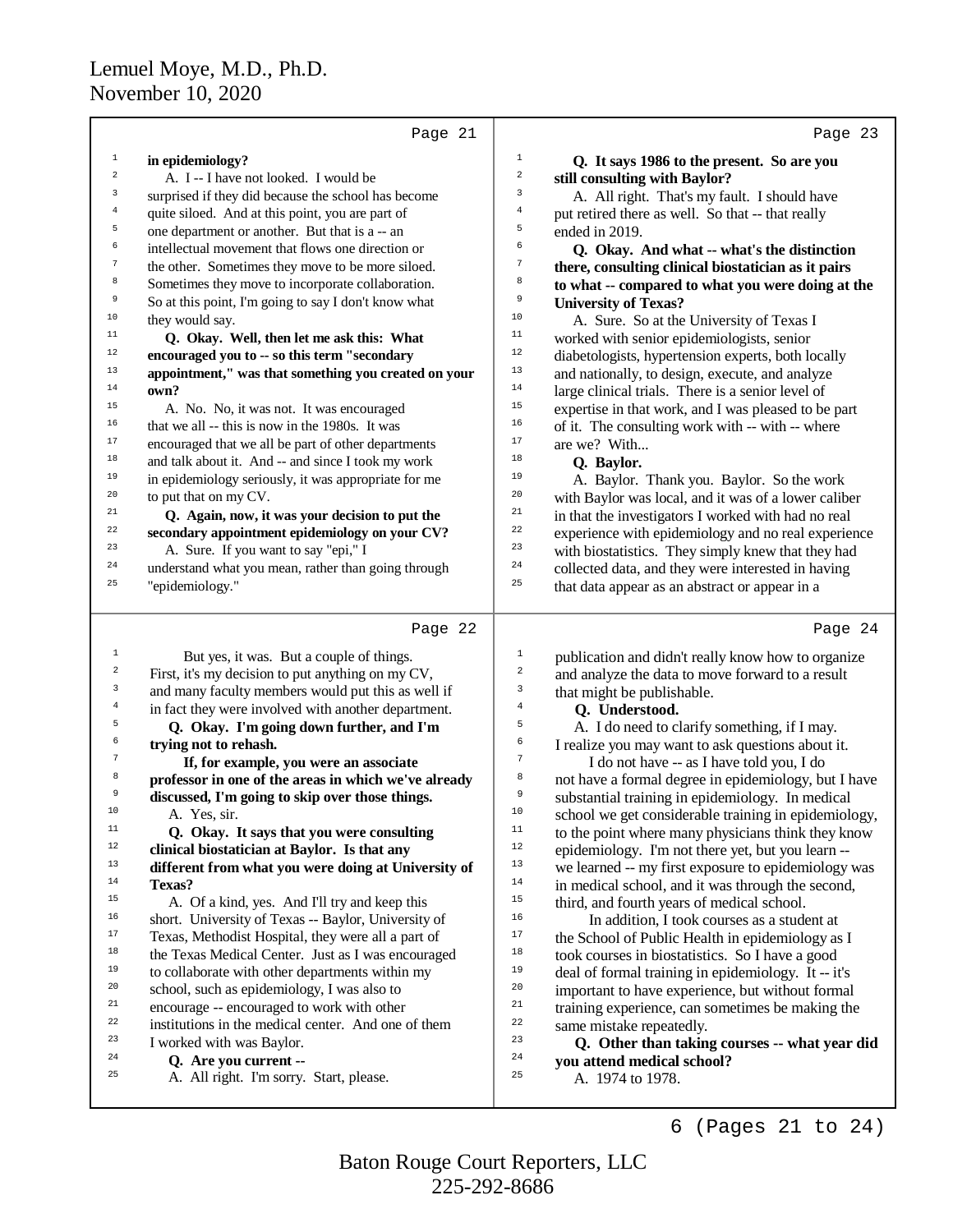|              | Page 25                                                                      |                         | Page 27                                                                                        |
|--------------|------------------------------------------------------------------------------|-------------------------|------------------------------------------------------------------------------------------------|
| $\mathbf{1}$ | Q. Okay. Other than courses in 1974 to '78                                   | $\mathbf{1}$            | academic setting. This is the first that I'm                                                   |
| $\sqrt{2}$   | and then the work during your, I guess, Ph.D. in the                         | $\boldsymbol{2}$        | hearing of sort of, like, clinical work as an MD.                                              |
| 3            | <b>School of Public Health?</b>                                              | 3                       | How -- tell me generally how much                                                              |
| 4            | A. Yes, sir. As a student, yes.                                              | $\bf 4$                 | experience you have in actually seeing and treating                                            |
| 5            | Q. Other than those two instances as a                                       | 5                       | patients.                                                                                      |
| 6            | student, do you have any formal training in                                  | 6                       | A. Sure. Be glad to. I started seeing -- I                                                     |
| 7            | epidemiology?                                                                | $\boldsymbol{7}$        | have -- to answer your question tersely,                                                       |
| 8            | A. Beyond the -- attending seminars as faculty                               | 8                       | substantial. I had -- when I graduated in 1978, I                                              |
| 9            | member, no.                                                                  | 9                       | got and -- and completed my internship in '78, '79.                                            |
| 10           | Q. Okay.                                                                     | 10                      | I was licensed, and I began seeing patients shortly                                            |
| 11           | A. I have a lot of experience working with                                   | 11                      | thereafter. I was seeing patients at a clinic. I'm                                             |
| $12$         | epidemiologists but no additional formal training.                           | 12                      | trying to see -- yes, Methodist Healthcare Center,                                             |
| 13           | Q. Okay. Let me see. It says also that you                                   | 13                      | which was associated with Methodist Hospital.                                                  |
| 14           | were the owner of MediClinic Physicians'                                     | 14                      | I saw patients five days a week, and these                                                     |
| 15           | <b>Association?</b>                                                          | 15                      | patients were -- primarily they were occupational                                              |
| 16           | A. Yes, sir.                                                                 | 16                      | medicine at the time, primarily occupational                                                   |
| 17           | Q. What is that?                                                             | $17\,$                  | medicine. The notion of freestanding clinics really                                            |
| 18           | A. That was a collection of freestanding                                     | 18                      | didn't take off until the mid-1980s. So I saw many                                             |
| 19           | clinics in Houston that I joined as a physician. I                           | 19                      | patients there with occupational injuries.                                                     |
| 20           | was a licensed physician in Houston, and I joined                            | 20                      | I also worked at the US steel mills in                                                         |
| 21           | and worked with them, and then was asked to be the                           | 21                      | Gary, Indiana. That was for about a year, but it                                               |
| 22           | owner of the physicians' association, which is the                           | 22                      | wasn't very often. However, there I really -- I saw                                            |
| 23           | collection of physicians who were involved in seeing                         | 23                      | the worst clinical situations I'd ever seen in my                                              |
| 24           | patients across -- I think it was seven clinics.                             | 24                      | life. It was really -- it was very educational and                                             |
| 25           | Q. Now, those clinics, were they primary care                                | 25                      | sometimes very tragic.                                                                         |
|              |                                                                              |                         |                                                                                                |
|              | Page 26                                                                      |                         | Page 28                                                                                        |
| 1            | clinics?                                                                     | $1\,$                   | Q. At -- this was at the steel mills?                                                          |
| 2            | A. Yes, sir.                                                                 | $\overline{\mathbf{c}}$ | A. Yes, sir.                                                                                   |
| 3            | Q. Did any of the, say, seven -- estimated                                   | 3                       | Q. When you say you worked at -- were you a                                                    |
| 4            | seven clinics have any particular type of specialty                          | 4                       | physician on site at the mill, or --                                                           |
| 5            | that they rendered?                                                          | 5                       | A. Yes.                                                                                        |
| 6            | A. No. Each of the clinics was open to the                                   | 6<br>$\boldsymbol{7}$   | Q. -- did you work in a hospital?                                                              |
| 7            | public for any -- any healthcare situation or                                |                         | A. I took 16-hour shifts onsite at the Gary                                                    |
| 8<br>9       | problem patients in the community, subjects in the                           | 8<br>9                  | steel mills.                                                                                   |
| $10$         | community might have.                                                        | 10                      | Q. So other than when you initially graduated                                                  |
|              | Now, it didn't stop some of our physicians                                   | $11\,$                  | from medical school and became licensed in Indiana                                             |
| 11<br>12     | from having some special expertise that they would                           | 12                      | and then the job at the steel mills, when was the                                              |
| 13           | share. For example, I had a lot of experience in                             | 13                      | next job where you were actually seeing patients?                                              |
| 14           | orthopedics. And so when it came to relatively                               | 14                      | A. Oh, then things really took off. Then the                                                   |
| 15           | simple things, like bad sprains and simple                                   | 15                      | urgent care concept became accepted, and I began to                                            |
| 16           | fractures, I had no problem diagnosing and treating                          | 16                      | work at urgent care clinics, first in Indiana and                                              |
| 17           | and following patients with these injuries. And I                            | $17\,$                  | then in Houston, when we were talking about the                                                |
| 18           | let the other clinics know so that they could have                           | $18\,$                  | MediClinic Physicians' Association.                                                            |
| 19           | their patient -- if they were not so comfortable                             | 19                      | There I commonly worked 30 to 40 hours a<br>week as a student -- 30 to 40 hours a week while I |
| 20           | seeing those patients, they could come to see me.                            | 20                      | was a student in the Ph.D. program, also seeing                                                |
| 21           | So we did have this expertise sharing, but                                   | 21                      | patients.                                                                                      |
| 22           | there was no -- there was no -- there was no policy                          | 22                      |                                                                                                |
| 23           | that excluded one type of patient from a clinic in<br>preference to another. | 23                      | Q. When did your active medical practice<br>seeing patients end?                               |
| 24           | Q. In your -- lots of the information that                                   | 24                      | A. For all intents and purposes, it ended in                                                   |
| 25           | we've talked about thus far is contained in the                              | 25                      | 1992. There was the Katrina event that I took --                                               |
|              |                                                                              |                         |                                                                                                |

7 (Pages 25 to 28)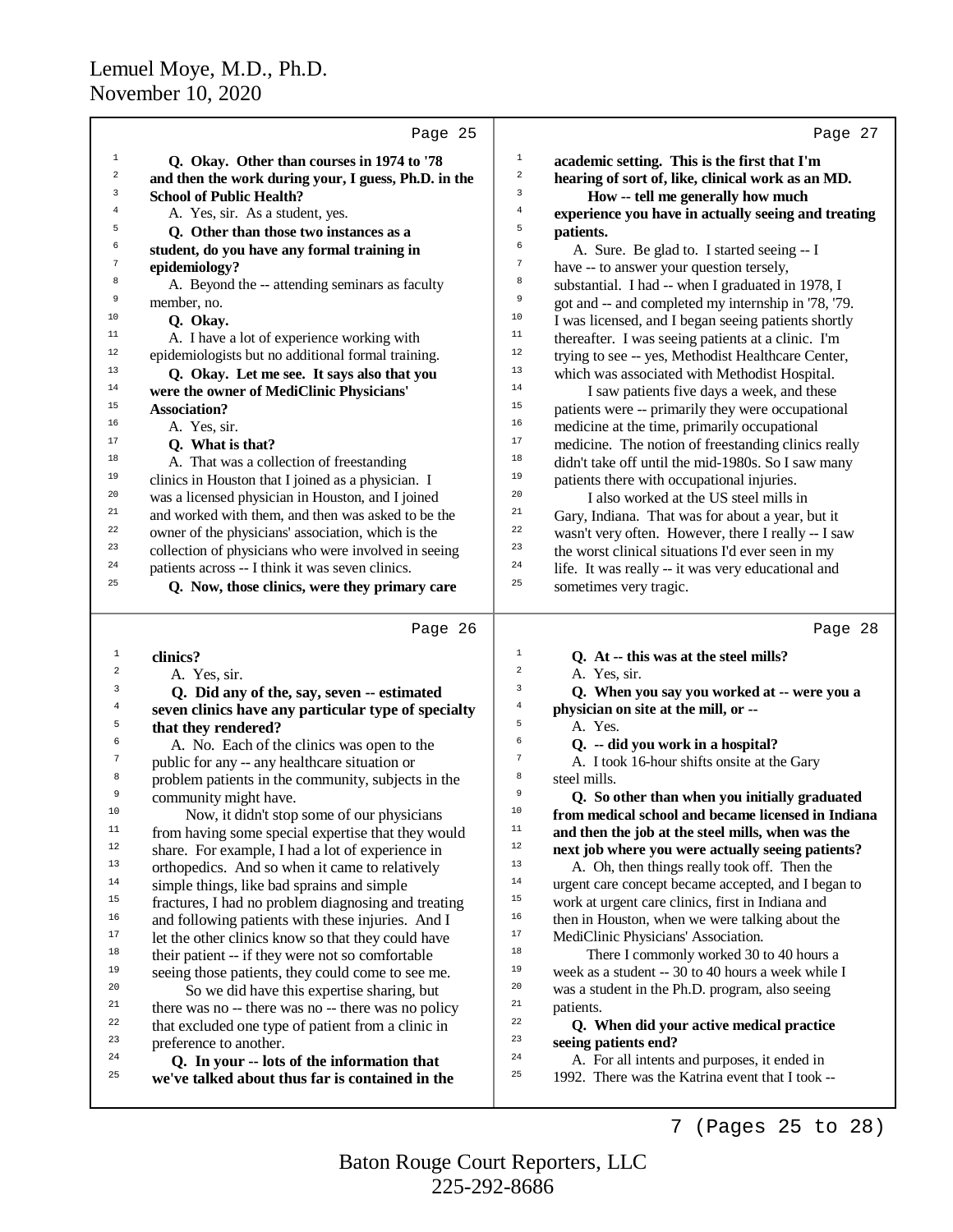|                  | Page 29                                              |                  | Page 31                                              |
|------------------|------------------------------------------------------|------------------|------------------------------------------------------|
| $\mathbf 1$      | took part in. That would have been, I think,         | $\mathbf 1$      | A. I think that's fair. As I sit here,               |
| $\,2$            | 13 years later. But the practice of medicine for me  | $\boldsymbol{2}$ | I'm not sure which article I submitted to            |
| 3                | essentially ended 1992.                              | 3                | PharmacoEconomics, but I -- but I was asked to be a  |
| 4                | Q. And why was that?                                 | $\,4$            | journal reviewer for that one.                       |
| 5                | A. Well, it was because up to that point in my       | 5                | Q. Okay. To become a journal reviewer you            |
| 6                | career, I had my cake and could eat it too. I was    | 6                | have to be invited?                                  |
| 7                | doing research and also was seeing patients, but it  | $\boldsymbol{7}$ | A. Yes, sir.                                         |
| 8                | got to the point where I could not continue to do    | 8                | Q. Okay.                                             |
| 9                | both satisfactorily. So I had to choose, and I       | 9                | A. Well, at that time you did. At this point,        |
| $10$             | chose to go into research.                           | 10               | the need for reviewers is so great, perhaps the      |
| 11               | Q. Okay. In 1992 you were already employed           | 11               | invitation isn't necessary anymore. But when I       |
| $12\,$           | with the University of Texas?                        | 12               | was active -- when I was active, you had to be       |
| 13               | A. Yes. At that point in 1992, I was a               | 13               | invited.                                             |
| 14               | faculty member.                                      | 14               | Q. Now, are you currently a journal reviewer         |
| 15               | Q. Okay. All right. I'm going to skip down           | 15               | for the list of journals that are on your CV?        |
| 16               | to page 2 and as -- as decorated as your honors are  | 16               | A. Now that I've retired, I have put journal         |
| $17\,$           | and impressive as they are, I don't think that I     | 17               | reviews behind me. So the -- the question -- the     |
| $18\,$           | need to go through them, so I'll skip that section.  | 18               | answer to your question is no.                       |
| 19               | A. Okay.                                             | 19               | Q. When did you stop becoming a journal              |
| 20               | Q. Let me ask you about the Journal of               | 20               | reviewer?                                            |
| 21               | Clinical Epidemiology. Well, let's back up. Before   | 21               | A. When I retired.                                   |
| 22               | we get there, you have a section on your CV that's   | 22               | Q. So in 2019?                                       |
| 23               | entitled "Journal Reviewer."                         | 23               | A. Yes, sir.                                         |
| 24               | A. Yes, sir.                                         | 24               | Q. Okay. The Journal of Clinical                     |
| 25               | Q. So tell me exactly what that means.               | 25               | Epidemiology, which is the first entry there, did    |
|                  |                                                      |                  |                                                      |
|                  | Page 30                                              |                  | Page 32                                              |
| $\mathbf{1}$     |                                                      |                  |                                                      |
|                  | A. Of course. Of course. One of the                  | $\mathbf{1}$     | you -- did you have occasion to publish a work in    |
| $\boldsymbol{2}$ | linchpins of medical research is the review process. | $\boldsymbol{2}$ | the Journal of Clinical Epidemiology?                |
| 3                | So a manuscript is submitted to a journal. As many   | 3                | A. Well, I certainly had occasion to review          |
| $\bf{4}$         | manuscripts are submitted to journals, journals      | $\bf{4}$         | it. I'd have to look at my CV to see if I actually   |
| 5                | can't publish them all, so journals have to make a   | 5                | published in it. I don't think it will take very     |
| 6                | determination as to which ones are worthy of         | 6                | long, but I can check.                               |
| $\boldsymbol{7}$ | publication. So they rely on a collection of         | $\boldsymbol{7}$ | Q. We'll get to that. I guess, in order to           |
| 8                | authors who publish in their journals, who have      | 8                | kind of short-circuit it, initially when I asked for |
| 9                | already published in their journals, to get their    | 9                | the definition of a journal reviewer, I think you    |
| 10               | assessment and impression of the article. So that's  | $10$             | said the journals would ask a collection of          |
| 11               | called peer review.                                  | 11               | individuals that submitted articles or journals to   |
| 12               | We are -- as authors and as fellow                   | 12               | them to review others.                               |
| 13               | researchers, we're peers. We review the manuscripts  | 13               | A. Yes, sir.                                         |
| 14               | and give the editor of the journal an assessment of  | 14               | Q. And I just want to ensure that I have the         |
| 15               | whether this manuscript is worthy for consideration  | 15               | right definition. I don't want to assume that you    |
| 16               | for publication.                                     | 16               | published in each of these journals.                 |
| 17               | Q. Okay. And so when you describe yourself as        | 17               | A. Right. So my definition may be too narrow.        |
| 18               | a journal reviewer and then you list these various   | 18               | While they may or they are -- of course they know    |
| 19               | -- these various journals underneath?                | 19               | the work of the people who submitted to their        |
| 20               | A. Yes, sir.                                         | 20               | journal because somebody reviewed it. But I would    |
| 21               | Q. Okay. And so you have acted as -- well,           | 21               | think that if somebody had articles published in the |
| 22               | let me back up.                                      | 22               | Journal of the American Medical Association in       |
| 23<br>24         | You have submitted articles then to all of           | 23               | epidemiology, they might also be asked to be a       |
| 25               | the journals that are listed under your journal      | 24               | reviewer for the Journal of Clinical Epidemiology.   |
|                  | reviewer title?                                      | 25               | It's a relatively small universe of editors and      |

8 (Pages 29 to 32)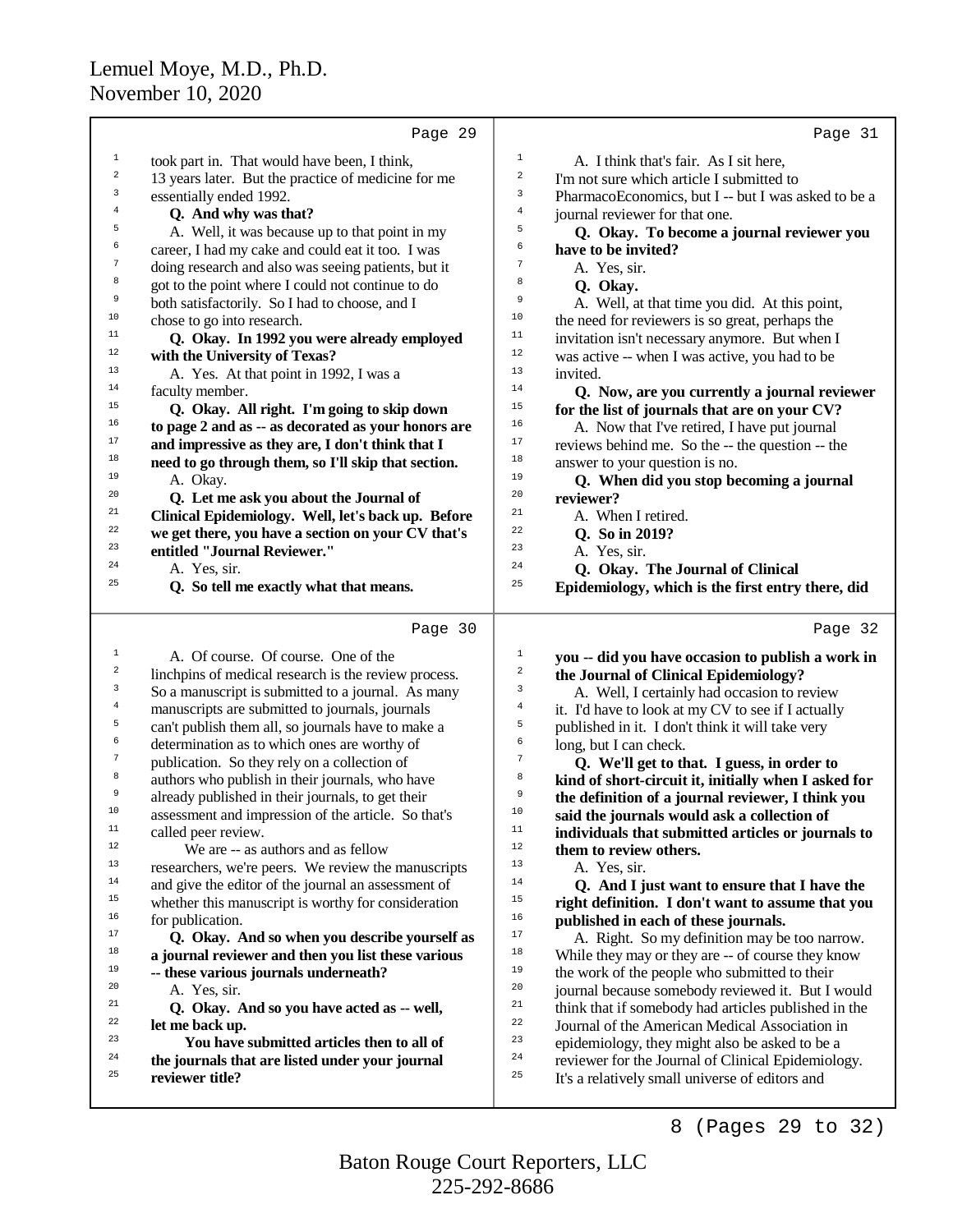|                         | Page 33                                                                  |                  | Page 35                                                                          |
|-------------------------|--------------------------------------------------------------------------|------------------|----------------------------------------------------------------------------------|
| $\mathbf{1}$            | reviewers.                                                               | $\mathbf{1}$     | Q. (Indiscernible.)                                                              |
| $\overline{\mathbf{c}}$ | Q. Okay. Is it fair to say that the journals                             | $\boldsymbol{2}$ | A. I'm sorry. Again, I stepped on your                                           |
| 3                       | that you've listed are generally accepted as                             | 3                | question. Go ahead.                                                              |
| 4                       | professional and reliable sources of information in                      | 4                | Q. (Indiscernible.)                                                              |
| 5                       | the fields in which they publish?                                        | 5                | A. I would get an occasional request to review                                   |
| 6                       | A. I would describe them as essentially                                  | 6                | for Lancet.                                                                      |
| $\tau$                  | reliable and high quality. Now, there are -- there                       | 7                | Q. And what -- some of these are                                                 |
| 8                       | are always exceptions. The good -- a good journal                        | 8                | self-explanatory. But what's the subject matter of                               |
| 9                       | of medicine will make a mistake and publish a bad                        | 9                | Lancet?                                                                          |
| 10                      | article sometimes, but by and large they are                             | 10               | A. Lancet is the European version of the                                         |
| 11                      | reliable and high quality.                                               | 11               | American -- of the Journal of the American Medical                               |
| 12                      | Q. Okay. The second entry underneath "Journal                            | 12               | Association. It is their premier general medicine                                |
| 13                      | Reviewer" is Journal of the American Statistical                         | 13               | journal.                                                                         |
| 14                      | Association, Biometrics. Is that -- and then                             | 14               | Q. Okay. The last one?                                                           |
| 15                      | there's Biometrics behind it. Is that one journal?                       | 15               | A. Atherosclerosis?                                                              |
| 16                      | Or is Biometrics a journal in -- in and of itself?                       | 16               | Q. Yes, sir. Was it that?                                                        |
| 17                      | A. They are two separate journals.                                       | 17               | A. That's a specialty journal in cardiology.                                     |
| 18                      | Q. Okay. So there's a journal entitled simply                            | 18               | Cardiology is a broad field. Atherosclerosis is a                                |
| 19                      | <b>Biometrics?</b>                                                       | 19               | pathophysiological process, which has of course                                  |
| 20                      | A. Right.                                                                | 20               | garnered a great deal of an attention over the                                   |
| 21                      |                                                                          | 21               |                                                                                  |
| 22                      | Q. And there is a journal entitled Controlled<br><b>Clinical Trials?</b> | 22               | decades, and they have a journal associated with                                 |
| 23                      | A. Yes, sir. It's a political complexity that                            | 23               | that.                                                                            |
| 24                      | now has turned into two different journals. One is                       | 24               | Q. Okay. Now, the next entry is a book.                                          |
| 25                      | contemporary clinical trials. I'm not sure I follow                      | 25               | You're -- you're a book reviewer just for that -- is<br>that one book, Springer? |
|                         |                                                                          |                  |                                                                                  |
|                         | Page 34                                                                  |                  | Page 36                                                                          |
| 1                       | the politics of it, but when I was reviewing, it was                     | $\mathbf{1}$     | A. Unless you scroll down and I'm missing -- I                                   |
| 2                       | called Controlled Clinical Trials.                                       | $\boldsymbol{2}$ | can't scroll with you, so I have to rely on you.                                 |
| 3                       | Q. Okay. Then there on the other side, The                               | 3                | Q. If we scroll to the next page, we get to                                      |
| $\overline{4}$          | American Journal of Epidemiology, did you publish in                     | $\overline{4}$   | the current -- current funded research.                                          |
| 5                       | that journal?                                                            | 5                | A. Okay. So I -- I was just asked to                                             |
| 6                       | A. I'd have to look and see.                                             | 6                | review -- book review for Springer.                                              |
| 7                       | Q. Okay. Do you know how long you acted as a                             | $\boldsymbol{7}$ | Q. And who is Springer? What do they publish?                                    |
| 8                       | reviewer, or how often did you review things for the                     | 8                | A. Oh, Springer is a publisher that focuses                                      |
| 9                       | <b>American Journal --</b>                                               | 9                | on -- well, actually, Springer evolved -- has                                    |
| 10                      | A. I'm sorry. I didn't mean to step on your                              | 10               | expanded over the years. So it was primarily                                     |
| $\mathbf{11}%$          | question. Go ahead, please.                                              | $11\,$           | mathematics, became statistics and probability,                                  |
| $12\,$                  | Q. How often you reviewed on behalf of the                               | $12\,$           | biostatistics, and I presume they continued to                                   |
| 13                      | <b>American Journal of Epidemiology?</b>                                 | 13               | expand.                                                                          |
| 14                      | A. I can't tell you how often I reviewed for                             | $14\,$           | Q. Okay. Now, there were no dates on any of                                      |
| 15                      | any of these, but I can tell you that it seemed like                     | 15               | your journal reviewers, and nor is there a date on                               |
| 16                      | every two or three weeks I was getting the                               | 16               | this Springer. Is there a reason why you didn't                                  |
| 17                      | opportunity to review for one or the other.                              | 17               | identify specific dates in articles that you                                     |
| 18                      | Q. Okay. And would that be the same for the                              | 18               | actually reviewed?                                                               |
| 19                      | <b>New England Journal of Medicine?</b>                                  | 19               | A. Well, there's two reasons. Number one,                                        |
| 20                      | A. Yes, sir.                                                             | 20               | it's not the custom in my area to actually put that                              |
| 21                      | Q. The American Family Physician?                                        | 21               | kind of detail in; and number two, I didn't have the                             |
| 22                      | A. I don't know so much about that.                                      | 22               | time to log that. And if I would have -- yeah, I                                 |
| 23                      | Q. Okay. What about -- was it -- how do you                              | 23               | just didn't have the time to do it. So nobody ever                               |
| 24                      | pronounce that? Lancet?                                                  | 24               | asked me to do it, so I'd rather put my time                                     |
| 25                      | A. Lancet, yes.                                                          | 25               | someplace else.                                                                  |
|                         |                                                                          |                  |                                                                                  |

9 (Pages 33 to 36)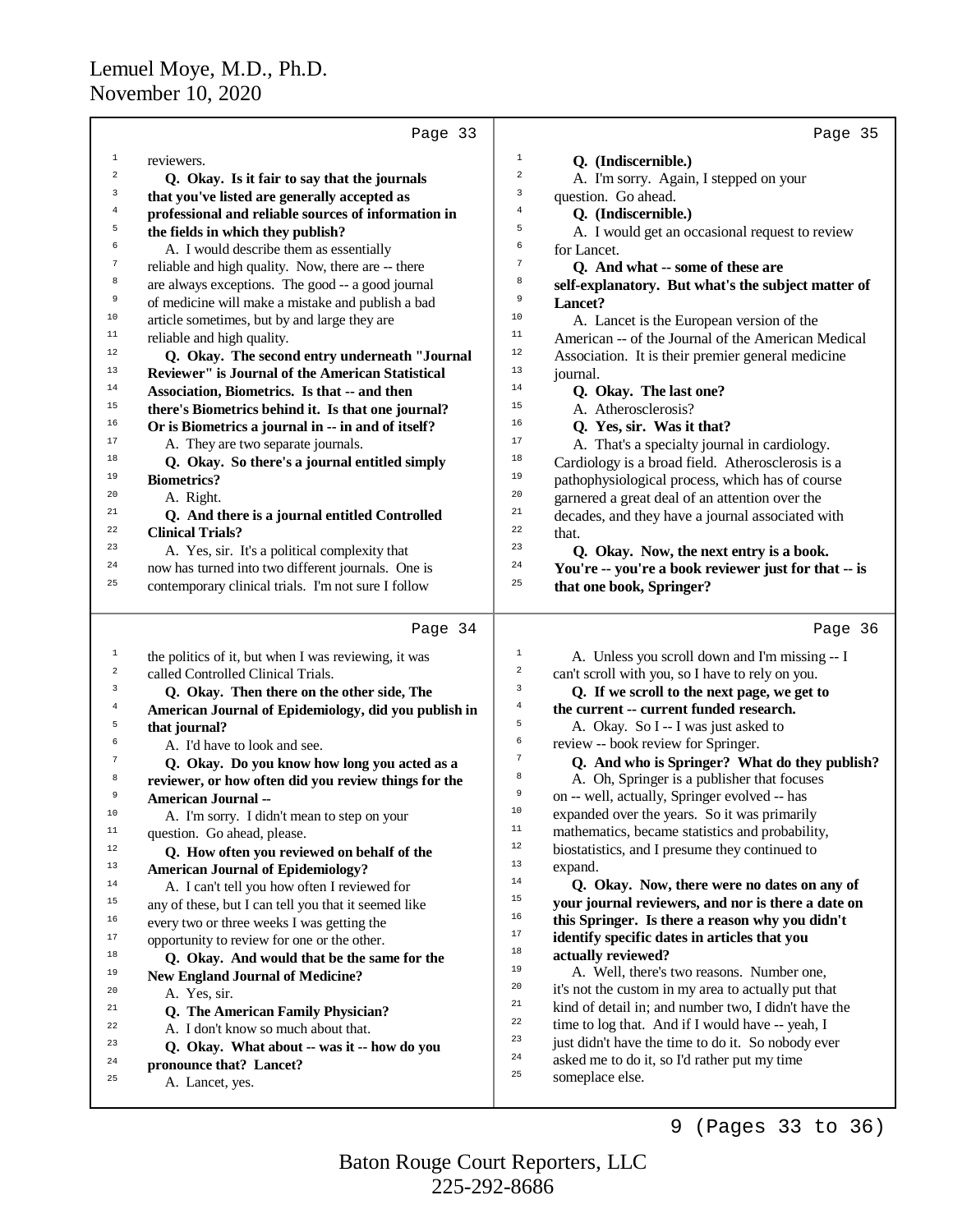|                         | Page 37                                              | Page 39                                                                                       |
|-------------------------|------------------------------------------------------|-----------------------------------------------------------------------------------------------|
| 1                       | Q. When was the last time you updated your CV?       | $\mathbf 1$<br>the individuals that you are compiling data in                                 |
| $\overline{\mathbf{c}}$ | A. This is dated October, I think, 2020. I           | $\mathbf 2$<br>relation to. So for instance, I'm looking at some                              |
| 3                       | think it is.                                         | 3<br>of your publications, and there is a publication                                         |
| $\bf{4}$                | Q. The next section is "Current Funded               | $\overline{4}$<br>No. 10.                                                                     |
| 5                       | Research," and as I reviewed it, most of it -- well, | 5<br>A. Okay.                                                                                 |
| 6                       | there are two areas in the field of cardiovascular   | б<br>Q. "Amino acid composition of preterm and term                                           |
| $\sqrt{ }$              | and then one in stroke. Would you -- so did you do   | $\boldsymbol{7}$<br>breast milk during lactation," that is a publication                      |
| 8                       | any funded research in the field of epidemiology?    | 8<br>that, as you described it, falls under the umbrella                                      |
| 9                       | A. Yes. I would describe all of this --              | 9<br>of epidemiology?                                                                         |
| 10                      | cardiovascular stem cell network, the acute stroke   | $10$<br>A. I would say that's one of the examples                                             |
| 11                      | program for sure, Dr. McCormick's program for the    | 11<br>where it did not because I know -- even -- let me                                       |
| 12                      | Hispanic health research, it's clinical and          | $1\,2$<br>put it this way. There is the overall research, and                                 |
| 13                      | translational science award, all of that is          | 13<br>there is my role in the research.                                                       |
| 14                      | epidemiology.                                        | $14$<br>The overall research, I would certainly                                               |
| 15                      | Q. (Indiscernible.)                                  | 15<br>assert that if you look at the overall research,                                        |
| 16                      | A. Go ahead, please. Go ahead. I'm sorry.            | $16$<br>design, and execution, it is all -- all has                                           |
| 17                      | Q. I interrupted you. Go ahead.                      | $17\,$<br>epidemiology at its core. All of them do.                                           |
| 18                      | A. Okay. And I would say that this is really         | 18<br>Regardless of my role, all of them do.                                                  |
| 19                      | just the most recent. Bio-funded research goes back  | 19<br>Having said that, I was not involved in the                                             |
| 20                      | to 1987 when I was funded on hypertension programs   | 20<br>overall design of several of my publications. And                                       |
| 21<br>22                | and the development of statins, and that was all     | 21<br>one of them is the publication you pointed out,<br>$^{\rm 22}$                          |
| 23                      | epidemiology and biostatistics.                      | No. 10, where I was asked to come in and actually --<br>23                                    |
| 24                      | Q. Let me make sure -- and I'm going to ask          | essentially to analyze the data.<br>24                                                        |
| 25                      | you one more time for my clarity, and I apologize if | And when I come in and just -- and given a<br>25                                              |
|                         | I'm repeating myself.                                | dataset, told to analyze it, and to provide some                                              |
|                         | Page 38                                              | Page 40                                                                                       |
| $\mathbf{1}$            | So cardiovascular, stroke, we'll get to              | $1\,$<br>result, I don't really consider that epidemiology.                                   |
| $\overline{\mathbf{c}}$ | some -- you know what, let me use this.              | $\sqrt{2}$<br>It's much too narrow, but somebody must interpret                               |
| 3                       | So cardiovascular, stroke, hypertension              | 3<br>that data, and that interpretation is epidemiology.                                      |
| $\overline{4}$          | issues with respect to low birth rate, lactation,    | $\sqrt{4}$<br>Does that help?                                                                 |
| 5                       | sex bias, cholesterol, you would put all of the work | 5<br>Q. Yes, very much so.                                                                    |
| 6                       | that you did in all of those areas under the         | 6<br>All right. Well, let's take a look at your                                               |
| $\sqrt{7}$              | umbrella of epidemiology?                            | $\boldsymbol{7}$<br>publication starting with number -- the first one.                        |
| 8                       | A. Almost. It sounded like you were looking          | 8<br>A. Right.                                                                                |
| 9                       | at some of my publications.                          | 9<br>Q. Tell me what you did there.                                                           |
| 10                      | Q. I am.                                             | 10<br>A. Of course, yeah. This was a -- this is my                                            |
| 11                      | A. There are a few of my -- there are a few of       | 11<br>very first publication ever, and it involved                                            |
| 12                      | my publications where I function only and solely as  | 12<br>microbiology.                                                                           |
| 13                      | a number-cruncher, and that I can't -- I cannot say  | 13<br>Essentially, I was asked to -- the                                                      |
| $14\,$                  | is -- in all honesty, is epidemiology.               | 14<br>hypothesis was that we -- we knew that patients with                                    |
| 15                      | But when I am involved in the design and             | 15<br>cancer -- this is primarily hematologic cancer,<br>16                                   |
| 16                      | the execution and the analysis of a program, then    | leukemia -- commonly required anticancer<br>$17\,$                                            |
| 17                      | that certainly must involve epidemiology.            | chemotherapeutic agents in addition to antibiotics.<br>18                                     |
| $18\,$                  | Q. So as -- and I just want to make sure I'm         | They required the anticancer chemotherapeutic agents<br>19                                    |
| 19                      | clear. Putting the -- putting aside the underlying   | because they had cancer. But the combination of the<br>20                                     |
| 20<br>21                | healthcare issue that you are addressing, the work   | cancer and the effect on the anticancer<br>21<br>chemotherapeutic agents on their bone marrow |
| 22                      | that you've done throughout your career you consider | 22<br>depressed this immune response. These patients were                                     |
| 23                      | to be epidemiology?                                  | 23<br>on the antibiotics. I'm just setting the stage.                                         |
| 24                      | A. I'm not sure I understand what we put             | 24<br>So patients are on both types -- both                                                   |
| 25                      | aside. What did we put aside?                        | 25<br>classes of medicine. There have been an observation                                     |
|                         | Q. We're putting aside the physical ailment of       |                                                                                               |
|                         |                                                      | (Pages 37 to 40)<br>10                                                                        |

225-292-8686 Baton Rouge Court Reporters, LLC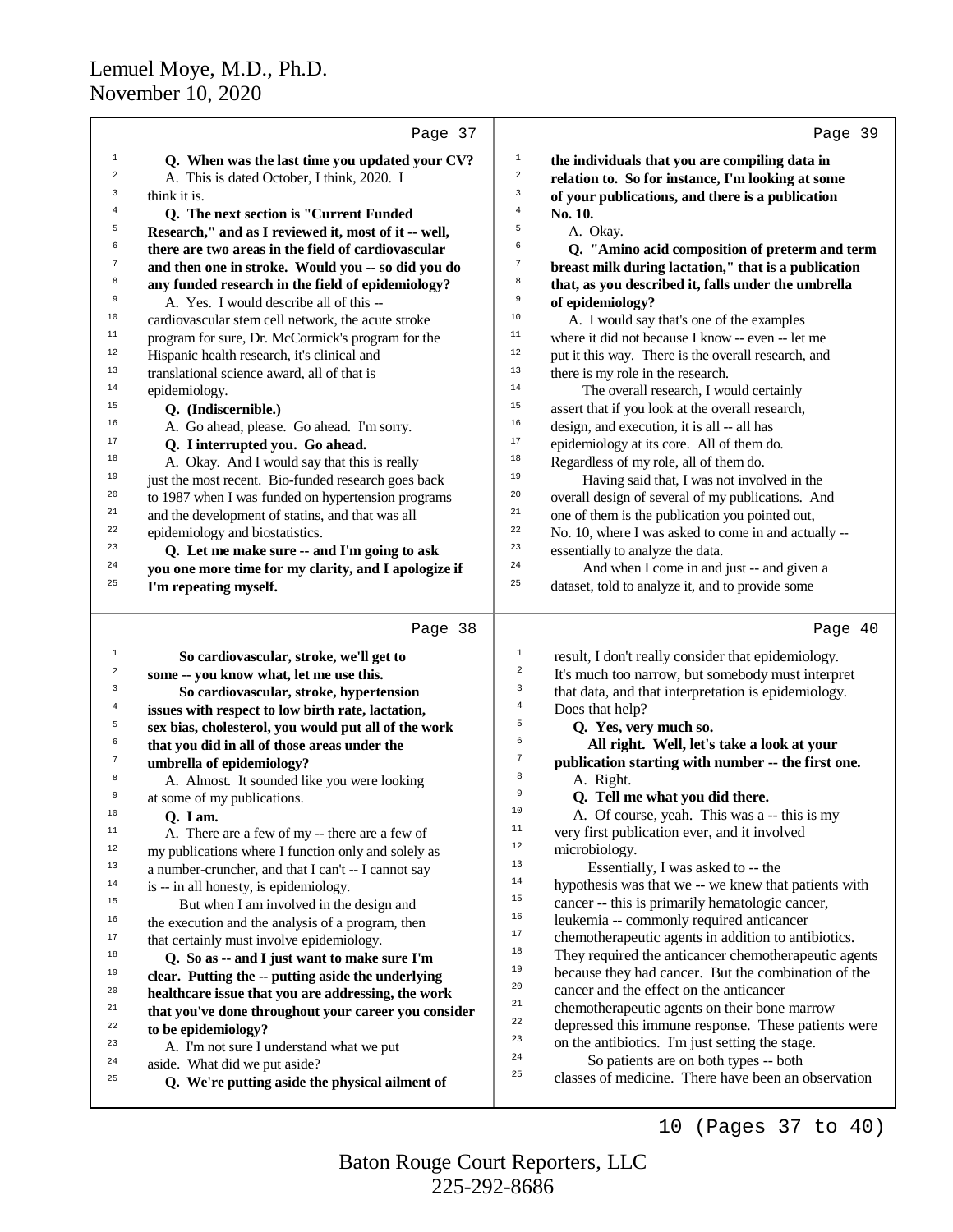|                | Page 41                                                                                   | Page 43                                                                                    |
|----------------|-------------------------------------------------------------------------------------------|--------------------------------------------------------------------------------------------|
| $\mathbf{1}$   | that patients who were on certain antibiotics seemed                                      | $1\,$<br>Having said that, I will say I've had an awful lot                                |
| $\mathbf 2$    | to have a better response to the anticancer                                               | $\boldsymbol{2}$<br>of physics.                                                            |
| 3              | chemotherapeutic agent, and I was asked, I guess, at                                      | 3<br>Q. Okay.                                                                              |
| $\overline{4}$ | this point -- when was this? This was published in                                        | 4<br>A. I can -- I understand kinematics. I                                                |
| 5              | '78. I did this research as an undergraduate back                                         | 5<br>understand Newton's laws of forces. I understand                                      |
| 6              | at Johns Hopkins in Baltimore.                                                            | 6<br>free fall. I understand little about astrophysics,                                    |
| 7              | I was asked to design a study, an in vitro                                                | $\tau$<br>but I would not hold myself out as a physicist.                                  |
| 8              | study. I wasn't a physician yet, so I couldn't see                                        | 8<br>Q. Okay. So this particular publication was                                           |
| 9              | patients. But an in vitro chemistry study to see                                          | 9<br>again -- you were asked to perform a specific task                                    |
| $10$           | whether if I expose -- whether the exposure of                                            | 10<br>within the larger scheme of this trial, I guess, so                                  |
| 11             | common pathogens -- pseudomona aeruginosa would be                                        | 11<br>to speak?                                                                            |
| $12\,$         | one example.                                                                              | 12<br>A. Well, I would put -- I'd put it this way.                                         |
| 13             | THE WITNESS: And I will spell that                                                        | 13<br>I had a much broader role here. This is different                                    |
| 14             | for you, Ms. Reporter -- Ms. Pena. I will                                                 | $14$<br>than the publication 10 where somebody just gave me                                |
| 15             | spell that for you later.                                                                 | 15<br>data. In publication 1 I was given the problem, and                                  |
| 16             | A. Pseudomona aeruginosa was a very dangerous                                             | 16<br>I had to think through what data I need to collect,                                  |
| 17             | pathogen. It caused a hemorrhagic pneumonia. It's                                         | 17<br>what anticancer chemotherapeutic agents do I --                                      |
| 18             | lethal. And I was asked to see whether the                                                | 18<br>should I study, what antibiotics should I study,                                     |
| 19             | bacterium that caused that pneumonia was more                                             | 19<br>what different types of bacteria should I study, and                                 |
| 20             | sensitive to antibiotics, I think it was ticarcillin                                      | 20<br>to what degree should this all be replicated.                                        |
| 21             | and carbenicillin, when they were exposed to                                              | 21<br>So I was really given a lot more leeway as                                           |
| 22             | cytosine arabinoside and daunorubin. Those are the                                        | 22<br>an undergraduate student. And even though this was                                   |
| 23             | only two -- only two anticancer chemotherapeutic                                          | 23<br>published in '78, this work all happened in '73,                                     |
| $\bf 24$       | agents that I remember.                                                                   | 24<br>74.                                                                                  |
| 25             | But we were able to show that in fact some                                                | 25<br>Q. Okay. That's -- that's what I thought I                                           |
|                |                                                                                           |                                                                                            |
|                | Page 42                                                                                   | Page 44                                                                                    |
| $\mathbf 1$    |                                                                                           | $\mathbf 1$                                                                                |
| $\sqrt{2}$     | of the antimicrobial agents had more killing power                                        | was getting at when you said you were doing this as<br>$\,2$                               |
| 3              | when they were exposed in vitro to anticancer                                             | an undergraduate. Although it was published in '78,<br>3                                   |
| $\,4$          | chemotherapeutic agents, even though the anticancer                                       | the work happened while you were an undergraduate in<br>$\,4\,$                            |
| 5              | chemotherapeutic agents did not kill the microbes<br>themselves.                          | '74 -- '70 to '74?<br>5<br>A. I think -- I think it was 1973 to 1974.                      |
| 6              | BY MR. MILLER:                                                                            | 6<br>It's over two years.                                                                  |
| 7              | Q. So let me ask this. Because in 1978 you                                                | 7<br>Q. And the underlying -- this kind of goes                                            |
| 8              | were -- you were getting your undergraduate degrees                                       | 8<br>back to the point I was attempting not so well to                                     |
| 9              | in mathematical science?                                                                  | 9<br>make a while ago. The underlying medical issue for                                    |
| 10             | A. In '78 I was -- I was graduating medical                                               | $10$<br>this publication was cancer?                                                       |
| 11             | school.                                                                                   | $1\,1$<br>A. Yes, sir.                                                                     |
| 12             | Q. I'm sorry. Okay. I'm sorry. In '78 you                                                 | $1\,2$<br>Q. Do you consider the work done with respect                                    |
| 13             | were graduating medical school.                                                           | 13<br>to this publication epidemiology?                                                    |
| 14             | But -- so you mentioned in this                                                           | $1\,4$<br>A. I do.                                                                         |
| 15             | publication, or this task that you were asked to do,                                      | $15$<br>Q. Okay. That's all I -- that's what -- I'm                                        |
| 16             | you did a chemistry study?                                                                | 16<br>trying to learn the definition of epidemiology.                                      |
| 17             | A. Yes, sir.                                                                              | 17<br>Well, let me just ask that.                                                          |
| 18             | Q. So tell me -- you're not a chemist, though,                                            | $1\,8$<br>A. Sure.                                                                         |
| 19             | right?                                                                                    | 19<br>Q. And I may have asked it previously, but                                           |
| 20             | A. No, I'm not a chemist. But I have had lots                                             | 20<br>could you give me what your -- the formal definition                                 |
| 21             | of chemistry.                                                                             | 21<br>of epidemiology?                                                                     |
| 22             | Q. Yeah, I understand. What about physics? I                                              | 22<br>A. Sure. I would say epidemiology is the                                             |
| 23             | mean, you're not a physicist or --                                                        | 23<br>process by which the true nature of the exposure/                                    |
| 24<br>25       | A. I've had lots of physics. I would not<br>represent myself as a physicist, I would not. | 24<br>disease relationship is deduced.<br>25<br>Q. And under that definition, epidemiology |

11 (Pages 41 to 44)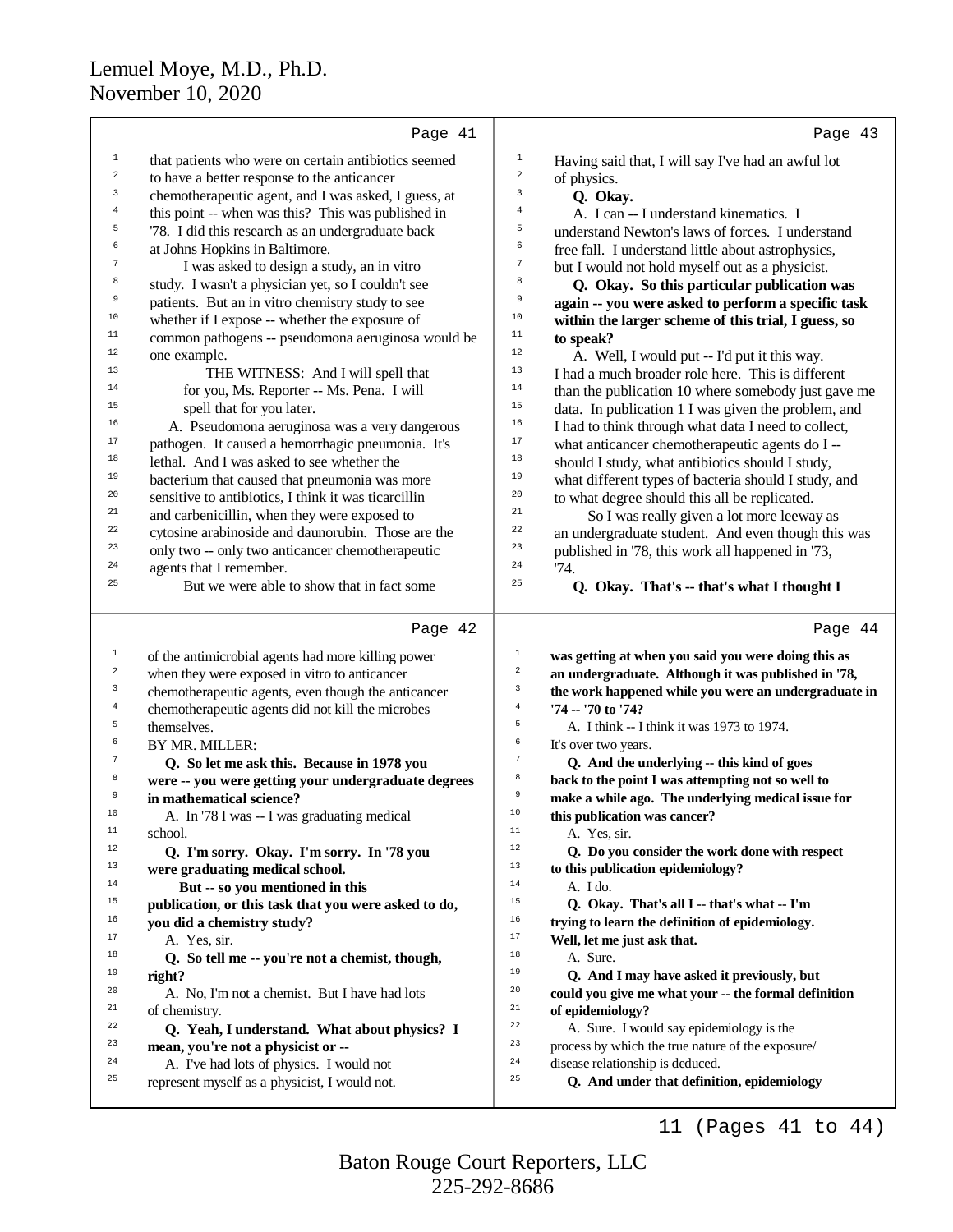|                         | Page 45                                                                      | Page 47                                                                                                           |
|-------------------------|------------------------------------------------------------------------------|-------------------------------------------------------------------------------------------------------------------|
| $\mathbf{1}$            | could include any type of disease?                                           | $1\,$<br>medical school -- correct --                                                                             |
| $\overline{\mathbf{c}}$ | A. Yes, sir, yes.                                                            | $\,2$<br>A. Yes, sir.                                                                                             |
| 3                       | Q. Okay.                                                                     | 3<br>Q. -- at the time of publication?                                                                            |
| $\overline{4}$          | THE WITNESS: I'm going to ask to take                                        | 4<br>A. Sorry. Yes, sir, correct.                                                                                 |
| 5                       | a break in five minutes, just to give you a                                  | 5<br>Q. And so at that time, your -- the most of                                                                  |
| 6                       | heads-up.                                                                    | 6<br>your experience would have been in mathematical                                                              |
| 7                       |                                                                              | 7<br>sciences?                                                                                                    |
| 8                       | MR. MILLER: We can take one right                                            | 8                                                                                                                 |
| 9                       | now, actually. I'm ready for a break, if                                     | A. Well, I -- I can't disagree. Well, let me<br>9                                                                 |
| 10                      | that's okay.                                                                 | say this. It's hard to know. I had a math science<br>10                                                           |
|                         | THE WITNESS: Okay. Five minutes                                              | background, but I'm in the -- I'm at the end of<br>$11\,$                                                         |
| 11<br>12                | okay?                                                                        | medical school now. So medical school has tipped                                                                  |
|                         | MR. MILLER: Five minutes will work.                                          | $12\,$<br>the balance some, and I've had epidemiology exposure                                                    |
| 13                      | (Recess taken.)                                                              | 13<br>in medical school, so I don't know what to say. But                                                         |
| 14                      | BY MR. MILLER:                                                               | 14<br>most of my background is.                                                                                   |
| 15                      | Q. All right. Doctor, we were -- when we                                     | 15<br>Q. I got you. The next publication in 1981                                                                  |
| 16                      | left, we were going through some of your                                     | 16<br>involved linen in newborn intensive care units be                                                           |
| $17\,$                  | publications. Let's take a look at the second one,                           | 17<br>autoclaved. Again, in pediatrics --                                                                         |
| 18                      | which was published in 1979.                                                 | 18<br>A. Autoclaved.                                                                                              |
| 19                      | A. Oh, okay.                                                                 | 19<br>Q. Autoclaved. And this particular                                                                          |
| 20                      | Q. The "Environmental contamination of                                       | 20<br>publication, what -- was your role task-oriented?                                                           |
| 21                      | continuous drip feedings in pediatrics," was that --                         | 21<br>A. I would think, again, it was not                                                                         |
| 22                      | when you say "drip feedings," was that in relation                           | 22<br>epidemiology, though I learned epidemiology. It                                                             |
| 23                      | to breast feeding?                                                           | 23<br>was -- it was -- my contribution to the publication                                                         |
| 24                      | A. No. I -- I'm going to have to refresh my                                  | 24<br>was through data analysis.                                                                                  |
| 25                      | own memory about this one.                                                   | 25<br>Q. Okay.                                                                                                    |
|                         |                                                                              |                                                                                                                   |
|                         |                                                                              |                                                                                                                   |
|                         | Page 46                                                                      | Page 48                                                                                                           |
| $1\,$                   |                                                                              | $\mathbf{1}$                                                                                                      |
| $\overline{a}$          | Q. Okay.<br>A. No, it was not -- it was not about breast                     | A. Essentially, the research had already been<br>$\,2$                                                            |
| 3                       |                                                                              | designed, already been executed, and I was asked to<br>3                                                          |
| $\overline{4}$          | feedings; it was about the -- it was supplemental                            | analyze it. And this series of publications are all<br>$\,4$                                                      |
| 5                       | feeding divided -- provided to infants in the                                | the same genre. Because I was known in medical<br>5                                                               |
| 6                       | hospitals.                                                                   | school as someone who knew mathematics and<br>6                                                                   |
| 7                       | Q. Okay. And I only brought up breast                                        | statistics, so I was commonly asked at the end of<br>7                                                            |
| 8                       | feedings because I noticed that there were a number                          | the day to help analyze. I was not asked at the<br>8                                                              |
| 9                       | of breast feedings publications that you had --<br>A. I see.                 | inception of the project to design the project<br>9                                                               |
| 10                      |                                                                              | because I had really no pediatric expertise.<br>10                                                                |
| $11\,$                  | Q. -- throughout your life.                                                  | Q. Okay. So in order -- and I'm all about<br>11                                                                   |
| 12                      | A. But this -- but this one where the concern                                | efficiency, Doctor. So if in fact there's a<br>12                                                                 |
| 13                      | was that -- this was an antimicrobial study. The                             | publication that you contributed to in the area of<br>13                                                          |
| 14                      | concern was that there might be some contamination                           | pediatrics --<br>14                                                                                               |
| 15                      | of the drip feeding apparatus.                                               | A. Yes.<br>15                                                                                                     |
| 16                      | Q. Was your contribution to this particular                                  | Q. -- it would have been typically data<br>16                                                                     |
| 17                      | publication task related?                                                    | analysis?<br>17                                                                                                   |
| 18                      | A. It was simply -- it was simply data                                       | A. I guess I would have said this. By and<br>18                                                                   |
| 19                      | analysis.                                                                    | large, any publication that occurred before -- any                                                                |
|                         | Q. So this was not -- would not have been                                    | 19<br>of the publications up through 12, most of those                                                            |
| 20                      | under your definition of epidemiology -- an exercise                         | 20<br>publications are data analysis.                                                                             |
| 21                      | in epidemiology?                                                             | $21\,$<br>Q. Okay.                                                                                                |
| 22                      | A. Correct. I learned some epidemiology from                                 | 22<br>A. There are a couple of exceptions. Eight is                                                               |
| 23                      | speaking with the senior investigators, but my role                          | 23<br>an exception, and 1 is an exception, but the other                                                          |
| 24<br>25                | was really just as a data analyst.<br>Q. Okay. And at that time, you were in | 24<br>ones through -- up through and including 12 are<br>25<br>pretty much my work as an advanced medical student |

12 (Pages 45 to 48)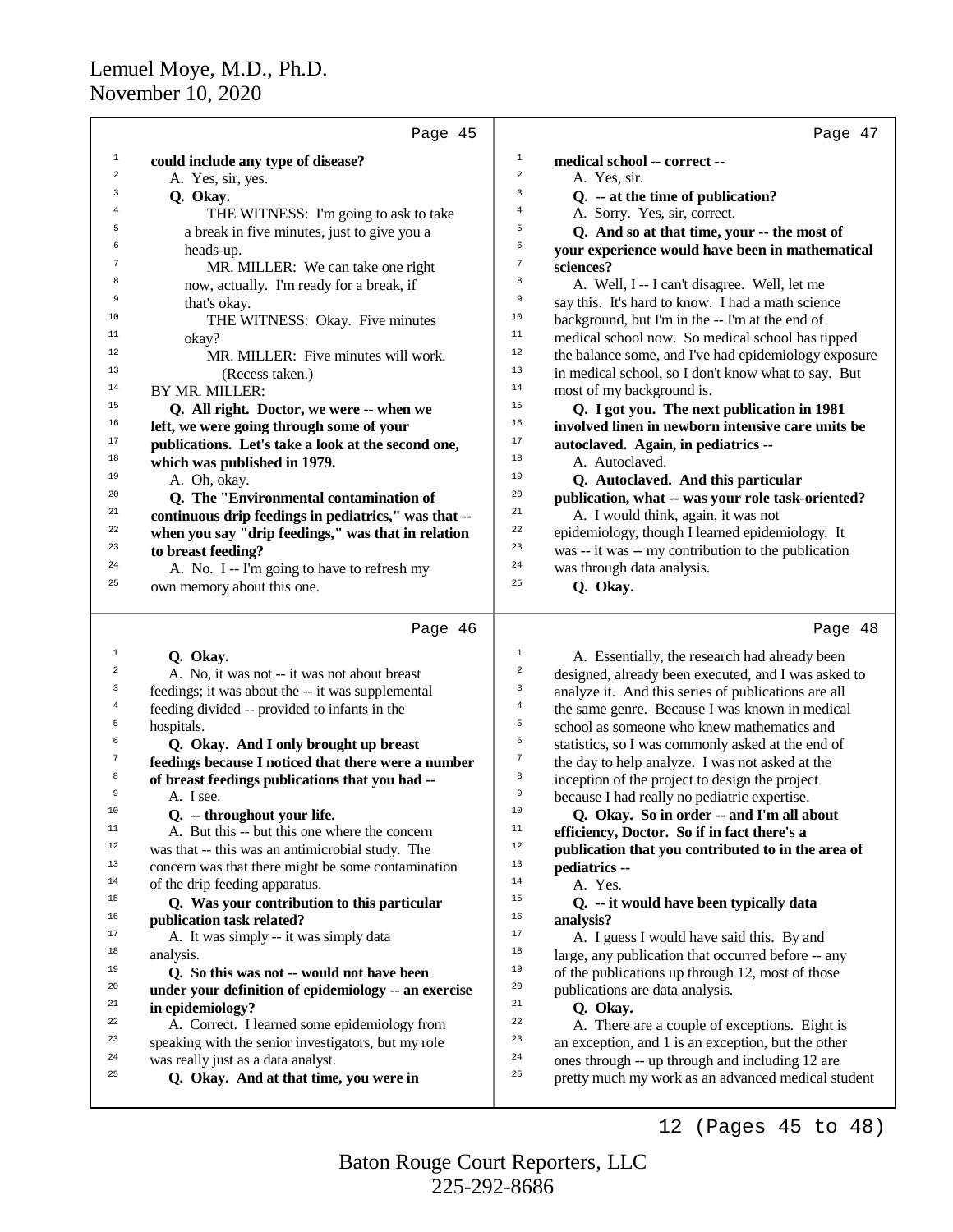|                         | Page 49                                              |                                                             | Page 51 |
|-------------------------|------------------------------------------------------|-------------------------------------------------------------|---------|
| 1                       | who knew some statistics.                            | $1\,$<br>Q. All right. So what we have in 13 is a           |         |
| $\overline{a}$          | Q. Understood. And 8 was -- that entry says,         | 2<br>journal concerning stroke and hypertension.            |         |
| 3                       | "Modeling of pharmacology treatment of hypertension, | 3<br>And hypertension being the disease and clinical        |         |
| $\bf{4}$                | math and science." Would that have -- would you      | 4<br>trials -- or prevention of stroke and hypertension     |         |
| 5                       | have considered that epidemiology?                   | 5<br>being the exposure?                                    |         |
| 6                       | A. I would consider that epidemiology and            | 6<br>A. I'm sorry. The last thing you said was              |         |
| $\boldsymbol{7}$        | mathematics, yes.                                    | 7<br>what?                                                  |         |
| 8                       | Q. A combination of the two?                         | 8<br>Q. Exposure.                                           |         |
| 9                       | A. Yes, sir.                                         | 9                                                           |         |
| 10                      |                                                      | A. Oh, right. So let me be clear. This is a<br>10           |         |
| $11$                    | Q. And you did the modeling for this                 | study which provides our intent -- no, it provides<br>11    |         |
| 12                      | particular publication?                              | our design to determine whether the treatment of<br>12      |         |
| 13                      | A. Yes. This is my idea, my research, my             | isolated systolic hypertension could reduce -- could<br>13  |         |
| 14                      | design, my analysis.                                 | prevent -- excuse me, could prevent the occurrence<br>14    |         |
| 15                      | Q. And you -- as evidenced by the title, you         | of stroke, and it occurred -- this was published in<br>15   |         |
| 16                      | did some type of modeling with respect to            | an epidemiology journal.<br>16                              |         |
|                         | hypertension?                                        | Q. Journal -- I see it. Okay.<br>$17\,$                     |         |
| 17                      | A. Yes, sir, with respect to the pharmacologic       | But, again, I want to go back to your                       |         |
| $18\,$                  | treatment of hypertension, yes.                      | 18<br>definition, so I can -- because it'll help us move    |         |
| 19                      | Q. Meaning the types of medicines that would         | 19<br>through these a lot quicker if I can, in my liberal   |         |
| 20                      | be prescribed to individuals with hypertension?      | 20<br>arts mind, put your definition in two prongs; the     |         |
| 21                      | A. Meaning -- yes, meaning trying to optimize        | 21<br>first being the disease, and then the second being    |         |
| 22                      | the best sequence of drugs in treating hypertension. | 22<br>some type of exposure, whether it be treatment or     |         |
| 23                      | You got a universe of drugs. How does one decide     | 23<br>something else.                                       |         |
| 24                      | what drug they use first, and if that drug fails and | 24<br>A. I understand.                                      |         |
| 25                      | the state of high blood pressure persists, what      | 25<br>Q. And in this case, the disease or diseases          |         |
|                         | Page 50                                              |                                                             | Page 52 |
|                         |                                                      |                                                             |         |
| 1                       | drugs should follow?                                 | $\,1$<br>are hypertension and stroke?                       |         |
| $\overline{\mathbf{c}}$ | I did the modeling to follow which drugs             | $\sqrt{2}$<br>A. The disease -- the disease is -- in the    |         |
|                         |                                                      |                                                             |         |
| 3                       | would be the sequence, the best optimal sequence of  | 3<br>two-prong approach, the disease that we want to        |         |
| $\overline{4}$          | the drugs.                                           | $\overline{4}$<br>impact is stroke.                         |         |
| 5                       | Q. And under your definition of epidemiology         | 5<br>Q. Okay.                                               |         |
| 6                       | which you gave me a second ago, the process by which | б<br>A. And the exposure is the treatment of                |         |
| $\tau$                  | the true nature of the exposed disease is deduced,   | $\boldsymbol{7}$<br>isolated systolic hypertension.         |         |
| 8                       | in this case the exposed disease is hypertension?    | 8<br>Q. My science teachers would be so proud of me         |         |
| 9                       | A. The disease it hypertension, and the              | 9<br>right now. All right.                                  |         |
| 10                      | exposure now is the treatment. Patients exposed to   | 10<br>And so that particular publication, or this           |         |
| $11$                    | treatments.                                          | 11<br>journal under your definition, is under the -- under  |         |
| $12\,$                  | Q. Right. Okay. I'm learning some stuff. I           | 12<br>the science of epidemiology?                          |         |
| 13                      | appreciate this.                                     | 13<br>A. Yes, sir.                                          |         |
| 14                      | A. Well, so am I.                                    | 14<br>Q. All right. No. 14 -- and I am going to go          |         |
| 15                      | Q. All right. So, now, let's look at entry           | 15<br>faster than this, but there are some I'm going to     |         |
| 16                      | No. 13, which is again another journal with respect  | 16<br>spend more time on than others.                       |         |
| 17                      | to the hypertension.                                 | $17\,$<br>No. 14 is something in particular you were        |         |
| 18                      | A. Thirteen is clinical epidemiology, if I'm         | 18<br>in charge of. I take it that when I look at your      |         |
| 19                      | reading right. Thirteen is the SHEP Cooperative      | 19<br>publications, if your name is in bold and first,      |         |
| 20                      | Research Program?                                    | 20<br>it's a work that you were primarily responsible for?  |         |
| $^{\rm 21}$             | Q. Yes. And if I -- it says "The SHEP                | 21<br>A. Yes, sir.                                          |         |
| 22                      | Cooperative Research Group rationale and design of a | $^{\rm 22}$<br>Q. Okay. The theory of runs with application |         |
| 23                      | randomized clinical trial on prevention of stroke in | 23<br>for drought predictions, tell me what that is.        |         |
| 24                      | isolated systolic hypertension"?                     | 24<br>A. Well, one thing I can tell you, that that          |         |
| 25                      | A. Yes, that's right.                                | 25<br>is not epidemiology.                                  |         |

13 (Pages 49 to 52)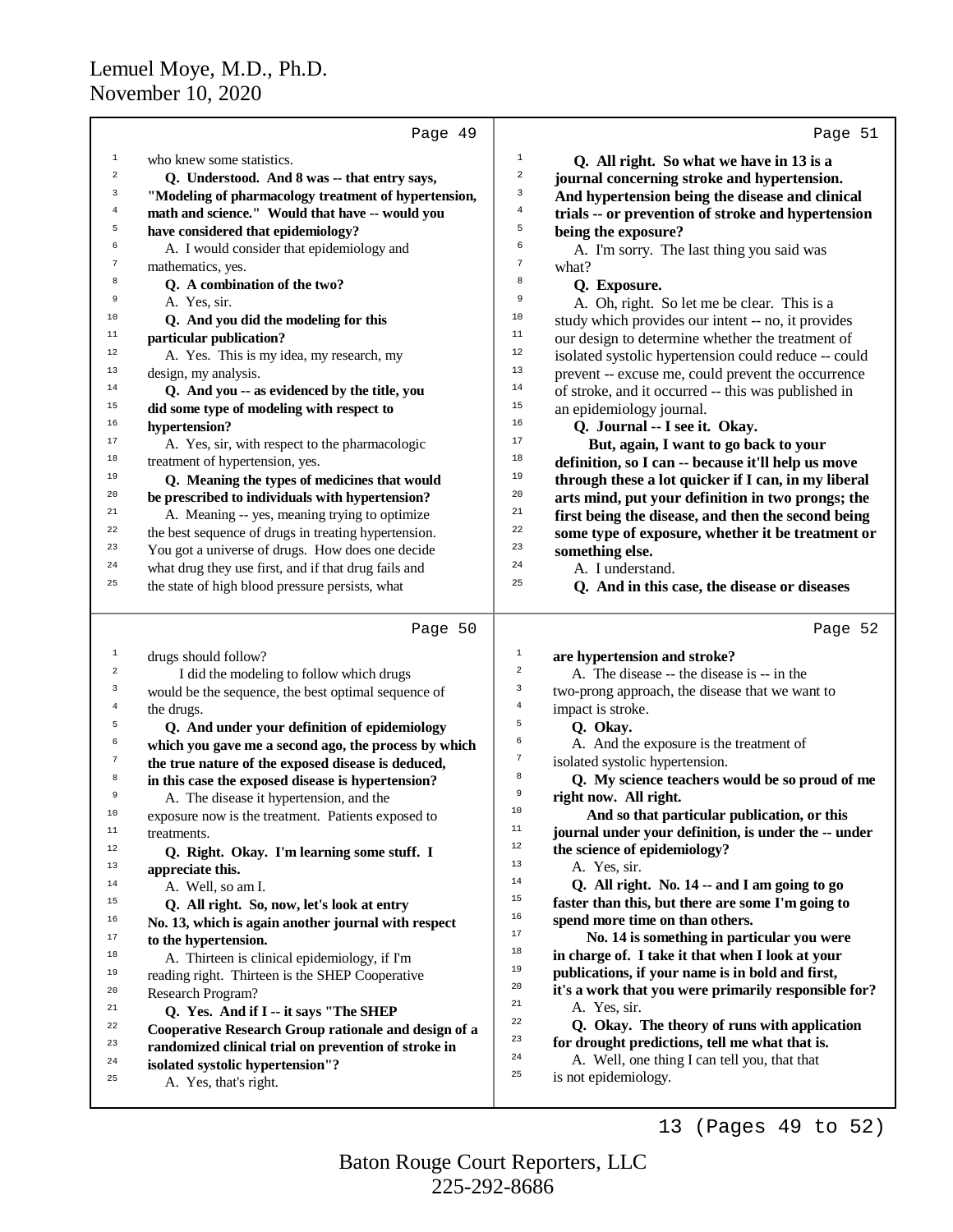|                  | Page 53                                                                                                | Page 55                                                                    |
|------------------|--------------------------------------------------------------------------------------------------------|----------------------------------------------------------------------------|
| 1                | Q. Okay.                                                                                               | 1<br>all of these to be epidemiology?                                      |
| 2                | A. All right. This is based on -- I did -- my                                                          | $\overline{\mathbf{c}}$<br>A. Yes. I would say, to use our common          |
| 3                | dissertation was on the theory of runs, and runs                                                       | 3<br>language -- could you scroll back up a little bit?                    |
| 4                | meaning a sequence of the same kind of event. And                                                      | $\,4$<br>Okay. So right there. I would say beginning with                  |
| 5                | I've applied that to several different fields. One                                                     | 5<br>15, we have a long run of epidemiology articles.                      |
| 6                | of them is hydrology. And so I -- myself, along                                                        | 6<br>Q. Okay. And the disease varying from stroke,                         |
| $\boldsymbol{7}$ | with Irina, Asha, and Bob, wrote -- wrote an article                                                   | $\boldsymbol{7}$<br>sex bias, and management of coronary artery disease,   |
| 8                | about the application of my dissertation to                                                            | 8<br>cholesterol, disease varying greatly?                                 |
| 9                | hydrology. But this is -- this is straight math and                                                    | 9<br>A. Yes. And --                                                        |
| 10               | probability. This is not epidemiology.                                                                 | 10<br>Q. But still epidemiology?                                           |
| 11               | Q. Okay.                                                                                               | 11<br>A. Correct. And cardiac arrhythmias.                                 |
| 12               | A. Same thing with 15, if I get ahead of                                                               | 12<br>Q. Repeat that for me and the court reporter.                        |
| 13               | myself.                                                                                                | 13<br>A. Sure. I'm sorry. Articles 16 and 17 are                           |
| 14               | Q. No, that's fine. I appreciate it. That is                                                           | 14<br>cardiac arrhythmias.                                                 |
| 15               | math and probabilities in statistics?                                                                  | 15<br>Q. Okay.                                                             |
| 16               | A. Well, actually no statistics. I think it's                                                          | 16<br>A. Okay. So cardiac arrhythmias, stroke.                             |
| 17               | just really probability and math. I have to look at                                                    | 17<br>Heart function is measured by left ventricular                       |
| 18               | the paper, but I don't think it's statistics.                                                          | $18\,$<br>ejection fraction and cardiac volumes. Sex bias --               |
| 19               | Q. Theory of -- let me just go back because I                                                          | 19<br>I'm sorry, selection bias, and SHEP and also CARE,                   |
| 20               | may have missed it. Theory of runs, what is that?                                                      | 20<br>Cholesterol and Recurrent Event trials, begins a                     |
| 21               | A. Well, okay. You asked for it.                                                                       | $21\,$<br>long run of epidemiology-based work.                             |
| 22               | Q. Well, I want the layperson version of it.                                                           | $\bf{22}$<br>Q. Okay. Now, I didn't see it anywhere in                     |
| 23               | A. Okay. All right. Okay. We understand --                                                             | 23<br>your -- well, let me -- hold on one second before I                  |
| 24<br>25         | let's make it very simple. Say we're flipping a                                                        | 24<br>make that statement.<br>25                                           |
|                  | coin, okay, and the coin is fair. We expect that                                                       | You have never been employed by a                                          |
|                  |                                                                                                        |                                                                            |
|                  | Page 54                                                                                                | Page 56                                                                    |
| $\mathbf{1}$     |                                                                                                        | 1                                                                          |
| 2                | over the next 100 flips, approximately 50 of them                                                      | government agency in the field of epidemiology, have<br>$\sqrt{2}$<br>you? |
| 3                | are going to be heads. Fair enough? Fair coin.<br>Q. Yes.                                              | 3<br>A. I have, sir.                                                       |
| 4                | A. Okay.                                                                                               | $\,4$<br>Q. You have?                                                      |
| 5                | Q. That's the theory of a run?                                                                         | 5<br>A. I have.                                                            |
| 6                | A. Well, actually no, no. I wish. No, no,                                                              | 6<br>Q. Okay. And we're going to get to what I --                          |
| 7                | no. The theory of runs talks about -- well, how                                                        | $\boldsymbol{7}$<br>I see you have community service government on your    |
| 8                | likely is it I'm going to get three runs of six                                                        | 8<br>CV. What -- when were you employed by the                             |
| 9                | heads in a row? See the run is a successive -- a                                                       | 9<br>government to act as an epidemiologist?                               |
| 10               | successive occurrence of the same event.                                                               | 10<br>A. If we could -- you have me at a little bit                        |
| 11               | Q. Understood.                                                                                         | $11\,$<br>of a disadvantage because I can't scroll my CV. But              |
| 12               | A. Okay. And so my work was on solving that                                                            | 12<br>if you go to -- I'm not -- I think it comes after                    |
| 13               | probability. And then -- and then in my CV -- my CV                                                    | 13<br>this section. I don't actually remember if it was                    |
| 14               | is punctuated with publications in that area.                                                          | 14<br>before or after. If you keep going                                   |
| 15               | Q. Understood. Perhaps we can get more into                                                            | 15<br>Q. After this section, you have submitted                            |
| 16               | that after this case is over in a casino, but I                                                        | 16<br>editorials, published correspondence, books, book                    |
| 17               | understand.                                                                                            | $17$<br>chapters, teaching experience.                                     |
| 18<br>19         | A. Okay. If they let us in.                                                                            | $1\,8$<br>A. All right. It would be before this. So                        |
| 20               | Q. So 14 and 15 both are just mathematics and                                                          | 19<br>let me just tell you. I was a member of a food --                    |
| 21               | probabilities?                                                                                         | 20<br>federal food and drug administration advisory --                     |
| 22               | A. Yes.                                                                                                | $2\sqrt{1}$<br>advisory council.                                           |
| 23               | Q. As I perused through several of these,                                                              | 22<br>Q. Okay.                                                             |
| 24               | 17 -- well, not so much 17, but 19 involves stroke,                                                    | 23<br>A. And that was from 1996 to 2000 and then<br>24                     |
| 25               | 20 involves cardiac, 21 involves coronary artery<br>disease, 24 involving cholesterol. Do you consider | from 2000 to 2002.<br>25<br>Q. Now, where you -- you said you were a       |

14 (Pages 53 to 56)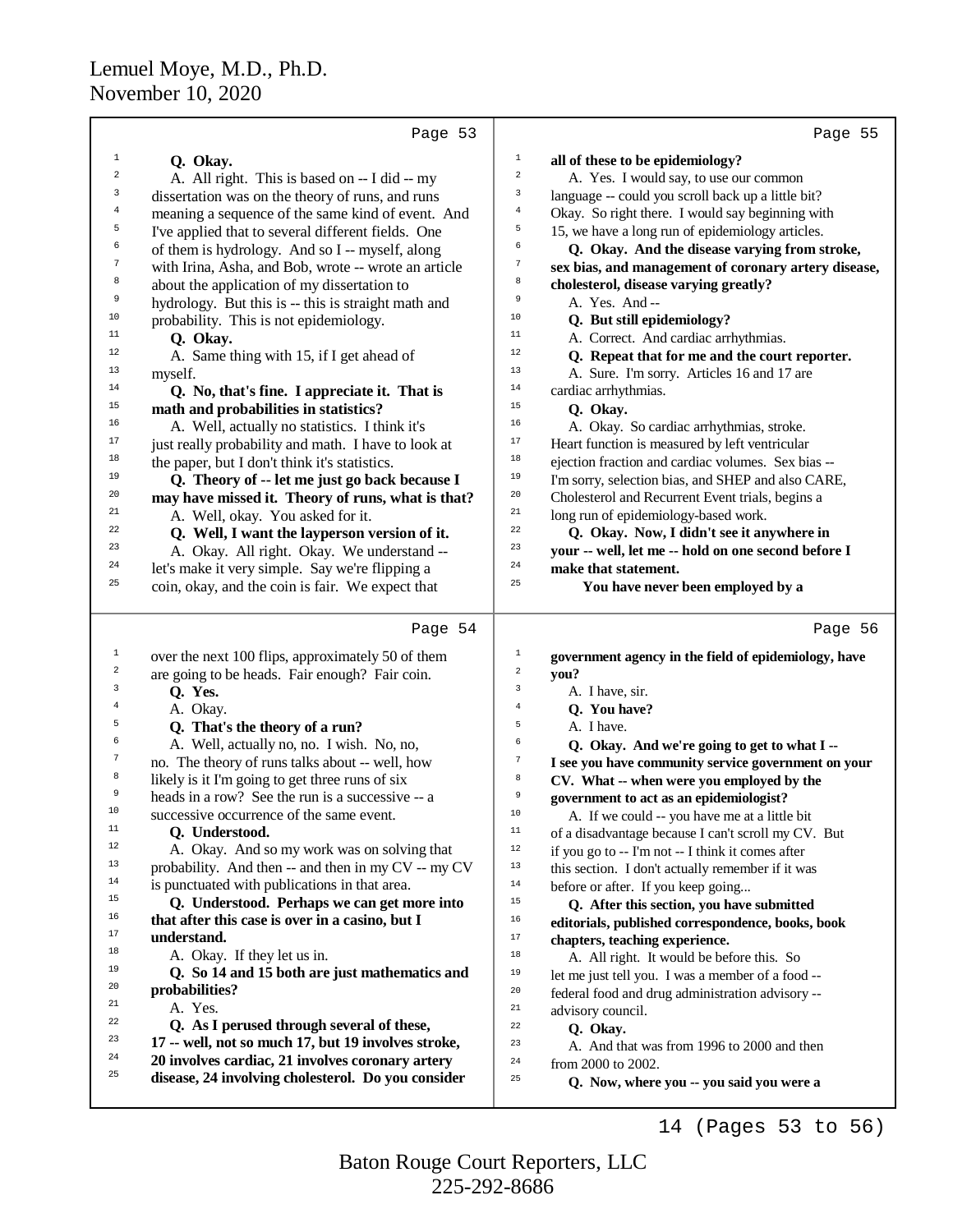|                  | Page 57                                              | Page 59                                                                     |
|------------------|------------------------------------------------------|-----------------------------------------------------------------------------|
| $\mathbf 1$      | member of an advisory board. Was that a paid         | 1<br>A. Primarily, yes. I don't remember any                                |
| $\boldsymbol{2}$ | position?                                            | $\mathbf 2$<br>kidney drug that we reviewed, so they were                   |
| 3                | A. Yes and no. Yes, I got a check, but no, it        | $\ensuremath{\mathsf{3}}$<br>primarily, if not exclusively, cardiovascular. |
| 4                | was, like, \$150 for three days' work or something   | $\,4$<br>Q. And then the second stint on the committee                      |
| 5                | like that, so                                        | 5<br>you said were generics?                                                |
| 6                | Q. Okay. So tell me what you did for the FDA.        | 6<br>A. Yes.                                                                |
| 7                | A. Oh, sure. So companies in -- if I'm not           | $\tau$<br>Q. So were there any particular type of                           |
| 8                | getting to the point, just let me know, and I'll     | 8<br>diseases that you were focused on from 2000 to 2002?                   |
| 9                | shorten it.                                          | 9<br>A. I don't remember.                                                   |
| $10$             | Drug companies and the FDA                           | 10<br>Q. Okay. But the drugs themselves were                                |
| $11$             | bargain/negotiate/fight over new drug applications   | $11$<br>generic drugs?                                                      |
| $12\,$           | should the drug company's new drug application be    | 12<br>A. Yes, sir.                                                          |
| 13               | approved. Most times those decisions are amicable.   | 13<br>Q. Going back to -- I think it's page 5 of the                        |
| 14               | Occasionally, they are contentious. And when they    | 14<br>CV where we left off.                                                 |
| 15               | are contentious, the FDA will take the question to   | $15$<br>As I went through the publications, Doctor,                         |
| 16               | an advisory committee. It's called an advisory       | 16<br>most dealt with hypertension, cholesterol,                            |
| 17               | committee, not an advisory panel. Let me correct     | $17\,$<br>cardiovascular, some smoking, stroke. In all of                   |
| 18               | myself. The advisory committee. And the advisory     | 18<br>your publications -- and I'm trying to do this for                    |
| 19               | committee reviews the information provided by the    | 19<br>your own benefit -- are there any publications                        |
| 20               | FDA and by the drug company and makes                | $20\,$<br>regarding viruses?                                                |
| 21               | determinations.                                      | 21<br>A. There are no publications here focused on                          |
| 22               | Now, I don't want to leave a bad taste on            | 22<br>viruses. That's correct.                                              |
| 23               | this. Occasionally, a drug will be an entirely new   | 23<br>Q. Okay. Have you authored or been a                                  |
| 24               | class that nobody has any experience with, and the   | 24<br>contributing author in any publication that focused                   |
| 25               | FDA by -- almost by definition will kick that to the | 25<br>on viruses?                                                           |
|                  | Page 58                                              | Page 60                                                                     |
| $\mathbf{1}$     | advisory committee as well.                          | $\mathbf{1}$<br>A. Well, my publication -- my universe of                   |
| $\overline{a}$   | So it's not always about a fight.                    | $\sqrt{2}$<br>publications is right here.                                   |
| 3                | Sometimes it's just very new -- a very new           | $\mathbf{3}$<br>Q. Okay.                                                    |
| 4                | assessment and a very new mechanism of action or     | $\overline{4}$<br>A. So -- so I'm -- I'm just trying to think               |
| 5                | very new class of drugs, and that goes to the        | 5<br>about what was the first thing.                                        |
| 6                | advisory committee as well.                          | 6<br>No, nothing published. I am working on a                               |
| 7                | Q. Okay. And you did that in two separate            | 7<br>book right now that will be published in March 2021                    |
| 8                | intervals, in 1996 to 2000 and 2000 to 2002?         | 8<br>that talks about viruses, but nothing published on                     |
| 9                | A. Yes, sir.                                         | 9<br>my CV, nothing so far.                                                 |
| 10               | Q. So why do we have -- you said '96 to 2000         | 10<br>Q. Now -- so with that I do not have to go                            |
| $11$             | and then 2000 to 2002. Is it just '96 to 2002 or --  | $11\,$<br>through the some 200 plus articles because, in                    |
| 12               | A. Yes. But I wanted to be clear. It's two           | $12$<br>essence, we've talked about some of them.                           |
| 13               | different committees. So my first committee was the  | 13<br>I understand the scope of what you deem to                            |
| 14               | cardio-renal advisory board, and that was from '96   | 14<br>be the field of epidemiology. And we can agree that                   |
| 15               | to 2000. And then 2000, 2002 was -- essentially      | $15$<br>none of the articles that you have published to date                |
| 16               | it's the board that -- the committee that manages    | 16<br>involve the area of viruses, so we don't need to                      |
| 17               | generics, generic drugs.                             | 17<br>look at the titles of each one.                                       |
| 18               | Q. Now, the first one, you said -- it sounded        | 18<br>A. That is true. The -- the articles are not                          |
| 19               | like something to do with the heart, but I'm not     | 19<br>the universe of my work, but focus only and solely                    |
| 20               | sure.                                                | 20<br>on articles. That is correct.                                         |
| 21               | A. I'm sorry. I spoke too fast.                      | 21<br>Q. Okay. No, we'll get to the entire                                  |
| 22               | Cardio-renal, c-a-r-d-i-o, hyphen, renal.            | 22<br>universe, I promise. All right. Let's go to page                      |
| 23<br>24         | Q. And would that -- I'm assuming that means         | 23<br>20 of 34, please.<br>24                                               |
| 25               | that the drugs that you were evaluating were in the  | Editorials -- the editorial listed here --<br>25                            |
|                  | area of cardiovascular?                              | what's the difference between an editorial and the                          |
|                  |                                                      |                                                                             |

15 (Pages 57 to 60)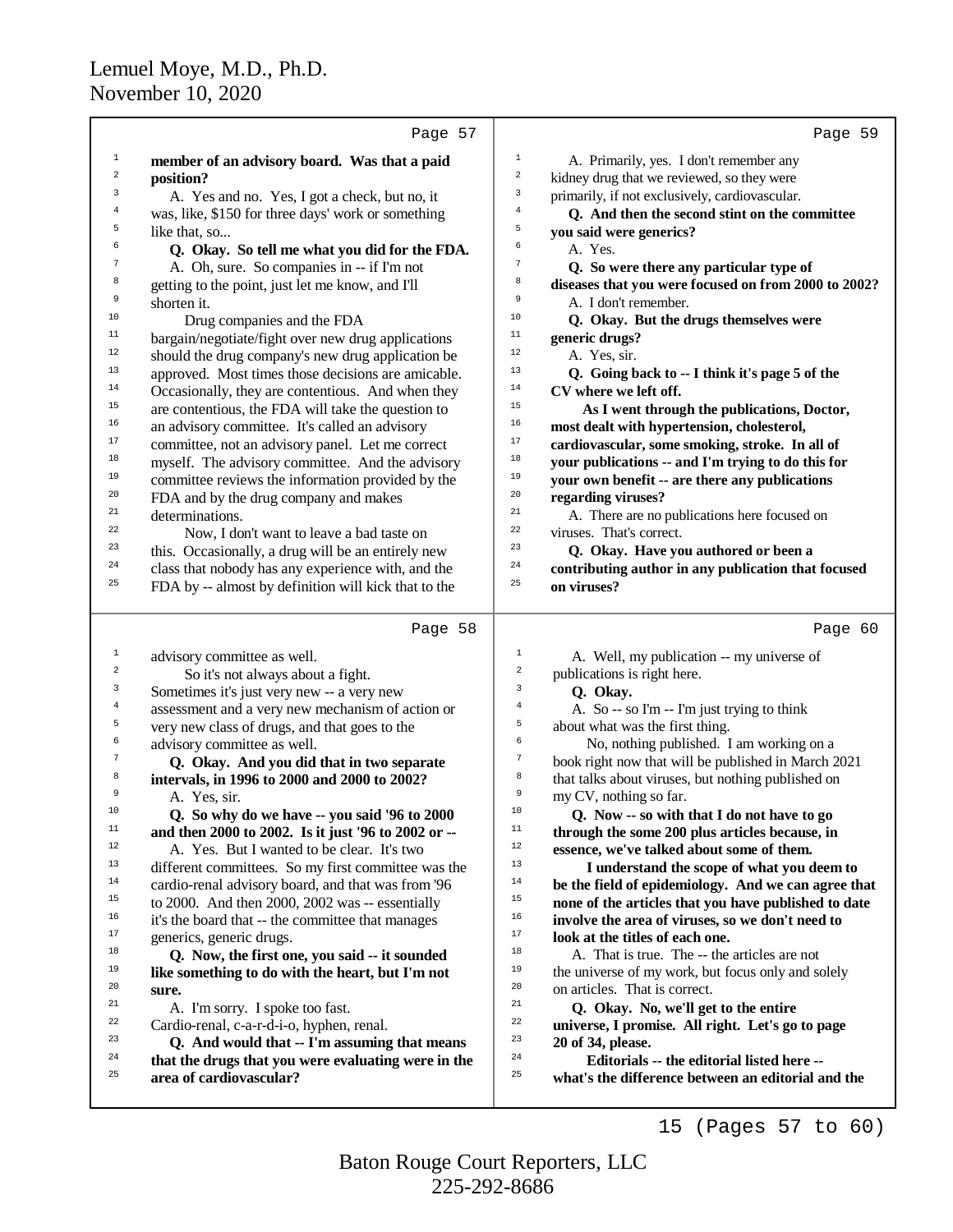|                         | Page 61                                                                                                 | Page 63                                                                                                     |
|-------------------------|---------------------------------------------------------------------------------------------------------|-------------------------------------------------------------------------------------------------------------|
| 1                       | journals that we've looked at?                                                                          | $\mathbf{1}$<br>statistical analysis.                                                                       |
| $\,2$                   | A. The articles -- so far we've looked at 1                                                             | $\overline{a}$<br>I want you to tell me about this                                                          |
| 3                       | through 22 -- are reflective of original research.                                                      | 3<br><b>Experimental Methods in Epidemiology in fall of</b>                                                 |
| $\overline{\mathbf{4}}$ | So one way, shape, or form, original data that                                                          | $\bf 4$<br>2001.                                                                                            |
| 5                       | nobody had seen before had been published along with                                                    | 5<br>A. Yes.                                                                                                |
| 6                       | the analysis and the interpretation.                                                                    | 6<br>Q. Where were you teaching?                                                                            |
| $\boldsymbol{7}$        | An editorial is different. An editorial                                                                 | $\tau$<br>A. University of Texas School of Public                                                           |
| 8                       | responds to data that has been published. Commonly                                                      | 8<br>Health.                                                                                                |
| 9                       | these are invited, and sometimes they're                                                                | 9<br>Q. Okay. Now, clearly with the statistical                                                             |
| 10                      | controversial. But editorials are of a different                                                        | 10<br>analysis, the immediate biometry -- I prefer saying                                                   |
| 11                      | dope. They are much shorter, and they are                                                               | 11<br>biostatistics.                                                                                        |
| $12 \,$                 | responding to the data that has appeared in someone                                                     | $12\,$<br>A. Okay.                                                                                          |
| 13                      | else's work.                                                                                            | 13<br>Q. You had 100 percent responsibility. So                                                             |
| 14                      | Q. Do you recall whether you were invited for                                                           | 14<br>tell me the distinction between that and the                                                          |
| 15                      | this particular editorial?                                                                              | 15<br>25 percent responsibility that you had in                                                             |
| 16                      | A. Oh, yes, yes.                                                                                        | 16<br>experimental methods of epidemiology.                                                                 |
| 17                      | Q. Okay. And you were invited?                                                                          | 17<br>A. Sure. So this is part of my -- what did we                                                         |
| 18                      | A. Yes.                                                                                                 | 18<br>say -- a secondary appointment. I was asked to help                                                   |
| 19                      | Q. And it involved -- again, in the area of                                                             | 19<br>co-teach a class in epidemiology.                                                                     |
| 20                      | the heart, cardiac?                                                                                     | 20<br>Now, I'm in biostatistics. I as a                                                                     |
| 21                      | A. Cardiac -- cardiac arrhythmias, yes.                                                                 | 21<br>biostatistician can't be 100 percent responsible for                                                  |
| 22                      | Q. Okay. And we actually saw earlier a number                                                           | 22<br>an epidemiology course. The epidemiologists have to                                                   |
| 23                      | of articles that you published in the same area?                                                        | 23<br>take -- have to be responsible for most of the                                                        |
| 24                      | A. Yes.                                                                                                 | 24<br>course, most of the -- most of the administrative                                                     |
| 25                      | Q. Okay. Published correspondence, give me                                                              | 25<br>burden. So my responsibility was 25 percent. Does                                                     |
|                         |                                                                                                         |                                                                                                             |
|                         |                                                                                                         |                                                                                                             |
|                         | Page 62                                                                                                 | Page 64                                                                                                     |
| 1                       | the distinction there.                                                                                  | $1\,$                                                                                                       |
| 2                       |                                                                                                         | that answer your question?<br>$\overline{a}$                                                                |
| 3                       | A. That's just a letter to the journal really.<br>That's all that is, is a letter.                      | Q. It does. And can you tell from -- and<br>$\mathbf{3}$<br>let's just stick with the fall of 2001. Can you |
| 4                       | Q. Okay.                                                                                                | $\overline{4}$                                                                                              |
| 5                       | A. One paragraph, two or three paragraphs,                                                              | tell from -- and I can't, that's why I'm asking --<br>5<br>from your CV, what the underlying disease was?   |
| б                       | really very short.                                                                                      | 6<br>A. Oh, sure. So here we are talking about the                                                          |
| 7                       | Q. Got it. And none of your correspondence                                                              | $\tau$<br>design of epidemiologic studies, and I believe these                                              |
| 8                       | dealt with viruses, correct?                                                                            | 8<br>were principally clinical trials.                                                                      |
| 9                       | A. Could you go to the next page, please.                                                               | 9<br>Q. Okay.                                                                                               |
| 10                      | Oh, never mind. That -- that's books. So none of                                                        | 10<br>A. That -- from an epidemiologic point of                                                             |
| 11                      | my correspondence deals with viruses.                                                                   | 11<br>view. And did that answer your question, or do we                                                     |
| 12                      | Q. Okay. You have -- and let's go from the                                                              | 12<br>need to go further?                                                                                   |
| 13                      | bottom of page 20 to the top of page 21 under                                                           | 13<br>Q. Well, let me do a follow-up question, and                                                          |
| 14                      | "Books." You haven't published any books on                                                             | 14<br>that may help.                                                                                        |
| 15                      | viruses, have you?                                                                                      | 15<br>So you are in collaboration with the                                                                  |
| 16                      |                                                                                                         | 16<br>epidemiologists at University of Texas. They ask                                                      |
| 17                      | A. I've published no textbooks on viruses, no.                                                          | 17<br>you to help or to collaborate in the teaching of a                                                    |
| 18                      | Q. Go to the next section, which is "Book<br>Chapters." You haven't written any chapters in any         | 18<br>class in which you are responsible at 25 percent,                                                     |
| 19                      | books on viruses, have you?                                                                             | 19<br>correct?                                                                                              |
| 20                      | A. No.                                                                                                  | 20<br>A. Yes, sir.                                                                                          |
| 21                      |                                                                                                         | 21<br>Q. And your contribution to that 25 percent,                                                          |
| 22                      | Q. Okay. Now, the next section is your                                                                  | 22<br>correct me if I'm wrong, is specifically related to                                                   |
| 23                      | teaching experience, and you have quite an extensive                                                    | 23<br>your experience in biostatistics and the management                                                   |
| 24                      | teaching experience dating back to 1987, which I                                                        | 24<br>and design of clinical trials?                                                                        |
| 25                      | believe is the year before Mr. Davillier graduated<br>high school. Most -- and correct me -- lots of it | 25<br>A. I think that's fair.                                                                               |

16 (Pages 61 to 64)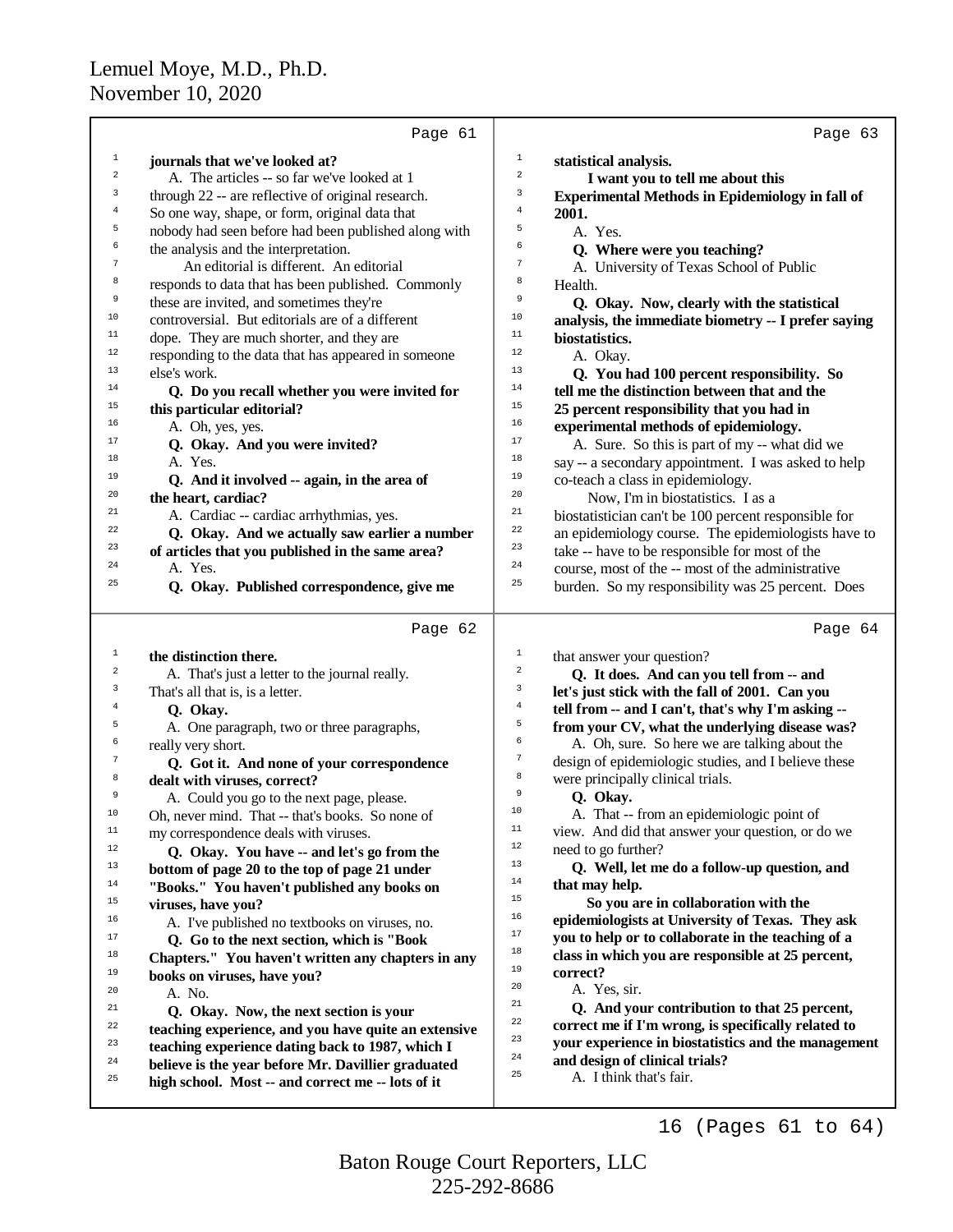| $\,1\,$<br>1<br>Q. Okay. In all of these various courses<br>identified as falling under epidemiology, and it's<br>$\overline{a}$<br>2<br>clear there -- of any of those instances, did the<br>taught beginning in the fall of 2001, they go<br>3<br>3<br>through the fall of 2009, then -- yeah, and then it<br>supervision involve epidemiology with the illness<br>4<br>$\overline{4}$<br>drops down in the fall of 2010 to 15 percent.<br>being a virus?<br>5<br>5<br>But, nonetheless, is that an accurate<br>A. Oh, boy. I don't know that I can answer<br>6<br>6<br>that for you. I'll look at these.<br>description of your role in all of these<br>7<br>7<br>experimental methods in epidemiology where you would<br>Q. Well, I'll just tell you. I went through<br>8<br>8<br>bring your clinical trial expertise and<br>them. We have lung disease, coronary artery<br>9<br>9<br>biostatistics expertise to the classroom?<br>disease, maternal weight status, relationship<br>10<br>10<br>A. That is correct. However, it wasn't -- the<br>between prenatal smoking and infant birth. None of<br>$11\,$<br>$11$<br>subject matter was not all cardiology and<br>them that were -- that stood out to me as involving<br>12<br>12<br>hypertension.<br>a virus.<br>13<br>13<br>A. Sure. I mean, some of these I don't have<br>Q. Okay. The subject matter varied?<br>14<br>14<br>A. Right.<br>anything. Like, Dillip, one, two -- fourth or fifth<br>15<br>15<br>Q. Okay. Can you tell from this what the<br>one from the top.<br>16<br>16<br>subject matters were?<br>Q. Yes.<br>17<br>17<br>A. Well, from my memory, I could tell you that<br>A. I don't know what Dillip's was in. I don't<br>18<br>18<br>it was -- there were behavioral trials, trials in<br>know what Wednesday Foster's was in.<br>19<br>19<br>cost-effectiveness, vaccine trials that involved<br>Q. Okay. I'm now looking through your guest<br>20<br>20<br>lectures. There are several in biostatistics,<br>viruses. That's all I remember.<br>$21\,$<br>21<br>several involving clinical trials, several involving<br>Q. Behavior trials, vaccine trials,<br>22<br>22<br>cardiovascular disease and other related cardio-type<br>cost-effectiveness trials?<br>23<br>23<br>A. Quality of life trials would be another.<br>issues. I did not see a single guest lecture<br>$\bf{24}$<br>24<br>Alternative medicine trials would be another.<br>involving viruses.<br>25<br>25<br>Q. And I'm going to try to do a simplified<br>A. I got one for you.<br>Page 66<br>Page 68<br>$1\,$<br>$\mathbf{1}$<br>version, just for my mind.<br>Q. All right.<br>2<br>2<br>Subject matter notwithstanding, your<br>A. No. 17.<br>3<br>3<br>Q. Seventeen. Let's look at No. 17. "The<br>expertise would be the procedural side of a clinical<br>4<br>trouble with" --<br>4<br>trial?<br>5<br>5<br>A. Terfenadine.<br>A. As I understand procedural, I would<br>6<br>6<br>Q. -- "Terfenadine; Seldane, Safeguarding the<br>disagree with you. I would say that my contribution<br>7<br>7<br>Population, and the Policy Maker's Dilemma,'<br>had to do with the epidemiologic and biostatistical<br>8<br><b>Opportunities in Biostatistics Workshop 1984."</b><br>8<br>component.<br>9<br>9<br>A. Right.<br>Let me try another way. I'm not in these<br>10<br>Q. Tell me about that.<br>10<br>courses to be a -- to talk about the biostatistic<br>11<br>A. Sure. So terfenadine, or the trade name<br>11<br>side. I'm there to talk about the epidemiology and<br>12<br>Seldane, is the treatment for rhinitis, and rhinitis<br>12<br>biostatistics and how they work together.<br>13<br>13<br>can appear from viral infections as well as seasonal<br>Q. Okay.<br>14<br>allergies. And the problem with terfenadine was<br>14<br>A. And I pointed out earlier that -- I won't<br>15<br>that it caused a very rare cardiac arrhythmia, rare<br>15<br>repeat this, that my definition of a clinical trial<br>16<br>but lethal. And there were discussions about -- and<br>16<br>involving the Bradford Hill causality --<br>17<br>I lead discussions about what is the best thing to<br>17<br>Q. Yep.<br>18<br>do with a drug that is effective for most of the<br>18<br>A. Right. Well, the question is, well, how<br>19<br>population but lethal for a few.<br>19<br>do -- how does one do that? I mean, it sounds nice,<br>20<br>Q. All right. So this drug -- so this<br>20<br>affluent, but how does one actually do that? I<br>21<br>particular guest lecture focused on a drug, that the<br>21<br>would talk about that.<br>22<br>drug was intended to treat a virus?<br>22<br>Q. Okay. That's fair.<br>23<br>A. Yes. I mean --<br>23<br>So let's look at student supervisions. Of<br>24<br>Q. That's virus being a viral infection? What<br>24<br>all of the instances where you served in a<br>25<br>type of viral infection?<br>25<br>supervisory role of students, many of which you have | Page 65 | Page 67 |
|-------------------------------------------------------------------------------------------------------------------------------------------------------------------------------------------------------------------------------------------------------------------------------------------------------------------------------------------------------------------------------------------------------------------------------------------------------------------------------------------------------------------------------------------------------------------------------------------------------------------------------------------------------------------------------------------------------------------------------------------------------------------------------------------------------------------------------------------------------------------------------------------------------------------------------------------------------------------------------------------------------------------------------------------------------------------------------------------------------------------------------------------------------------------------------------------------------------------------------------------------------------------------------------------------------------------------------------------------------------------------------------------------------------------------------------------------------------------------------------------------------------------------------------------------------------------------------------------------------------------------------------------------------------------------------------------------------------------------------------------------------------------------------------------------------------------------------------------------------------------------------------------------------------------------------------------------------------------------------------------------------------------------------------------------------------------------------------------------------------------------------------------------------------------------------------------------------------------------------------------------------------------------------------------------------------------------------------------------------------------------------------------------------------------------------------------------------------------------------------------------------------------------------------------------------------------------------------------------------------------------------------------------------------------------------------------------------------------------------------------------------------------------------------------------------------------------------------------------------------------------------------------------------------------------------------------------------------------------------------------------------------------------------------------------------------------------------------------------------------------------------------------------------------------------------------------------------------------------------------------------------------------------------------------------------------------------------------------------------------------------------------------------------------------------------------------------------------------------------------------------------------------------------------------------------------------------------------------------------------------------------------------------------------------------------------------------------------------------------------------------------------------------------------------------------------------------------------------------------------------------------------------------------------------------------------------------------------------------------------------------------------------------------------------------------------------------------------------------------------------------------------------------------------------------------------------------------------------------------------------------------------------------------------------------------------------------------------------------------------------------------------------------------------------------------------------------------------------------------------------------------------------------------------------------------------------------------------------------------------------------------------------------------------------------------------------------------------------------------------------------------------------------------------------------------------------------------------------------------------------------------------------------------------------------------------------------------------------------|---------|---------|
|                                                                                                                                                                                                                                                                                                                                                                                                                                                                                                                                                                                                                                                                                                                                                                                                                                                                                                                                                                                                                                                                                                                                                                                                                                                                                                                                                                                                                                                                                                                                                                                                                                                                                                                                                                                                                                                                                                                                                                                                                                                                                                                                                                                                                                                                                                                                                                                                                                                                                                                                                                                                                                                                                                                                                                                                                                                                                                                                                                                                                                                                                                                                                                                                                                                                                                                                                                                                                                                                                                                                                                                                                                                                                                                                                                                                                                                                                                                                                                                                                                                                                                                                                                                                                                                                                                                                                                                                                                                                                                                                                                                                                                                                                                                                                                                                                                                                                                                                                                         |         |         |
|                                                                                                                                                                                                                                                                                                                                                                                                                                                                                                                                                                                                                                                                                                                                                                                                                                                                                                                                                                                                                                                                                                                                                                                                                                                                                                                                                                                                                                                                                                                                                                                                                                                                                                                                                                                                                                                                                                                                                                                                                                                                                                                                                                                                                                                                                                                                                                                                                                                                                                                                                                                                                                                                                                                                                                                                                                                                                                                                                                                                                                                                                                                                                                                                                                                                                                                                                                                                                                                                                                                                                                                                                                                                                                                                                                                                                                                                                                                                                                                                                                                                                                                                                                                                                                                                                                                                                                                                                                                                                                                                                                                                                                                                                                                                                                                                                                                                                                                                                                         |         |         |
|                                                                                                                                                                                                                                                                                                                                                                                                                                                                                                                                                                                                                                                                                                                                                                                                                                                                                                                                                                                                                                                                                                                                                                                                                                                                                                                                                                                                                                                                                                                                                                                                                                                                                                                                                                                                                                                                                                                                                                                                                                                                                                                                                                                                                                                                                                                                                                                                                                                                                                                                                                                                                                                                                                                                                                                                                                                                                                                                                                                                                                                                                                                                                                                                                                                                                                                                                                                                                                                                                                                                                                                                                                                                                                                                                                                                                                                                                                                                                                                                                                                                                                                                                                                                                                                                                                                                                                                                                                                                                                                                                                                                                                                                                                                                                                                                                                                                                                                                                                         |         |         |
|                                                                                                                                                                                                                                                                                                                                                                                                                                                                                                                                                                                                                                                                                                                                                                                                                                                                                                                                                                                                                                                                                                                                                                                                                                                                                                                                                                                                                                                                                                                                                                                                                                                                                                                                                                                                                                                                                                                                                                                                                                                                                                                                                                                                                                                                                                                                                                                                                                                                                                                                                                                                                                                                                                                                                                                                                                                                                                                                                                                                                                                                                                                                                                                                                                                                                                                                                                                                                                                                                                                                                                                                                                                                                                                                                                                                                                                                                                                                                                                                                                                                                                                                                                                                                                                                                                                                                                                                                                                                                                                                                                                                                                                                                                                                                                                                                                                                                                                                                                         |         |         |
|                                                                                                                                                                                                                                                                                                                                                                                                                                                                                                                                                                                                                                                                                                                                                                                                                                                                                                                                                                                                                                                                                                                                                                                                                                                                                                                                                                                                                                                                                                                                                                                                                                                                                                                                                                                                                                                                                                                                                                                                                                                                                                                                                                                                                                                                                                                                                                                                                                                                                                                                                                                                                                                                                                                                                                                                                                                                                                                                                                                                                                                                                                                                                                                                                                                                                                                                                                                                                                                                                                                                                                                                                                                                                                                                                                                                                                                                                                                                                                                                                                                                                                                                                                                                                                                                                                                                                                                                                                                                                                                                                                                                                                                                                                                                                                                                                                                                                                                                                                         |         |         |
|                                                                                                                                                                                                                                                                                                                                                                                                                                                                                                                                                                                                                                                                                                                                                                                                                                                                                                                                                                                                                                                                                                                                                                                                                                                                                                                                                                                                                                                                                                                                                                                                                                                                                                                                                                                                                                                                                                                                                                                                                                                                                                                                                                                                                                                                                                                                                                                                                                                                                                                                                                                                                                                                                                                                                                                                                                                                                                                                                                                                                                                                                                                                                                                                                                                                                                                                                                                                                                                                                                                                                                                                                                                                                                                                                                                                                                                                                                                                                                                                                                                                                                                                                                                                                                                                                                                                                                                                                                                                                                                                                                                                                                                                                                                                                                                                                                                                                                                                                                         |         |         |
|                                                                                                                                                                                                                                                                                                                                                                                                                                                                                                                                                                                                                                                                                                                                                                                                                                                                                                                                                                                                                                                                                                                                                                                                                                                                                                                                                                                                                                                                                                                                                                                                                                                                                                                                                                                                                                                                                                                                                                                                                                                                                                                                                                                                                                                                                                                                                                                                                                                                                                                                                                                                                                                                                                                                                                                                                                                                                                                                                                                                                                                                                                                                                                                                                                                                                                                                                                                                                                                                                                                                                                                                                                                                                                                                                                                                                                                                                                                                                                                                                                                                                                                                                                                                                                                                                                                                                                                                                                                                                                                                                                                                                                                                                                                                                                                                                                                                                                                                                                         |         |         |
|                                                                                                                                                                                                                                                                                                                                                                                                                                                                                                                                                                                                                                                                                                                                                                                                                                                                                                                                                                                                                                                                                                                                                                                                                                                                                                                                                                                                                                                                                                                                                                                                                                                                                                                                                                                                                                                                                                                                                                                                                                                                                                                                                                                                                                                                                                                                                                                                                                                                                                                                                                                                                                                                                                                                                                                                                                                                                                                                                                                                                                                                                                                                                                                                                                                                                                                                                                                                                                                                                                                                                                                                                                                                                                                                                                                                                                                                                                                                                                                                                                                                                                                                                                                                                                                                                                                                                                                                                                                                                                                                                                                                                                                                                                                                                                                                                                                                                                                                                                         |         |         |
|                                                                                                                                                                                                                                                                                                                                                                                                                                                                                                                                                                                                                                                                                                                                                                                                                                                                                                                                                                                                                                                                                                                                                                                                                                                                                                                                                                                                                                                                                                                                                                                                                                                                                                                                                                                                                                                                                                                                                                                                                                                                                                                                                                                                                                                                                                                                                                                                                                                                                                                                                                                                                                                                                                                                                                                                                                                                                                                                                                                                                                                                                                                                                                                                                                                                                                                                                                                                                                                                                                                                                                                                                                                                                                                                                                                                                                                                                                                                                                                                                                                                                                                                                                                                                                                                                                                                                                                                                                                                                                                                                                                                                                                                                                                                                                                                                                                                                                                                                                         |         |         |
|                                                                                                                                                                                                                                                                                                                                                                                                                                                                                                                                                                                                                                                                                                                                                                                                                                                                                                                                                                                                                                                                                                                                                                                                                                                                                                                                                                                                                                                                                                                                                                                                                                                                                                                                                                                                                                                                                                                                                                                                                                                                                                                                                                                                                                                                                                                                                                                                                                                                                                                                                                                                                                                                                                                                                                                                                                                                                                                                                                                                                                                                                                                                                                                                                                                                                                                                                                                                                                                                                                                                                                                                                                                                                                                                                                                                                                                                                                                                                                                                                                                                                                                                                                                                                                                                                                                                                                                                                                                                                                                                                                                                                                                                                                                                                                                                                                                                                                                                                                         |         |         |
|                                                                                                                                                                                                                                                                                                                                                                                                                                                                                                                                                                                                                                                                                                                                                                                                                                                                                                                                                                                                                                                                                                                                                                                                                                                                                                                                                                                                                                                                                                                                                                                                                                                                                                                                                                                                                                                                                                                                                                                                                                                                                                                                                                                                                                                                                                                                                                                                                                                                                                                                                                                                                                                                                                                                                                                                                                                                                                                                                                                                                                                                                                                                                                                                                                                                                                                                                                                                                                                                                                                                                                                                                                                                                                                                                                                                                                                                                                                                                                                                                                                                                                                                                                                                                                                                                                                                                                                                                                                                                                                                                                                                                                                                                                                                                                                                                                                                                                                                                                         |         |         |
|                                                                                                                                                                                                                                                                                                                                                                                                                                                                                                                                                                                                                                                                                                                                                                                                                                                                                                                                                                                                                                                                                                                                                                                                                                                                                                                                                                                                                                                                                                                                                                                                                                                                                                                                                                                                                                                                                                                                                                                                                                                                                                                                                                                                                                                                                                                                                                                                                                                                                                                                                                                                                                                                                                                                                                                                                                                                                                                                                                                                                                                                                                                                                                                                                                                                                                                                                                                                                                                                                                                                                                                                                                                                                                                                                                                                                                                                                                                                                                                                                                                                                                                                                                                                                                                                                                                                                                                                                                                                                                                                                                                                                                                                                                                                                                                                                                                                                                                                                                         |         |         |
|                                                                                                                                                                                                                                                                                                                                                                                                                                                                                                                                                                                                                                                                                                                                                                                                                                                                                                                                                                                                                                                                                                                                                                                                                                                                                                                                                                                                                                                                                                                                                                                                                                                                                                                                                                                                                                                                                                                                                                                                                                                                                                                                                                                                                                                                                                                                                                                                                                                                                                                                                                                                                                                                                                                                                                                                                                                                                                                                                                                                                                                                                                                                                                                                                                                                                                                                                                                                                                                                                                                                                                                                                                                                                                                                                                                                                                                                                                                                                                                                                                                                                                                                                                                                                                                                                                                                                                                                                                                                                                                                                                                                                                                                                                                                                                                                                                                                                                                                                                         |         |         |
|                                                                                                                                                                                                                                                                                                                                                                                                                                                                                                                                                                                                                                                                                                                                                                                                                                                                                                                                                                                                                                                                                                                                                                                                                                                                                                                                                                                                                                                                                                                                                                                                                                                                                                                                                                                                                                                                                                                                                                                                                                                                                                                                                                                                                                                                                                                                                                                                                                                                                                                                                                                                                                                                                                                                                                                                                                                                                                                                                                                                                                                                                                                                                                                                                                                                                                                                                                                                                                                                                                                                                                                                                                                                                                                                                                                                                                                                                                                                                                                                                                                                                                                                                                                                                                                                                                                                                                                                                                                                                                                                                                                                                                                                                                                                                                                                                                                                                                                                                                         |         |         |
|                                                                                                                                                                                                                                                                                                                                                                                                                                                                                                                                                                                                                                                                                                                                                                                                                                                                                                                                                                                                                                                                                                                                                                                                                                                                                                                                                                                                                                                                                                                                                                                                                                                                                                                                                                                                                                                                                                                                                                                                                                                                                                                                                                                                                                                                                                                                                                                                                                                                                                                                                                                                                                                                                                                                                                                                                                                                                                                                                                                                                                                                                                                                                                                                                                                                                                                                                                                                                                                                                                                                                                                                                                                                                                                                                                                                                                                                                                                                                                                                                                                                                                                                                                                                                                                                                                                                                                                                                                                                                                                                                                                                                                                                                                                                                                                                                                                                                                                                                                         |         |         |
|                                                                                                                                                                                                                                                                                                                                                                                                                                                                                                                                                                                                                                                                                                                                                                                                                                                                                                                                                                                                                                                                                                                                                                                                                                                                                                                                                                                                                                                                                                                                                                                                                                                                                                                                                                                                                                                                                                                                                                                                                                                                                                                                                                                                                                                                                                                                                                                                                                                                                                                                                                                                                                                                                                                                                                                                                                                                                                                                                                                                                                                                                                                                                                                                                                                                                                                                                                                                                                                                                                                                                                                                                                                                                                                                                                                                                                                                                                                                                                                                                                                                                                                                                                                                                                                                                                                                                                                                                                                                                                                                                                                                                                                                                                                                                                                                                                                                                                                                                                         |         |         |
|                                                                                                                                                                                                                                                                                                                                                                                                                                                                                                                                                                                                                                                                                                                                                                                                                                                                                                                                                                                                                                                                                                                                                                                                                                                                                                                                                                                                                                                                                                                                                                                                                                                                                                                                                                                                                                                                                                                                                                                                                                                                                                                                                                                                                                                                                                                                                                                                                                                                                                                                                                                                                                                                                                                                                                                                                                                                                                                                                                                                                                                                                                                                                                                                                                                                                                                                                                                                                                                                                                                                                                                                                                                                                                                                                                                                                                                                                                                                                                                                                                                                                                                                                                                                                                                                                                                                                                                                                                                                                                                                                                                                                                                                                                                                                                                                                                                                                                                                                                         |         |         |
|                                                                                                                                                                                                                                                                                                                                                                                                                                                                                                                                                                                                                                                                                                                                                                                                                                                                                                                                                                                                                                                                                                                                                                                                                                                                                                                                                                                                                                                                                                                                                                                                                                                                                                                                                                                                                                                                                                                                                                                                                                                                                                                                                                                                                                                                                                                                                                                                                                                                                                                                                                                                                                                                                                                                                                                                                                                                                                                                                                                                                                                                                                                                                                                                                                                                                                                                                                                                                                                                                                                                                                                                                                                                                                                                                                                                                                                                                                                                                                                                                                                                                                                                                                                                                                                                                                                                                                                                                                                                                                                                                                                                                                                                                                                                                                                                                                                                                                                                                                         |         |         |
|                                                                                                                                                                                                                                                                                                                                                                                                                                                                                                                                                                                                                                                                                                                                                                                                                                                                                                                                                                                                                                                                                                                                                                                                                                                                                                                                                                                                                                                                                                                                                                                                                                                                                                                                                                                                                                                                                                                                                                                                                                                                                                                                                                                                                                                                                                                                                                                                                                                                                                                                                                                                                                                                                                                                                                                                                                                                                                                                                                                                                                                                                                                                                                                                                                                                                                                                                                                                                                                                                                                                                                                                                                                                                                                                                                                                                                                                                                                                                                                                                                                                                                                                                                                                                                                                                                                                                                                                                                                                                                                                                                                                                                                                                                                                                                                                                                                                                                                                                                         |         |         |
|                                                                                                                                                                                                                                                                                                                                                                                                                                                                                                                                                                                                                                                                                                                                                                                                                                                                                                                                                                                                                                                                                                                                                                                                                                                                                                                                                                                                                                                                                                                                                                                                                                                                                                                                                                                                                                                                                                                                                                                                                                                                                                                                                                                                                                                                                                                                                                                                                                                                                                                                                                                                                                                                                                                                                                                                                                                                                                                                                                                                                                                                                                                                                                                                                                                                                                                                                                                                                                                                                                                                                                                                                                                                                                                                                                                                                                                                                                                                                                                                                                                                                                                                                                                                                                                                                                                                                                                                                                                                                                                                                                                                                                                                                                                                                                                                                                                                                                                                                                         |         |         |
|                                                                                                                                                                                                                                                                                                                                                                                                                                                                                                                                                                                                                                                                                                                                                                                                                                                                                                                                                                                                                                                                                                                                                                                                                                                                                                                                                                                                                                                                                                                                                                                                                                                                                                                                                                                                                                                                                                                                                                                                                                                                                                                                                                                                                                                                                                                                                                                                                                                                                                                                                                                                                                                                                                                                                                                                                                                                                                                                                                                                                                                                                                                                                                                                                                                                                                                                                                                                                                                                                                                                                                                                                                                                                                                                                                                                                                                                                                                                                                                                                                                                                                                                                                                                                                                                                                                                                                                                                                                                                                                                                                                                                                                                                                                                                                                                                                                                                                                                                                         |         |         |
|                                                                                                                                                                                                                                                                                                                                                                                                                                                                                                                                                                                                                                                                                                                                                                                                                                                                                                                                                                                                                                                                                                                                                                                                                                                                                                                                                                                                                                                                                                                                                                                                                                                                                                                                                                                                                                                                                                                                                                                                                                                                                                                                                                                                                                                                                                                                                                                                                                                                                                                                                                                                                                                                                                                                                                                                                                                                                                                                                                                                                                                                                                                                                                                                                                                                                                                                                                                                                                                                                                                                                                                                                                                                                                                                                                                                                                                                                                                                                                                                                                                                                                                                                                                                                                                                                                                                                                                                                                                                                                                                                                                                                                                                                                                                                                                                                                                                                                                                                                         |         |         |
|                                                                                                                                                                                                                                                                                                                                                                                                                                                                                                                                                                                                                                                                                                                                                                                                                                                                                                                                                                                                                                                                                                                                                                                                                                                                                                                                                                                                                                                                                                                                                                                                                                                                                                                                                                                                                                                                                                                                                                                                                                                                                                                                                                                                                                                                                                                                                                                                                                                                                                                                                                                                                                                                                                                                                                                                                                                                                                                                                                                                                                                                                                                                                                                                                                                                                                                                                                                                                                                                                                                                                                                                                                                                                                                                                                                                                                                                                                                                                                                                                                                                                                                                                                                                                                                                                                                                                                                                                                                                                                                                                                                                                                                                                                                                                                                                                                                                                                                                                                         |         |         |
|                                                                                                                                                                                                                                                                                                                                                                                                                                                                                                                                                                                                                                                                                                                                                                                                                                                                                                                                                                                                                                                                                                                                                                                                                                                                                                                                                                                                                                                                                                                                                                                                                                                                                                                                                                                                                                                                                                                                                                                                                                                                                                                                                                                                                                                                                                                                                                                                                                                                                                                                                                                                                                                                                                                                                                                                                                                                                                                                                                                                                                                                                                                                                                                                                                                                                                                                                                                                                                                                                                                                                                                                                                                                                                                                                                                                                                                                                                                                                                                                                                                                                                                                                                                                                                                                                                                                                                                                                                                                                                                                                                                                                                                                                                                                                                                                                                                                                                                                                                         |         |         |
|                                                                                                                                                                                                                                                                                                                                                                                                                                                                                                                                                                                                                                                                                                                                                                                                                                                                                                                                                                                                                                                                                                                                                                                                                                                                                                                                                                                                                                                                                                                                                                                                                                                                                                                                                                                                                                                                                                                                                                                                                                                                                                                                                                                                                                                                                                                                                                                                                                                                                                                                                                                                                                                                                                                                                                                                                                                                                                                                                                                                                                                                                                                                                                                                                                                                                                                                                                                                                                                                                                                                                                                                                                                                                                                                                                                                                                                                                                                                                                                                                                                                                                                                                                                                                                                                                                                                                                                                                                                                                                                                                                                                                                                                                                                                                                                                                                                                                                                                                                         |         |         |
|                                                                                                                                                                                                                                                                                                                                                                                                                                                                                                                                                                                                                                                                                                                                                                                                                                                                                                                                                                                                                                                                                                                                                                                                                                                                                                                                                                                                                                                                                                                                                                                                                                                                                                                                                                                                                                                                                                                                                                                                                                                                                                                                                                                                                                                                                                                                                                                                                                                                                                                                                                                                                                                                                                                                                                                                                                                                                                                                                                                                                                                                                                                                                                                                                                                                                                                                                                                                                                                                                                                                                                                                                                                                                                                                                                                                                                                                                                                                                                                                                                                                                                                                                                                                                                                                                                                                                                                                                                                                                                                                                                                                                                                                                                                                                                                                                                                                                                                                                                         |         |         |
|                                                                                                                                                                                                                                                                                                                                                                                                                                                                                                                                                                                                                                                                                                                                                                                                                                                                                                                                                                                                                                                                                                                                                                                                                                                                                                                                                                                                                                                                                                                                                                                                                                                                                                                                                                                                                                                                                                                                                                                                                                                                                                                                                                                                                                                                                                                                                                                                                                                                                                                                                                                                                                                                                                                                                                                                                                                                                                                                                                                                                                                                                                                                                                                                                                                                                                                                                                                                                                                                                                                                                                                                                                                                                                                                                                                                                                                                                                                                                                                                                                                                                                                                                                                                                                                                                                                                                                                                                                                                                                                                                                                                                                                                                                                                                                                                                                                                                                                                                                         |         |         |
|                                                                                                                                                                                                                                                                                                                                                                                                                                                                                                                                                                                                                                                                                                                                                                                                                                                                                                                                                                                                                                                                                                                                                                                                                                                                                                                                                                                                                                                                                                                                                                                                                                                                                                                                                                                                                                                                                                                                                                                                                                                                                                                                                                                                                                                                                                                                                                                                                                                                                                                                                                                                                                                                                                                                                                                                                                                                                                                                                                                                                                                                                                                                                                                                                                                                                                                                                                                                                                                                                                                                                                                                                                                                                                                                                                                                                                                                                                                                                                                                                                                                                                                                                                                                                                                                                                                                                                                                                                                                                                                                                                                                                                                                                                                                                                                                                                                                                                                                                                         |         |         |
|                                                                                                                                                                                                                                                                                                                                                                                                                                                                                                                                                                                                                                                                                                                                                                                                                                                                                                                                                                                                                                                                                                                                                                                                                                                                                                                                                                                                                                                                                                                                                                                                                                                                                                                                                                                                                                                                                                                                                                                                                                                                                                                                                                                                                                                                                                                                                                                                                                                                                                                                                                                                                                                                                                                                                                                                                                                                                                                                                                                                                                                                                                                                                                                                                                                                                                                                                                                                                                                                                                                                                                                                                                                                                                                                                                                                                                                                                                                                                                                                                                                                                                                                                                                                                                                                                                                                                                                                                                                                                                                                                                                                                                                                                                                                                                                                                                                                                                                                                                         |         |         |
|                                                                                                                                                                                                                                                                                                                                                                                                                                                                                                                                                                                                                                                                                                                                                                                                                                                                                                                                                                                                                                                                                                                                                                                                                                                                                                                                                                                                                                                                                                                                                                                                                                                                                                                                                                                                                                                                                                                                                                                                                                                                                                                                                                                                                                                                                                                                                                                                                                                                                                                                                                                                                                                                                                                                                                                                                                                                                                                                                                                                                                                                                                                                                                                                                                                                                                                                                                                                                                                                                                                                                                                                                                                                                                                                                                                                                                                                                                                                                                                                                                                                                                                                                                                                                                                                                                                                                                                                                                                                                                                                                                                                                                                                                                                                                                                                                                                                                                                                                                         |         |         |
|                                                                                                                                                                                                                                                                                                                                                                                                                                                                                                                                                                                                                                                                                                                                                                                                                                                                                                                                                                                                                                                                                                                                                                                                                                                                                                                                                                                                                                                                                                                                                                                                                                                                                                                                                                                                                                                                                                                                                                                                                                                                                                                                                                                                                                                                                                                                                                                                                                                                                                                                                                                                                                                                                                                                                                                                                                                                                                                                                                                                                                                                                                                                                                                                                                                                                                                                                                                                                                                                                                                                                                                                                                                                                                                                                                                                                                                                                                                                                                                                                                                                                                                                                                                                                                                                                                                                                                                                                                                                                                                                                                                                                                                                                                                                                                                                                                                                                                                                                                         |         |         |
|                                                                                                                                                                                                                                                                                                                                                                                                                                                                                                                                                                                                                                                                                                                                                                                                                                                                                                                                                                                                                                                                                                                                                                                                                                                                                                                                                                                                                                                                                                                                                                                                                                                                                                                                                                                                                                                                                                                                                                                                                                                                                                                                                                                                                                                                                                                                                                                                                                                                                                                                                                                                                                                                                                                                                                                                                                                                                                                                                                                                                                                                                                                                                                                                                                                                                                                                                                                                                                                                                                                                                                                                                                                                                                                                                                                                                                                                                                                                                                                                                                                                                                                                                                                                                                                                                                                                                                                                                                                                                                                                                                                                                                                                                                                                                                                                                                                                                                                                                                         |         |         |
|                                                                                                                                                                                                                                                                                                                                                                                                                                                                                                                                                                                                                                                                                                                                                                                                                                                                                                                                                                                                                                                                                                                                                                                                                                                                                                                                                                                                                                                                                                                                                                                                                                                                                                                                                                                                                                                                                                                                                                                                                                                                                                                                                                                                                                                                                                                                                                                                                                                                                                                                                                                                                                                                                                                                                                                                                                                                                                                                                                                                                                                                                                                                                                                                                                                                                                                                                                                                                                                                                                                                                                                                                                                                                                                                                                                                                                                                                                                                                                                                                                                                                                                                                                                                                                                                                                                                                                                                                                                                                                                                                                                                                                                                                                                                                                                                                                                                                                                                                                         |         |         |
|                                                                                                                                                                                                                                                                                                                                                                                                                                                                                                                                                                                                                                                                                                                                                                                                                                                                                                                                                                                                                                                                                                                                                                                                                                                                                                                                                                                                                                                                                                                                                                                                                                                                                                                                                                                                                                                                                                                                                                                                                                                                                                                                                                                                                                                                                                                                                                                                                                                                                                                                                                                                                                                                                                                                                                                                                                                                                                                                                                                                                                                                                                                                                                                                                                                                                                                                                                                                                                                                                                                                                                                                                                                                                                                                                                                                                                                                                                                                                                                                                                                                                                                                                                                                                                                                                                                                                                                                                                                                                                                                                                                                                                                                                                                                                                                                                                                                                                                                                                         |         |         |
|                                                                                                                                                                                                                                                                                                                                                                                                                                                                                                                                                                                                                                                                                                                                                                                                                                                                                                                                                                                                                                                                                                                                                                                                                                                                                                                                                                                                                                                                                                                                                                                                                                                                                                                                                                                                                                                                                                                                                                                                                                                                                                                                                                                                                                                                                                                                                                                                                                                                                                                                                                                                                                                                                                                                                                                                                                                                                                                                                                                                                                                                                                                                                                                                                                                                                                                                                                                                                                                                                                                                                                                                                                                                                                                                                                                                                                                                                                                                                                                                                                                                                                                                                                                                                                                                                                                                                                                                                                                                                                                                                                                                                                                                                                                                                                                                                                                                                                                                                                         |         |         |
|                                                                                                                                                                                                                                                                                                                                                                                                                                                                                                                                                                                                                                                                                                                                                                                                                                                                                                                                                                                                                                                                                                                                                                                                                                                                                                                                                                                                                                                                                                                                                                                                                                                                                                                                                                                                                                                                                                                                                                                                                                                                                                                                                                                                                                                                                                                                                                                                                                                                                                                                                                                                                                                                                                                                                                                                                                                                                                                                                                                                                                                                                                                                                                                                                                                                                                                                                                                                                                                                                                                                                                                                                                                                                                                                                                                                                                                                                                                                                                                                                                                                                                                                                                                                                                                                                                                                                                                                                                                                                                                                                                                                                                                                                                                                                                                                                                                                                                                                                                         |         |         |
|                                                                                                                                                                                                                                                                                                                                                                                                                                                                                                                                                                                                                                                                                                                                                                                                                                                                                                                                                                                                                                                                                                                                                                                                                                                                                                                                                                                                                                                                                                                                                                                                                                                                                                                                                                                                                                                                                                                                                                                                                                                                                                                                                                                                                                                                                                                                                                                                                                                                                                                                                                                                                                                                                                                                                                                                                                                                                                                                                                                                                                                                                                                                                                                                                                                                                                                                                                                                                                                                                                                                                                                                                                                                                                                                                                                                                                                                                                                                                                                                                                                                                                                                                                                                                                                                                                                                                                                                                                                                                                                                                                                                                                                                                                                                                                                                                                                                                                                                                                         |         |         |
|                                                                                                                                                                                                                                                                                                                                                                                                                                                                                                                                                                                                                                                                                                                                                                                                                                                                                                                                                                                                                                                                                                                                                                                                                                                                                                                                                                                                                                                                                                                                                                                                                                                                                                                                                                                                                                                                                                                                                                                                                                                                                                                                                                                                                                                                                                                                                                                                                                                                                                                                                                                                                                                                                                                                                                                                                                                                                                                                                                                                                                                                                                                                                                                                                                                                                                                                                                                                                                                                                                                                                                                                                                                                                                                                                                                                                                                                                                                                                                                                                                                                                                                                                                                                                                                                                                                                                                                                                                                                                                                                                                                                                                                                                                                                                                                                                                                                                                                                                                         |         |         |
|                                                                                                                                                                                                                                                                                                                                                                                                                                                                                                                                                                                                                                                                                                                                                                                                                                                                                                                                                                                                                                                                                                                                                                                                                                                                                                                                                                                                                                                                                                                                                                                                                                                                                                                                                                                                                                                                                                                                                                                                                                                                                                                                                                                                                                                                                                                                                                                                                                                                                                                                                                                                                                                                                                                                                                                                                                                                                                                                                                                                                                                                                                                                                                                                                                                                                                                                                                                                                                                                                                                                                                                                                                                                                                                                                                                                                                                                                                                                                                                                                                                                                                                                                                                                                                                                                                                                                                                                                                                                                                                                                                                                                                                                                                                                                                                                                                                                                                                                                                         |         |         |
|                                                                                                                                                                                                                                                                                                                                                                                                                                                                                                                                                                                                                                                                                                                                                                                                                                                                                                                                                                                                                                                                                                                                                                                                                                                                                                                                                                                                                                                                                                                                                                                                                                                                                                                                                                                                                                                                                                                                                                                                                                                                                                                                                                                                                                                                                                                                                                                                                                                                                                                                                                                                                                                                                                                                                                                                                                                                                                                                                                                                                                                                                                                                                                                                                                                                                                                                                                                                                                                                                                                                                                                                                                                                                                                                                                                                                                                                                                                                                                                                                                                                                                                                                                                                                                                                                                                                                                                                                                                                                                                                                                                                                                                                                                                                                                                                                                                                                                                                                                         |         |         |
|                                                                                                                                                                                                                                                                                                                                                                                                                                                                                                                                                                                                                                                                                                                                                                                                                                                                                                                                                                                                                                                                                                                                                                                                                                                                                                                                                                                                                                                                                                                                                                                                                                                                                                                                                                                                                                                                                                                                                                                                                                                                                                                                                                                                                                                                                                                                                                                                                                                                                                                                                                                                                                                                                                                                                                                                                                                                                                                                                                                                                                                                                                                                                                                                                                                                                                                                                                                                                                                                                                                                                                                                                                                                                                                                                                                                                                                                                                                                                                                                                                                                                                                                                                                                                                                                                                                                                                                                                                                                                                                                                                                                                                                                                                                                                                                                                                                                                                                                                                         |         |         |
|                                                                                                                                                                                                                                                                                                                                                                                                                                                                                                                                                                                                                                                                                                                                                                                                                                                                                                                                                                                                                                                                                                                                                                                                                                                                                                                                                                                                                                                                                                                                                                                                                                                                                                                                                                                                                                                                                                                                                                                                                                                                                                                                                                                                                                                                                                                                                                                                                                                                                                                                                                                                                                                                                                                                                                                                                                                                                                                                                                                                                                                                                                                                                                                                                                                                                                                                                                                                                                                                                                                                                                                                                                                                                                                                                                                                                                                                                                                                                                                                                                                                                                                                                                                                                                                                                                                                                                                                                                                                                                                                                                                                                                                                                                                                                                                                                                                                                                                                                                         |         |         |
|                                                                                                                                                                                                                                                                                                                                                                                                                                                                                                                                                                                                                                                                                                                                                                                                                                                                                                                                                                                                                                                                                                                                                                                                                                                                                                                                                                                                                                                                                                                                                                                                                                                                                                                                                                                                                                                                                                                                                                                                                                                                                                                                                                                                                                                                                                                                                                                                                                                                                                                                                                                                                                                                                                                                                                                                                                                                                                                                                                                                                                                                                                                                                                                                                                                                                                                                                                                                                                                                                                                                                                                                                                                                                                                                                                                                                                                                                                                                                                                                                                                                                                                                                                                                                                                                                                                                                                                                                                                                                                                                                                                                                                                                                                                                                                                                                                                                                                                                                                         |         |         |
|                                                                                                                                                                                                                                                                                                                                                                                                                                                                                                                                                                                                                                                                                                                                                                                                                                                                                                                                                                                                                                                                                                                                                                                                                                                                                                                                                                                                                                                                                                                                                                                                                                                                                                                                                                                                                                                                                                                                                                                                                                                                                                                                                                                                                                                                                                                                                                                                                                                                                                                                                                                                                                                                                                                                                                                                                                                                                                                                                                                                                                                                                                                                                                                                                                                                                                                                                                                                                                                                                                                                                                                                                                                                                                                                                                                                                                                                                                                                                                                                                                                                                                                                                                                                                                                                                                                                                                                                                                                                                                                                                                                                                                                                                                                                                                                                                                                                                                                                                                         |         |         |
|                                                                                                                                                                                                                                                                                                                                                                                                                                                                                                                                                                                                                                                                                                                                                                                                                                                                                                                                                                                                                                                                                                                                                                                                                                                                                                                                                                                                                                                                                                                                                                                                                                                                                                                                                                                                                                                                                                                                                                                                                                                                                                                                                                                                                                                                                                                                                                                                                                                                                                                                                                                                                                                                                                                                                                                                                                                                                                                                                                                                                                                                                                                                                                                                                                                                                                                                                                                                                                                                                                                                                                                                                                                                                                                                                                                                                                                                                                                                                                                                                                                                                                                                                                                                                                                                                                                                                                                                                                                                                                                                                                                                                                                                                                                                                                                                                                                                                                                                                                         |         |         |
|                                                                                                                                                                                                                                                                                                                                                                                                                                                                                                                                                                                                                                                                                                                                                                                                                                                                                                                                                                                                                                                                                                                                                                                                                                                                                                                                                                                                                                                                                                                                                                                                                                                                                                                                                                                                                                                                                                                                                                                                                                                                                                                                                                                                                                                                                                                                                                                                                                                                                                                                                                                                                                                                                                                                                                                                                                                                                                                                                                                                                                                                                                                                                                                                                                                                                                                                                                                                                                                                                                                                                                                                                                                                                                                                                                                                                                                                                                                                                                                                                                                                                                                                                                                                                                                                                                                                                                                                                                                                                                                                                                                                                                                                                                                                                                                                                                                                                                                                                                         |         |         |
|                                                                                                                                                                                                                                                                                                                                                                                                                                                                                                                                                                                                                                                                                                                                                                                                                                                                                                                                                                                                                                                                                                                                                                                                                                                                                                                                                                                                                                                                                                                                                                                                                                                                                                                                                                                                                                                                                                                                                                                                                                                                                                                                                                                                                                                                                                                                                                                                                                                                                                                                                                                                                                                                                                                                                                                                                                                                                                                                                                                                                                                                                                                                                                                                                                                                                                                                                                                                                                                                                                                                                                                                                                                                                                                                                                                                                                                                                                                                                                                                                                                                                                                                                                                                                                                                                                                                                                                                                                                                                                                                                                                                                                                                                                                                                                                                                                                                                                                                                                         |         |         |
|                                                                                                                                                                                                                                                                                                                                                                                                                                                                                                                                                                                                                                                                                                                                                                                                                                                                                                                                                                                                                                                                                                                                                                                                                                                                                                                                                                                                                                                                                                                                                                                                                                                                                                                                                                                                                                                                                                                                                                                                                                                                                                                                                                                                                                                                                                                                                                                                                                                                                                                                                                                                                                                                                                                                                                                                                                                                                                                                                                                                                                                                                                                                                                                                                                                                                                                                                                                                                                                                                                                                                                                                                                                                                                                                                                                                                                                                                                                                                                                                                                                                                                                                                                                                                                                                                                                                                                                                                                                                                                                                                                                                                                                                                                                                                                                                                                                                                                                                                                         |         |         |
|                                                                                                                                                                                                                                                                                                                                                                                                                                                                                                                                                                                                                                                                                                                                                                                                                                                                                                                                                                                                                                                                                                                                                                                                                                                                                                                                                                                                                                                                                                                                                                                                                                                                                                                                                                                                                                                                                                                                                                                                                                                                                                                                                                                                                                                                                                                                                                                                                                                                                                                                                                                                                                                                                                                                                                                                                                                                                                                                                                                                                                                                                                                                                                                                                                                                                                                                                                                                                                                                                                                                                                                                                                                                                                                                                                                                                                                                                                                                                                                                                                                                                                                                                                                                                                                                                                                                                                                                                                                                                                                                                                                                                                                                                                                                                                                                                                                                                                                                                                         |         |         |
|                                                                                                                                                                                                                                                                                                                                                                                                                                                                                                                                                                                                                                                                                                                                                                                                                                                                                                                                                                                                                                                                                                                                                                                                                                                                                                                                                                                                                                                                                                                                                                                                                                                                                                                                                                                                                                                                                                                                                                                                                                                                                                                                                                                                                                                                                                                                                                                                                                                                                                                                                                                                                                                                                                                                                                                                                                                                                                                                                                                                                                                                                                                                                                                                                                                                                                                                                                                                                                                                                                                                                                                                                                                                                                                                                                                                                                                                                                                                                                                                                                                                                                                                                                                                                                                                                                                                                                                                                                                                                                                                                                                                                                                                                                                                                                                                                                                                                                                                                                         |         |         |
|                                                                                                                                                                                                                                                                                                                                                                                                                                                                                                                                                                                                                                                                                                                                                                                                                                                                                                                                                                                                                                                                                                                                                                                                                                                                                                                                                                                                                                                                                                                                                                                                                                                                                                                                                                                                                                                                                                                                                                                                                                                                                                                                                                                                                                                                                                                                                                                                                                                                                                                                                                                                                                                                                                                                                                                                                                                                                                                                                                                                                                                                                                                                                                                                                                                                                                                                                                                                                                                                                                                                                                                                                                                                                                                                                                                                                                                                                                                                                                                                                                                                                                                                                                                                                                                                                                                                                                                                                                                                                                                                                                                                                                                                                                                                                                                                                                                                                                                                                                         |         |         |

225-292-8686 Baton Rouge Court Reporters, LLC

17 (Pages 65 to 68)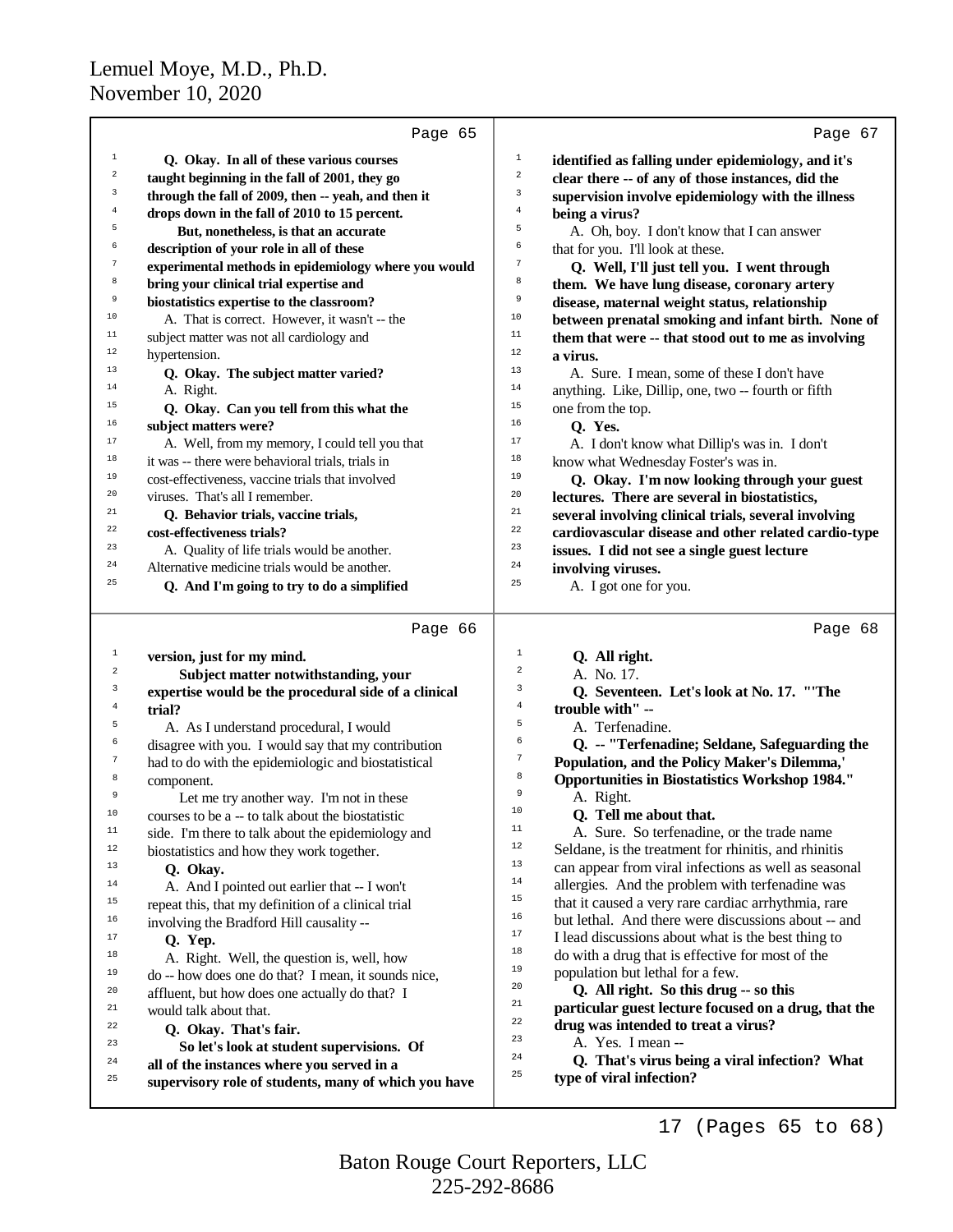|    | Page 69                                              | Page 71                                                               |
|----|------------------------------------------------------|-----------------------------------------------------------------------|
| 1  | A. A mere -- a common cold. So a rhinovirus,         | $\mathbf{1}$<br>A. -- as being about viruses.                         |
| 2  | adenovirus, picornavirus, coronavirus, these kind of | 2<br>Q. Okay. And so what about basic                                 |
| 3  | viruses that cause common cold. Now, it wasn't used  | 3<br>biostatistics is -- what is NIH? What organization               |
| 4  | only for that. It was also used for hayfever.        | $\overline{4}$<br>is that?                                            |
| 5  |                                                      | 5<br>A. National Institute of Health.                                 |
| 6  | Q. Now, you just used a buzz word,<br>coronavirus.   | 6<br>Q. Okay. K to R0 meeting in Bethesda?                            |
| 7  |                                                      | 7                                                                     |
| 8  | A. Yes.                                              | A. Oh, I'm sorry about the jargon. K to R01<br>8                      |
|    | Q. And in the same context, the common cold.         | is really a breadth of grants that grant -- that<br>9                 |
| 9  | A. Yes.                                              | grantees request. A K award is an award for junior<br>10              |
| 10 | Q. You're not talking about COVID-19 when            | investigator. An R01 award used to be for junior;                     |
| 11 | you -- just now, when you used the phrase            | 11<br>now it's for more senior.                                       |
| 12 | "coronavirus"?                                       | 12<br>Q. Both 90 and 91, is it fair to say that the                   |
| 13 | A. I would say I am not talking about                | 13<br>primary purpose of those lectures were                          |
| 14 | SARS-CoV-2.                                          | $1\,4$<br>biostatistics?                                              |
| 15 | Q. Right. Which causes COVID-19?                     | 15<br>A. Oh, sure. I mean, we gave examples using                     |
| 16 | A. Correct. The other coronaviruses that have        | 16<br>viruses, but yes, they're titled biostatistics.                 |
| 17 | been around for many years that cause the common     | 17<br>Q. Okay. Certainly, Doctor, I went through                      |
| 18 | cold.                                                | 18<br>all of your community service government and your               |
| 19 | Q. But the actual lecture was not about the          | 19<br>community service nongovernment. And although there             |
| 20 | virus; it was about the drug?                        | 20<br>are a lot of biostatistics, there's a lot of                    |
| 21 | A. Well, the actual lecture was about viruses        | 21<br>cardiovascular work, lung, blood institute. I did               |
| 22 | and what they do, as well as about the arrythmia.    | 22<br>not see anything that was specifically related to               |
| 23 | I mean, I have to lecture about the diseases the     | 23<br>viruses.                                                        |
| 24 | drug treats and also the side effects of the         | 24<br>A. Can we scroll through those, please? I                       |
| 25 | disease. So that was an important component of the   | 25<br>want to make sure we don't have any trojan horses               |
|    |                                                      |                                                                       |
|    | Page 70                                              | Page 72                                                               |
| 1  | lecture. And then the question is, what advice do    | $\,1$                                                                 |
| 2  |                                                      | here.                                                                 |
|    |                                                      | $\sqrt{2}$                                                            |
| 3  | you give the community about the use of the drug?    | Q. Sure.<br>3                                                         |
| 4  | Q. Okay. You can see how someone with a              | A. Let's see. Well, the sickle cell<br>4                              |
| 5  | layperson mind like me, when I read the -- this      | program -- let's look at 7. Is that right, 7? Let<br>5                |
| 6  | title, it wasn't obvious to me that this involved    | me scroll down to -- where am I -- 21 and 22 and 24,<br>б             |
| 7  | treatment of the common cold.                        | and if we go below that, 30, and below, 35, okay,<br>$\boldsymbol{7}$ |
| 8  | So are there any other guest lectures that           | 36, 41, 51, 61.<br>8                                                  |
| 9  | you would like to point out to me that involve       | Q. Let's stop at 61 for a second.<br>9                                |
| 10 | viruses?                                             | A. All right.<br>10                                                   |
| 11 | A. Can we move past -- I think we've done 1          | Q. Scroll back to the first page, page 27 of<br>$11\,$                |
| 12 | through 25.                                          | 34. So all of the ones that you've identified thus<br>$12\,$          |
|    | Q. All right. Let's go to the next page, 26          | far deal with the -- sickle cell?<br>$13$                             |
| 13 | through 58.                                          | A. Correct, yes.                                                      |
| 14 | A. So let's see. Yeah, I think some of these         | 14<br>Q. All right.                                                   |
| 15 | do, but we don't talk about a particular virus.      | 15<br>A. Right.                                                       |
| 16 | For example, Sample Size Guidelines Invited          | 16<br>Q. And why don't you tell me your reasoning as                  |
| 17 | Lectures, No. 28. I think I gave examples involving  | 17<br>to why you identified these as involving viruses.               |
| 18 | vaccine trials. Forty-one, I gave examples of        | 18<br>A. Sure. These all are part of a program to                     |
| 19 | vaccine trials. But most of these are not about      | 19<br>test the effect of a therapy in sickle cell disease             |
| 20 | viruses.                                             | 20<br>in children. And one of the measures that we had to             |
| 21 | Q. Okay. Let's go to the next page, 59               | 21<br>keep focused on were infections, including viral                |
| 22 | through 97.                                          | 22<br>infections. It wasn't exclusively viral infections.             |
| 23 | A. Okay. I think 90 and 91, we talked about          | 23<br>These poor kids get pneumonias as well, bacterial               |
| 24 | viruses, but those are the only ones --              | 24<br>pneumonias, which are very bad.                                 |
| 25 | Q. (Indiscernible.)                                  | 25<br>But viral infections. And so my role was                        |

18 (Pages 69 to 72)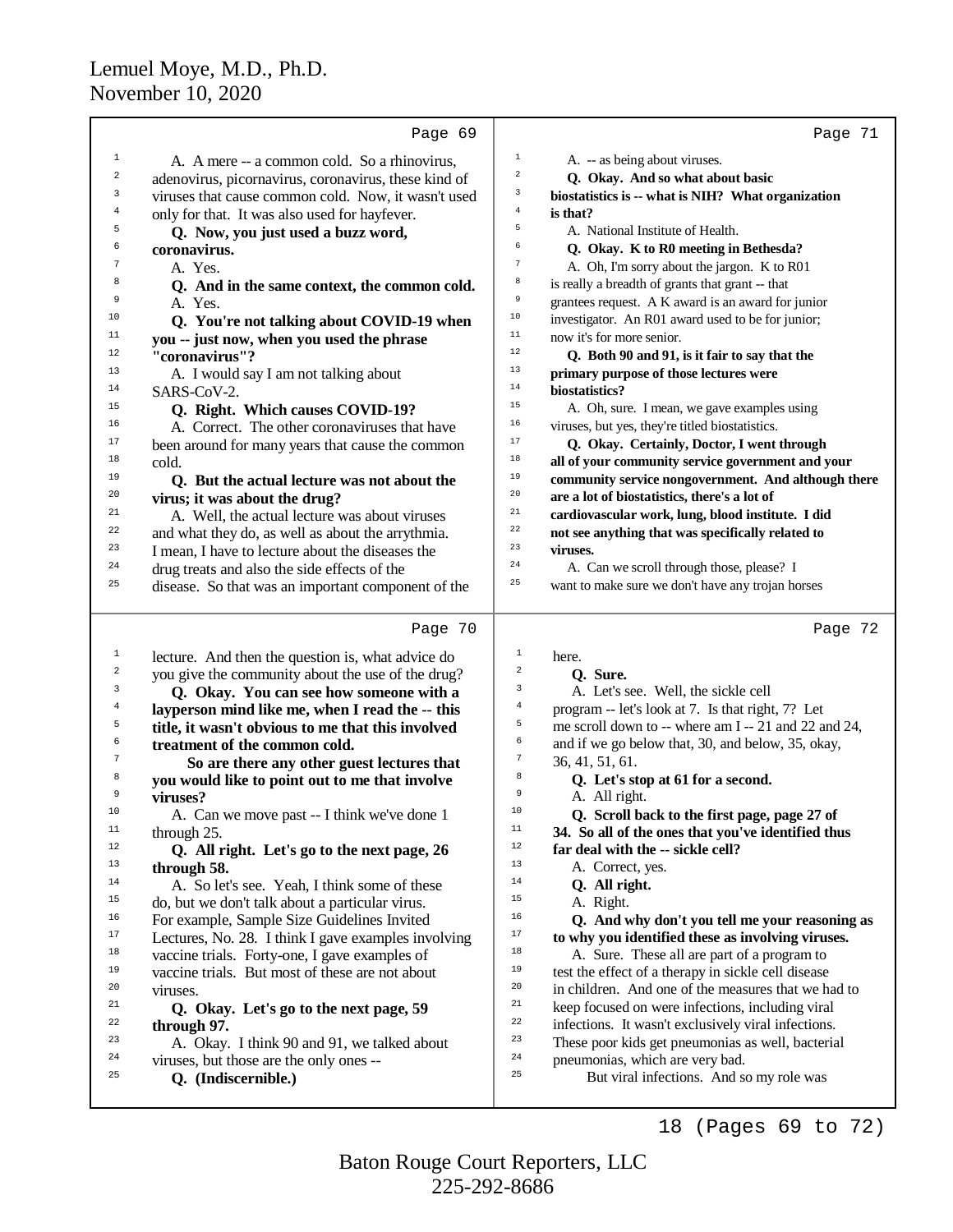|                  | Page 73                                                                             | Page 75                                                                                                   |  |
|------------------|-------------------------------------------------------------------------------------|-----------------------------------------------------------------------------------------------------------|--|
| $\mathbf 1$      | to review the data, including the data on viruses,                                  | $\mathbf{1}$<br>Q. In 1987, what epidemiology background did                                              |  |
| $\,2$            | to determine whether the study should be allowed --                                 | $\boldsymbol{2}$<br>you have?                                                                             |  |
| 3                | allowed to proceed or not.                                                          | 3<br>A. Oh, in '87, again, I was -- I've been a                                                           |  |
| 4                | Q. Okay. So let's just take them one by one.                                        | 4<br>physician, and now I've been a physician for almost                                                  |  |
| 5                | The -- this entire program was designed to help                                     | 5<br>ten years. So as a physician, I bring epidemiology                                                   |  |
| 6                | sickle cell patients with sickle cell anemia?                                       | 6<br>background because I have training in epidemiology                                                   |  |
| $\overline{7}$   | A. Correct. Right, the hypothesis -- the                                            | $\boldsymbol{7}$<br>and also at -- in medical school. I also have                                         |  |
| 8                | clinical hypothesis was that there was an                                           | 8<br>clinical acumen, and I also had training -- excuse                                                   |  |
| 9                | alternative therapy to the standard therapy for                                     | 9<br>me, training in my Ph.D. program in epidemiology.                                                    |  |
| $10$             | these children with sickle cell disease. There is                                   | $10$<br>And that was all behind me as of May 1987.                                                        |  |
| $11\,$           | now a therapy for their sickle cell disease --                                      | 11<br>Q. Got it. And so the primary purpose of this                                                       |  |
| 12               | Q. Okay.                                                                            | 12<br>particular organization was to address alternative                                                  |  |
| 13               | A. -- that would help them. That was the                                            | 13<br>therapies for sickle cell, right?                                                                   |  |
| 14               | clinical hypothesis.                                                                | 14<br>A. Well, I put it this way. The purpose of                                                          |  |
| 15               | Q. And your role was -- first of all, this was                                      | 15<br>this group -- the specific purpose of this meeting                                                  |  |
| 16               | community service, right? You didn't do this for                                    | 16<br>was to identify the candidate universities who had                                                  |  |
| $17\,$<br>$18\,$ | pay?                                                                                | 17<br>sufficient research experience and expertise that                                                   |  |
|                  | A. I actually don't remember if it was pay.                                         | 18<br>they could design a good program.<br>19                                                             |  |
| 19<br>20         | It wasn't very much, but I think it was for nothing.                                | Q. Okay. And your testimony to me today is,<br>20                                                         |  |
| 21               | It might have been \$150 a year, but                                                | within that, those applicants had to identify what<br>21                                                  |  |
| 22               | Q. Okay. No. 7, National Heart, Lung, and                                           | they had done or their research with respect to<br>22<br>viruses?                                         |  |
| 23               | Blood Institute SCOR Site Visit. So what exactly                                    | 23                                                                                                        |  |
| 24               | did you do in May of 1987 that warrants putting this<br>on your CV?                 | A. Well, actually no, sir. It is that these<br>24<br>were-- these institutes had to show their ability to |  |
| 25               | A. Oh, we reviewed the applications of -- yes,                                      | 25<br>manage and treat infections in sickle cell children                                                 |  |
|                  |                                                                                     |                                                                                                           |  |
|                  | Page 74                                                                             | Page 76                                                                                                   |  |
| $\mathbf 1$      | the applications of a host of different national --                                 | $\mathbf 1$<br>with diligence. So it wasn't their research prowess                                        |  |
| $\boldsymbol{2}$ | a host of university research institutes that wanted                                | $\mathbf 2$<br>with viruses. It was their clinical prowess.                                               |  |
| 3                | to conduct this program. And in that review they                                    | 3<br>Q. Okay. Got it. So is it fair to say in                                                             |  |
| 4<br>5           | had to provide data showing their research prowess                                  | $\,4$<br>each of these that we have identified thus far                                                   |  |
| б                | in general and their ability to successfully treat                                  | 5<br>involving sickle cell, your role was the same?                                                       |  |
| $\boldsymbol{7}$ | children. And in that data included data about                                      | 6<br>A. Yes.<br>$\sqrt{ }$                                                                                |  |
| 8                | bacterial and viral infections.                                                     | Q. Okay. Other than your work with this group<br>8                                                        |  |
| 9                | Q. Okay. Were you on the board of the<br>National Heart, Lung, and Blood Institute? | involving sickle cell, are there any other<br>9                                                           |  |
| 10               | A. I don't know what a board is for the                                             | governmental community service roles that you played<br>10                                                |  |
| 11               | National Heart, Lung, and Blood Institute. Did I                                    | that would have involved viruses?<br>$11\,$                                                               |  |
| 12               | say that somewhere, board?                                                          | A. I don't know. How many of these do we<br>12<br>have?                                                   |  |
| 13               | Q. No, no, no. I'm -- so how did you come to                                        | 13<br>Q. They stop at 112. I'm now on 61.                                                                 |  |
| $14\,$           | be one of, I assume, a number of physicians that                                    | $1\,4$<br>A. Okay. I'll try to be quick. Let me look                                                      |  |
| 15               | would review these applications?                                                    | $15\,$<br>at these real quickly. Okay. We can scroll to the                                               |  |
| 16               | A. Oh, that's a fair question, especially                                           | 16<br>next page. 102, but that's the same genre we've                                                     |  |
| $17\,$           | since I wouldn't get my Ph.D. for another month.                                    | $17\,$<br>been talking about. I think No. 112, the Innovation                                             |  |
| 18               | I didn't graduate until June of 1987. But they                                      | $1\,8$<br>in Regenerative Medicine Symposium.                                                             |  |
| 19               | were interested in people who had -- who were                                       | 19<br>Q. Okay. What makes you think that?                                                                 |  |
| 20               | physicians and had an epidemiology background, who                                  | 20<br>A. Well, that was a collection of lectures                                                          |  |
| 21               | could provide some insight into whether these                                       | $^{\rm 21}$<br>that were given by experts in the field of                                                 |  |
| 22               | candidates -- which of these candidate sites was                                    | 22<br>regenerative medicine, and some of them discussed                                                   |  |
| 23               | worthy for funding.                                                                 | 23<br>the role of virology in regenerative medicine.                                                      |  |
| 24               | Q. Okay. But you didn't --                                                          | 24<br>Q. Would you have given a lecture on the role                                                       |  |
| 25               | A. So I was invited to be part of it.                                               | 25<br>of virology?                                                                                        |  |

19 (Pages 73 to 76)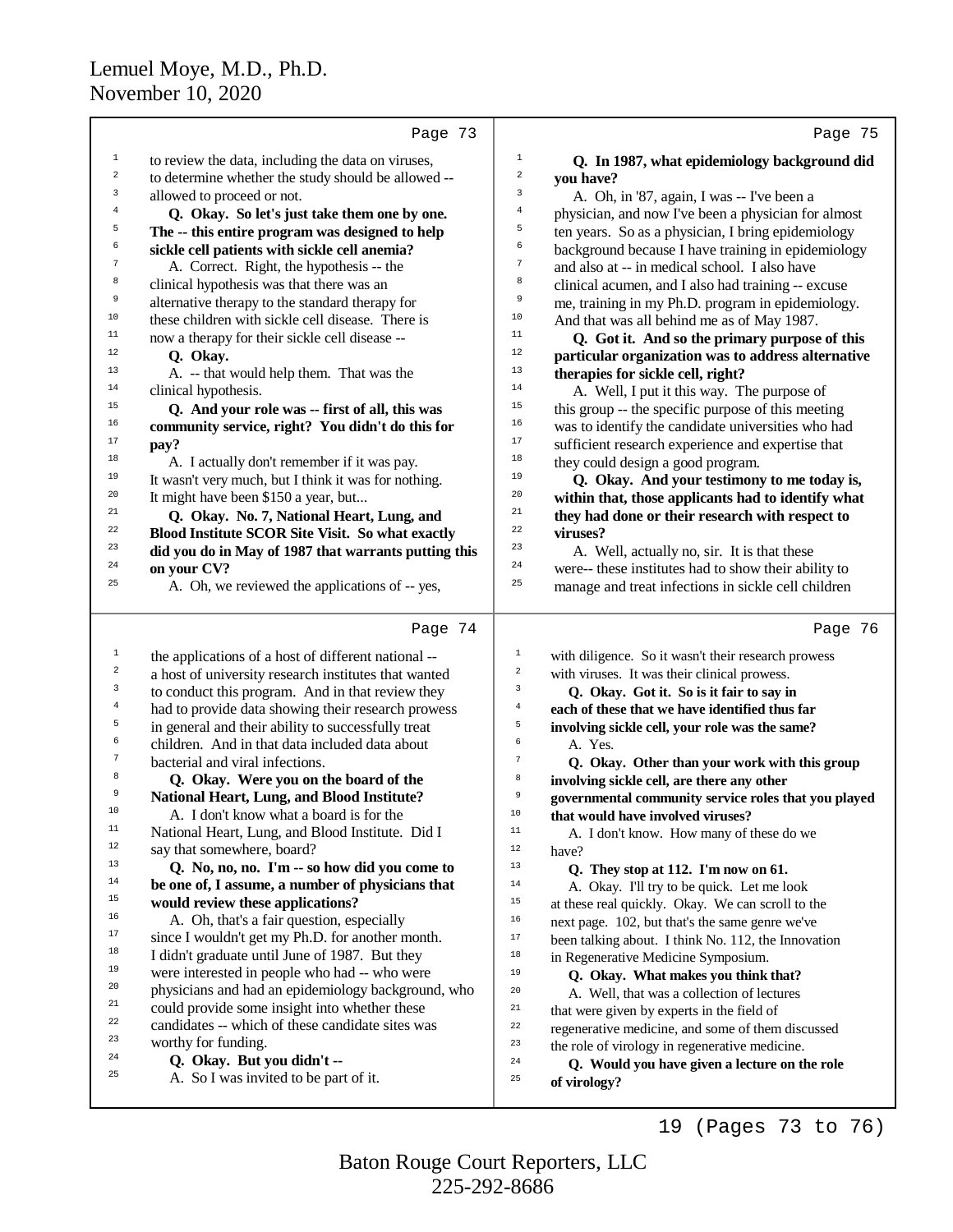| Page 77                                                                                         | Page 79                                              |
|-------------------------------------------------------------------------------------------------|------------------------------------------------------|
| $1\,$<br>$1\,$<br>A. No, I would not have.                                                      | all done within the -- the sphere of drugs.          |
| $\sqrt{2}$<br>2<br>Q. Okay. So in December of 2017, you didn't                                  | Q. Okay. So, now, I'm getting some clarity.          |
| 3<br>3<br>lecture anyone on the role of virology, did you?                                      | Berlex is a pharmaceutical company?                  |
| $\overline{4}$<br>4<br>A. I did not.<br>A. Yes, sir.                                            |                                                      |
| 5<br>5<br>Q. What about your community service in                                               | Q. And they are conducting clinical trials           |
| 6<br>6<br>nongovernment? Do you have any recollection of                                        | with respect to one or more of the drugs that        |
| $\sqrt{ }$<br>$\tau$<br>lecturing or participating in any type of seminars<br>they're creating? |                                                      |
| 8<br>8<br>or meetings involving viruses?<br>A. Yes, sir.                                        |                                                      |
| 9<br>9<br>A. I'm up to 26, and so far the answer is no.                                         | Q. And they ask you to be a part of the data         |
| 10<br>10<br>Oh, 52, so far the answer is no. Oh, goodness.                                      | safety and monitoring board for them?                |
| 11<br>11<br>Seventy-four and 75 definitely. All of the Berlex<br>A. Yes, sir.                   |                                                      |
| 12<br>12<br>Pharmaceutical meetings were virology. Also, the                                    | Q. Okay. In 2003, do you recall the drugs            |
| 13<br>13<br>sickle cell disease DSMB meetings were virology,                                    | that you were asked to evaluate?                     |
| 14<br>14<br>discussed viruses.                                                                  | A. I would say in general, yes. I don't              |
| 15<br>15<br>Q. Let's talk about 74.                                                             | recall the specific species, but in general, yes.    |
| 16<br>16<br>A. Sure.                                                                            | Q. Okay. But in essence -- and is it fair to         |
| $17\,$<br>17<br>Q. What is DSMB?                                                                | say that because of your experience in handling      |
| 18<br>18<br>A. DSMB is a data safety and monitoring board.                                      | clinical trials or being involved in clinical        |
| 19<br>19<br>It -- I'll stop there and then                                                      | trials, you received the invitation?                 |
| 20<br>20<br>Q. Now, these are non -- you described them as                                      | A. I don't think so. I think it's the fact           |
| 21<br>21<br>nongovernmental community service. So did you serve                                 | that I was a physician as well and that I had        |
| 22<br>22<br>on the data safety and monitoring board?<br>epidemiology skills.                    |                                                      |
| 23<br>23<br>A. Yes.                                                                             | Q. Epidemiology, meaning the process by which        |
| 24<br>24<br>Q. All right. What role?                                                            | the true nature of the exposed disease is deducted?  |
| 25<br>25<br>A. I was -- I was an epidemiology and<br>A. Yes, sir.                               |                                                      |
| Page 78                                                                                         | Page 80                                              |
| $\mathbf 1$<br>$\mathbf{1}$<br>biostatistics member of the board.                               | Q. Okay. And do you have any recollection, in        |
| $\overline{\mathbf{c}}$<br>$\boldsymbol{2}$<br>Q. So you were just a member of the board?       | either 2003 or 2004, what the underlying disease was |
| 3<br>3<br>A. Well, everybody was just a member of the                                           | that Berlex was attempting to find a cure for, for   |
| $\overline{4}$<br>$\,4\,$<br>board. Yes, right.                                                 | lack of a better phrase?                             |
| 5<br>5<br>Q. I didn't mean that disparagingly. You were                                         | A. I would only say it's a cardiovascular            |
| 6<br>a member of the board. You brought whatever skill<br>6                                     | disease. I don't remember the details of it.         |
| 7<br>$\tau$<br>set you had, but you were a member of the board?                                 | Q. Okay. Was that a paid position on that            |
| 8<br>A. Right. The clinical epi and biostat skill<br>8<br>board?                                |                                                      |
| 9<br>set, I brought to the board.<br>9<br>A. I think it was.                                    |                                                      |
| 10<br>Q. Okay. And you were on that board for how<br>10                                         | Q. So the viral or virology that you just            |
| 11<br>$11\,$<br>long?                                                                           | described would have been in the context of          |
| 12<br>A. I guess, you know, this list will tell us,<br>$12 \,$<br>cardiology?                   |                                                      |
| 13<br>but I think a couple of years at least.<br>13<br>A. Yes, sir.                             |                                                      |
| 14<br>Q. Okay. And what is -- what was the primary<br>$14\,$                                    | Q. Okay. All right. We stopped at 74, 75.            |
| 15<br>mission of that board?<br>15                                                              | Why don't you take a look --                         |
| 16<br>A. The board was to oversee the conduct of a<br>16                                        | A. Well, I'm sorry. I do have to clarify one         |
| 17<br>clinical trial. We would look at all of the data<br>17<br>thing.                          |                                                      |
| 18<br>and determine whether there was sufficient reason to<br>18<br>Q. Sure.                    |                                                      |
| 19<br>stop the study because of an early benefit or to<br>19                                    | A. The -- remember in the exposure/disease           |
| 20<br>stop the study due to harm or to continue the study.<br>20                                | relationship, the disease was a cardiovascular       |
| 21<br>Q. Now, this says nongovernmental. Is this<br>21                                          | disease. Here the exposure was the virus. The        |
| 22<br>board, data safety monitoring board, a private<br>22<br>exposure is the virus.            |                                                      |
| 23<br>institution?<br>23<br>Q. What virus?                                                      |                                                      |
| 24<br>A. Berlex Pharmaceuticals funded the study,<br>24                                         | A. I would have to look it up. It was never          |
| 25<br>and they asked us to oversee the trials. So it was<br>25                                  | approved. I -- for all I know, it's still            |
|                                                                                                 | (Pages 77 to 80)<br>20                               |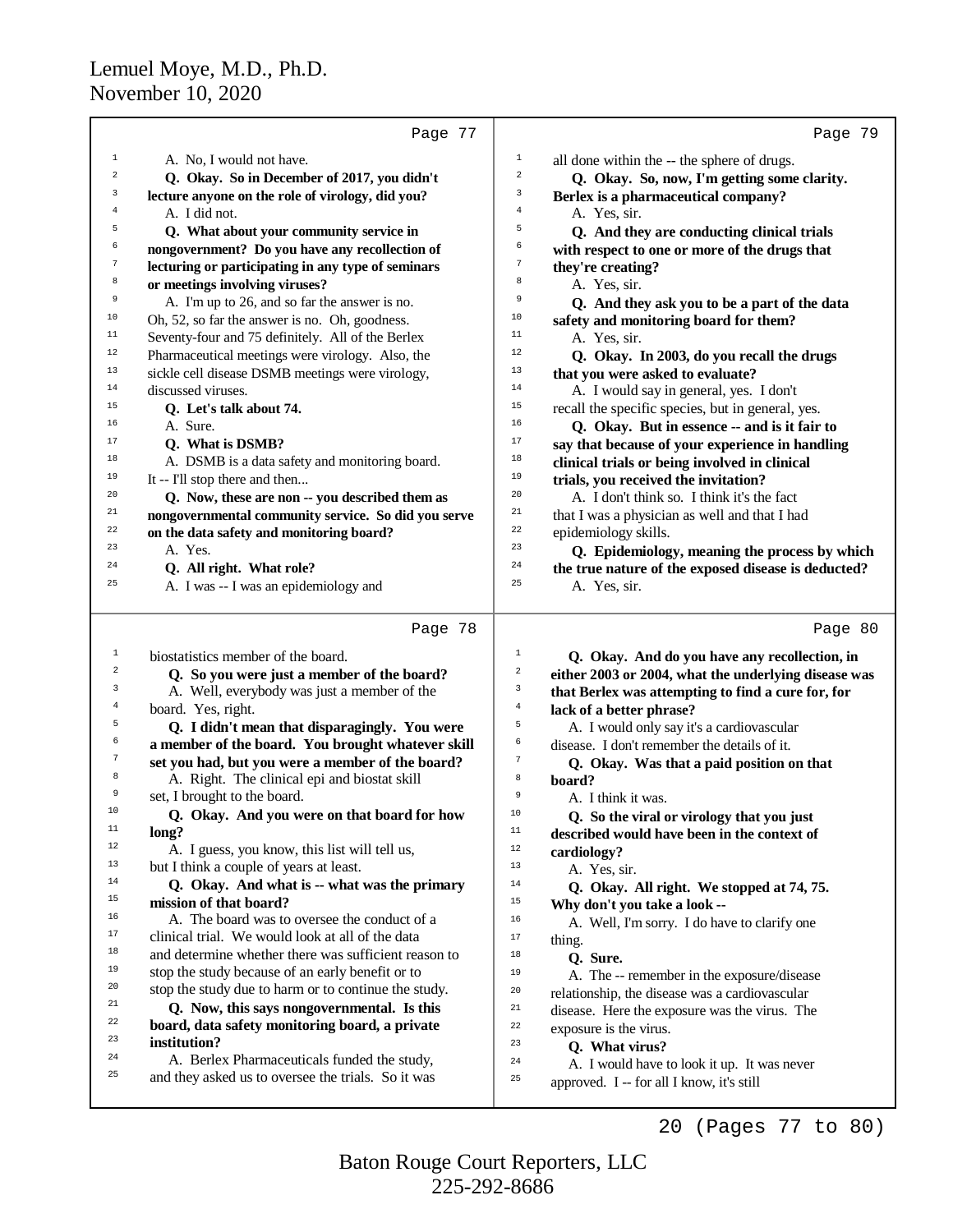|                         | Page 81                                                                                      | Page 83                                                                      |
|-------------------------|----------------------------------------------------------------------------------------------|------------------------------------------------------------------------------|
| 1                       | proprietary. I don't remember. But I can tell you                                            | $\mathbf 1$<br>A. Well, it's not that I changed the                          |
| $\boldsymbol{2}$        | that the -- the treatment was to deliver about a                                             | $\overline{\mathbf{c}}$<br>definition of a virus. I think what we've done is |
| 3                       | trillion viruses to people to see if it had a                                                | 3<br>expand the definition of a drug to include virus.                       |
| $\overline{4}$          | beneficial cardiovascular effect.                                                            | 4<br>Q. Got it. Okay.                                                        |
| 5                       | Q. The treatment was to deliver viruses to see                                               | 5<br>A. But, you know, it -- it was a very novel                             |
| 6                       | if it had a cardiovascular effect?                                                           | 6<br>program, and I will tell you, quite honestly, it was                    |
| 7                       | A. Right. A beneficial cardiovascular effect.                                                | 7<br>very scary because now in most times in medicine,                       |
| 8                       | Q. So what role in that analysis did the drug                                                | 8<br>you want to avoid exposure to viruses. We don't                         |
| 9                       | play that you were evaluating?                                                               | 9<br>think of exposure to viruses as being a good thing.                     |
| 10                      | A. The drug was the virus.                                                                   | $10$<br>Maybe a hundred years from now, we'll know better,                   |
| 11                      | Q. Okay. So the drug, meaning the                                                            | 11<br>but we don't think of it as a good thing.                              |
| 12                      | pharmaceutical that Berlex was attempting to create,                                         | 12<br>Here, patients are exposed not to a handful                            |
| 13                      | was the virus?                                                                               | 13<br>of viruses, but to a trillion viruses. And it's our                    |
| 14                      | A. Yes, sir. That -- the exposure was the                                                    | 14<br>responsibility to see if these patients are being                      |
| 15                      | virus.                                                                                       | 15<br>managed well and that they are doing well and to                       |
| 16                      | Q. Okay. So you defined -- you can then                                                      | 16<br>stop this if in fact it looked like they were not                      |
| 17                      | define virus to include a drug that would actually                                           | 17<br>doing well. So this was a very, very sensitive                         |
| 18                      | have a beneficial effect on a patient?                                                       | 18<br>research effort.                                                       |
| 19                      | A. Well, it -- the drug itself was the virus.                                                | 19<br>Q. (Indiscernible.)                                                    |
| 20                      | It was nothing else but the virus. So these                                                  | 20<br>A. Otherwise, we wouldn't know much about it.                          |
| 21                      | patients were deliberately infected with the virus.                                          | 21<br>Yes?                                                                   |
| 22                      | Q. Which was a pharmaceutical drug that Berlex                                               | 22<br>Q. How many members would be on this data                              |
| 23                      | created?                                                                                     | 23<br>safety monitoring board?                                               |
| 24                      | A. Right. If we define drug as something that                                                | 24<br>A. It depends. I would say, in general,                                |
| 25                      | they created, yes, that's right. It was the drug                                             | 25<br>between three and seven.                                               |
|                         |                                                                                              |                                                                              |
|                         |                                                                                              |                                                                              |
|                         | Page 82                                                                                      | Page 84                                                                      |
| $\mathbf{1}$            | that they created.                                                                           | 1<br>Q. Okay. And of the three to seven                                      |
| $\overline{\mathbf{c}}$ | Q. And why then do you call the drug a virus?                                                | 2<br>individuals, what disciplines do you recall -- let's                    |
| 3                       | A. Because the drug was the virus. You know,                                                 | 3<br>say just in 2003. When you served on the monitoring                     |
| $\bf{4}$                | we think of drugs as molecules, statins for example,                                         | $\overline{4}$<br>board for Berlex Pharmaceuticals in 2003, how many         |
| 5                       | ACE inhibitors, aspirin. Well, there was no such                                             | 5<br>individuals were on that board?                                         |
| 6                       | molecule in this drug. It was only viral particles.                                          | б<br>A. I don't remember, but I would say                                    |
| 7                       | Q. Okay. You said -- what drug was it?                                                       | $\boldsymbol{7}$<br>approximately five or six. I just don't remember.        |
| 8                       | A. I don't -- for me to answer that question,                                                | 8<br>Q. Okay. And of the disciplines of the five                             |
| 9                       | I would have to have remembered the exact genus and                                          | 9<br>and six, what backgrounds would the individuals                         |
| 10                      | species of virus they delivered, and I don't                                                 | 10<br>bring?                                                                 |
| 11                      | remember that.                                                                               | 11<br>A. Well, if the end point is cardiology, then                          |
| $12\,$                  | Q. Okay. So the data safety monitoring board                                                 | 12<br>you'd have to -- you need a cardiologist. You would                    |
| 13                      | hired by Berlex to monitor their application of a                                            | 13<br>also need to have a specialist in the exposure. So                     |
| 14                      | particular drug that they created to patients that                                           | 14<br>in this case, there would be the physicians or                         |
| 15                      | had cardiovascular disease?                                                                  | $15$<br>the -- or the scientists who governed the exposure,                  |
| 16<br>17                | A. I would say that we were to monitor the                                                   | 16<br>who determined what right -- what the best dose was,                   |
| 18                      | effect of the virus they injected on its role in                                             | $17\,$<br>what the virus should be.                                          |
| 19                      | producing or preventing cardiovascular disease.                                              | 18<br>So what do we have? We have a cardiologist                             |
| 20                      | Q. Right. And the virus being what they hoped                                                | 19<br>so far; the scientist who developed the exposure --                    |
| 21                      | would be something that would help cardiovascular                                            | 20<br>that's two -- an epi biostat person. That's me.                        |
| 22                      | disease?                                                                                     | 21<br>That's three. You could have the chair of the                          |
| 23                      | A. Yes, sir.                                                                                 | $^{\rm 22}$<br>steering committee. And I don't want to make it --            |
| 24                      | Q. Okay. I wonder how many other doctors                                                     | 23<br>get too complicated here.                                              |
| 25                      | define virus in the manner in which you just defined<br>it, but it's very interesting to me. | 24<br>Q. Yeah.<br>25<br>A. But clinical -- clinical centers that             |

225-292-8686 Baton Rouge Court Reporters, LLC

21 (Pages 81 to 84)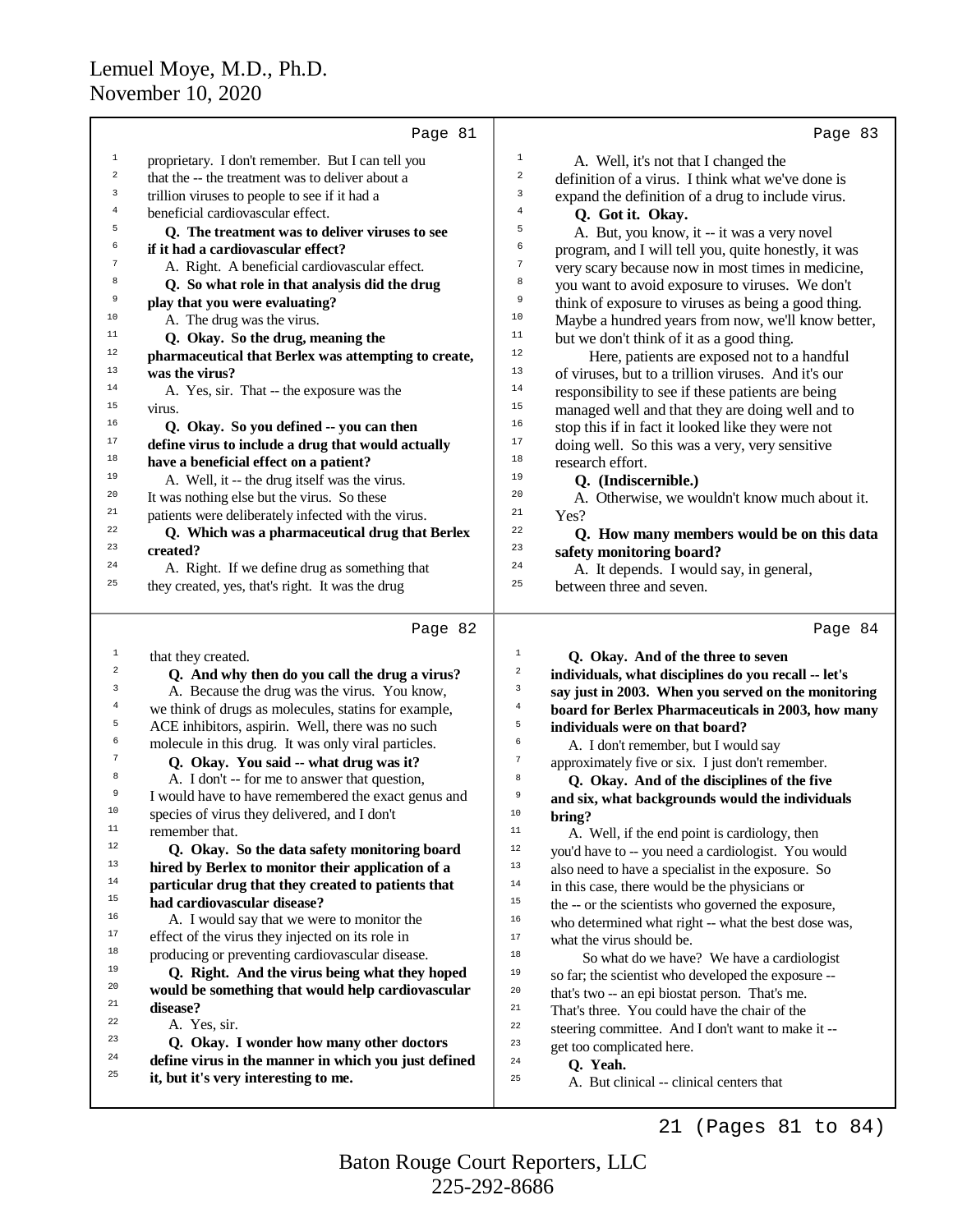|                  | Page 85                                              | Page 87                                                               |
|------------------|------------------------------------------------------|-----------------------------------------------------------------------|
| $\mathbf 1$      | conduct the research, they have their own group.     | $\,1$<br>picornaviruses.                                              |
| $\,2$            | That group has a chair called the chair of the       | $\overline{a}$<br>Q. Other than respiratory tract viral               |
| 3                | steering committee. They can be on this -- on the    | 3<br>infection, what about type of viral --                           |
| $\bf{4}$         | DSMB as well, so that's four, I think. And then      | $\overline{4}$<br>A. Oh, I would include early flu as well. It        |
| 5                | there would be an esthetists.                        | 5<br>was September, so it wasn't really flu season, but               |
| 6                | Q. And in 2003, when Berlex Pharmacy was             | б<br>early flu.                                                       |
| 7                | intentionally injecting viruses into individuals,    | $\sqrt{ }$<br>Q. Anything else?                                       |
| 8                | how many individuals participated in that trial?     | 8<br>A. In terms of what we -- what patients came                     |
| 9                | A. I don't remember. It certainly -- I would         | 9<br>to the facility with, I would say no. However, they              |
| $10\,$           | say this, it certainly was not thousands. It was     | 10<br>did develop viral diseases while they were there.               |
| 11               | smaller than that, but I just don't remember.        | 11<br>Q. And the work that you're describing would                    |
| 12               | Q. Would this have been a trial that would           | $12\,$<br>have been work -- volunteer work that you did as a          |
| 13               | have been FDA approved?                              | 13<br>medical doctor to assist individuals that had                   |
| 14               | A. Absolutely.                                       | 14<br>illnesses when they evacuated to Houston?                       |
| 15               | Q. Okay. Where could I find literature on a          | 15<br>A. Yes. But it turns out it was,                                |
| 16               | trial like this?                                     | 16<br>unfortunately, a little bit more than that.                     |
| 17               | A. I don't know how to answer that.                  | 17<br>O. Sure. Trust me --                                            |
| 18               | Q. Okay.                                             | 18<br>A. It was a --                                                  |
| 19               | A. I mean, but -- but I don't mean to be             | 19<br>O. Go ahead.                                                    |
| 20               | facetious. I would think something like therapeutic  | 20<br>A. I -- I simply mean to say that we had a new                  |
| 21               | virology.                                            | 21<br>epidemic that developed while we were there, that I             |
| 22               | Q. When you served, you weren't serving in the       | 22<br>was involved in the identification of and treatment             |
| 23               | capacity as virologist, were you?                    | 23<br>of.                                                             |
| 24               | A. I was not; just as a physician,                   | 24<br>Q. Why don't you describe that epidemic to me.                  |
| 25               | epidemiologist, and biostatistician. I'm expected    | 25<br>A. Sure. It was a rotavirus epidemic that led                   |
|                  |                                                      |                                                                       |
|                  | Page 86                                              | Page 88                                                               |
| 1                | to know virology, but I wasn't serving as a formal   | 1<br>$\mathfrak{g}$ --                                                |
| $\boldsymbol{2}$ | virologist.                                          | 2<br>Q. A what virus?                                                 |
| 3                | Q. Other than 74 and 75 --                           | 3<br>A. R-o -- r-o-t-o, rotavirus, or r-o-t-a                         |
| $\bf{4}$         | A. It would be everything. I'm sorry to cut          | $\bf{4}$<br>maybe, rotavirus, epidemic in children.                   |
| 5                | you off. Everything that had Berlex Pharmaceutical   | 5<br>Q. All right. Tell me about it.                                  |
| 6                | at this point, would be the same thing. So 76, same  | 6<br>A. Sure. We noticed that the number of                           |
| $\overline{7}$   | thing.                                               | $\boldsymbol{7}$<br>children with new and persistent diarrhea were -- |
| 8                | Q. Okay.                                             | 8<br>was increasing. And we had to put our heads                      |
| 9                | A. Of course 86.                                     | 9<br>together to help identify the cause until we got                 |
| 10               | Q. 86?                                               | 10<br>viral types back.                                               |
| 11               | A. Yeah. Can we scroll down, please? Oh,             | 11<br>Now, this was really clinical epidemiology                      |
| 12               | okay. Near the end here.                             | $1\,2$<br>thinking because we didn't have sophisticated               |
| 13               | Q. So tell me how your work during                   | 13<br>technology to help us in the first few days, and we             |
| 14               | Hurricane Katrina had all -- had anything to do with | 14<br>decided that this was a new -- new for the Katrina              |
| 15               | viruses?                                             | 15<br>evacuees, diarrheal viral infection, and began to               |
| 16               | A. Of course. So as a treating physician             | 16<br>isolate these children. And at that point, we got               |
| 17               | there, many patients had viral diseases with         | 17<br>tires back which suggested that it was rotavirus.               |
| 18               | complications. They had viral diseases plus rampant  | 18<br>Q. You got what back?                                           |
| 19               | hypertension or viral diseases and the -- in the     | 19<br>A. I'm sorry. We got viral -- viral chemical                    |
| 20               | presence of poorly treated diabetes or viral         | 20<br>results back by -- viral chemical essays back that              |
| 21               | diseases in cancer.                                  | 21<br>told us it was rotavirus.                                       |
| 22               | Q. Give me an example of some of the viral           | 22<br>Q. How many individuals does it take to be                      |
| 23               | diseases you're describing.                          | 23<br>infected before something is determined to be an                |
| 24               | A. Sure. Upper respiratory tract viral               | 24<br>epidemic?                                                       |
| 25               | infections caused by rhinoviruses, adenoviruses,     | 25<br>A. That's a good question. It really depends                    |
|                  |                                                      |                                                                       |

22 (Pages 85 to 88)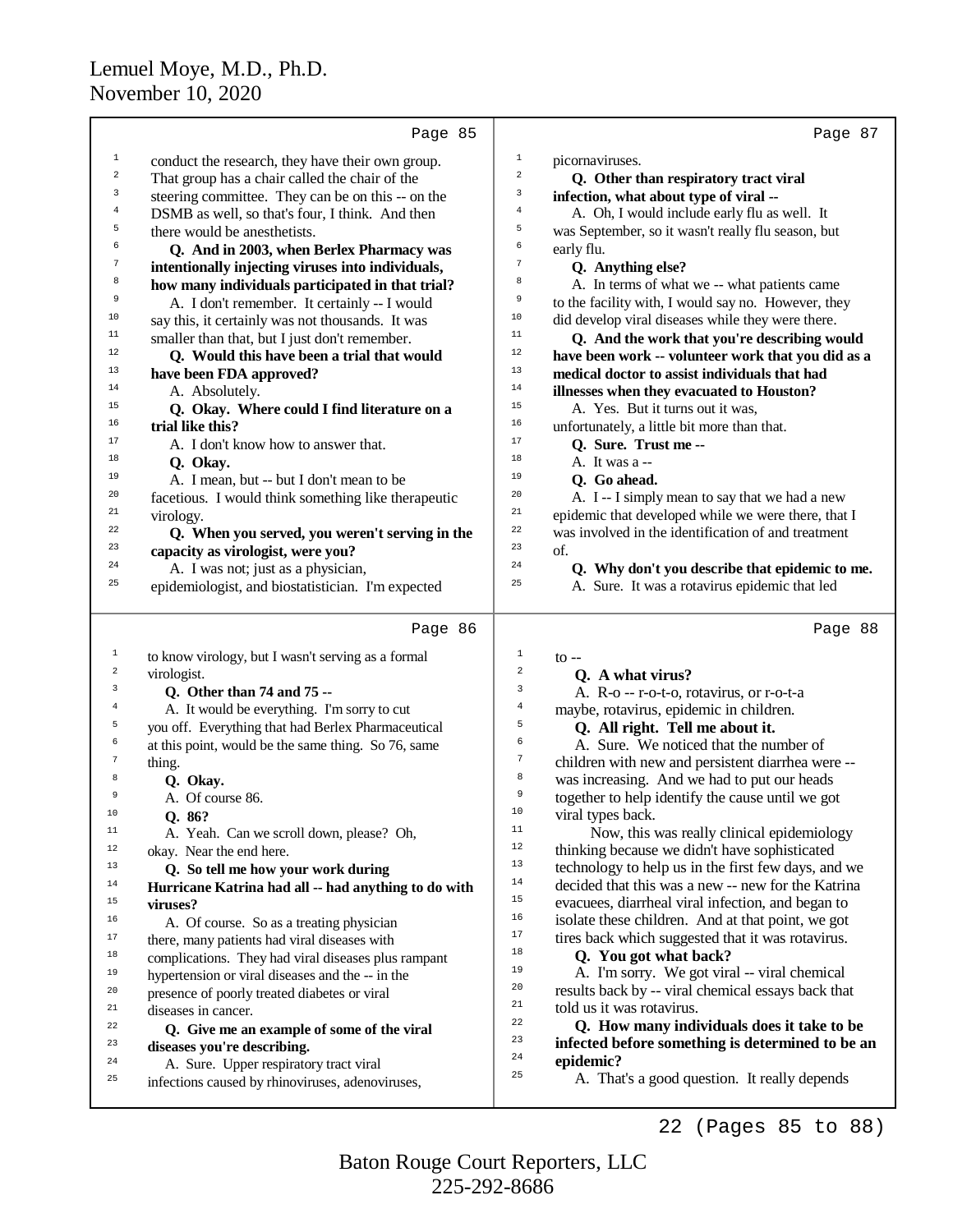|                | Page 89                                                                            |                  | Page 91                                                                             |
|----------------|------------------------------------------------------------------------------------|------------------|-------------------------------------------------------------------------------------|
| $\mathbf 1$    | on the infection. It depends on the -- the --                                      | $\mathbf{1}$     | physician -- the only physician healthcare team were                                |
| $\mathbf 2$    | what's causing the disease.                                                        | $\boldsymbol{2}$ | volunteers, at least in the early phase.                                            |
| 3              | For example, I'll give you tuberculosis.                                           | 3                | Q. Was the group organized with a particular                                        |
| 4              | It takes more than one or two if these people are                                  | $\overline{4}$   | name or structure?                                                                  |
| 5              | spaced far apart, for example. The bacteria -- the                                 | 5                | A. No.                                                                              |
| 6              | tuberculosis bacteria spreads relatively slowly                                    | 6                | Q. Okay.                                                                            |
| 7              | unless people are really close together.                                           | 7                | MR. MILLER: Why don't we -- we've                                                   |
| 8              | Q. How many people -- oh, I'm sorry. Go                                            | 8                | been going for a minute. Why don't we take                                          |
| 9              | ahead.                                                                             | 9                | another five-minute break.                                                          |
| 10             | A. On the other hand, to go with the other                                         | 10               | THE WITNESS: Fine with me.                                                          |
| 11             | extreme, pneumonic plague spreads like wild fire                                   | 11               | MR. ALVENDIA: Yeah, it's fine.                                                      |
| 12             | through a population, where it's plague -- plague                                  | 12               | (Recess taken.)                                                                     |
| 13             | Yersinia pestis, plaque bacteria that is spread not                                | 13               | MR. MILLER: All right, Doctor.                                                      |
| 14             | from broken abscesses but through exhaled droplets.                                | 14               | Back on the record. Thank you.                                                      |
| $15\,$         | That spreads very rapidly.                                                         | 15               | BY MR. MILLER:                                                                      |
| 16             | Q. How many people does it take to be infected                                     | 16               | Q. What -- who engaged you in this matter?                                          |
| 17             | for -- with a rotavirus for it to be determined to                                 | 17               | A. Dave Matthews out of Houston.                                                    |
| 18             | be an epidemic?                                                                    | 18               | <b>Q.</b> Dave Matthews?                                                            |
| 19<br>20       | A. Okay. So I -- so I'm a physician so I'm                                         | 19<br>20         | A. Yes.                                                                             |
| 21             | going to have to make a physician's distinction                                    | 21               | Q. Who is Dave Matthews?                                                            |
| 22             | here. It doesn't take much to get infected at all.                                 | 22               | A. Dave Matthews is an attorney in Houston.                                         |
| 23             | Infected simply means that -- in this case the virus                               | 23               | Q. And who does Mr. Matthews work with?                                             |
| 24             | is on or in the other person. That's infection.                                    | 24               | A. I couldn't tell you. If you know, maybe --                                       |
| 25             | Illness is the impact of the infection on the<br>individual.                       | 25               | maybe you can ask me a different way. I can be more<br>helpful.                     |
|                |                                                                                    |                  |                                                                                     |
|                |                                                                                    |                  |                                                                                     |
|                | Page 90                                                                            |                  | Page 92                                                                             |
| $\mathbf{1}$   | Q. Which one -- which one triggers an                                              | $\,1$            | Q. Is he with a law firm that you -- do you                                         |
| 2              | epidemic, illness or infection?                                                    | $\boldsymbol{2}$ | know the law firm that he's with? I'm sorry.                                        |
| 3              | A. Actually both do.                                                               | $\mathsf 3$      | A. Oh, I -- I -- I think it's just Dave                                             |
| $\overline{4}$ | Q. All right. So --                                                                | $\bf{4}$         | Matthews LLC, but he does work with other lawyers                                   |
| 5              | A. Virus leads to illness, leads to spreading                                      | 5                | whose names I don't recall right now. I'll probably                                 |
| 6              | an epidemic.                                                                       | б                | get in trouble for that.                                                            |
| 7              | Q. How many individuals does it take to have                                       | 7                | Q. No, that's okay. And what did Mr. Matthews                                       |
| 8<br>9         | infection and illness in a rotavirus for it to be                                  | 8<br>9           | engage you to do?                                                                   |
| 10             | determined to be an epidemic?                                                      | 10               | A. Well, he put together a phone call with                                          |
| 11             | A. I would -- I would have to look and see.                                        | 11               | Mr. Houghtaling. I think -- I think Rico was on                                     |
| 12             | I can't remember -- don't remember that.                                           | 12               | the -- yeah, it was a Zoom call. I think Rico was                                   |
| 13             | Q. Okay. Who determined that the work that                                         | 13               | on the phone. There might have been one or two                                      |
| 14             | you were doing in Houston with children, during                                    | 14               | other people on the phone. And --                                                   |
| 15             | Hurricane Katrina, that contracted rotavirus that                                  | 15               | MR. ALVENDIA: Allen, just --                                                        |
| 16             | became infected and ill, was an epidemic?                                          | 16               | Hold on a second, Doc.                                                              |
| 17             | A. It was our decision as physicians and                                           | 17               | Just to clarify, this is not an                                                     |
| 18             | epidemiologists.                                                                   | 18               | objection. Dave Matthews introduced the<br>doctor to John Houghtaling and our team. |
| 19             | Q. Who's "our"? You and who else?<br>A. Oh, and the other physicians I was working | 19               | We obviously have retained him, have paid                                           |
| 20             | with.                                                                              | 20               | him, and so forth.                                                                  |
| 21             | Q. Was there an organized group of physicians,                                     | 21               | MR. MILLER: All right.                                                              |
| 22             | or was this just volunteer work?                                                   | 22               | Go ahead, Doctor. You can finish.                                                   |
| 23             | A. Well, it was all volunteer work.                                                | 23               | MR. ALVENDIA: That's the                                                            |
| 24<br>25       | Q. Okay. But what --<br>A. We were the only healthcare -- only                     | 24<br>25         | clarification.<br>THE WITNESS: Thank you for that. You                              |

23 (Pages 89 to 92)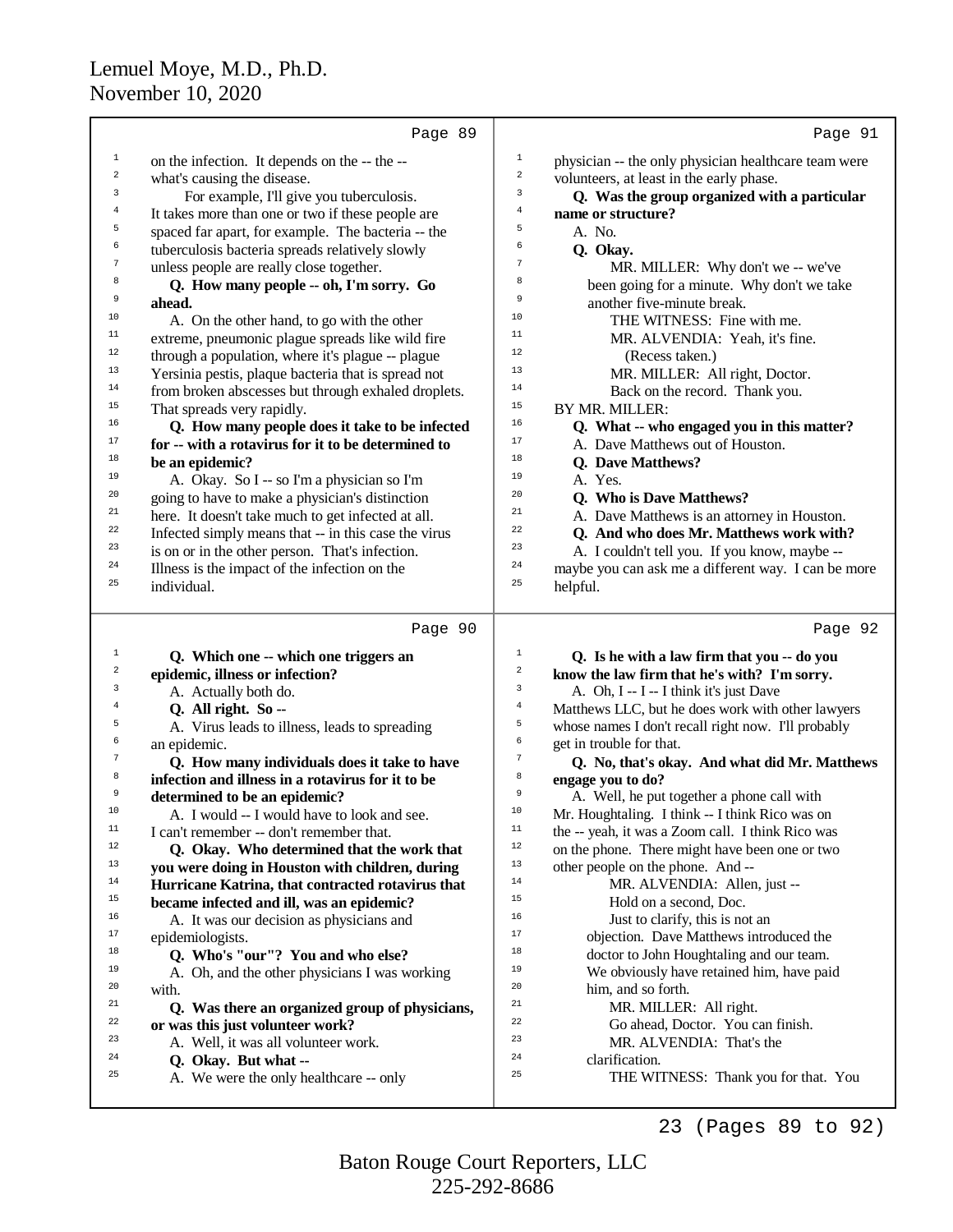|                | Page 93                                              | Page 95                                                         |
|----------------|------------------------------------------------------|-----------------------------------------------------------------|
| 1              | said that more eloquently than I did.                | $\mathbf 1$<br>A. Actually, no. I was just asked some           |
| 2              | A. We had the first Zoom call where we talked        | $\sqrt{2}$<br>questions about my opinion based on my background |
| 3              | about the impact of coronavirus on businesses,       | 3<br>and expertise about what would happen with viruses         |
| $\overline{4}$ | particularly restaurants and particularly the Oceana | $\,4$<br>in restaurants in general and specifically would       |
| 5              | restaurant, and just what does a virus do in a       | 5<br>there -- would there not be physical damage.               |
| 6              | restaurant.                                          | 6<br>Q. So you were asked specifically would there              |
| 7              | BY MR. MILLER:                                       | $\boldsymbol{7}$<br>or would there not be physical damage?      |
| 8              | Q. Now, prior to that call, had you worked           | 8<br>A. From the virus, from the SARS-CoV-2 virus,              |
| 9              | with Mr. Matthews before?                            | 9<br>yes.                                                       |
| 10             | A. Yeah. Dave and I have worked in the past,         | 10<br>Q. And what was your response?                            |
| 11             | a long time ago.                                     | $11$<br>A. My response was there would be damage.               |
| 12             | Q. What type of work did you-all do together?        | 12<br>Q. And at the time you had this initial call              |
| 13             | A. It was a Big Pharma litigation.                   | 13<br>in 2020, and I think you just testified that you had      |
| 14             | Q. Do -- are you working with Mr. Matthews on        | 14<br>never done any studies with respect to SARS-CoV-2 in      |
| 15             | any other coronavirus cases?                         | 15<br>restaurants, how did you come to the conclusion that      |
| 16             | A. No.                                               | 16<br>there would be damage?                                    |
| 17             | Q. Okay. And so what -- you said you had a           | 17<br>A. Because I understand viruses. I understand             |
| 18             | Zoom call and you talked about the impact of         | 18<br>physics. I understand chemistry.                          |
| 19             | coronaviruses on restaurants?                        | 19<br>Q. Did someone give you a definition of what              |
| 20             | A. Yes.                                              | 20<br>damage was?                                               |
| 21             | Q. Okay. Had you done any types of studies           | 21<br>A. No.                                                    |
| 22             | with respect to coronavirus on restaurants prior to  | 22<br>Q. You used a general -- your general                     |
| 23             | the Zoom call with Mr. Matthews and Mr. Houghtaling? | 23<br>understanding of what the word "damage" means?            |
| 24             | A. No, I had not.                                    | 24<br>A. Yes, sir.                                              |
| 25             | Q. Okay. When was that call?                         | 25<br>Q. Okay. And what is that?                                |
|                | Page 94                                              | Page 96                                                         |
| 1              | A. Oh, I would say -- well, this is the 10th         | $\mathbf{1}$<br>A. Physical transformation that leads to loss   |
| 2              | of November. Maybe three week -- three and a half    | $\overline{\mathbf{c}}$<br>of use.                              |
| 3              | weeks ago.                                           | 3<br>Q. And where did you get that definition from?             |
| $\overline{4}$ | Q. So your first call with Mr. Houghtaling and       | $\,4$<br>A. I don't know. I think it's just my                  |
| 5              | Mr. Matthews was in October?                         | 5<br>experience with the use of the English language.           |
| 6              | A. Yes, sir.                                         | 6<br>I didn't look it up anywhere. It's just my                 |
| 7              | Q. Had you spoken to -- I'm going to do it in        | $\overline{7}$<br>impression of what damage is and does.        |
| 8              | pieces. Had you spoken with Mr. Matthews about the   | 8<br>Q. All right. And so I just want to make sure              |
| 9              | effect of coronaviruses on restaurants prior to      | $\,9$<br>I'm right. The first call that you had regarding       |
| $10\,$         | October of 2020?                                     | $10$<br>being involved in this lawsuit for Oceana Grill was     |
| 11             | A. I had not.                                        | $11$<br>about three weeks ago?                                  |
| $12\,$         | Q. Had you -- in your call of October 2020           | 12<br>A. Between three and four weeks ago, yes.                 |
| 13             | where it was both Mr. Matthews and Mr. Houghtaling,  | 13<br>Q. Okay. So that would have been -- I'll                  |
| 14             | was that the first time you had spoken with          | 14<br>give -- let's say four weeks. That would have been        |
| 15             | Mr. Houghtaling?                                     | $15\,$<br>October 10th?                                         |
| 16             | A. Yes, sir, it was.                                 | 16<br>A. Fair enough.                                           |
| 17             | Q. Was anyone else on that October 2020 call?        | $17$<br>Q. Somewhere between October 10th and                   |
| 18             | A. Rico was on the call.                             | $18\,$<br>October 17th was the very first call with             |
| 19             | Q. That's right. You did say him.                    | 19<br>Mr. Matthews, Mr. Houghtaling, Mr. Alvendia, and          |
| 20             | A. And there might have been one or two              | 20<br>maybe a couple other individuals on the phone?            |
| 21             | others, but I do not remember their names.           | 21<br>A. Yes, sir.                                              |
| 22             | Q. Okay. And what was -- were you given any          | 22<br>Q. All right. After they asked you the                    |
| 23             | instructions during that call as to what your role   | 23<br>questions about whether you believed SARS-COVID --        |
| 24             | would be with respect to this litigation involving   | 24<br>SARS-2, COVID-19 would result in damage, and you          |
| 25             | Oceana?                                              | 25<br>said yes, did they then give you any other                |
|                |                                                      |                                                                 |

225-292-8686 Baton Rouge Court Reporters, LLC

24 (Pages 93 to 96)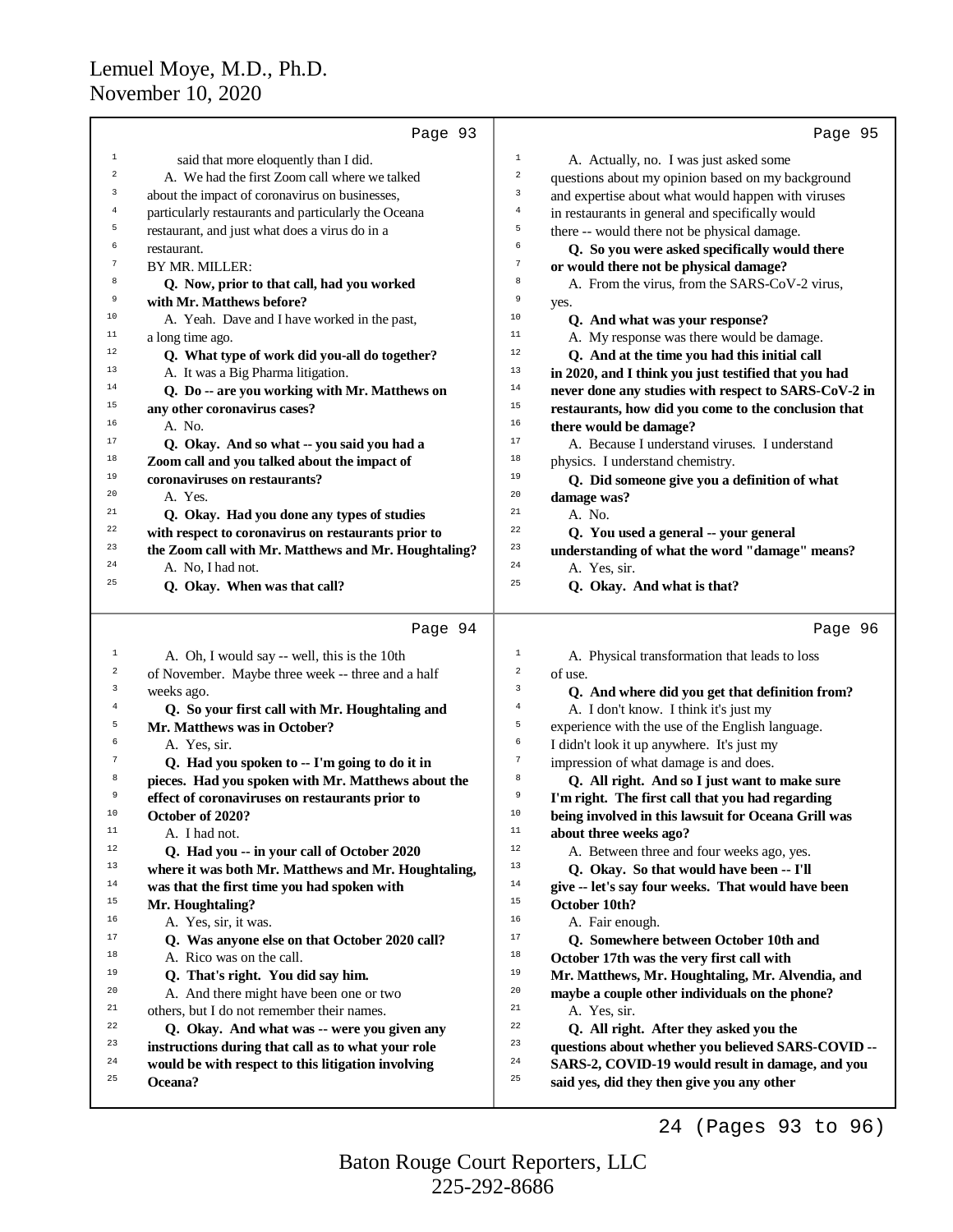1

2

3

4

5

6

7

8

 $\ddot{q}$ 

3

4

5

6

7

8

<sup>23</sup> **Q. All right. What did your work -- to begin** <sup>24</sup> **to draft your report, mind you, after you had**

<sup>25</sup> **already made a conclusion about damage, what did**

Page 97 **instructions?** A. Not yet, no.  **Q. All right. When were you given additional instructions?** A. I think after I told them why. Let me be clear. After I told them the basis of my opinion and we talked about that for a few minutes, they asked me would I be willing to be involved in this case as an expert. Let me back up for a second. <sup>10</sup> They then gave me some background on the<br><sup>11</sup> Case shout the shout the restaurant shout the <sup>11</sup> case about the  $\frac{1}{2}$  case about the  $\frac{1}{2}$  case about the *incurrence* <sup>12</sup> insurance companies, the argument the insurance<br> $\frac{13}{2}$  companies were making and then they asked may <sup>13</sup> companies were making, and then they asked me would  $\frac{14}{1}$  I ho willing to be an aynext serve as an aynext in <sup>14</sup> I be willing to be an expert, serve as an expert in  $\frac{15}{2}$ <sup>15</sup> the case. <sup>16</sup> Q. And then what? <sup>17</sup> A. Then I said yes. <sup>18</sup> **Q. All right. Then what?** <sup>19</sup> A. Then they told me that I had to have a<br><sup>20</sup> arranged and I said small, that have a had see I <sup>20</sup> report, and I said, well, that's fine. And so I  $^{21}$  began to work on a report. <sup>22</sup> Q. Okay. Have you ever been inside of Oceana  $\frac{23}{24}$  **restaurant?**  $2^4$  A. I have not, sir. <sup>25</sup> **Q. So somewhere around October 10th,** Page 98 <sup>1</sup> **October 17th -- was that one call where you** <sup>2</sup> **ultimately gave them your opinions, gave them your rationale, discussed the contents of the lawsuit and the insurance company's position, asked to be an expert, agreed to be an expert, started working on a report? Was that -- that sequence of events was all one phone call?** A. Well, I didn't work on the report on the  $\frac{9}{10}$  phone call. But up to that point, absolutely. <sup>10</sup> **Q. Fair enough. Okay.** <sup>11</sup> A. My recollection of the sequence. <sup>12</sup> Q. And then you hung up, and then you started<br><sup>13</sup> working on the renort presumably, at some point? <sup>13</sup> **working on the report, presumably, at some point?** <sup>14</sup> A. I ate my Wheaties first, and then I started  $\frac{15}{2}$ <sup>15</sup> working. <sup>16</sup> Q. Okay. All right. And at no time before <sup>17</sup> you started working on the report did you go inside<br><sup>18</sup> of Ossame C<sub>will</sub>? <sup>18</sup> of Oceana Grill? <sup>19</sup> A. No, sir. <sup>20</sup> Q. And in fact as we sit here today, you still<br><sup>21</sup> house notice agree inside of Ossons Cuill<sup>2</sup> <sup>21</sup> **have never gone inside of Oceana Grill?**  $2^2$  A. That is correct. Page 99 1 **your work consist of?** 2 A. Well, the work consisted of identifying the 3 information that I thought would be -- that was a -- <sup>4</sup> my scientific foundation for my argument. 5  **Q. Let me make sure. The call that happened** 6 **on -- somewhere between October 10th and** <sup>7</sup> **October 17th, you gave the lawyers in this case a** 8 **conclusion about physical damage, correct?**  $\ddot{9}$  A. I gave the lawyers in this case my opinion  $10$  about the  $-11$ <sup>11</sup> MR. ALVENDIA: Wait, wait, Doctor.  $12$  Objection to form.  $^{13}$  Go ahead and you can finish your  $\frac{14}{15}$  answer. <sup>15</sup> THE WITNESS: Okay. <sup>16</sup> A. I gave the lawyers in this case my opinion<br><sup>17</sup> character SADS  $G_{\rm N}$  are accordially vil <sup>17</sup> about what  $COV - SARS-CoV-2$  -- essentially what<br><sup>18</sup> hymno viruses or viruses that infect hymnos in <sup>18</sup> human viruses or viruses that infect humans in<br> $\frac{19}{2}$  cancral do New I did do that <sup>19</sup> general do. Yes, I did do that.  $^{20}$  BY MR. MILLER: <sup>21</sup> Q. Okay. And when you say "viruses that <sup>22</sup> **infect humans,"** you don't just mean -- so let's<br><sup>23</sup> **offectionally call SADS** CoV 2 and than the vit <sup>23</sup> **affectionally call SARS-CoV-2 and then the ultimate** <sup>24</sup> **sickness -- is it fair scientifically, for the** <sup>25</sup> **purposes of this argument, to call it all COVID-19?** Page 100 1 A. Actually, it's not fair. 2  **Q. All right. Well, then --** 3 A. I would be -- I would be willing to accept 4 if you said CoV-2 as the virus -- COVID-19. I think 5 that's shorthand. If it's helpful to you, it's <sup>6</sup> unambiguous to me. 7  **Q. So CoV-2 as SARS, can I say that -- or no.** <sup>8</sup> **So SARS and CoV-2?**  $\overline{9}$  A. SARS -- we can call the virus either SARS <sup>10</sup> or CoV-2, and the infection is COVID-19. <sup>11</sup> **Q. All right. Let's call it CoV-2, because** <sup>12</sup> **then I think that would be more familiar to the**<br><sup>13</sup> **trier of fact that's going to ultimately see all of** <sup>13</sup> trier of fact that's going to ultimately see all of <sup>14</sup> **this.** So we're going to say the virus CoV-2. <sup>15</sup> A. Yes. <sup>16</sup> **Q. Okay. So what you gave to the lawyers on** <sup>17</sup> **the -- somewhere between October 10th and**<br><sup>18</sup> **October 17th was your conclusion percepting** <sup>18</sup> **October 17th was your conclusion regarding what you<br>
<sup>19</sup> <b>believe a virus similar to SABS** on similar to  $C_2V$ . <sup>19</sup> **believe a virus similar to SARS or similar to CoV-2**<br><sup>20</sup> **provided a to proporty?** <sup>20</sup> **would do to property?** <sup>21</sup> A. Yes, sir.<br>
<sup>22</sup> **Q.** Okey, 7

<sup>22</sup> **Q. Okay. That it would cause a physical**  $\frac{23}{4}$  **transformation that would lead to loss of use and** <sup>24</sup> **also damage?**<br><sup>25</sup>  $\Lambda$  **Well** de

A. Well, damage was the physical

25 (Pages 97 to 100)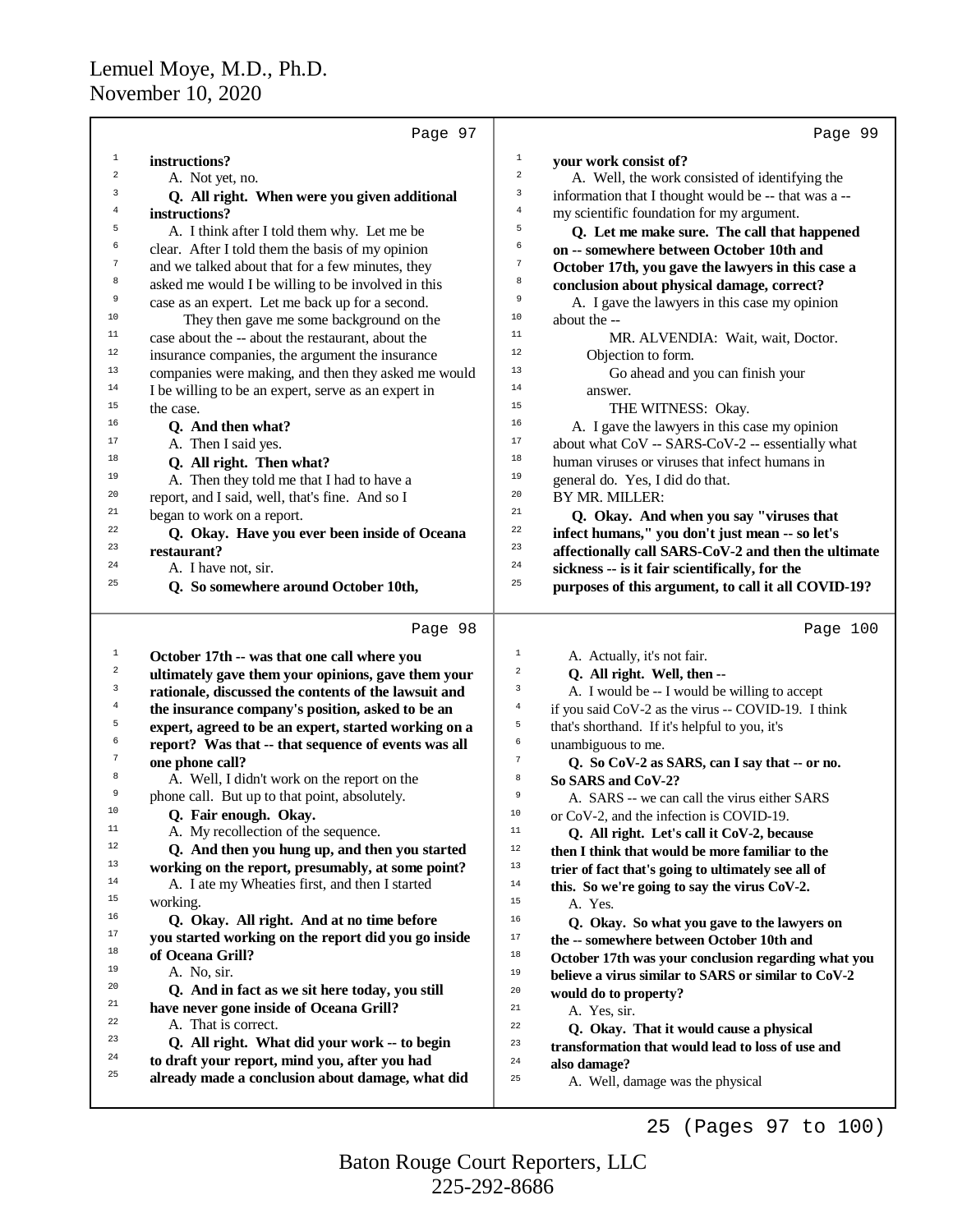|                | Page 101                                                                                                |                | Page 103                                                                       |
|----------------|---------------------------------------------------------------------------------------------------------|----------------|--------------------------------------------------------------------------------|
| $\mathbf 1$    | transformation and loss of use, yes.                                                                    | $\,1\,$        | the body, understand something about the surfaces it                           |
| $\overline{a}$ | Q. Okay. Now, you said viruses in general                                                               | $\,2$          | would impact, and then write my conclusion.                                    |
| 3              | separately, a second ago. So there are other                                                            | 3              | Q. Okay.                                                                       |
| $\overline{4}$ | viruses that would also fall within the definition                                                      | 4              | A. Now, I will say this, I had to -- I'm                                       |
| 5              | of a transformation, physical loss of use, which is                                                     | 5              | sorry. Let me stop for a second.                                               |
| 6              | ultimately damage?                                                                                      | б              | Q. Go ahead, please.                                                           |
| 7              | A. Yes, sir.                                                                                            | 7              | A. I had to learn about things. I had to                                       |
| 8              | Q. Would the flu be one of those?                                                                       | 8              | learn what the mayor and the governor said in March.                           |
| 9              | A. Yes, sir.                                                                                            | 9              | I had to learn that. I had to learn where Oceana                               |
| 10             | Q. Okay. What other -- would the common cold                                                            | 10             | was in New Orleans. I had to come to a conclusion                              |
| 11             | be one of those?                                                                                        | 11             | about the -- about the density of people with the                              |
| 12             | A. It depends on the virus.                                                                             | 12             | virus within a certain distance of the restaurant.                             |
| 13             | Q. But we can just use the flu. The flu would                                                           | 13             | I had to do those things as well.                                              |
| 14             | cause a physical transformation, loss of use, and                                                       | 14             | Q. Why -- if we're going to go through all of                                  |
| 15             | then therefore damage to property?                                                                      | 15             | these, why was it important to learn what the mayor                            |
| 16             | A. Yes, sir.                                                                                            | 16             | and the governor said?                                                         |
| 17             | Q. Okay. So once you hang up the phone,                                                                 | 17             | A. Because the governor and the mayor's                                        |
| 18             | you've now had the opportunity to discuss the                                                           | 18             | statement led to the decision at Oceana as to what                             |
| 19             | chemical, physical, and epidemiological effect of a                                                     | 19             | level of customer support they should sustain,                                 |
| 20             | virus on property with these lawyers, though then --                                                    | 20             | number one; and number two, the -- now, this is the                            |
| 21             | and they asked you then to write a report?                                                              | 21             | epidemiologic part. This is not the physics and                                |
| 22             | A. I think we have to clarify a couple of                                                               | 22             | chemistry; it's the epidemiologic part. The                                    |
| 23             | things.                                                                                                 | 23             | governor and mayor gave their assessment based on                              |
| 24             | Q. Okay. That -- that's fair. I want to                                                                 | 24             | epidemiology as to what was going on in New Orleans                            |
| 25             | be --                                                                                                   | 25             | and what the best public safety measures should be                             |
|                | Page 102                                                                                                |                | Page 104                                                                       |
| $\mathbf{1}$   | A. Epidemiology -- I'm sorry. Go ahead.                                                                 | $\mathbf 1$    | undertaken to protect people.                                                  |
| 2              | Q. No, I said I want to be accurate, so                                                                 | $\sqrt{2}$     | Q. Why is that helpful to your report?                                         |
| 3              | please.                                                                                                 | 3              | A. Well, because I have to understand,                                         |
| $\overline{4}$ | A. Epidemiology has a role in this case, in my                                                          | $\overline{4}$ | in fact, whether it is likely or not that people                               |
| 5              | understanding. Epidemiology is not, I say again,                                                        | $\mathsf S$    | with -- people infected with, what did we say,                                 |
| 6              | not part of the determination of physical damage.                                                       | 6              | CoV-2 -- people infected with SARS-CoV-2 would be in                           |
| 7              | Q. Okay.                                                                                                | $\tau$         | the vicinity of the restaurant.                                                |
| 8              | A. That is the realm of physics and chemistry,                                                          | $^{\rm 8}$     | If they're not in the vicinity -- if the                                       |
| 9              | not the realm epidemiology. So our conversation                                                         | $\overline{9}$ | probability they're -- if the probability they're in                           |
| 10             | about physical damage had nothing to do with                                                            | $10$           | the vicinity of the restaurant is zero, then I say                             |
| $11$           | epidemiology. I want to be very clear about that.                                                       | $11\,$         | the probability is also zero, or close to zero, that                           |
| 12             | Q. Physics and chemistry only?                                                                          | $1\,2$         | you'll get any kind of spread within the restaurant,                           |
| 13             | A. Physics and chemistry, yes, sir.                                                                     | $13$           | and therefore there won't be any damage. There has                             |
| 14             | Q. Okay. So you begin to draft your report?                                                             | $1\,4$         | to be virus to cause damage. So I have to assure                               |
| 15             | A. Begin to do the research, getting the                                                                | $15\,$         | myself that, in fact, the virus is there.                                      |
| 16             | literature I know that's there that supports my                                                         | $16\,$         | Q. So if -- in a hypothetical similar to the                                   |
| 17             | opinion, yes.                                                                                           | $17\,$         | one you just gave, if the mayor or the governor's                              |
|                |                                                                                                         |                |                                                                                |
| 18             | Q. Tell me specifically what you did.                                                                   | $1\,8$         | orders included a complete shutdown and none of the                            |
| 19             | A. Sure. Well, it was an opportunity to                                                                 | 19             | individuals that went into the Oceana restaurant had                           |
| 20             | review physics, review chemistry, then learn about                                                      | $20\,$         | the virus, the virus would not be present?                                     |
| $21\,$         | what happened at Oceana, I mean, how -- I dare to                                                       | 21             | A. Well, I would say I would agree with you;                                   |
| 22<br>23       | say the characteristics of Oceana -- how big it is,                                                     | 22             | however, how one determines somebody walks into a                              |
| 24             | how many people ingress and egress, then examine the                                                    | 23             | restaurant doesn't have a virus is an important                                |
| 25             | studies that talk about the -- let's call it the<br>durability of the virus, how long it exists outside | 24<br>25       | question for that hypothetical.<br>But accepting your hypothetical, if I can't |

225-292-8686 Baton Rouge Court Reporters, LLC

26 (Pages 101 to 104)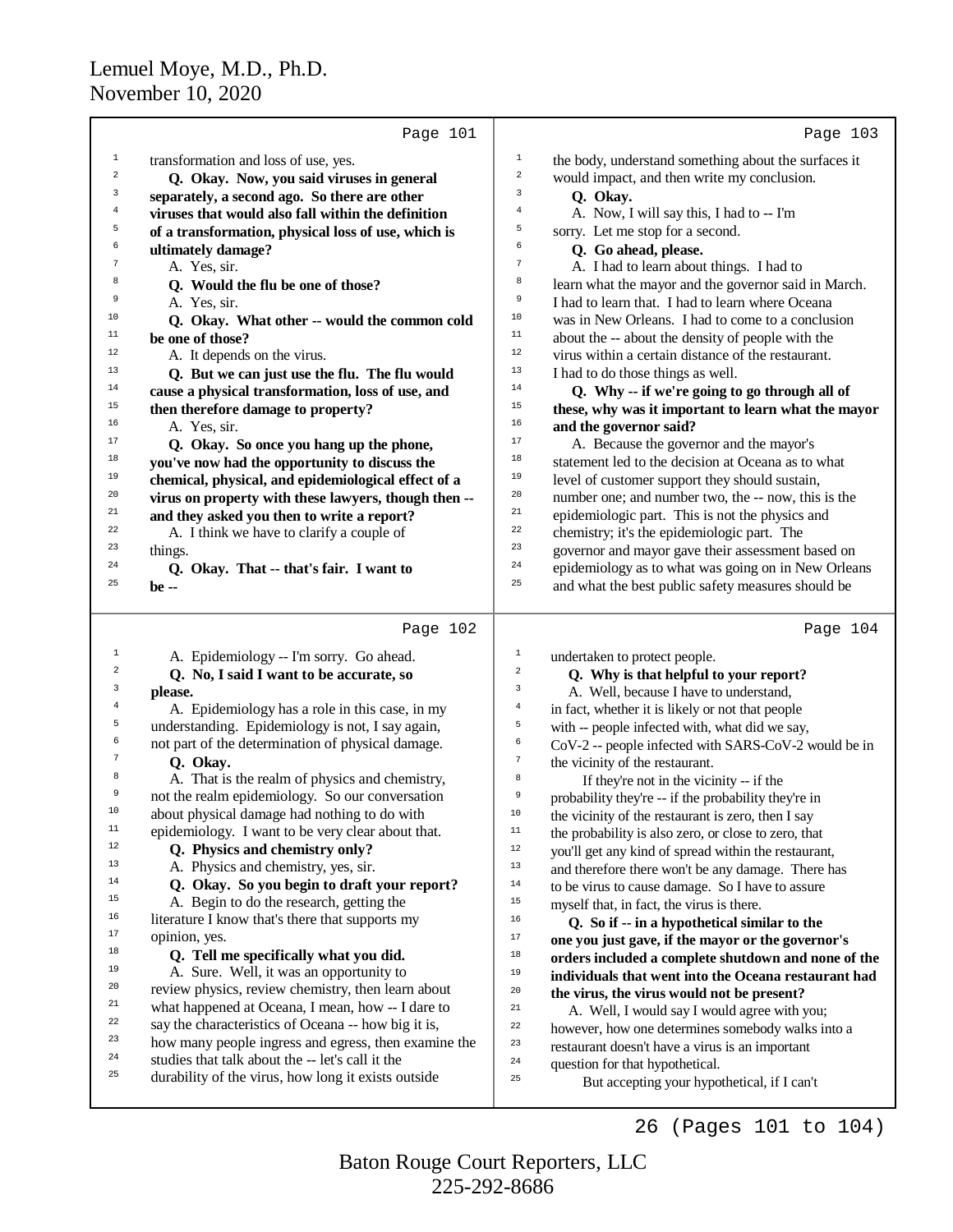|                         | Page 105                                                                                             |                  | Page 107                                                                                       |
|-------------------------|------------------------------------------------------------------------------------------------------|------------------|------------------------------------------------------------------------------------------------|
| $\mathbf 1$             | demonstrate that there's virus, then there's no                                                      | $\,1$            | Q. You have never -- you have not seen a study                                                 |
| $\overline{\mathbf{c}}$ | point in invoking laws of physics and chemistry to                                                   | $\boldsymbol{2}$ | or a test done by some other third party that would                                            |
| 3                       | understand what happens with viral interaction.                                                      | 3                | confirm to you that CoV-2 is actually physically                                               |
| $\overline{4}$          | Q. And I would get to this later on. You                                                             | $\bf{4}$         | present in the restaurant?                                                                     |
| 5                       | know, generally, I would ask an expert like                                                          | 5                | A. I have not seen such an activity.                                                           |
| 6                       | yourself, tell me what assumptions you made to come                                                  | 6                | Q. Okay.                                                                                       |
| $\sqrt{7}$              | to your conclusion.                                                                                  | $\boldsymbol{7}$ | MR. ALVENDIA: I'll object. So I'm                                                              |
| 8                       | And so on October 10th through 17th, when                                                            | 8                | not continuing to interrupt you here -- I                                                      |
| 9                       | you had this phone call, and the scenario was                                                        | 9                | was going to object a second ago.                                                              |
| 10                      | presented to you that COVID-19 is present in Oceana                                                  | 10               | The legal standard here is more likely                                                         |
| $11\,$                  | restaurant -- I'm sorry, I take that back -- CoV-2                                                   | 11               | than not. The doctor has issued in his                                                         |
| $12\,$                  | was present in Oceana's restaurant, what's the                                                       | 12               | report that the virus is present more                                                          |
| 13                      | effect? Your conclusion, that there would be a                                                       | 13               | likely than not. I just want to make sure                                                      |
| 14                      | transformation of property resulting in loss of use                                                  | 14               | that we're following those terms here;                                                         |
| $15\,$                  | and therefore damage, there's an assumption there                                                    | 15               | we're not talking in absolutes.                                                                |
| 16                      | that the virus is actually in the restaurant.                                                        | 16               | MR. MILLER: I hear you. I think                                                                |
| 17                      | MR. ALVENDIA: Objection to form.                                                                     | 17               | that's your position, and I accept that.                                                       |
| 18                      | You can answer the question.                                                                         | 18               | We can argue the legal standard to the                                                         |
| 19                      | A. Correct, yes.                                                                                     | 19               | judge. But yes, I understand that that's                                                       |
| 20                      | BY MR. MILLER:                                                                                       | 20               | what his report says, and I know that's                                                        |
| 21                      | Q. The entirety of your analysis, which is a                                                         | 21               | your position.                                                                                 |
| 22                      | chemistry/physics analysis, assumes that there is                                                    | 22               | MR. ALVENDIA: Okay.                                                                            |
| 23                      | CoV-2 inside of the actual facility at 739 Conti                                                     | 23               | MR. MILLER: All right.                                                                         |
| 24                      | <b>Street?</b>                                                                                       | 24               | MR. ALVENDIA: Because you're using                                                             |
| 25                      | A. I would only disagree with that in saying                                                         | 25               | words like "assumptions," "assume," and so                                                     |
|                         | Page 106                                                                                             |                  | Page 108                                                                                       |
| $\mathbf{1}$            | that my report is more than chemistry and physics.                                                   | $1\,$            | forth. I just want to make sure you're not                                                     |
| $\overline{a}$          | But the chemistry and physics component is                                                           | 2                | mischaracterizing his report, which                                                            |
| 3                       | predicated on the assumption that the virus is                                                       | 3                | clearly -- I'm looking at the conclusions                                                      |
| $\overline{4}$          | present.                                                                                             | $\overline{4}$   | right now -- all say "more likely than                                                         |
| 5                       |                                                                                                      |                  |                                                                                                |
|                         |                                                                                                      | 5                |                                                                                                |
| 6                       | Q. And the -- not to argue. I accept that                                                            | 6                | not." I just want to make sure we stick to<br>that.                                            |
| $\tau$                  | your report has more than chemistry and physics.<br>The portion of your report that is necessary for | $\boldsymbol{7}$ | BY MR. MILLER:                                                                                 |
| 8                       |                                                                                                      | 8                |                                                                                                |
| 9                       | there to -- well, one of the major portions of your<br>report that is necessary for there to be      | 9                | Q. Well, I'll use Mr. Avendia's scenario for<br>you, Doctor, just so we can have some clarity. |
| 10                      | transformation of property, loss of use, therefore                                                   | 10               | In your report when you say "more likely                                                       |
| 11                      | damage, is the chemistry, right, the chemistry and                                                   | 11               | than not," that assumes that CoV-2 is present in the                                           |
| 12                      | physics? I mean, the transformation of the property                                                  | 12               | facility, correct?                                                                             |
| 13                      | is the chemistry and physics?                                                                        | 13               | A. Well, one of my -- actually, no.                                                            |
| 14                      | A. Correct.                                                                                          | 14               | MR. ALVENDIA: Wait, wait. Hold on.                                                             |
| 15                      | Q. Okay. And if you do not have CoV-2 in the                                                         | 15               | Let me make an objection to form. You're                                                       |
| 16                      | facility, you don't have the physics, correct?                                                       | 16               | using the word "assumes" interchangeably                                                       |
| 17                      | A. Correct. There's nothing -- right, there's                                                        | 17               | with his conclusion of more likely than                                                        |
| 18                      | no agent of transformation.                                                                          | 18               | not, which is based on much more than                                                          |
| 19                      | Q. And you have never been in 739 Conti Street                                                       | 19               | assumption. It's based --                                                                      |
| $20\,$                  | in New Orleans -- correct -- Oceana Grill's                                                          | 20               | MR. MILLER: We'll clarify, but go                                                              |
| 21                      | restaurant?                                                                                          | 21               | ahead.                                                                                         |
| 22                      | A. I have not.                                                                                       | 22               | MR. ALVENDIA: Hold on. It's based on                                                           |
| 23                      | Q. You have never done an actual physical test                                                       | 23               | statistics, science, he just said, his                                                         |
| $\bf 24$                | of the surfaces in Oceana's restaurant?                                                              | 24               | medical experience and so forth. So                                                            |
| 25                      | A. That is correct.                                                                                  | 25               | just -- I'm going to object that you're                                                        |

225-292-8686 Baton Rouge Court Reporters, LLC

27 (Pages 105 to 108)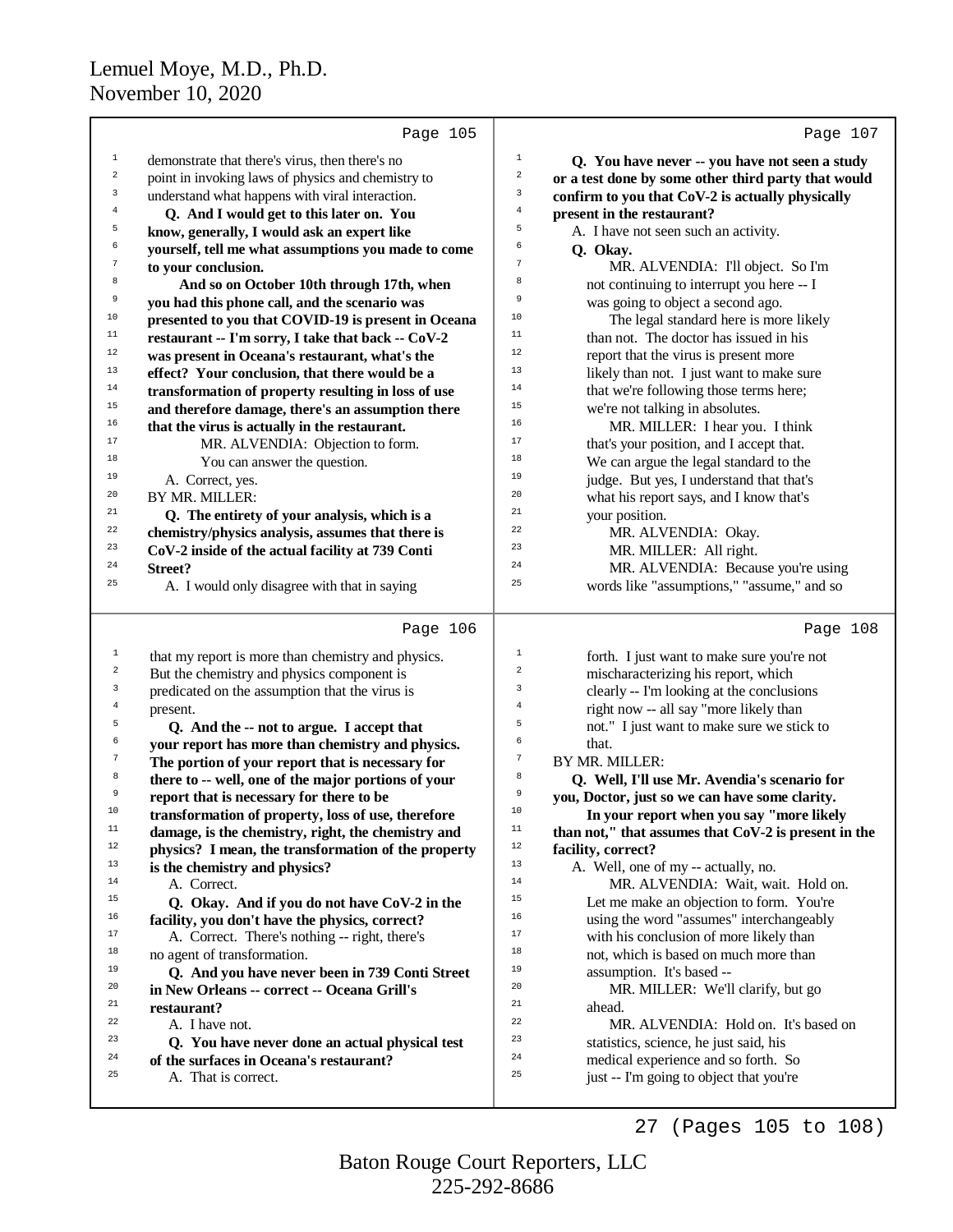|                | Page 109                                             |                | Page 111                                              |
|----------------|------------------------------------------------------|----------------|-------------------------------------------------------|
| $1\,$          | mischaracterizing his conclusion. It's not           | $\mathbf{1}$   | BY MR. MILLER:                                        |
| 2              | just an assumption.                                  | $\sqrt{2}$     | Q. Let's assume the restaurant is locked.             |
| 3              | But, Doctor, if you understand the                   | $\mathbf{3}$   | No one, not the owners, no person comes into the      |
|                | question, please answer it.                          | $\bf{4}$       | restaurant. Is it fair to say that CoV-2 would not    |
| 5              | A. My -- the conclusions in my report are all        | 5              | be present?                                           |
| 6              | based on "more likely than not," so I don't assume   | 6              | A. If the scenario is -- this is outside the          |
| 7              | in my report. I don't take for granted, in my        | $\tau$         | bounds of my report, a hypothetical.                  |
| 8              | report, that there's COVID-19 in the vicinity of the | 8              | Q. Yes.                                               |
| 9              | restaurant. I actually think, go through a thought   | $\overline{9}$ | A. If the assumption is that there is                 |
| 10             | process, that leads me to the conclusion that there  | 10             | absolutely no organism that comes near or in this     |
| $11\,$         | is. It's more likely than not it's there. That's     | $11\,$         | restaurant with CoV-2 -- no humans, no bats, nothing  |
| $12\,$         | what I do. And the same -- and the same -- I follow  | $12\,$         | that has $CoV-2 - if CoV-2$ is not in the restaurant, |
| 13             | that cascade right on through.                       | $13$           | then you can have no damage from CoV-2 because the    |
| 14             | BY MR. MILLER:                                       | 14             | agent isn't there. But again, it's outside the        |
| 15             | Q. All right. And we were talking in                 | $15\,$         | bounds of my report.                                  |
| 16             | hypotheticals. So I accept that your report walks    | 16             | Q. And I'm going to get to your report in just        |
| 17             | through a list of scenarios that lead you to "more   | $17\,$         | a second. We're going to talk about well within the   |
| 18             | likely than not." I don't argue about that at all.   | $18\,$         | bounds of your report, I promise you.                 |
| 19             | And I understand that your conclusions are "more     | 19             | Similarly, when you wrote your report, you            |
| 20             | likely than not."                                    | 20             | and no one else had done any testing of the surfaces  |
| 21             | What I'm asking of you, similar to the               | $21\,$         | inside of Oceana Grill, correct?                      |
| 22             | scenarios that you have walked through, that -- if   | 22             | A. Well, I know I didn't do any testing.              |
| 23             | there was another scenario, i.e., like the one we    | 23             | Q. And you didn't rely upon any testing in            |
| 24             | talked about a minute ago where, if there was a      | 24             | doing your report, correct?                           |
| 25             | complete shutdown of the restaurant and no           | 25             | A. Correct.                                           |
|                | Page 110                                             |                | Page 112                                              |
| $\,1$          | individual that had CoV-2 and/or the ultimate        | $\mathbf{1}$   | Q. Okay. What did you -- and, in fact, let's          |
| $\,2$          | sickness, COVID-19, was present, the virus would not | 2              | go back. I want to make sure.                         |
| $\mathsf 3$    | be present. Is that --                               | 3              | Following your telephone conference, when             |
| $\overline{4}$ | MR. ALVENDIA: Objection to form.                     | $\overline{4}$ | you started with the lawyers and you started to do    |
| 5              | When you say the word "shutdown," you                | 5              | your -- to draft the report, you learned about the    |
| 6              | mean shut down to the public or shut down            | 6              | characteristics of Oceana Grill?                      |
| 7              | to the employees, the staff, the vendors,            | $\overline{7}$ | A. Yes, sir.                                          |
| 8              | and so forth? I just want clarification on           | 8              | Q. You reviewed studies about the durability          |
| 9              | that.                                                | 9              | of the virus?                                         |
| 10             | MR. MILLER: Okay.                                    | $10$           | A. Yes, sir.                                          |
| 11             | BY MR. MILLER:                                       | 11             | Q. Are all of the studies regarding the               |
| 12             | Q. No one is in the restaurant --                    | 12             | durability of the virus contained -- that you relied  |
| 13             | MR. ALVENDIA: No human --                            | 13             | upon, contained within your report?                   |
| 14             | BY MR. MILLER:                                       | 14             | A. Are all of the studies -- all of the               |
| 15             | $Q. -$ that has $-$ no one is in the                 | 15             | studies that I have relied upon in writing the        |
| 16             | restaurant --                                        | 16<br>17       | report are in the report.                             |
| 17             | $MD$ MILLED: Let me sel the question                 |                | O. That was my question.                              |

MR. MILLER: Let me ask the question

<sup>18</sup> to the witness, Rico. You can put your<br>
objection on the record and then if the <sup>19</sup> objection on the record, and then if the  $\frac{19}{20}$  objection on the record, and then if the <sup>20</sup> witness doesn't understand, he can tell me.<br><sup>21</sup> MP ALVENDIA: You understand the <sup>21</sup> MR. ALVENDIA: You understand the  $\frac{22}{2}$  and  $\frac{22}{2}$ 

<sup>23</sup> THE WITNESS: I need to hear it again.<br><sup>24</sup> MP MILLEP: I'm happy to repeat it <sup>24</sup> MR. MILLER: I'm happy to repeat it

<sup>22</sup> question, Doctor?<br><sup>23</sup> THE WITNES

for you.

225-292-8686 Baton Rouge Court Reporters, LLC

<sup>18</sup> A. Okay.<br> **O** There

<sup>23</sup> **upon this?**<br><sup>24</sup> **A Well** 

<sup>17</sup> Q. That was my question.

<sup>19</sup> **Q. There aren't any studies outside of what**<br><sup>20</sup> vou have identified for us -- there are no studies <sup>20</sup> **you have identified for us -- there are no studies**<br><sup>21</sup> **outside of this report that you're going to come** <sup>21</sup> **outside of this report that you're going to come** <sup>22</sup> **back later on and say, you know what, I also relied**<br><sup>23</sup> **upon this**?

<sup>24</sup> A. Well, that's a little different, so let me

just be absolutely clear. Again, all of the -- my

28 (Pages 109 to 112)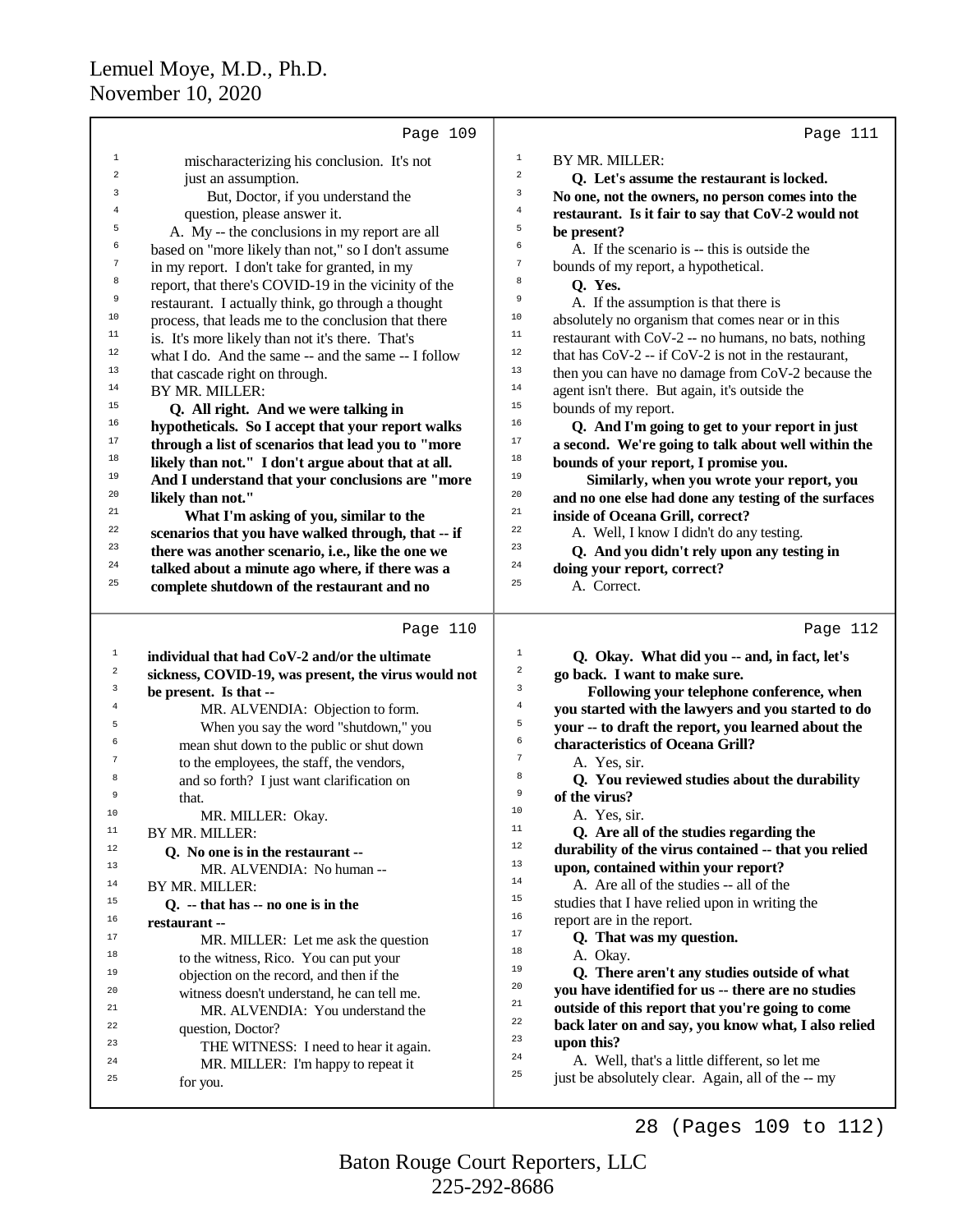|                | Page 113                                             |                | Page 115                                             |
|----------------|------------------------------------------------------|----------------|------------------------------------------------------|
| $\mathbf 1$    | report is based on, and only on, the studies that    | $\mathbf{1}$   | Q. And that -- okay.                                 |
| $\overline{a}$ | are referenced.                                      | $\overline{a}$ | A. And also, I assume we're not going over the       |
| 3              | Q. Okay.                                             | 3              | universe of -- the universe of what I reviewed was   |
| $\overline{4}$ | A. Since then, I have read other studies that        | $\overline{4}$ | in the -- is in the references, but I also read the  |
| 5              | I think buttress my findings, but those are not      | 5              | interrogatories where I learned that there were      |
| 6              | referenced in my report and the report isn't based   | 6              | actually individuals who were in Oceana who had      |
| $\overline{7}$ | on them.                                             | 7              | tested positive for CoV-2.                           |
| 8              | Q. Are any of the other studies that you've          | 8              | MR. MILLER: All right. Let's go                      |
| 9              | read -- do any of those studies drive you to a       | 9              | ahead and pull up Dr. Moye's report.                 |
| 10             | different conclusion that is in your report.         | 10             | (Exhibit No. 2 was identified.)                      |
| 11             | A. They do not, sir.                                 | 11             | BY MR. MILLER:                                       |
| 12             | Q. So then all of the studies that you have          | 12             | Q. Before we get into the -- the nuts and            |
| 13             | read since you authored your report lend you to the  | 13             | bolts of the report, Dr. Moye, did you speak with    |
| 14             | same exact conclusion that we have from your report  | 14             | any of the representatives from Oceana, not the      |
| 15             | that has been submitted in this case?                | 15             | lawyers but the owners of the restaurant?            |
| 16             | A. That is correct.                                  | 16             | A. This is -- I'm sorry. Ask me the -- the           |
| 17             | Q. Okay. And those studies generally dealt           | 17             | first part of your question again.                   |
| 18             | with the durability of CoV-2?                        | 18             | Q. Sure. Did you speak with any of the               |
| 19             | A. Actually, not.                                    | 19             | owners -- have you ever spoken with any of the       |
| 20             | Q. Okay.                                             | 20             | owners from the restaurant?                          |
| 21             | A. Those studies provided information about          | 21             | A. No, I have not. I did listen to the               |
| 22             | the interaction of this virus with other organic     | 22             | deposition of one of them last week. I think it was  |
| 23             | compounds, so that's on the physics/organic          | 23             | last Wednesday. I don't remember for sure, but I     |
| 24             | chemistry section.                                   | 24             | haven't directly spoken with any of them.            |
| 25             | Q. All right.                                        | 25             | Q. And in preparing your report, which was           |
|                | Page 114                                             |                | Page 116                                             |
| $\mathbf{1}$   | A. And other studies, one other study in             | $\mathbf{1}$   | clearly before the deposition last week, you did not |
| $\sqrt{2}$     | particular, informed me about the -- let's call      | $\mathbf 2$    | speak with any of the -- any representative, other   |
| 3              | it -- well -- well informed me about the presence of | 3              | than the lawyers, in preparing your report?          |
| $\overline{4}$ | the virus in the vicinity of Oceana.                 | $\bf{4}$       | A. No, sir, I did not.                               |
| 5              | Q. What study was that?                              | 5              | Q. Okay. I know you were provided with the           |
| 6              | A. That, I think, is -- I think that it's            | 6              | interrogatory responses. Was that before you         |
| $\tau$         | Haverly. I can -- I can look to be sure, but I       | 7              | drafted your report or after?                        |
| 8              | think it's Haverly.                                  | 8              | A. I would say early in the process of me            |
| 9              | Q. And that study is not referenced in your          | 9              | working on the report.                               |

<sup>10</sup> **report?**<br><sup>11</sup> **A**  $\overline{C}$ <sup>11</sup> A. Correct.<br> $\mathbf{Q} = \mathbf{Q} \mathbf{Q}$ <sup>12</sup> Q. Okay. But it dealt primarily with <sup>13</sup> **geographic location?** <sup>14</sup>  $\overrightarrow{A}$ . It -- it dealt with the density of cases --<sup>15</sup> **Q. Okay.**<br><sup>16</sup> **A II N**<sub>6</sub> <sup>16</sup> A. -- in New Orleans. <sup>17</sup> Q. In the New Orleans area. All right. <sup>18</sup> **And in preparing yourself to write your**<br><sup>19</sup> **report** you looked at these studies you consid <sup>19</sup> **report, you looked at these studies, you considered** <sup>20</sup> surface impact, you learned what the mayor and the <sup>21</sup> governor said and how that would impact your<br><sup>22</sup> conclusion? <sup>22</sup> **conclusion?**<br><sup>23</sup>  $\Lambda$   $\Delta$ <sup>23</sup> A. Yes, sir.<br> $\frac{24}{7}$  A. Yes, sir. <sup>24</sup> Q. Looked at Oceana's location? A. Yes, sir.

29 (Pages 113 to 116)

<sup>10</sup> **Q. Okay.** Were you provided with anything <br><sup>11</sup> else?

<sup>12</sup> A. Well, I was provided with the arguments for<br><sup>13</sup> summary motion made by all parties

<sup>15</sup> A. I beg you pardon. I'm  $-$  I'm not using the right word. Thank you

<sup>19</sup> **Q. How did that influence your report at all?**<br><sup>20</sup> **A** Well I don't think it influenced my

<sup>24</sup> A. I was provided a map, which actually is in  $\frac{25}{100}$  the general of the leastion of Qeeane Grill in the report, of the location of Oceana Grill in

<sup>20</sup> A. Well, I don't think it influenced my <sup>21</sup> report. It just gave me a more complete<br><sup>22</sup> understanding of the issues before the C <sup>22</sup> understanding of the issues before the Court.<br><sup>23</sup>  $Q = Q \log \frac{\Delta}{2}$ 

<sup>13</sup> summary motion made by all parties. <sup>14</sup> Q. Summary judgment?

<sup>16</sup> right word. Thank you. <sup>17</sup> Q. Did that  $\frac{18}{4}$ <sup>18</sup> A. Go ahead.

<sup>23</sup> Q. Okay. Anything else?

 $11$  **else?**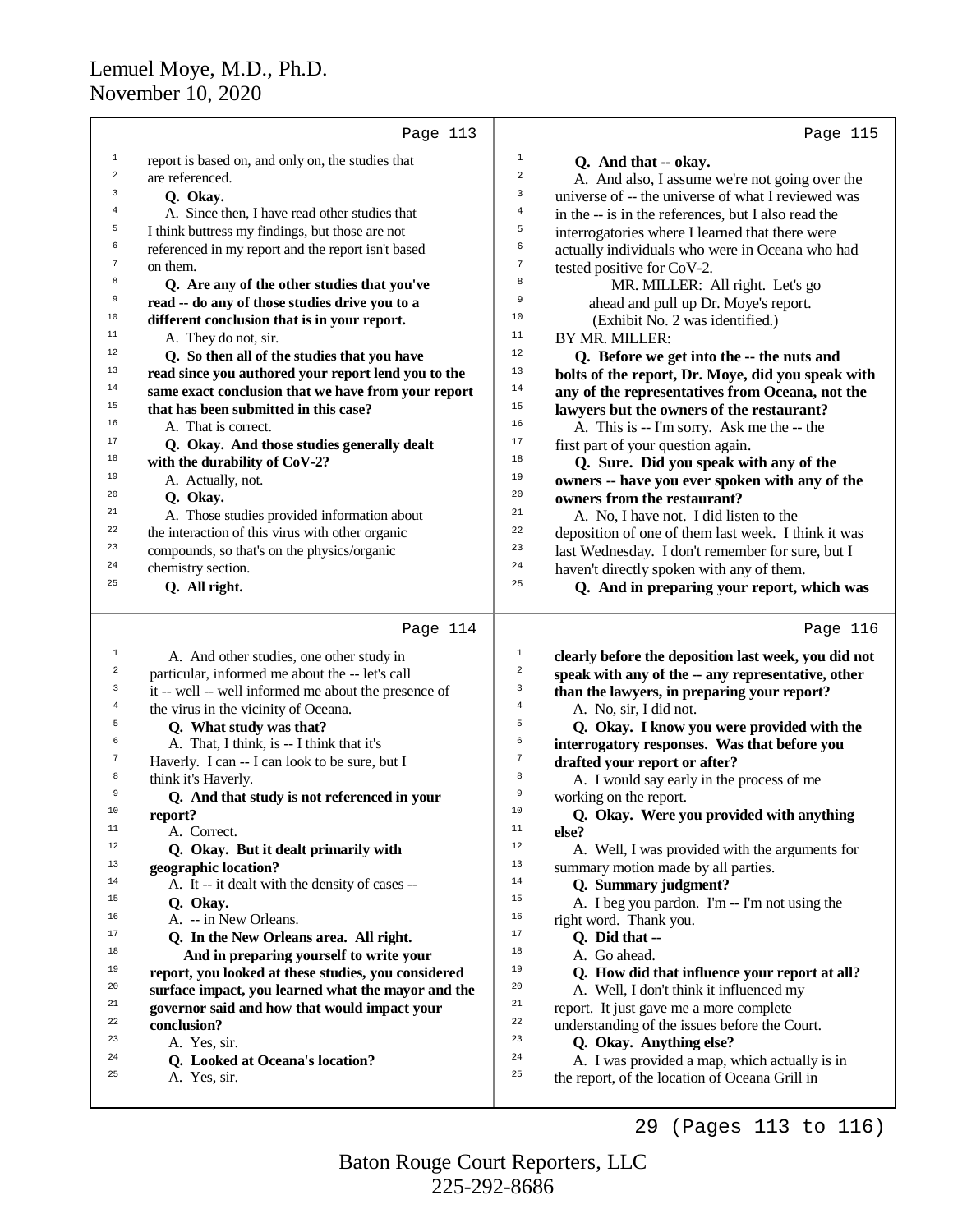|              | Page 117                                               | Page 119                                                                               |
|--------------|--------------------------------------------------------|----------------------------------------------------------------------------------------|
| $\mathbf{1}$ | New Orleans.                                           | $\mathbf{1}$<br>You can answer doctor.                                                 |
| 2            | Q. Anything else?                                      | $\sqrt{2}$<br>A. Actually, I think what I said was you can                             |
| 3            | A. I don't think so. They may have provided            | 3<br>divide my report into two components. The first                                   |
| 4            | an article or -- one or two articles for me, but       | $\overline{4}$<br>component is epidemiology, and that's how we get to                  |
| 5            | most of the articles I identified on my own.           | 5<br>the number of cases around Oceana. Epidemiology                                   |
| 6            | Q. Okay. Now you've never taught a chemistry           | 6<br>gets us to the number of cases. Epidemiology gets                                 |
| 7            | course before, have you?                               | $\boldsymbol{7}$<br>COVID through the door into Oceana. Physics and                    |
| 8            | A. Have I ever taught a chemistry course?              | 8<br>organic chemistry get the virus to the surfaces.                                  |
| 9            | I've never formally taught a chemistry course. I've    | 9<br>BY MR. MILLER:                                                                    |
| 10           | certainly tutored many, many students in chemistry,    | 10<br>Q. Physics and organic chemistry get to                                          |
| 11           | but I've never formally taught a chemistry course,     | $11$<br>damage?                                                                        |
| 12           | no.                                                    | 12<br>A. Fair, yes.                                                                    |
| 13           | Q. And -- and you've never taught a physics            | 13<br>Q. Okay. Epidemiology -- okay. That --                                           |
| 14           | course, have you?                                      | 14<br>that's fair.                                                                     |
| 15           | A. That would be the same answer. No, but I            | 15<br>Epidemiology gets CoV-2 into the                                                 |
| 16           | have tutored many, many students in physics. So        | 16<br>restaurant?                                                                      |
| 17           | I --                                                   | 17<br>A. Yes, sir.                                                                     |
| 18           | Q. And I know I asked you --                           | 18<br>Q. Because of all of the reasons that we're                                      |
| 19           | A. I just tutored a student in physics about           | 19<br>going to go through in your report?                                              |
| 20           | two months before I heard about this case.             | 20<br>A. Yes, sir.                                                                     |
| 21           | Q. I know I asked you earlier and you said you         | 21<br>Q. Physics and chemistry create the damage --                                    |
| 22           | didn't consider yourself a physicist. You also         | 22<br>the loss of use -- the transformation, then loss of                              |
| 23           | wouldn't consider yourself a chemist -- do you?        | 23<br>use, and therefore damage?                                                       |
| 24           | A. I would -- I would answer this way. I               | 24<br>A. Yeah. Damage, which is transformation and                                     |
| 25           | certainly do not hold myself out as an expert in       | 25<br>loss of use, yes.                                                                |
|              |                                                        |                                                                                        |
|              |                                                        |                                                                                        |
|              | Page 118                                               | Page 120                                                                               |
| $\mathbf 1$  | physics or an expert in chemistry. I certainly         | 1<br>Q. Okay. I understand where we are.                                               |
| $\sqrt{2}$   | don't do that, however, I have studied physics and     | $\overline{c}$<br>Okay. Let's take a look down at No. 6 of                             |
| 3            | chemistry for years, taken exams in physics and        | $\mathsf 3$<br>your report. It discusses research experience, and                      |
| 4            | chemistry, use physics and chemistry as the basis of   | $\overline{4}$<br>two-thirds down in No. 6, you indicate that -- and                   |
| 5            | my understanding of the human body. So I would say     | 5<br>we've talked about this, quote, [As read]: "I                                     |
| 6            | that, while I am not a -- I'm not an expert, I         | $\epsilon$<br>supervised a collection of adverse events that were                      |
| 7            | understand it.                                         | $\sqrt{7}$<br>reported to both sponsor -- to the sponsor and to                        |
| 8            | Q. What specific discipline are you being              | 8<br>the F -- the Federal Food and Drug Administration,                                |
| 9            | offered as an expert in in this case?                  | 9<br>FDA."                                                                             |
| 10           | A. Well, I can tell you what I think I'm being         | 10<br>Do you see that?                                                                 |
| 11           | offered as an expert in. And I'm being offered as      | $11$<br>A. Yes, sir.                                                                   |
| 12           | an expert in medicine, in epidemiology.                | 12<br>Q. That FDA work is what we discussed earlier                                    |
| 13           | Biostatistics, I'm not -- I don't really see plays a   | 13<br>where you were -- and just refresh me. I don't want                              |
| $14\,$       | role here, but my -- and my background in chemistry    | 14<br>to mischaracterize what you did.                                                 |
| 15           | and physics.                                           | 15<br>A. Okay. So this is when I was at -- in my                                       |
| 16           | Q. Well, now if you're saying you're being             | 16<br>work as a member of the Data Coordinating Center.                                |
| 17           | offered as an expert in epidemiology, when I asked     | $17\,$<br>Q. Right.                                                                    |
| 18           | you about your report, you made clear to me that       | 18<br>A. We collect safety information and per                                         |
| 19           | your report had no basis in epidemiology.              | 19<br>regulations report that safety information to the                                |
| 20           | A. Actually --                                         | 20<br>sponsor of the study, which may be private or it may                             |
| 21<br>22     | MR. ALVENDIA: Objection --- objection                  | 21<br>be NIH, and also the FDA.                                                        |
| 23           | to form.                                               | 22<br>Q. All right. In a calendar year, when you                                       |
| 24           | THE WITNESS: Actually --                               | 23<br>were doing that work, how much time did you spend                                |
| 25           | MR. ALVENDIA: Mischaracterization of<br>his testimony. | 24<br>doing this work for the FDA?<br>25<br>A. Okay. Just so I can be clear. I -- I am |

30 (Pages 117 to 120)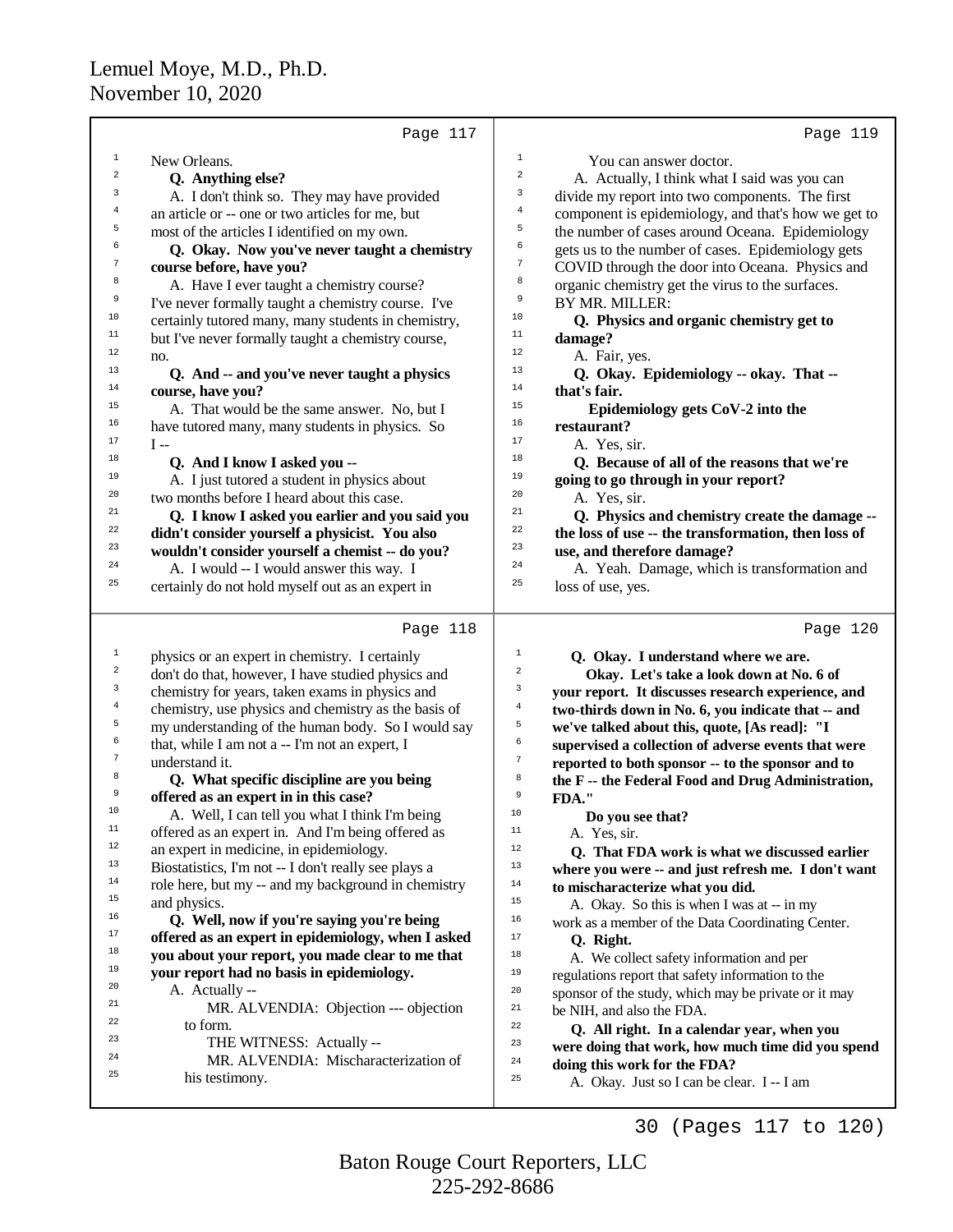|                         | Page 121                                                                                       |                  | Page 123                                                 |
|-------------------------|------------------------------------------------------------------------------------------------|------------------|----------------------------------------------------------|
| $\mathbf{1}$            | working at the Data Coordinating Center meeting my                                             | $\mathbf{1}$     | A. Well, let's see. No. There is a -- I                  |
| $\,2$                   | responsibility to the FDA (inaudible).                                                         | $\,2$            | think the first one -- I actually can't recognize it     |
| 3                       | Q. Uh-huh.                                                                                     | 3                | from this, from the abbreviations, but I think the       |
| 4                       | A. Okay. So now your question to me is what?                                                   | $\overline{4}$   | first one was a drug company on drug company issue.      |
| 5                       | Q. Well, how much of that work specifically                                                    | 5                | I think it was a patent issue, so both were drug         |
| 6                       | related to any reporting to the FDA?                                                           | 6                | companies.                                               |
| 7                       | A. Oh. Maybe 15 percent of my time.                                                            | 7                | Q. Okay. So what --                                      |
| 8                       | Q. In a calendar year?                                                                         | 8                | A. But the others were --                                |
| 9                       | A. Just an -- just an approximation, yes,                                                      | 9                | Q. Let me ask you, what type of opinion were             |
| 10                      | 15 percent, 20 percent.                                                                        | $10$             | you asked to render in the case entitled Eli Lilly       |
| 11                      | Q. Were you given a per -- per diem for that                                                   | 11               | and Company versus ICOS Corporation?                     |
| 12                      | work?                                                                                          | 12               | A. Well, if that's the -- the case I remember,           |
| 13                      | A. No.                                                                                         | 13               | it was a case involving patents, and I was asked to      |
| 14                      | Q. That -- that was part of your salary with                                                   | 14               | review the content and the data analysis of a            |
| 15                      | what organization?                                                                             | 15               | particular patent and render an opinion. I don't         |
| 16                      | A. Yeah. So that was part of my salary with                                                    | 16               | remember the details about it.                           |
| 17                      | the University of Texas.                                                                       | 17               | Q. All right. But it was a data analysis                 |
| 18                      | Q. Okay.                                                                                       | 18               | engagement?                                              |
| 19                      | A. However, I -- however, when I receive a                                                     | 19               | A. Yes, sir.                                             |
| 20                      | large grant, the -- the organization paying for the                                            | 20               | Q. Okay. And the -- the next case, Abbott                |
| 21                      | grant gives money to the University of Texas to pay                                            | 21               | Laboratories case?                                       |
| 22                      | my salary. So it's all salary support, but the                                                 | 22               | A. Yes.                                                  |
| 23                      | University gets money from the paying --                                                       | 23               | Q. Do you recall the type of opinion you were            |
| 24                      | Q. Organization.                                                                               | 24               | asked to give?                                           |
| 25                      | A. Organization, correct.                                                                      | 25               | A. I believe that's an Actos, the antidiabetic           |
|                         |                                                                                                |                  |                                                          |
|                         | Page 122                                                                                       |                  | Page 124                                                 |
| $\mathbf{1}$            | Q. Okay. All right. Let's take a look at                                                       | 1                | drug Actos and the relationship with bladder cancer.     |
| $\overline{\mathbf{c}}$ | paragraph 18. Fees. Does -- does paragraph 18                                                  | 2                | Q. And did you represent the plaintiff there?            |
| 3                       | accurately reflect the fees that you are being                                                 | 3                | A. Yes.                                                  |
| $\overline{4}$<br>5     | paid -- paid by the lawyers in this case?                                                      | 4<br>5           | Q. And the next one is products liability                |
| 6                       | A. It does.                                                                                    | б                | litigation?                                              |
| 7                       | Q. Okay. Is there any variation of fees? Is                                                    | $\boldsymbol{7}$ | A. Yes. Oh, that was Mirena, a IUD, and                  |
| 8                       | there any bonus for outcome? Are any of your fees                                              | 8                | pseudo -- pseudotumor cerebri, which is a form of        |
| 9                       | outcome related?                                                                               | 9                | intercranial hypertension.                               |
| TΩ                      | A. They are not, however, I do reduce my fees                                                  | TΩ               | Q. What type of opinion were you asked to                |
| 11                      | in some circumstances. For example, if I'm<br>listening -- if I'm listening to a deposition, I | 11               | render?<br>A. Oh, I was -- both in Abbott and in Mirena, |
| $12\,$                  | cannot in good conscience charge somebody \$400 an                                             | $12\,$           | I was asked the epidemiology question, is -- is          |
| 13                      | hour to listen to it, so I discount my fees.                                                   | 13               | there a relationship between the exposure, in this       |
| 14                      | Q. That's very nice of you.                                                                    | 14               | case the medicine, and the disease? One case it was      |
| 15                      | A. Well, I -- I -- I appreciate the value of                                                   | 15               | bladder cancer, the other court case it was a            |
| 16                      | money.                                                                                         | 16               | pseudotumor cerebri. Was it an association or was        |
| 17                      | Q. In No. 19 you list a number of cases that                                                   | 17               | it causation? And I reasoned in each time it was         |
| 18                      | you have been involved in; one, two, three, four,                                              | 18               | causation.                                               |
| 19                      | five -- six cases. Is that the universe of                                                     | 19               | Q. Got it. What about the next case,                     |
| 20                      | litigation that you've served in an expert capacity?                                           | 20               | Daniels-Feasel versus Forest Pharmaceuticals, Inc.?      |
| 21                      | A. No. It's only the -- for the past four                                                      | 21               | A. I have been trying so hard the past five              |
| 22                      | years. That's all that I believe I've done in the                                              | 22               | minutes to remember this one, and I don't. I'm           |
| 23                      | last four years.                                                                               | 23               | sorry.                                                   |
| 24                      | Q. In any of those cases that are listed in                                                    | 24               | Q. Okay. That's fine.                                    |
| 25                      | No. 19, did you act on behalf of the defendants?                                               | 25               | A. If my memory gets refreshed later on, I'll            |
|                         |                                                                                                |                  |                                                          |

225-292-8686 Baton Rouge Court Reporters, LLC

31 (Pages 121 to 124)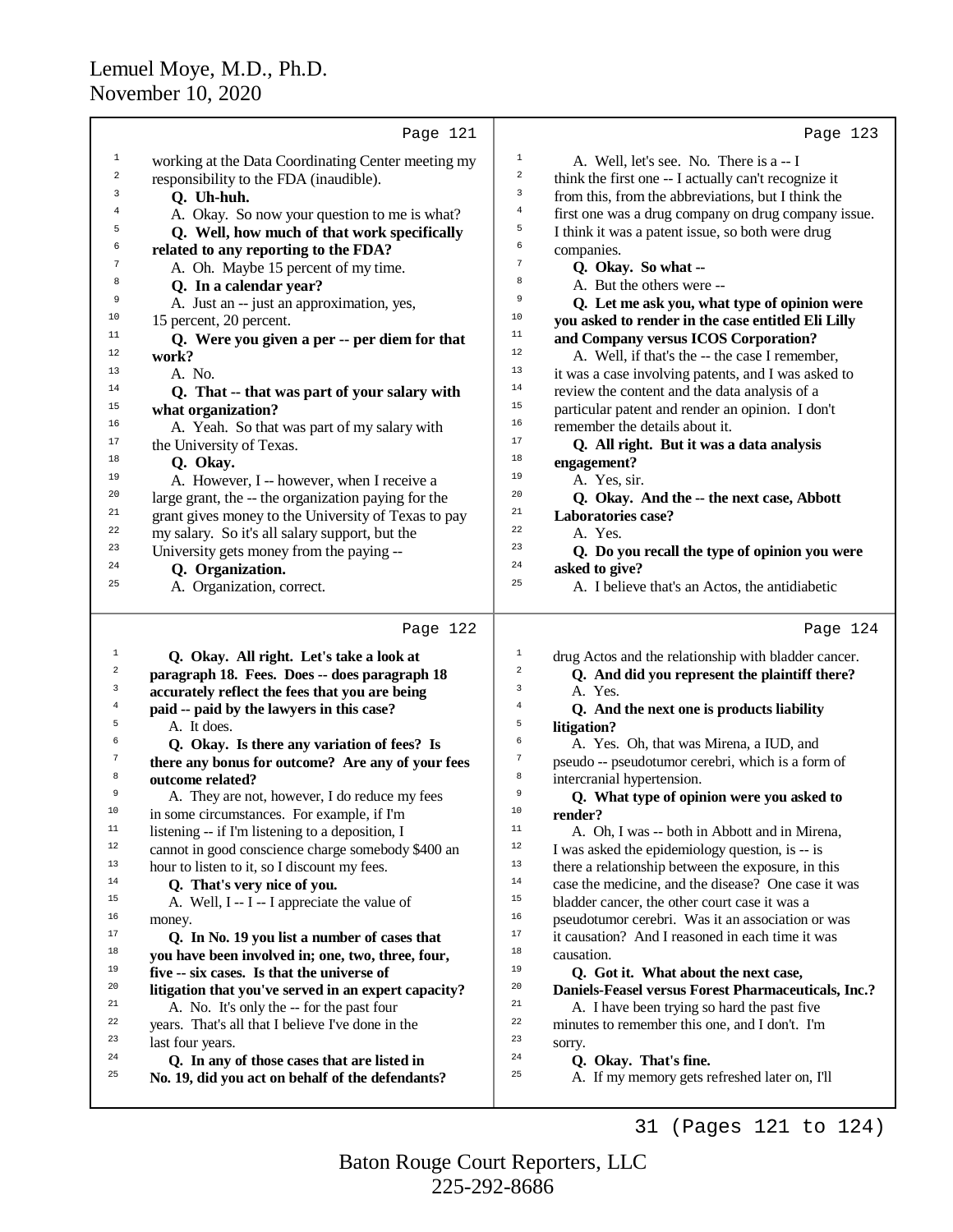|                         | Page 125                                                                                                    | Page 127                                                                                                |
|-------------------------|-------------------------------------------------------------------------------------------------------------|---------------------------------------------------------------------------------------------------------|
| $\mathbf{1}$            | let you know. But right now, I don't.                                                                       | $\mathbf{1}$<br>and solid surfaces within Oceana.                                                       |
| $\sqrt{2}$              | Q. What's this Pradaxa, October 18, 2019?                                                                   | $\,2$<br>Q. Okay. And, again, in the next sentence you                                                  |
| 3                       | A. Oh, Pradaxa. That was a -- yeah, sorry --                                                                | 3<br>referenced -- you referenced the things that you                                                   |
| 4                       | that was a -- I'm sorry for the incomplete                                                                  | 4<br>relied upon in coming to your conclusion.                                                          |
| 5                       | descriptor.                                                                                                 | 5<br>A. Where are we in my report?                                                                      |
| 6                       | But that was a case we were looking at the                                                                  | б<br>Q. Second -- second sentence in paragraph 20.                                                      |
| 7                       | anticoagulation effect of Pradaxa and its                                                                   | $\boldsymbol{7}$<br>It says, "To draw my conclusions, I relied upon my                                  |
| 8                       | relationship to cardiovascular (inaudible).                                                                 | 8<br>training in medicine, my experience seeing and                                                     |
| 9                       | Q. And you represented the plaintiff there?                                                                 | $\,9$<br>treating physicians, my advanced training in                                                   |
| 10                      | A. Yes.                                                                                                     | 10<br>epidemiology and biostatistics, my public health                                                  |
| 11                      | Q. And I apologize for butchering that word.                                                                | 11<br>experience, and my clinical research experience as                                                |
| 12                      | And lastly this -- the Johnson and Johnson                                                                  | 12<br>applied to my review of the literature."                                                          |
| 13                      | case?                                                                                                       | 13<br>A. Yes.                                                                                           |
| 14                      | A. Yes, sir. That involves the relationship                                                                 | 14<br>Q. Do you see that?                                                                               |
| 15                      | between Motrin, ibuprofen, and Stevens-Johnson                                                              | 15<br>A. Yes.                                                                                           |
| 16<br>17                | Syndrome; and I concluded that there was a causal                                                           | 16<br>Q. Okay. And not to quibble with words, but<br>17                                                 |
| 18                      | association between Motrin and SJS.                                                                         | at the time you started drafting your report, you<br>18                                                 |
| 19                      | Q. Is there any specific reason why you only<br>listed -- list the last four years of cases?                | hadn't reviewed any -- at the time you came to your<br>19                                               |
| 20                      | A. Well, that's what I thought -- well, okay.                                                               | conclusion, you hadn't reviewed any literature,<br>20<br>right?                                         |
| 21                      | I guess a couple of reasons. One is that's what I                                                           | 21<br>A. At the time I came to my conclusion?                                                           |
| 22                      | thought the -- the custom and culture were, and also                                                        | 22<br>MR. ALVENDIA: Objection.                                                                          |
| 23                      | I'm not sure I could remember all the cases prior to                                                        | 23<br>BY MR. MILLER:                                                                                    |
| 24                      | the past four years.                                                                                        | 24<br>Q. Yeah. Yeah. December 10th to                                                                   |
| 25                      | Q. Okay. All right. Have you worked                                                                         | 25<br>December 17th, when you had your telephone                                                        |
|                         |                                                                                                             |                                                                                                         |
|                         | Page 126                                                                                                    | Page 128                                                                                                |
| $\mathbf 1$             |                                                                                                             |                                                                                                         |
|                         | previously for any of the lawyers that are involved                                                         | $1\,$<br>conference with Mr. Houghtaling and Mr. Alvendia,                                              |
| $\overline{\mathbf{c}}$ | in this case?                                                                                               | $\sqrt{2}$<br>you communicated to them your conclusion about                                            |
| 3                       | A. The only lawyer I worked with before was                                                                 | 3<br>whether or not CoV-2 created a physical                                                            |
| 4                       | Dave Matthews, who I think I mentioned earlier. But                                                         | $\overline{4}$<br>transformation loss of use and therefore damage?                                      |
| 5                       | not with -- I have not worked with anybody from the                                                         | 5<br>A. Correct.                                                                                        |
| 6                       | Houghtaling group or Rico.                                                                                  | 6<br>MR. ALVENDIA: Wait. Wait.                                                                          |
| 7                       | Q. Okay. In preparing your report, did you                                                                  | 7<br>Objection to form; asked and answered.                                                             |
| 8                       | ask for any information that was not provided to                                                            | 8<br>Now, he's -- he's said what -- what he<br>9                                                        |
| 9<br>10                 | you?                                                                                                        | relied upon in his conclusion was<br>10                                                                 |
| 11                      | A. Well, I did not -- I don't think I asked                                                                 | everything he just said and his years of<br>11                                                          |
| $12 \,$                 | the attorneys for any additional information. I                                                             | experience, and I'm trying to understand --<br>12                                                       |
| 13                      | don't think I did. I used my own resources to find                                                          | objection to form.<br>13                                                                                |
| 14                      | what manuscripts I could. I may have asked the                                                              | MR. MILLER: Okay.<br>14                                                                                 |
| 15                      | attorneys one time to direct me to the location in                                                          | BY MR. MILLER:<br>15                                                                                    |
| 16                      | the interrogatories that discussed the number of                                                            | Q. So, Doctor, let me get back to paragraph 20<br>16                                                    |
| 17                      | people who entered the Oceana facilities with CoV-2,<br>but I -- I -- as I sit here, that's all I remember. | in the report. You relied upon all of your<br>17<br>experience "and my clinical research expertise as   |
| 18                      | Q. Okay. Let's talk about paragraph 20. Now,                                                                | 18<br>applied to my review of the literature" to draw your                                              |
| 19                      | you used the word or the phrase "environmental                                                              | 19<br>conclusion.                                                                                       |
| 20                      | impact" a few times throughout the report, or the                                                           | 20<br>That last sentence, "as applied to my                                                             |
| 21                      | word "environment."                                                                                         | 21<br>review of the literature," you had yet to review the                                              |
| 22                      | Could you tell me within the context of                                                                     | 22<br>literature when you came to your conclusion?                                                      |
| 23                      | this report, what environment are you talking about?                                                        | 23<br>A. I will -- I would say a couple of things                                                       |
| 24<br>25                | A. Sure. I'm talking about -- specifically,<br>I'm talking about air and surfaces. The atmosphere           | 24<br>about that. I had not reviewed any of the<br>25<br>literature on -- on SARS-CoV-2, and it's -- in |

32 (Pages 125 to 128)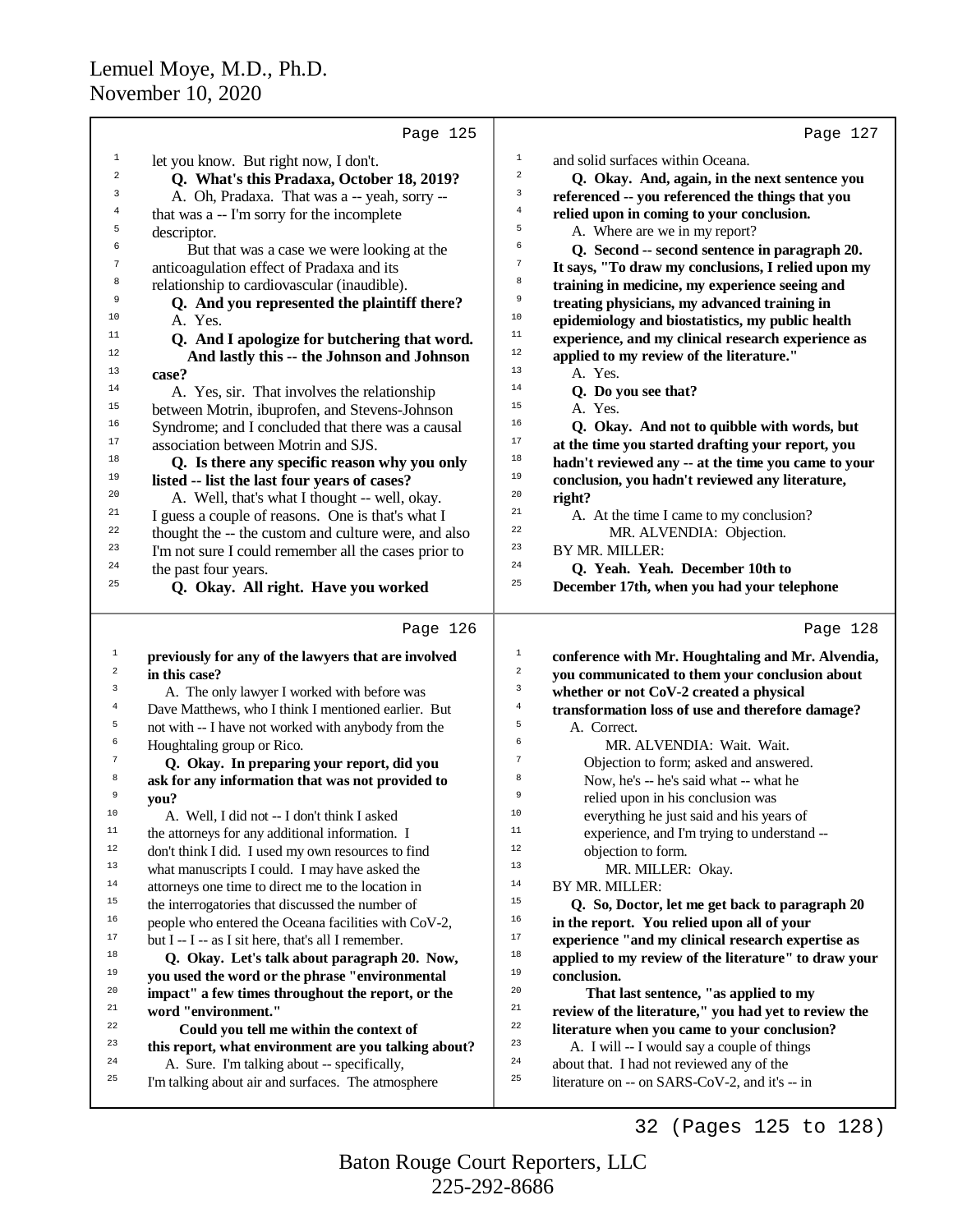|                                  | Page 129                                                                                                 | Page 131                                                                                                 |
|----------------------------------|----------------------------------------------------------------------------------------------------------|----------------------------------------------------------------------------------------------------------|
| 1                                | relation to Oceana, I had not reviewed any of the                                                        | $\mathbf 1$<br>some of the difference. There has certainly been a                                        |
| $\overline{\mathbf{c}}$          | literature.                                                                                              | $\boldsymbol{2}$<br>lot more attention given, of course, to the pandemic                                 |
| 3                                | However, before they asked me the question,                                                              | 3<br>causing CoV-2 than there has been to the flu, but in                                                |
| 4                                | I did understand SARS-CoV-2, because I had read a                                                        | $\,4$<br>general it's a little longer.                                                                   |
| 5                                | lot of literature up to then. I also rely on my                                                          | 5<br>Q. Okay. But putting -- putting durability                                                          |
| 6                                | experience in the physics and organic chemistry,                                                         | б<br>aside, exposure to a physical substance, all things                                                 |
| 7                                | which I should have said here but I did not.                                                             | $\boldsymbol{7}$<br>created equal, meaning temperature, humidity, all                                    |
| 8                                | But all of that was in play, all of that                                                                 | 8<br>things created equal and the initial exposure by                                                    |
| 9                                | was my background --                                                                                     | 9<br>both viruses creates physical change that results in                                                |
| 10                               | Q. And --                                                                                                | $10$<br>physical loss of use and then damage?                                                            |
| $11$                             | A. -- when the question was posed to me about                                                            | $11\,$<br>A. We're talking about H1N -- I'm sorry.                                                       |
| $12$                             | damage.                                                                                                  | $12$<br>We're talking about the flu virus and --                                                         |
| 13                               | Q. And, in fact, you really did not need to                                                              | 13<br>Q. Versus --                                                                                       |
| $14$                             | read literature specific to CoV -- CoV-2 to                                                              | 14<br>A. COVID-2.                                                                                        |
| 15                               | formulate your conclusion. You could have read                                                           | 15<br>Q. Yes, sir.                                                                                       |
| $16$                             | literature related to generally any virus, even the                                                      | 16<br>A. Right. Right. Essentially damage is both                                                        |
| $17\,$                           | flu. I think we talked about that earlier.                                                               | 17<br>in -- both make physical transformations -- how deep                                               |
| 18                               | A. I would -- I would say that --                                                                        | 18<br>the physical transformation is in the substance                                                    |
| 19                               | MR. ALVENDIA: Wait. Wait. Wait.                                                                          | 19<br>depends on the size of virus. The virus is of                                                      |
| 20                               | Let me object.                                                                                           | $20\,$<br>different sizes, then the extent of the damage will                                            |
| 21                               | Objection to form.                                                                                       | $21\,$<br>be different.                                                                                  |
| 22                               | And, Doctor -- you can answer the question,                                                              | $^{\rm 22}$<br>Q. Got it. Okay. All right. Let's get back                                                |
| 23                               | Doctor.                                                                                                  | 23<br>to your report. The last sentence of paragraph 20,                                                 |
| 24                               | A. I -- I would say this: To some extent,                                                                | 24<br>and the words are in quotes -- I'll just read the                                                  |
| 25                               | viruses are viruses. They have common                                                                    | 25<br>entire sentence. "Determining whether SARS-CoV-2                                                   |
|                                  |                                                                                                          |                                                                                                          |
|                                  | Page 130                                                                                                 | Page 132                                                                                                 |
|                                  |                                                                                                          | $\mathbf 1$                                                                                              |
| $\mathbf{1}$<br>$\boldsymbol{2}$ | characteristics across the -- well, the billions of                                                      | impacts its surrounding environments, meaning air<br>$\boldsymbol{2}$                                    |
| 3                                | different species, they have common characteristics,                                                     | and surface, is an exercise in critical thinking<br>3                                                    |
| $\overline{4}$                   | so yes.                                                                                                  | using the weight of the evidence approach."<br>$\bf{4}$                                                  |
| 5                                | However, there are individual                                                                            | All right. And you have that in quotes, to<br>5                                                          |
| 6                                | characteristics that have to be taken into account,                                                      | me, meaning it is a term of art?<br>6<br>A. Fair.                                                        |
| 7                                | and one of them is how long the virus survives                                                           | $\overline{7}$<br>Q. All right. So tell me exactly what the                                              |
| 8                                | outside the body. Now, that answer may be different<br>for some viruses than other viruses. It turns out | 8<br>weight of the evidence approach is from your                                                        |
| 9                                | it is, not by very much.                                                                                 | 9<br>perspective?                                                                                        |
| 10                               | BY MR. MILLER:                                                                                           | 10<br>A. Actually, I was just going to read                                                              |
| $11\,$                           | Q. Okay. So -- and just generally speaking,                                                              | $11\,$<br>paragraph 21 back to you. That's what it is.                                                   |
| 12                               | unrelated to your report, and I know you've done                                                         | $12\,$<br>Q. All right.                                                                                  |
| 13                               | extensive research, so I'm asking for -- really for                                                      | 13<br>A. Okay. You --                                                                                    |
| $14$                             | my own edification.                                                                                      | 14<br>Q. Go ahead and read it to me.                                                                     |
| 15                               | What is -- is the durability of COVID-2 in                                                               | 15<br>A. Go ahead and read it to you or not?                                                             |
| 16                               | comparison to the durability of what we                                                                  | 16<br>Q. Yes, sir.                                                                                       |
| 17                               | affectionately call the flu?                                                                             | 17<br>A. Okay. "The weight of the evidence approach                                                      |
| 18                               | A. Okay. Well, the -- the durability of                                                                  | 18<br>is the process by which a body of evidence is                                                      |
| 19                               | COVID-2 is a little longer than the durability of                                                        | 19<br>examined piece by piece, each component being sifted                                               |
| 20                               | the flu -- a little longer.                                                                              | $20\,$<br>and assessed using a transparent and standard<br>21                                            |
| 21<br>22                         | Q. Okay. A little by -- by what number?                                                                  | methodology. In this case, the goal is to assess<br>$^{\rm 22}$                                          |
| 23                               | A. By days. By days. A little longer. It                                                                 | the relationship between SARS-CoV-2 and its<br>23                                                        |
| 24                               | depends on the -- the experiments that look at the                                                       | environment."<br>24                                                                                      |
| 25                               | durability of the flu versus the experiments with<br>CoV-2 are different in design. That could explain   | Q. All right. The body of evidence that we're<br>25<br>talking about here are the things that we kind of |

225-292-8686 Baton Rouge Court Reporters, LLC

33 (Pages 129 to 132)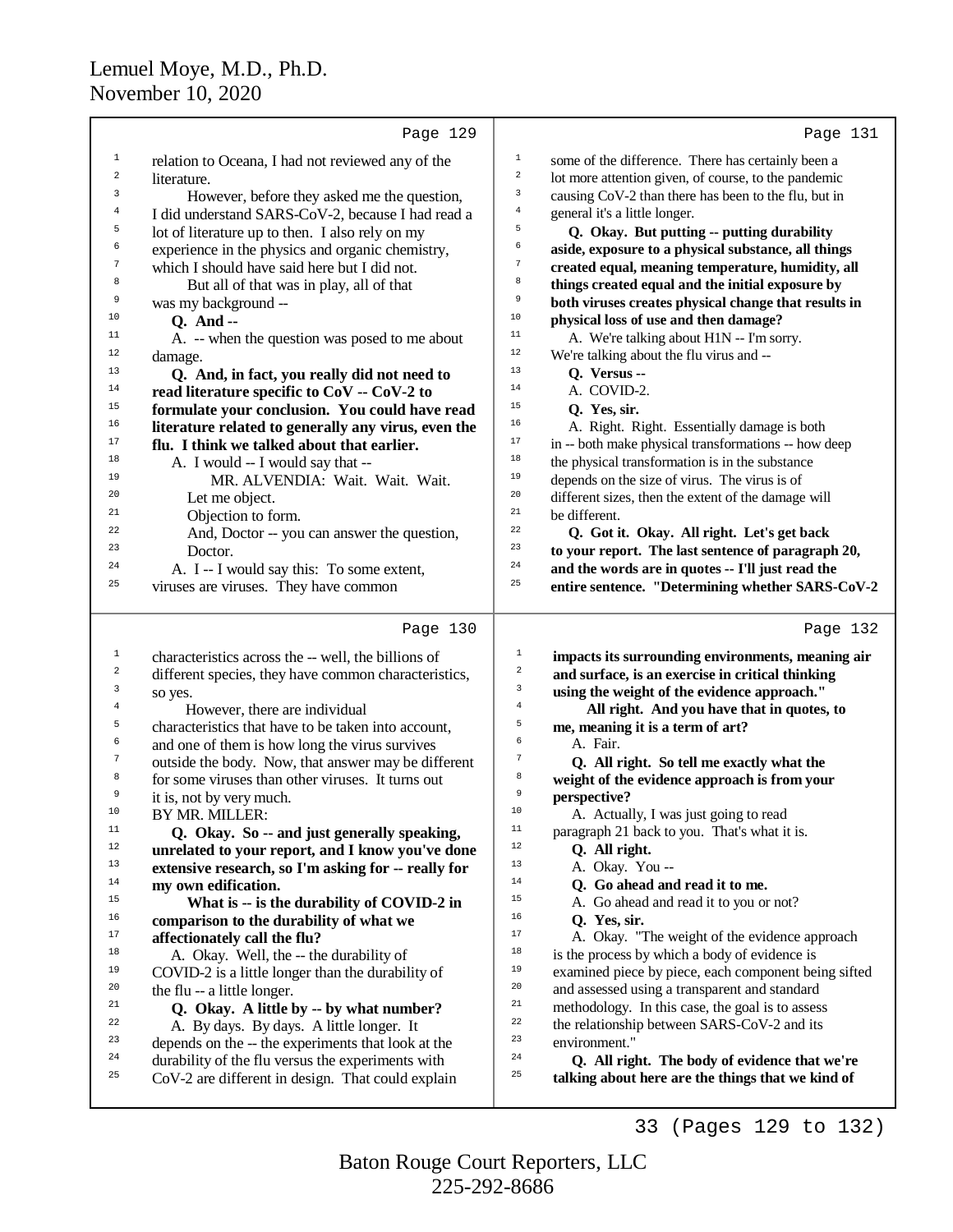|                  | Page 133                                             | Page 135                                                                 |  |
|------------------|------------------------------------------------------|--------------------------------------------------------------------------|--|
| $\mathbf{1}$     | generally outlined earlier, but we're going to see   | $1\,$<br>A. Yes. But I don't remember -- I just                          |  |
| 2                | in more detail if all of the factors you considered  | $\boldsymbol{2}$<br>remember I read them, saw they weren't peer reviewed |  |
| 3                | in your -- in your, quote, "weight of the evidence," | 3<br>and then discarded them.                                            |  |
| 4                | which would include all of the -- the articles that  | $\overline{4}$<br>Q. Okay. Did any of those papers disagree              |  |
| 5                | you reviewed and your experience and so forth?       | 5<br>with your conclusions that are evidenced in this                    |  |
| 6                | A. Yes.                                              | 6<br>report?                                                             |  |
| $\boldsymbol{7}$ | Q. Okay. Is there any evidence that was              | $\overline{7}$<br>A. I -- I don't know. Once I saw they weren't          |  |
| 8                | weighed to come to your conclusion in formulating    | 8<br>peer reviewed -- I mean, for some of them I maybe                   |  |
| 9                | this report that is not evident, other than the      | 9<br>didn't even finish the paper. Once I saw it wasn't                  |  |
| 10               | articles we talked about earlier?                    | $10$<br>peer reviewed, I just rejected it out of hand. It                |  |
| 11               | I know you said since you've drafted the             | 11<br>may have supported me, it may not have. I just                     |  |
| 12               | report you've reviewed a couple of articles. I'm     | 12<br>rejected it.                                                       |  |
| 13               | not talking about those.                             | 13<br>Q. The Lancet, that's a -- those papers in the                     |  |
| 14               | A. All right. I understand.                          | 14<br>Lancet are peer reviewed. Is that correct or not?                  |  |
| 15               | Q. I just want to confirm that the weight of         | 15<br>A. My understanding, yes, that's right.                            |  |
| 16               | the evidence to support your conclusions is within   | 16<br>Q. Okay. Because, I mean, you actually were                        |  |
| 17               | the corners of this document?                        | 17<br>one of the reviewers?                                              |  |
| 18               | MR. ALVENDIA: Now, objection to form.                | 18<br>A. For Lancet papers, yes.                                         |  |
| 19               | Once again, he did testify earlier, Allen,           | 19<br>Q. Yes. All right. 23, "Following this                             |  |
| 20               | that there are several articles that's he's          | 20<br>process, I identified the lines of evidence created                |  |
| 21               | done research on that he relies upon and             | 21<br>in each study assessing the methodology used by the                |  |
| 22               | will rely upon at trial.                             | 22<br>research effort. Since the value of a research                     |  |
| 23               | A. I would agree with you with the -- we need        | 23<br>result is tightly circumscribed by the methodology                 |  |
| 24               | to be sure that we include physics and organic       | 24<br>used to generate it, research methodology is                       |  |
| 25               | chemistry.                                           | 25<br>critical. Each manuscript is assessed on its                       |  |
|                  |                                                      |                                                                          |  |
|                  | Page 134                                             | Page 136                                                                 |  |
| 1                | BY MR. MILLER:                                       | $\mathbf 1$<br>merits. It is rare -- it is the rare manuscript           |  |
|                  |                                                      |                                                                          |  |
| $\overline{a}$   | Q. Of course. Yeah, because without those            | $\,2$<br>that provides contributions in all aspects of                   |  |
| 3                | there's no damage?                                   | 3<br>SARS-CoV-2/environment relationship."                               |  |
| 4                | A. Right, correct. Correct, yes.                     | $\bf{4}$<br>Tell me what you're telling me right there.                  |  |
| 5                | Q. All right. In paragraph 22 you indicate           | 5<br>A. Oh, I wrote that so eloquently too.                              |  |
| б                | that you identify -- you identify the collection --  | 6<br>Q. I don't disagree.                                                |  |
| $\tau$           | a collection of peer reviewed published papers       | 7<br>A. Here we go. Here we go. Okay. It is one                          |  |
| $\,$ 8           | reflecting the universe of useful information about  | 8<br>of the biggest mistakes in research in general,                     |  |
| 9                | the state of the relationship between SARS-CoV-2 and | 9<br>medicine in particular, to be persuade by the                       |  |
| 10               | its environment.                                     | 10<br>results of a study without absorbing the                           |  |
| $11$             | When you say the universe of useful                  | $11\,$<br>methodology, because results can be very misleading            |  |
| $12\,$           | information, you're not contending that the articles | 12<br>and one has no idea whether they are being misled or               |  |
| $13$             | that you have relied upon in your report are the     | 13<br>not, unless they understand the methodology.                       |  |
| $14\,$           | only articles related to SARS-CoV-2?                 | 14<br>The methodology is the prism to which we                           |  |
| 15               | A. No, I'm not. But I am rejecting that, for         | 15<br>under -- review results.                                           |  |
| 16               | example, what's happened with CARS -- SARS-CoV-2     | 16<br>Q. Okay.                                                           |  |
| 17               | research is that main -- in the rush to get          | 17<br>A. Some of the biggest embarrassments in                           |  |
| $18\,$           | information out there about this virus, there are    | 18<br>medicine have been findings that were not based on                 |  |
| 19               | papers that are not peer reviewed that are now       | 19<br>solid methodology, but were attractive and the field               |  |
| 20               | appearing in literature, and I had to be careful to  | 20<br>ran with them.                                                     |  |
| 21               | make sure not to include those.                      | 21<br>This paragraph right here actually is                              |  |
| 22               | Q. Okay. Is there any specific papers that           | 22<br>the -- it is or should be or better be the creed of                |  |
| 23               | you've read, because clearly this insinuates that    | 23<br>epidemiology. You have to understand the                           |  |
| 24               | you read some papers that were not peer reviewed,    | 24<br>methodology before you can draw a conclusion.                      |  |
| 25               | that you specifically excluded from your analysis?   | 25<br>Q. That makes sense.                                               |  |

34 (Pages 133 to 136)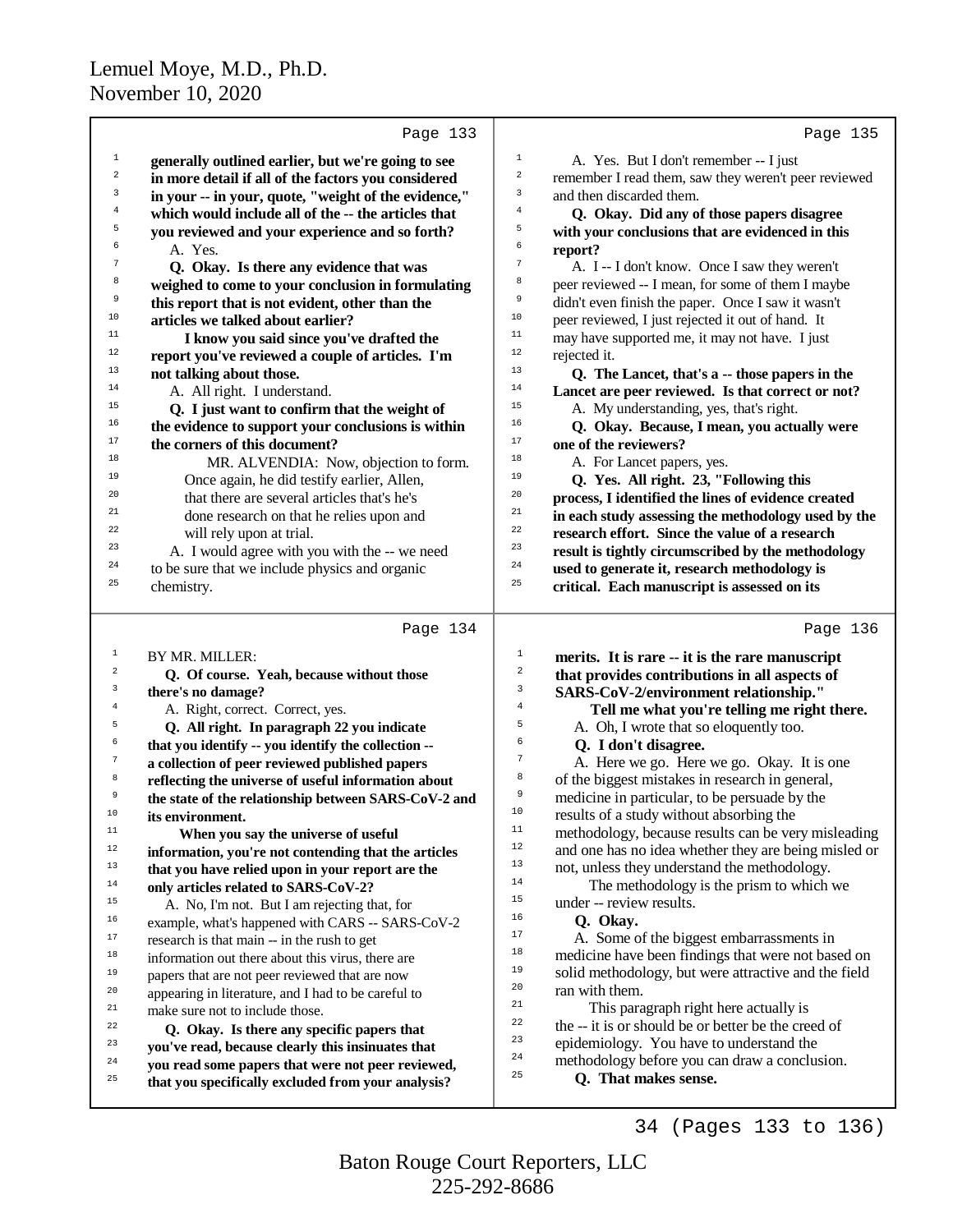|                  | Page 137                                             |                         | Page 139                                             |
|------------------|------------------------------------------------------|-------------------------|------------------------------------------------------|
| $\mathbf{1}$     | A. I'm glad, because some people want to throw       | $\mathbf 1$             | understand kinematics. I already understand the      |
| $\boldsymbol{2}$ | me out of the room when I say that.                  | $\mathbf 2$             | appropriate physics. I understand the organic        |
| 3                | Q. And so in 23 the statements are less about        | 3                       | chemistry. I also understand viruses. So I can       |
| $\overline{4}$   | the methodology that you utilized in coming to your  | $\overline{4}$          | certainly opine about that because I have already    |
| 5                | conclusions, but in assessing the -- the works that  | 5                       | assimilated the appropriate (inaudible).             |
| 6                | you consulted to determine how they affected your    | 6                       | BY MR. MILLER:                                       |
| $7\phantom{.0}$  | conclusion?                                          | $\overline{7}$          | Q. Okay. I understand. Okay. The works that          |
| 8                | A. Yes. I asked myself -- it's -- it's my --         | 8                       | you rely upon then and that are contained within the |
| 9                | it is -- the metric I used to assess the             | 9                       | report, and we'll get to them in a second, each of   |
| 10               | contribution of a manuscript to my point of view or  | 10                      | those had a methodology that you found to be sound   |
| 11               | not.                                                 | 11                      | as it applied to Oceana Grill restaurant?            |
| 12               | Q. Notwithstanding your own -- notwithstanding       | 12                      | A. Yes. I mean, some stronger than others,           |
| 13               | your own methodology?                                | 13                      | but yes.                                             |
| 14               | A. Correct. Correct. I mean, I'm describing          | 14                      | Q. Okay. All right. We're going to skip 24,          |
| 15               | my own methodology here. This is the metric I use.   | 15                      | because I think what 24 is saying is that in your    |
| 16               | So if people disagree with this metric, then they're | 16                      | experience in epidemiology, the methodology in which |
| 17               | not going to accept my results.                      | 17                      | you gather evidence to support your conclusions is   |
| 18               | Q. But, Doctor, isn't it fair to say that            | 18                      | sound.                                               |
| 19               | before you employed your methodology -- I'm sorry -- | 19                      | A. Yes.                                              |
| 20               | yes.                                                 | 20                      | Q. All right. Virology, we'll skip that.             |
| 21               | Before you employed your methodology of              | 21                      | In 26, talking about viruses you state that          |
| 22               | meticulously evaluating the works that you would     | 22                      | they're -- they're not self-propelled but travel     |
| 23               | consult, you had already made you conclusion in      | 23                      | through the air or water, or access solid objects to |
| 24               | October -- between October 10th and October 17th     | 24                      | rest on the surface, waiting for and in order to be  |
| 25               | about damage?                                        | 25                      | absorbed into a cell?                                |
|                  | Page 138                                             |                         | Page 140                                             |
| $\mathbf{1}$     | MR. ALVENDIA: Objection --                           | $\mathbf{1}$            | A. Yes.                                              |
| 2                | $\Lambda$ Leignot foir                               | $\overline{\mathbf{c}}$ | $\Omega$ Why don't you in loy in loymon's torms      |

3

4

5

6

7

8

9

| 2              | A. It is not fair --                                |  |
|----------------|-----------------------------------------------------|--|
| $\overline{3}$ | MR. ALVENDIA: Wait. Wait, Doctor.                   |  |
| $\overline{4}$ | Objection --                                        |  |
| 5              | THE WITNESS: Okay.                                  |  |
| 6              | MR. ALVENDIA: Objection. He's                       |  |
| 7              | already gone through the entire process of          |  |
| 8              | how he reached his final conclusion in his          |  |
| 9              | report. The fact that he gave his initial           |  |
| 10             | opinion in the initial meeting does not             |  |
| 11             | mean he reached the final conclusions in            |  |
| 12             | his report.                                         |  |
| 13             | He's got several conclusions in this                |  |
| 14             | report by the way, several opinions. So             |  |
| 15             | objection to form.                                  |  |
| 16             | A. The question that was asked of me was the        |  |
| 17             | lawyers -- about lawyers, was not a question about  |  |
| 18             | whether CoV-2 was in the vicinity, though I had to  |  |
| 19             | ultimately address that. It wasn't a question about |  |
| 20             | whether Oceana [sic] was in the building. I had to  |  |
| 21             | address that. The question I was asked was given    |  |
| 22             | the assumption that $CoV_2$ is in Oceana or in the  |  |

<sup>22</sup> the assumption that  $COV-2$  is in Oceana or in the<br><sup>23</sup> building will it cause damage  $\frac{23}{24}$  building, will it cause damage.

<sup>24</sup> Now, I already have a background in that.<br> $\frac{25}{4}$  I already have a background in that. I already I already have a background in that. I already

#### **Q. Why don't you, in lay -- in layman's terms, tell me what that means?** A. Oh, of course. Okay. So viruses are not alive. They're on the verge of life, but -- and therefore not being alive they don't swim, they don't fly. They are -- they are the victims of physics and chemistry, which means they land someplace based on physics and chemistry. <sup>10</sup> Now, the only thing viruses do when they<br><sup>11</sup> land is attach and  $\frac{1}{2}$  don't want to use the word <sup>11</sup> land is attach and  $-I$  don't want to use the word <sup>12</sup> "try," because try suggests intent -- but they open<br><sup>13</sup> up and their  $\text{DNA}$  is to now out of them into a cal <sup>13</sup> up and their RNA is to pour out of them into a cell.<br><sup>14</sup> November 2001 to high Most <sup>14</sup> Now, most viruses aren't so lucky. Most<br><sup>15</sup> viruses - as I'm sitting at a wooden table, there <sup>15</sup> viruses -- as I'm sitting at a wooden table, there  $\frac{16}{16}$  are viruses landing on that table, opening up <sup>16</sup> are viruses landing on that table, opening up,<br> $\frac{17}{2}$  latting their  $\frac{DMA}{100}$  their  $\frac{DMA}{100}$  and in the table <sup>17</sup> letting their RNA -- their DNA get in the table.<br><sup>18</sup> It's not going to infect anything, they're not going <sup>18</sup> It's not going to infect anything, they're not going<br>to reproduce. They don't know better. That's all <sup>19</sup> to reproduce. They don't know better. That's all  $\frac{10}{10}$  $20$  they do. <sup>21</sup> So viruses are the -- their movement and<br><sup>22</sup> their attachment is not purposeful, and it's very

<sup>22</sup> their attachment is not purposeful, and it's very<br><sup>23</sup> oney of course, when people are dying to <sup>23</sup> easy, of course, when people are dying to  $\frac{24}{7}$  enthronomorphize them. But they are ging <sup>24</sup> anthropomorphize them. But they are simply  $\frac{25}{25}$  satisfying the space simply and taken a director

victim -- they are simply -- not taken advantage of,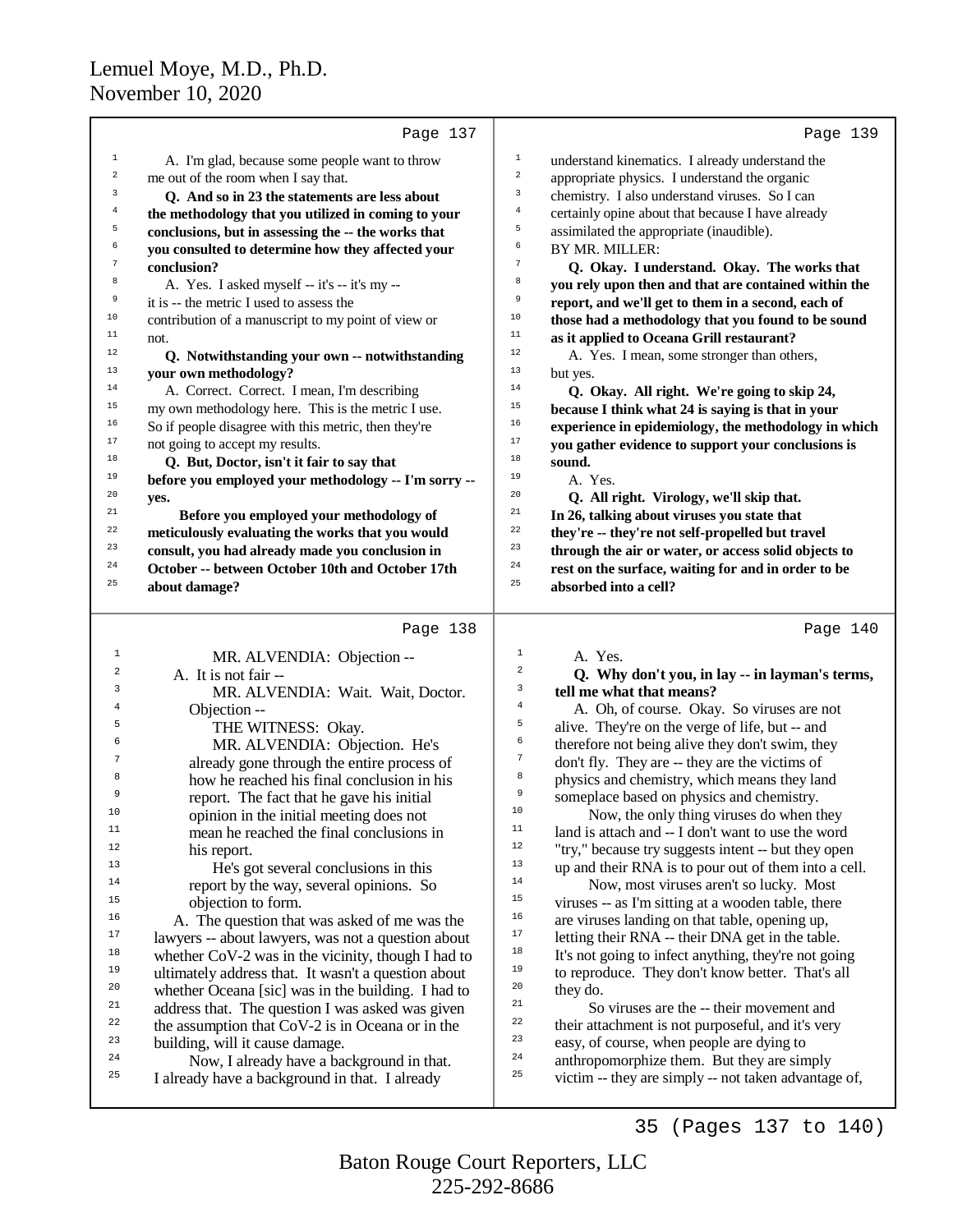|                         | Page 141                                             | Page 143                                                                       |  |
|-------------------------|------------------------------------------------------|--------------------------------------------------------------------------------|--|
| 1                       | but caught up in laws of physics and laws of         | 1<br>BY MR. MILLER:                                                            |  |
| $\boldsymbol{2}$        | organic -- organic chemistry, and -- and air         | 2<br>Q. So, Doctor, do you have a hard copy of your                            |  |
| 3                       | movement -- and, of course, air movement.            | 3<br>report in front of you?                                                   |  |
| 4                       | Q. What is the difference between RNA and DNA?       | $\bf{4}$<br>A. I can get an electronic copy in front of                        |  |
| 5                       | A. Sure. They are not nucleic acids. They            | 5<br>me, yes.                                                                  |  |
| 6                       | are essential for the reproduction of cells.         | 6<br>Q. The only reason I ask is because, as I go                              |  |
| $\boldsymbol{7}$        | Classically, and this has changed the past couple of | $\boldsymbol{7}$<br>through the remainder of the report, I'm going to          |  |
| 8                       | years, but classically DNA is called                 | 8<br>talk about some of your findings, and I'm also going                      |  |
| 9                       | deoxyribonucleic acid. DNA contains the content of   | 9<br>to reference the footnotes and the articles you use                       |  |
| $10$                    | all of our genetic information. Every cell has its   | 10<br>as support. And so those are found at the end. It                        |  |
| $\mathbf{11}%$          | own copy of DNA. It is tightly coiled. It's in the   | 11<br>would just be easier if you had a copy in front of                       |  |
| 12                      | nucleus.                                             | 12<br>you.                                                                     |  |
| 13                      | I'm going to try to do this from memory,             | 13<br>A. Okay. Just one second. It won't take                                  |  |
| $14\,$                  | but I think if you took, Mr. Phelps, one of your     | 14<br>long.                                                                    |  |
| $15\,$                  | cells or one of my cells and took the DNA out and    | 15<br>Q. And, Doctor, if you would just go to the                              |  |
| 16                      | unraveled it, it would be five feet long. That's     | 16<br>references at the end of your report, then we can                        |  |
| 17                      | how tightly coiled it is. That reproduces itself as  | 17<br>keep on the screen the actual paragraph that we're                       |  |
| 18                      | the cell reproduces, and so that's -- that's what    | 18<br>talking about.                                                           |  |
| 19                      | DNA is.                                              | 19<br>A. So I have -- so I have an electronic                                  |  |
| 20                      | Q. Okay.                                             | 20<br>version of my report right here, and I am in the                         |  |
| 21                      | A. And the information -- the information in         | 21<br>references.                                                              |  |
| 22                      | the DNA has to be turned into something, right?      | 22<br>Q. All right. So that's -- paragraph 33 of                               |  |
| 23                      | It's got to be used. So we make -- you and I make    | 23<br>the report says SARS-CoV-2 virus is 125 nanometers                       |  |
| 24                      | proteins. We make polysaccharides. We make           | 24<br>in diameter.                                                             |  |
| 25                      | hormones, enzymes. That information is in the DNA.   | 25<br>A. Yes.                                                                  |  |
|                         |                                                      |                                                                                |  |
|                         |                                                      |                                                                                |  |
|                         | Page 142                                             | Page 144                                                                       |  |
| $\mathbf{1}$            | It has to get out.                                   | $\mathbf{1}$<br>Q. Where does that -- where does that                          |  |
| $\overline{\mathbf{c}}$ | I'll trying to keep it short. RNA helps to           | $\overline{\mathbf{c}}$<br>information come from?                              |  |
| 3                       | get the information out where that information can   | 3<br>A. Actually, there are multiple sources. I                                |  |
| 4                       | be converted to the molecules you and I need to      | 4<br>kind of thought that was just common knowledge and                        |  |
| 5                       | live. That doesn't help, I'll try it another way.    | 5<br>didn't need to provide that, but the -- it's a --                         |  |
| 6                       | Q. No, that's fine.                                  | 6<br>it's a virus that ranges in size from 60 to 120, 125                      |  |
| 7                       | Does a virus contain both RNA and DNA?               | $\tau$<br>nanometers.                                                          |  |
| 8                       | A. To my knowledge, no. But I -- I will tell         | 8<br>Q. Okay. So it's not a virus is 125                                       |  |
| 9                       | you, viruses surprise us, so sure as -- and there    | 9<br>nanometers; it varies in size?                                            |  |
| 10                      | are, as I said, hundreds and thousands and millions  | 10<br>A. Yes, sir. Every species of virus has a                                |  |
| 11                      | of species, so maybe there's one that does. But by   | 11<br>different size range.                                                    |  |
| 12                      | and large, they have only DNA or only RNA.           | 12<br>Q. Okay.                                                                 |  |
| 13                      | Q. Okay. What does CoV-2 have?                       | 13<br>A. The size range for SARS-CoV-2 is 60 to 125.                           |  |
| 14                      | A. CoV-2 is RNA virus. Probably one of the           | 14<br>Q. Take a look at paragraph 35. Paragraph 35                             |  |
| 15                      | largest RNA viruses known.                           | 15<br>generally talks about the effect of COVID-19                             |  |
| 16                      | MR. MILLER: Does anybody need to take                | 16<br>infection. What are -- what is the purpose of this                       |  |
| 17                      | a break?                                             | 17<br>with respect to your report?                                             |  |
| 18                      | THE WITNESS: Let's see. We've been                   | 18<br>A. I'm just providing the signs -- for the --                            |  |
| 19                      | going for 55 minutes --                              | 19<br>for the Court, I'm providing the signs and symptoms                      |  |
| 20                      | MR. MILLER: About an hour.                           | 20<br>of COVID-19. Why is it a disease? Why are we so                          |  |
| 21                      | THE WITNESS: -- or so. Yeah, I'll                    | 21<br>concerned about it? So I'm just providing this                           |  |
| 22<br>23                | take a break for five.                               | 22<br>really as background.<br>23                                              |  |
| 24                      | MR. MILLER: All right. Let's take                    | Q. Okay. Let's look at paragraph 37. Why is<br>24                              |  |
| 25                      | five minutes.<br>(Recess taken.)                     | this necessary for your report?<br>25<br>A. Well, this is necessary because it |  |

36 (Pages 141 to 144)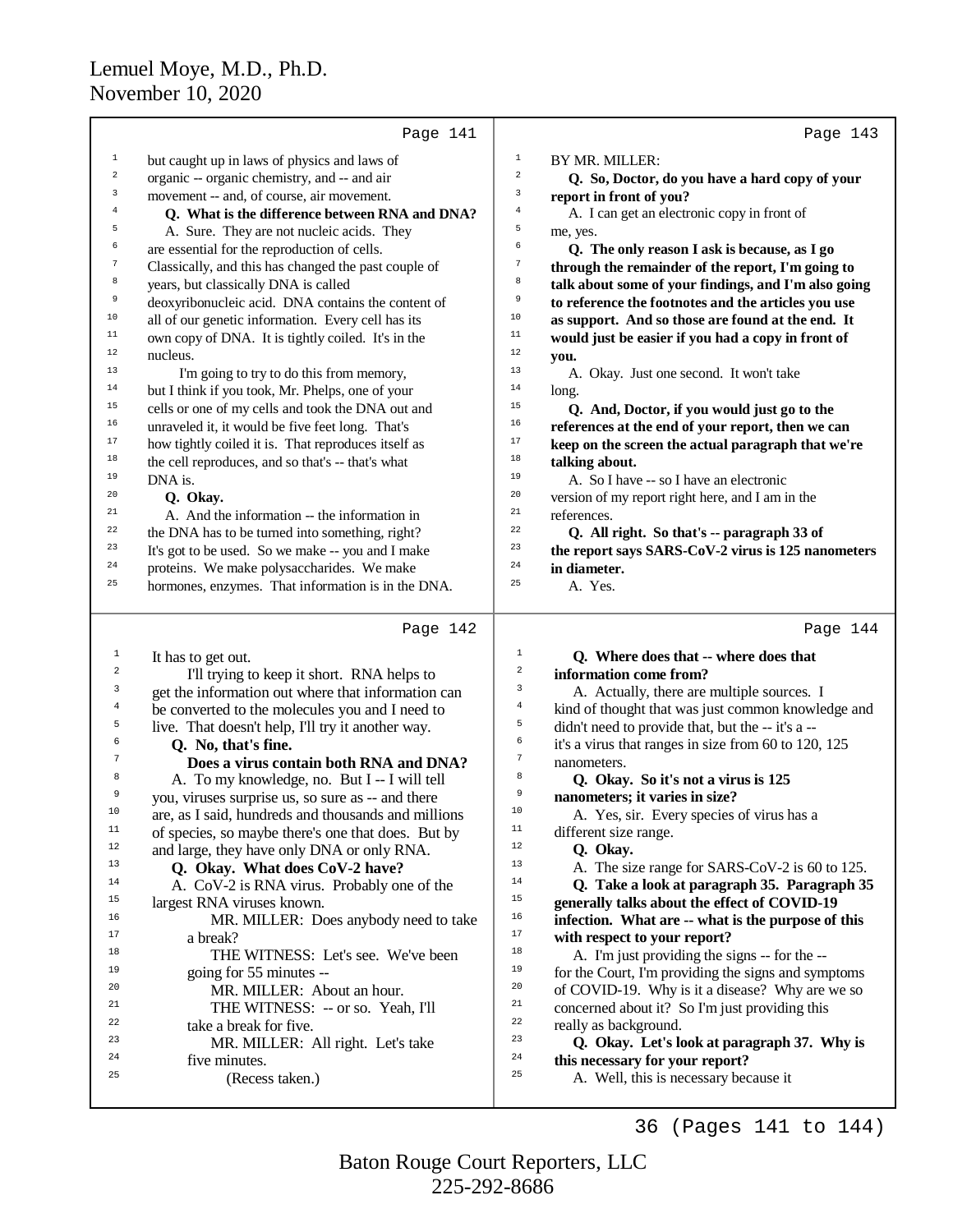|                     | Page 145                                                                                                 | Page 147                                                                       |
|---------------------|----------------------------------------------------------------------------------------------------------|--------------------------------------------------------------------------------|
| $\mathbf 1$         | demonstrates, number one, the seriousness -- how                                                         | 1<br>A. I do.                                                                  |
| $\mathbf 2$         | serious the elected officials, the governor and --                                                       | $\,2$<br>Q. If the mayor's proclamation didn't affect                          |
| 3                   | of Louisiana, the mayor of New Orleans -- of                                                             | 3<br>your conclusions at all, why was it necessary to put                      |
| $\overline{4}$      | New Orleans took the problem, took the COVID-19                                                          | $\overline{4}$<br>it in this report at the end in your conclusions?            |
| 5                   | infection, number one; how they were beginning to                                                        | 5<br>A. It was necessary for me to reverse --                                  |
| 6                   | track the COVID-19 infection, the COVID-19 illness,                                                      | 6<br>reverse the given here. What I'm doing is saying,                         |
| 7                   | number two; and then with the driving force behind                                                       | $\boldsymbol{7}$<br>based on my understanding of contamination of              |
| 8                   | the decision to close the bars and restaurants, to                                                       | 8<br>surfaces and based on my understanding of causing                         |
| 9                   | go through this closure and period of                                                                    | 9<br>property loss and damage, there was scientific                            |
| 10                  | staged-to-phase openings.                                                                                | 10<br>support.                                                                 |
| $11$                | Q. Paragraph 39 references the March 16th,                                                               | 11<br>Q. Okay.                                                                 |
| 12                  | 2020, proclamation from the mayor. And you quoted                                                        | 12<br>A. I -- that -- that -- that was my reasoning,                           |
| 13                  | in your report, and it reads, "There's reason to                                                         | 13<br>and therefore since they came to the same conclusion                     |
| 14                  | believe that COVID-19 may be spread amongst the                                                          | $14\,$<br>I did, then that's the basis for my consideration.                   |
| 15                  | population by various means of exposure, including a                                                     | 15<br>Q. Do you know whether or not Mayor Cantrell's                           |
| 16                  | propensity to spread person to person and a                                                              | 16<br>proclamation on March 16, 2020, had any scientific                       |
| 17                  | propensity to attach to surfaces for prolonged                                                           | 17<br>basis whatsoever?                                                        |
| 18                  | periods of time, thereby spreading from surface to                                                       | 18<br>A. I don't know one way or the other.                                    |
| 19                  | person and causing property loss and damage in                                                           | 19<br>Q. Okay. Let's go back to paragraph 44.                                  |
| 20                  | certain circumstances."                                                                                  | 20<br>MR. MILLER: Allison, you're not on                                       |
| 21                  | How did this proclamation by Mayor Cantrell                                                              | 21<br>mute. Allison, you're off -- you're not on                               |
| 22                  | affect your opinion?                                                                                     | 22<br>mute. Allison, you're not on mute.                                       |
| 23                  | A. Well, this proclamation -- it affected my                                                             | 23<br>DR. STOCK: I should be -- okay. I'm                                      |
| 24                  | opinion in the following way. Number one, that                                                           | 24<br>trying to get back on. I thought I was.                                  |
| 25                  | COVID-19 was -- was a disease that was becoming                                                          | 25<br>Sorry.                                                                   |
|                     |                                                                                                          |                                                                                |
|                     | Page 146                                                                                                 | Page 148                                                                       |
| $\mathbf{1}$        | increasingly prevalent given it's propensity to                                                          | $\mathbf 1$<br>MR. MILLER: Okay.                                               |
| $\,$                | spread. Secondly, she described to a T the                                                               | $\boldsymbol{2}$<br>MR. ALVENDIA: Allen, are we waiting<br>3                   |
| 3<br>$\overline{4}$ | epidemiologic point of view about how it spread                                                          | on something?<br>$\overline{4}$                                                |
| 5                   | person to person and also surface to person.                                                             | MR. MILLER: Yeah, my thought process.<br>5                                     |
| 6                   | Q. What about the -- the phrase "and causing                                                             | MR. ALVENDIA: Okay. All right. I'm<br>6                                        |
| 7                   | property loss and damage in certain circumstances"?                                                      | sorry. I thought you were waiting for her<br>$\tau$                            |
| 8                   | A. Let me just find that. Oh, yeah, "causing                                                             | to get back on.<br>8                                                           |
| 9                   | property loss and damage."                                                                               | MR. MILLER: Let's look at<br>9                                                 |
| 10                  | That really didn't affect my opinion. It's                                                               | paragraph 44.<br>$10\,$                                                        |
| 11                  | for me to determine, based on science, whether<br>there's loss and damage. I respect her point of        | BY MR. MILLER:<br>11                                                           |
| $12$                |                                                                                                          | Q. And generally you talk about some of the<br>12                              |
| $13$                | view, but it really is -- I mean, my understanding<br>of my role in this case is not to be influenced by | orders. The last sentence states, "The mayor stated<br>13                      |
| $1\,4$              |                                                                                                          | that restrictions were particularly aimed at Bourbon<br>$14\,$                 |
| 15                  | what her perspective is, but to generate my own<br>perspective.                                          | Street and other areas of the city where<br>15                                 |
| 16                  |                                                                                                          | alcohol-fueled gatherings have," quote, "'gotten out<br>16                     |
| 17                  | Q. Turn to the very last person of -- last<br>page of his report, the conclusions.                       | of control,"' closed quote.<br>17<br>We -- I think we established earlier that |
| 18                  | Conclusion E -- and we'll come back to the                                                               | 18<br>Oceana Grill is on Conti, but it's close -- it's in                      |
| 19                  | rest of it, but I just want to talk about this since                                                     | 19<br>the French Quarter, right, and -- and relatively                         |
| 20                  | we're on this topic. "It is more likely than not                                                         | 20<br>close to Bourbon Street?                                                 |
| 21                  | that the mayor and governor's reason that SARS-CoV-2                                                     | 21<br>A. Yes, sir.                                                             |
| 22                  | attach to surfaces, contaminate surfaces, and causes                                                     | 22<br>Q. You're aware of that?                                                 |
| 23                  | property loss and damage was scientifically                                                              | 23<br>A. I am, sir.                                                            |
| 24<br>25            | supported."<br>Do you see that?                                                                          | 24<br>Q. Are you aware --<br>25                                                |

37 (Pages 145 to 148)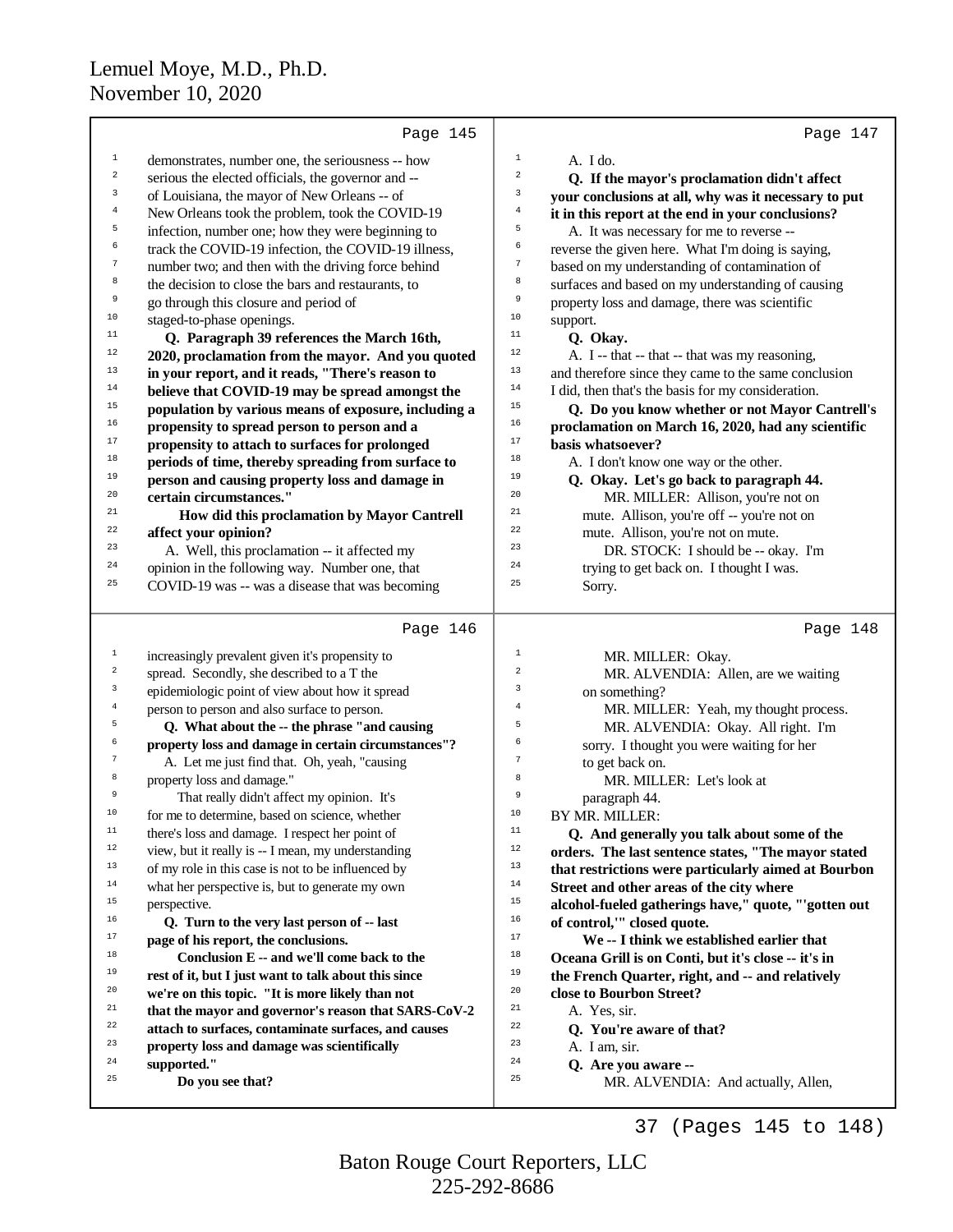|                  | Page 149                                             |                                                                       | Page 151 |
|------------------|------------------------------------------------------|-----------------------------------------------------------------------|----------|
| $\mathbf{1}$     | objection to form. Just -- just so we know           | $\mathbf 1$<br>read this way, and my apologies because it's my        |          |
| $\,2$            | here, it's on the corner of Conti--                  | $\sqrt{2}$<br>fault it doesn't -- "Based on notice of the change      |          |
| 3                | MR. MILLER: On the corner, yeah.                     | 3<br>in the property condition from safe to dangerous,                |          |
| 4                | MR. ALVENDIA: Touches it, right.                     | $\overline{4}$<br>portions of Oceana Grill were closed for 24 hours." |          |
| 5                | It's on Bourbon. But go ahead.                       | 5<br>Q. Okay. "The dates of these actions on or                       |          |
| 6                | MR. MILLER: I don't spend much time                  | 6<br>about April 3rd, April 10th, June 3rd, June 27th,                |          |
| 7                | on Bourbon, so I don't know. But I -- I'll           | $\boldsymbol{7}$<br>and August 1, 2020."                              |          |
| 8                | take your word for it.                               | $^{\rm 8}$<br>A. Right. It should be "The dates of these              |          |
| 9                | MR. ALVENDIA: Oceana -- and I've been                | 9<br>actions were on or about."                                       |          |
| 10               | to Oceana before, and I can tell you it's            | 10<br>Q. Okay.                                                        |          |
| 11               | on the corner.                                       | 11<br>A. Sorry.                                                       |          |
| 12               | MR. MILLER: All right.                               | 12<br>Q. Now, the change in the property condition                    |          |
| 13               | BY MR. MILLER:                                       | 13<br>from safe to dangerous is the fact that individuals             |          |
| 14               | Q. Do you know what -- whether or not Oceana         | 14<br>who contracted COVID-19 -- that you were informed               |          |
| 15               | followed the mayor's orders?                         | 15<br>that individuals that contracted COVID-19 were in               |          |
| 16               | A. I believe I do.                                   | 16<br>the property?                                                   |          |
| 17               | Q. All right.                                        | 17<br>A. Yes.                                                         |          |
| 18               | A. They followed the phase -- the shutdown and       | 18<br>Q. The statement "change in property and                        |          |
| 19               | the phased reopening.                                | 19<br>condition from safe to dangerous" is not the result             |          |
| 20               | Q. Do you know if Oceana was ever in violation       | 20<br>of testing of the property condition at Oceana                  |          |
| 21               | of the mayor's orders and had to be reprimanded by   | 21<br>Grill?                                                          |          |
| 22               | the city for failing to file -- failing to follow    | 22<br>A. That is correct.                                             |          |
| 23               | her phased shutdown orders?                          | 23<br>Q. Now, these -- the areas of Oceana Grill                      |          |
| 24               | A. I -- I don't know. I -- I imagine                 | 24<br>were closed for 24 hours. Do you know what Oceana               |          |
| 25               | initially, like in Phoenix where I am and other      | 25<br>did for -- during those 24 hours to the property                |          |
|                  | Page 150                                             |                                                                       | Page 152 |
| 1                | cities, there was confusion the first couple of days | 1<br>condition?                                                       |          |
| $\boldsymbol{2}$ | about when do orders go into effect, who's involved  | 2<br>A. I would have to check later in my report,                     |          |
| 3                | with that, and what should they do. Are they         | 3<br>because I do talk about remediation. I mean --                   |          |
| 4                | shutting down completely? I imagine there was some   | $\bf{4}$<br>excuse me -- cleaning and disinfecting later in my        |          |
| 5                | confusion about that. Other than that, I don't       | 5<br>report. But I don't remember right now whether they              |          |
| б                | know.                                                | 6<br>were closed and they went through cleaning or not.               |          |
| $\boldsymbol{7}$ | Q. Okay. Let's look at paragraph 47.                 | $\boldsymbol{7}$<br>I just don't know.                                |          |
| 8                | Paragraph 47 reads, [As read]: "The Oceana Grill     | 8<br>MR. ALVENDIA: And, Allen, do me a                                |          |
| 9                | had patrons who had SARS-COVID-2 infections,         | 9<br>favor -- look, could we break this down                          |          |
| 10               | specifically the owner tested positive for COVID-19. | 10<br>into time phases or time periods? Because                       |          |
| $11\,$           | In addition, there were four other instances where   | 11<br>clearly, in the different phases -- I'm                         |          |
| $12\,$           | individuals with property access reported a positive | 12<br>just trying figure out a way here to --                         |          |
| 13               | SARS-COVID-2 positive test. These two were -- these  | 13<br>$\mathfrak{g}$ --                                               |          |
| $14\,$           | were two office employees, a maintenance worker, and | 14<br>MR. MILLER: I'm just reading his                                |          |
| 15               | a prospective employee to be -- interviewing for a   | 15<br>report.                                                         |          |
| 16               | position. Based on" -- I think that's -- you meant   | 16<br>MR. ALVENDIA: The problem with it --                            |          |
| 17               | to say, "Based on notices of the -- based notice of  | 17<br>the problem with it is it's a compound                          |          |
| 18               | the change in property condition from safe to        | 18<br>question though. I mean, you're asking him                      |          |
| 19               | dangerous, portions of Oceana Grill were closed for  | 19<br>what they did in response to a dangerous                        |          |
| 20               | 24 hours."                                           | 20<br>condition. I just want to be sure we're<br>21                   |          |
| 21               | Tell me exactly what you meant there,                | talking about a time frame, because they<br>22                        |          |
| 22               | because it looks like a typo.                        | went through different restrictions at<br>23                          |          |
| 23               | A. Good point. Let me look at this. This is          | different times.<br>24                                                |          |
| 24               | not the best sentence I ever put together.           | MR. MILLER: Okay. Well, his report<br>25                              |          |
| 25               | Oh, okay. I think it reads -- it should              | says that "Based upon the change in                                   |          |

38 (Pages 149 to 152)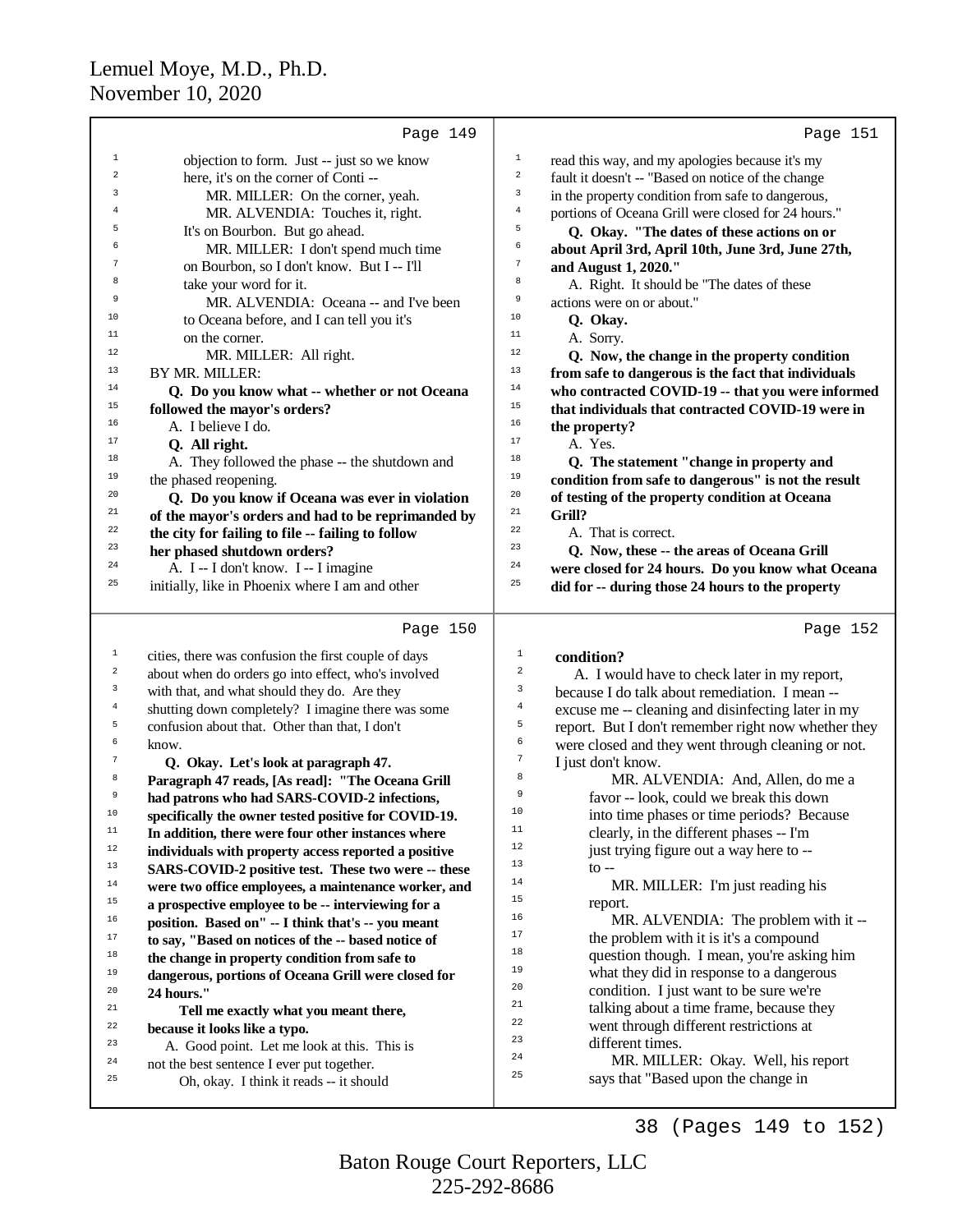|                  | Page 153                                                                                                  | Page 155                                                                                                    |
|------------------|-----------------------------------------------------------------------------------------------------------|-------------------------------------------------------------------------------------------------------------|
| $\mathbf{1}$     | property condition from safe to dangerous,                                                                | $\mathbf 1$<br>Q. Okay. That's fair, because they could have                                                |
| $\overline{a}$   | they closed for 24 hours."                                                                                | $\sqrt{2}$<br>had -- if it was in a complete shutdown --                                                    |
| 3                | MR. ALVENDIA: Right. Then it goes on                                                                      | 3<br>A. Right.                                                                                              |
| 4                | to say the dates of these actions, and then                                                               | 4<br>Q. Right. Okay. June 3rd, we weren't in a                                                              |
| 5                | he gives different dates, because it's in                                                                 | 5<br>complete shutdown in June 3rd. We were at least in                                                     |
| 6                | different phases is what I'm saying, so                                                                   | б<br>Phase 1?                                                                                               |
| 7                | MR. MILLER: Closing for 24 -- all                                                                         | 7<br>A. Okay.                                                                                               |
| 8                | right. I'll -- I'll ask another question.                                                                 | 8<br>Q. They would have closed -- the -- your                                                               |
| 9                | MR. ALVENDIA: Okay. Go to the next                                                                        | 9<br>understanding from what -- what you were told and                                                      |
| 10               | sentence. It talks about the different                                                                    | 10<br>thus transferred into your report was that they                                                       |
| 11               | phases. I'm just trying to make sure we're                                                                | 11<br>closed a section of the restaurant for -- for                                                         |
| 12               | not conflating that they were closed for                                                                  | 12<br>24 hours on June 3rd after being notified that                                                        |
| 13               | 24 hours all the time. They went to                                                                       | 13<br>someone had contracted COVID-19?                                                                      |
| 14               | different restrictions on those dates that                                                                | 14<br>A. Yes.                                                                                               |
| 15               | he says in the next sentence.                                                                             | 15<br>Q. Had been in the building?                                                                          |
| 16               | But go ahead. I just want to make sure                                                                    | 16<br>A. Yes.                                                                                               |
| 17               | we're not mischaracterizing his testimony                                                                 | 17<br>Q. Same for June 27th, and same for                                                                   |
| 18               | to mean that's how they were the whole                                                                    | 18<br><b>August 1st?</b>                                                                                    |
| 19               | time. But go ahead.                                                                                       | 19<br>A. Yes.                                                                                               |
| 20               | MR. MILLER: All right. Let me --                                                                          | 20<br>Q. Okay. And you would expect that on these                                                           |
| 21               | MR. ALVENDIA: Doctor, do you                                                                              | 21<br>dates, June 3rd, April 10th, April 3rd, June 27th,                                                    |
| 22               | understand his question?                                                                                  | 22<br>and August 1, that during the 24-hour period where                                                    |
| 23<br>24         | MR. MILLER: Let me ask the question.                                                                      | 23<br>this area was closed, that Oceana Grill followed the<br>24                                            |
| 25               | BY MR. MILLER:                                                                                            | CDC guidelines and disinfected the area where this<br>25                                                    |
|                  | Q. So, Doctor, what I think you're saying in                                                              | person had been?                                                                                            |
|                  |                                                                                                           |                                                                                                             |
|                  | Page 154                                                                                                  | Page 156                                                                                                    |
| $\mathbf{1}$     | paragraph 47, and correct me if I'm wrong, that                                                           | $\mathbf{1}$<br>A. I mean, I would like to think that. But                                                  |
| $\boldsymbol{2}$ | someone -- you were informed that someone notified                                                        | $\sqrt{2}$<br>sitting here now, I can't say that I know that                                                |
| 3                | Oceana on April 3rd that they had contracted                                                              | 3<br>that's the fact.                                                                                       |
| 4                | COVID-19 and had been in the facility, and on                                                             | $\overline{4}$<br>Q. Okay. But you -- you would hope that's the                                             |
| 5                | April 3rd Oceana closed the area where that                                                               | 5<br>case?                                                                                                  |
| 6                | individual was for 24 hours?                                                                              | 6<br>A. I would hope, yes.                                                                                  |
| $\tau$           | A. Yeah. On or about April 3rd, yes.                                                                      | $\boldsymbol{7}$<br>Q. All right. And the next paragraph talks                                              |
| 8                | Q. Right. And on or about April 10th, Oceana                                                              | 8<br>about the number -- where did you get this                                                             |
| 9                | was notified that an individual that had been in the                                                      | 9<br>information that's contained in paragraph 49?                                                          |
| 10               | facility was present, and they closed that area                                                           | 10<br>A. Actually, I'm trying to remember. I don't                                                          |
| $\mathbf{11}%$   | where the individual was for a total of 24 hours?                                                         | $1\,1$<br>recall. I mean, it's not -- it's not in any                                                       |
| 12               | A. Yes.                                                                                                   | $1\,2$<br>published literature. That may also have come from                                                |
| 13               | Q. On or about June 3rd, Oceana was notified                                                              | $13$<br>the interrogatory.                                                                                  |
| 14               | that an individual that had contracted COVID-19 had                                                       | $1\,4$<br>Q. All right. But you don't give any cite in                                                      |
| 15               | been in the facility, and on June 3rd they closed                                                         | $15$<br>your report, so --                                                                                  |
| 16<br>17         | the facility for 24 hours?                                                                                | $16$<br>A. Correct.<br>17                                                                                   |
| 18               | A. Yes.                                                                                                   | Q. -- do you know? Do you know whether -- do<br>18                                                          |
| 19               | Q. And in each instance after the 24 hours,                                                               | you know for sure where this information came from?<br>19                                                   |
| 20               | it's your understanding that they reopened that area                                                      | A. I don't know for sure, but I -- I believe<br>20                                                          |
| 21               | of the building?                                                                                          | it was from the interrogatory.<br>21                                                                        |
| 22               | A. The degree to which they reopened that                                                                 | Q. Okay. Let's look at paragraph 50.<br>$2\sqrt{2}$                                                         |
| 23               | really depends on what phase the -- what phase of                                                         | [As read]: "Given the established infected --<br>23<br>infectivity of SARS-COVID-2 and the ongoing customer |
| 24               | reopening or what stage of reopening they were in.<br>But there was some resumption of activity after the | 24<br>and patronage level of Oceana Grill, the degree of                                                    |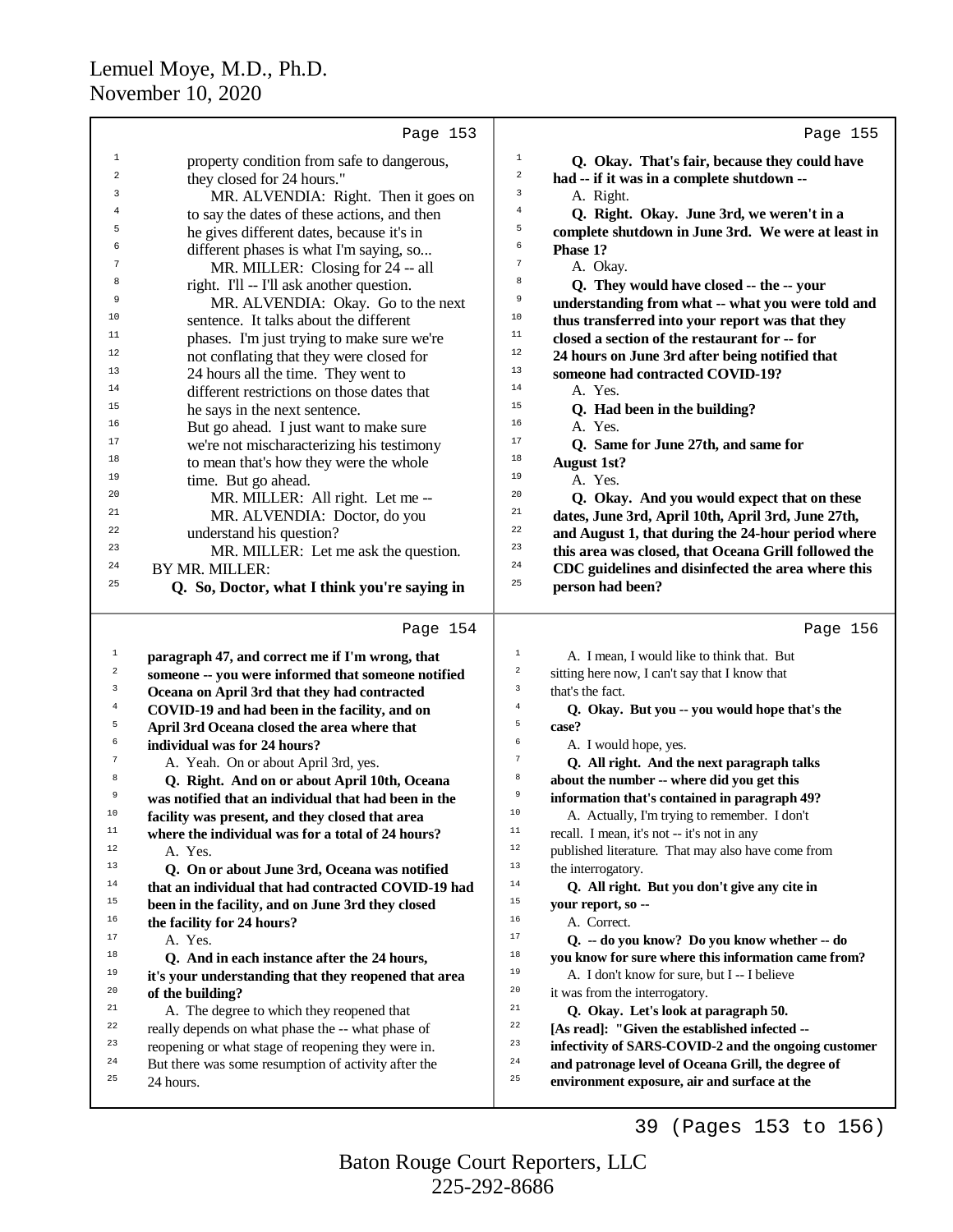|                         | Page 157                                                       |                         | Page 159                                                                                                                                                                                                                                                                                                                          |
|-------------------------|----------------------------------------------------------------|-------------------------|-----------------------------------------------------------------------------------------------------------------------------------------------------------------------------------------------------------------------------------------------------------------------------------------------------------------------------------|
| $\mathbf 1$             | restaurant rose to dangerous levels."                          | $\mathbf 1$             | A. I believe it does, yes.                                                                                                                                                                                                                                                                                                        |
| $\mathbf 2$             | How do you know that?                                          | 2                       | Q. Okay. Despite the fact that Oceana                                                                                                                                                                                                                                                                                             |
| 3                       | A. I know that because patients came to CO --                  | 3                       | Grill -- despite the fact that they disinfected the                                                                                                                                                                                                                                                                               |
| 4                       | excuse me.                                                     | $\bf{4}$                | restaurant once they had knowledge in -- in                                                                                                                                                                                                                                                                                       |
| 5                       | Infected patients came to -- patrons --                        | 5                       | accordance with CDC guidelines?                                                                                                                                                                                                                                                                                                   |
| 6                       | infected patrons came to Oceana Grill.                         | 6                       | $A. I -$                                                                                                                                                                                                                                                                                                                          |
| 7                       | Q. Okay.                                                       | $\overline{7}$          | MR. ALVENDIA: And you're asking --                                                                                                                                                                                                                                                                                                |
| 8                       | A. Infected patrons sneeze, infected patients                  | 8                       | again, your question -- your question,                                                                                                                                                                                                                                                                                            |
| 9                       | cough, infected patients speak and they spew out               | 9                       | Allen, for the legal standard for this                                                                                                                                                                                                                                                                                            |
| 10                      | viruses. They changes the environmental -- that                | 10                      | expert is within a medical degree of                                                                                                                                                                                                                                                                                              |
| $11\,$                  | changes the environment to a dangerous level.                  | 11                      | certainty more likely than not, correct?                                                                                                                                                                                                                                                                                          |
| 12                      | Q. Was Oceana Grill, in your opinion, a                        | 12                      | That's -- that's what you're asking him.                                                                                                                                                                                                                                                                                          |
| 13                      | restaurant that had environmental exposure that rose           | 13                      | MR. MILLER: No, that is not what I'm                                                                                                                                                                                                                                                                                              |
| 14                      | to a dangerous level on April 5th of 2020?                     | 14                      | asking him.                                                                                                                                                                                                                                                                                                                       |
| 15                      | A. Well, I'd have to look back to April --                     | 15                      | MR. ALVENDIA: Well, then ask --                                                                                                                                                                                                                                                                                                   |
| 16                      | well, I can't. But April 5th is one of the days?               | 16                      | MR. MILLER: I asked him-                                                                                                                                                                                                                                                                                                          |
| 17                      | Q. April 3rd is one of the days where an                       | 17                      | MR. ALVENDIA: If you ask --                                                                                                                                                                                                                                                                                                       |
| 18                      | individual was infected.                                       | 18                      | MR. MILLER: You can -- you can argue                                                                                                                                                                                                                                                                                              |
| 19                      | A. Okay.                                                       | 19                      | that to the judge about whether or not his                                                                                                                                                                                                                                                                                        |
| 20                      | Q. That was in -- that had COVID-19 that came                  | 20                      | answers fit within the legal standard, but                                                                                                                                                                                                                                                                                        |
| 21                      | into the building.                                             | 21                      | I'm not worried about the legal standard.                                                                                                                                                                                                                                                                                         |
| 22                      | A. Okay. I would -- I would say this. Okay.                    | 22                      | MR. ALVENDIA: Objection --                                                                                                                                                                                                                                                                                                        |
| 23                      | I don't know where that individual was in the                  | 23                      | MR. MILLER: I want to ask him                                                                                                                                                                                                                                                                                                     |
| 24                      | building, but where he was, his presence changed the           | 24                      | questions.                                                                                                                                                                                                                                                                                                                        |
| 25                      | environment to dangerous.                                      | 25                      | MR. ALVENDIA: Objection. If you're                                                                                                                                                                                                                                                                                                |
|                         |                                                                |                         |                                                                                                                                                                                                                                                                                                                                   |
|                         | Page 158                                                       |                         | Page 160                                                                                                                                                                                                                                                                                                                          |
| $\mathbf{1}$            | Q. Even after -- let's assume for sake of this                 | $\mathbf{1}$            | -- objection to form. It's an improper                                                                                                                                                                                                                                                                                            |
| $\overline{\mathbf{c}}$ | conversation that Oceana Grill applied all CDC                 | $\overline{\mathbf{c}}$ | question.                                                                                                                                                                                                                                                                                                                         |
| 3                       | recommended disinfectants on April 3rd once they               | 3                       | MR. MILLER: All right. And then you                                                                                                                                                                                                                                                                                               |
| $\overline{4}$          | learned of this individual's presence in the                   | $\overline{4}$<br>5     | can -- you can have that question stricken                                                                                                                                                                                                                                                                                        |
| 5<br>6                  | building. Okay?                                                | 6                       | when we get to trial.                                                                                                                                                                                                                                                                                                             |
| $\boldsymbol{7}$        | A. Okay. So -- so help me with the sequence                    | $\overline{7}$          | MR. ALVENDIA: You can move on.                                                                                                                                                                                                                                                                                                    |
| 8                       | now. I can answer your question. I need to know --             | 8                       | MR. MILLER: All right. Can we go                                                                                                                                                                                                                                                                                                  |
| 9                       | make sure I know the sequence.                                 | 9                       | back to my last question and the Doctor's                                                                                                                                                                                                                                                                                         |
| 10                      | A patient -- I mean, the subject comes in,                     | 10                      | answer, Madam Court Reporter --                                                                                                                                                                                                                                                                                                   |
| 11                      | they are infected. Okay. Now -- now, tell me what              | 11                      | THE REPORTER: Yes, sir.                                                                                                                                                                                                                                                                                                           |
| 12                      | happens.                                                       | 12                      | MR. MILLER: -- so that I can finish                                                                                                                                                                                                                                                                                               |
| 13                      | Q. Oceana Grill sections off the portion of                    | 13                      | this line of questioning?                                                                                                                                                                                                                                                                                                         |
| 14                      | the building where that individual was present.                | 14                      | (Record read back by reporter.)                                                                                                                                                                                                                                                                                                   |
| 15                      | A. Okay.                                                       | 15                      | A. So my answer is pending.                                                                                                                                                                                                                                                                                                       |
| 16                      | Q. And performs all disinfectants recommended                  | 16                      | BY MR. MILLER:                                                                                                                                                                                                                                                                                                                    |
| 17                      | by the Center for Disease Control for -- in that               | $17\,$                  | Q. Yes, sir.                                                                                                                                                                                                                                                                                                                      |
| $18\,$                  | area.<br>A. Okay.                                              | $18\,$                  | A. Okay. My answer is, yes. And it is no<br>disparagement of the cleaners. It's no                                                                                                                                                                                                                                                |
| 19                      | $\Omega$ and that $\Omega$ on the $\Omega$ on that day and the | 19                      | $di$ constrained $\alpha$ and $\alpha$ and $\alpha$ and $\alpha$ and $\alpha$ are $\alpha$ in $\alpha$ in $\alpha$ in $\alpha$ in $\alpha$ in $\alpha$ in $\alpha$ in $\alpha$ in $\alpha$ in $\alpha$ in $\alpha$ in $\alpha$ in $\alpha$ in $\alpha$ in $\alpha$ in $\alpha$ in $\alpha$ in $\alpha$ in $\alpha$ in $\alpha$ in |
|                         |                                                                |                         |                                                                                                                                                                                                                                                                                                                                   |

<sup>18</sup> A. Okay.<br> $\overline{D}$  **O** On the <sup>19</sup> **Q. On that -- on the -- on that day and the**<br><sup>20</sup> **following day April 3rd through April 4th** <sup>20</sup> **following day, April 3rd through April 4th. It is**<br><sup>21</sup> **now April 5th** <sup>21</sup> **now April 5th.**<br> $\frac{22}{\lambda}$  **Nes** <sup>22</sup> A. Yes.<br><sup>23</sup> O. Does

 **Q. Does the restaurant still have a degree of** <sup>24</sup> environmental exposure at the restaurant that is<br><sup>25</sup> experienced a denominate layer **considered a dangerous level?**

40 (Pages 157 to 160)

<sup>19</sup> disparagement of the CDC. It's just that if their<br><sup>20</sup> quidelines are not sufficient to get rid of all of <sup>20</sup> guidelines are not sufficient to get rid of all of  $e^{21}$  the virus. So the area is still infected so that's <sup>21</sup> the virus. So the area is still infected, so that's<br><sup>22</sup> why my answer is yes

<sup>23</sup> Q. And your answer would be the same if I gave <sup>24</sup> you the same scenario for April 10th, June 3rd,<br><sup>25</sup> Iune 27th, and August 1st, which are all instance **June 27th, and August 1st, which are all instances**

<sup>22</sup> why my answer is yes.<br> $\frac{23}{7}$  **O** And your open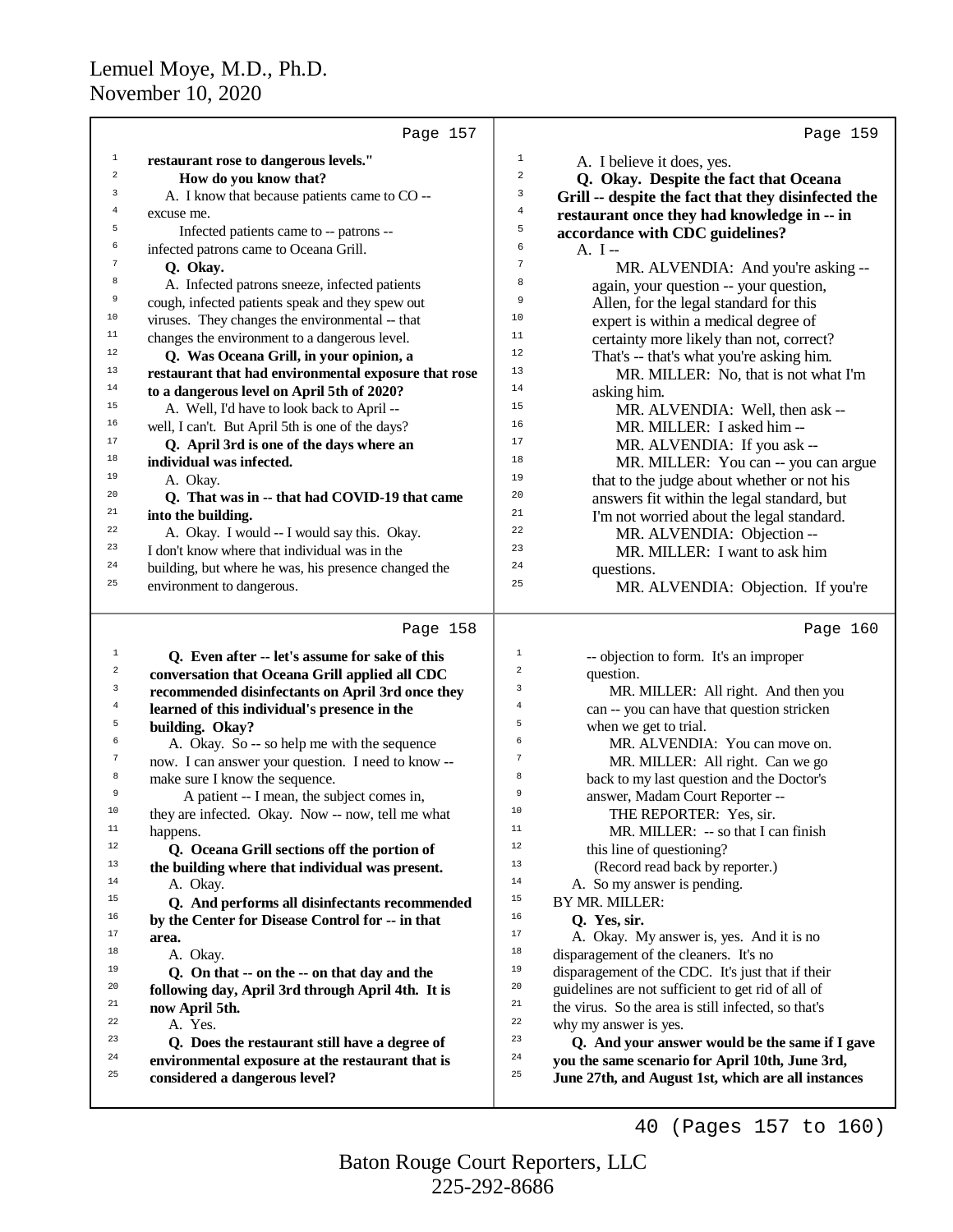|                         | Page 161                                             |                | Page 163                                                                                                 |
|-------------------------|------------------------------------------------------|----------------|----------------------------------------------------------------------------------------------------------|
| $\mathbf{1}$            | in your report that you became aware that            | $\mathbf 1$    | Objection. He's already answered that                                                                    |
| $\overline{\mathbf{c}}$ | individuals with COVID-19 were present in the Oceana | $\overline{a}$ | question. More likely than not is the                                                                    |
| 3                       | <b>Grill restaurant?</b>                             | 3              | legal terminology requirement. "The                                                                      |
| 4                       | A. Yes.                                              | 4              | minimum" is what he said, and that's true.                                                               |
| 5                       | Q. Okay. You go on to say, "The restaurant's         | 5              | Minimal standard -- the burden of proof in                                                               |
| 6                       | environment was transformed into a" --               | 6              | a civil case is more likely than not. He's                                                               |
| 7                       | A. Deleterious.                                      | 7              | saying it's much more beyond that. He's                                                                  |
| 8                       | Q. -- "deleterious condition as the virus            | 8              | already answered this question. Objection.                                                               |
| 9                       | physically transformed the air and the restaurant    | 9              | MR. MILLER: Thank you.                                                                                   |
| 10                      | contents from one of safety to one of infectivity    | 10             | BY MR. MILLER:                                                                                           |
| $11$                    | and illness."                                        | 11             | Q. You can answer my question, Doctor.                                                                   |
| 12                      | Tell me what that means.                             | 12             | A. Well, I mean, it's the same thing. It's                                                               |
| 13                      | A. It means that the presence of the virus in        | 13             | certain, therefore it most certainly is more likely                                                      |
| 14                      | the air of the restaurant and on the surfaces of the | $14\,$         | than not.                                                                                                |
| 15                      | restaurant make this location unsafe, because people | 15             | Q. So were you instructed to include more                                                                |
| 16                      | can get infected and ill from it.                    | 16             | likely than not into your report by the lawyers?                                                         |
| 17                      | Q. Okay. "This transformation changes the            | 17             | A. I was simply instructed to -- I -- I was                                                              |
| 18                      | structure of the surface of the restaurant contents  | 18             | instructed a number of times to make sure I                                                              |
| 19                      | by a process predicated by physical law."            | 19             |                                                                                                          |
| 20                      | What does that mean?                                 | 20             | understood what the legal standard was.                                                                  |
| 21                      | A. "By a process predicted."                         | 21             | Now, I exceed -- so I exceeded the legal<br>standard, in my estimation, using science and facts          |
| 22                      | Q. Predicted. I'm sorry, predicted.                  | 22             |                                                                                                          |
| 23                      |                                                      | 23             | as I know how to use them. But I wanted to also be                                                       |
| 24                      | A. Right. Right. I mean, the transformation          | 24             | sure that the language was consistent, as long -- as                                                     |
| 25                      | takes place in the restaurant contents by organic -- | 25             | long as it was consistent with my scientific                                                             |
|                         | by chemical processes that are -- that are conducted |                | opinion, I wanted to also be sure that it was                                                            |
|                         |                                                      |                |                                                                                                          |
|                         | Page 162                                             |                | Page 164                                                                                                 |
| 1                       |                                                      | $1\,$          |                                                                                                          |
| 2                       | by well-established physical law.                    | $\,2$          | consistent with a legal interpretation.                                                                  |
| 3                       | Q. So that's chemistry and physics that we're        | 3              | As long as there was no conflict, I have no                                                              |
| 4                       | talking about?                                       | $\bf{4}$       | problem using more likely than not. But I think                                                          |
| 5                       | A. Yes, sir. You have principally chemistry,         | 5              | we've exceeded that.                                                                                     |
| 6                       | yes.                                                 | 6              | Q. All right. So I get it, the lawyers                                                                   |
| 7                       | Q. Now, "The change in the structure is the          | 7              | authored this last statement to include the words                                                        |
| 8                       | damage, so the transformation more likely than not   | 8              | "more likely than not"?                                                                                  |
| 9                       | leads to physical damage."                           | $\overline{9}$ | A. Sir --                                                                                                |
| 10                      | Why more likely than not?                            | 10             | MR. ALVENDIA: Objection.                                                                                 |
| 11                      | A. Well, because the transformation is               | 11             | A. -- the only person who authored this is me.                                                           |
| 12                      | damaging. The transformation happens. That           | 12             | MR. ALVENDIA: Objection to form.                                                                         |
| 13                      | transformation is the damage. So given the           | 13             | A. They're the only -- I'm the only one.                                                                 |
| 14                      | transformation happens, there is damage.             | 14             | Nobody touched a single letter on this report than                                                       |
| 15                      | Q. So then why more likely than not?                 | 15             | me.                                                                                                      |
| 16                      | A. Well, because, I mean, more likely than not       | 16             | BY MR. MILLER:                                                                                           |
| 17                      | is a weak -- it's a weak metric here. I'm saying     | 17             | Q. Okay. Now--                                                                                           |
| 18                      | it's certain.                                        | 18             | A. They've asked me questions about it, we've                                                            |
| 19                      | Q. Right. So why -- if you're certain and you        | 19             | debated about it, but I am the author. I chose to                                                        |
| 20                      | say it's certain that a transformation happens and   | 20             | put in more likely than not, even though, in fact,                                                       |
| 21                      | that's damage, why then in your report do you        | 21             | it weakens my argument. But I have no problem using                                                      |
| 22                      | indicate the transformation more likely than not     | 22             | it, because it's consistent with my argument.                                                            |
| 23                      | leads to physical damage?<br>A. Because --           | 23             | Q. Okay. Paragraph 51 talks about how the                                                                |
| 24                      |                                                      | 24             | virus is spread -- the virus is primarily spread                                                         |
| 25                      | MR. ALVENDIA: Objection -- wait.<br>Wait, wait.      | 25             | through the air. And the first sentence reads, "The<br>airborne dissemination of the virus was" -- yeah, |

41 (Pages 161 to 164)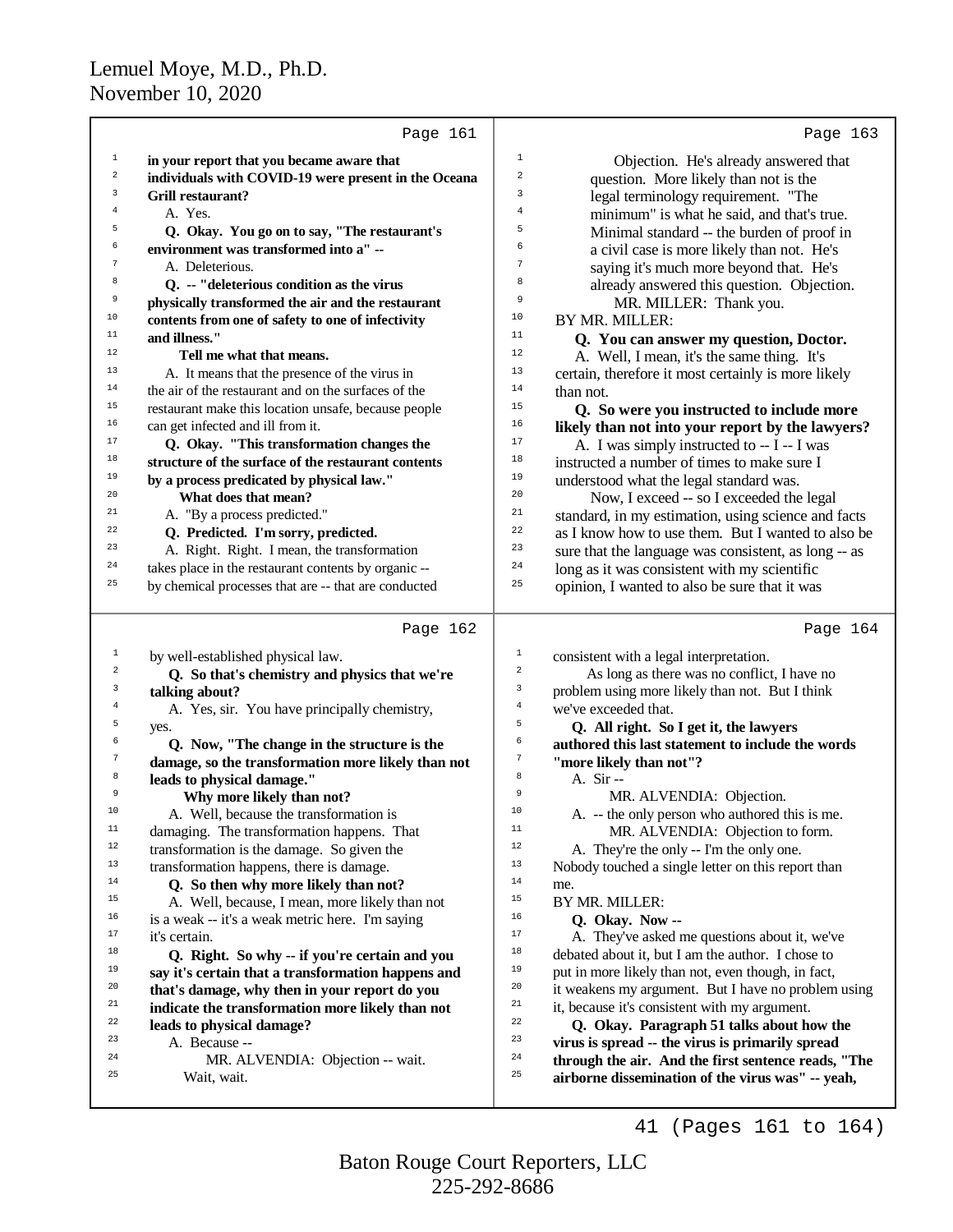|                | Page 165                                             |                                                                                    | Page 167 |
|----------------|------------------------------------------------------|------------------------------------------------------------------------------------|----------|
| $\,1$          | by -- what's this gentleman's name, or person's      | $1\,$<br>A. Yes.                                                                   |          |
| $\sqrt{2}$     | name?                                                | $\overline{a}$<br>Q. Do you have any other peer-reviewed article                   |          |
| 3              | A. Buonanno.                                         | 3<br>that would say that?                                                          |          |
| $\overline{4}$ | Q. Buonanno. Were you familiar with Buonanno         | $\overline{4}$<br>A. Yes. They -- they -- let's back up for a                      |          |
| 5              | before you did this research?                        | 5<br>second. Can we go up one?                                                     |          |
| 6              | A. No, sir.                                          | $\epsilon$<br>Paragraph 49 talks about the number of                               |          |
| $\overline{7}$ | Q. Okay. If you look on -- at your                   | $\overline{7}$<br>patrons entering the restaurant. It also describes               |          |
| 8              | references, you utilize Buonanno for this scientific | 8<br>what happens when somebody sneezes. Now, if you                               |          |
| 9              | data, right?                                         | $\mathsf 9$<br>actually need a reference that says there are as                    |          |
| 10             | A. For this study, yes.                              | $10$<br>many as two billion viral particles that can fall on                       |          |
| 11             | Q. Why?                                              | 11<br>an individual after a sneeze, I can get that.                                |          |
| 12             | A. Because I believe that the methodology that       | $12\,$<br>But that is -- it is well understood that                                |          |
| 13             | they used was sound, and I believed -- and I         | 13<br>when somebody sneezes, they don't just sneeze out                            |          |
| 14             | understood what their conclusions were and that      | $14\,$<br>one or two. They sneeze out hundreds of millions                         |          |
| 15             | therefore it's -- and -- and it provides data that   | 15<br>and billions. That --                                                        |          |
| 16             | supports my hypothesis that this virus does spread.  | 16<br>Q. Let's go back --                                                          |          |
| 17             | Q. Okay. In paragraph 50 -- you don't have a         | 17<br>A. That in and of -- that -- that -- that in                                 |          |
| 18             | reference for the analysis that you use in           | 18<br>and of itself, if one understands what viruses do,                           |          |
| 19             | paragraph 50.                                        | 19<br>make the environment -- let -- let me just use my                            |          |
| 20             | MR. MILLER: Could you scroll back up                 | 20<br>own words here -- change the environment from one                            |          |
| 21             | a little bit, Kevin?                                 | 21<br>of -- an environment from one of safety to one of                            |          |
| 22             | BY MR. MILLER:                                       | 22<br>infectivity and illness.                                                     |          |
| 23             | Q. Paragraph 51, you've got some data from           | 23<br><b>Q.</b> Let's --                                                           |          |
| 24             | Buonanno.                                            | 24<br>A. -- (indiscernible) virus in the air leads                                 |          |
| 25             | A. Yes, correct.                                     | 25<br>to that conclusion.                                                          |          |
|                |                                                      |                                                                                    |          |
|                | Page 166                                             |                                                                                    | Page 168 |
| $\mathbf{1}$   | Q. Paragraph 50, you don't have any reference        | $\,1$<br>Q. Let's stay right there. This next sentence                             |          |
| 2<br>3         | for the number of statements where you talk about    | $\overline{a}$<br>in paragraph 50, [As read]: "This transformation<br>$\mathbf{3}$ |          |
| 4              | the physical change in the restaurant condition.     | changes the structure of the surface of the<br>$\bf{4}$                            |          |
| 5              | A. So let me say a couple of things about            | restaurant contents by a process predicated by<br>5                                |          |
| 6              | that. The ref -- no. First of all, I agree. I        | physical law."<br>6                                                                |          |
| 7              | have got no reference number, no question about it.  | A. Right.<br>$\tau$                                                                |          |
| 8              | Q. Okay.                                             | Q. You don't have any citations there either.<br>8                                 |          |
| 9              | A. Okay. However, a predicate for the first          | A. Oh, that's -- actually that's coming. I<br>$\overline{9}$                       |          |
|                | sentence is the previous discussion, level of        | just pre-stage what I was going to get to, but                                     |          |

<sup>10</sup> environment -- "level of environmental exposure, air<br><sup>11</sup> and surface rose to dangerous levels." That's <sup>11</sup> and surface rose to dangerous levels." That's<br> $\frac{12}{2}$  $12$  previous discussion.

<sup>13</sup>  $\frac{13}{14}$   $\frac{14}{12}$   $\frac{1}{2}$   $\frac{1}{2}$   $\frac{1}{2}$   $\frac{1}{2}$   $\frac{1}{2}$   $\frac{1}{2}$   $\frac{1}{2}$   $\frac{1}{2}$   $\frac{1}{2}$   $\frac{1}{2}$   $\frac{1}{2}$   $\frac{1}{2}$   $\frac{1}{2}$   $\frac{1}{2}$   $\frac{1}{2}$   $\frac{1}{2}$   $\frac{1}{2}$   $\frac{1}{2}$   $\frac{1}{2}$   $\$  $14$  transformed into a harmful condition as the virus<br> $15$  the virus physically transformed the air and the restaurant <sup>15</sup> physically transformed the air and the restaurant  $\frac{16}{16}$  contents from one of safety to one of infectivity <sup>16</sup> contents from one of safety to one of infectivity

 $^{17}$  and illness."

<sup>18</sup> To me, at this point, that's self-evident.<sup>19</sup>  $\Omega$  Self-evident so  $\sim$  so do you have any

<sup>19</sup> **Q. Self-evident, so -- so do you have any** <sup>20</sup> **other peer-reviewed article that supports the** 

<sup>20</sup> other peer-reviewed article that supports the<br><sup>21</sup> ottomant that "A regtormant was transformed

- <sup>21</sup> **statement that "A restaurant was transformed into**<br><sup>22</sup> **deleterious condition as the virus physically**
- <sup>22</sup> deleterious condition as the virus physically<br><sup>23</sup> transformed the six and the restaurant's con-
- $\frac{23}{4}$  **transformed the air and the restaurant's contents**  $\frac{24}{25}$  **from one of safety to one of infectious and**
- <sup>25</sup> **illness"?**

<sup>10</sup> that's coming.<br> **11 O** Ob it's

<sup>11</sup> **Q. Oh, it's coming from whom?**<br><sup>12</sup> **A** I mean - I heq. your pardon. T <sup>12</sup> A. I mean -- I beg your pardon. That<br><sup>13</sup> appears -- the justification appears later is <sup>13</sup> appears -- the justification appears later in the report. That's what I mean <sup>14</sup> report. That's what I mean.<br> $\frac{15}{15}$  **O** Ob your -- your ph <sup>15</sup> **Q. Oh, your -- your physics -- your physics**

<sup>16</sup> **versus -- your physics and chemistry analysis?** <sup>17</sup> A. Organic chemistry, yes.<br> **A.** Organic chemistry, yes.

<sup>18</sup> **Q. Okay. But you don't have any peer-reviewed**<br><sup>19</sup> article sources that would support that statement? <sup>19</sup> **article sources that would support that statement?**<br><sup>20</sup> **A** Right "By a process predicted by physical <sup>20</sup> A. Right. "By a process predicted by physical  $\frac{21}{10}$  law"? Is that the statement you're concerned show <sup>21</sup> law"? Is that the statement you're concerned about?<br><sup>22</sup> **C** The transformation that you're describing <sup>22</sup> Q. The transformation that you're describing.<br><sup>23</sup> That this trans the that "the virus

<sup>23</sup> **That -- this trans -- the -- that "the virus** <sup>24</sup> **physically transformed the air and the restaurant** <sup>25</sup> **contents."**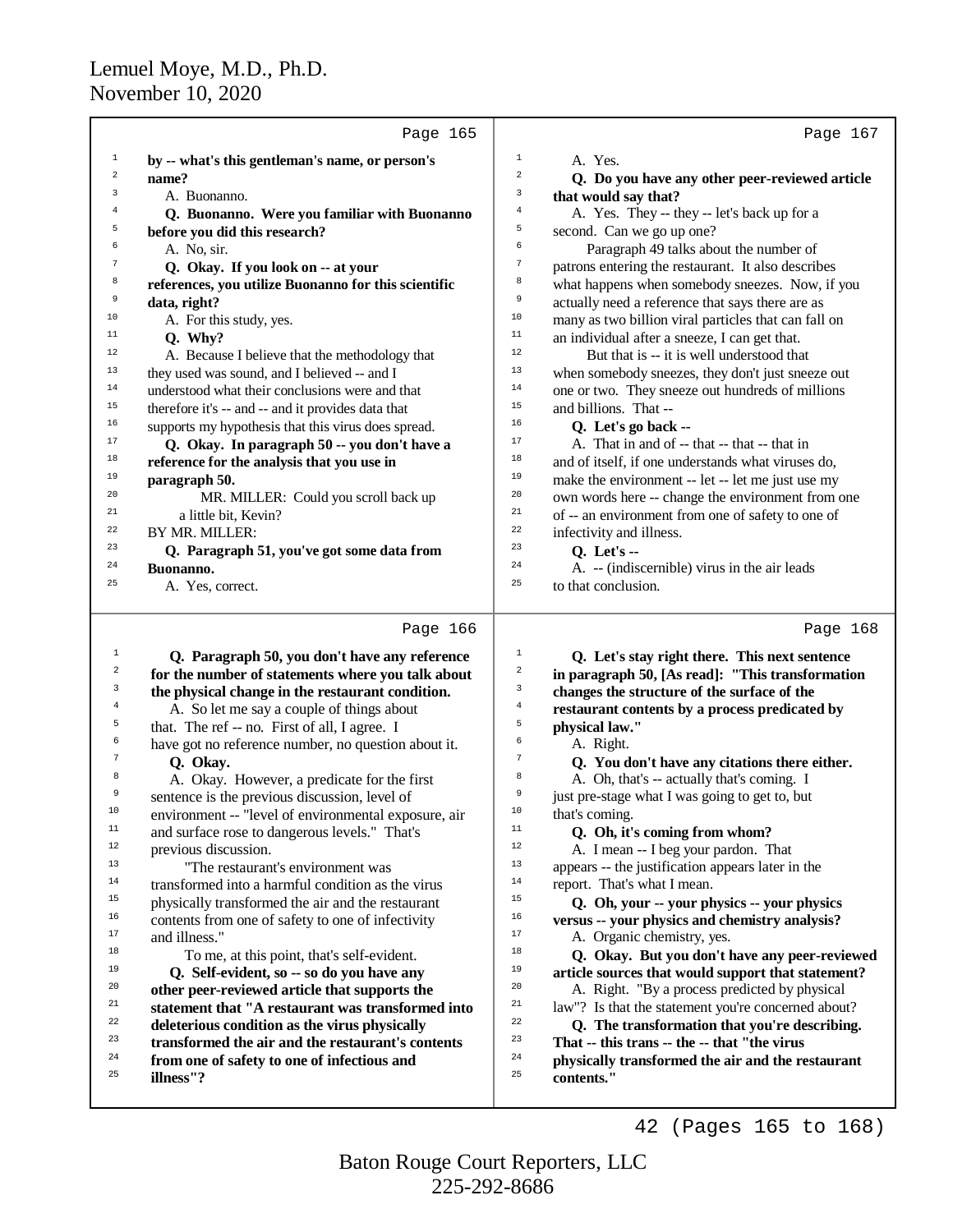|                | Page 169                                             |                       | Page 171                                                                           |
|----------------|------------------------------------------------------|-----------------------|------------------------------------------------------------------------------------|
| 1              | The virus physically transformed the                 | $\mathbf 1$           | the way you do in the contents of this report?                                     |
| $\sqrt{2}$     | restaurant contents?                                 | $\mathbf 2$           | A. I have no idea.                                                                 |
| 3              | A. Yes.                                              | 3                     | Q. Okay. You haven't seen that anywhere else?                                      |
| $\overline{4}$ | Q. Point me in a direction of one person,            | 4                     | A. I don't know if I haven't seen it anywhere                                      |
| 5              | other than yourself, that says the virus physically  | 5                     | else, but when I'm asked what damage is, this is my                                |
| 6              | transforms the restaurant's contents.                | 6                     | definition.                                                                        |
| $\overline{7}$ | A. Well, I will point to you several places.         | 7                     | Q. Okay.                                                                           |
| 8              | I will point you to text in virology. I will point   | 8                     | A. Now -- now, over the years maybe I have                                         |
| 9              | you to text in organic chemistry.                    | 9                     | absorbed an understanding of damage from different                                 |
| 10             | Q. Okay. That are peer-reviewed -- why don't         | $10$                  | people, that's likely. That is -- forgive me --                                    |
| 11             | you cite those in your -- why don't you cite those   | $11\,$                | more likely than not, but this is my definition of                                 |
| 12             | in your report?                                      | 12                    | damage.                                                                            |
| 13             | A. I mean, I'm happy to, but those are very          | 13                    | Q. Okay. Paragraph 53 talks about the risk of                                      |
| 14             | basic chemistry books, very basic virology books. I  | 14                    | infection in ventilated areas.                                                     |
| 15             | mean, I'm happy to do that, but it's -- perhaps not  | 15                    | A. Yes.                                                                            |
| 16             | self-evident to everybody, but this is what physical | 16                    | Q. Can you describe to me the ventilation                                          |
| 17             | law is.                                              | 17                    | system that's in Oceana?                                                           |
| 18             | Q. Okay. The last sentence, "The change in           | 18                    | A. I cannot.                                                                       |
| 19             | the structure is the damage, so the transformation   | 19                    | Q. You have no idea what type of HVAC system                                       |
| 20             | more likely than not leads to physical damage."      | 20                    | that they utilize when patrons are present?                                        |
| 21             | Point to me one individual, one article,             | 21                    | A. I don't know what that would be.                                                |
| 22             | one report, one peer-reviewed article, even a paper, | 22                    | Q. Do you have any idea of how they aerate the                                     |
| 23             | where somebody says that the change in the structure | 23                    | building, whether they leave doors and windows open                                |
| 24             | is the damage, so the transformation more likely     | 24                    | during this COVID situation that we've been going                                  |
| 25             | than not leads to physical damage --                 | 25                    | through?                                                                           |
|                |                                                      |                       |                                                                                    |
|                | Page 170                                             |                       | Page 172                                                                           |
| 1              | A. Well, first of all.                               | $\mathbf 1$           | A. Well, having been in New Orleans, I hope                                        |
| 2              | Q. -- because COVID-19 is on a surface?              | $\boldsymbol{2}$      | they don't open doors and windows. But I would say                                 |
| 3              | A. They're my words and not anybody else's           | 3                     | beyond that, I don't know.                                                         |
| 4<br>5         | words.                                               | $\,4$                 | Q. Okay. When determining whether or not the                                       |
| 6              | Q. Okay.                                             | 5                     | restaurant's environment is transformed, would the                                 |
| 7              | A. All right. So I defined -- clearly in this        | 6<br>$\boldsymbol{7}$ | ventilation have any bearing upon your analysis as                                 |
| 8              | report I define damage as change in the structure.   |                       | to whether or not there's property damage?                                         |
| 9              | I defined it that way.                               | 8<br>9                | A. Ask me that question again, please.                                             |
| 10             | Q. Anyone -- does anyone else --                     | $10$                  | Q. Sure. In determining whether or not the                                         |
| 11             | A. My definition --                                  | $11\,$                | inside of Oceana Grill has been transformed into a                                 |
| 12             | Q. I'm sorry. Go ahead.                              | $12\,$                | dangerous condition or a dangerous environment,                                    |
| 13             | A. My definition -- my definition, and I stand       | 13                    | would the type of ventilation system affect your                                   |
| 14             | by that definition.<br>Q. Okay.                      | $14$                  | opinion at all?                                                                    |
| 15             | A. Now, if -- now -- okay. So the change in          | 15                    | A. I think it would.                                                               |
| 16             | the structure is produced by physical law, so        | 16                    | Q. Okay. But you don't know what the                                               |
| 17             | therefore the transformation is more -- it's -- the  | 17                    | ventilation system is at the restaurant?                                           |
| 18             | transformation -- it's total logic.                  | 18                    | A. Right. And just to be clear, I'm not                                            |
| 19             | The transformation leads to physical                 | 19                    | saying I would reverse my conclusion. I think it                                   |
| 20             | damage. The transformation is the physical damage.   | 20                    | would be impacted by the kind of ventilation.                                      |
| 21             | And the transformation occurs by physical law. And   | 21                    | Q. Okay. In paragraph 54 you talk about --                                         |
| 22             | that physical law is based in the fundamental tenet  | $^{\rm 22}$           | you say in the second sentence, [As read]: "So the                                 |
| 23             | of organic chemistry.                                | 23                    | virus is spread by other means as well. And, for                                   |
| 24             | Q. Can you point me to one article,                  | $\bf{24}$             | example, highly sensitive laser light scattering                                   |
| 25             | peer-reviewed or not, person, that defines damage    | 25                    | observations have revealed that loud speech can emit<br>thousands of oral fluids." |
|                |                                                      |                       |                                                                                    |
|                |                                                      |                       | (Pages 169 to 172)<br>43                                                           |

225-292-8686 Baton Rouge Court Reporters, LLC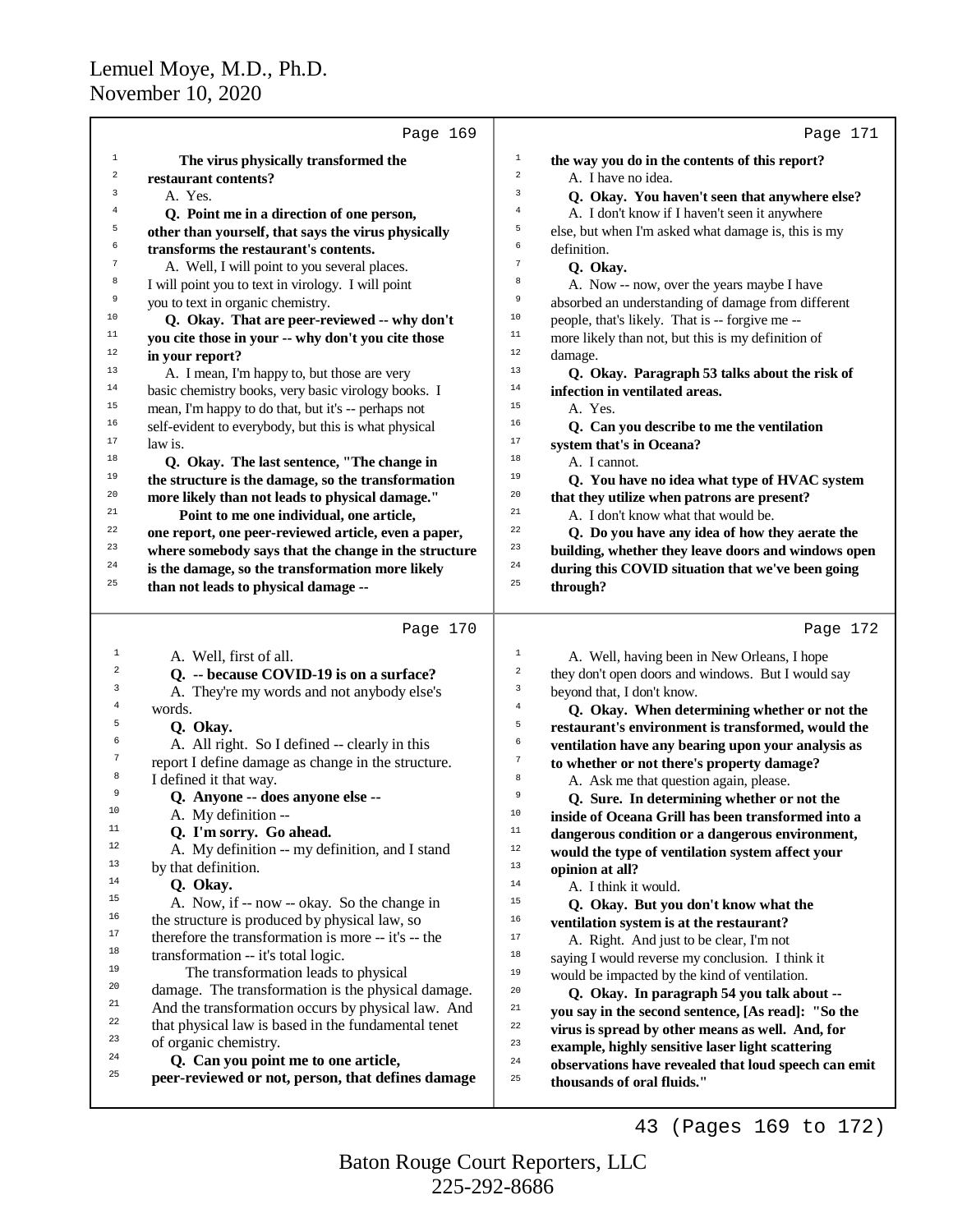|                  | Page 173                                             | Page 175                                                             |
|------------------|------------------------------------------------------|----------------------------------------------------------------------|
| $\mathbf{1}$     | A. Droplets.                                         | $\mathbf 1$<br>Q. Now, the scientific makeup of -- would the         |
| $\overline{a}$   | Q. "Oral fluid droplets per second." And then        | $\mathbf 2$<br>scientific makeup of the wax that you reference in    |
| 3                | you cite to number 25. What is that source?          | 3<br>here have any bearing on cohesion and adhesion?                 |
| $\,4$            | A. I have to see. Well, it's an article. I           | $\overline{4}$<br>A. Well, my understanding, wax is essentially      |
| 5                | can't pronounce the last name. Stadnytskyi, I would  | 5<br>paraffin, and there are different types of waxes.               |
| 6                | say. The title, "The airborne lifetime of small      | 6<br>They are by and large all alkane products, all                  |
| $\boldsymbol{7}$ | speech droplets and their potential importance in    | $\boldsymbol{7}$<br>organic products, and organic compounds interact |
| 8                | SARS-CoV-2 transmission."                            | 8<br>with each other.                                                |
| 9                | Does that answer you question?                       | 9<br>Q. Do you know what type of wax Oceana Grill                    |
| 10               | Q. And why -- why did you utilize that source?       | $10$<br>uses on its furniture?                                       |
| 11               | A. Well, I utilized that source because I            | $11$<br>A. I do not.                                                 |
| 12               | thought their methodology was sound, and it provided | $12$<br>Q. Okay. When we were talking about this                     |
| 13               | yet one more vector of spread of the virus.          | 13<br>study in paragraph 51 -- I'm sorry. Go back to                 |
| 14               | Q. Okay. Let's look at paragraph 55. This is         | 14<br>paragraph 51 -- and you relied upon -- again, I will           |
| $15\,$           | your analysis with respect to the virus and          | 15<br>butcher that name if I tried.                                  |
| $16\,$           | surfaces. And I'm just going to go down to the       | 16<br>A. Let's just say Buonanno.                                    |
| $17\,$           | surface portion of this paragraph where it says,     | 17<br>Q. Buonanno. And I asked you why, because you                  |
| 18               | "The virus also alters the surface of solid          | 18<br>said the data would seem to be reliable, for lack of           |
| 19               | objects," you list a number, "through the process of | 19<br>a better --                                                    |
| $20\,$           | molecular cohesion and adhesion."                    | 20<br>A. The methodology was reliable.                               |
| 21               | Tell me what that means.                             | 21<br>Q. Methodology was reliable. And he's talking                  |
| 22               | A. Of course. I'll try to say this in                | 22<br>about -- so that study was done in China, correct?             |
| 23               | English. Viruses, being very small, are affected by  | 23<br>A. Yes.                                                        |
| 24               | movements of electrons, and movements of electrons   | 24<br>Q. Okay. And do you think it's fair to                         |
| 25               | determine what -- whether a molecule cleaves to      | 25<br>compare a restaurant or building in China to a                 |
|                  |                                                      |                                                                      |
|                  | Page 174                                             | Page 176                                                             |
| 1                | something or does not.                               |                                                                      |
|                  |                                                      | $\mathbf 1$<br>restaurant in the United States?                      |
| 2                | Should I go on?                                      | $\boldsymbol{2}$<br>A. Well, I would say this to you -- and just     |
| 3                | Q. Yes, I'm listening.                               | $\mathbf{3}$<br>so we're very clear, because we didn't talk about    |
| $\overline{4}$   | A. All right. All right. All right.                  | $\overline{4}$<br>this when the Buonanno study --                    |
| 5                | Therefore, the virus by it -- by its very size is    | 5<br>Their study results were simulations. You                       |
| 6                | maneuvered into positions in the surface, and those  | 6<br>can't do an experiment like this on people. These               |
| $\boldsymbol{7}$ | maneuvers lead to it being attached to other         | $\tau$<br>are simulations, and these are simulations based on        |
| 8                | molecules in the surface. In this particular         | 8<br>modeling. So do I think the Chinese modeling is                 |
| 9                | example, I'm talking about wood wax and virus -- not | 9<br>relevant to U.S. restaurant modeling? Yes, I think              |
| 10 <sup>°</sup>  | amalgam, but the wood wax virus environment.         | 10<br>SO.                                                            |
| $11\,$           | Q. Does the --                                       | $11\,$<br>Q. Earlier, we talked a little bit about, you              |
| 12               | A. I should say -- excuse me. I'm sorry.             | 12<br>know, the RNA that's contained in the CoV-2 virus.             |
| 13               | The use of the word "insinuation." I think           | 13<br>Does RNA on a surface necessarily mean that                    |
| $14\,$           | one of your experts objected to that. I certainly    | 14<br>there's a live virus that can infect someone?                  |
| 15               | don't mean to give the virus any intent. I mean it   | 15<br>A. Probably not. To infect an individual, the                  |
| $16\,$           | just as I described it. It is maneuvered into this   | 16<br>infective particle has to be moved from the                    |
| $17\,$           | position by forces it doesn't control, physical      | $17\,$<br>surface -- and I assume we're talking about an             |
| $18\,$           | forces it does not control.                          | $18\,$<br>inanimate surface here.                                    |
| 19               | Q. So let's get to that. The next paragraph          | 19<br>Q. Yes.                                                        |
| 20               | said, "This insinuation of virus into and through    | 20<br>A. -- to basal epithelial; and if we just have                 |
| 21               | the surface of solid objects alters the surface to a | 21<br>raw RNA, raw RNA doesn't get into -- I mean, at                |
| 22               | wood wax virus hybrid that cannot be disassembled,   | 22<br>least the state of the art virology tells us that              |
| 23               | separating the virus from the original source. This  | 23<br>raw RNA doesn't get into the cell and cause                    |
| 24               | is the physical damage to the surface."              | 24<br>infection.                                                     |
| 25               | A. Okay. Yes.                                        | 25<br>Q. Okay. Can an individual contract COVID-19                   |

225-292-8686 Baton Rouge Court Reporters, LLC

44 (Pages 173 to 176)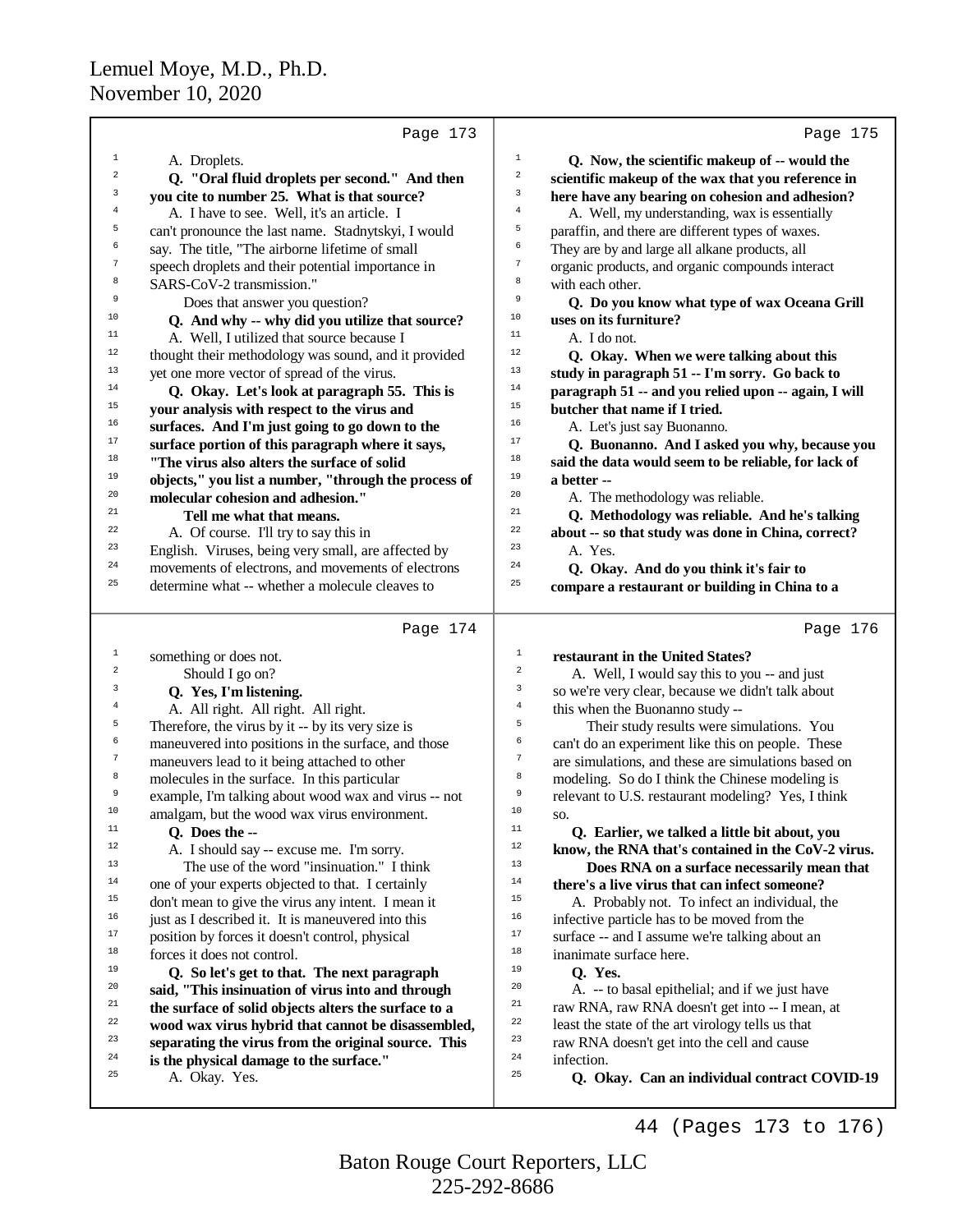|                | Page 177                                                                                               |                | Page 179                                                                     |
|----------------|--------------------------------------------------------------------------------------------------------|----------------|------------------------------------------------------------------------------|
| $\mathbf{1}$   | from CoV-2 viral fragments?                                                                            | $\,1$          | A. In my analysis --                                                         |
| 2              | A. CoV-2 viral fragments, the best I can tell                                                          | $\overline{a}$ | Q. In your analysis, it can't -- what was the                                |
| 3              | you, it depends on what type of fragment we're                                                         | 3              | word you used? I'm sorry. I said killed; you                                 |
| $\overline{4}$ | talking about.                                                                                         | $\overline{4}$ | called it?                                                                   |
| 5              | If it's only the enveloping coat, if that's                                                            | 5              | A. Denatured, I hope.                                                        |
| 6              | being part of the enveloping coat and no RNA, then                                                     | 6              | Q. Denatured?                                                                |
| 7              | no, they would not get -- they would not get                                                           | $\overline{7}$ | A. Right.                                                                    |
| 8              | infected.                                                                                              | 8              | Q. So your opinion is that a tabletop cannot                                 |
| 9              | Q. And so let me ask this. Does the existence                                                          | 9              | be denatured by disinfectants as the CDC says it can                         |
| $10$           | of CoV-2 RNA on the surface necessarily mean that                                                      | 10             | be?                                                                          |
| 11             | there's a live virus that can infect someone?                                                          | 11             | A. What I am saying is this -- close.                                        |
| 12             | A. That's a question I don't know how to                                                               | 12             | What I'm saying is this. The tabletop is                                     |
| 13             | answer. I mean, the presence -- certainly, as you                                                      | $13\,$         | so irregular that the virus can find itself in nooks                         |
| 14             | pointed out, the raw RNA is not infected. I already                                                    | 14             | and crannies in that table surface, that the                                 |
| 15             | said that.                                                                                             | 15             | cleaning and the disinfectant can't reach.                                   |
| 16             | Now, does the presence of raw RNA not                                                                  | 16             | Q. Okay. So when the CDC says the virus can                                  |
| 17             | indicate that if there's raw RNA that, in fact,                                                        | 17             | be killed by using appropriate disinfectant on                               |
| $1\,8$         | there are -- there might be a viable virus nearby?                                                     | 18             | surfaces, they're wrong?                                                     |
| 19             | Perhaps it does. Viable viruses, I should say.                                                         | 19             | A. It's making assumptions that are not true.                                |
| 20             | Perhaps it does.                                                                                       | 20             | Q. Okay.                                                                     |
| 21             | Q. Okay. Let's go to 58. And the first two                                                             | 21             | A. So it's misleading. However, it is simply                                 |
| 22             | sentences of 58 talk about human infection, and                                                        | 22             | the best that they can do. I'm not here to                                   |
| 23             | we'll skip over that.                                                                                  | 23             | criticize the CDC. They have a tough job; they do                            |
| 24             | The third sentence, it says, [As read]:                                                                | 24             | the best they can. But unfortunately, the size of                            |
| 25             | "When the SARS-CoV-2 virus is driven down by gravity                                                   | 25             | the particles mitigates against them.                                        |
|                |                                                                                                        |                |                                                                              |
|                |                                                                                                        |                |                                                                              |
|                | Page 178                                                                                               |                | Page 180                                                                     |
| $\mathbf{1}$   |                                                                                                        | $\mathbf 1$    | Q. All right. Let's go to -- let's go to                                     |
| 2              | and micro air currents to a bar surface, the S1S2                                                      | $\sqrt{2}$     | paragraph 65. All right.                                                     |
| 3              | projections adhere to the surface molecules of the<br>bar, attempting the chemistry to infect the bar. | 3              | What does it take to restore the unhealthy                                   |
| $\overline{4}$ | However, since infection fails, since there is no                                                      | $\overline{4}$ | environment? And you rely upon the van Doremalen?                            |
| 5              | membrane for the virus to break through, the virus                                                     | 5              | A. Yes, sir.                                                                 |
| 6              | simply stays adhered to the bar surface."                                                              | 6              | Q. How do you pronounce that?                                                |
| 7              | Do you see that?                                                                                       | 7              | A. Yes, sir. Just like you did, van                                          |
| 8              | A. Yes.                                                                                                | 8              | Doremalen.                                                                   |
| 9              | Q. And that is true through and unless the                                                             | 9              | Q. Why did you rely upon this van Doremalen                                  |
| 10             | virus is killed on the surface, correct?                                                               | $10$           | report?                                                                      |
| $11\,$         | A. Okay. If we are assuming that we're                                                                 | $11\,$         | A. I believe that the van Doremalen report                                   |
| $12 \,$        | working with an absolutely flat and smooth surface,                                                    | $1\,2$         | used very good methodology.                                                  |
| 13             | then you're right. In that circumstance, there's no                                                    | 13             | Q. Okay. And the methodology used in -- all                                  |
| $1\,4$         | place for the virus -- for the virus to go, except                                                     | $1\,4$         | right. Well, let's just -- let's talk about -- you                           |
| 15             | to stay on the surface, and at that point it can be                                                    | 15             | say van Doremalen evaluated the stability of                                 |
| 16             | denatured.                                                                                             | 16             | SARS-COVID-2 and SARS-COVID-1 in aerosols and on                             |
| 17             | You obviously don't kill it because it's                                                               | $17\,$         | various surfaces, estimating their decay rates. The                          |
| 18             | alive, right? We denature it. Okay. That is not                                                        | $1\,8$         | research consisted of ten experimental conditions                            |
| 19             | the reality of surfaces, which is what my report                                                       | 19             | involving two viruses, SARS-CoV-2 and SARS-CoV-1, in                         |
| 20             | goes into it. In fact -- I'm sorry, go ahead. I'm                                                      | 20             | five environmental conditions: aerosol, plastic,                             |
| 21             | sorry.                                                                                                 | 21             | stainless steel, copper, and cardboard. In fact,                             |
| 22             | Q. So this -- my scenario doesn't apply to a                                                           | 22             | the SARS-CoV-2 remained viable in aerosols                                   |
| 23             | restaurant table --                                                                                    | 23             | throughout the duration of our experiment, three                             |
| 24<br>25       | A. Correct.<br>Q. -- in your analysis.                                                                 | 24<br>25       | hours. And this reduction was similar to that<br>observed with SARS-COVID-1. |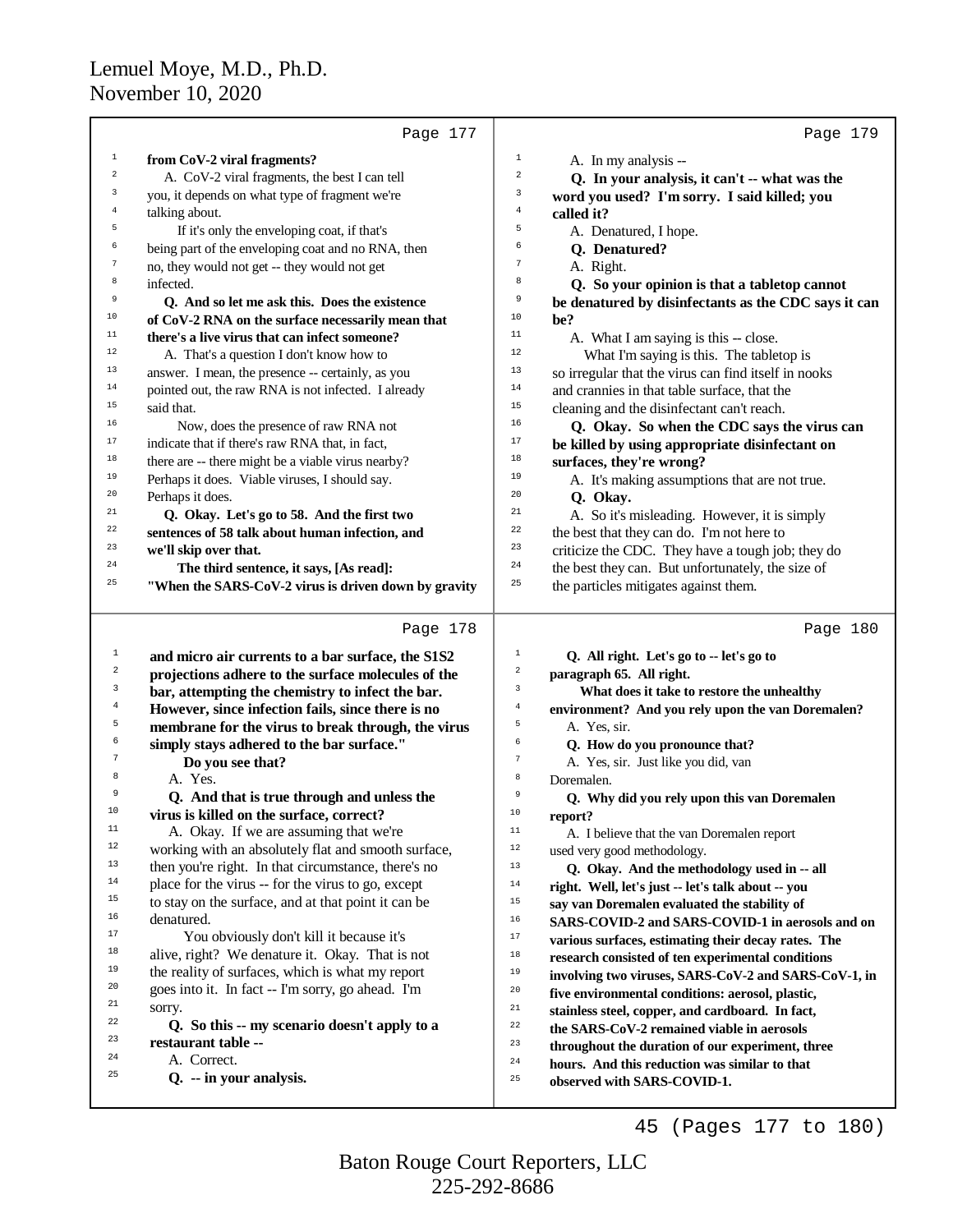|              | Page 181                                             |                         | Page 183                                             |
|--------------|------------------------------------------------------|-------------------------|------------------------------------------------------|
| $\mathbf{1}$ | And you agreed with the methodology used             | $\mathbf{1}$            | people who are in the restaurant and infected and    |
| 2            | in -- by van Doremalen --                            | $\overline{\mathbf{c}}$ | sneezing.                                            |
| 3            | A. Yes.                                              | $\overline{3}$          | You're talking about billions of viruses             |
| 4            | Q. -- to support these principles?                   | 4                       | here. So I think the concentration is perhaps not    |
| 5            | A. Yes.                                              | 5                       | so irrelevant, and I don't know what the temperature |
| 6            | Q. And you thought that these principles are         | 6                       | at Oceana is. I don't know what the humidity is. I   |
| 7            | applicable to your analysis with respect to Oceana   | $\overline{7}$          | assume that it's there to make the people            |
| 8            | Grill?                                               | 8                       | comfortable, right?                                  |
| 9            | A. I thought they were applicable, yes.              | 9                       | Were they that different than the                    |
| 10           | Q. Okay. In this report, one portion of              | 10                      | environmental conditions here? I'm not sure.         |
| 11           | methodology was that it was -- I'm sorry, in this    | 11                      | Q. So your testimony is that lab conditions          |
| 12           | study was that it was under lab conditions, correct? | 12                      | for this study you think are comparable to -- let's  |
| 13           | A. Yes.                                              | 13                      | just pick a month. Let's pick the height of the      |
| 14           | Q. All right. And so they utilized controlled        | 14                      | pandemic. Let's say the summer, right?               |
| 15           | temperatures?                                        | 15                      | Is there a chance that there's 40 percent            |
| 16           | A. Yes.                                              | 16                      | humidity in New Orleans during the summer months?    |
| 17           | Q. 23 degrees Celsius or 73.4 degrees                | 17                      | A. Well, I would say this. If you leave the          |
| 18           | <b>Fahrenheit, correct?</b>                          | $18$                    | doors and windows open and it's 40 percent humidity, |
| 19           | A. Yes. Yes, sir.                                    | 19                      | I'm coming. I'm going there.                         |
| 20           | Q. They used controlled humidity, correct?           | 20                      | My experience, the humidity is a lot                 |
| 21           | A. Yes.                                              | 21                      | higher, but as you pointed out or reminded us, I am  |
| 22           | Q. And I think the humidity was 40 percent,          | 22                      | not a specialist in HVAC. I don't know what the      |
| 23           | right?                                               | 23                      | humidity HVAC produces at Oceana. Maybe it produces  |
| 24           | A. I don't remember. But, yes, they                  | 24                      | 40 percent. I just don't know.                       |
| 25           | controlled humidity.                                 | 25                      | Q. Right. And the fact that you don't know           |
|              | Page 182                                             |                         | Page 184                                             |
| $\mathbf{1}$ | Q. And they also used a distinct concentration       | $\mathbf{1}$            | would render your reliance upon this study under lab |
| $\,2$        | of the virus in the report to do the test in the     | $\,2$                   | conditions irrelevant to the conditions at Oceana?   |
| 3            | labs, right?                                         | 3                       | MR. ALVENDIA: Objection to form.                     |

| 2  | of the virus in the report to do the test in the     | 2              | conditions irrelevant to the conditions at Oceana?   |
|----|------------------------------------------------------|----------------|------------------------------------------------------|
| 3  | labs, right?                                         | 3              | MR. ALVENDIA: Objection to form.                     |
| 4  | A. Yes.                                              | $\overline{4}$ | He's already answered this question.                 |
| 5  | Q. And that concentration would be much higher       | 5              | But, Doctor, you can go ahead and answer it          |
| 6  | than, say, if an individual sneezed, right?          | 6              | again.                                               |
| 7  | A. I actually don't know. I'd have to look.          | 7              | A. I would just say this. I mean, I do debate        |
| 8  | Q. Okay. But taking that prong out, or if you        | 8              | and continue to debate with you the notion about how |
| 9  | just indulge me for a second that concentration was  | 9              | much virus is there because I think it's easy to     |
| 10 | in, fact, higher than what you would expect from     | 10             | underestimate virus in an environment where there    |
| 11 | either an individual speaking or a sneeze --         | 11             | are multiple people spewing it out.                  |
| 12 | A. Right.                                            | 12             | Having said that, having said that, the              |
| 13 | Q. -- there were lab conditions, controlled          | 13             | conclusion that it remained viable in aerosols I     |
| 14 | temperatures at 73.4 degrees Farenheit, controlled   | 14             | think is relevant.                                   |
| 15 | humidity at 40 percent, and then a concentration of  | 15             | Now, we can debate minutiae in terms of how          |
| 16 | the virus.                                           | 16             | long it's viable in aerosols, in Oceana versus this  |
| 17 | None of those factors are present ever at            | 17             | experimental condition. But the point is, it's       |
| 18 | Oceana Grill, correct?                               | 18             | viable in aerosols.                                  |
| 19 | A. Actually, I can't say that.                       | 19             | BY MR. MILLER:                                       |
| 20 | Q. You can't say --                                  | 20             | Q. Okay. Let's look at paragraph 67.                 |
| 21 | A. The one thing I could say is that while I         | 21             | A. Okay.                                             |
| 22 | agree that the concentration of virus might be high, | 22             | Q. There you're relied upon Chin report,             |
| 23 | I'm not so sure I agree with you that it would be    | 23             | right?                                               |
| 24 | higher than the concentration seen in Oceana when    | 24             | A. Yes.                                              |
| 25 | you've got -- let's not say hundreds -- say tens of  | 25             | Q. And similar to the Doremalen report, the          |
|    |                                                      |                | Pages 181 to 184)<br>46                              |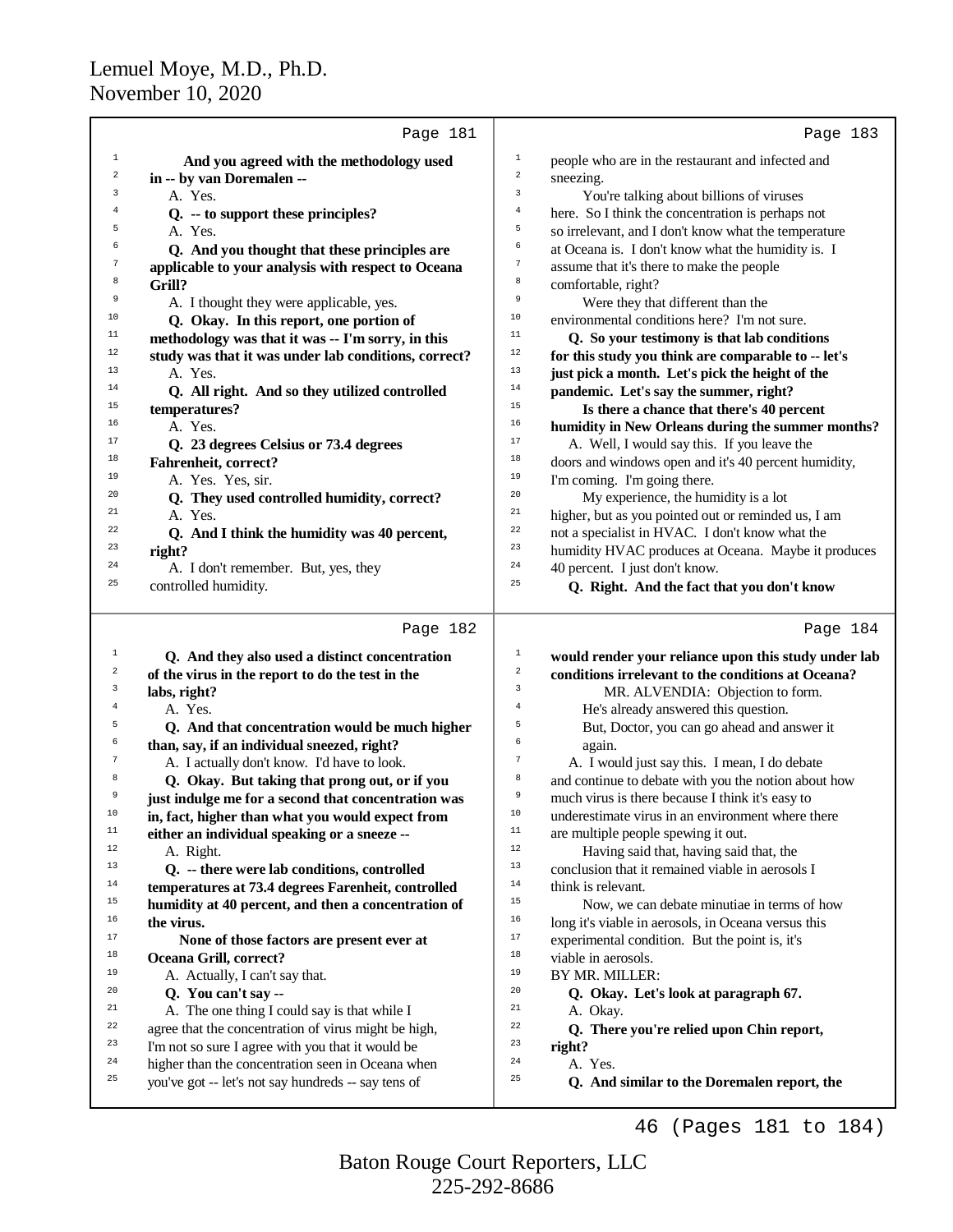|                         | Page 185                                                                     |                         | Page 187                                             |
|-------------------------|------------------------------------------------------------------------------|-------------------------|------------------------------------------------------|
| $\mathbf{1}$            | Chin report was done under lab conditions, correct?                          | $1\,$                   | there's no UV light in the dark; and I know that it  |
| 2                       | A. Yeah. I do have to -- I do have a                                         | $\sqrt{2}$              | gets dark in New Orleans. I don't have to go there   |
| 3                       | criticism of the Chin report in that it is very                              | 3                       | to know that. And I, therefore, know that the        |
| 4                       | brief. If I remember right, it was a                                         | $\,4$                   | difference is how much gets in during the day.       |
| 5                       | correspondence. It wasn't a full paper. I'm trying                           | 5                       | And I'm now conceding that there's more UV           |
| 6                       | to go by memory here. It wasn't a full paper. So                             | 6                       | light getting in during the day, but I really don't  |
| 7                       | it's hard to know exactly what was going on in all                           | $\boldsymbol{7}$        | know how much more is getting in.                    |
| 8                       | the detail we would like.                                                    | 8                       | Q. Okay. Do you know what the current state          |
| 9                       | Q. But it too had controlled temperatures and                                | 9                       | of literature with respect to the survivability of   |
| 10                      | controlled humidity, right?                                                  | 10                      | CoV-2 in non-lab conditions is?                      |
| 11                      | A. Yes.                                                                      | 11                      | What's the current scientific hypothesis             |
| 12                      | Q. And it was also done in lab conditions,                                   | 12                      | about the survivability of CoV-2 today in non-lab    |
| 13                      | correct?                                                                     | 13                      | conditions?                                          |
| 14                      | A. Yes.                                                                      | 14                      | A. Yeah. So my focus -- thank you for                |
| 15                      | Q. Do you know what the concentration of the                                 | 15                      | clarifying that.                                     |
| 16                      | viruses that was used in the Chin report --                                  | 16                      | My focus has been lab conditions, so I               |
| 17                      | A. I don't recall.                                                           | 17                      | don't know that -- I'm trying to understand what the |
| 18                      | Q. Okay. Let's go to paragraph 70. This,                                     | 18                      | value would be of studies that don't look at it in   |
| 19                      | again, is another source you rely upon, the Riddle                           | 19                      | unstandardized condition. I don't know what -- what  |
| 20                      | report?                                                                      | 20                      | does that really mean?                               |
| 21                      | A. Yes, sir.                                                                 | 21                      | Q. Well, perhaps because Oceana Grill is not         |
| 22                      | Q. And similar to others, this was under lab                                 | 22                      | in a lab, there may be some utility to them to know  |
| 23                      | conditions, right?                                                           | 23                      | what the survivability is of CoV-2 outside of a lab  |
| 24                      | A. Yes. This is quite a bit more detailed                                    | 24                      | condition.                                           |
| 25                      | than Chin was.                                                               | 25                      | A. Fair enough. Fair enough. However, when           |
|                         |                                                                              |                         |                                                      |
|                         | Page 186                                                                     |                         | Page 188                                             |
|                         |                                                                              |                         |                                                      |
| $\mathbf{1}$            | Q. And, in fact, in Riddle, they actually                                    | $\mathbf{1}$            | you're outside of -- when you're outside of          |
| $\overline{\mathbf{c}}$ | maintained the virus in the dark, right?                                     | $\overline{\mathbf{c}}$ | standardized conditions, lab or not, there's         |
| 3                       | A. Yes, to avoid the effects of UV light.                                    | 3                       | variability day to day; UV light changes day to day; |
| $\overline{4}$          | Yes.                                                                         | $\bf{4}$                | temperature changes day to day; and so viability     |
| 5                       | Q. Which would do what?                                                      | 5                       | changes day to day.                                  |
| 6                       | A. UV light is high frequency radiation. It                                  | 6                       | So it's hard to know what the -- what the            |
| $\tau$                  | can ionize, which means it can break, break                                  | $\boldsymbol{7}$        | real measurement actually means since the conditions |
| 8                       | electrons off from atoms, destabilize molecules, and                         | 8                       | continue to change. Put another way, the mean may    |
| 9                       | denature the virus. That was the short version.                              | 9                       | be different, but the variability confuses the       |
| 10                      | Q. And so it's fair to say that Oceana Grill                                 | 10                      | issue.                                               |
| $\mathbf{11}%$          | has much more UV light with its doors, windows, and                          | $11\,$                  | Q. Let's look at 73.                                 |
| 12                      | openings than keeping a virus in the dark in this                            | 12                      | A. Okay. Can I suggest we take a break for a         |
| 13                      | Riddle report, correct?                                                      | 13                      | few minutes before we go on?                         |
| 14                      | A. I would say there was more UV light.                                      | 14<br>15                | MR. MILLER: Well, assuming your --                   |
| 15                      | However, if it's much more, I don't know. But there                          | 16                      | MR. ALVENDIA: Yeah, let's do that.                   |
| 16                      | was more UV light.                                                           | 17                      | But, again, let's do a time check here               |
| 17                      | Now, of course, UV light is only present                                     | 18                      | Allen. We're now at 5:30. We've been                 |
| 18                      | during the day, not present at night. It's present                           | 19                      | going for five-and-a-half hours. What are            |
| 19                      | on cloudy days, but not present at night. So there                           | 20                      | we looking at here?                                  |
| 20                      | is a difference; but how much the difference is, I                           | 21                      | MR. MILLER: I mean, hopefully close                  |
| 21                      | don't know.                                                                  | 22                      | to 6:00. If it's past 6:00, it won't be              |
| 22<br>23                | Q. And part of the reason is because you don't                               | 23                      | much past 6:00.                                      |
| 24                      | know how much UV light comes into Oceana Grill                               | 24                      | MR. ALVENDIA: All right. Let's take                  |
| 25                      | because you've never been there?<br>A. No. Part of the reason is that I know | 25                      | a five-minute break.<br>(Recess taken.)              |

47 (Pages 185 to 188)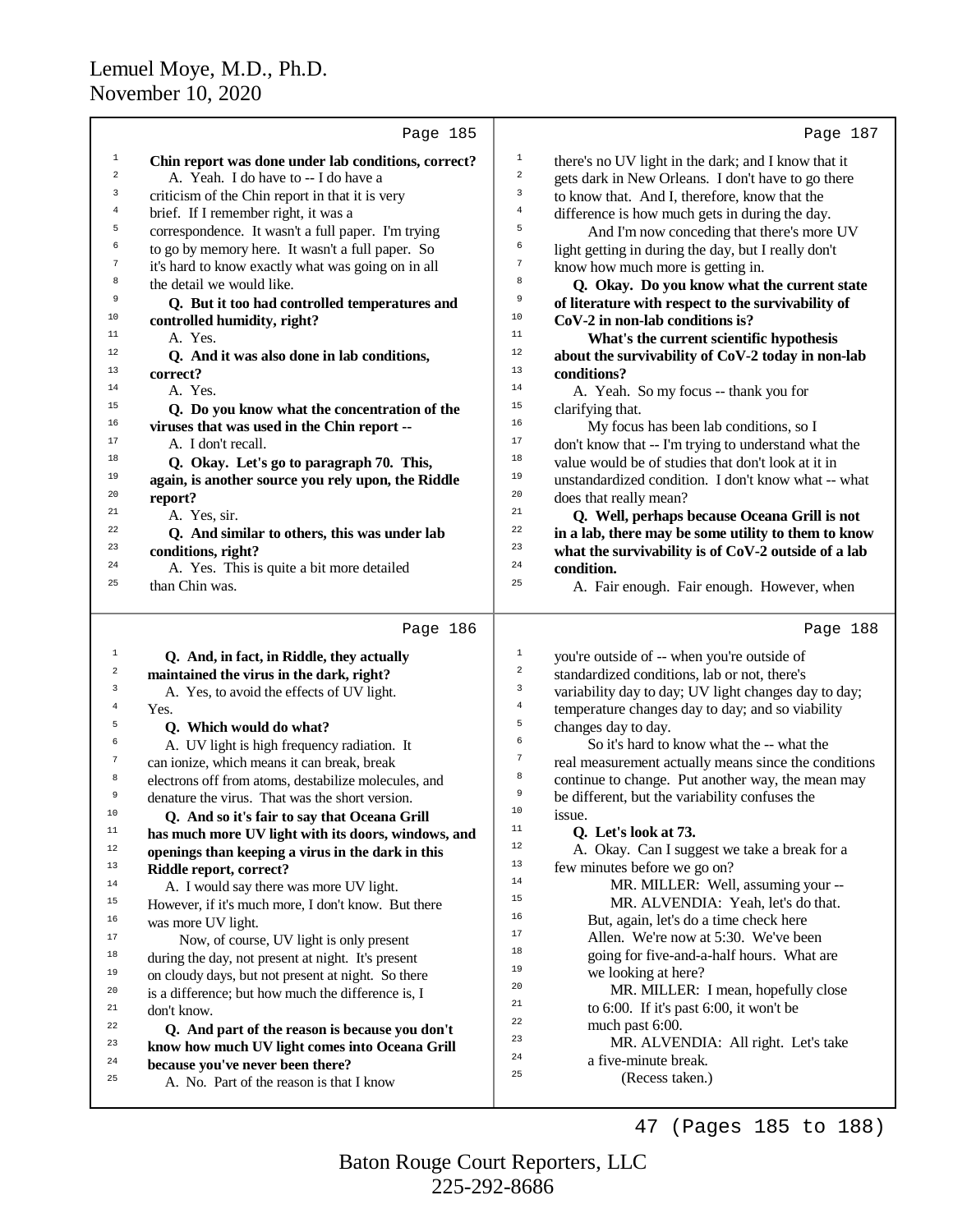$\alpha$ 

it was inadequate.

<sup>18</sup> **not accurate?** 

<sup>23</sup> their belief.<br><sup>24</sup>  $\Omega$  Se then

<sup>10</sup> But the third reason that I didn't say here  $\frac{11}{11}$  but I want to say on the researd so that you but I want to say on the record so that you <sup>12</sup> understand and you can examine me on it, is that, in<br><sup>13</sup> fact, the bleach-based cleaners simply can't reach <sup>13</sup> fact, the bleach-based cleaners simply can't reach  $\frac{14}{14}$  the simple when it is embedded in the surface. <sup>14</sup> the virus when it is embedded in the surface.<br> $15$  That's a third reason bloods can't reach the virus <sup>15</sup> That's a third reason bleach can't reach the virus.<br> **16** Co some the recommendations that an <sup>16</sup> **Q.** So again, the recommendations that are <sup>17</sup> given by the Centers for Disease Control are simply<br><sup>18</sup> and accurate?

<sup>19</sup> A. They -- I don't want to say -- I

<sup>20</sup> wouldn't say it that way. Again, I'm not going<br>
<sup>21</sup> (indiccernible) their effort. They do the yery b <sup>21</sup> (indiscernible) their effort. They do the very best<br><sup>22</sup> they can. But the size of virus miticates equipst <sup>22</sup> they can. But the size of virus mitigates against  $\frac{23}{100}$ 

|                         | Page 189                                             |                | Page 191                                                                                |
|-------------------------|------------------------------------------------------|----------------|-----------------------------------------------------------------------------------------|
| 1                       | BY MR. MILLER:                                       | $\mathbf{1}$   | kills the virus. And I can show you exactly from                                        |
| $\sqrt{2}$              | Q. Doctor, take a look at paragraph 73.              | $\overline{a}$ | their website where they say it kill the virus.                                         |
| $\overline{\mathbf{3}}$ | A. Okay.                                             | 3              | They're wrong when they say that?                                                       |
| $\overline{4}$          | Q. And it is a discussion of Oceana Grill's          | $\overline{4}$ | MR. ALVENDIA: Objection. You're                                                         |
| 5                       | remediation efforts, and the last sentence basically | 5              | mischaracterizing his testimony. He's not                                               |
| 6                       | says -- oh, let's go with the first sentence.        | 6              | saying -- he's not saying if the cleaner                                                |
| $\boldsymbol{7}$        | [As read]: "Oceana has attempted to                  | $\overline{7}$ | doesn't touch the virus itself, it kills                                                |
| 8                       | restore the pre-COVID-19 environment by maneuvers,   | 8              | it. What he's saying is if it can't touch                                               |
| 9                       | e.g., arising out of -- arising out the property,    | 9              | it, it doesn't kill it. He said that about                                              |
| 10                      | generally -- airing out the property, generally      | 10             | three times now. He's not saying they're                                                |
| $11$                    | cleaning the surfaces with bleach-based cleaners,    | $11\,$         | wrong.                                                                                  |
| $12$                    | and closing off rooms where individuals who reported | 12             | MR. MILLER: We could be here until                                                      |
| 13                      | COVID-19 were located for 24 hours.                  | 13             | 7:00 o'clock, if you want, because I'm                                                  |
| $14$                    | "While this effort is understandable, it's           | 14             | going to ask the questions. So let me ask                                               |
| 15                      | inadequate because, one, the effort was undone by    | 15             | the questions. You can make your objection                                              |
| 16                      | the continued arrival of SARS-COVID-2 positive       | 16             | and then let me ask the question.                                                       |
| 17                      | patrons and employees; and two, the recent research  | 17             | MR. ALVENDIA: My objection is you're                                                    |
| 18                      | of Riddle" -- or "Riddle" -- I don't know --         | 18             | mischaracterizing his testimony. Please                                                 |
| 19                      | "reveals the virus is viable for up to 28 days and   | 19             | reask it.                                                                               |
| 20                      | perhaps longer, invalidating the process of          | 20             | Doctor, you can answer, if you                                                          |
| 21                      | cordoning off a room for 24 hours."                  | 21             | understand his question.                                                                |
| 22                      | The 28-day number that you cite there is             | 22             | A. In order for the virus to be denatured, not                                          |
| 23                      | the -- where the virus was kept in a dark area --    | 23             | killed, but denatured, it has to be touched by the                                      |
| 24                      | darkness in a laboratory under controlled            | 24             | cleaning agent. If it can be touched by the                                             |
| 25                      | temperatures and humidity, correct?                  | 25             | cleaning agent, then it will be denatured.                                              |
|                         | Page 190                                             |                | Page 192                                                                                |
| 1                       |                                                      | $\,1\,$        |                                                                                         |
| $\sqrt{2}$              | A. Yes.                                              | $\mathbf 2$    | I don't disagree with them. I'm simply                                                  |
| $\mathsf 3$             | Q. So that condition doesn't normally exist at       | $\mathsf 3$    | saying that many virus are embedded so deeply that                                      |
| $\overline{4}$          | Oceana Grill, does it?                               | $\bf{4}$       | the cleaning agents can't reach them.                                                   |
| 5                       | A. That is true. It does not ordinarily              | 5              | BY MR. MILLER:                                                                          |
| 6                       | exist.                                               | 6              | Q. And let's talk about Oceana Grill, because                                           |
| $\overline{7}$          | Q. Okay. Are you familiar with --                    | $\tau$         | that's really the only reason we're here, and the<br>surfaces that are in a restaurant. |
| 8                       | A. I'm sorry. I do need to also tell you             | 8              |                                                                                         |
|                         | that -- so I've given you two reasons that I think   |                | In your conclusion, your opinion, is that                                               |

9

 **In your conclusion, your opinion, is that the guidance given by the Centers For Disease** <sup>10</sup> **Control, that restaurants can denature the virus to**<br><sup>11</sup> **the point where it is safe for patrons to get in a** <sup>11</sup> **the point where it is safe for patrons to eat in a**<br>nectaurent is inequante because the surfaces in <sup>12</sup> **restaurant, is inaccurate because the surfaces in** <sup>13</sup> **Oceana Grill will not allow you to denature the**  $\frac{14}{15}$  **virus?** 

<sup>15</sup>  $\mu$  A. I am simply saying that the CDC is correct<br><sup>16</sup> in that the sequence of cleaning and disinfectants <sup>16</sup> in that the sequence of cleaning and disinfectants<br> $\frac{17}{2}$  can denoture virtues when they reach them and the  $17$  can denature viruses when they reach them, and they reach many viruses <sup>18</sup> reach many viruses.<br>
<sup>19</sup> But they do no

<sup>19</sup> But they do not reach all viruses because  $\frac{20}{100}$  these viruses are embedded as I've said, and so <sup>20</sup> these viruses are embedded, as I've said; and so  $\frac{21}{1000}$  these viruses continue to be a threat. That's who <sup>21</sup> those viruses continue to be a threat. That's what  $\frac{22}{\pi}$  I'm saying <sup>22</sup> I'm saying.

<sup>23</sup> **Q. Let's talk about Oceana Grill, because you** <sup>24</sup> **have authored a report that says, "The viruses have** <sup>25</sup> **reached the surface at Oceana Grill, and it creates**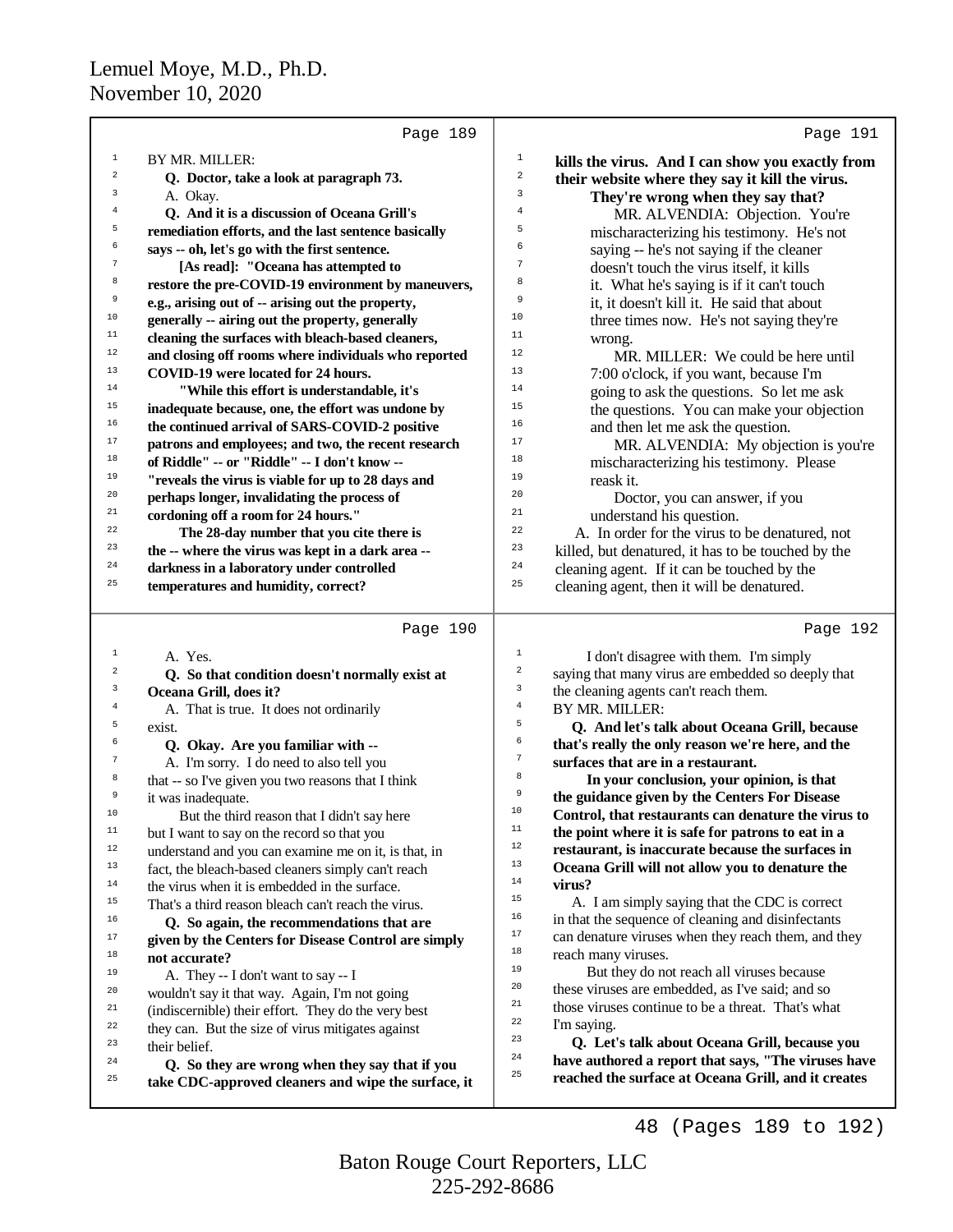|              | Page 193                                             | Page 195                                                              |
|--------------|------------------------------------------------------|-----------------------------------------------------------------------|
| $\mathbf{1}$ | a dangerous environment."                            | $\mathbf{1}$<br>publicly?                                             |
| 2            | Am I incorrect about that?                           | $\,2$<br>Q. Yes.                                                      |
| 3            | A. Correct.                                          | 3<br>A. I'm sorry. You said it was in press. That                     |
| 4            | Q. Okay. The Center For Disease Control has          | $\overline{4}$<br>means it hasn't appeared publicly.                  |
| 5            | said that establishments like Oceana Grill can       | 5<br>Q. Okay. I'll tell you what, what about                          |
| 6            | create an environment safe for its patrons and, in   | 6<br>the -- what I'm going to refer to is the Goldman                 |
| 7            | their words, kill the virus -- but we're going to    | 7<br>report from the Lancet, which is one of your                     |
| 8            | use denature -- if you use the cleaning agents that  | 8<br>reviewed articles.                                               |
| 9            | they suggest to wipe down the surfaces.              | 9<br>Are you familiar with Goldman's report in                        |
| 10           | And because you're here as an expert and             | 10<br>the Lancet?                                                     |
| 11           | authored a report with respect to Oceana Grill, my   | 11<br>A. Is it one of my reviewed articles?                           |
| 12           | question to you is, the surfaces that are at Oceana  | 12<br>Q. No, it's not one of your reviewed -- well,                   |
| 13           | Grill, the viruses that you say are at Oceana Grill, | 13<br>Lancet is one of your reviewed articles, yes?                   |
| 14           | your opinion is they cannot be denatured?            | 14<br>A. The Lancet is a journal I did peer reviews                   |
| 15           | MR. ALVENDIA: His opinion is more                    | 15<br>for.                                                            |
| 16           | likely than not. Is that what you're                 | 16<br>Q. Okay. This is a report by Goldman in the                     |
| 17           | asking, Allen? Once again, it's important            | 17                                                                    |
| 18           |                                                      | Lancet, which is the publication you did peer<br>18<br>reviews for.   |
| 19           | to use --                                            | 19                                                                    |
| 20           | MR. MILLER: I'm asking him what his                  | A. Just to be clear, the Lancet publishes<br>20                       |
| 21           | opinion is. I don't want to ask -- I'm not           | thousands of articles.<br>21                                          |
| 22           | interested in what the lawyers' opinions             | Q. Sure.<br>22                                                        |
| 23           | are. I just want to know what the                    | A. This sounds like an article I have not<br>23                       |
| 24           | witness's opinion is.                                | read.<br>24                                                           |
| 25           | MR. ALVENDIA: I'm asking you what                    | Q. Okay.<br>25                                                        |
|              | level are you asking him. Are you asking             | A. Okay. All right.                                                   |
|              | Page 194                                             | Page 196                                                              |
| 1            | more likely than not? beyond a reasonable            | 1<br>Q. Tell me what fomites are.                                     |
| 2            | doubt? It's an improper question.                    | 2<br>A. Fomites are the vehicles that spread                          |
| 3            | BY MR. MILLER:                                       | 3<br>infection.                                                       |
| 4            | Q. You can answer my question, assuming you          | $\,4$<br>Q. All right. And how do fomites apply in                    |
| 5            | understand it, Doctor.                               | 5<br>this case?                                                       |
| 6            | A. That level of cleaning is insufficient.           | 6<br>A. Well, I think -- the way I think about                        |
| 7            | It's more likely than not insufficient.              | $\boldsymbol{7}$<br>fomites is that they are the droplets that spread |
| 8            | Q. To denature the virus?                            | 8<br>the virus.                                                       |
| 9            | A. Correct.                                          | $\overline{9}$<br>MR. MILLER: Okay. Can you pull up                   |
| 10           | Q. Okay. Despite the recommendations of the          | 10<br>the Lancet report concerning exaggerated                        |
| 11           | <b>Centers for Disease Control?</b>                  | $11\,$<br>risk of transmission of COVID by fomites?                   |
| 12           | A. Centers for Disease Control does the very         | $12$<br>A. I don't know. If it's not --                               |
| 13           | best they can using the cleaning agents. But         | 13<br>BY MR. MILLER:                                                  |
| 14           | unfortunately, as I said before, the virus mitigates | $1\,4$<br>Q. Not you. I'm talking -- I'm talking to my                |
| 15           | against that. The virus's size mitigates against     | 15<br>colleague.                                                      |
| 16           | that.                                                | 16<br>A. I apologize. Okay.                                           |
| 17           | Q. Are you familiar with a Clinical                  | 17<br>Q. This is an article out of the Lancet that,                   |
| 18           | <b>Microbiology in Infection publication?</b>        | 18<br>which again, is the publication where you've done               |
| 19           | A. I'm not sure what -- you're talking about a       | 19<br>peer-review articles.                                           |
| 20           | book? a journal? an article?                         | 20<br>Have you ever seen this article before?                         |
| 21           | I'm not sure what we're talking about.               | 21<br>A. I have not.                                                  |
| 22           | Q. CMI, it's a -- articles in press.                 | 22<br>Q. Okay. In your work on this case -- I know                    |
| 23           | What about a gentleman by the name of                | 23<br>we talked about a number of articles and a number of            |
| 24           | <b>Ben-Shmuel?</b>                                   | 24<br>things that you did use, all of which were, I would             |
| 25           | A. No. The article, does that appear                 | 25<br>say, in the spring of 2020, correct? Early on in                |

225-292-8686 Baton Rouge Court Reporters, LLC

49 (Pages 193 to 196)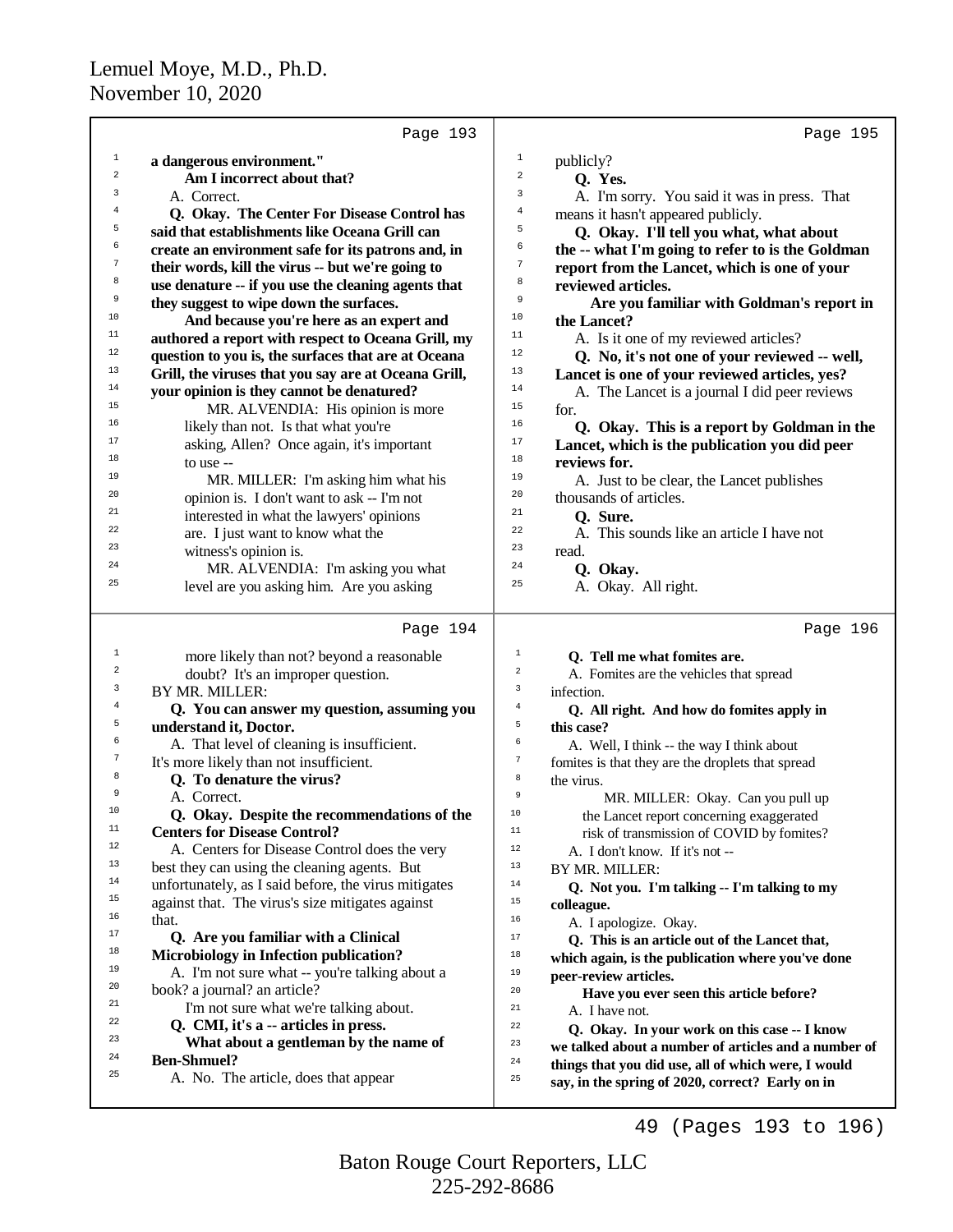|                  | Page 197                                                                                    | Page 199                                                                                                       |
|------------------|---------------------------------------------------------------------------------------------|----------------------------------------------------------------------------------------------------------------|
| $\mathbf{1}$     | the COVID analysis.                                                                         | $\mathbf 1$<br>events we just talked about, individual comes in,                                               |
| $\,2$            | A. I'm sorry. What was your question again?                                                 | $\,$ 2 $\,$<br>droplets go onto the table, immediately after                                                   |
| 3                | I was just trying to read this.                                                             | $\overline{3}$<br>droplets are on the table -- we're talking about                                             |
| 4                | Q. Yeah. Sure. Take your time. Why don't                                                    | $\,4$<br>just inanimate surfaces right now, not in the air or                                                  |
| 5                | you go ahead and --                                                                         | 5<br>person to person.                                                                                         |
| 6                | A. Can we go to the next page?                                                              | 6<br>The virus is on the inanimate surface,                                                                    |
| 7                | MR. ALVENDIA: Yeah, I was going to                                                          | $\boldsymbol{7}$<br>person then has to touch the inanimate surface,                                            |
| 8                | say -- I was going to say, Allen, if you're                                                 | 8<br>likely with a hand, then that hand has -- prior                                                           |
| 9                | going to question him on the articles --                                                    | 9<br>being -- the virus being compromised, go, then, to                                                        |
| 10               | MR. MILLER: Yeah, I'll let him look                                                         | $10\,$<br>that person's either face or eyes. The                                                               |
| 11               | at it first.                                                                                | $11\,$<br>concentration on your hand has to be sufficient                                                      |
| 12               | MR. ALVENDIA: Let him look at the                                                           | 12<br>enough to get through your individual membranes and                                                      |
| 13               | whole article, please.                                                                      | 13<br>into your cell to then infect the cells and you then                                                     |
| 14               | A. Can we go back to the previous page,                                                     | 14<br>become infected.                                                                                         |
| 15               | please? Okay. Thank you.                                                                    | 15<br>Because of that, this gentleman says                                                                     |
| 16               | BY MR. MILLER:                                                                              | 16<br>that -- let's see. "Although periodic" -- "I                                                             |
| 17               | Q. Do you have any reason to disagree with                                                  | $17\,$<br>believe that fomites that have not been in contact                                                   |
| 18               | this article?                                                                               | $18\,$<br>with an infected carrier for many hours do not pose                                                  |
| 19               | A. I have a reason to question its results.                                                 | 19<br>a measurable risk of transmission." And in this                                                          |
| 20               | Q. Why?                                                                                     | 20<br>case, he did it in non-hospital settings.                                                                |
| 21               | A. First of all, I don't know if its results                                                | 21<br>Do you agree or disagree with that?                                                                      |
| 22               | are correct or not. By that I mean I don't know if                                          | 22<br>A. I would say, based on what I have read here                                                           |
| 23               | they reflect the true state of nature or not because                                        | 23<br>and what I know, I would disagree. And what is                                                           |
| 24               | there's not very much information about methodology                                         | 24<br>missing here is the methodology he used to come to                                                       |
| 25               | here. This is really a brief. This is not a                                                 | 25<br>his conclusion.                                                                                          |
|                  | Page 198                                                                                    | Page 200                                                                                                       |
| 1                | full-length manuscript. This is really a very brief                                         | $\mathbf 1$<br>Q. And let me ask you one question, then, as a                                                  |
| $\boldsymbol{2}$ | report.                                                                                     | $\sqrt{2}$<br>follow up.                                                                                       |
| $\mathsf 3$      | If this is pre-staging a full-length                                                        | 3                                                                                                              |
| $\bf{4}$         | manuscript, then I'd be happy to read that. But I                                           |                                                                                                                |
| 5                |                                                                                             | In all of your studies, in all of your<br>$\,4$                                                                |
|                  |                                                                                             | readings, and in preparation of your report, can you<br>5                                                      |
| 6                | don't get much of anything from this.                                                       | identify one instance anywhere in the world where an<br>6                                                      |
| $\boldsymbol{7}$ | Q. Okay. Go to the second page. Let me --                                                   | individual has been confirmed to have contracted<br>$\boldsymbol{7}$                                           |
| 8                | okay.                                                                                       | COVID-19 from an inanimate object?<br>$^{\rm 8}$                                                               |
| 9                | So in this, this gentleman opines -- and                                                    | MR. ALVENDIA: Once again, using the<br>$\,9$                                                                   |
| 10               | this is Mr. Goldman -- that in his opinion the                                              | standard of more likely than not?<br>10                                                                        |
| $11\,$           | chance of transmission through inanimate surfaces is                                        | MR. MILLER: No. I'm not asking about<br>$11\,$                                                                 |
| $12 \,$          | very small, and only in instances where an infected                                         | an opinion. I'm asking about a fact. I'm<br>12                                                                 |
| 13               | person coughs or sneezes on the surfaces, and                                               | asking for him to identify to me one fact,<br>13                                                               |
| $14\,$           | someone else touches that surface soon after the                                            | that being a confirmed case of an<br>14                                                                        |
| 15               | cough or sneeze.                                                                            | individual somewhere on this globe that<br>15                                                                  |
| 16               | And then I will go a step further and say,                                                  | contracted COVID-19 from a inanimate<br>16                                                                     |
| $17\,$           | then that individual touches their nose with a                                              | object.<br>17                                                                                                  |
| $18\,$           | sufficient concentration of the virus on their hand                                         | A. My answer to you is that I have not done<br>18                                                              |
| 19               | that can then penetrate your personal membranes into                                        | anywhere near a sufficient survey to be able to<br>19                                                          |
| 20               | your cells and then you catch -- then you would be                                          | answer that question with a surety.<br>20                                                                      |
| 21               | infected.                                                                                   | To answer you directly, no. But I haven't<br>21                                                                |
| 22               | So although he doesn't go that far, I'll                                                    | done a study of it. The fact that I can't think of<br>22                                                       |
| 23               | take it two steps further, and you would probably<br>agree with me on those last two steps. | an example doesn't mean an example doesn't exist.<br>23<br>It just means that I haven't contacted the right or |
| 24               | A. The pathophysiology is sound.                                                            | $2\,4$<br>wrong people, depending on your point of view.                                                       |
| 25               | Q. Okay. So as a result of the sequence of                                                  | 25<br>BY MR. MILLER:                                                                                           |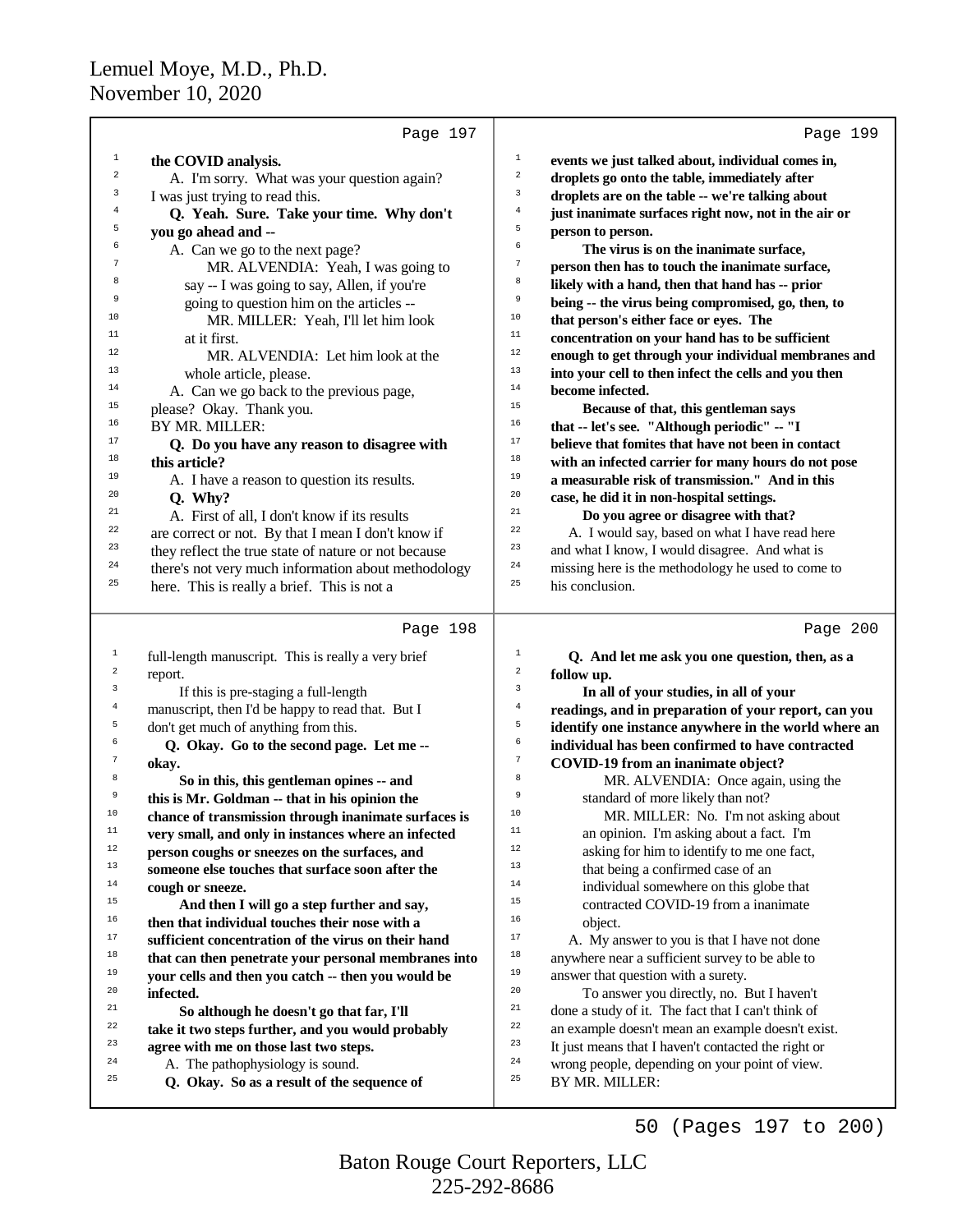| Page 201                                             | Page 203                                            |
|------------------------------------------------------|-----------------------------------------------------|
| $\mathbf 1$                                          | $\mathbf 1$                                         |
| Q. Okay.                                             | of COVID-19 by Fomites" as Exhibit 3, I             |
| $\overline{a}$                                       | 2                                                   |
| A. I don't have an informative answer.               | think.                                              |
| 3                                                    | 3                                                   |
| Q. So the answer is, no, you do not have one         | (Exhibit No. 3 was identified.)                     |
| $\overline{4}$                                       | 4                                                   |
| fact, meaning one person worldwide that has ever     | THE WITNESS: If you're waiting for                  |
| 5                                                    | 5                                                   |
| confirmed contracting COVID-19 from an inanimate     | me, I've read this.                                 |
| 6                                                    | 6                                                   |
| object?                                              | BY MR. MILLER:                                      |
| 7                                                    | $\overline{7}$                                      |
| A. My answer is, no, I do not have an                | Q. Okay. You've read this.                          |
| 8                                                    | 8                                                   |
| informative answer.                                  | And do you disagree with this article?              |
| 9                                                    | 9                                                   |
| Q. Okay. Despite not having that fact, not           | A. I will say that there is a -- yes. And I         |
| 10                                                   | $10$                                                |
| having researched whether or not a person has        | would say there's a substantial body of literature  |
| $11$                                                 | $11$                                                |
| contracted COVID-19 from an inanimate object, not    | that -- that is much more detailed than this that   |
| 12                                                   | 12                                                  |
| person to person, but on the surface; despite not    | contradicts the finding.                            |
| 13                                                   | 13                                                  |
| having surveyed, not having looked for articles, you | Q. Okay.                                            |
| 14                                                   | 14                                                  |
| have opined that the restaurant, because of, in your | A. I'm sorry. And maybe -- this is in Italy.        |
| 15                                                   | 15                                                  |
| assertion, CoV-2 is present on the surface, is a     | And actually, they refer to studies 4 and 5, which  |
| 16                                                   | 16                                                  |
| dangerous -- creates a dangerous condition?          | are Colaneri -- actually, they're both by Colaneri, |
| 17                                                   | 17                                                  |
| MR. ALVENDIA: Objection to form.                     | and I haven't read those. So I would need to read   |
| 18                                                   | $1\,8$                                              |
| MR. MILLER: That was really poorly                   | those to fully opine on this.                       |
| 19                                                   | 19                                                  |
| phrased.                                             | But I would say that I disagree with this,          |
| 20                                                   | 20                                                  |
| MR. ALVENDIA: So objection to form.                  | based on its face, what they presented.             |
| 21                                                   | $2\sqrt{1}$                                         |
| MR. MILLER: But I'll say it again.                   | Q. All right. Their findings -- one of their        |
| 22                                                   | 22                                                  |
| BY MR. MILLER:                                       | finding -- and I'll just read a sentence.           |
| 23                                                   | 23                                                  |
| Q. Doctor, did you understand my question?           | It says, "Our findings suggest that                 |
| 24                                                   | 24                                                  |
| A. The first 40 percent.                             | environmental contamination leading to SARS-CoV-2   |
| 25                                                   | 25                                                  |
| Q. Fair enough. All right.                           | transmission is unlikely to occur in real life      |
| Page 202                                             | Page 204                                            |
| $\mathbf{1}$                                         | $1\,$                                               |
| You have just told me that you have not              | conditions, provided that standard cleaning         |
| $\overline{a}$                                       | $\overline{a}$                                      |
| taken any steps to determine whether or not an       | procedures and precautions are enforced."           |
| 3                                                    | $\mathbf{3}$                                        |
| individual has ever contracted COVID-19 from an      | Do you see that?                                    |
| $\overline{4}$                                       | $\bf{4}$                                            |
| inanimate object. Is that fair?                      | A. I do. Now, I would use -- I'm sorry. Go          |
| 5                                                    | 5                                                   |
| A. That's fair.                                      | ahead.                                              |
| 6                                                    | 6                                                   |
| Q. And so you do not have an informed answer         | Q. That's also the same guidance that's given       |
| $\sqrt{7}$                                           | $\boldsymbol{7}$                                    |
| about whether or not there is one person worldwide   | by the Center for Disease Control, isn't it? That   |
| 8                                                    | 8                                                   |
| that has, in fact, contracted COVID-19 from an       | standard cleaning procedures or precautions would   |
| 9                                                    | $\,9$                                               |
| inanimate object.                                    | create an environment that prevents contamination   |
| MR. ALVENDIA: Objection to form.                     | 10                                                  |
| 10                                                   | from SARS-CoV-2 transmission?                       |
| $11$                                                 | 11                                                  |
| You can answer.                                      | A. This is Italy. I don't know that Italy           |
| 12                                                   | 12                                                  |
| A. That's fair.                                      | follows CDC, I just don't.                          |
| 13                                                   | 13                                                  |
| BY MR. MILLER:                                       | Q. I'm not asking if they follow CDC. I'm           |
| 14                                                   | 14                                                  |
| Q. Okay. Established -- now that we've               | asking whether or not this finding is consistent    |
| 15                                                   | 15                                                  |
| established that, that you have not done that        | with the guidance that the CDC gives us.            |
| 16                                                   | $16\,$                                              |
| research, you still in this case opine that the      | A. Standard cleaning procedures, I can't tell       |
| 17                                                   | 17                                                  |
| inanimate objects in Oceana Grill create a dangerous | from this.                                          |
| 18                                                   | 18                                                  |
| environment, correct?                                | Q. Okay. Does the CDC not recommend to us           |
| 19                                                   | 19                                                  |
| A. I do, yes.                                        | that in order to denature the virus -- they use the |
| 20                                                   | 20                                                  |
| Q. Okay. That's it. I think we labored               | word "kill" -- standard cleaning is what a          |
| 21                                                   | 21                                                  |
| through that series of questions.                    | restaurant like Oceana would need to do?            |
| 22<br>MR. MILLER: Can you pull up the                | 22<br>A. Actually, it's standard cleaning and<br>23 |
| 23                                                   | disinfectants, right?                               |
| Mondelli Lancet article, September 29th?             | ${\bf 24}$                                          |
| 24                                                   | Q. Standard cleaning and disinfectants, yes,        |
| For the court reporter, I'm going to                 | 25                                                  |
| 25<br>make the "Exaggerated Risk of Transmission     | sir.                                                |
|                                                      |                                                     |

51 (Pages 201 to 204)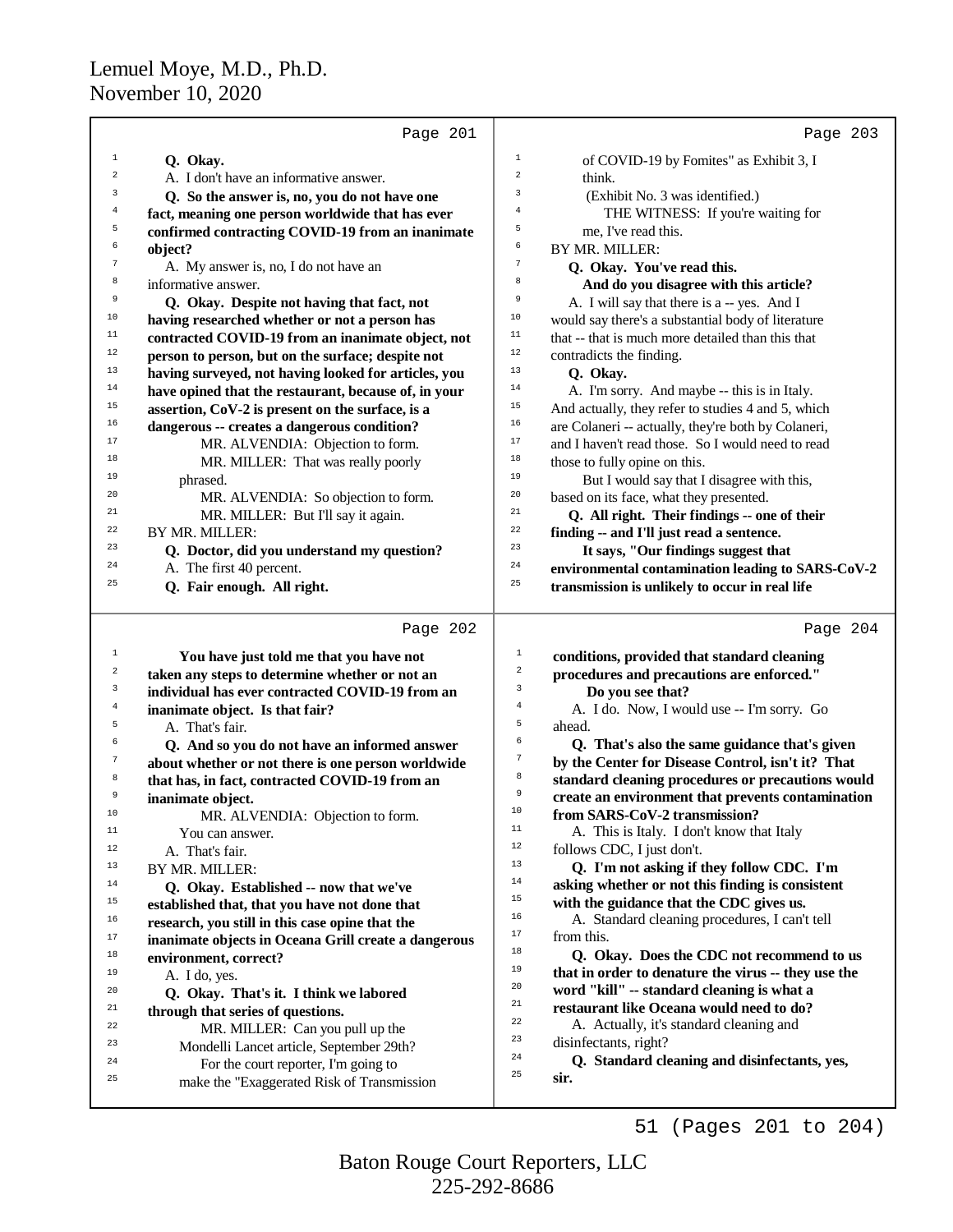|                  | Page 205                                                                                  | Page 207                                                                                           |
|------------------|-------------------------------------------------------------------------------------------|----------------------------------------------------------------------------------------------------|
| $\mathbf{1}$     | A. I think there's a difference here. I think                                             | $\mathbf 1$<br>A. Van der Waals forces and London forces.                                          |
| $\boldsymbol{2}$ | there may be a difference in what they do and what                                        | $\sqrt{2}$<br>Q. Are different from ionic and covalent                                             |
| 3                | Oceana did.                                                                               | 3<br>bonds, right?                                                                                 |
| 4                | MR. MILLER: Okay. I'll mark this as                                                       | $\,4$<br>A. Correct. Yes.                                                                          |
| 5                | Exhibit 4.                                                                                | 5<br>Q. Okay. So what is a reaction mechanism?                                                     |
| 6                | (Exhibit No. 4 was identified.)                                                           | 6<br>A. I don't know what you mean. I mean, I                                                      |
| 7                | BY MR. MILLER:                                                                            | $\sqrt{7}$<br>remember old definitions where reaction mechanisms                                   |
| 8                | Q. All right. I'm going to try to be quick                                                | 8<br>were defined at SN1 mechanisms and SN2 mechanisms                                             |
| 9                | with these questions, Doctor, if you can.                                                 | 9<br>based on the availability of -- based on the                                                  |
| 10               | Ionic bonding, could you describe that to                                                 | $10$<br>availability of electrons, whether there are lone                                          |
| 11               | me?                                                                                       | $11$<br>pairs of electrons available or not. That's my                                             |
| 12               | A. Ionic bonding is a process by which two                                                | 12<br>understanding of reaction mechanism. That may be a                                           |
| 13               | atoms interact with one atom, taking the electron of                                      | 13<br>little dated.                                                                                |
| 14               | another.                                                                                  | $14\,$<br>Q. Now, let's go to -- all right. Let's go                                               |
| 15               | Q. Okay. And covalent bonding?                                                            | 15<br>back to paragraph 55 in the report. So -- and we                                             |
| 16               | A. Covalent bonding is a process by which two                                             | 16<br>talked about this paragraph for quite some time, but                                         |
| 17               | atoms share electrons.                                                                    | 17<br>I'm just going to focus on one particular phrase                                             |
| 18               | Q. Can you have molecular adhesion covalent                                               | 18<br>where you indicate that -- and what sentence is it                                           |
| 19               | bonding with a particle ion character?                                                    | 19<br>in?                                                                                          |
| 20               | A. I will say, yes, you can. Nature is not                                                | 20<br>It's really the second-to-last sentence.                                                     |
| 21               | black and white, even though we make -- we make                                           | 21<br>"This insinuation of the virus into and through the                                          |
| 22               | definitions of black and white.                                                           | 22<br>surface of solid objects alters the surface to a                                             |
| 23               | Covalent bonds are not always exclusively                                                 | 23<br>wood wax surface hybrid that cannot be                                                       |
| 24               | covalent. The electron does not always share the                                          | 24<br>disassembled" --                                                                             |
| 25               | ionic bonding. The theft of the electron is not                                           | 25<br>A. Right.                                                                                    |
|                  |                                                                                           |                                                                                                    |
|                  |                                                                                           |                                                                                                    |
| $\mathbf{1}$     | Page 206                                                                                  | Page 208<br>1                                                                                      |
| 2                | always complete, so there is overlap.                                                     | Q. -- "separating the virus from the<br>$\sqrt{2}$                                                 |
| 3                | Q. Can you give me an example, something that                                             | original" -- "separating the virus from the original<br>3                                          |
| 4                | I could recognize?                                                                        | surface."<br>$\,4$                                                                                 |
| 5                | A. I don't know. Let me think. Hydrogen                                                   | So the hybrid that cannot be disassembled,<br>5                                                    |
| 6                | atoms are -- maybe something like carbon                                                  | how then -- explain to me how then if it -- if the<br>6                                            |
| 7                | tetrachloride.                                                                            | virus hybrid can't be disassembled, how then can an<br>$\boldsymbol{7}$                            |
| 8                | Q. And how would that manifest itself in the<br>real world, carbon tetrachloride? What -- | individual contract it?<br>8                                                                       |
| 9                | A. Oh, what is it used for?                                                               | A. Sure. So really I should say cannot be<br>9<br>disassembled easily. I should really say that. I |
| 10               | O. Yeah.                                                                                  | 10<br>mean, I don't want to say it could never be                                                  |
| $11\,$           | A. The chemistry reagent I want to say is also                                            | $11\,$<br>disassembled. It cannot be disassembled easily.                                          |
| 12               | a cleaning solution. I'm not really sure about                                            | 12<br>Q. Okay. So                                                                                  |
| 13               | that. It's been a long time.                                                              | 13<br>A. So, but the answer -- go ahead. Go ahead,                                                 |
| 14               | Q. Could you spell it?                                                                    | 14<br>please.                                                                                      |
| 15               | A. Oh, of course. Carbon tetra, t-e-t-r-a,                                                | $15$<br>Q. No, you talk. I -- go ahead.                                                            |
| 16               | chloride, c-h-l-o-r-i-d-e.                                                                | 16<br>A. So this is the insinuation sentence. So                                                   |
| 17               | Q. Okay. And that is an example of molecular                                              | 17<br>let me -- so if the virus inserts itself into this                                           |
| 18               | adhesion covalent bonding with a partial ionic                                            | 18<br>wood and wax and it bonds, now these bonds are                                               |
| 19               | character?                                                                                | 19<br>typically weak bonds. They are weak covalent bonds.                                          |
| 20               | A. I believe so, yes.                                                                     | 20<br>There maybe be some Van der Waals and London forces,                                         |
| 21               | Q. Okay. Now, you -- you mentioned this in                                                | $21\,$<br>but these are essentially weak bonds. Okay?                                              |
| 22               | your report, and I'm not trying to get into all the                                       | 22<br>Can they be dislodged? Yes, of course they                                                   |
| 23               | science of it, but I just want to ask you to make                                         | 23<br>can be dislodged. They can be dislodged by wind,                                             |
| 24               | sure I have clarity. Van der W-a-a-l-s forces and                                         | 24<br>they can be dislodged by -- remember the surface is                                          |
| 25               | London forces are different?                                                              | 25<br>not smooth. So if the surface is not smooth, if                                              |

52 (Pages 205 to 208)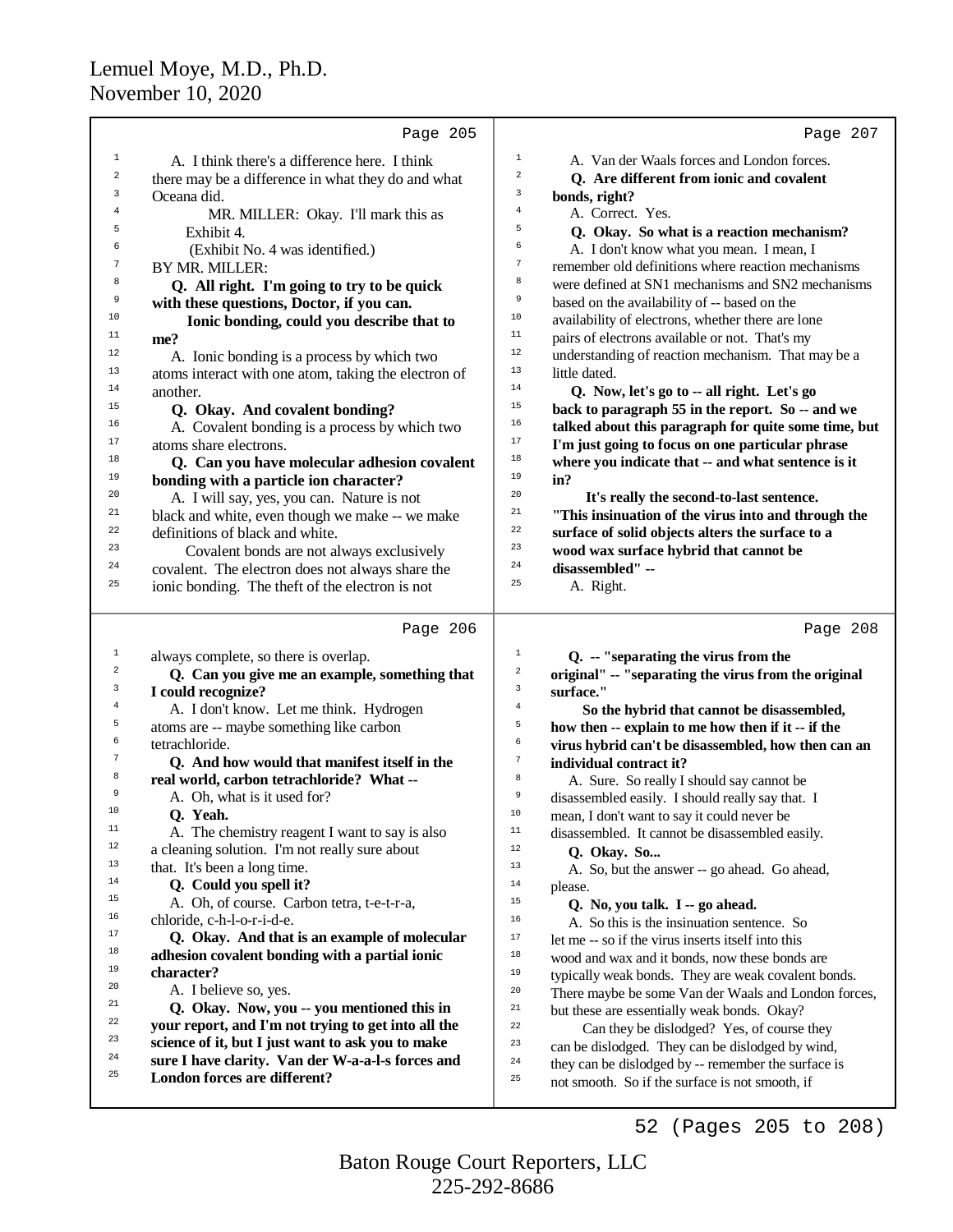|                  | Page 209                                             | Page 211                                                                     |  |
|------------------|------------------------------------------------------|------------------------------------------------------------------------------|--|
| $\mathbf 1$      | it's rough, that rough surface can change. And that  | $1\,$<br>Q. Got it. But it also -- but it would mean                         |  |
| $\boldsymbol{2}$ | change in the rough surface by somebody -- by        | $\overline{\mathbf{c}}$<br>that the same viruses that are embedded could not |  |
| 3                | molecules running across it can expose viruses that  | 3<br>contract the person's hand, because if you couldn't                     |  |
| $\bf{4}$         | otherwise were not available to be exposed. So       | $\overline{4}$<br>get them with -- with cleaning, how are you going to       |  |
| 5                | these changes in the surface top would allow it to   | 5<br>get them by just sitting at a table?                                    |  |
| 6                | be released in a microcurrent of air.                | 6<br>A. Oh, okay. So I -- I -- I understand your                             |  |
| $\sqrt{7}$       | Q. So -- and look, it's getting late. I'm            | $\overline{7}$<br>point, and I would say this. There are some viruses        |  |
| 8                | trying to wrap up. My brain is probably not working  | 8<br>that will not -- will never be released from the                        |  |
| 9                | as good as it was six hours ago, but if you're       | 9<br>table, right? They are too deeply embedded in the                       |  |
| 10               | telling me that the virus hybrid cannot easily be    | 10<br>table, they are too tightly bonded with the table.                     |  |
| $11\,$           | disassembled, in order for an individual to contract | 11<br>So they're not going to infect anybody. They're not                    |  |
| $12\,$           | it from the inanimate object, they have to           | 12<br>going to be cleaned out. They're not going to                          |  |
| 13               | disassemble it, correct?                             | 13<br>infect anybody.                                                        |  |
| 14               | A. Correct. Yes.                                     | 14<br>So there are three conditions here, three                              |  |
| 15               | Q. All right. So just hear -- hear me out for        | 15<br>classes. Class 1, viruses get on the table. They                       |  |
| 16               | a second.                                            | 16<br>can be cleaned. No question. They're not going to                      |  |
| 17               | A. Sure. Of course.                                  | 17<br>infect anybody. They can be denatured. All right.                      |  |
| 18               | Q. If the individual's hand can disassemble          | 18<br>Class 3, viruses that are so far deep they                             |  |
| 19               | the -- disassemble the virus hybrid that ultimately  | 19<br>don't get cleaned, but they don't get exposed to                       |  |
| 20               | would through a series of events cause that person   | 20<br>anybody.                                                               |  |
| 21               | to contract COVID-19 from touching the surface --    | 21<br>It's the Class 2 that is of concern. Too                               |  |
| 22               | A. Yes.                                              | 22<br>deep to be cleaned out, but not really bonded too                      |  |
| 23               | Q. -- in the same veracity that the individual       | 23<br>tight and ultimately they do get out.                                  |  |
| 24               | could disassemble the virus and contract COVID-19,   | 24<br>Q. Okay.                                                               |  |
| 25               | the cleaning of the surface in the same percentage   | 25<br>A. Okay. Three mutually exclusive conditions.                          |  |
|                  |                                                      |                                                                              |  |
|                  |                                                      |                                                                              |  |
|                  | Page 210                                             | Page 212                                                                     |  |
| $\mathbf{1}$     | would allow for the virus to be --                   | $\mathbf{1}$<br>Q. And in your work in this case or your work,               |  |
| 2                | A. Denatured.                                        | $\,2$<br>period, have you, in any scenario, created those                    |  |
| 3                | Q. -- your word -- denatured.                        | 3<br>three conditions to see how the virus reacted with                      |  |
| 4                | A. Denatured.                                        | $\bf{4}$<br>respect to the infection of individuals?                         |  |
| 5                | Q. Correct?                                          | 5<br>A. If your question to me is, have I ever                               |  |
| 6                | A. I understand. Let me explain this to you,         | 6<br>demonstrated that viruses in Class 2 infect people,                     |  |
| 7                | okay.                                                | $\overline{7}$<br>I've never done that experiment. Nobody has ever           |  |
| 8                | Q. Please.                                           | 8<br>done that experiment.                                                   |  |
| 9                | A. When the -- viruses settle on the surface         | 9<br>Q. Okay. Let's talk about Class 2. The ones                             |  |
| 10               | many -- viruses settling on the surface of a table   | 10<br>that can't be cleaned --                                               |  |
| 11               | is essentially like -- for -- to help you with       | 11<br>A. Right.                                                              |  |
| 12               | scale, is like dropping a million marbles into the   | 12<br>Q. -- the ones that -- those are the -- for                            |  |
| 13               | Grand Canyon. Many of them stay on the surface,      | 13<br>purposes of your analysis for physical loss of use                     |  |
| 14               | many of them can be cleaned, many of them fall       | $14\,$<br>resulting in damage, correct me if I'm wrong, are                  |  |
| 15               | deeper and cleaning can't get to them. Okay?         | $15\,$<br>we -- is it fair to say that it's those Class 2                    |  |
| 16               | So the viruses that remain behind are the            | 16<br>viruses that are at issue?                                             |  |
| $17\,$           | viruses that either are loose but can't get cleaned  | $17\,$<br>A. I think those are the major ones.                               |  |
| 18               | because they are so far embedded or they are         | 18<br>Ultimately Class 3 can become Class 2, but that's                      |  |
| 19               | covalently bonded. So the cleaning stops, the        | 19<br>more complicated and way down the line. So we can                      |  |
| 20               | viruses that the cleaning could not get to can be    | 20<br>focus on Class 2.                                                      |  |
| 21               | rereleased, and the viruses that are bonded can      | $21\,$<br>Q. All right. Will a Class 2 virus corrode a                       |  |
| 22               | be -- and they don't all have to be -- but they can  | 22<br>bar or a table top?                                                    |  |
| 23               | be -- have that bond broken, because the bond is     | 23<br>A. What do you mean --                                                 |  |
| 24               | fairly loose. So cleaning will kill many viruses,    | 24<br>Q. Corrode it?                                                         |  |
| 25               | but it doesn't mean the table is not infected.       | 25<br>A. What do you mean by "corrode"?                                      |  |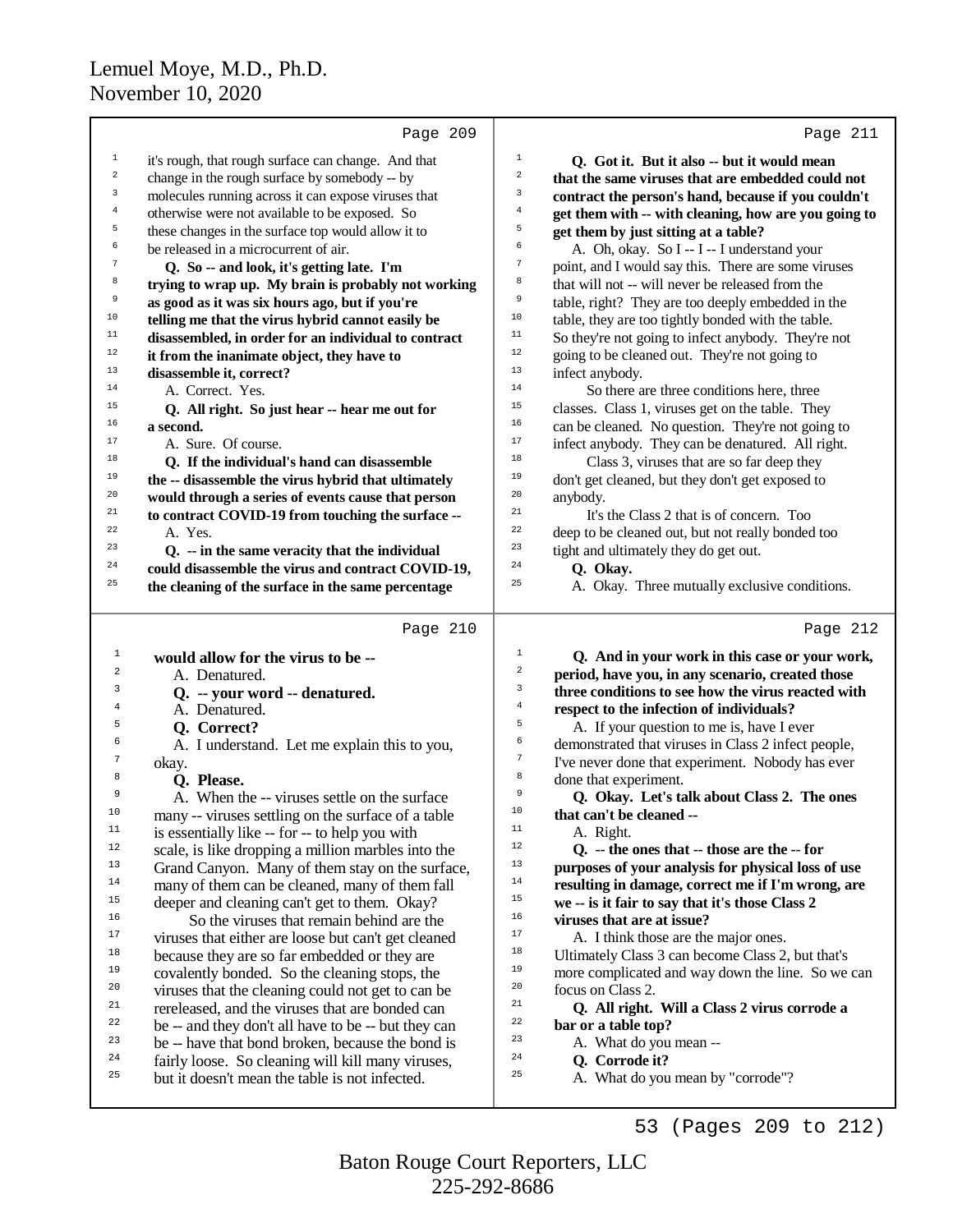|                | Page 213                                             |                         | Page 215                                             |
|----------------|------------------------------------------------------|-------------------------|------------------------------------------------------|
| 1              | O. I mean cause rust.                                | $\mathbf{1}$            | damage be repaired or will there be property loss?   |
| $\overline{2}$ | A. They don't have iron. No, they wouldn't           | $\overline{\mathbf{c}}$ | Will the -- the item in question be unusable?        |
| 3              | cause rust.                                          | 3                       | Q. And when you say "unusable," do you mean --       |
| $\overline{4}$ | Q. Okay. Would they cause any physical change        | 4                       | let's just use a table for instance.                 |
| 5              | to the naked eye?                                    | 5                       | A. Right.                                            |
| 6              | A. To the naked eye?                                 | 6                       | Q. Unusable meaning the table cannot be used         |
| 7              | O. Yes.                                              | 7                       | in the manner in which the manufacturer intended or  |
| 8              | A. No. I don't see how that's relevant but,          | 8                       | it cannot be used because it should not be used?     |
| 9              | no, they're too small.                               | 9                       | MR. ALVENDIA: Let me -- let me just                  |
| 10             | Q. Okay. Would any -- let's see. I want              | 10                      | lodge an objection here. You're asking him           |
| 11             | to -- I want to be clear so we can go through it     | 11                      | for legal conclusion, definition of                  |
| 12             | quickly.                                             | 12                      | physical loss. I think he's already given            |
| 13             | Would any measurable amount of CoV-2 or any          | 13                      | that answer from his perspective, but                |
| 14             | amount of concentrated CoV-2 evidence to the naked   | 14                      | objection to form of the question.                   |
| 15             | eye any type of physical change on any inanimate     | 15                      | BY MR. MILLER:                                       |
| 16             | object?                                              | 16                      | Q. I only want you to tell me how you, in            |
| 17             | A. Ask me that again, please. I think it             | 17                      | drafting your report, are using the phrase "property |
| 18             | makes sense. I just need to hear it again.           | 18                      | loss''?                                              |
| 19             | Q. Okay. Would any -- any level of                   | 19                      | A. And I'm using the phrase "property loss" as       |
| 20             | concentration of CoV-2 placed on an inanimate object | 20                      | meaning the damaged entity really cannot be used     |
| 21             | evidence a physical change to the naked eye?         | 21                      | safely anymore.                                      |
| 22             | A. I -- I guess I don't know how to answer           | 22                      | Q. Okay. Give me about two minutes to look at        |
| 23             | that. I mean, if somebody -- if you're asking me     | 23                      | my notes and then I'll wrap up.                      |
| 24             | whether you could put down a heptillion viruses on a | 24                      | (Recess taken.)                                      |
| 25             | surface --                                           | 25                      | BY MR. MILLER:                                       |

# Page 214  $|$

|                 | Page 214                                           |                | Page 216                                                  |
|-----------------|----------------------------------------------------|----------------|-----------------------------------------------------------|
| 1               | Q. Fair enough. Fair enough. Fair enough.          | 1              | Q. All right. Doctor, just a few more                     |
| $\overline{a}$  | All right. Would any amount of CoV-2 that          | $\overline{2}$ | questions. Are you a member of the American College       |
| 3               | would cause an individual to become ill, so the    | 3              | of Epidemiology?                                          |
| $\overline{4}$  | smallest amount of CoV-2 that would cause an       | $\overline{4}$ | A. No. I am not, no.                                      |
| 5               | individual to become ill, on an inanimate object   | 5              | Q. Are you a member of the Public Health                  |
| 6               | evidence a physical change in the object to the    | 6              | <b>Association -- American Public Health Association?</b> |
| $7\phantom{.0}$ | naked eye?                                         | 7              | A. I think I was at one point, but no.                    |
| 8               | A. I don't think so. And that, sir, is the         | 8              | Q. All right. In formulating your                         |
| 9               | problem. That's the problem. You don't see it with | 9              | conclusions, did you take any consideration into the      |
| 10              | the naked eye, but nevertheless it causes illness. | 10             | mandate in the city of New Orleans that required --       |
| 11              | Q. And I'm looking at the conclusions in your      | 11             | requires individuals in a restaurant like Oceana to       |
| 12              | report, and you can go to B. And I'm -- I'm merely | 12             | wear masks?                                               |
| 13              | focused on the term "property loss." I know we've  | 13             | A. No, I did not.                                         |
| 14              | talked about damage.                               | 14             | Q. But you are aware that since the initial --            |
| 15              | A. Yes, sir.                                       | 15             | since the opening -- the reopening after the              |
| 16              | Q. Do you have a specific definition of            | 16             | shutdown in the city of New Orleans, that there was       |
| 17              | property loss that you're using when you use that  | 17             | a mandate by the mayor and her staff that                 |
| 18              | phrase throughout your report?                     | 18             | individuals inside of a building were required to         |
| 19              | A. The -- the definition I'm using is the loss     | 19             | wear masks?                                               |
| 20              | of property due to damage. Does that help?         | 20             | A. I under --                                             |
| 21              | There's damage and --                              | 21             | MR. ALVENDIA: Objection -- wait.                          |
| 22              | Q. Which I know how -- I know how you define       | 22             | Objection to form. That's                                 |
| 23              | damage.                                            | 23             | mischaracterizing it. If they're -- if                    |
| 24              | A. Right. And then the damages -- the              | 24             | they're sitting at the table eating and                   |
| 25              | damages -- I mean, then it comes down to can the   | 25             | drinking, they don't have to wear a mask,                 |
|                 |                                                    |                |                                                           |

54 (Pages 213 to 216)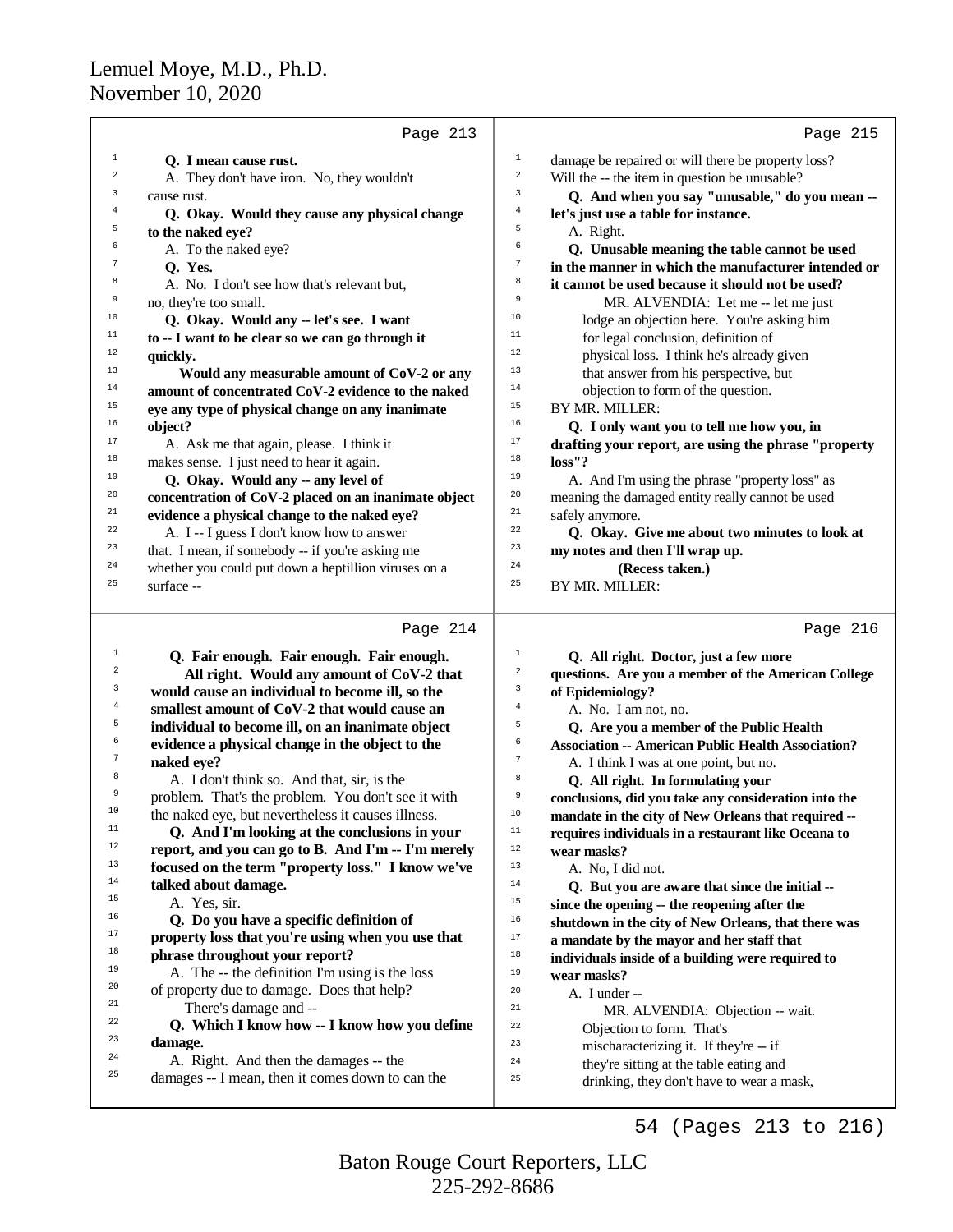|                | Page 217                                             | Page 219                                                                                                                  |
|----------------|------------------------------------------------------|---------------------------------------------------------------------------------------------------------------------------|
| 1              | Allen. We know this.                                 | $\mathbf{1}$<br>expert. You have to say for the purposes                                                                  |
| 2              | Given the full -- given the full                     | $\boldsymbol{2}$<br>of this deposition, if you assumed this,                                                              |
| 3              | restriction, given the full mandate.                 | 3<br>would it -- would you have taken that into                                                                           |
| $\overline{4}$ | MR. MILLER: Yes.                                     | 4<br>consideration. You're -- anyway. Look,                                                                               |
| 5              | MR. ALVENDIA: It's not constantly                    | 5<br>it's getting late. Objection to form.                                                                                |
| 6              | wearing a mask inside a building.                    | 6<br>MR. MILLER: All right.                                                                                               |
| 7              | MR. MILLER: All right. That's fair.                  | $\boldsymbol{7}$<br>BY MR. MILLER:                                                                                        |
| 8              | MR. ALVENDIA: That's it. That was my                 | 8<br>Q. Dr. Moye, did your analysis consider                                                                              |
| 9              | objection.                                           | 9<br>whether or not temperature checks were made at the                                                                   |
| 10             | MR. MILLER: Yeah.                                    | 10<br>restaurant?                                                                                                         |
| 11             | BY MR. MILLER:                                       | 11<br>A. It did not. It didn't -- it really didn't                                                                        |
| 12             | Q. So let me just ask you, Doctor. So I think        | 12<br>need that.                                                                                                          |
| 13             | you answered the question that the analysis that you | 13<br>MR. MILLER: Okay. All right. I                                                                                      |
| 14             | came up with did not take into consideration whether | 14<br>think that is all I have.                                                                                           |
| 15             | or not individuals were wearing masks inside of      | 15<br>MR. ALVENDIA: All right. Thank you,                                                                                 |
| 16             | Oceana restaurant?                                   | 16<br>Dr. Moye.                                                                                                           |
| 17             | A. Correct. Correct, because when you're in          | 17<br>(This proceeding was concluded at 6:25 p.m. on                                                                      |
| 18             | an environment where there's eating and drinking, if | 18<br>November 10, 2020.)                                                                                                 |
| 19             | you're eating and drinking, you don't wear masks.    | 19                                                                                                                        |
| 20             | Q. Okay. Or did -- did your analysis take            | 20                                                                                                                        |
| 21             | into consideration whether the staff members inside  | 21                                                                                                                        |
| 22             | the restaurant were wearing masks?                   | 22                                                                                                                        |
| 23             | A. It did not, no.                                   | 23                                                                                                                        |
| 24             | Q. Did your analysis take into consideration         | 24                                                                                                                        |
| 25             | whether or not Oceana Grill used temperature checks  | 25                                                                                                                        |
|                |                                                      |                                                                                                                           |
|                | Page 218                                             | Page 220                                                                                                                  |
| $\mathbf{1}$   | for individuals before they allowed them into the    | REPORTER'S CERTIFICATE<br>$\,$ 2 $\,$<br>I, YOLANDA J. PENA, Certified Court Reporter in                                  |
| 2              | restaurant?                                          | and for the State of Louisiana, Registered<br>$\overline{\mathbf{3}}$<br>Professional Reporter, and as the officer before |
| 3              | MR. ALVENDIA: Objection to form.                     | whom this testimony was taken, do hereby certify<br>$\bf{4}$                                                              |
| 4              | MR. MILLER: What's wrong with that                   | that LEMUEL MOYE, M.D., PH.D., after having been<br>duly sworn by me upon authority of R.S. 37:2554,                      |
| 5              | question?                                            | $\sf 5$<br>did testify as set forth in the foregoing 219<br>pages.                                                        |
| 6              | MR. ALVENDIA: Assumes facts not in --                | $\,$ 6<br>I further certify that said testimony was<br>reported by me in the Stenotype reporting method,                  |
| 7              | not in the record. Are you telling him               | $\tau$<br>was prepared and transcribed by me or under my<br>direction and supervision, and is a true and                  |
| 8              | that's what they do to every person --               | $\mathbf{8}$<br>correct transcript to the best of my ability and                                                          |
| 9              | MR. MILLER: No. I'm asking him if he                 | understanding.<br>I further certify that the transcript has been                                                          |
| 10             | took that into consideration.                        | prepared in compliance with transcript format<br>$10\,$<br>guidelines required by statute or by rules of the              |
| 11             | MR. ALVENDIA: I know, but you're                     | board and that I have been informed about the<br>$11\,$<br>complete arrangement, financial or otherwise, with             |
| 12             | asking --                                            | the person or entity making arrangements for<br>$12\,$<br>deposition services.                                            |
| 13<br>14       | MR. MILLER: That was a fact --                       | I further certify that I have acted in<br>13<br>compliance with the prohibition on contractual                            |
| 15             | MR. ALVENDIA: Are you saying that's                  | relationships, as defined by Louisiana Code of<br>$14\,$                                                                  |
| 16             | what happens at Oceana? Because that's --            | Civil Procedure Article 1434, and in rules and<br>advisory opinions of the board.                                         |
| 17             | MR. MILLER: I don't know what Oceana                 | $15\,$<br>I further certify that I am not an attorney or<br>counsel for any of the parties, that I am neither             |
|                | does. That's not the question.                       | $16\,$<br>related to nor employed by any attorney or counsel<br>connected with this action, and that I have no            |
| 18<br>19       | MR. ALVENDIA: Okay. Well, so                         | $17\,$<br>financial interest in the outcome of this matter.<br>This certificate is valid only for this                    |
| 20             | you're --                                            | $18\,$<br>transcript, accompanied by my original signature                                                                |
| 21             | MR. MILLER: My question is whether or                | and original raised seal on this page.<br>19                                                                              |
| 22             | not that fact --                                     | Baton Rouge, Louisiana, this 11th day of<br>$20\,$<br>November, 2020.                                                     |
| 23             | MR. ALVENDIA: Right.                                 | $21\,$<br>$22\,$                                                                                                          |
| 24             | MR. MILLER: -- whether or not --                     | $23\,$                                                                                                                    |
| 25             | MR. ALVENDIA: Then it's a -- it's                    | $\bf 24$<br>YOLANDA J. PENA, CCR, RPR                                                                                     |
|                | objection to form, because you -- he's an            | CCR NO. 2017002, RPR NO. 907346<br>$25\,$                                                                                 |

225-292-8686 Baton Rouge Court Reporters, LLC

55 (Pages 217 to 220)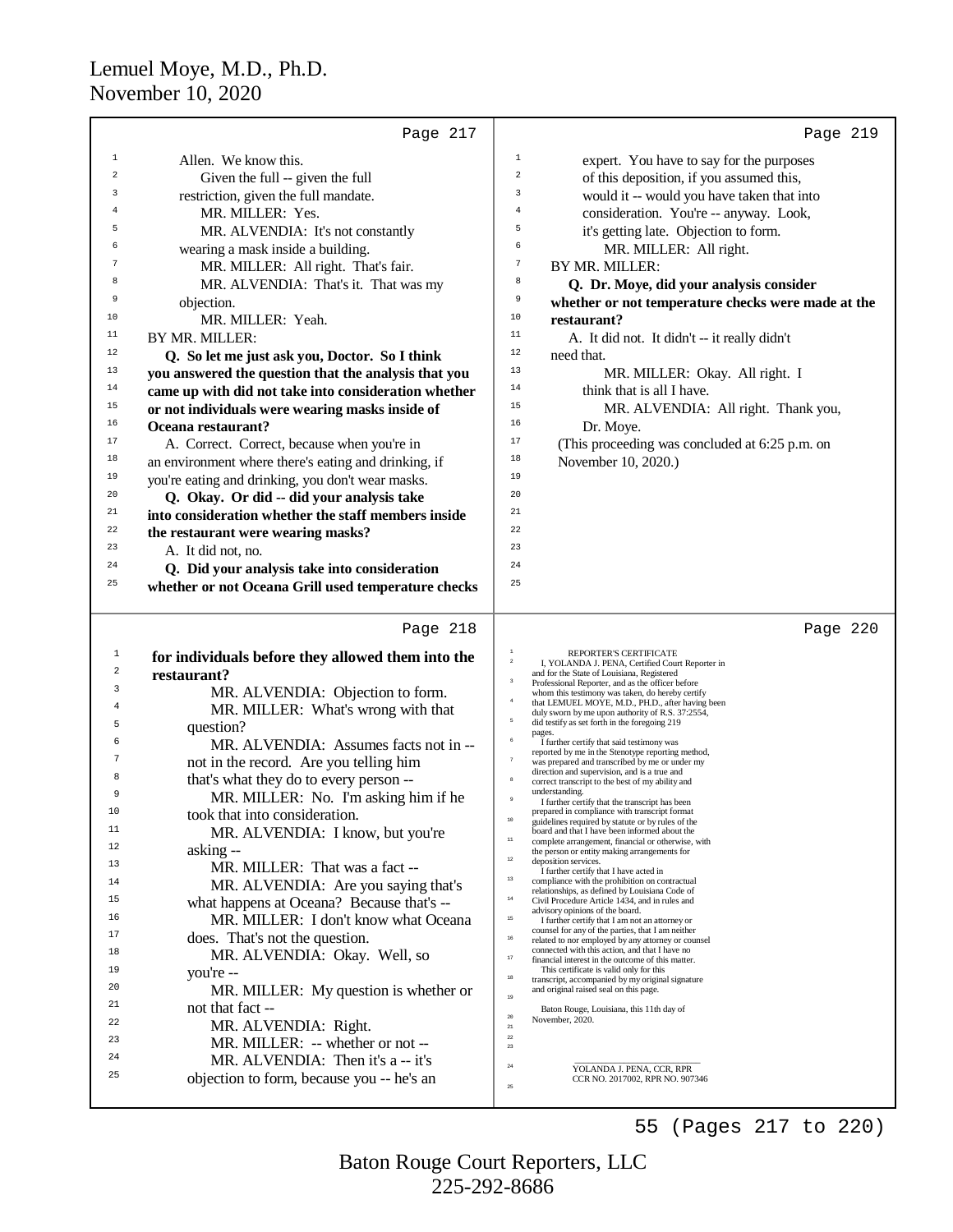| $\mathbf A$                    | adenoviruses 86:25               | aimed 148:13                          |
|--------------------------------|----------------------------------|---------------------------------------|
| Abbott 123:20 124:11           | adhere 178:2                     | air 126:25 132:1 139:23 141:2,3       |
| abbreviations 123:3            | adhered 178:6                    | 156:25 161:9,14 164:24 166:10         |
| abilities 8:3                  | adhesion 173:20 175:3 205:18     | 166:15,23 167:24 168:24 178:1         |
| ability 74:5 75:24 220:8       | 206:18                           | 199:4 209:6                           |
| able 41:25 200:18              | administering 6:9                | airborne 164:25 173:6                 |
| abscesses 89:14                | administration 20:7,8 56:20      | airing $189:10$                       |
| absolutely 85:14 98:9 111:10   | 120:8                            | alcohol-fueled 148:15                 |
| 112:25 178:12                  | administrative 20:14 63:24       | alive 140:5,6 178:18                  |
| absolutes 107:15               | advance 11:23                    | alkane 175:6                          |
| absorbed 139:25 171:9          | advanced 48:25 127:9             | Allen 3:4 6:13 92:14 133:19           |
| absorbing 136:10               | advantage 140:25                 | 148:2,25 152:8 159:9 188:17           |
| abstract 23:25                 | adverse 120:6                    | 193:17 197:8 217:1                    |
| academic 19:8 27:1             | advice 70:1                      | allergies 68:14                       |
| accept 100:3 106:5 107:17      | advising 20:16                   | <b>Allison</b> 3:14 147:20,21,22      |
| 109:16 137:17                  | advisory 56:20,21 57:1,16,16,17  | allow 8:9 192:13 209:5 210:1          |
| accepted 28:14 33:3            | 57:18,18 58:1,6,14 220:14        | allowed 73:2,3 218:1                  |
| accepting 104:25               | aerate 171:22                    | alternative 15:24 65:24 73:9          |
| access 139:23 150:12           | aerosol 180:20                   | 75:12                                 |
| accompanied 220:18             | aerosols 180:16,22 184:13,16,18  | alters 173:18 174:21 207:22           |
| account 130:5                  | aeruginosa $41:11,16$            | Alvendia 2:4,4 6:16,16 91:11          |
| accurate 65:5 102:2 190:18     | affect 145:22 146:9 147:2 172:12 | 92:14,23 96:19 99:11 105:17           |
| accurately 7:21 122:3          | affectionally 99:23              | 107:7,22,24 108:14,22 110:4           |
| <b>ACE 82:5</b>                | affectionately 130:17            | 110:13,21 118:21,24 127:22            |
| acid 39:6 141:9                | affiliated 20:5                  | 128:1,6 129:19 133:18 138:1,3         |
| acids 141:5                    | affluent 66:20                   | 138:6 148:2,5,25 149:4,9 152:8        |
| act 56:9 122:25                | <b>afternoon</b> 6:1 7:7,10      | 152:16 153:3,9,21 159:7,15,17         |
| acted 30:21 34:7 220:12        | agency 56:1                      | 159:22,25 160:6 162:24 164:9          |
| action 58:4 220:16             | agent 41:3 106:18 111:14 191:24  | 164:11 184:3 188:15,23 191:4          |
| actions 151:5,9 153:4          | 191:25                           | 191:17 193:15,24 197:7,12             |
| active 28:22 31:12,12          | agents 40:17,18,21 41:24 42:1,3  | 200:8 201:17,20 202:10 215:9          |
| actively 19:11                 | 42:4 43:17 192:3 193:8 194:13    | 216:21 217:5,8 218:3,6,11,14          |
| activity 107:5 154:24          | ago 19:21 44:9 50:6 93:11 94:3   | 218:18,22,24 219:15                   |
| Actos 123:25 124:1             | 96:11,12 101:3 107:9 109:24      | amalgam $174:10$                      |
| actual 69:19,21 105:23 106:23  | 209:9                            | <b>American</b> 32:22 33:13 34:4,9,13 |
| 143:17                         | agree 6:7 60:14 104:21 133:23    | 34:21 35:11,11 216:2,6                |
| acumen 75:8                    | 166:5 182:22,23 198:23 199:21    | amicable 57:13                        |
| acute 37:10                    | agreed 5:3 98:5 181:1            | <b>Amino 39:6</b>                     |
| addition 15:12 24:16 40:17     | ahead 34:11 35:3 37:16,16,17     | amount 213:13,14 214:2,4              |
| 150:11                         | 53:12 87:19 89:9 92:22 99:13     | analysis 11:12 38:16 46:18 47:24      |
| additional 25:12 97:3 126:11   | 102:1 103:6 108:21 115:9         | 48:16,20 49:13 61:6 63:1,10           |
| address 8:16 9:11 75:12 138:19 | 116:18 132:14,15 149:5 153:16    | 81:8 105:21,22 123:14,17              |
| 138:21                         | 153:19 170:11 178:20 184:5       | 134:25 165:18 168:16 172:6            |
| addressing 38:20               | 197:5 204:5 208:13,13,15         | 173:15 178:25 179:1,2 181:7           |
| adenovirus 69:2                | ailment 38:25                    | 197:1 212:13 217:13,20,24             |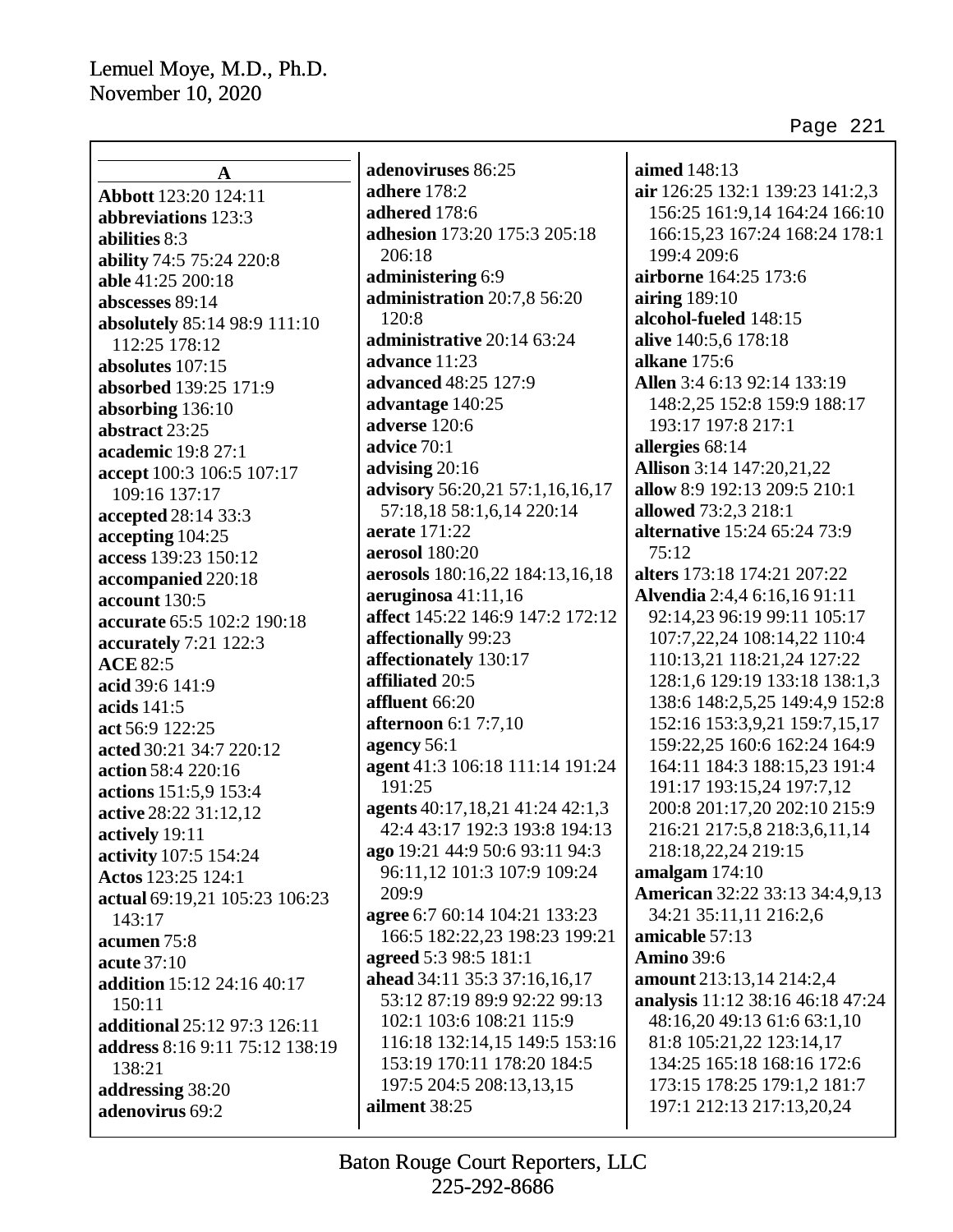219:8 **analyst** 46:24 **analyze** 16:20 23:13 24:2 39:23 39:25 48:3,7 **AND-** 2:8,14,18 **and/or** 110:1 **anemia** 73:6 **anesthetists** 85:5 **announcement** 12:12 **answer** 8:4,13 15:21 17:12 27:7 31:18 64:1,11 67:5 77:9,10 82:8 85:17 99:14 105:18 109:4 117:15,24 119:1 129:22 130:7 158:7 160:9,14,17,22,23 163:11 173:9 177:13 184:5 191:20 194:4 200:17,19,20 201:2,3,7,8 202:6,11 208:13 213:22 215:13 **answered** 128:7 163:1,8 184:4 217:13 **answering** 9:18 **answers** 7:19,20 159:20 **anthropomorphize** 140:24 **antibiotics** 40:17,23 41:1,20 43:18 **anticancer** 40:16,18,20 41:2,23 42:2,3 43:17 **anticoagulation** 125:7 **antidiabetic** 123:25 **antimicrobial** 42:1 46:12 **anybody** 126:5 142:16 170:3 211:11,13,17,20 **anymore** 31:11 215:21 **anyway** 219:4 **apart** 89:5 **apologies** 151:1 **apologize** 11:23 37:24 125:11 196:16 **apparatus** 46:14 **appear** 23:25,25 68:13 194:25 **appeared** 61:12 195:4 **appearing** 134:20 **appears** 168:13,13 **applicable** 181:7,9 **applicants** 75:20

**application** 12:14 15:3,19 52:22 53:8 57:12 82:13 **applications** 57:11 73:25 74:1,15 **applied** 18:15,18 53:5 127:12 128:18,20 139:11 158:2 **apply** 178:22 196:4 **appointment** 17:8,8 20:3,4,25 21:13,22 63:18 **appreciate** 11:19,19 50:13 53:14 122:15 **approach** 52:3 132:3,8,17 **appropriate** 21:19 139:2,5 179:17 **approved** 57:13 80:25 85:13 **approximately** 10:22 54:1 84:7 **approximation** 121:9 **April** 151:6,6 154:3,5,7,8 155:21 155:21 157:14,15,16,17 158:3 158:20,20,21 160:24 **arabinoside** 41:22 **area** 15:15 36:20 48:12 54:14 58:25 60:16 61:19,23 114:17 154:5,10,19 155:23,24 158:17 160:21 189:23 **areas** 15:6,18 22:8 37:6 38:6 148:14 151:23 171:14 **argue** 106:5 107:18 109:18 159:18 **argument** 97:12 99:4,25 164:20 164:21 **arguments** 116:12 **arising** 189:9,9 **Arizona** 1:15 7:2 **arrangement** 220:11 **arrangements** 220:11 **arrhythmia** 68:15 **arrhythmias** 55:11,14,16 61:21 **arrival** 189:16 **arrythmia** 69:22 **art** 132:5 176:22 **artery** 54:24 55:7 67:8 **article** 4:14,16 5:11 30:10 31:2 33:10 53:7 117:4 166:20 167:2 168:19 169:21,22 170:24 173:4 194:20,25 195:22 196:17,20

197:13,18 202:23 203:8 220:14 **articles** 30:23 32:11,21 36:17 55:5,13 60:11,15,18,20 61:2,23 117:4,5 133:4,10,12,20 134:12 134:14 143:9 194:22 195:8,11 195:13,20 196:19,23 197:9 201:13 **articulate** 7:25 **articulation** 11:20 **arts** 51:20 **Asha** 53:7 **aside** 38:19,24,24,25 131:6 **asked** 17:5 25:21 31:3 32:8,23 36:5,24 39:22 40:13 41:3,7,18 42:15 43:9 44:19 48:2,6,7 53:21 63:18 78:25 79:13 95:1,6 96:22 97:8,13 98:4 101:21 117:18,21 118:17 123:10,13,24 124:9,12 126:10,13 128:7 129:3 137:8 138:16,21 159:16 164:17 171:5 175:17 **asking** 8:1,5 64:4 109:21 130:13 152:18 159:7,12,14 193:17,19 193:24,25,25 200:10,11,12 204:13,14 213:23 215:10 218:9 218:12 **aspects** 136:2 **aspirin** 82:5 **assert** 39:15 **assertion** 201:15 **assess** 132:21 137:9 **assessed** 132:20 135:25 **assessing** 135:21 137:5 **assessment** 30:10,14 58:4 103:23 **assimilated** 139:5 **assist** 87:13 **associate** 22:7 **associated** 13:16 27:13 35:21 **association** 12:24,25 25:15,22 28:17 32:22 33:14 35:12 124:16 125:17 216:6,6 **assume** 8:4 32:15 74:14 107:25 109:6 111:2 115:2 158:1 176:17 183:7 **assumed** 219:2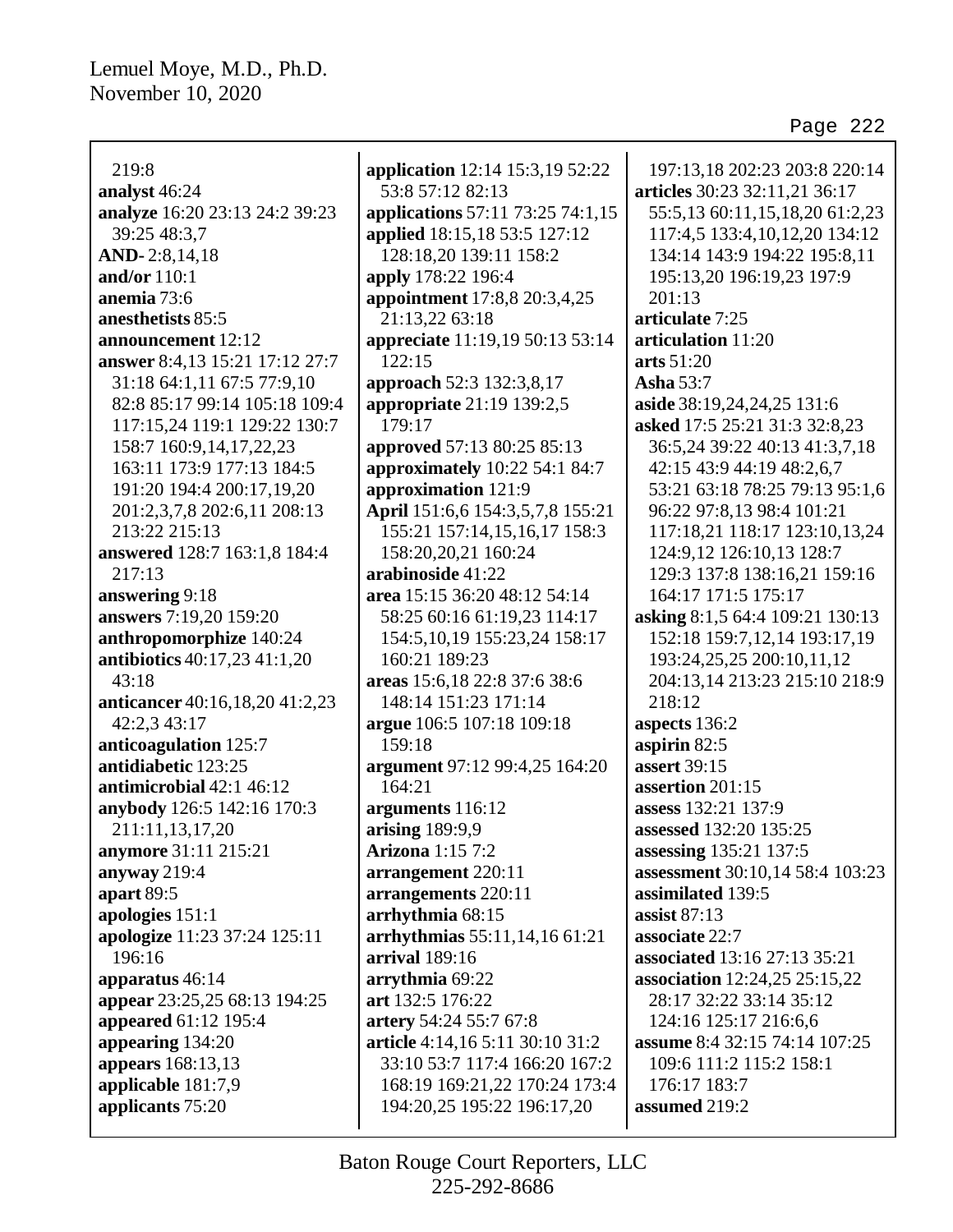| assumes 105:22 108:11,16 218:6        | B                                                             | <b>Behavior</b> 65:21                   |
|---------------------------------------|---------------------------------------------------------------|-----------------------------------------|
| assuming 58:23 178:11 188:14          | $B$ 214:12                                                    | behavioral 65:18                        |
| 194:4                                 | <b>BA</b> 10:4                                                | <b>belief</b> 190:23                    |
| assumption 105:15 106:3 108:19        | back 17:25 19:25 20:2 29:21                                   | <b>believe</b> 18:19 62:24 64:7 100:19  |
| 109:2 111:9 138:22                    |                                                               | 122:22 123:25 145:14 149:16             |
| assumptions 105:6 107:25              | 30:22 37:19 41:5 44:8 51:17                                   | 156:19 159:1 165:12 180:11              |
| 179:19                                | 53:19 55:3 59:13 62:23 72:10                                  | 199:17 206:20                           |
| assure 104:14                         | 88:10,17,18,20,20 91:14 97:9                                  | <b>believed</b> 96:23 165:13            |
| astrophysics 43:6                     | 105:11 112:2,22 128:15 131:22                                 | <b>BELLE</b> 1:22                       |
| ate 98:14                             | 132:11 146:18 147:19,24 148:7<br>157:15 160:8,13 165:20 167:4 | <b>Ben-Shmuel 194:24</b>                |
| Atherosclerosis 35:15,18              | 167:16 175:13 197:14 207:15                                   | beneficial $81:4,7,18$                  |
| atmosphere 126:25                     | background 9:23 47:10,14 74:20                                | <b>benefit 59:19 78:19</b>              |
| atom 205:13                           | 75:1,6 95:2 97:10 118:14 129:9                                | <b>Berlex</b> 77:11 78:24 79:3 80:3     |
| atoms 186:8 205:13,17 206:5           | 138:24,25 144:22                                              | 81:12,22 82:13 84:4 85:6 86:5           |
| attach 140:11 145:17 146:22           | backgrounds 84:9                                              | best 8:3 49:22 50:3 68:17 84:16         |
| attached 174:7                        | bacteria 43:19 89:5,6,13                                      | 103:25 150:24 177:2 179:22,24           |
| attachment 140:22                     | <b>bacterial</b> 72:23 74:7                                   | 190:21 194:13 220:8                     |
| attained 10:23                        | bacterium 41:19                                               | Bethesda 71:6                           |
| attempt 12:4                          | <b>bad</b> 26:14 33:9 57:22 72:24                             | <b>better</b> 9:7 14:11 41:2 80:4 83:10 |
| attempted 189:7                       | balance 47:12                                                 | 136:22 140:19 175:19                    |
| attempting 44:8 80:3 81:12            | <b>Baltimore 41:6</b>                                         | beyond 17:1 25:8 163:7 172:3            |
| 178:3                                 | bar 178:1,3,3,6 212:22                                        | 194:1                                   |
| attend 20:10,11 24:24                 | bargain/negotiate/fight 57:11                                 | bias 38:5 55:7,18,19                    |
| attending 25:8                        | <b>bars</b> 145:8                                             | big 93:13 102:22                        |
| attention 35:20 131:2                 | <b>basal</b> 176:20                                           | <b>biggest</b> 136:8,17                 |
| attorney 6:12 91:21 220:15,16         | based 53:2 95:2 103:23 108:18                                 | <b>billion</b> 167:10                   |
| attorneys 126:11,14                   | 108:19,22 109:6 113:1,6                                       | <b>billions</b> 130:1 167:15 183:3      |
| attractive 136:19                     | 136:18 140:9 146:10 147:7,8                                   | binding 6:9                             |
| attribute 12:4                        | 150:16,17,17 151:2 152:25                                     | Bio-funded 37:19                        |
| August 151:7 155:18,22 160:25         | 170:22 176:7 199:22 203:20                                    | biometrics 14:17 33:14,15,16,19         |
| <b>Austin</b> 13:11                   | 207:9,9                                                       | biometry 10:24 14:8,14,15,17,22         |
| author 59:24 164:18                   | basic 71:2 169:14,14                                          | 63:10                                   |
| <b>authored</b> 59:23 113:13 164:6,10 | basically 189:5                                               | <b>biostat 78:8 84:20</b>               |
| 192:24 193:11                         | basis 97:6 118:4,19 147:14,17                                 | biostatician $22:12$ $23:7$             |
| authority 220:4                       | <b>Baton</b> 3:9 6:3 220:19                                   | biostatistic 66:10                      |
| authorized 5:6                        | <b>bats</b> 111:11                                            | biostatistical 66:7                     |
| authors 30:8,12                       | <b>Baylor</b> 22:12,16,23 23:2,18,19                          | biostatistician 18:9 63:21 85:25        |
| autoclaved 47:17,18,19                | 23:19,20                                                      | biostatisticians 16:15 18:24            |
| availability 207:9,10                 | <b>bearing</b> 172:6 175:3                                    | biostatistics 10:25 14:6,9,10,12        |
| available 207:11 209:4                | becoming 31:19 145:25                                         | 14:14,23,25 15:3,20 17:16               |
| Avendia's 108:8                       | beg 116:15 168:12                                             | 23:23 24:18 36:12 37:22 63:11           |
| avoid 83:8 186:3                      | began 27:10 28:14 88:15 97:21                                 | 63:20 64:23 65:9 66:12 67:20            |
| award 37:13 71:9,9,10                 | <b>beginning</b> 55:4 65:2 145:5                              | 68:8 71:3,14,16,20 78:1 118:13          |
| aware 148:22,24 161:1 216:14          | begins $55:20$                                                | 127:10                                  |
| awful $43:1$                          | behalf 1:15 6:14,18 34:12 122:25                              | <b>birth</b> 38:4 67:10                 |
|                                       |                                                               |                                         |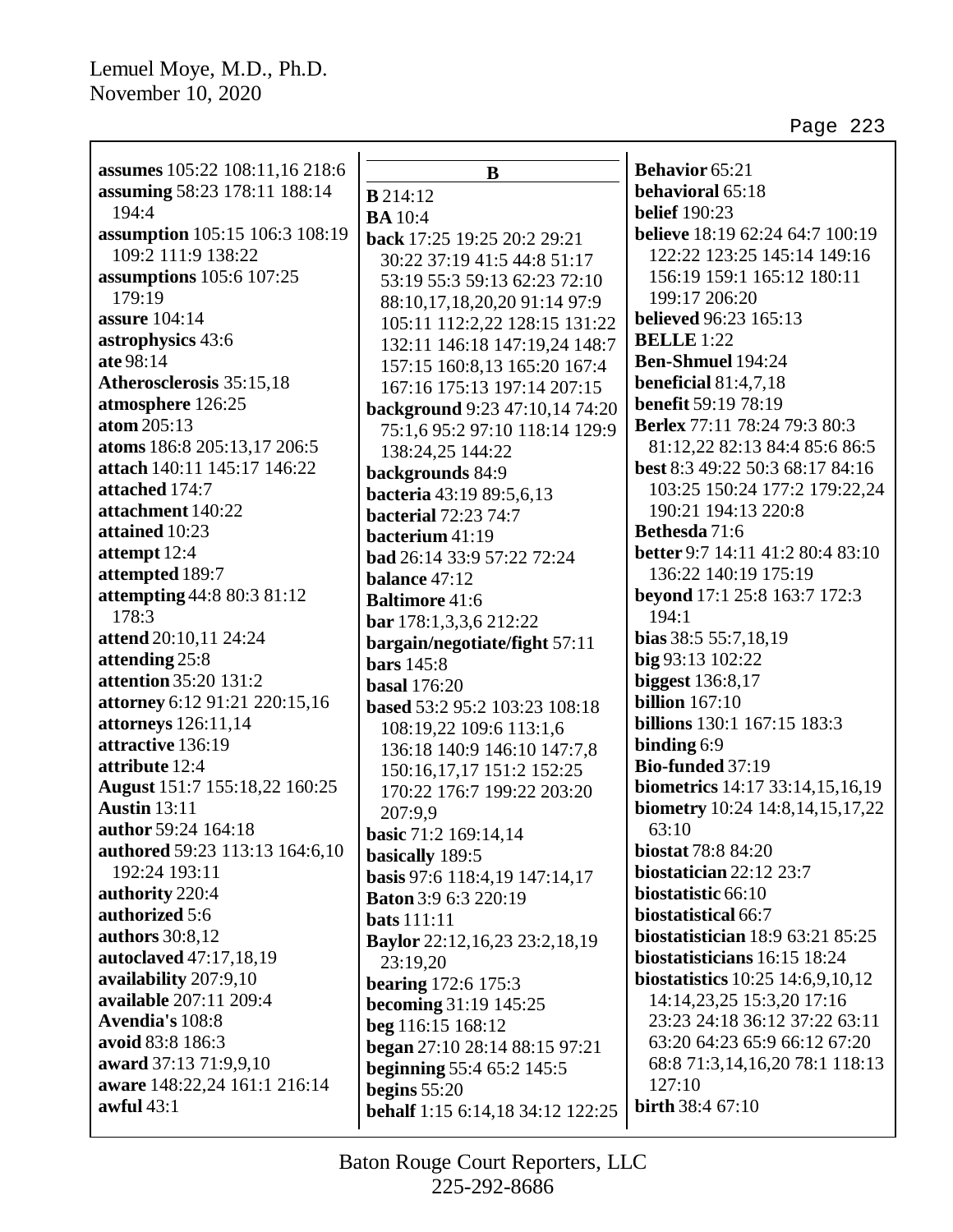| <b>bit</b> 11:21 55:3 56:10 87:16    | broader 43:13                                                  | cardiologist 84:12,18           |
|--------------------------------------|----------------------------------------------------------------|---------------------------------|
| 165:21 176:11 185:24                 | broken 89:14 210:23                                            | cardiology 10:16 15:10,23 35:17 |
| <b>black</b> 205:21,22               | <b>brought</b> 46:6 78:6,9                                     | 35:18 65:11 80:12 84:11         |
| <b>bladder</b> 124:1,15              | building 138:20,23 154:20                                      | cardiovascular 37:6,10 38:1,3   |
| <b>bleach</b> 190:15                 | 155:15 157:21,24 158:5,13                                      | 58:25 59:3,17 67:22 71:21 80:5  |
|                                      |                                                                |                                 |
| bleach-based 189:11 190:13           | 171:23 175:25 216:18 217:6                                     | 80:20 81:4,6,7 82:15,18,20      |
| blood 49:25 71:21 73:22 74:9,11      | <b>Buonanno</b> 165:3,4,4,8,24 175:16                          | 125:8                           |
| board 18:21,24 57:1 58:14,16         | 175:17 176:4                                                   | care 25:25 28:14,15 47:16 55:19 |
| 74:8, 10, 12 77:18, 22 78:1, 2, 4, 6 | <b>burden</b> 63:25 163:5                                      | career 11:3 29:6 38:21          |
| 78:7,9,10,15,16,22,22 79:10          | businesses 93:3                                                | careful 134:20                  |
| 80:8 82:12 83:23 84:4,5 220:10       | butcher 175:15                                                 | carrier 199:18                  |
| 220:14                               | butchering 125:11                                              | <b>CARS</b> 134:16              |
| <b>Bob</b> 53:7                      | buttress $113:5$                                               | cascade 109:13                  |
| body 14:18 103:1 118:5 130:7         | <b>buzz</b> 69:5                                               | case 1:4 50:8 51:25 54:16 84:14 |
| 132:18,24 203:10                     | $\mathbf C$                                                    | 89:22 97:9,11,15 99:7,9,16      |
| <b>bold</b> 52:19                    |                                                                | 102:4 113:15 117:20 118:9       |
| <b>bolts</b> 115:13                  | $C$ 2:1 3:1,4<br>c-a-r-d-i-o 58:22                             | 122:4 123:10, 12, 13, 20, 21    |
| <b>bond</b> 210:23,23                |                                                                | 124:14,14,15,19 125:6,13        |
| bonded 210:19,21 211:10,22           | c-h-l-o-r-i-d-e 206:16                                         | 126:2 132:21 146:13 156:5       |
| <b>bonding</b> 205:10,12,15,16,19,25 | <b>CAJUN</b> 1:3,3,4                                           | 163:6 196:5,22 199:20 200:13    |
| 206:18                               | cake 29:6<br>calendar 120:22 121:8                             | 202:16 212:1                    |
| bonds 205:23 207:3 208:18,18         | caliber 23:20                                                  | cases 93:15 114:14 119:5,6      |
| 208:19,19,21                         |                                                                | 122:17, 19, 24 125: 19, 23      |
| <b>bone 40:21</b>                    | call 82:2 92:9,11 93:2,8,18,23,25                              | casino 54:16                    |
| <b>bonus</b> 122:7                   | 94:4,12,17,18,23 95:12 96:9,18<br>98:1,7,9 99:5,23,25 100:9,11 | catch 198:19                    |
| book 35:23,24,25 36:6 56:16          | 102:24 105:9 114:2 130:17                                      | caught $141:1$                  |
| 60:7 62:17 194:20                    | called 10:24 14:9,13,14 30:11                                  | causal 13:4 125:16              |
| books 56:16 62:10,14,14,19           | 34:2 57:16 85:2 141:8 179:4                                    | causality 12:22 13:8 66:16      |
| 169:14,14                            | <b>CANAL 3:5</b>                                               | causation 124:17,18             |
| bottom $62:13$                       | cancer 40:15,15,19,20 44:10                                    | cause 1:16 69:3,17 88:9 100:22  |
| <b>BOULEVARD</b> 2:21                | 86:21 124:1,15                                                 | 101:14 104:14 138:23 176:23     |
| <b>bounds</b> 111:7,15,18            | candidate 74:22 75:16                                          | 209:20 213:1,3,4 214:3,4        |
| <b>Bourbon</b> 148:13,20 149:5,7     | candidates 74:22                                               | caused 41:17,19 68:15 86:25     |
| boy 67:5                             | Cantrell 145:21                                                | causes 13:15 69:15 146:22       |
| <b>Bradford</b> 12:22 13:8,11 66:16  | Cantrell's 147:15                                              | 214:10                          |
| <b>brain</b> 209:8                   | <b>Canyon</b> 210:13                                           | causing 89:2 131:3 145:19 146:5 |
| breadth 71:8                         | capacity 85:23 122:20                                          | 146:7 147:8                     |
| break 8:8,11,12,13 45:5,8 91:9       | carbenicillin 41:21                                            | CCR 220:24,24                   |
| 142:17,22 152:9 178:5 186:7,7        | carbon 206:5,8,15                                              | CDC 155:24 158:2 159:5 160:19   |
| 188:12,24                            | cardboard 180:21                                               | 179:9,16,23 192:15 204:12,13    |
| breast 39:7 45:23 46:2,6,8           | cardiac 54:24 55:11,14,16,18                                   | 204:15,18                       |
| <b>brief</b> 185:4 197:25 198:1      | 61:20,21,21 68:15                                              | CDC-approved 190:25             |
| briefly 10:3                         | cardio-renal 58:14,22                                          | cell 37:10 72:3,12,19 73:6,6,10 |
| bring $65:875:584:10$                | cardio-type 67:22                                              | 73:11 75:13,25 76:5,8 77:13     |
| broad 15:8,17 35:18                  |                                                                | 139:25 140:13 141:10,18         |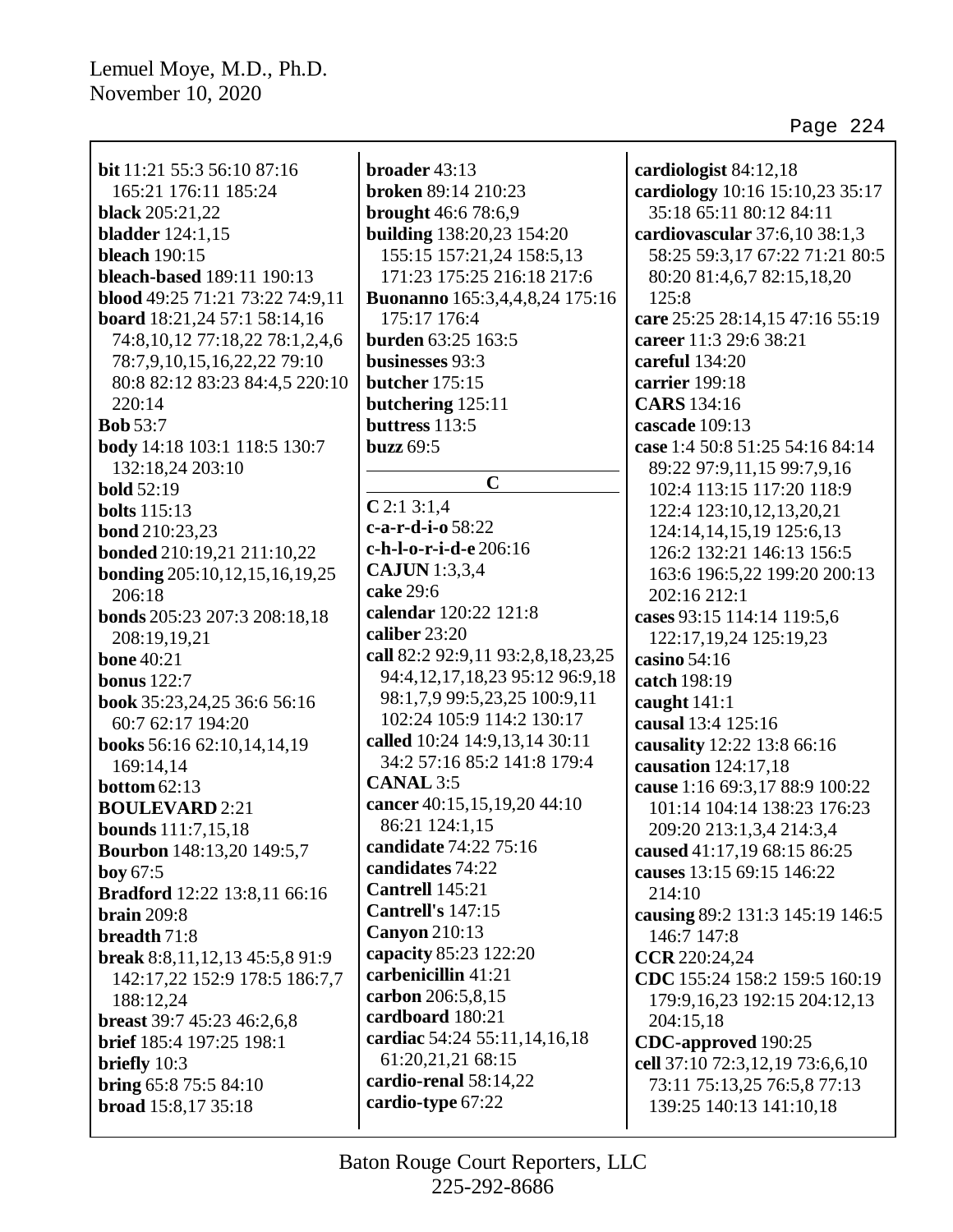176:23 199:13 **cells** 141:6,15,15 198:19 199:13 **Celsius** 181:17 **center** 16:5,10,12 17:3 18:1,3 22:18,22 27:12 120:16 121:1 158:16 193:4 204:7 **centers** 84:25 190:17 192:9 194:11,12 **cerebri** 124:7,16 **certain** 1:7 41:1 103:12 145:20 146:6 162:17,18,19 163:13 **certainly** 32:3 38:17 39:14 71:17 85:9,10 117:10,25 118:1 131:1 139:4 163:13 174:14 177:13 **certainty** 159:11 **certificate** 4:6 220:1,17 **certification** 18:17,18 **certifications** 13:25 **certified** 1:17 6:3 220:2 **certifies** 18:24,25 **certify** 220:3,6,9,12,15 **chair** 84:21 85:2,2 **chance** 183:15 198:10 **Chandler** 1:14 7:2 **change** 8:24 131:9 150:18 151:2 151:12,18 152:25 162:6 166:3 167:20 169:18,23 170:7,15 188:8 209:1,2 213:4,15,21 214:6 **changed** 83:1 141:7 157:24 **changes** 157:10,11 161:17 168:3 188:3,4,5 209:5 **chapters** 56:17 62:18,18 **character** 205:19 206:19 **characteristics** 102:22 112:6 130:1,2,5 **charge** 52:18 122:12 **check** 32:6 57:3 152:2 188:16 **checks** 217:25 219:9 **CHEHARDY** 2:19 **chemical** 88:19,20 101:19 161:25 **chemist** 42:18,20 117:23 **chemistry** 41:9 42:16,21 95:18 102:8,12,13,20 103:22 105:2 106:1,2,6,11,11,13 113:24

117:6,8,9,10,11 118:1,3,4,4,14 119:8,10,21 129:6 133:25 139:3 140:8,9 141:2 162:2,4 168:16,17 169:9,14 170:23 178:3 206:11 **chemistry/physics** 105:22 **chemotherapeutic** 40:17,18,21 41:3,23 42:3,4 43:17 **children** 72:20 73:10 74:6 75:25 88:4,7,16 90:13 **Chin** 184:22 185:1,3,16,25 **China** 175:22,25 **Chinese** 176:8 **chloride** 206:16 **cholesterol** 38:5 54:25 55:8,20 59:16 **choose** 29:9 **chose** 29:10 164:18 **circumscribed** 135:23 **circumstance** 178:13 **circumstances** 122:10 145:20 146:6 **citations** 168:7 **cite** 156:14 169:11,11 173:3 189:22 **cities** 150:1 **city** 148:14 149:22 216:10,16 **civil** 1:1 5:7 163:6 220:14 **clarification** 92:24 110:8 **clarify** 24:5 80:16 92:16 101:22 108:20 **clarifying** 187:15 **clarity** 37:24 79:2 108:9 206:24 **class** 57:24 58:5 63:19 64:18 211:15,18,21 212:6,9,15,18,18 212:20,21 **classes** 20:17,19 40:25 211:15 **classically** 141:7,8 **classroom** 65:9 **cleaned** 210:14,17 211:12,16,19 211:22 212:10 **cleaner** 191:6 **cleaners** 160:18 189:11 190:13 190:25 **cleaning** 152:4,6 179:15 189:11

191:24,25 192:3,16 193:8 194:6,13 204:1,8,16,20,22,24 206:12 209:25 210:15,19,20,24 211:4 **clear** 17:15 19:6 38:19 51:9 58:12 67:2 97:6 102:11 112:25 118:18 120:25 172:17 176:3 195:19 213:11 **clearly** 63:9 108:3 116:1 134:23 152:11 170:6 **cleaves** 173:25 **clinic** 26:22 27:11 **clinical** 12:8,11,13,19 13:6 15:12 16:5,21 17:3 18:2,4 22:12 23:7 23:14 27:2,23 29:21 31:24 32:2 32:24 33:22,25 34:2 37:12 50:18,23 51:3 64:8,24 65:8 66:3,15 67:21 73:8,14 75:8 76:2 78:8,17 79:5,18,18 84:25 84:25 88:11 127:11 128:17 194:17 **clinics** 25:19,24,25 26:1,4,6,17 27:17 28:15 **close** 89:7 104:11 145:8 148:18 148:20 179:11 188:20 **closed** 148:16 150:19 151:4,24 152:6 153:2,12 154:5,10,15 155:8,11,23 **closely** 17:20 **closing** 153:7 189:12 **closure** 145:9 **cloudy** 186:19 **CMI** 194:22 **co-teach** 63:19 **coat** 177:5,6 **Code** 5:6 220:13 **cohesion** 173:20 175:3 **coiled** 141:11,17 **coin** 53:25,25 54:2 **Colaneri** 203:16,16 **cold** 69:1,3,8,18 70:6 101:10 **collaborate** 22:19 64:17 **collaboration** 21:8 64:15 **colleague** 196:15 **collect** 12:3 43:16 120:18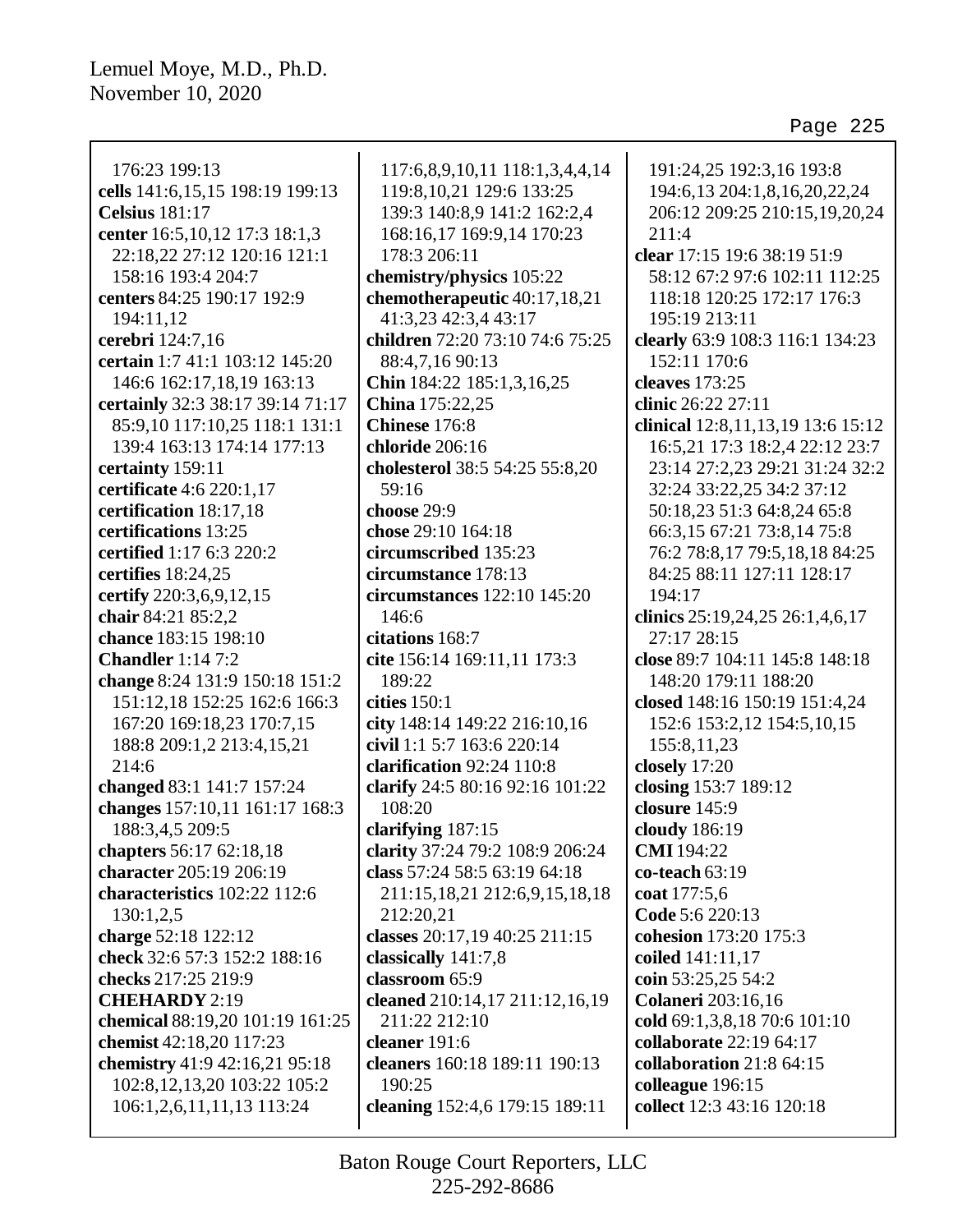| collected 23:24                 |
|---------------------------------|
| collection 13:10 25:18,23 30:7  |
| 32:10 76:20 120:6 134:6,7       |
| College 216:2                   |
| combination 13:1 40:19 49:8     |
| come 19:25 26:19 39:22,24 74:13 |
| 95:15 103:10 105:6 112:21       |
| 133:8 144:2 146:18 156:12       |
|                                 |
| 199:24                          |
| comes 56:12 111:3,10 158:9      |
| 186:23 199:1 214:25             |
| comfortable 26:18 183:8         |
| coming 127:4 137:4 168:8,10,11  |
| 183:19                          |
| <b>COMMENCING</b> 1:25          |
| committee 57:16,17,18,19 58:1,6 |
| 58:13,16 59:4 84:22 85:3        |
| committees 58:13                |
| common 41:11 55:2 69:1,3,8,17   |
| 70:6 101:10 129:25 130:2        |
| 144:4                           |
| commonly 28:18 40:16 48:6 61:8  |
| communicated 128:2              |
| community 26:8,9 56:7 70:2      |
| 71:18,19 73:16 76:9 77:5,21     |
| companies 57:7,10 97:12,13      |
| 123:6                           |
|                                 |
| company 57:20 79:3 123:4,4,11   |
| company's 57:12 98:4            |
| comparable 183:12               |
| compare 175:25                  |
| compared 23:8                   |
| comparison 130:16               |
| compiling 39:1                  |
| complete 104:18 109:25 116:21   |
| 155:2,5 206:1 220:11            |
| completed 27:9                  |
| completely 11:14,15 150:4       |
| complexity 33:23                |
| compliance 220:9,13             |
| complicated 84:23 212:19        |
| complications 86:18             |
| component 8:21 66:8 69:25       |
| 106:2 119:4 132:19              |
| <b>components</b> 11:3 119:3    |
|                                 |

**composition** 39:6 **compound** 152:17 **compounds** 113:23 175:7 **compromised** 199:9 **computer** 8:23 **conceding** 187:5 **concentrated** 213:14 **concentration** 182:1,5,9,15,22 182:24 183:4 185:15 198:17 199:11 213:20 **concept** 28:14 **concern** 46:11,13 211:21 **concerned** 144:21 168:21 **concerning** 51:2 196:10 **concluded** 125:16 219:17 **conclusion** 13:2 95:15 98:25 99:8 100:18 103:2,10 105:7,13 108:17 109:1,10 113:10,14 114:22 127:4,19,21 128:2,9,19 128:22 129:15 133:8 136:24 137:7,23 138:8 146:18 147:13 167:25 172:18 184:13 192:8 199:25 215:11 **conclusions** 108:3 109:5,19 127:7 133:16 135:5 137:5 138:11,13 139:17 146:17 147:3 147:4 165:14 214:11 216:9 **condition** 150:18 151:3,12,19,20 152:1,20 153:1 161:8 166:3,14 166:22 172:11 184:17 187:19 187:24 190:2 201:16 **conditions** 180:18,20 181:12 182:13 183:10,11 184:2,2 185:1,12,23 187:10,13,16 188:2,7 204:1 211:14,25 212:3 **conduct** 74:3 78:16 85:1 **conducted** 161:25 **conducting** 79:5 **conference** 112:3 128:1 **confirm** 107:3 133:15 **confirmed** 200:6,13 201:5 **conflating** 153:12 **conflict** 164:2 **confuses** 188:9 **confusion** 150:1,5

**connected** 220:16 **conscience** 122:12 **consider** 38:21 40:1 44:12 49:6 54:25 117:22,23 219:8 **considerable** 24:10 **consideration** 30:15 147:14 216:9 217:14,21,24 218:10 219:4 **considered** 5:12 15:16 19:14 49:5 114:19 133:2 158:25 **consist** 99:1 **consisted** 99:2 180:18 **consistent** 163:23,24 164:1,21 204:14 **constantly** 217:5 **constrict** 14:20 **consult** 137:23 **consulted** 137:6 **consulting** 22:11 23:2,7,16 **contact** 199:17 **contacted** 200:23 **contain** 142:7 **contained** 26:25 112:12,13 139:8 156:9 176:12 **contains** 141:9 **contaminate** 146:22 **contamination** 45:20 46:13 147:7 203:24 204:9 **contemporary** 33:25 **contending** 134:12 **content** 123:14 141:9 **contentious** 57:14,15 **contents** 98:3 161:10,18,24 166:16,23 168:4,25 169:2,6 171:1 **context** 69:8 80:11 126:22 **Conti** 1:3 105:23 106:19 148:18 149:2 **continue** 29:8 78:20 184:8 188:8 192:21 **continued** 3:1 36:12 189:16 **continuing** 107:8 **continuous** 45:21 **contract** 176:25 208:7 209:11,21 209:24 211:3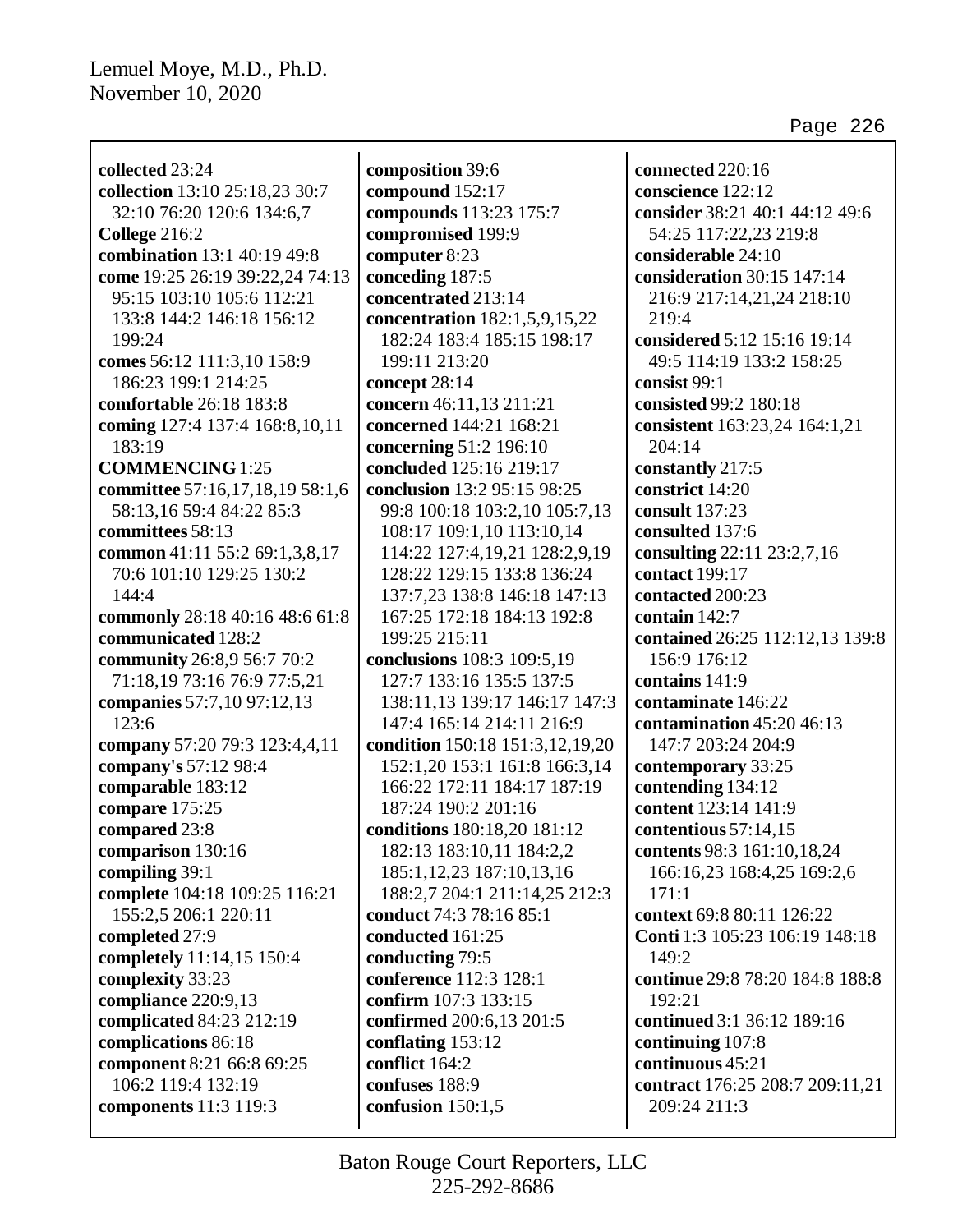| contracted 90:14 151:14,15       | 185:1,13 186:13 189:25 192:15   | 154:14 155:13 157:20 161:2      |
|----------------------------------|---------------------------------|---------------------------------|
| 154:3,14 155:13 200:6,15         | 193:3 194:9 196:25 197:22       | 170:2 176:25 189:13 200:7,15    |
| 201:11 202:3,8                   | 202:18 207:4 209:13,14 210:5    | 201:5,11 202:3,8 203:1 209:21   |
| contracting 201:5                | 212:14 217:17,17 220:8          | 209:24                          |
| contractual 220:13               | correspondence 56:16 61:25      | COVID-2 130:15,19 131:14        |
| contradicts 203:12               | 62:7,11 185:5                   | crannies 179:14                 |
| contributed 48:12                | corrode 212:21,24,25            | create 81:12 119:21 193:6       |
| contributing 59:24               | cost-effectiveness 65:19,22     | 202:17 204:9                    |
| contribution 46:15 47:23 64:21   | cough 157:9 198:14              | created 21:13 81:23,25 82:1,14  |
| 66:6 137:10                      | coughs 198:12                   | 128:3 131:7,8 135:20 212:2      |
| contributions 136:2              | council 56:21                   | creates 131:9 192:25 201:16     |
| control 158:16 174:17,18 190:17  | counsel 6:5 220:15,16           | creating 79:7                   |
| 192:10 193:4 194:11,12 204:7     | couple 22:1 48:22 78:13 96:20   | creed 136:22                    |
| control,' 148:16                 | 101:22 125:21 128:23 133:12     | critical 132:2 135:25           |
| controlled 33:21 34:2 181:14,20  | 141:7 150:1 166:4               | criticism 185:3                 |
| 181:25 182:13,14 185:9,10        | course 8:25 10:16 11:24 12:2    | criticize 179:23                |
| 189:24                           | 20:21 30:1,1 32:18 35:19 40:10  | cross-pollination 18:10         |
| controversial 61:10              | 63:22,24 86:9,16 117:7,8,9,11   | <b>CUISINE</b> 1:4,4            |
| <b>CONVENTION 3:9</b>            | 117:14 131:2 134:2 140:4,23     | culture 125:22                  |
| conversation 102:9 158:2         | 141:3 173:22 186:17 206:15      | cure 80:3                       |
| converted 142:4                  | 208:22 209:17                   | current 22:24 36:4,4 37:4 187:8 |
| Cooperative 50:19,22             | courses 24:16,18,23 25:1 65:1   | 187:11                          |
| coordinating 16:4,5,9,10,12 17:3 | 66:10                           | currently 31:14                 |
| 18:1,3 120:16 121:1              | court 1:1,17 6:3,4,8 7:19 55:12 | currents 178:1                  |
| copper 180:21                    | 116:22 124:15 144:19 160:9      | curriculum 4:11 13:17 20:11     |
| copy 141:11 143:2,4,11           | 202:24 220:2                    | custom 36:20 125:22             |
| cordoning 189:21                 | CoV 99:17 129:14                | customer 103:19 156:23          |
| core 39:17                       | $CoV-2100:4,7,8,10,11,14,19$    | cut 86:4                        |
| corner 149:2,3,11                | 104:6 105:11,23 106:15 107:3    | CV 9:21 12:6 18:1 21:20,22 22:2 |
| corners 133:17                   | 108:11 110:1 111:4,11,12,12     | 29:22 31:15 32:4 37:1 54:13,13  |
| coronary 54:24 55:7 67:8         | 111:13 113:18 115:7 119:15      | 56:8,11 59:14 60:9 64:5 73:24   |
| coronavirus 69:2,6,12 93:3,15    | 126:16 128:3 129:14 130:25      | cytosine 41:22                  |
| 93:22                            | 131:3 138:18,22 142:13,14       |                                 |
| coronaviruses 69:16 93:19 94:9   | 176:12 177:1,2,10 187:10,12     | D                               |
| <b>Corporation</b> 123:11        | 187:23 201:15 213:13,14,20      | D4:1                            |
| correct 16:7 19:5 46:22 47:1,4   | 214:2,4                         | $d/b/a$ 1:4                     |
| 55:11 57:17 59:22 60:20 62:8     | covalent 205:15,16,18,23,24     | damage 95:5,7,11,16,20,23 96:7  |
| 62:25 64:19,22 65:10 69:16       | 206:18 207:2 208:19             | 96:24 98:25 99:8 100:24,25      |
| 72:13 73:7 98:22 99:8 105:19     | covalently 210:19               | 101:6,15 102:6,10 104:13,14     |
| 106:14,16,17,20,25 108:12        | COVID 119:7 171:24 196:11       | 105:15 106:11 111:13 119:11     |
| 111:21,24,25 113:16 114:11       | 197:1                           | 119:21, 23, 24 128:4 129:12     |
| 121:25 128:5 134:4,4 135:14      | COVID-19 4:15 69:10,15 96:24    | 131:10, 16, 20 134: 3 137: 25   |
| 137:14,14 151:22 154:1 156:16    | 99:25 100:4,10 105:10 109:8     | 138:23 145:19 146:6,8,11,23     |
| 159:11 165:25 175:22 178:10      | 110:2 144:15,20 145:4,6,6,14    | 147:9 162:7,8,12,13,20,22       |
| 178:24 181:12,18,20 182:18       | 145:25 150:10 151:14,15 154:4   | 169:19,20,24,25 170:7,20,20     |
|                                  |                                 |                                 |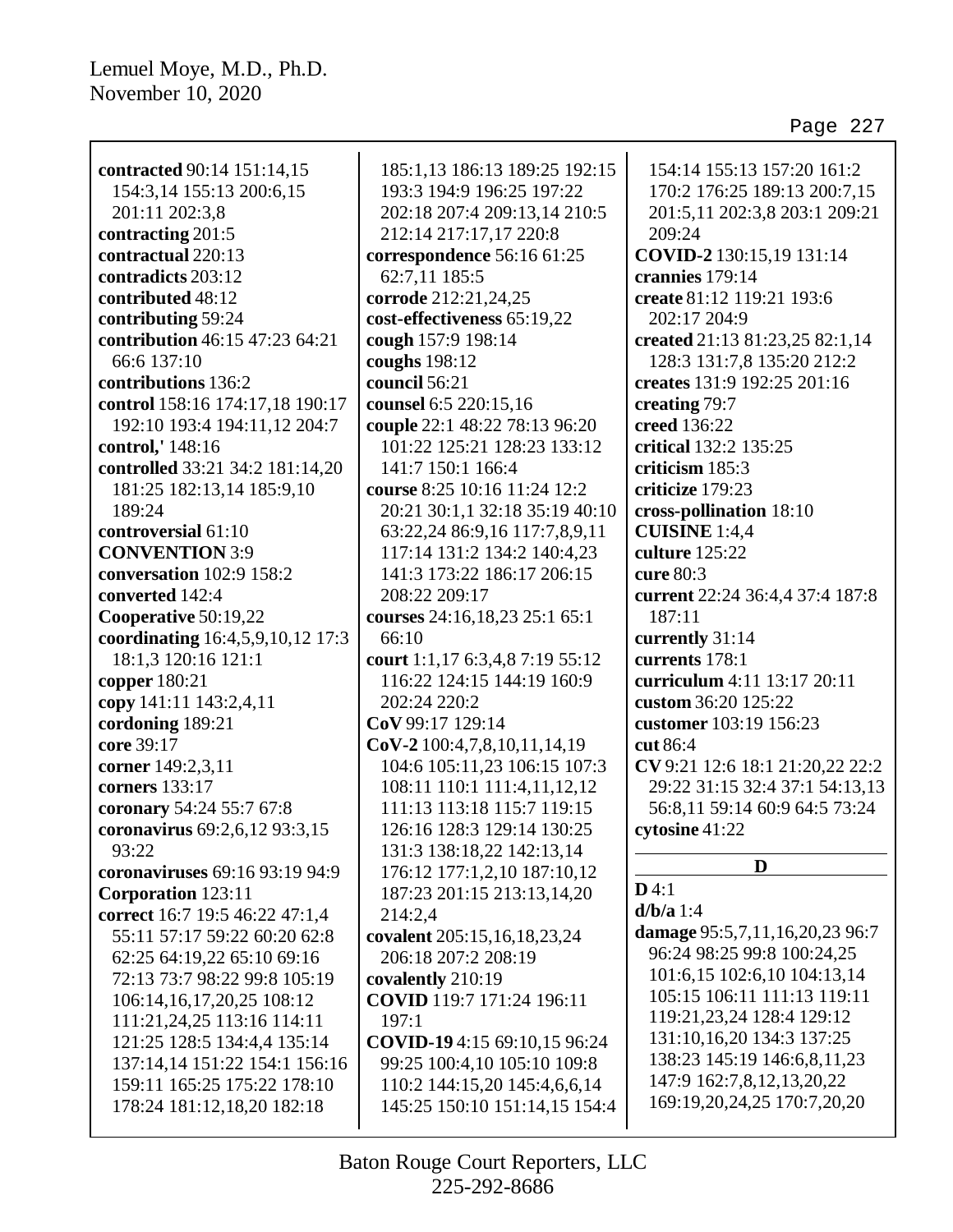| 170:25 171:5,9,12 172:7          |  |
|----------------------------------|--|
| 174:24 212:14 214:14,20,21,23    |  |
| 215:1                            |  |
| damaged 215:20                   |  |
| damages 214:24,25                |  |
| damaging 162:11                  |  |
| <b>Dan</b> 6:17                  |  |
| dangerous 41:16 150:19 151:3     |  |
| 151:13,19 152:19 153:1 157:1     |  |
| 157:11, 14, 25 158: 25 166: 11   |  |
| 172:11,11 193:1 201:16,16        |  |
| 202:17                           |  |
| DANIEL 2:15                      |  |
|                                  |  |
| Daniels-Feasel 124:20            |  |
| <b>dare</b> 102:21               |  |
| dark 186:2,12 187:1,2 189:23     |  |
| darkness 189:24                  |  |
| Darwin 19:19                     |  |
| data 11:12 12:3,25 23:24,25 24:2 |  |
| 39:1,23 40:3 43:15,16 46:17,24   |  |
| 47:24 48:15,20 61:4,8,12 73:1    |  |
| 73:1 74:4,6,6 77:18,22 78:17     |  |
| 78:22 79:9 82:12 83:22 120:16    |  |
| 121:1 123:14,17 165:9,15,23      |  |
| 175:18                           |  |
| dataset 39:25                    |  |
| date 36:15 60:15                 |  |
| dated 37:2 207:13                |  |
| dates 36:14,17 151:5,8 153:4,5   |  |
| 153:14 155:21                    |  |
|                                  |  |
| dating $62:23$                   |  |
| daunorubin 41:22                 |  |
| Dave 91:17,18,20,21 92:3,17      |  |
| 93:10 126:4                      |  |
| Davillier 2:15,15 6:17 62:24     |  |
| day 48:7 158:19,20 186:18 187:4  |  |
| 187:6 188:3,3,3,3,4,4,5,5        |  |
| 220:19                           |  |
| days 27:14 88:13 130:22,22       |  |
| 150:1 157:16,17 186:19 189:19    |  |
| days' 57:4                       |  |
| ddavillier@davillierlawgroup     |  |
| 2:17                             |  |
| deal 24:19 35:20 72:12           |  |
| deals $62:11$                    |  |
|                                  |  |

**dealt** 59:16 62:8 113:17 114:12 114:14 **debate** 184:7,8,15 **debated** 164:18 **decades** 35:21 **decay** 180:17 **December** 77:2 127:24,25 **decide** 49:23 **decided** 88:14 **decision** 21:21 22:2 90:16 103:18  $145:8$ **decisions** 57:13 **decorated** 29:16 **deduced** 44:24 50:7 **deducted** 79:24 **deem** 60:13 **deep** 131:17 211:18,22 **deeper** 210:15 **deeply** 192:2 211:9 **DEFENDANT** 1:15 3:3 **defendants** 6:14 122:25 **define** 81:17,24 82:24 170:7 214:22 **defined** 81:16 82:24 170:6,8 207:8 220:13 **defines** 170:25 **definitely** 77:11 **definition** 32:9,15,17 44:16,20 44:25 46:20 50:5 51:18,20 52:11 57:25 66:15 83:2,3 95:19 96:3 101:4 170:10,12,12,13 171:6,11 214:16,19 215:11 **definitions** 205:22 207:7 **degree** 10:20,21 11:6 19:1,2,4,8 24:8 43:20 154:21 156:24 158:23 159:10 **degrees** 10:2 19:6,7,10 42:8 181:17,17 182:14 **deleterious** 161:7,8 166:22 **deliberately** 81:21 **deliver** 81:2,5 **delivered** 82:10 **delivery** 15:14,16 **DEMARTEST** 2:4 **demonstrate** 105:1

**demonstrated** 212:6 **demonstrates** 145:1 **denature** 178:18 186:9 192:10 192:13,17 193:8 194:8 204:19 **denatured** 178:16 179:5,6,9 191:22,23,25 193:14 210:2,3,4 211:17 **density** 103:11 114:14 **deoxyribonucleic** 141:9 **department** 17:14,16,18 18:14 19:13 20:9 21:5 22:4 **departments** 16:14 17:24 21:17 22:19 **depending** 16:17 200:24 **depends** 83:24 88:25 89:1 101:12 130:23 131:19 154:22 177:3 **deposition** 1:12 5:4,13 7:13 9:1 115:22 116:1 122:11 219:2 220:12 **depressed** 40:22 **der** 206:24 207:1 208:20 **describe** 12:19 13:5,13 20:25 30:17 33:6 37:9 87:24 171:16  $205:10$ **described** 39:8 77:20 80:11 146:2 174:16 **describes** 167:7 **describing** 86:23 87:11 137:14 168:22 **description** 20:24 65:6 **descriptor** 125:5 **design** 12:23 16:20 23:13 38:15 39:16,20 41:7 48:8 49:13 50:22 51:11 64:7,24 75:18 130:25 **designed** 48:2 73:5 **despite** 159:2,3 194:10 201:9,12 **destabilize** 186:8 **detail** 9:22 36:21 133:2 185:8 **detailed** 185:24 203:11 **details** 80:6 123:16 **determination** 30:6 102:6 **determinations** 57:21 **determine** 51:11 73:2 78:18 137:6 146:10 173:25 202:2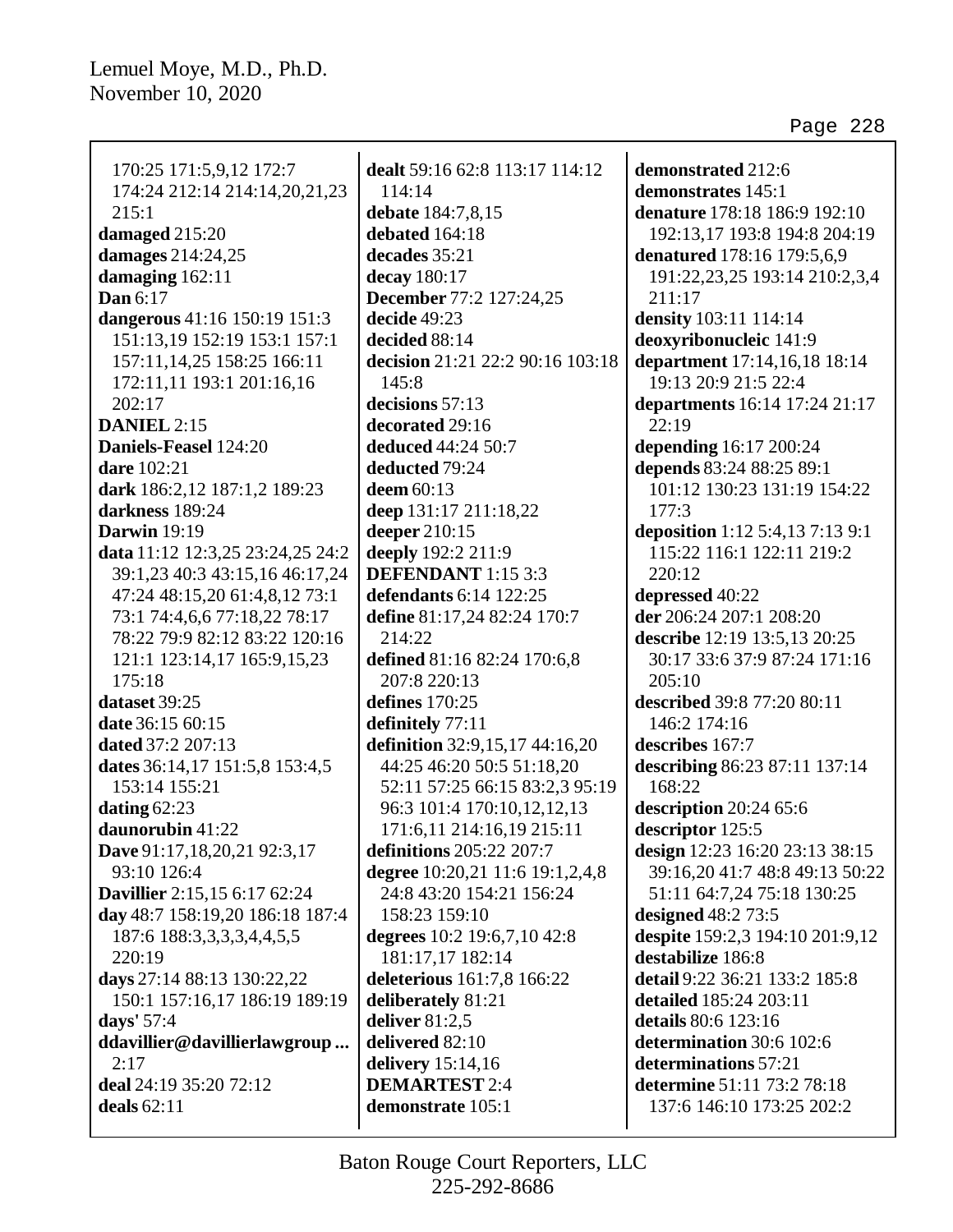| determined 84:16 88:23 89:17     | disciplines 10:13,14 16:14 17:24        | 91:13 92:18,22 99:11 107:11          |
|----------------------------------|-----------------------------------------|--------------------------------------|
| 90:9,12                          | 84:2,8                                  | 108:9 109:3 110:22 119:1             |
| determines 104:22                | discount 122:13                         | 128:15 129:22,23 137:18 138:3        |
| determining 13:14 131:25 172:4   | discovery 5:5                           | 143:2,15 153:21,25 163:11            |
| 172:9                            | discuss $101:18$                        | 184:5 189:2 191:20 194:5             |
| develop 87:10                    | <b>discussed</b> 22:9 76:22 77:14 98:3  | 201:23 205:9 216:1 217:12            |
| developed 84:19 87:21            | 120:12 126:15                           | <b>Doctor's 160:8</b>                |
| development 37:21                | discusses 120:3                         | doctors 82:23                        |
| diabetes 86:20                   | discussion 166:9,12 189:4               | document 133:17                      |
| diabetologist 16:17              | discussions $68:16,17$                  | documents 9:2                        |
| diabetologists 23:12             | disease 13:3,15,16 16:19 44:24          | <b>DODD</b> 3:8                      |
| diagnosing 26:15                 | 45:1 50:7,8,9 51:3,21,25 52:2,2         | doing 22:13 23:8 29:7 44:1 83:15     |
| diameter 143:24                  | 52:3 54:25 55:6,7,8 64:5 67:8,9         | 83:17 90:13 111:24 120:23,24         |
| diarrhea 88:7                    | 67:22 69:25 72:19 73:10,11              | 147:6                                |
| diarrheal 88:15                  | 77:13 79:24 80:2,6,20,21 82:15          | door 119:7                           |
| diction $11:19$                  | 82:18,21 89:2 124:14 144:20             | doors 171:23 172:2 183:18            |
| <b>died</b> 19:20                | 145:25 158:16 190:17 192:9              | 186:11                               |
| diem $121:11$                    | 193:4 194:11,12 204:7                   | dope 61:11                           |
| difference 60:25 131:1 141:4     | diseases 51:25 59:8 69:23 86:17         | <b>Doremalen</b> 180:4,8,9,11,15     |
| 186:20,20 187:4 205:1,2          | 86:18,19,21,23 87:10                    | 181:2 184:25                         |
| different 16:14 17:24 22:13      | disinfectant 179:15,17                  | dose 84:16                           |
|                                  |                                         | <b>doubt</b> 194:2                   |
| 33:24 43:13,19 53:5 58:13 61:7   | disinfectants 158:3,15 179:9            |                                      |
| 61:10 74:1 91:24 112:24          | 192:16 204:23,24                        | Dr 4:12 6:21 7:7 37:11 115:9,13      |
| 113:10 130:2,7,25 131:20,21      | disinfected 155:24 159:3                | 147:23 219:8,16                      |
| 144:11 152:11,22,23 153:5,6      | disinfecting 152:4                      | draft 98:24 102:14 112:5             |
| 153:10,14 171:9 175:5 183:9      | dislodged 208:22,23,23,24               | drafted 116:7 133:11                 |
| 188:9 206:25 207:2               | disparagement 160:18,19                 | drafting 127:17 215:17               |
| dilate $14:20$                   | disparagingly 78:5                      | draw 127:7 128:18 136:24             |
| Dilemma,' 68:7                   | dissemination 164:25                    | drinking 216:25 217:18,19            |
| diligence 76:1                   | dissertation 53:3,8                     | drip 45:21,22 46:14                  |
| <b>Dillip 67:14</b>              | distance 103:12                         | drive 1:14 7:2 113:9                 |
| <b>Dillip's 67:17</b>            | distinct 182:1                          | driven 177:25                        |
| direct $126:14$                  | <b>distinction</b> 12:18 14:7 20:4 23:6 | driving $145:7$                      |
| direction 21:6 169:4 220:7       | 62:1 63:14 89:20                        | droplets 89:14 173:1,2,7 196:7       |
| directly 115:24 200:20           | distributed 15:25                       | 199:2,3                              |
| director 16:3,4,4,22 17:1,6 18:1 | <b>DISTRICT</b> 1:1                     | dropping $210:12$                    |
| disadvantage 56:11               | diverge $14:16$                         | drops $65:4$                         |
| disagree 19:9 47:8 66:6 105:25   | divide $119:3$                          | drought 52:23                        |
| 135:4 136:6 137:16 192:1         | divided 46:4                            | drug 49:24,24 56:20 57:10,11,12      |
| 197:17 199:21,23 203:8,19        | <b>DIVISION</b> 1:5                     | 57:12,20,23 59:2 68:18,20,21         |
| disassemble 209:13,18,19,24      | <b>DNA</b> 140:17 141:4,8,9,11,15,19    | 68:22 69:20,24 70:2 81:8,10,11       |
| disassembled 174:22 207:24       | 141:22,25 142:7,12                      | 81:17, 19, 22, 24, 25 82: 2, 3, 6, 7 |
| 208:4,6,9,11,11 209:11           | Doc 92:15                               | 82:14 83:3 120:8 123:4,4,5           |
| discarded 135:3                  | doctor 7:14 9:14,22 11:18 13:23         | 124:1                                |
| discipline 11:7 118:8            | 45:15 48:11 59:15 71:17 87:13           | drugs $49:22,23\ 50:1,2,4\ 58:5,17$  |
|                                  |                                         |                                      |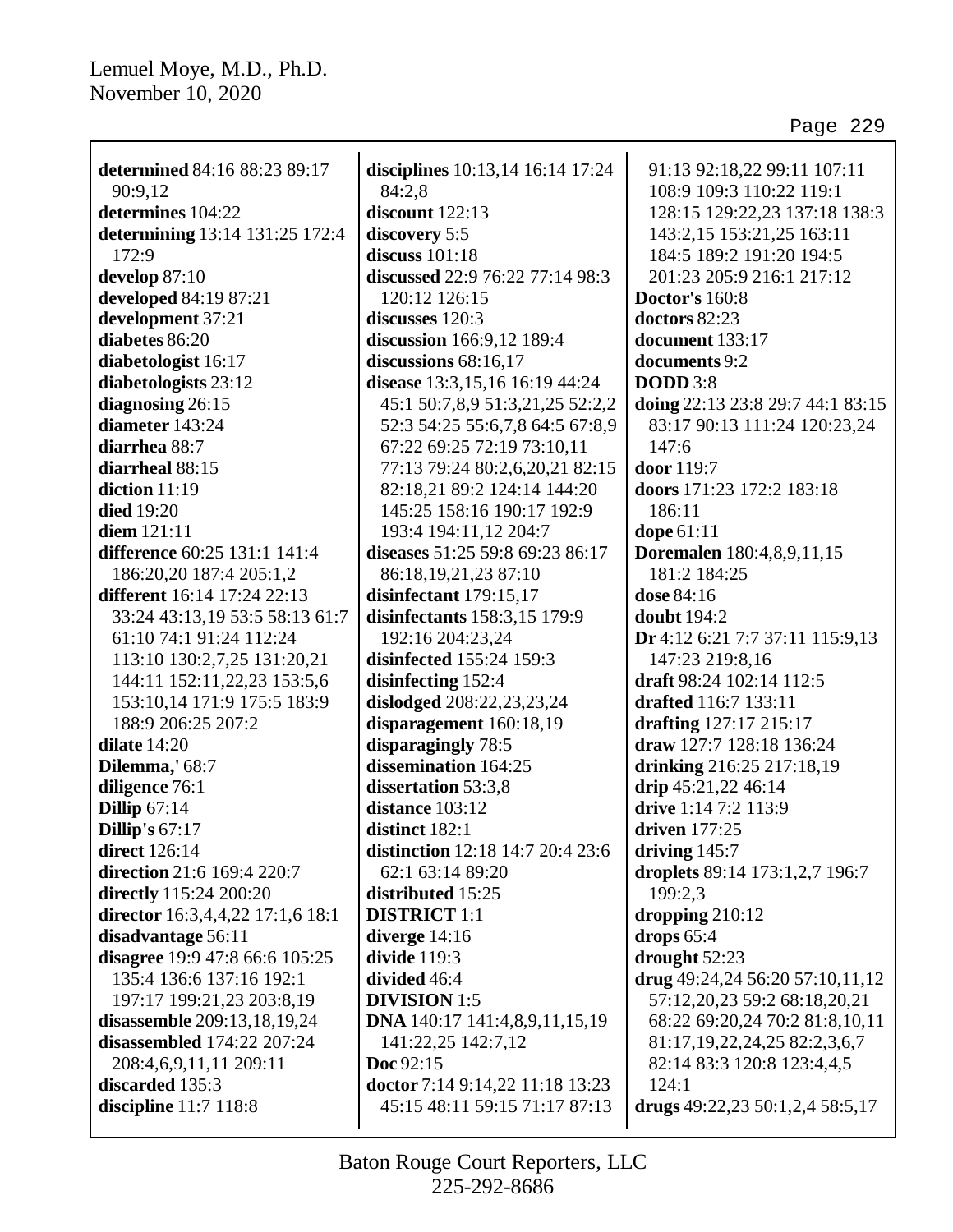| 58:24 59:10,11 79:1,6,12 82:4<br><b>DSMB</b> 77:13,17,18 85:4 | ejection 55:18<br>elected 145:2 | 157:25 161:6 166:10,13 167:19        |
|---------------------------------------------------------------|---------------------------------|--------------------------------------|
| due 78:20 214:20                                              |                                 | 167:20,21 172:5,11 174:10            |
|                                                               | electron 205:13,24,25           | 180:4 184:10 189:8 193:1,6           |
| duly 7:3 220:4                                                | electronic 143:4,19             | 202:18 204:9 217:18                  |
| <b>Dunbar</b> 3:4,7 8:23                                      | electrons 173:24,24 186:8       | environmental 45:20 126:19           |
| durability 102:25 112:8,12                                    | 205:17 207:10,11                | 157:10,13 158:24 166:10              |
| 113:18 130:15,16,18,19,24                                     | Eli 123:10                      | 180:20 183:10 203:24                 |
| 131:5                                                         | eloquently 93:1 136:5           | environments 132:1                   |
| <b>duration</b> 17:4 180:23                                   | else's 61:13 170:3              | enzymes 141:25                       |
| dying $140:23$                                                | embarrassments 136:17           | epi 21:23 78:8 84:20                 |
| $\bf{E}$                                                      | embedded 190:14 192:2,20        | epidemic 87:21,24,25 88:4,24         |
|                                                               | 210:18 211:2,9                  | 89:18 90:2,6,9,15                    |
| E 2:1, 1, 15 3:1, 14:1 146:18                                 | emergency 10:16                 | epidemiologic 64:7,10 66:7           |
| e.g 189:9                                                     | emit 172:24                     | 103:21,22 146:3                      |
| earlier 14:8 61:22 66:14 117:21                               | employed 29:11 55:25 56:8       | epidemiological 101:19               |
| 120:12 126:4 129:17 133:1,10                                  | 137:19,21 220:16                | epidemiologist 12:18 13:14           |
| 133:19 148:17 176:11                                          | employee 150:15                 | 18:11, 13, 15, 16, 22 19:13, 14      |
| early 78:19 87:4,6 91:2 116:8                                 | employees 110:7 150:14 189:17   | 56:9 85:25                           |
| 196:25                                                        | encourage 22:21                 | epidemiologists 16:16 17:20          |
| easier 143:11                                                 | encouraged 17:23 21:12,15,17    | 18:3,8,25 20:6,19,21 23:11           |
| easily 208:9,11 209:10                                        | 22:18,21                        | 25:12 63:22 64:16 90:17              |
| easy 140:23 184:9                                             | ended 23:5 28:24 29:3           | epidemiology 17:8,9,15,18 18:14      |
| eat 29:6 192:11                                               | endocrinology 10:16             | 19:2,5,7,18,20 20:3,17,18,18         |
| eating 216:24 217:18,19                                       | enforced 204:2                  | 20:22 21:1,19,22,25 22:20            |
| economics 15:14                                               | engage 92:8                     | 23:22 24:8,9,10,12,13,17,19          |
| edification 130:14                                            | engaged 91:16                   | 25:7 29:21 31:25 32:2,23,24          |
| editor 30:14                                                  | engagement 123:18               | 34:4,13 37:8,14,22 38:7,14,17        |
| editorial 60:24,25 61:7,7,15                                  | England 34:19                   | 38:22 39:9,17 40:1,3 44:13,16        |
| editorials 56:16 60:24 61:10                                  | English 11:18 96:5 173:23       | 44:21,22,25 46:20,21,22 47:12        |
| editors 32:25                                                 | ensure 32:14                    | 47:22,22 49:5,6 50:5,18 51:15        |
| educate 11:22                                                 | entails $11:13$                 | 52:12,25 53:10 55:1,5,10 56:1        |
| educational 9:23 11:2 27:24                                   | entered 126:16                  | 60:14 63:3,16,19,22 65:7 66:11       |
| effect 40:20 72:19 81:4,6,7,18                                | entering 167:7                  | 67:1,3 74:20 75:1,5,6,9 77:25        |
| 82:17 94:9 101:19 105:13                                      | entire 17:3 60:21 73:5 131:25   | 79:22,23 88:11 102:1,4,5,9,11        |
| 125:7 144:15 150:2                                            | 138:7                           | 103:24 118:12,17,19 119:4,5,6        |
| effective 68:18                                               | entirely 57:23                  | 119:13,15 124:12 127:10              |
| effects 69:24 186:3                                           | entirety 105:21                 | 136:23 139:16 216:3                  |
| efficiency 48:11                                              | entitled 1:16 29:23 33:18,21    | epidemiology-based 55:21             |
| effort 83:18 135:22 189:14,15                                 | 123:10                          | epithelial 176:20                    |
| 190:21                                                        | entity 215:20 220:11            | equal 131:7,8                        |
| efforts 189:5                                                 | entry 16:2 17:7,25 20:2 31:25   | especially 74:16                     |
| egress $102:23$                                               | 33:12 35:23 49:2 50:15          | <b>ESQ</b> 2:4,5,10,10,15,20 3:4,8,8 |
| <b>Eight</b> 48:22                                            | enveloping 177:5,6              | essays 88:20                         |
| either 80:2 100:9 168:7 182:11                                | environment 12:20 126:21,23     | essence 60:12 79:16                  |
| 199:10 210:17                                                 | 132:23 134:10 156:25 157:11     | essential 141:6                      |
|                                                               |                                 |                                      |
|                                                               |                                 |                                      |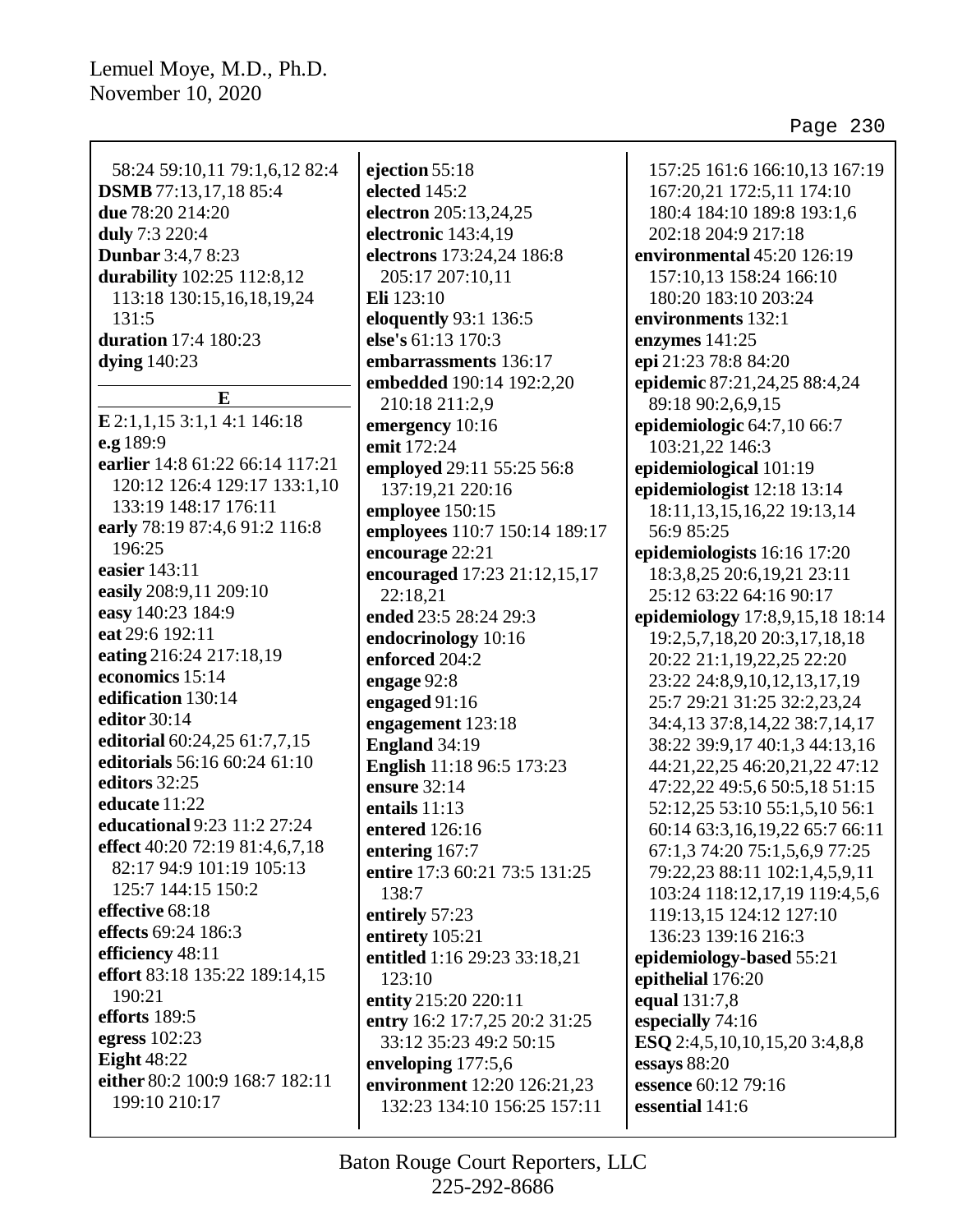| essentially 10:14 13:12 29:3 33:6 | exclusively 59:3 72:22 205:23   | exposure/disease 80:19             |
|-----------------------------------|---------------------------------|------------------------------------|
| 39:23 40:13 48:1 58:15 99:17      | excuse 51:13 75:8 152:4 157:4   | extensive 8:10 62:22 130:13        |
| 131:16 175:4 208:21 210:11        | 174:12                          | extent 129:24 131:20               |
| established 13:11 148:17 156:22   | execute 16:20 23:13             | extrapolate 12:16                  |
| 202:14,15                         | executed 48:2                   | extreme 89:11                      |
| establishments 193:5              | execution 38:16 39:16           | eye 213:5,6,15,21 214:7,10         |
| estimated 26:3                    | exercise 46:20 132:2            | eyes 199:10                        |
| estimating 180:17                 | exhaled 89:14                   |                                    |
| estimation 163:21                 | Exhibit 4:10,12,13,16 13:19,20  | $\mathbf{F}$                       |
| European 35:10                    | 115:10 203:1,3 205:5,6          | F 120:8                            |
| evacuated 87:14                   | <b>EXHIBITS 4:9</b>             | face 199:10 203:20                 |
| evacuees 88:15                    | exist 190:2,5 200:22            | facetious 85:20                    |
| evaluate 79:13                    | existence 177:9                 | facilities 126:16                  |
| evaluated 180:15                  | exists 102:25                   | facility 16:13 87:9 105:23 106:16  |
| evaluating 58:24 81:9 137:22      | expand 36:13 83:3               | 108:12 154:4,10,15,16              |
| event 28:25 53:4 54:10 55:20      | expanded 36:10                  | fact 8:1 17:22 22:4 41:25 48:11    |
| events 98:6 120:6 199:1 209:20    | expect 53:25 155:20 182:10      | 79:20 83:16 98:20 100:13           |
| everybody 78:3 169:16             | expected 85:25                  | 104:4,15 112:1 129:13 138:9        |
| evidence 132:3,8,17,18,24 133:3   | experience 13:24 14:5 16:3      | 151:13 156:3 159:2,3 164:19        |
| 133:7,16 135:20 139:17 213:14     | 23:22,22 24:20,21 25:11 26:12   | 177:17 178:20 180:21 182:10        |
| 213:21 214:6                      | 27:4 47:6 56:17 57:24 62:22,23  | 183:25 186:1 190:13 200:11,12      |
| evidenced 49:14 135:5             | 64:23 75:17 79:17 96:5 108:24   | 200:21 201:4,9 202:8 218:13        |
| evident 133:9                     | 120:3 127:8,11,11 128:11,17     | 218:21                             |
| evolved 36:9                      | 129:6 133:5 139:16 183:20       | factors 133:2 182:17               |
| evolves 14:11                     | experiment 176:6 180:23 212:7   | facts 163:21 218:6                 |
| exact 82:9 113:14                 | 212:8                           | faculty 16:13 17:4,21,22,23 18:9   |
| exactly 11:9 12:1 14:24 16:8      | experimental 63:3,16 65:7       | 20:24 22:3 25:8 29:14              |
| 17:11 29:25 73:22 132:7           | 180:18 184:17                   | Fahrenheit 181:18                  |
| 150:21 185:7 191:1                | experiments 130:23,24           | failing 149:22,22                  |
| exaggerated 4:14 196:10 202:25    | expert 97:9,14,14 98:5,5 105:5  | fails 49:24 178:4                  |
| <b>examination</b> 4:4 7:5 20:13  | 117:25 118:1,6,9,11,12,17       | fair 7:22 8:6 15:21 31:1 33:2      |
| examine 102:23 190:12             | 122:20 159:10 193:10 219:1      | 53:25 54:2,2 64:25 66:22 71:12     |
| <b>examined</b> 7:3 132:19        | expertise 23:15 26:11,20 48:9   | 74:16 76:3 79:16 96:16 98:10       |
| example 15:10 20:9 22:7 26:12     | 65:8,9 66:3 75:17 95:3 128:17   | 99:24 100:1 101:24 111:4           |
| 41:12 70:16 82:4 86:22 89:3,5     | experts 23:12 76:21 174:14      | 119:12,14 132:6 137:18 138:2       |
| 122:10 134:16 172:23 174:9        | explain 130:25 208:5 210:6      | 155:1 175:24 186:10 187:25,25      |
| 200:22,22 206:2,17                | expose 41:10 209:3              | 201:25 202:4,5,12 212:15           |
| examples 39:10 70:17,18 71:15     | exposed 41:21 42:2 50:7,8,10    | 214:1,1,1 217:7                    |
| exams 118:3                       | 79:24 83:12 209:4 211:19        | fairly $210:24$                    |
| exceed 163:20                     | exposure 13:3,15,16 24:13 41:10 | fall 43:6 63:3 64:3 65:2,3,4 101:4 |
| exceeded 163:20 164:4             | 47:12 50:10 51:5,8,22 52:6      | 167:10 210:14                      |
| exception 12:24 48:23,23          | 80:21,22 81:14 83:8,9 84:13,15  | falling $67:1$                     |
| exceptions 33:8 48:22             | 84:19 124:13 131:6,8 145:15     | falls 39:8                         |
| excluded 26:22 134:25             | 156:25 157:13 158:24 166:10     | familiar 100:12 165:4 190:6        |
| exclusive 211:25                  | exposure/44:23                  | 194:17 195:9                       |
|                                   |                                 |                                    |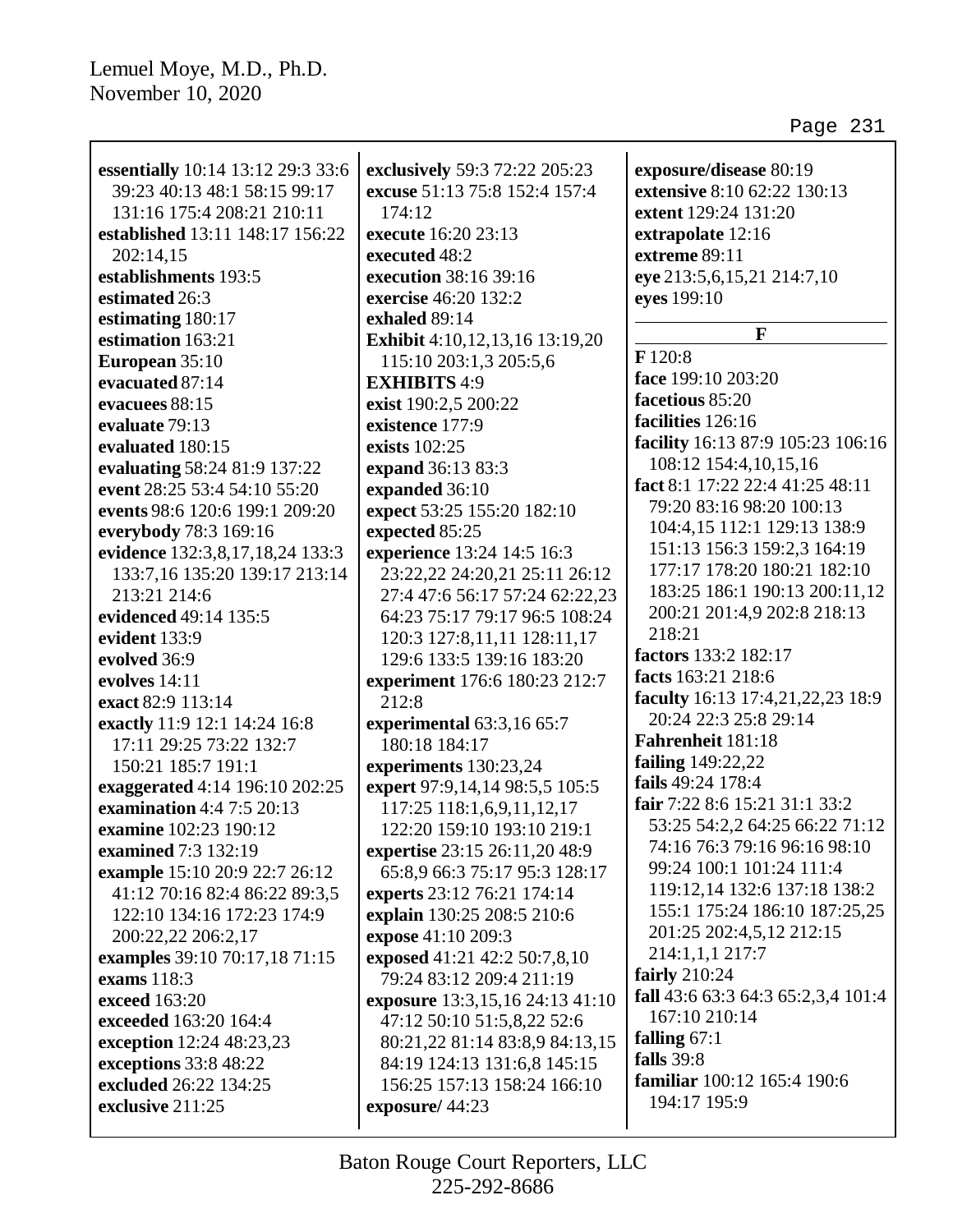$\overline{\Gamma}$ 

| <b>Family 34:21</b>                                     | 201:24                                |
|---------------------------------------------------------|---------------------------------------|
| far 26:25 60:9 61:2 72:12 76:4                          | fit 159:20                            |
| 77:9,10 84:19 89:5 198:21                               | five 27:14 45:5, 10, 12 84:7, 8       |
| 210:18 211:18                                           | 122:19 124:21 141:16 142:22           |
| Farenheit 182:14                                        | 142:24 180:20                         |
| fast 58:21                                              | five-and-a-half 188:18                |
| faster $52:15$                                          | five-minute 91:9 188:24               |
| fault 23:3 151:2                                        | flat 178:12                           |
| favor 152:9                                             | flexible $10:10$                      |
| FDA 57:6, 10, 15, 20, 25 85:13                          | flipping 53:24                        |
| 120:9, 12, 21, 24 121:2, 6                              | flips $54:1$                          |
| federal 56:20 120:8                                     | flows $21:6$                          |
| feeding 45:23 46:4,14                                   | flu 87:4,5,6 101:8,13,13 129:17       |
| feedings 45:21,22 46:3,7,8                              | 130:17,20,24 131:3,12                 |
| fees $122:2,3,6,7,9,13$                                 | fluid $173:2$                         |
| feet 141:16                                             | <b>fluids</b> 172:25                  |
| fellow 18:9 30:12                                       | fly $140:7$                           |
| field 14:23 35:18 37:6,8 56:1                           | focus 60:19 187:14,16 207:17          |
| 60:14 76:21 136:19                                      | 212:20                                |
| fields 15:9,12,23 33:5 53:5                             | focused 59:8,21,24 68:21 72:21        |
| fifth $67:14$                                           | 214:13                                |
| fight $58:2$                                            | focuses 36:8                          |
| <b>figure</b> 152:12                                    | follow 33:25 50:1,2 109:12            |
| file 149:22                                             | 149:22 200:2 204:13                   |
| final 138:8,11                                          | follow-up $64:13$                     |
| <b>financial</b> 220:11,17                              | followed 149:15,18 155:23             |
| find 80:3 85:15 126:12 146:7                            | following 12:19 26:16 107:14          |
| 179:13                                                  | 112:3 135:19 145:24 158:20            |
| finding 203:12,22 204:14                                | <b>follows</b> 7:4 204:12             |
| findings 12:4 113:5 136:18 143:8                        | fomites 4:15,17 196:1,2,4,7,11        |
| 203:21,23                                               | 199:17 203:1                          |
| fine 53:14 91:10,11 97:20 124:24                        | food 56:19,20 120:8                   |
| 142:6                                                   | footnotes 143:9<br><b>force</b> 145:7 |
| fingerprints $14:21$<br>finish 92:22 99:13 135:9 160:11 | forces 43:5 174:17,18 206:24,25       |
| <b>fire</b> 89:11                                       | 207:1,1 208:20                        |
| firm $92:1,2$                                           | foregoing 220:5                       |
| first 7:3 8:17 9:12 14:5 16:9                           | <b>Forest 124:20</b>                  |
| 17:13 22:2 24:13 27:1 28:15                             | forgive $171:10$                      |
| 31:25 40:7,11 49:24 51:21                               | form 61:4 99:12 105:17 108:15         |
| 52:19 58:13,18 60:5 72:10                               | 110:4 118:22 124:7 128:7,12           |
| 73:15 88:13 93:2 94:4,14 96:9                           | 129:21 133:18 138:15 149:1            |
| 96:18 98:14 115:17 119:3                                | 160:1 164:11 184:3 201:17,20          |
| 123:2,4 150:1 164:24 166:5,8                            | 202:10 215:14 216:22 218:3,25         |
| 170:1 177:21 189:6 197:11,21                            | 219:5                                 |
|                                                         |                                       |

**formal** 11:4 24:8,19,20 25:6,12 44:20 86:1 **formalities** 5:8 **formally** 117:9,11 **format** 220:9 **formulate** 129:15 **formulating** 133:8 216:8 **forth** 92:20 108:1,24 110:8 133:5 220:5 **Forty-one** 70:18 **forward** 24:2 **Foster's** 67:18 **found** 139:10 143:10 **foundation** 99:4 **four** 19:21 85:4 96:12,14 122:18 122:21,23 125:19,24 150:11 **fourth** 24:15 67:14 **fraction** 55:18 **fractures** 26:15 **fragment** 177:3 **fragments** 177:1,2 **frame** 152:21 **free** 43:6 **freestanding** 25:18 27:17 **French** 148:19 **frequency** 186:6 **front** 143:3,4,11 **full** 8:15 185:5,6 217:2,2,3 **full-length** 198:1,3 **fully** 203:18 **function** 38:12 55:17 **fundamental** 170:22 **funded** 36:4 37:4,8,20 78:24 **funding** 74:23 **furniture** 175:10 **further** 22:5 64:12 198:15,22 220:6,9,12,15 **G**

**GALLERIA** 2:21 **garnered** 35:20 **Gary** 27:21 28:7 **gather** 139:17 **gatherings** 148:15 **GAUTHIER** 2:9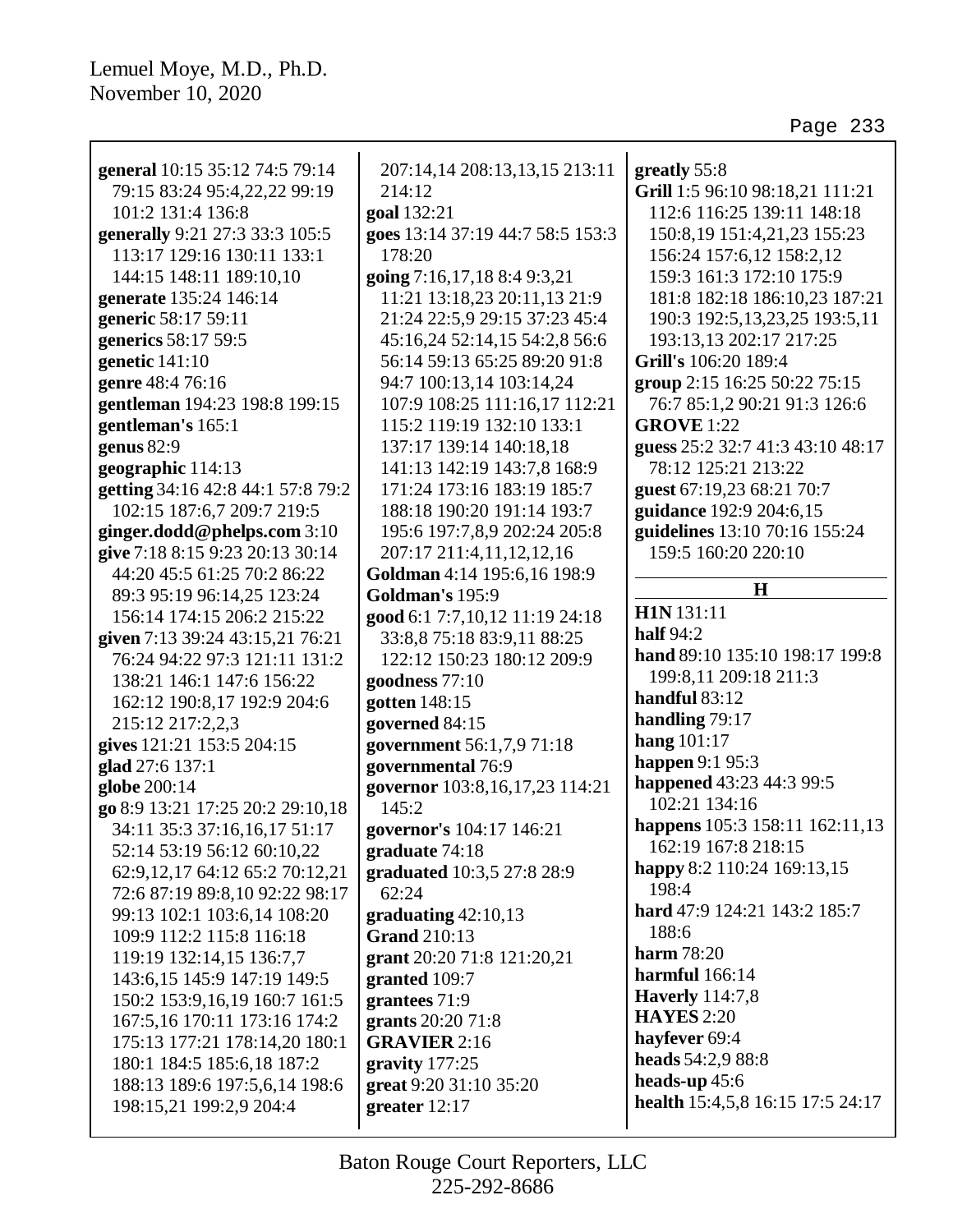25:3 37:12 63:8 71:5 127:10 216:5,6 **healthcare** 15:14,16,17 16:16 26:7 27:12 38:20 90:25 91:1 **hear** 107:16 110:23 209:15,15 213:18 **heard** 117:20 **hearing** 27:2 **heart** 55:17 58:19 61:20 73:21 74:9,11 **heavily** 12:7 **height** 183:13 **help** 40:4 48:7 51:18 63:18 64:14 64:17 73:5,13 82:20 88:9,13 142:5 158:6 210:11 214:20 **helpful** 91:25 100:5 104:2 **helping** 20:17 **helps** 142:2 **hematologic** 40:15 **hemorrhagic** 41:17 **heptillion** 213:24 **high** 33:7,11 49:25 62:25 182:22 186:6 **higher** 182:5,10,24 183:21 **highly** 172:23 **Hill** 12:22 13:8,11 66:16 **hired** 82:13 **Hispanic** 37:12 **hold** 43:7 55:23 92:15 108:14,22 117:25 **honestly** 83:6 **honesty** 38:14 **honors** 29:16 **hope** 156:4,6 172:1 179:5 **hoped** 82:19 **hopefully** 188:20 **Hopkins** 10:4 41:6 **hormones** 141:25 **horses** 71:25 **hospital** 10:7 22:17 27:13 28:6 **hospitals** 46:5 **host** 74:1,2 **Houghtaling** 2:9,10 92:10,18 93:23 94:4,13,15 96:19 126:6 128:1

**hour** 122:13 142:20 **hours** 28:18,19 150:20 151:4,24 151:25 153:2,13 154:6,11,16 154:18,25 155:12 180:24 188:18 189:13,21 199:18 209:9 **Houston** 25:19,20 28:16 87:14 90:13 91:17,21 **HULLEN** 2:11 **human** 99:18 110:13 118:5 177:22 **humans** 99:18,22 111:11 **humidity** 131:7 181:20,22,25 182:15 183:6,16,18,20,23 185:10 189:25 **hundred** 83:10 **hundreds** 142:10 167:14 182:25 **hung** 98:12 **Hurricane** 86:14 90:14 **HVAC** 171:19 183:22,23 **hybrid** 174:22 207:23 208:4,6 209:10,19 **Hydrogen** 206:4 **hydrology** 53:6,9 **hypertension** 16:18 23:12 37:20 38:3 49:3,16,18,20,22 50:8,9 50:17,24 51:2,3,4,12 52:1,7 59:16 65:12 86:19 124:8 **hyphen** 58:22 **hypothesis** 40:14 73:7,8,14 165:16 187:11 **hypothetical** 104:16,24,25 111:7 **hypotheticals** 109:16

**I**

**i.e** 109:23 **ibuprofen** 125:15 **ICOS** 123:11 **idea** 49:12 136:12 171:2,19,22 **identification** 87:22 **identified** 13:20 67:1 72:11,17 76:4 112:20 115:10 117:5 135:20 203:3 205:6 **identify** 6:6 18:22 36:17 75:16 75:20 88:9 134:6,6 200:5,12 **identifying** 99:2

**II** 2:10 **ill** 90:15 161:16 214:3,5 **illness** 67:3 89:24 90:2,5,8 145:6 161:11 166:17,25 167:22 214:10 **illnesses** 87:14 **imagine** 8:9 18:2 149:24 150:4 **immediate** 63:10 **immediately** 199:2 **immune** 40:22 **impact** 52:4 89:24 93:3,18 103:2 114:20,21 126:20 **impacted** 172:19 **impacts** 132:1 **import** 12:7 **importance** 173:7 **important** 20:14 24:20 69:25 103:15 104:23 193:17 **impression** 30:10 96:7 **impressive** 29:17 **improper** 160:1 194:2 **inaccurate** 192:12 **inadequate** 189:15 190:9 **inanimate** 176:18 198:10 199:4,6 199:7 200:7,15 201:5,11 202:4 202:9,17 209:12 213:15,20  $214:5$ **inaudible** 121:2 125:8 139:5 **inception** 48:8 **include** 15:6 45:1 81:17 83:3 87:4 133:4,24 134:21 163:15 164:6 **included** 16:13,15 74:6 104:18 **includes** 15:8,12,13,14 **including** 5:8 15:24,24 20:19 48:24 72:21 73:1 145:15 **incomplete** 125:4 **incorporate** 21:8 **incorporated** 12:23 **incorrect** 193:2 **increasing** 88:8 **increasingly** 146:1 **Indiana** 10:5 27:21 28:10,15 **indicate** 14:18 120:4 134:5 162:21 177:17 207:18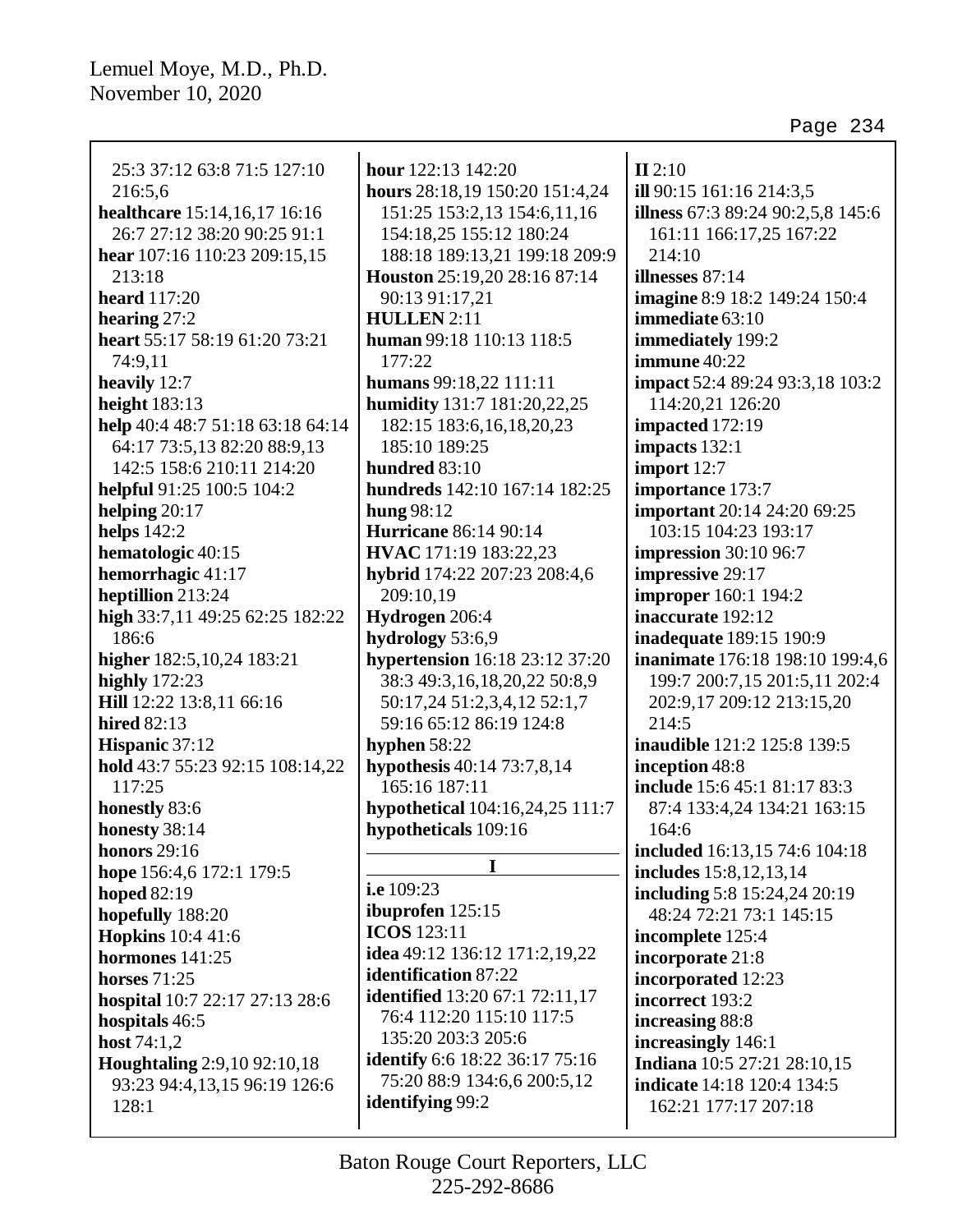| <b>indiscernible</b> 35:1,4 37:15 70:25                     | informed 114:2,3 151:14 154:2                                 |                                                  |
|-------------------------------------------------------------|---------------------------------------------------------------|--------------------------------------------------|
| 83:19 167:24 190:21                                         | 202:6 220:10                                                  | interpret 40:2<br>interpretation 40:3 61:6 164:1 |
| individual 89:25 110:1 130:4                                | ingress $102:23$                                              | interrogatories 115:5 126:15                     |
|                                                             | inhibitors 82:5                                               |                                                  |
| 154:6, 9, 11, 14 157: 18, 23<br>158:13 167:11 169:21 176:15 |                                                               | interrogatory 116:6 156:13,20                    |
|                                                             | initial 95:12 131:8 138:9,10<br>216:14                        | interrupt 107:8                                  |
| 176:25 182:6,11 198:16 199:1                                |                                                               | interrupted 37:17<br>intervals 58:8              |
| 199:12 200:6,14 202:3 208:7<br>209:11,23 214:3,5            | initially 28:9 32:8 149:25<br>injected 82:17                  |                                                  |
| <b>individual's</b> 158:4 209:18                            | injecting 85:7                                                | interviewing 150:15<br>introduced 92:17          |
| <b>individuals</b> 12:15 32:11 39:1                         | injuries 26:16 27:19                                          | invalidating 189:20                              |
| 49:20 84:2,5,9 85:7,8 87:13                                 | <b>Innovation 76:17</b>                                       | investigator 71:10                               |
| 88:22 90:7 96:20 104:19 115:6                               | <b>inserts</b> 208:17                                         | investigators 23:21 46:23                        |
| 150:12 151:13,15 161:2 189:12                               |                                                               | invitation 31:11 79:19                           |
| 212:4 216:11,18 217:15 218:1                                | inside 97:22 98:17,21 105:23<br>111:21 172:10 216:18 217:6,15 | invited 31:6,13 61:9,14,17 70:16                 |
|                                                             | 217:21                                                        | 74:25                                            |
| indulge 182:9<br>infant $67:10$                             | insight $74:21$                                               | invoking 105:2                                   |
| infants 46:4                                                | insinuates 134:23                                             | involve 38:17 60:16 67:3 70:8                    |
| infect 99:18,22 140:18 176:14,15                            | <b>insinuation</b> 174:13,20 207:21                           | involved 20:7,8,16 22:4 25:23                    |
| 177:11 178:3 199:13 211:11,13                               | 208:16                                                        | 38:15 39:19 40:11 47:16 61:19                    |
| 211:17 212:6                                                | instance 39:2 154:18 200:5 215:4                              | 65:19 70:5 76:10 79:18 87:22                     |
| infected 81:21 88:23 89:16,21,22                            | instances 25:5 66:24 67:2 150:11                              | 96:10 97:8 122:18 126:1 150:2                    |
| 90:15 104:5,6 156:22 157:5,6,8                              | 160:25 198:11                                                 | involves 15:15 54:23,24,24                       |
| 157:8,9,18 158:10 160:21                                    | institute 71:5,21 73:22 74:9,11                               | 125:14                                           |
| 161:16 177:8,14 183:1 198:11                                | <b>institutes</b> 74:2 75:24                                  | involving 54:25 66:16 67:11,21                   |
| 198:20 199:14,18 210:25                                     | institution 78:23                                             | 67:21,24 70:17 72:17 76:5,8                      |
| infection 68:24,25 87:3 88:15                               | institutions 22:22                                            | 77:8 94:24 123:13 180:19                         |
| 89:1,23,24 90:2,8 100:10                                    | <b>instructed</b> 163:15,17,18                                | ion 205:19                                       |
| 144:16 145:5,6 171:14 176:24                                | instructions 94:23 97:1,4                                     | ionic 205:10,12,25 206:18 207:2                  |
| 177:22 178:4 194:18 196:3                                   | insufficient 194:6,7                                          | <b>ionize</b> 186:7                              |
| 212:4                                                       | <b>insurance</b> 97:12,12 98:4                                | Irina $53:7$                                     |
| infections 68:13 72:21,22,22,25                             | intellectual 21:6                                             | irises $14:20$                                   |
| 74:7 75:25 86:25 150:9                                      | <b>intended</b> 68:22 215:7                                   | iron 213:2                                       |
| infectious 166:24                                           | intensive $47:16$                                             | irregular 179:13                                 |
| infective 176:16                                            | intent 51:10 140:12 174:15                                    | <b>irrelevant</b> 183:5 184:2                    |
| infectivity 156:23 161:10 166:16                            | intentionally 85:7                                            | isolate 88:16                                    |
| 167:22                                                      | intents 28:24                                                 | <b>isolated 50:24 51:12 52:7</b>                 |
| inference 11:16 12:1,2,14                                   | <b>interact</b> 175:7 205:13                                  | issue 38:20 44:9 123:4,5 188:10                  |
| influence 116:19                                            | <b>interaction</b> 105:3 113:22                               | 212:16                                           |
| <b>influenced</b> 116:20 146:13                             | interchangeably 108:16                                        | <b>issued</b> 107:11                             |
| <b>information</b> 26:24 33:4 57:19                         | intercranial 124:8                                            | issues 38:4 67:23 116:22                         |
| 99:3 113:21 120:18,19 126:8                                 | interest 220:17                                               | it'll 51:18                                      |
| 126:11 134:8,12,18 141:10,21                                | interested 23:24 74:19 193:21                                 | <b>Italy</b> 203:14 204:11,11                    |
| 141:21,25 142:3,3 144:2 156:9                               | interesting 82:25                                             | item $215:2$                                     |
| 156:18 197:24                                               | intern 10:9                                                   | <b>IUD</b> 124:6                                 |
| informative 201:2,8                                         | <b>internship</b> 10:7,8,10,11 27:9                           |                                                  |
|                                                             |                                                               |                                                  |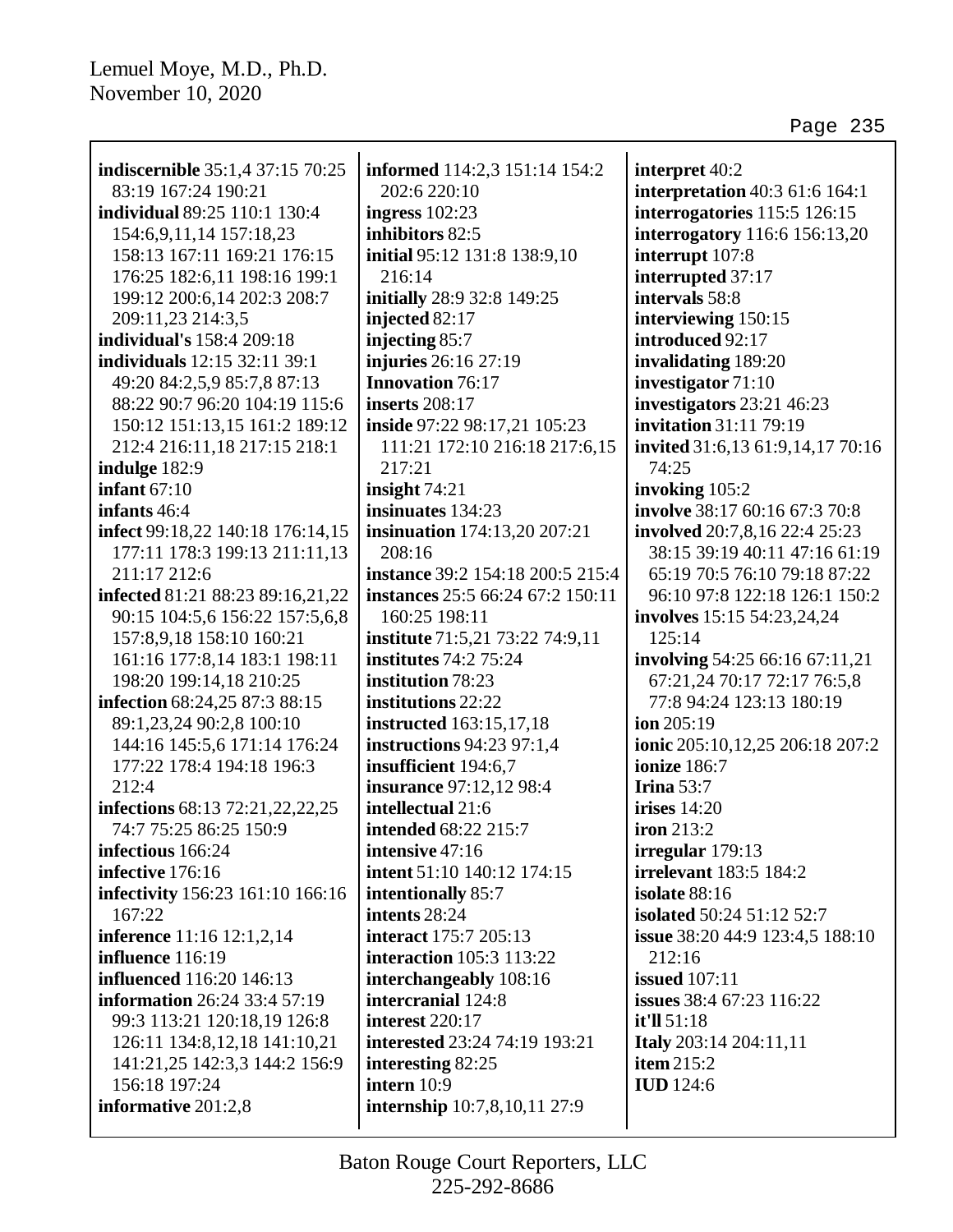| ${\bf J}$                                       | killing $42:1$                                   | 35:10 135:13,14,18 195:7,10            |
|-------------------------------------------------|--------------------------------------------------|----------------------------------------|
| J 1:17 220:2,24                                 | kills 191:1,7<br>kind 9:22 22:15 32:8 36:21 44:7 | 195:13,14,17,19 196:10,17<br>202:23    |
| jargon 71:7                                     | 53:4 69:2 104:12 132:25 144:4                    |                                        |
| <b>Jennifer</b> 2:5,10 6:17,18                  | 172:19                                           | land 140:8,11<br>landing $140:16$      |
| jennifer@gmhatlaw.com 2:13                      | <b>kinematics</b> 43:4 139:1                     | language 14:10 55:3 96:5 163:23        |
| jenniferk@akdlalaw.com 2:7                      | knew 23:23 40:14 48:5 49:1                       | large 23:14 33:10 48:18 121:20         |
| job 28:11,12 179:23                             | know 7:13 11:2 21:9 24:1,11                      | 142:12 175:6                           |
| John 2:10 92:18                                 | 26:17 32:18 34:7,22 38:2 39:11                   | larger 12:4 43:10                      |
| john@gmhatlaw.com 2:12                          | 47:9,13 57:8 67:5,17,18 74:10                    | largest $142:15$                       |
| <b>Johns</b> 10:4 41:6                          | 76:11 78:12 80:25 82:3 83:5,10                   | laser 172:23                           |
| <b>Johnson</b> 125:12,12                        | 83:20 85:17 86:1 91:23 92:2                      | lastly $125:12$                        |
| joined 25:19,20                                 | 96:4 102:16 105:5 107:20                         | late 209:7 219:5                       |
| journal 29:20,23 30:3,14,18,24                  | 111:22 112:22 116:5 117:18,21                    | law 2:15 92:1,2 161:19 162:1           |
| 31:4,5,14,16,19,24 32:2,9,20                    | 125:1 130:12 133:11 135:7                        | 168:5,21 169:17 170:16,21,22           |
| 32:22,24 33:8,12,13,15,16,18                    | 140:19 147:15,18 149:1,7,14                      | laws 43:5 105:2 141:1,1                |
| 33:21 34:4,5,9,13,19 35:11,13                   | 149:20,24 150:6 151:24 152:7                     | lawsuit 96:10 98:3                     |
| 35:17,21 36:15 50:16 51:2,15                    | 156:2, 17, 17, 18, 19 157:2, 3, 23               | lawyer $126:3$                         |
| 51:16 52:11 62:2 194:20                         | 158:7,8 163:22 171:4,21 172:3                    | lawyers 92:4 99:7,9,16 100:16          |
| 195:14                                          | 172:15 175:9 176:12 177:12                       | 101:20 112:4 115:15 116:3              |
| journals 20:22 30:4,4,5,8,9,19,24               | 182:7 183:5,6,22,24,25 185:7                     | 122:4 126:1 138:17,17 163:16           |
| 31:15 32:10,11,16 33:2,17,24                    | 185:15 186:15,21,23,25 187:1                     | 164:5                                  |
| 61:1                                            | 187:3,3,7,8,17,19,22 188:6                       | lawyers' 193:21                        |
| judge 107:19 159:19                             | 189:18 193:22 196:12,22                          | lay 140:2                              |
| judgment 116:14<br>June 74:18 151:6,6 154:13,15 | 197:21,22 199:23 204:11 206:4                    | layman's 140:2                         |
| 155:4,5,12,17,21,21 160:24,25                   | 207:6 213:22 214:13,22,22                        | layperson 53:22 70:4                   |
| junior 71:9,10                                  | 217:1 218:11,16                                  | lead 68:17 100:23 109:17 174:7         |
| justification 168:13                            | knowledge 142:8 144:4 159:4                      | leading 203:24                         |
|                                                 | known 48:4 142:15                                | leads 13:1 90:5,5 96:1 109:10          |
| $\mathbf K$                                     | <b>Kuechmann</b> 2:5 6:17                        | 162:8,22 167:24 169:20,25              |
| K71:6,7,9                                       |                                                  | 170:19                                 |
| Katrina 28:25 86:14 88:14 90:14                 | L                                                | learn 24:12 44:16 102:20 103:7,8       |
| keep 22:15 56:14 72:21 142:2                    | $L$ 2:5 5:1                                      | 103:9,9,15                             |
| 143:17                                          | L-e-m-u-e-19:12                                  | <b>learned</b> 24:13 46:22 47:22 112:5 |
| keeping $186:12$                                | lab 181:12 182:13 183:11 184:1                   | 114:20 115:5 158:4                     |
| <b>KELLY</b> 2:4                                | 185:1, 12, 22 187: 16, 22, 23                    | <b>learning</b> 12:10 50:12            |
| <b>kept</b> 189:23                              | 188:2                                            | leave 57:22 171:23 183:17              |
| Kevin 3:8 6:14 9:4 13:21 165:21                 | Labarthe 19:19                                   | lecture 67:23 68:21 69:19,21,23        |
| kevin.welsh@phelps.com 3:11                     | Laboratories 123:21                              | 70:1 76:24 77:3                        |
| kick 57:25                                      | laboratory 189:24                                | <b>lectures</b> 67:20 70:7,17 71:13    |
| kidney 59:2                                     | labored 202:20                                   | 76:20                                  |
| kids 72:23                                      | labs $182:3$                                     | lecturing 77:7                         |
| kill 42:4 178:17 191:2,9 193:7                  | lack 80:4 175:18                                 | led 87:25 103:18                       |
| 204:20 210:24                                   | <b>lactation</b> 38:4 39:7                       | leeway $43:21$                         |
| killed 178:10 179:3,17 191:23                   | Lancet 4:14,16 34:24,25 35:6,9                   | left 45:16 55:17 59:14                 |
|                                                 |                                                  |                                        |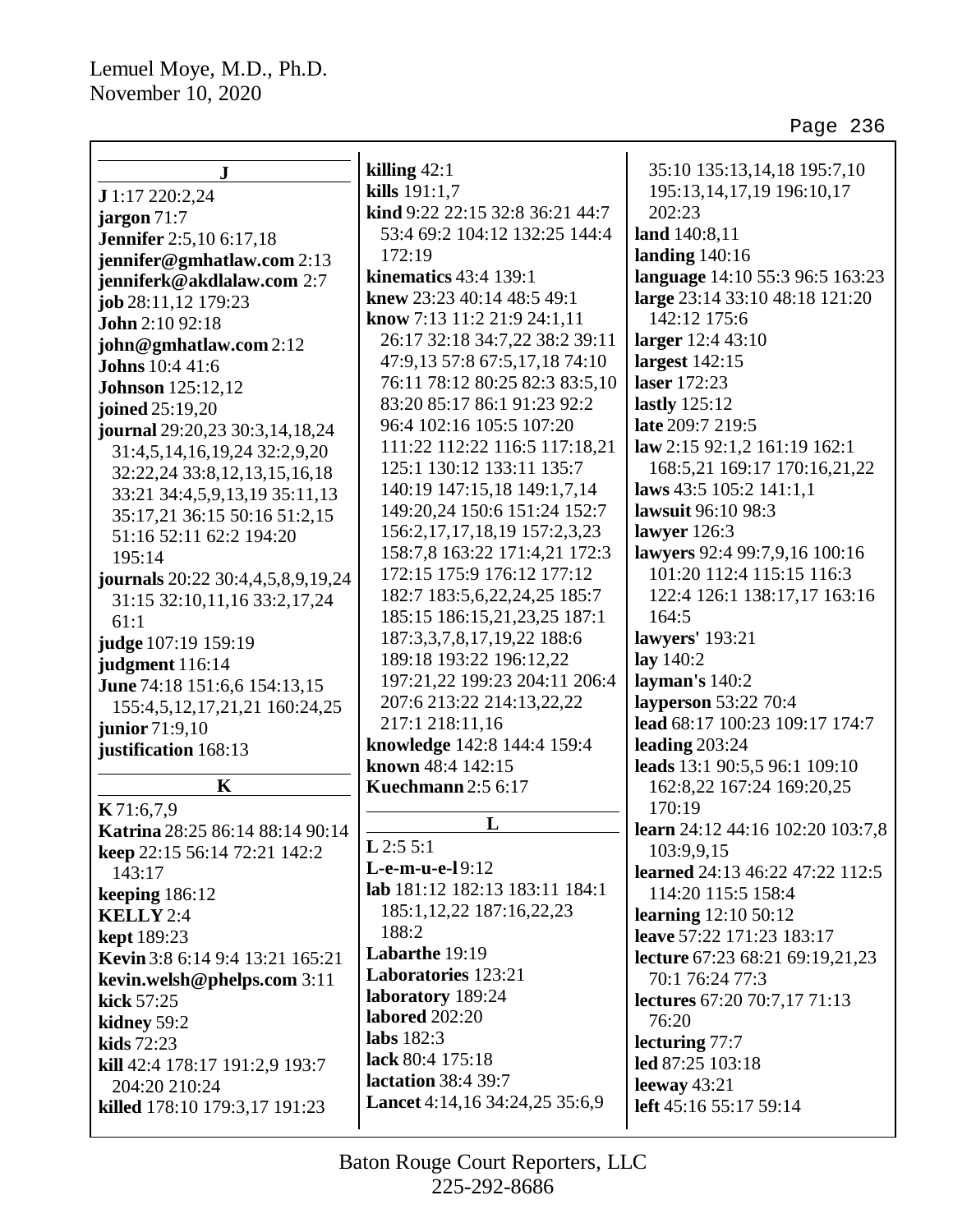| legal 107:10,18 159:9,20,21                                                 | 125:19                           | looking 38:8 39:2 67:19 108:3    |
|-----------------------------------------------------------------------------|----------------------------------|----------------------------------|
| 163:3,19,20 164:1 215:11                                                    | <b>listen</b> 115:21 122:13      | 125:6 188:19 214:11              |
| <b>Lemuel</b> 1:13 7:1 9:12 220:4                                           | listening 122:11,11 174:3        | looks 8:22 150:22                |
| lend 113:13                                                                 | literature 85:15 102:16 127:12   | loose 210:17,24                  |
| let's 13:17 14:4 29:21 40:6 45:17                                           | 127:19 128:18,21,22,25 129:2     | loss 96:1 100:23 101:1,5,14      |
| 50:15 53:24 60:22 62:12 64:3                                                | 129:5, 14, 16 134: 20 156: 12    | 105:14 106:10 119:22,22,25       |
| 66:23 68:3 70:12,14,21 72:3,4                                               | 187:9 203:10                     | 128:4 131:10 145:19 146:6,8      |
| 72:8 73:4 77:15 84:2 96:14                                                  | litigation 93:13 94:24 122:20    | 146:11,23 147:9 212:13 214:13    |
| 99:22 100:11 102:24 111:2                                                   | 124:5                            | 214:17,19 215:1,12,18,19         |
| 112:1 114:2 115:8 120:2 122:1                                               | little 8:9 43:6 55:3 56:10 87:16 | lot 18:10 25:11 26:12 43:1,21    |
| 123:1 126:18 131:22 142:18,23                                               | 112:24 130:19,20,21,22 131:4     | 51:19 71:20,20 129:5 131:2       |
| 144:23 147:19 148:8 150:7                                                   | 165:21 176:11 207:13             | 183:20                           |
| 156:21 158:1 167:4,16,23                                                    | live 142:5 176:14 177:11         | lots 26:24 42:20,24 62:25        |
| 168:1 173:14 174:19 175:16                                                  | LLC 1:3,4,4 2:4,9,15 92:4        | <b>loud</b> 172:24               |
| 177:21 180:1,1,14,14 182:25                                                 | LLOYD'S 1:7                      | Louisiana 1:2,18,23 2:6,11,16,21 |
| 183:12,13,14 184:20 185:18                                                  | LLP 2:20 3:4,7 8:23              | 3:5,9 5:6 145:3 220:2,13,19      |
| 188:11,15,16,23 189:6 192:5                                                 | <b>local</b> 23:20               | low $4:1738:4$                   |
| 192:23 199:16 207:14,14 212:9                                               | locally $23:12$                  | <b>lower</b> 23:20               |
| 213:10 215:4                                                                | <b>located</b> 1:14 189:13       | lucky 140:14                     |
| lethal 41:18 68:16,19                                                       | location 114:13,24 116:25        | lung 67:8 71:21 73:21 74:9,11    |
| letter 62:2,3 164:13                                                        | 126:14 161:15                    |                                  |
| letting $140:17$                                                            | <b>locked</b> 111:2              | M                                |
| leukemia 40:16                                                              | lodge 215:10                     | $M-131:5$                        |
| level 23:14 103:19 156:24 157:11                                            | log 36:22                        | $M-o-y-e9:13$                    |
| 157:14 158:25 166:9,10 193:25                                               | logic 170:18                     | M.D 1:13 7:1 220:4               |
| 194:6 213:19                                                                | London 1:7 206:25 207:1 208:20   | <b>Madam</b> 160:9               |
| levels 157:1 166:11                                                         | <b>lone</b> 207:10               | main 134:17                      |
| liability 124:4                                                             | long 32:6 34:7 55:5,21 78:11     | maintained 186:2                 |
| liberal $51:19$                                                             | 93:11 102:25 130:6 141:16        | maintenance 150:14               |
| licensed 25:20 27:10 28:10                                                  | 143:14 163:23,24 164:2 184:16    | major 10:14 11:18 106:8 212:17   |
| licenses 13:25                                                              | 206:13                           | <b>Maker's 68:7</b>              |
| <b>life</b> 15:15 17:4 27:24 46:10 65:23 <b>  longer</b> 130:19,20,22 131:4 |                                  | makeup $175:1,2$                 |
| 140:5 203:25                                                                | 189:20                           | making 24:21 97:13 179:19        |
| lifetime 173:6                                                              | look 14:4 32:4 34:6 39:15 40:6   | 220:11                           |
| light 172:23 186:3,6,11,14,16,17                                            | 45:17 50:15 52:18 53:17 60:17    | manage 75:25                     |
| 186:23 187:1,6 188:3                                                        | 66:23 67:6 68:3 72:4 76:14       | managed 83:15                    |
| <b>Lilly</b> 123:10                                                         | 78:17 80:15,24 90:10 96:6        | management 55:7 64:23            |
| linchpins 30:2                                                              | 114:7 120:2 122:1 130:23         | manages 58:16                    |
| line 160:12 212:19                                                          | 144:14,23 148:8 150:7,23         | mandate 216:10,17 217:3          |
| linen $47:16$                                                               | 152:9 156:21 157:15 165:7        | maneuvered 174:6,16              |
| <b>lines</b> 135:20                                                         | 173:14 182:7 184:20 187:18       | maneuvers 174:7 189:8            |
| lip 14:21                                                                   | 188:11 189:2 197:10,12 209:7     | manifest 206:7                   |
| <b>list</b> 4:9 30:18 31:15 78:12 109:17                                    | 215:22 219:4                     | manner 82:24 215:7               |
| 122:17 125:19 173:19                                                        | looked 21:2 61:1,2 83:16 114:19  | manufacturer 215:7               |
| <b>listed</b> 30:24 33:3 60:24 122:24                                       | 114:24 201:13                    | manuscript 30:3,15 135:25        |
|                                                                             |                                  |                                  |
|                                                                             |                                  |                                  |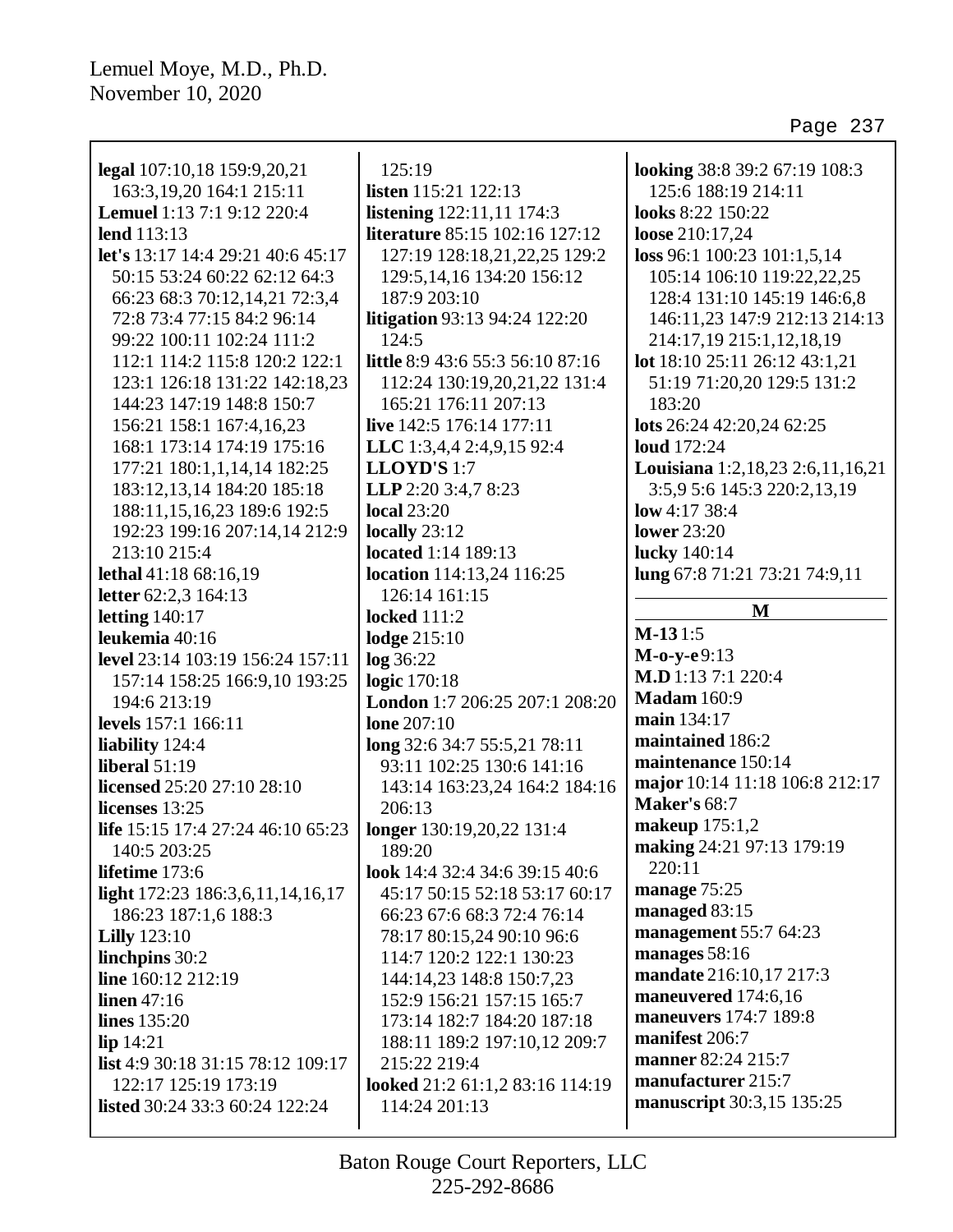| 136:1 137:10 198:1,4                                  | meaning 49:19,21,21 53:4 79:23                                 | Methodist 10:7 22:17 27:12,13                                    |
|-------------------------------------------------------|----------------------------------------------------------------|------------------------------------------------------------------|
| manuscripts 30:4,13 126:13                            | 81:11 131:7 132:1,5 201:4<br>215:6,20                          | methodology 132:21 135:21,23<br>135:24 136:11,13,14,19,24        |
| map 116:24<br>marbles 210:12                          | means 10:12 20:5 29:25 58:23                                   | 137:4,13,15,19,21 139:10,16                                      |
|                                                       |                                                                |                                                                  |
| March 60:7 103:8 145:11 147:16                        | 89:22 95:23 140:3,8 145:15                                     | 165:12 173:12 175:20,21                                          |
| mark 13:18 205:4                                      | 161:12,13 172:22 173:21 186:7                                  | 180:12,13 181:1,11 197:24                                        |
| marrow $40:21$                                        | 188:7 195:4 200:23                                             | 199:24                                                           |
| mas@chehardy.com 2:22                                 | meant 150:16,21                                                | methods 63:3,16 65:7                                             |
| mask 216:25 217:6                                     | measurable 199:19 213:13                                       | meticulously 137:22                                              |
| masks 216:12,19 217:15,19,22                          | measured 55:17                                                 | metric 137:9,15,16 162:16                                        |
| master's 10:20,21 11:6                                | measurement 188:7                                              | micro 178:1                                                      |
| masters' 19:6                                         | measurements 14:18                                             | microbes 42:4                                                    |
| maternal 67:9                                         | measures 72:20 103:25                                          | microbiology 40:12 194:18                                        |
| math 47:9 49:4 53:9,15,17                             | mechanism 58:4 207:5,12                                        | microcurrent 209:6                                               |
| mathematical 10:4 11:8,9,11                           | mechanisms $207:7,8,8$                                         | mid-1980s 27:18                                                  |
| 15:1,3 42:9 47:6                                      | medical 15:9 22:18,22 24:9,14                                  | milk 39:7                                                        |
| mathematics 36:11 48:5 49:7                           | 24:15,24 28:10,22 30:2 32:22                                   | mill 28:4                                                        |
| 54:19                                                 | 35:11 42:10,13 44:9 47:1,11,11                                 | Miller 3:4 4:5 6:13,13 7:6 13:18                                 |
| <b>Matt</b> 6:18<br>matter 35:8 65:11,13 66:2 91:16   | 47:13 48:4,25 75:7 87:13                                       | 13:21,22 42:6 45:7,12,14 91:7                                    |
|                                                       | 108:24 159:10                                                  | 91:13,15 92:21 93:7 99:20                                        |
| 220:17                                                | medication 9:15                                                | 105:20 107:16,23 108:7,20                                        |
| matters 20:14,15 65:16<br><b>MATTHEW 2:20</b>         | medicine 10:6,13,15,15 15:25                                   | 109:14 110:10,11,14,17,24                                        |
|                                                       | 27:16,17 29:2 33:9 34:19 35:12<br>40:25 65:24 76:18,22,23 83:7 | 111:1 115:8,11 119:9 127:23                                      |
| Matthews 91:17, 18, 20, 21, 22                        |                                                                | 128:13,14 130:10 134:1 139:6                                     |
| 92:4,7,17 93:9,14,23 94:5,8,13<br>96:19 126:4         | 118:12 124:14 127:8 136:9,18<br>medicines 49:19                | 142:16,20,23 143:1 147:20                                        |
|                                                       | <b>MediClinic 25:14 28:17</b>                                  | 148:1,4,8,10 149:3,6,12,13                                       |
| mayor 103:8,15,23 104:17<br>114:20 145:3,12,21 146:21 | meeting 71:6 75:15 121:1 138:10                                | 152:14,24 153:7,20,23,24<br>159:13, 16, 18, 23 160: 3, 7, 11, 15 |
| 147:15 148:12 216:17                                  | meetings 20:10,12 77:8,12,13                                   | 163:9,10 164:15 165:20,22                                        |
| mayor's 103:17 147:2 149:15,21                        | member 17:2,14,16,17,21 18:9                                   | 184:19 188:14,20 189:1 191:12                                    |
| McCormick's 37:11                                     | 18:14 19:19 25:9 29:14 56:19                                   | 192:4 193:19 194:3 196:9,13                                      |
| MD 27:2                                               | 57:1 78:1,2,3,6,7 120:16 216:2                                 | 197:10,16 200:10,25 201:18,21                                    |
| mean 17:11,14 20:4 21:24 34:10                        | 216:5                                                          | 201:22 202:13,22 203:6 205:4                                     |
| 42:23 66:19 67:13 68:23 69:23                         | members 16:13 17:22,23 19:13                                   | 205:7 215:15,25 217:4,7,10,11                                    |
| 71:15 78:5 85:19,19 87:20                             | 19:18 20:24 22:3 83:22 217:21                                  | 218:4,9,13,16,20,23 219:6,7,13                                   |
| 99:22 102:21 106:12 110:6                             | membrane 178:5                                                 | millera@phelps.com 3:6                                           |
| 135:8, 16 137:14 138:11 139:12                        | membranes 198:18 199:12                                        | million $210:12$                                                 |
| 146:12 152:3,18 153:18 156:1                          | memory 45:25 65:17 124:25                                      | millions 142:10 167:14                                           |
| 156:11 158:9 161:20,23 162:15                         | 141:13 185:6                                                   | mills 27:20 28:1,8,11                                            |
| 163:12 168:12,14 169:13,15                            | mentioned 42:14 126:4 206:21                                   | <b>Milt</b> 19:17                                                |
| 174:15,15 176:13,21 177:10,13                         | mere 69:1                                                      | mind 51:20 62:10 66:1 70:4                                       |
| 184:7 187:20 188:8,20 197:22                          | merely 13:16 214:12                                            | 98:24                                                            |
| 200:22 207:6,6 208:10 210:25                          | merits 136:1                                                   | Minimal 163:5                                                    |
| 211:1 212:23,25 213:1,23                              | <b>METAIRIE</b> 2:11,21                                        | minimum $163:4$                                                  |
| 214:25 215:3                                          | <b>method</b> 220:6                                            | minute 91:8 109:24                                               |
|                                                       |                                                                |                                                                  |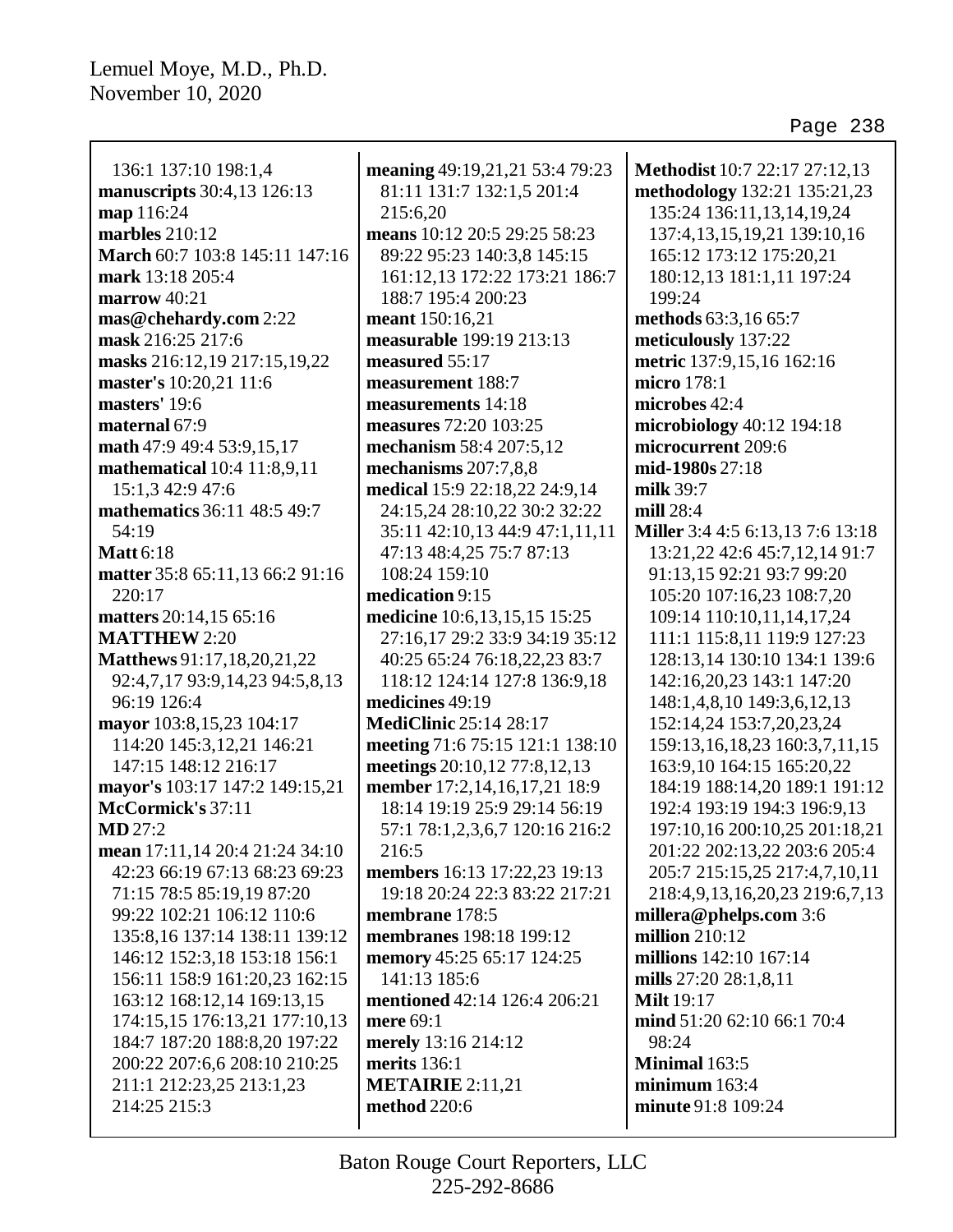| minutes 45:5, 10, 12 97:7 124:22  | N                                | non-lab 187:10,12               |
|-----------------------------------|----------------------------------|---------------------------------|
| 142:19,24 188:13 215:22           | N 2:1 3:1 4:1 5:1                | nongovernment 71:19 77:6        |
| minutiae 184:15                   | naked 213:5,6,14,21 214:7,10     | nongovernmental 77:21 78:21     |
| <b>Mirena</b> 124:6,11            | name 6:2 8:15 9:10,12,13 14:23   | nooks 179:13                    |
| <b>Mischaracterization</b> 118:24 | 52:19 68:11 91:4 165:1,2 173:5   | normally 190:2                  |
| mischaracterize 120:14            | 175:15 194:23                    | <b>NORTH 2:11</b>               |
| mischaracterizing 108:2 109:1     | names 92:5 94:21                 | nose 198:16                     |
| 153:17 191:5,18 216:23            | nanometers 143:23 144:7,9        | notes 215:23                    |
| misleading 136:11 179:21          | narrow 32:17 40:2                | notice 150:17 151:2             |
| misled 136:12                     | nation $14:13$                   | noticed 46:7 88:6               |
| missed 53:20                      | national 71:5 73:21 74:1,9,11    | <b>notices</b> 150:17           |
| missing 36:1 199:24               | nationally 6:2 23:13             | noticing $6:11$                 |
| mission 78:15                     | nature 44:23 50:7 79:24 197:23   | notified 154:2,9,13 155:12      |
| mistake 24:22 33:9                | 205:20                           | notion 27:17 184:8              |
| mistakes 136:8                    | near 86:12 111:10 200:18         | notwithstanding 66:2 137:12,12  |
| mitigates 179:25 190:22 194:14    | nearby 177:18                    | novel 83:5                      |
| 194:15                            | necessarily 176:13 177:10        | November 1:25 94:2 219:18       |
| modeling 49:3, 10, 15 50:2 176:8  | necessary 31:11 106:7,9 144:24   | 220:20                          |
| 176:8.9                           | 144:25 147:3,5                   | nucleic 141:5                   |
| molecular 173:20 205:18 206:17    | need 8:8 19:8 24:5 29:18 31:10   | nucleus $141:12$                |
| molecule 82:6 173:25              | 43:16 60:16 64:12 84:12,13       | number 19:9 36:19,21 40:7 46:7  |
| molecules 82:4 142:4 174:8        | 110:23 129:13 133:23 142:4,16    | 61:22 74:14 88:6 103:20,20      |
| 178:2 186:8 209:3                 | 144:5 158:7 167:9 190:7          | 119:5,6 122:17 126:15 130:21    |
| <b>Mondelli</b> 4:16 202:23       | 203:17 204:21 213:18 219:12      | 145:1,5,7,24 156:8 163:18       |
| money 121:21,23 122:16            | negative $17:13,13$              | 166:2,6 167:6 173:3,19 189:22   |
| monitor 82:13,16                  | neither 220:15                   | 196:23,23                       |
| monitoring 77:18,22 78:22 79:10   | network 37:10                    | number-cruncher 38:13           |
| 82:12 83:23 84:3                  | never 17:17,17 55:25 62:10       | <b>NUMBERED</b> 1:16            |
| month 74:17 183:13                | 80:24 95:14 98:21 106:19,23      | nursing $15:13$                 |
| months 19:21 117:20 183:16        | 107:1 117:6,9,11,13 186:24       | nuts 115:12                     |
| <b>motion</b> 116:13              | 208:10 211:8 212:7               |                                 |
| <b>Motrin</b> 125:15,17           | nevertheless 214:10              | $\mathbf 0$                     |
| move 21:7,8 24:2 51:18 70:10      | new 2:6,16 3:5 34:19 57:11,12,23 | O 5:1                           |
| 160:6                             | 58:3,3,4,5 87:20 88:7,14,14      | o'clock 191:13                  |
| moved 176:16                      | 103:10,24 106:20 114:16,17       | <b>oath</b> 6:9                 |
| movement 21:6 140:21 141:3,3      | 117:1 145:3,4 172:1 183:16       | object 107:7,9 108:25 129:20    |
| movements 14:21 173:24,24         | 187:2 216:10,16                  | 200:7,16 201:6,11 202:4,9       |
| Moye 1:13 4:12 6:21 7:1,7,8,9     | newborn 47:16                    | 209:12 213:16,20 214:5,6        |
| 115:13 219:8,16 220:4             | Newton's 43:5                    | objected 174:14                 |
| <b>Moye's 115:9</b>               | nice 7:11 66:19 122:14           | objection 6:8,15,20 92:17 99:12 |
| multiple 11:2 144:3 184:11        | Nickerman 19:17                  | 105:17 108:15 110:4,19 118:21   |
| <b>MURPHY 2:9</b>                 | night 186:18,19                  | 118:21 127:22 128:7,12 129:21   |
| <b>MURRAY 2:19</b>                | NIH 71:3 120:21                  | 133:18 138:1,4,6,15 149:1       |
| mute 147:21,22,22                 | non 77:20                        | 159:22,25 160:1 162:24 163:1    |
| mutually $211:25$                 | non-hospital 199:20              | 163:8 164:9,11 184:3 191:4,15   |
|                                   |                                  |                                 |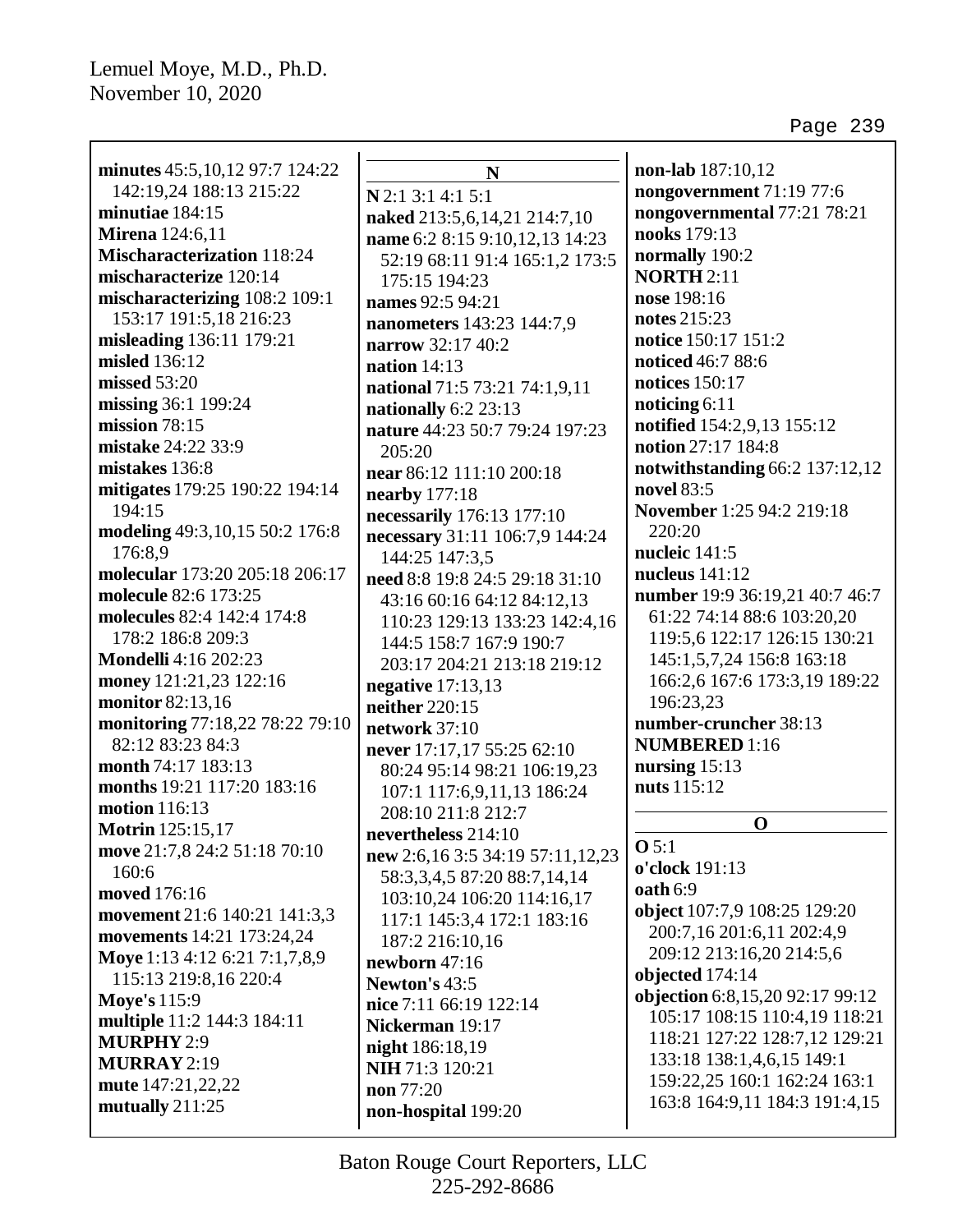| officials 145:2<br><b>Oftentimes</b> 7:24<br>oh 19:15 28:13 36:8 45:19 51:9<br>57:7 61:16 62:10 64:6 67:5<br>71:7,15 73:25 74:16 75:3 77:10<br>77:10 86:11 87:4 89:8 90:19<br>92:3 94:1 121:7 124:6,11 125:3<br>136:5 140:4 146:7 150:25<br>168:8, 11, 15 189:6 206:9, 15<br>211:6<br>okay 7:10,16,24 8:8,15 9:5,9,20<br>10:18 11:6 12:10 13:8,17 14:2<br>14:4 15:18 16:2,8,12,22,25<br>17:7, 12, 25 18:6, 20 19:4, 16, 22<br>20:23 21:11 22:5,11 23:6 25:1<br>25:10,13 29:11,15,19 30:17,21<br>31:5,8,24 33:2,12,18 34:3,7,18<br>34:23 35:14,23 36:5,14 37:18<br>39:5 42:12 43:3,8,25 44:15<br>45:3,9,10,11,19 46:1,6,25<br>47:25 48:10,21 50:12 51:16<br>52:5,22 53:1,11,21,23,23,25<br>54:4, 12, 18 55:4, 6, 15, 16, 22<br>56:6,22 57:6 58:7 59:10,23<br>60:3,21 61:17,22,25 62:4,12,21<br>63:9,12 64:9 65:1,13,15 66:13<br>66:22 67:19 70:3,21,23 71:2,6<br>71:17 72:6 73:4,12,21 74:8,24<br>75:19 76:3,7,14,15,19 77:2<br>78:10,14 79:2,12,16 80:1,7,14<br>81:11,16 82:7,12,23 83:4 84:1<br>84:8 85:15,18 86:8,12 89:19<br>90:12,24 91:6 92:7 93:17,21,25<br>94:22 95:25 96:13 97:22 98:10<br>98:16 99:15,21 100:16,22<br>101:2, 10, 17, 24 102: 7, 14 103: 3<br>106:15 107:6,22 110:10 112:1<br>112:18 113:3, 17, 20 114:12, 15<br>115:1 116:5, 10, 23 117:6<br>119:13,13 120:1,2,15,25 121:4<br>121:18 122:1,6 123:7,20 | 138:5 139:7,7,14 140:4 141:20<br>142:13 143:13 144:8,12,23<br>147:11, 19, 23 148:1, 5 150:7, 25<br>151:5, 10 152:24 153:9 155:1,4<br>155:7,20 156:4,21 157:7,19,22<br>157:22 158:5,6,10,14,18 159:2<br>160:17 161:5,17 164:16,22<br>165:7,17 166:7,8 168:18<br>169:10,18 170:5,14,15 171:3,7<br>171:13 172:4,15,20 173:14<br>174:25 175:12,24 176:25<br>177:21 178:11,18 179:16,20<br>180:13 181:10 182:8 184:20,21<br>185:18 187:8 188:12 189:3<br>190:6 193:4 194:10 195:5,16<br>195:24,25 196:9,16,22 197:15<br>198:6,7,25 201:1,9 202:14,20<br>203:7,13 204:18 205:4,15<br>206:17,21 207:5 208:12,21<br>210:7,15 211:6,24,25 212:9<br>213:4,10,19 215:22 217:20<br>218:18 219:13<br>old 207:7<br>once 101:17 133:19 135:7,9<br>158:3 159:4 193:17 200:8<br>ones 30:6 48:24 70:24 72:11<br>212:9,12,17<br>ongoing 156:23<br>onsite 28:7<br>open 26:6 140:12 171:23 172:2<br>183:18<br>opening 140:16 216:15<br>openings 145:10 186:12<br>opine 139:4 202:16 203:18<br>opined 201:14<br>opines 198:8<br>opinion 95:2 97:6 99:9,16 102:17<br>123:9, 15, 23 124: 9 138: 10<br>145:22,24 146:9 157:12 163:25<br>172:13 179:8 192:8 193:14,15<br>193:20,23 198:9 200:11 |
|--------------------------------------------------------------------------------------------------------------------------------------------------------------------------------------------------------------------------------------------------------------------------------------------------------------------------------------------------------------------------------------------------------------------------------------------------------------------------------------------------------------------------------------------------------------------------------------------------------------------------------------------------------------------------------------------------------------------------------------------------------------------------------------------------------------------------------------------------------------------------------------------------------------------------------------------------------------------------------------------------------------------------------------------------------------------------------------------------------------------------------------------------------------------------------------------------------------------------------------------------------------------------------------------------------------------------------|-----------------------------------------------------------------------------------------------------------------------------------------------------------------------------------------------------------------------------------------------------------------------------------------------------------------------------------------------------------------------------------------------------------------------------------------------------------------------------------------------------------------------------------------------------------------------------------------------------------------------------------------------------------------------------------------------------------------------------------------------------------------------------------------------------------------------------------------------------------------------------------------------------------------------------------------------------------------------------------------------------------------------------------------------------------------------------------------------------------------------------------------------------------------------|
| 124:24 125:20,25 126:7,18<br>127:2,16 128:13 130:11,18,21<br>131:5,22 132:13,17 133:7                                                                                                                                                                                                                                                                                                                                                                                                                                                                                                                                                                                                                                                                                                                                                                                                                                                                                                                                                                                                                                                                                                                                                                                                                                          | opinions 98:2 138:14 193:21<br>220:14<br><b>Opportunities 68:8</b><br>opportunity 34:17 101:18                                                                                                                                                                                                                                                                                                                                                                                                                                                                                                                                                                                                                                                                                                                                                                                                                                                                                                                                                                                                                                                                        |
|                                                                                                                                                                                                                                                                                                                                                                                                                                                                                                                                                                                                                                                                                                                                                                                                                                                                                                                                                                                                                                                                                                                                                                                                                                                                                                                                | 134:22 135:4,16 136:7,16                                                                                                                                                                                                                                                                                                                                                                                                                                                                                                                                                                                                                                                                                                                                                                                                                                                                                                                                                                                                                                                                                                                                              |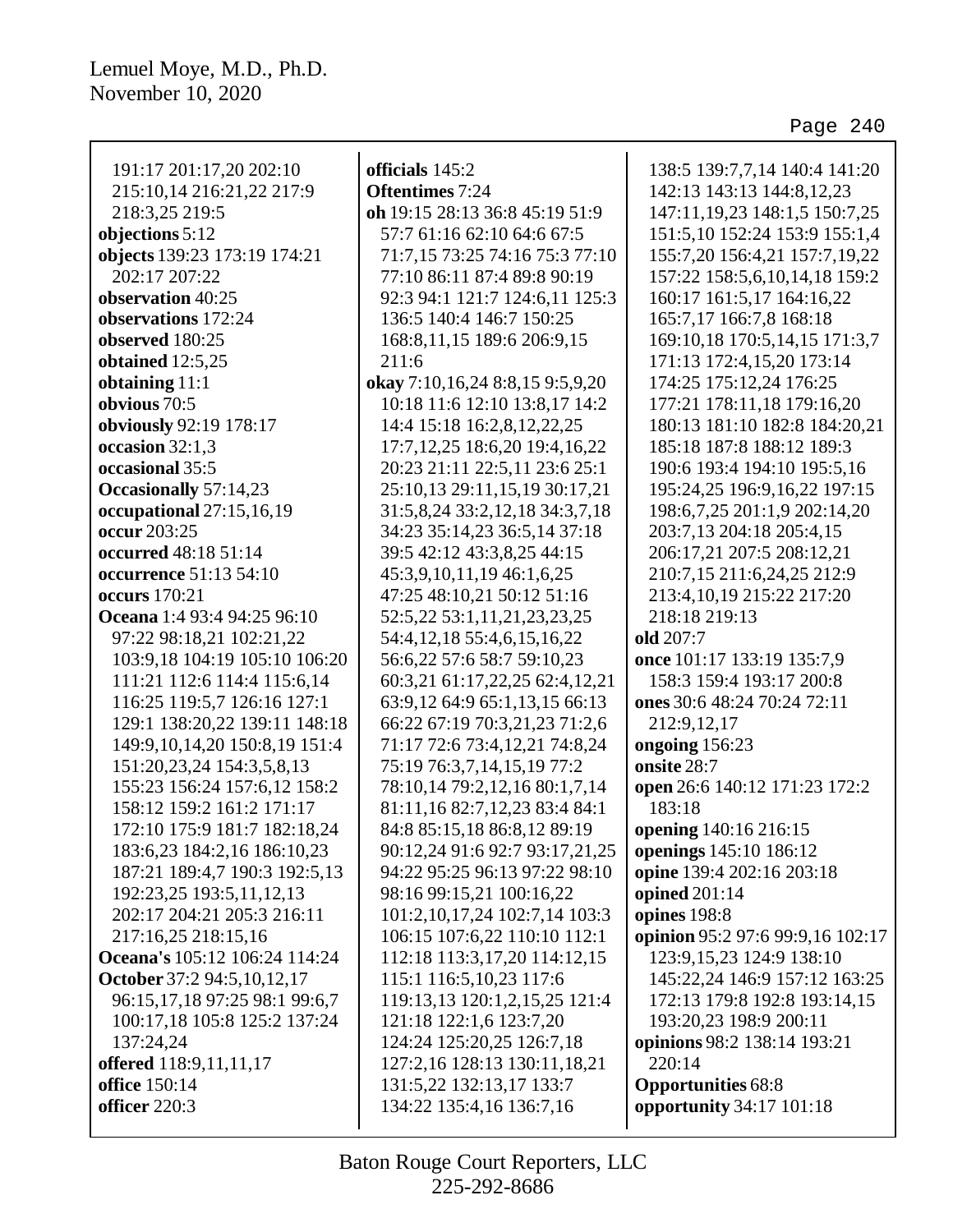| 102:19                           | panel 57:17                      | <b>patients</b> 25:24 26:8,16,19 27:5 |
|----------------------------------|----------------------------------|---------------------------------------|
| optimal 50:3                     | paper 53:18 135:9 169:22 185:5   | 27:10,11,14,15,19 28:12,21,23         |
| optimize 49:21                   | 185:6                            | 29:7 40:14,22,24 41:1,9 50:10         |
| oral 172:25 173:2                | papers 134:7,19,22,24 135:4,13   | 73:6 81:21 82:14 83:12,14             |
| order 32:7 48:10 139:24 191:22   | 135:18                           | 86:17 87:8 157:3,5,8,9                |
| 204:19 209:11                    | paraffin 175:5                   | patronage 156:24                      |
| orders 104:18 148:12 149:15,21   | paragraph 62:5 122:2,2 126:18    | patrons 150:9 157:5,6,8 167:7         |
| 149:23 150:2                     | 127:6 128:15 131:23 132:11       | 171:20 189:17 192:11 193:6            |
| ordinarily 190:4                 | 134:5 136:21 143:17,22 144:14    | pay 73:17,18 121:21                   |
| organic 113:22 119:8,10 129:6    | 144:14,23 145:11 147:19 148:9    | paying 121:20,23                      |
| 133:24 139:2 141:2,2 161:24      | 150:7,8 154:1 156:7,9,21         | pediatric 48:9                        |
| 168:17 169:9 170:23 175:7,7      | 164:22 165:17,19,23 166:1        | pediatrics 15:24 45:21 47:17          |
| organism 111:10                  | 167:6 168:2 171:13 172:20        | 48:13                                 |
| organization 71:3 75:12 121:15   | 173:14,17 174:19 175:13,14       | peer 30:11 134:7,19,24 135:2,8        |
| 121:20,24,25                     | 180:2 184:20 185:18 189:2        | 135:10,14 195:14,17                   |
| organize 24:1                    | 207:15,16                        | peer-review 196:19                    |
| organized 90:21 91:3             | paragraphs 62:5                  | peer-reviewed 166:20 167:2            |
| original 61:3,4 174:23 208:2,2   | pardon 116:15 168:12             | 168:18 169:10,22 170:25               |
| 220:18,18                        | <b>PARISH 1:1</b>                | <b>peers</b> 30:13                    |
| Orleans 1:1 2:6,16 3:5 103:10,24 | part 15:16 20:20 21:4,17 22:17   | Pena 1:17 6:2 41:14 220:2,24          |
| 106:20 114:16,17 117:1 145:3     | 23:15 29:1 63:17 72:18 74:25     | pending 8:12 9:8 160:14               |
| 145:4 172:1 183:16 187:2         | 79:9 102:6 103:21,22 115:17      | penetrate 198:18                      |
| 216:10,16                        | 121:14,16 177:6 186:22,25        | people 32:19 74:19 81:3 89:4,7,8      |
| orthopedics 15:11 26:13          | partial 206:18                   | 89:16 92:13 102:23 103:11             |
| outcome 122:7,8 220:17           | participants 9:5                 | 104:1,4,5,6 126:16 137:1,16           |
| outlined 133:1                   | participate 16:25                | 140:23 161:15 171:10 176:6            |
| outside 102:25 111:6,14 112:19   | participated 10:12 85:8          | 183:1,7 184:11 200:24 212:6           |
| 112:21 130:7 187:23 188:1,1      | participating 77:7               | percent 63:13,15,21,25 64:18,21       |
| overall 39:12,14,15,20           | particle 176:16 205:19           | 65:4 121:7,10,10 181:22               |
| overlap 206:1                    | particles 82:6 167:10 179:25     | 182:15 183:15,18,24 201:24            |
| oversee 78:16,25                 | particular 15:18 26:4 43:8 46:15 | percentage 209:25                     |
| owner 25:14,22 150:10            | 47:19 49:11 52:10,17 59:7        | <b>Perez</b> 2:10 6:18                |
| owners 111:3 115:15,19,20        | 61:15 68:21 70:15 75:12 82:14    | perform 43:9                          |
|                                  | 91:3 114:2 123:15 136:9 174:8    | performs 158:15                       |
| P                                | 207:17                           | <b>period</b> 145:9 155:22 212:2      |
| $P$ 2:1,1 3:1,1 5:1              | particularly 12:11 93:4,4 148:13 | periodic 199:16                       |
| p.m 1:25 219:17                  | parties 5:4 116:13 220:15        | periods 145:18 152:10                 |
| page 4:2 29:16 36:3 59:13 60:22  | <b>party</b> 107:2               | persistent 88:7                       |
| 62:9, 13, 13 70:12, 21 72:10, 10 | patent 123:5,15                  | persists 49:25                        |
| 76:16 146:17 197:6,14 198:6      | patents 123:13                   | person 14:19 84:20 89:23 111:3        |
| 220:18                           | pathogen 41:17                   | 145:16,16,19 146:4,4,4,16             |
| <b>pages</b> 220:5               | pathogens 41:11                  | 155:25 164:10 169:4 170:25            |
| paid 57:1 80:7 92:19 122:4,4     | pathophysiological 35:19         | 198:12 199:5,5,7 201:4,10,12          |
| pairs 23:7 207:11                | pathophysiology 198:24           | 201:12 202:7 209:20 218:8             |
| pandemic 131:2 183:14            | patient 26:18,22 81:18 158:9     | 220:11                                |
|                                  |                                  |                                       |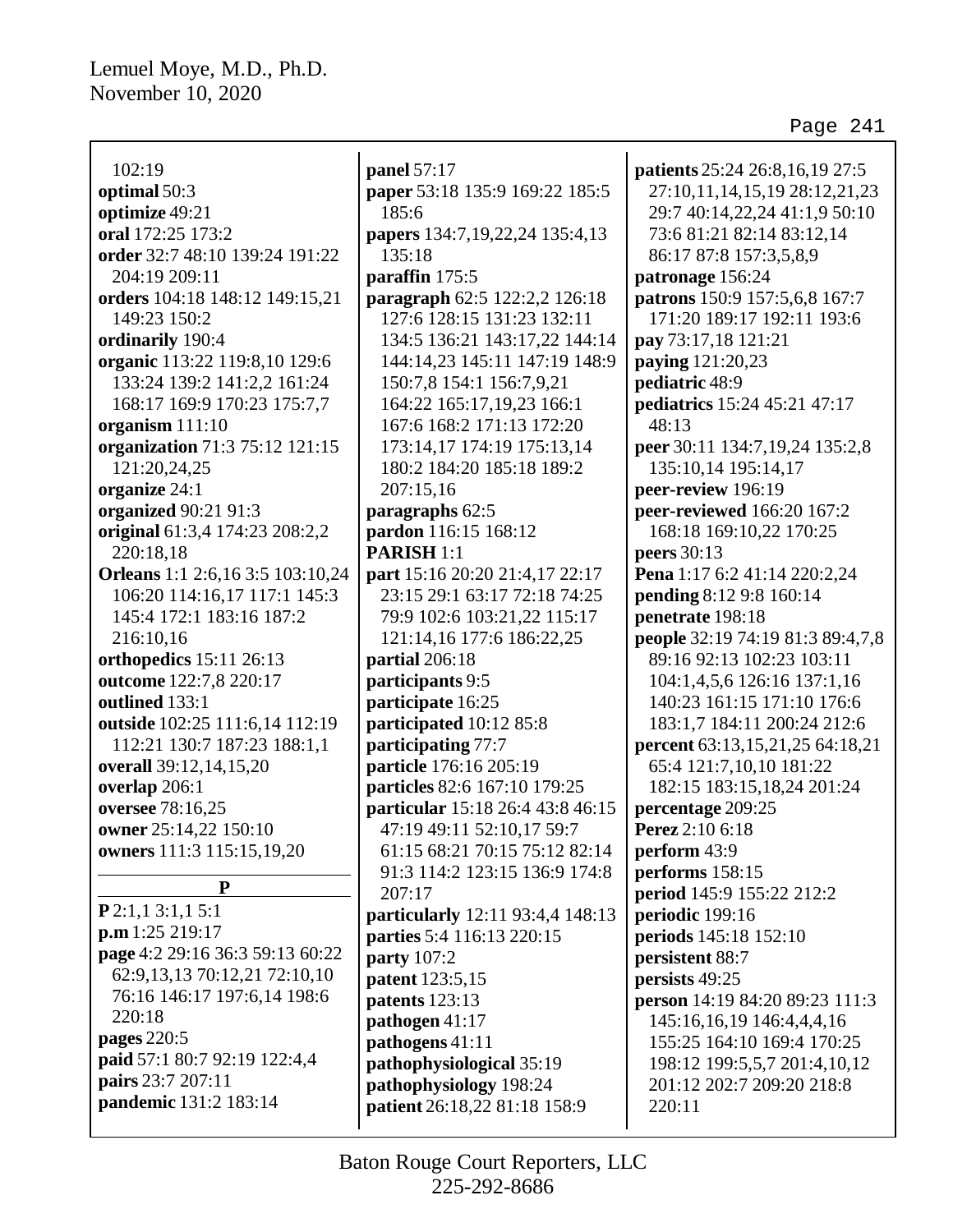**person's** 165:1 199:10 211:3 **personal** 198:18 **perspective** 132:9 146:14,15 215:13 **persuade** 136:9 **perused** 54:22 **pestis** 89:13 **Pfizer's** 12:12 **Ph.D** 1:13 3:14 7:1 10:23 11:1 25:2 28:20 74:17 75:9 220:4 **Ph.D.s** 19:7 **Pharma** 93:13 **pharmaceutical** 77:12 79:3 81:12,22 86:5 **Pharmaceuticals** 78:24 84:4 124:20 **PharmacoEconomics** 31:3 **pharmacologic** 49:17 **pharmacology** 49:3 **Pharmacy** 85:6 **phase** 91:2 149:18 154:22,22 155:6 **phased** 149:19,23 **phases** 152:10,11 153:6,11 **Phelps** 3:4,7 8:23 141:14 **Phoenix** 149:25 **phone** 92:9,12,13 96:20 98:7,9 101:17 105:9 **phrase** 69:11 80:4 126:19 146:5 207:17 214:18 215:17,19 **phrased** 201:19 **physical** 38:25 95:5,7 96:1 99:8 100:22,25 101:5,14,19 102:6 102:10 106:23 128:3 131:6,9 131:10,17,18 161:19 162:1,8 162:22 166:3 168:5,20 169:16 169:20,25 170:16,19,20,21,22 174:17,24 212:13 213:4,15,21 214:6 215:12 **physically** 107:3 161:9 166:15 166:22 168:24 169:1,5 **physician** 25:19,20 28:4 34:21 41:8 75:4,4,5 79:21 85:24 86:16 89:19 91:1,1 **physician's** 89:20

**physicians** 24:11 25:23 26:10 74:14,20 84:14 90:16,19,21 127:9 **physicians'** 25:14,22 28:17 **physicist** 42:23,25 43:7 117:22 **physics** 42:22,24 43:2 95:18 102:8,12,13,20 103:21 105:2 106:1,2,6,12,13,16 117:13,16 117:19 118:1,2,3,4,15 119:7,10 119:21 129:6 133:24 139:2 140:8,9 141:1 162:2 168:15,15 168:16 **physics/organic** 113:23 **pick** 183:13,13 **picornavirus** 69:2 **picornaviruses** 87:1 **piece** 132:19,19 **pieces** 94:8 **place** 161:24 178:14 **placed** 213:20 **places** 169:7 **plague** 89:11,12,12 **plaintiff** 6:19 124:2 125:9 **PLAINTIFFS** 2:3 **plaque** 89:13 **plastic** 180:20 **play** 81:9 129:8 **played** 76:9 **plays** 118:13 **please** 8:2,9,16 9:24 22:25 34:11 37:16 60:23 62:9 71:24 86:11 102:3 103:6 109:4 172:8 191:18 197:13,15 208:14 210:8 213:17 **pleased** 23:15 **plus** 60:11 86:18 **pneumonia** 41:17,19 **pneumonias** 72:23,24 **pneumonic** 89:11 **point** 9:3 21:4,9 24:11 29:5,8,13 31:9 41:4 44:8 57:8 64:10 70:8 84:11 86:6 88:16 98:9,13 105:2 137:10 146:3,11 150:23 166:18 169:4,7,8,8,21 170:24 178:15 184:17 192:11 200:24 211:7

216:7 **pointed** 39:21 66:14 177:14 183:21 **policy** 26:21 68:7 **political** 33:23 **politics** 34:1 **polysaccharides** 141:24 **poor** 72:23 **poorly** 86:20 201:18 **population** 12:5,17 68:7,19 89:12 145:15 **portion** 106:7 158:12 173:17 181:10 **portions** 106:8 150:19 151:4 **pose** 14:1 199:18 **posed** 129:11 **position** 16:8 57:2 80:7 98:4 107:17,21 150:16 174:17 **positions** 174:6 **positive** 115:7 150:10,12,13 189:16 **potential** 173:7 **pour** 140:13 **power** 42:1 **POYDRAS** 2:5 **practical** 12:14 **practice** 28:22 29:2 **practicing** 18:15 **Pradaxa** 125:2,3,7 **PRAIRIEVILLE** 1:23 **pre-COVID-19** 189:8 **pre-stage** 168:9 **pre-staging** 198:3 **precautions** 204:2,8 **predicate** 166:8 **predicated** 106:3 161:19 168:4 **predicted** 161:21,22,22 168:20 **predictions** 52:23 **prefer** 63:10 **preference** 26:23 **preliminaries** 7:17 **preliminary** 9:14 **prematurity** 16:19 **premier** 35:12 **prenatal** 67:10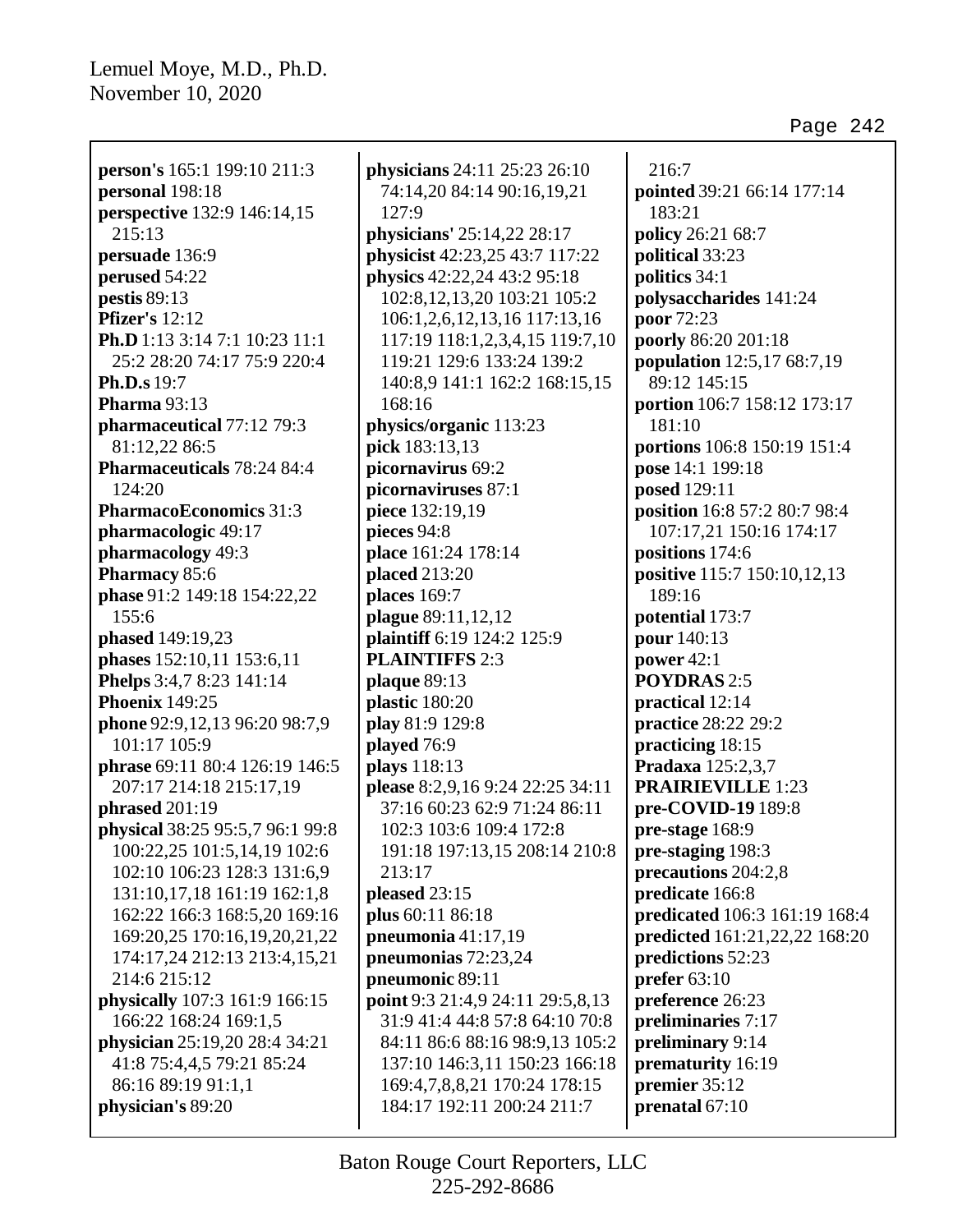| preparation 200:4                |
|----------------------------------|
| prepared 220:7,9                 |
| preparing 114:18 115:25 116:3    |
| 126:7                            |
| prescribed 49:20                 |
| prescription 9:15                |
| presence 86:20 114:3 157:24      |
| 158:4 161:13 177:13,16           |
| present 3:12 23:1 104:20 105:10  |
| 105:12 106:4 107:4,12 108:11     |
| 110:2,3 111:5 154:10 158:13      |
| 161:2 171:20 182:17 186:17,18    |
| 186:18,19 201:15                 |
| presented 105:10 203:20          |
| press 194:22 195:3               |
| pressure 49:25                   |
| presumably 98:13                 |
| presume 36:12                    |
| preterm 39:6                     |
| pretty 48:25                     |
| prevalent 146:1                  |
| prevent 9:17 51:13,13            |
| preventing 82:18                 |
| prevention 50:23 51:4            |
| prevents 204:9                   |
| previous 166:9,12 197:14         |
| previously 44:19 126:1           |
| primarily 27:15,16 36:10 40:15   |
| 52:20 59:1,3 114:12 164:23       |
| primary 18:8 25:25 71:13 75:11   |
| 78:14                            |
| principally 64:8 162:4           |
| principles 181:4,6               |
| prior 8:13 17:25 93:8,22 94:9    |
| 125:23 199:8                     |
| prism 136:14                     |
| <b>private</b> 78:22 120:20      |
| probabilities 53:15 54:20        |
| probability 11:13,14,15,25 36:11 |
| 53:10,17 54:13 104:9,9,11        |
| probably 92:5 142:14 176:15      |
| 198:22 209:8                     |
| problem 26:8,15 43:15 68:14      |
| 145:4 152:16,17 164:3,20         |
| 214:9,9                          |

**procedural** 66:3,5 **Procedure** 5:7 220:14 **procedures** 204:2,8,16 **proceed** 73:3 **proceeding** 219:17 **process** 12:3 13:13 30:2 35:19 44:23 50:6 79:23 109:10 116:8 132:18 135:20 138:7 148:4 161:19,21 168:4,20 173:19 189:20 205:12,16 **processes** 161:25 **proclamation** 145:12,21,23 147:2,16 **produced** 170:16 **produces** 183:23,23 **producing** 82:18 **products** 124:4 175:6,7 **profession** 13:24 **professional** 10:2 14:4 16:3 33:4 220:3 **professor** 14:6 22:8 **program** 14:12 28:20 37:11,11 38:16 50:20 72:4,18 73:5 74:3 75:9,18 83:6 **programs** 14:13 19:1 37:20 **prohibition** 220:13 **project** 48:8,8 **projections** 178:2 **prolonged** 145:17 **promise** 60:22 111:18 **prong** 182:8 **prongs** 51:20 **pronounce** 34:24 173:5 180:6 **proof** 163:5 **propensity** 145:16,17 146:1 **property** 100:20 101:15,20 105:14 106:10,12 145:19 146:6 146:8,23 147:9 150:12,18 151:3,12,16,18,20,25 153:1 172:7 189:9,10 214:13,17,20 215:1,17,19 **proprietary** 81:1 **prospective** 150:15 **protect** 104:1 **proteins** 141:24

**proud** 52:8 **provide** 39:25 74:4,21 144:5 **provided** 5:11 46:4 57:19 113:21 116:5,10,12,24 117:3 126:8 173:12 204:1 **provides** 51:10,10 136:2 165:15 **providing** 144:18,19,21 **prowess** 74:4 76:1,2 **pseudo** 124:7 **pseudomona** 41:11,16 **pseudotumor** 124:7,16 **public** 16:15 17:4 24:17 25:3 26:7 63:7 103:25 110:6 127:10 216:5,6 **publication** 24:1 30:7,16 39:3,7 39:21 40:7,11 42:15 43:8,14,15 44:10,13 46:16 47:3,15,20,23 48:12,18 49:11 52:10 59:24 60:1 194:18 195:17 196:18 **publications** 16:1 38:9,12 39:3 39:20 45:17 46:8 48:3,19,20 52:19 54:14 59:15,18,19,21 60:2 **publicly** 195:1,4 **publish** 20:21 30:5,8 32:1 33:5,9 34:4 36:7 **publishable** 24:3 **published** 13:12 30:9 32:5,16,21 41:4 43:23 44:2 45:18 51:14 56:16 60:6,7,8,15 61:5,8,23,25 62:14,16 134:7 156:12 **publisher** 36:8 **publishes** 195:19 **pull** 13:17 115:9 196:9 202:22 **pulmonology** 15:11 **punctuated** 54:14 **Purdue** 10:19,20 **purpose** 71:13 75:11,14,15 144:16 **purposeful** 140:22 **purposes** 5:5,6 28:24 99:25 212:13 219:1 **put** 21:20,21 22:2,3 23:4 31:16 36:20,24 38:5,23,24 39:12 43:12,12 51:20 75:14 88:8 92:9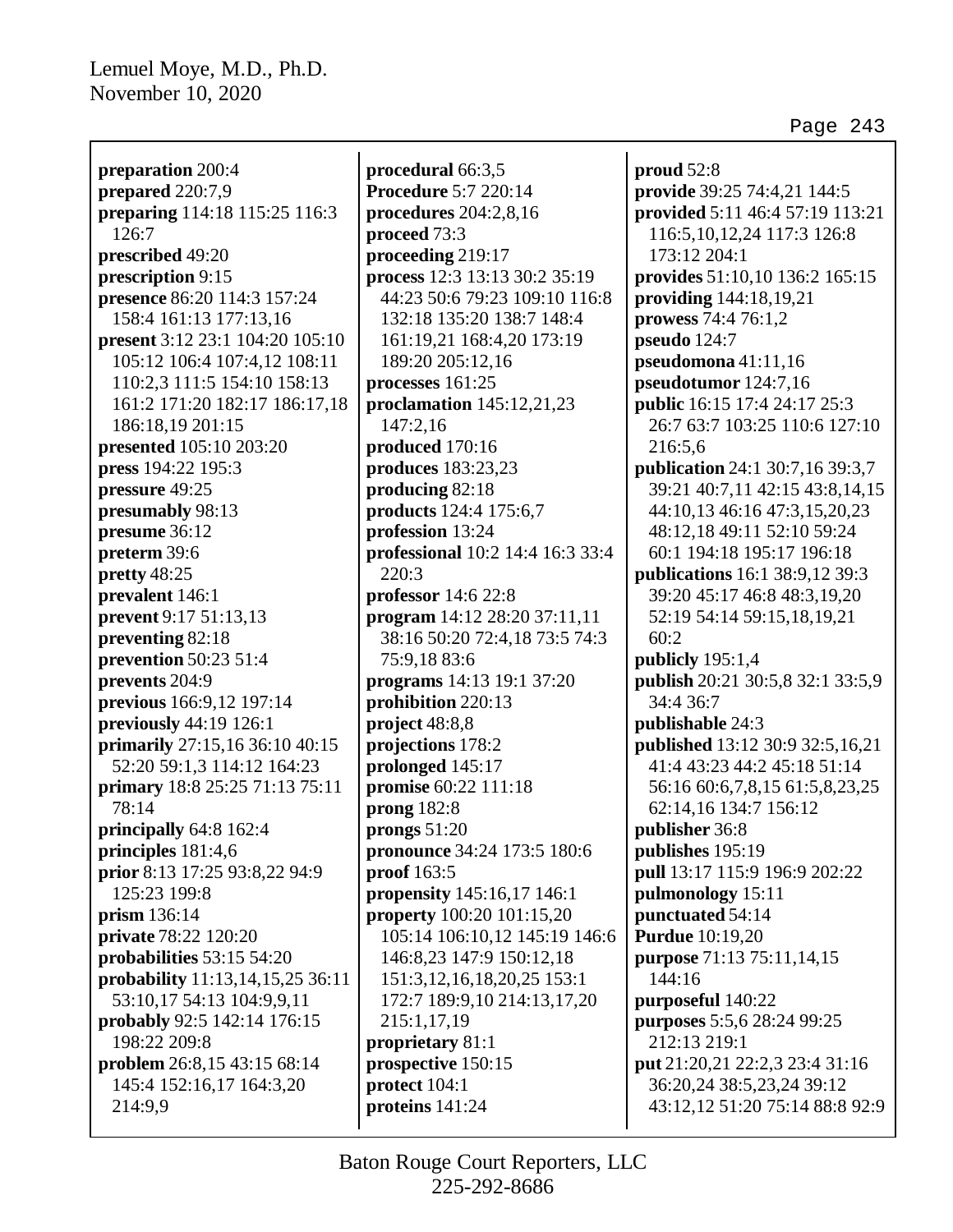| 110:18 147:3 150:24 164:19        | radiation 186:6                  | 145:13 146:21 186:22,25         |
|-----------------------------------|----------------------------------|---------------------------------|
| 188:8 213:24                      | <b>raised</b> 220:18             | 190:10,15 192:6 197:17,19       |
| putting 38:19, 19, 25 73:23 131:5 | rampant 86:18                    | reasonable 13:13 194:1          |
| 131:5                             | ran 136:20                       | reasoned 124:17                 |
|                                   | randomized 50:23                 | reasoning 72:16 147:12          |
| O                                 | range 144:11,13                  | reasons 36:19 119:18 125:21     |
| qualifying 20:13                  | ranges $144:6$                   | 190:8                           |
| quality 15:15 33:7,11 65:23       | rapidly 89:15                    | recall 61:14 79:12,15 84:2 92:5 |
| Quarter 148:19                    | rare 68:15,15 136:1,1            | 123:23 156:11 185:17            |
| question 8:12,13,17,18 9:8,10,14  | rate 14:19,19 38:4               | receive $121:19$                |
| 15:22 18:23 27:7 31:17,18         | <b>rates</b> 180:17              | received 79:19                  |
| 34:11 35:3 57:15 64:1,11,13       | rationale 50:22 98:3             | Recess 45:13 91:12 142:25       |
| 66:18 70:1 74:16 82:8 88:25       | raw 176:21,21,23 177:14,16,17    | 188:25 215:24                   |
| 104:24 105:18 109:4 110:17,22     | reach 179:15 190:13,15 192:3,17  | <b>RECILE 2:20</b>              |
| 112:17 115:17 121:4 124:12        | 192:18,19                        | recognize 123:2 206:3           |
| 129:3, 11, 22 138: 16, 17, 19, 21 | reached 138:8,11 192:25          | recollection 77:6 80:1 98:11    |
| 152:18 153:8,22,23 158:7          | reacted 212:3                    | recommend 204:18                |
| 159:8,8 160:2,4,8 163:2,8,11      | <b>reaction</b> 207:5,7,12       | recommendations 190:16          |
| 166:6 172:8 173:9 177:12          | read 70:4 113:4,9,13 115:4 120:5 | 194:10                          |
| 184:4 191:16,21 193:12 194:2      | 129:4, 14, 15 131:24 132:10, 14  | recommended 158:3,15            |
| 194:4 197:2,9,19 200:1,19         | 132:15 134:23,24 135:2 150:8     | record 6:7 9:11 91:14 110:19    |
| 201:23 211:16 212:5 215:2,14      | 151:1 156:22 160:13 168:2        | 160:13 190:11 218:7             |
| 217:13 218:5,17,20                | 172:21 177:24 189:7 195:23       | <b>Recurrent 55:20</b>          |
| questioning 160:12                | 197:3 198:4 199:22 203:5,7,17    | <b>reduce</b> 51:12 122:9       |
| questions 7:18,24 9:18 14:1,1     | 203:17,22                        | reduction 180:24                |
| 24:6 95:2 96:23 159:24 164:17     | reading 5:8 50:19 152:14         | ref 166:5                       |
| 191:14,15 202:21 205:9 216:2      | readings 200:4                   | refer 195:6 203:15              |
| quibble $127:16$                  | reads 145:13 150:8,25 164:24     | reference 143:9 165:18 166:1,6  |
| quick 7:16 76:14 205:8            | ready 45:8                       | 167:9 175:2                     |
| quicker 51:19                     | reagent 206:11                   | referenced 113:2,6 114:9 127:3  |
| quickly 15:22 76:15 213:12        | real 23:21,22 76:15 188:7 203:25 | 127:3                           |
| quite 11:21 21:4 62:22 83:6       | 206:8                            | references 115:4 143:16,21      |
| 185:24 207:16                     | reality $178:19$                 | 145:11 165:8                    |
| quote 120:5 133:3 148:15,16       | realize 24:6                     | reflect 122:3 197:23            |
| quoted 145:12                     | really 10:21,24 14:9 23:4 24:1   | reflecting 134:8                |
| quotes 131:24 132:4               | 27:17,22,24 28:13 37:18 40:1     | reflective 61:3                 |
| $\bf R$                           | 43:21 46:24 48:9 53:17 62:2,6    | refresh 45:24 120:13            |
| R2:13:1                           | 71:8 87:5 88:11,25 89:7 118:13   | refreshed 124:25                |
| $R - 0.88:3$                      | 129:13 130:13 144:22 146:9,12    | regarding 59:20 96:9 100:18     |
| $r-0-t-a88:3$                     | 154:22 187:6,20 192:6 197:25     | 112:11                          |
| $r - 0 - t - 088:3$               | 198:1 201:18 206:12 207:20       | Regardless 39:18                |
| <b>R.S</b> 220:4                  | 208:8,9 211:22 215:20 219:11     | regenerative $76:18,22,23$      |
| R071:6                            | <b>realm</b> 102:8,9             | Registered 220:2                |
| R0171:7,10                        | reask 191:19                     | regulations 120:19              |
|                                   | reason 36:16 78:18 125:18 143:6  | rehash 22:6                     |
|                                   |                                  |                                 |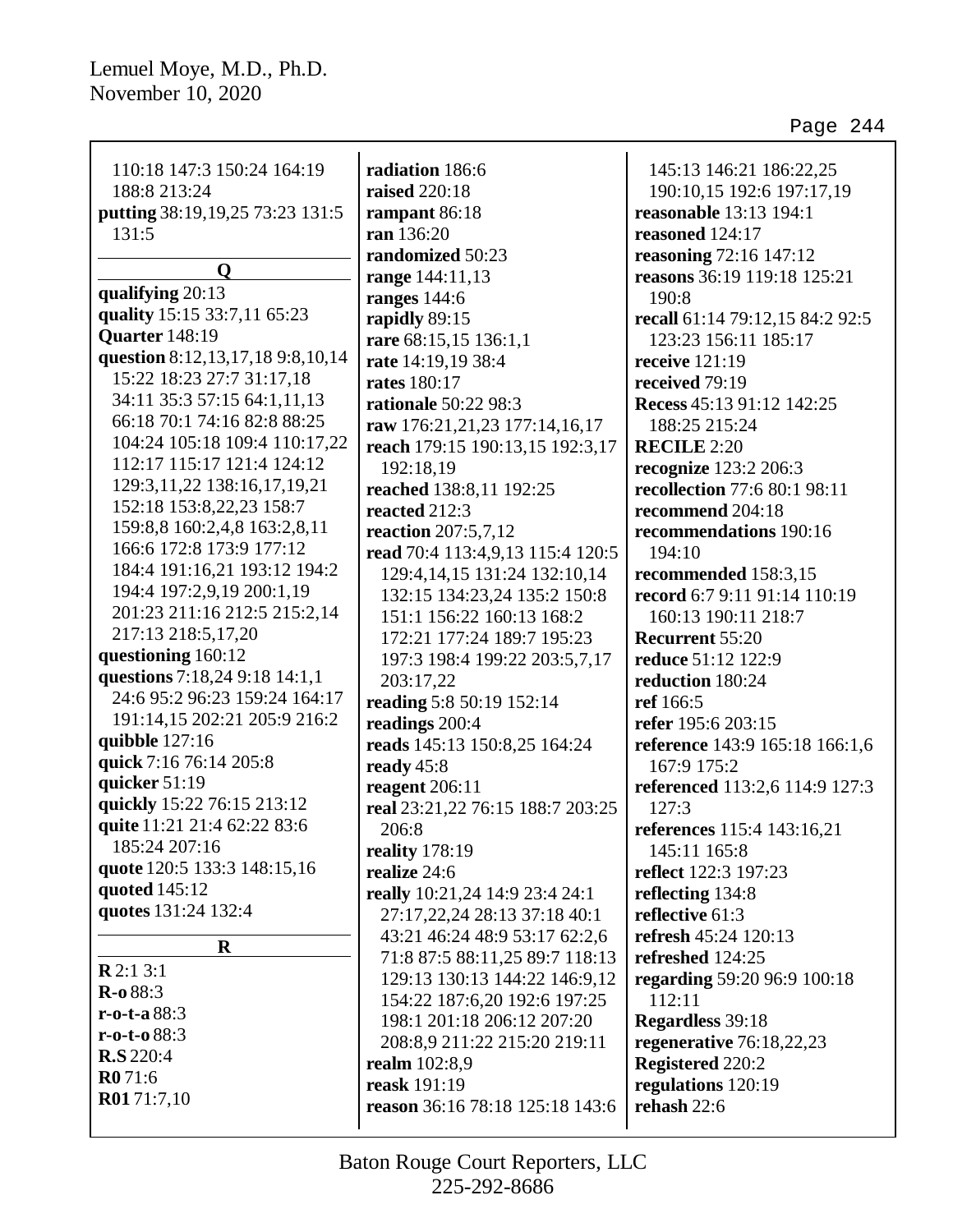| rejected 135:10,12                               | repeating 37:25                              | requirement 163:3                                         |
|--------------------------------------------------|----------------------------------------------|-----------------------------------------------------------|
| rejecting 134:15                                 | rephrase 8:2                                 | requirements 18:20                                        |
| related 46:16 64:22 67:22 71:22                  | replicated 43:20                             | requires 216:11                                           |
| 121:6 122:8 129:16 134:14                        | report 4:12 8:10 97:20,21 98:6,8             | rereleased 210:21                                         |
| 220:16                                           | 98:13,17,24 101:21 102:14                    | research 12:20 15:4,5,8,9,10,10                           |
| relation 39:2 45:22 129:1                        | 104:2 106:1,6,7,9 107:12,20                  | 15:11, 13, 13, 15, 17, 22 29:7, 10                        |
| relationship 13:2 44:24 67:9                     | 108:2,10 109:5,7,8,16 111:7,15               | 30:2 36:4 37:5,8,12,19 39:12                              |
| 80:20 124:1,13 125:8,14                          | 111:16,18,19,24 112:5,13,16                  | 39:13, 14, 15 41:5 48:1 49:12                             |
| 132:22 134:9 136:3                               | 112:16,21 113:1,6,6,10,13,14                 | 50:20,22 61:3 74:2,4 75:17,21                             |
| relationships 220:13                             | 114:10,19 115:9,13,25 116:3,7                | 76:1 83:18 85:1 102:15 120:3                              |
| relatively 26:13 32:25 89:6                      | 116:9, 19, 21, 25 118: 18, 19                | 127:11 128:17 130:13 133:21                               |
| 148:19                                           | 119:3,19 120:3,19 126:7,20,23                | 134:17 135:22,22,24 136:8                                 |
| released 209:6 211:8                             | 127:5,17 128:16 130:12 131:23                | 165:5 180:18 189:17 202:16                                |
| relevant 176:9 184:14 213:8                      | 133:9,12 134:13 135:6 138:9                  | researched 201:10                                         |
| reliable 33:4,7,11 175:18,20,21                  | 138:12,14 139:9 143:3,7,16,20                | researchers 30:13                                         |
| reliance 184:1                                   | 143:23 144:17,24 145:13                      | reserved 5:12                                             |
| relied 112:12,15,22 127:4,7                      | 146:17 147:4 152:2,5,15,24                   | resources 126:12                                          |
| 128:9,16 134:13 175:14 184:22                    | 155:10 156:15 161:1 162:20                   | respect 12:11 38:4 44:12 49:15                            |
| relies 133:21                                    | 163:16 164:13 168:14 169:12                  | 49:17 50:16 75:21 79:6 93:22                              |
| rely 30:7 36:2 111:23 129:5                      | 169:22 170:7 171:1 178:19                    | 94:24 95:14 144:17 146:11                                 |
| 133:22 139:8 180:4,9 185:19                      | 180:10,11 181:10 182:2 184:22                | 173:15 181:7 187:9 193:11                                 |
| <b>remain</b> 210:16                             | 184:25 185:1,3,16,20 186:13                  | 212:4                                                     |
| remainder 143:7                                  | 192:24 193:11 195:7,9,16                     | respiratory 86:24 87:2                                    |
| remained 180:22 184:13                           | 196:10 198:2 200:4 206:22                    | responding 61:12                                          |
| <b>remediation</b> 152:3 189:5                   | 207:15 214:12,18 215:17                      | responds 61:8                                             |
| remember 41:24 56:13 59:1,9                      | reported 1:16,21 120:7 150:12                | response 40:22 41:2 95:10,11                              |
| 65:20 73:18 80:6,19 81:1 82:11                   | 189:12 220:6                                 | 152:19                                                    |
| 84:6,7 85:9,11 90:11,11 94:21                    | reporter 1:17 6:1,3,8,21 7:19                | responses 116:6                                           |
| 115:23 123:12,16 124:22                          | 41:14 55:12 160:9,10,13                      | responsibility 63:13,15,25 83:14                          |
| 125:23 126:17 135:1,2 152:5                      | 202:24 220:2,3                               | 121:2                                                     |
| 156:10 181:24 185:4 207:7                        | <b>REPORTER'S 220:1</b>                      | responsible 52:20 63:21,23                                |
| 208:24                                           | Reporters 6:4                                | 64:18                                                     |
| remembered 82:9                                  | reporting 121:6 220:6                        | rest 139:24 146:19                                        |
| reminded 183:21                                  | <b>represent</b> 6:6 42:25 124:2             | restaurant 93:5,6 97:11,23                                |
| remote $6:10$                                    | representative 116:2                         | 103:12 104:7,10,12,19,23                                  |
| remove 9:4                                       | representatives 115:14                       | 105:11,12,16 106:21,24 107:4                              |
| <b>renal</b> 58:22                               | represented 125:9                            | 109:9,25 110:12,16 111:2,4,11                             |
| render 123:10,15 124:10 184:1<br>rendered 26:5   | reprimanded 149:21                           | 111:12 115:15,20 119:16<br>139:11 155:11 157:1,13 158:23  |
|                                                  | reproduce 140:19                             |                                                           |
| reopened 154:19,21<br>reopening 149:19 154:23,23 | reproduces $141:17,18$<br>reproduction 141:6 | 158:24 159:4 161:3,9,14,15,18<br>161:24 166:3,15,21 167:7 |
| 216:15                                           | request 35:5 71:9                            | 168:4,24 169:2 172:16 175:25                              |
| repaired 215:1                                   | require 18:21                                | 176:1,9 178:23 183:1 192:7,12                             |
| repeat 15:2 55:12 66:15 110:24                   | required 40:16,18 216:10,18                  | 201:14 204:21 216:11 217:16                               |
| repeatedly 24:22                                 | 220:10                                       | 217:22 218:2 219:10                                       |
|                                                  |                                              |                                                           |
|                                                  |                                              |                                                           |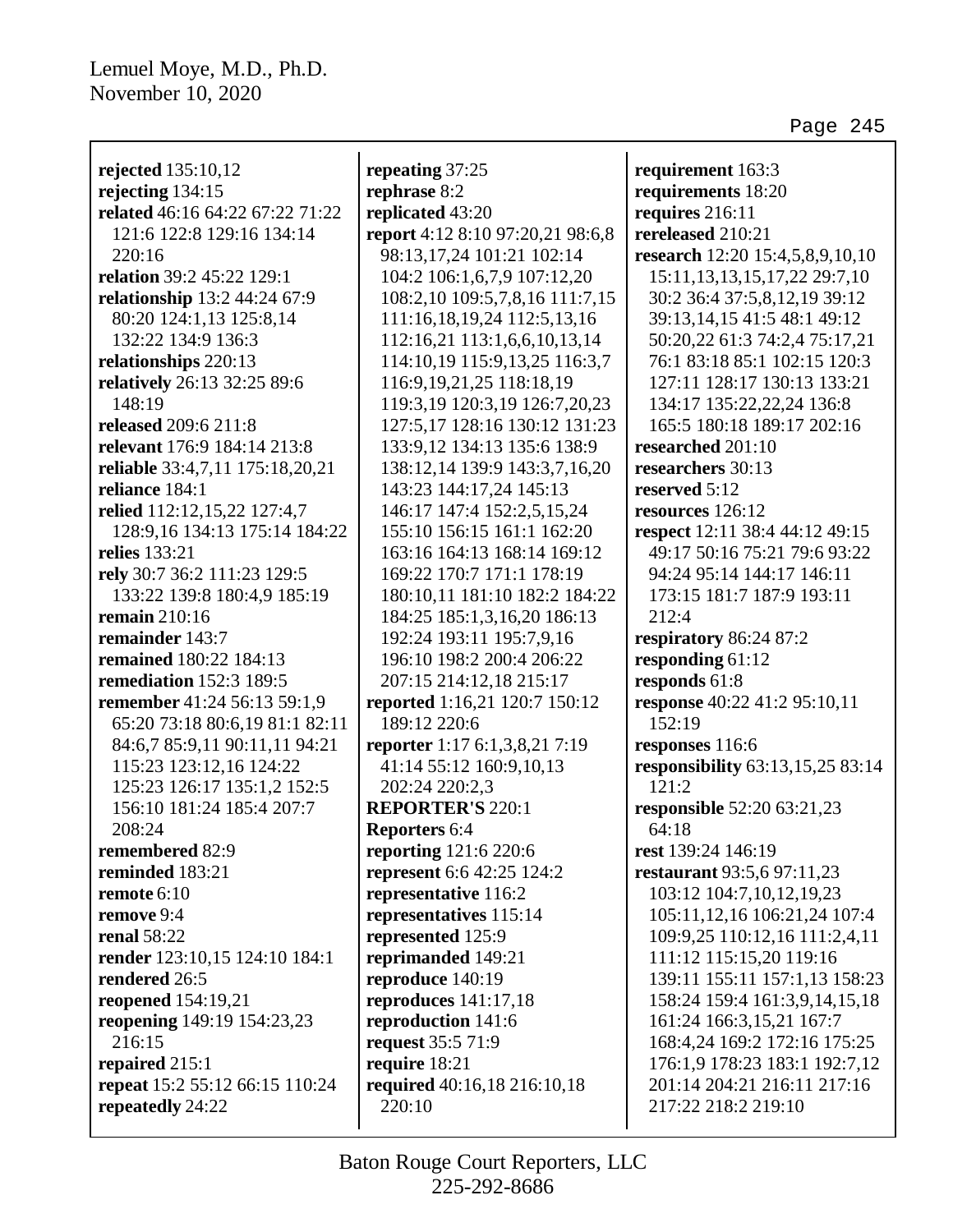| restaurant's 161:5 166:13,23            | rid 160:20                      | 76:24 77:3,24 81:8 82:17 94:23                           |
|-----------------------------------------|---------------------------------|----------------------------------------------------------|
| 169:6 172:5                             | Riddle 185:19 186:1,13 189:18   | 102:4 118:14 146:13                                      |
| restaurants 93:4, 19, 22 94: 9 95: 4    | 189:18                          | <b>roles</b> 76:9                                        |
| 95:15 145:8 192:10                      | right 7:14 8:21,24 9:3 11:17    | room 10:16 137:2 189:21                                  |
| restore 180:3 189:8                     | 14:24 22:25 23:3 29:15 32:15    | rooms 189:12                                             |
| restriction 217:3                       | 32:17 33:20 40:6,8 42:19 45:7   | rose 157:1,13 166:11                                     |
| restrictions 148:13 152:22              | 45:15 50:12,15,19,25 51:1,9     | rotating $10:9,11$                                       |
| 153:14                                  | 52:9,9,14 53:2,23 55:4 56:18    | rotavirus 87:25 88:3,4,17,21                             |
| result 24:2 40:1 96:24 135:23           | 60:2,7,22 65:14 66:18 68:1,9    | 89:17 90:8,14                                            |
| 151:19 198:25                           | 68:20 69:15 70:12 72:4,9,14,15  | Rouge 3:9 6:3 220:19                                     |
| resulting 105:14 212:14                 | 73:7,16 75:13 77:24 78:4,8      | rough 209:1,1,2                                          |
| results 16:21 88:20 131:9 136:10        | 80:14 81:7,24,25 82:19 84:16    | row 54:9                                                 |
| 136:11,15 137:17 176:5 197:19           | 88:5 90:4 91:13 92:5,21 94:19   | RPR 220:24,24                                            |
| 197:21                                  | 96:8,9,22 97:3,18 98:16,23      | rules 220:10,14                                          |
| resumption 154:24                       | 100:2,11 106:11,17 107:23       | run 54:5,9 55:5,21                                       |
| retained 92:19                          | 108:4 109:13,15 113:25 114:17   | running $209:3$                                          |
| retinal $16:19$                         | 115:8 116:16 120:17,22 122:1    | runs 52:22 53:3,3,20 54:7,8                              |
| retired 23:4 31:16,21                   | 123:17 125:1,25 127:20 131:16   | rush 134:17                                              |
| revealed 172:24                         | 131:16,22 132:4,7,12,24         | rust 213:1,3                                             |
| reveals 189:19                          | 133:14 134:4,5 135:15,19        |                                                          |
|                                         |                                 | S                                                        |
| reverse 147:5,6 172:18<br>reversed 8:20 | 136:4,21 139:14,20 141:22       | $S$ 2:1 3:1 5:1                                          |
|                                         | 142:23 143:20,22 148:5,19       | S1S2 178:1                                               |
| review 30:2,11,13 32:3,12 34:8          | 149:4, 12, 17 151:8 152:5 153:3 | safe 150:18 151:3,13,19 153:1                            |
| 34:17 35:5 36:6,6 73:1 74:3,15          | 153:8,20 154:8 155:3,4 156:7    | 192:11 193:6                                             |
| 102:20,20 123:14 127:12                 | 156:14 160:3,7 161:23,23        | <b>Safeguarding 68:6</b>                                 |
| 128:18,21,21 136:15                     | 162:18 164:5 165:9 168:1,6,20   | safely 215:21                                            |
| reviewed 32:20 34:12,14 36:18           | 170:6 172:17 174:4,4,4 178:13   | safety 77:18,22 78:22 79:10                              |
| 37:5 59:2 73:25 112:8 115:3             | 178:18 179:7 180:1,2,14         | 82:12 83:23 103:25 120:18,19                             |
| 127:18,19 128:24 129:1 133:5            | 181:14,23 182:3,6,12 183:8,14   | 161:10 166:16,24 167:21                                  |
| 133:12 134:7,19,24 135:2,8,10           | 183:25 184:23 185:4,10,23       | sake 158:1                                               |
| 135:14 195:8,11,12,13                   | 186:2 188:23 195:25 196:4       | salary 121:14,16,22,22                                   |
| reviewer 29:23 30:18,25 31:4,5          | 199:4 200:23 201:25 203:21      | sample 12:3,5 70:16                                      |
| 31:14,20 32:9,24 33:13 34:8             | 204:23 205:8 207:3,14,25        | SARS 100:7,8,9,9,19                                      |
| 35:24                                   | 209:15 211:9,17 212:11,21       | <b>SARS-296:24</b>                                       |
| reviewers 31:10 33:1 36:15              | 214:2,24 215:5 216:1,8 217:7    | SARS-CoV-1180:19                                         |
| 135:17                                  | 218:22 219:6,13,15              | SARS-CoV-24:17 69:14 95:8,14                             |
| reviewing 34:1                          | risk 4:14,17 171:13 196:11      |                                                          |
| reviews 31:17 57:19 195:14,18           | 199:19 202:25                   | 99:17,23 104:6 128:25 129:4<br>131:25 132:22 134:9,14,16 |
| rhinitis $68:12,12$                     | RNA 140:13,17 141:4 142:2,7,12  |                                                          |
| rhinovirus 69:1                         | 142:14,15 176:12,13,21,21,23    | 143:23 144:13 146:21 173:8                               |
| rhinoviruses 86:25                      | 177:6, 10, 14, 16, 17           | 177:25 180:19,22 203:24                                  |
| <b>Rick</b> 19:17,20                    | <b>ROAD</b> 1:22                | 204:10                                                   |
| Rico 2:4 6:16 92:10,11 94:18            | <b>RODERICK 2:4</b>             | <b>SARS-CoV-2/environment</b>                            |
| 110:18 126:6                            | role 39:13,18 43:13 46:23 47:20 | 136:3                                                    |
| rico@akdlalaw.com 2:7                   | 65:6 66:25 72:25 73:15 76:5,23  | SARS-COVID 96:23                                         |
|                                         |                                 |                                                          |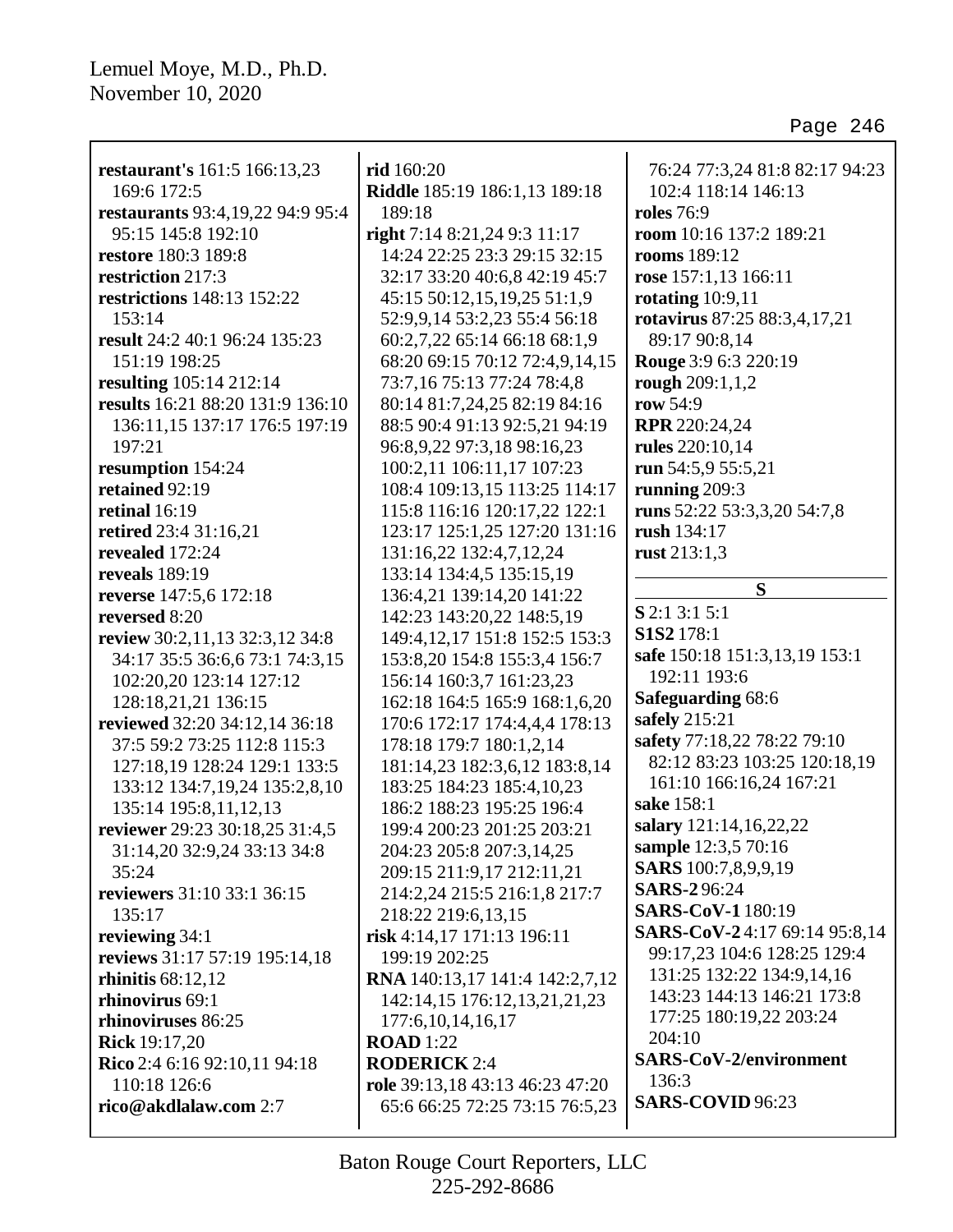| <b>SARS-COVID-1</b> 180:16,25<br><b>SARS-COVID-2</b> 150:9,13 | seasonal 68:13<br>second 24:14 33:12 45:17 50:6 | separately 101:3<br>separating 174:23 208:1,2 |
|---------------------------------------------------------------|-------------------------------------------------|-----------------------------------------------|
| 156:23 180:16 189:16                                          | 51:21 55:23 59:4 72:8 92:15                     |                                               |
|                                                               |                                                 | September 87:5 202:23                         |
| satisfactorily 29:9                                           | 97:9 101:3 103:5 107:9 111:17                   | sequence 49:22 50:3,3 53:4 98:6               |
| saw 27:14,18,22 61:22 135:2,7,9                               | 127:6,6 139:9 143:13 167:5                      | 98:11 158:6,8 192:16 198:25                   |
| saying 18:13 63:10 105:25                                     | 172:21 173:2 182:9 198:6                        | series 7:18 48:3 202:21 209:20                |
| 118:16 139:15 147:6 153:6,25                                  | 209:16                                          | serious $145:2$                               |
| 162:16 163:7 172:18 179:11,12                                 | second-to-last 207:20                           | seriously 21:19                               |
| 191:6,6,8,10 192:2,15,22                                      | secondary 17:7,8 20:3,4,25                      | seriousness 145:1                             |
| 218:14                                                        | 21:12,22 63:18                                  | serve 77:21 97:14                             |
| says 14:5 22:11 23:1 25:13 49:2                               | Secondly 146:2                                  | served 18:7 66:24 84:3 85:22                  |
| 50:21 78:21 107:20 127:7                                      | section 29:18,22 37:4 56:13,15                  | 122:20                                        |
| 143:23 152:25 153:15 167:9                                    | 62:17,21 113:24 155:11                          | service 56:7 71:18,19 73:16 76:9              |
| 169:5,23 173:17 177:24 179:9                                  | sections 158:12                                 | 77:5,21                                       |
| 179:16 189:6 192:24 199:15                                    | see 7:11,12 9:4 25:13 26:19                     | services 220:12                               |
| 203:23                                                        | 27:12 32:4 34:6 41:8,9,18 46:9                  | serving 85:22 86:1                            |
| scale 210:12                                                  | 51:16 54:9 55:22 56:7 67:23                     | set 78:7,9 220:5                              |
| scary 83:7                                                    | 70:3,14 71:22 72:3 81:3,5                       | setting 27:1 40:23                            |
| scattering 172:23                                             | 83:14 90:10 100:13 118:13                       | settings 199:20                               |
| scenario 105:9 108:8 109:23                                   | 120:10 123:1 127:14 133:1                       | settle 210:9                                  |
| 111:6 160:24 178:22 212:2                                     | 142:18 146:25 173:4 178:7                       | settling 210:10                               |
| scenarios 109:17,22                                           | 199:16 204:3 212:3 213:8,10                     | seven 25:24 26:3,4 83:25 84:1                 |
| scheme $43:10$                                                | 214:9                                           | Seventeen 68:3                                |
| school 10:6 14:12 17:4,21 21:3                                | seeing 8:22 25:23 26:19 27:4,6                  | Seventy-four 77:11                            |
| 22:20 24:10,14,15,17,24 25:3                                  | 27:10,11 28:12,20,23 29:7                       | sex 38:5 55:7,18                              |
| 28:10 42:11,13 47:1,11,11,13                                  | 127:8                                           | shape $61:4$                                  |
| 48:5 62:25 63:7 75:7                                          | seen 12:7 27:23 61:5 107:1,5                    | share 26:12 205:17,24                         |
| schooling 11:4                                                | 171:3,4 182:24 196:20                           | sharing 9:1 26:20                             |
| science 11:11 14:22 15:4,5,8                                  | <b>Seldane</b> 68:6,12                          | Shekelle 19:17                                |
| 37:13 42:9 47:9 49:4 52:8,12                                  | selection 55:19                                 | <b>SHEP</b> 50:19,21 55:19                    |
| 108:23 146:10 163:21 206:23                                   | self-evident 166:18,19 169:16                   | <b>Sherman</b> 2:19,20 6:18                   |
| sciences 10:4 47:7                                            | self-explanatory 35:8                           | shifts $28:7$                                 |
| scientific 99:4 147:9,16 163:24                               | self-propelled 139:22                           | short 22:16 62:6 142:2 186:9                  |
| 165:8 175:1,2 187:11                                          | seminars 25:8 77:7                              | short-circuit 32:8                            |
| scientifically 99:24 146:23                                   | senior 19:18,19 23:11,11,14                     | shorten 57:9                                  |
| scientist 84:19                                               | 46:23 71:11                                     | shorter $61:11$                               |
| scientists 84:15                                              | sense 136:25 213:18                             | shorthand 100:5                               |
| scope $60:13$                                                 | sensitive 41:20 83:17 172:23                    | shortly $27:10$                               |
| <b>SCOR 73:22</b>                                             | sentence 127:2,6 128:20 131:23                  | show 9:2 41:25 75:24 191:1                    |
| screen 8:20, 20, 23 9:2, 4 143:17                             | 131:25 148:12 150:24 153:10                     | showing $74:4$                                |
| screenshot 8:22                                               | 153:15 164:24 166:9 168:1                       | shut 110:6,6                                  |
| scroll 36:1,2,3 55:3 56:11 71:24                              | 169:18 172:21 177:24 189:5,6                    | shutdown 104:18 109:25 110:5                  |
| 72:5,10 76:15 86:11 165:20                                    | 203:22 207:18,20 208:16                         | 149:18,23 155:2,5 216:16                      |
| seal 220:18                                                   | sentences 177:22                                | shutting 150:4                                |
| season 87:5                                                   | separate 33:17 58:7                             | sic 138:20                                    |
|                                                               |                                                 |                                               |
|                                                               |                                                 |                                               |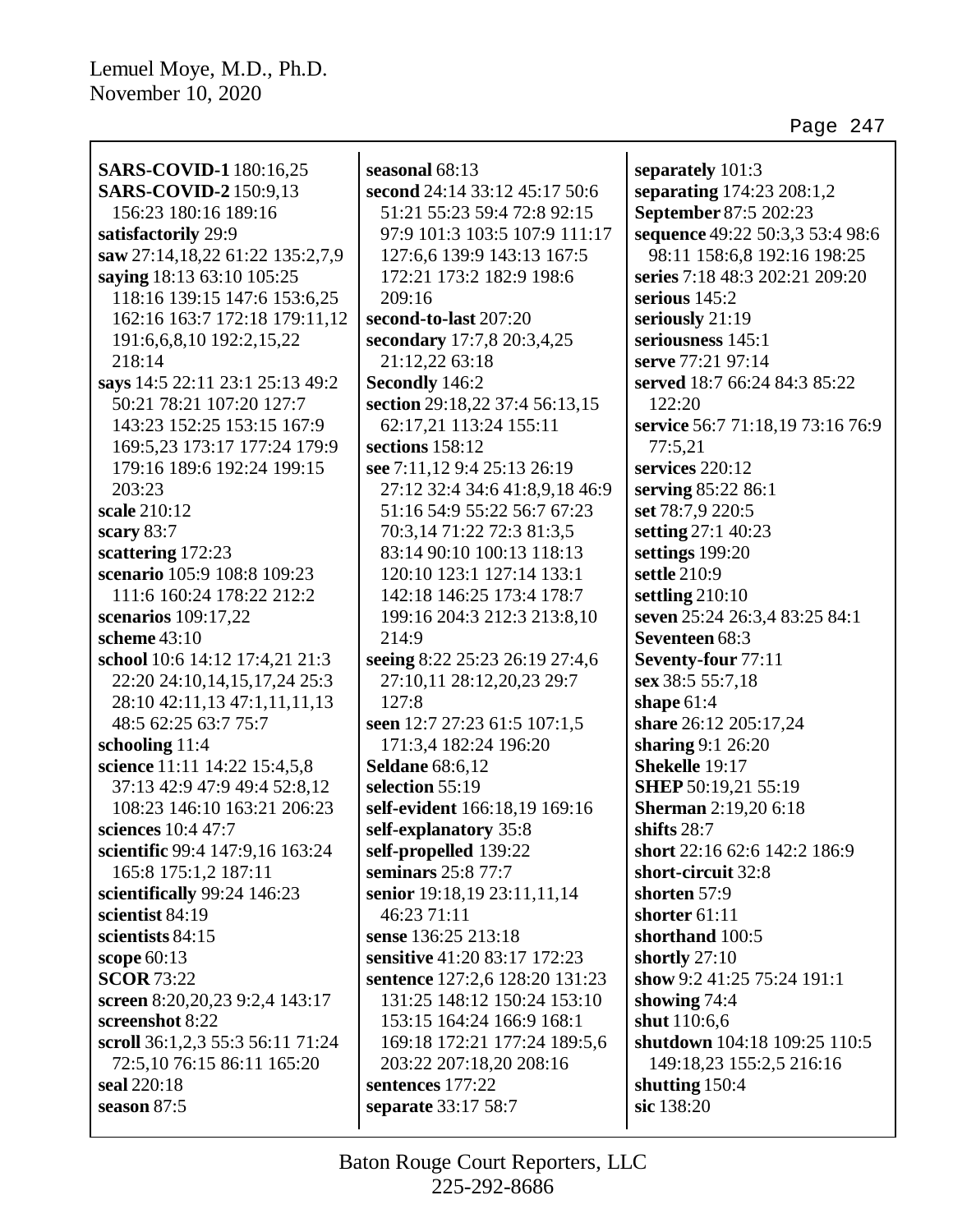| sickle 72:3,12,19 73:6,6,10,11   | 174:5 179:24 190:22 194:15     | sounded 38:8 58:18                  |
|----------------------------------|--------------------------------|-------------------------------------|
| 75:13,25 76:5,8 77:13            | sizes 131:20                   | sounds 66:19 195:22                 |
| sickness 99:24 110:2             | <b>SJS</b> 125:17              | source 173:3,10,11 174:23           |
| side 34:3 66:3,11 69:24          | skill 78:6,8                   | 185:19                              |
| sifted 132:19                    | skills 79:22                   | sources 33:4 144:3 168:19           |
| signature 220:18                 | skip 22:9 29:15,18 139:14,20   | <b>South 1:14 7:2</b>               |
| signing $5:9$                    | 177:23                         | spaced 89:5                         |
| signs 144:18,19                  | slowly 89:6                    | speak 43:11 115:13,18 116:2         |
| siloed $21:4,7$                  | small 32:25 173:6,23 198:11    | 157:9                               |
| similar 100:19,19 104:16 109:21  | 213:9                          | speaking 46:23 130:11 182:11        |
| 180:24 184:25 185:22             | smaller $85:11$                | special $26:11$                     |
| Similarly 111:19                 | smallest 214:4                 | specialist 16:18,18 84:13 183:22    |
| simple 26:14,14 53:24            | smoking 59:17 67:10            | specialists 16:16                   |
| simplified 65:25                 | smooth 178:12 208:25,25        | specialized 15:19                   |
| simply 18:13,25 19:1 23:23       | SN1 207:8                      | specialty 26:4 35:17                |
| 33:18 46:17,17 87:20 89:22       | SN2 207:8                      | species 79:15 82:10 130:2 142:11    |
| 140:24,25 163:17 178:6 179:21    | sneeze 157:8 167:11,13,14      | 144:10                              |
| 190:13,17 192:1,15               | 182:11 198:14                  | specific 18:20 36:17 43:9 75:15     |
| simulations $176:5,7,7$          | sneezed 182:6                  | 79:15 118:8 125:18 129:14           |
| single 67:23 164:13              | sneezes 167:8,13 198:12        | 134:22 214:16                       |
| sir 7:12,15 8:19,24 9:16,19 11:5 | sneezing 183:2                 | specifically 64:22 71:22 95:4,6     |
| 12:9 13:7,11 14:3 16:11 17:10    | solely 38:12 60:19             | 102:18 121:5 126:24 134:25          |
| 18:5,7 19:3 22:10 25:4,16 26:2   | solid 127:1 136:19 139:23      | 150:10                              |
| 28:2 29:24 30:20 31:7,23 32:13   | 173:18 174:21 207:22           | speech 172:24 173:7                 |
| 33:23 34:20 35:16 42:17 44:11    | solution 206:12                | spell 41:13,15 206:14               |
| 45:2 47:2,4 49:9,17 52:13,21     | solving $54:12$                | spend 11:21 52:16 120:23 149:6      |
| 56:3 58:9 59:12 64:20 75:23      | somebody 32:20,21 40:2 43:14   | spew 157:9                          |
| 79:4,8,11,25 80:13 81:14 82:22   | 104:22 122:12 167:8,13 169:23  | spewing 184:11                      |
| 94:6,16 95:24 96:21 97:24        | 209:2 213:23                   | sphere 79:1                         |
| 98:19 100:21 101:7,9,16          | someplace 36:25 140:9          | spoke 58:21                         |
| 102:13 112:7,10 113:11 114:23    | soon 198:13                    | spoken 94:7,8,14 115:19,24          |
| 114:25 116:4 119:17,20 120:11    | sophisticated 88:12            | sponsor 120:7,7,20                  |
| 123:19 125:14 131:15 132:16      | sorry 9:9 12:21 19:23 22:25    | sprains $26:14$                     |
| 144:10 148:21,23 160:10,16       | 34:10 35:2 37:16 42:12,12 47:4 | spread 89:13 104:12 145:14,16       |
| 162:4 164:8 165:6 180:5,7        | 51:6 55:13,19 58:21 71:7 80:16 | 146:2,3 164:23,23 165:16            |
| 181:19 185:21 204:25 214:8,15    | 86:4 88:19 89:8 92:2 102:1     | 172:22 173:13 196:2,7               |
| sit 31:1 98:20 126:17            | 103:5 105:11 115:16 124:23     | spreading 90:5 145:18               |
| site 28:4 73:22                  | 125:3,4 131:11 137:19 147:25   | spreads 89:6,11,15                  |
| sites $74:22$                    | 148:6 151:11 161:22 170:11     | spring $196:25$                     |
| sitting 140:15 156:2 211:5       | 174:12 175:13 178:20,21 179:3  | <b>Springer</b> 35:25 36:6,7,8,9,16 |
| 216:24                           | 181:11 190:7 195:3 197:2       | stability 180:15                    |
| situation 26:7 171:24            | 203:14 204:4                   | Stadnytskyi 173:5                   |
| situations 27:23                 | sort 27:2                      | staff 110:7 216:17 217:21           |
| six 54:8 84:7,9 122:19 209:9     | sound 139:10,18 165:13 173:12  | stage 40:23 154:23                  |
| size 70:16 131:19 144:6,9,11,13  | 198:24                         | staged-to-phase 145:10              |
|                                  |                                |                                     |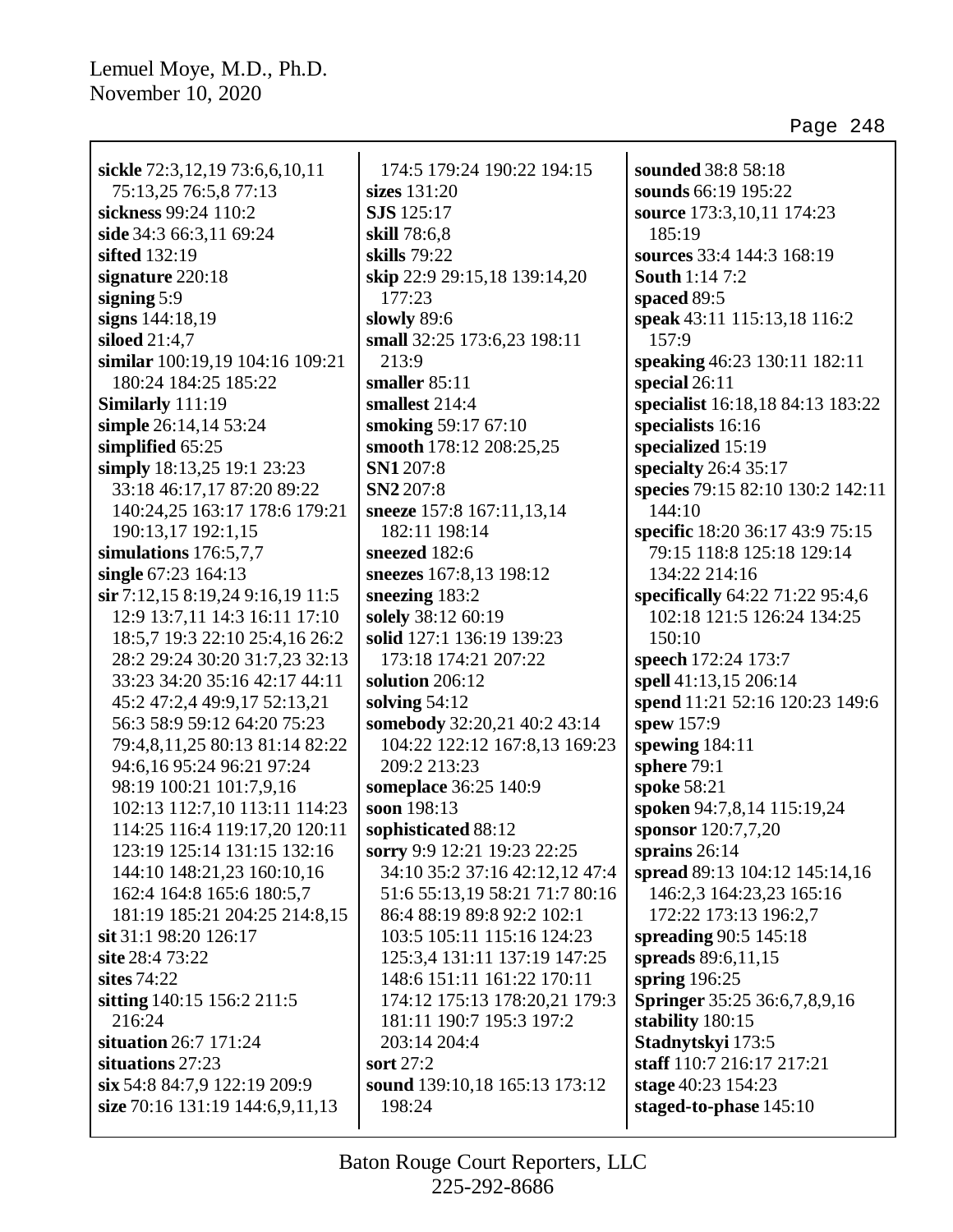Г

| stainless 180:21                              |
|-----------------------------------------------|
| <b>STAKELUM 2:20</b>                          |
| stand 170:12                                  |
| standard 73:9 107:10,18 132:20                |
| 159:9,20,21 163:5,19,21 200:9                 |
| 204:1,8,16,20,22,24                           |
| standardized 188:2                            |
| start 6:11 9:25 10:1 22:25                    |
| started 14:11 17:20 27:6 98:5,12              |
| 98:14,17 112:4,4 127:17                       |
| starting $40:7$                               |
| state 1:2,18 9:10 49:25 134:9                 |
| 139:21 176:22 187:8 197:23                    |
| 220:2                                         |
| stated 148:12                                 |
| statement 55:24 103:18 151:18                 |
| 164:6 166:21 168:19.21                        |
| statements 137:3 166:2                        |
| states 148:12 176:1                           |
| statins 37:21 82:4                            |
|                                               |
| statistical 11:16 12:1,2,14 33:13             |
| 63:1,9                                        |
| statistics 11:8,10 15:2,4 36:11               |
| 48:6 49:1 53:15,16,18 108:23<br>status $67:9$ |
| statute $220:10$                              |
|                                               |
| stay 168:1 178:15 210:13                      |
| stays 178:6                                   |
| steel 27:20 28:1,8,11 180:21                  |
| steering 84:22 85:3                           |
| stem $37:10$                                  |
| <b>Stenotype 220:6</b>                        |
| step 17:5 34:10 198:15                        |
| stepped 35:2                                  |
| steps 198:22,23 202:2                         |
| <b>Stevens-Johnson</b> 125:15                 |
| stick 64:3 108:5                              |
| stint $59:4$                                  |
| <b>STIPULATED 5:3</b>                         |
| <b>STIPULATION 4:3</b>                        |
| STOCK 3:14 147:23                             |
| stood $67:11$                                 |
| stop 19:23 26:10 31:19 72:8                   |
| 76:13 77:19 78:19,20 83:16                    |
| 103:5                                         |

**stopped** 80:14 **stops** 210:19 **straight** 53:9 **Street** 2:5,11,16 3:5,9 105:24 106:19 148:14,20 **strength** 12:24,24 **stricken** 160:4 **stroke** 37:7,10 38:1,3 50:23 51:2 51:4,14 52:1,4 54:23 55:6,16 59:17 **stronger** 139:12 **structure** 91:4 161:18 162:6 168:3 169:19,23 170:7,16 **student** 24:16 25:4,6 28:19,20 43:22 48:25 66:23 117:19 **students** 20:17,18 66:25 117:10 117:16 **studied** 118:2 **studies** 64:7 93:21 95:14 102:24 112:8,11,14,15,19,20 113:1,4,8 113:9,12,17,21 114:1,19 187:18 200:3 203:15 **study** 12:23 41:7,8,9 42:16 43:18 43:18,19 46:12 51:10 73:2 78:19,20,20,24 107:1 114:1,5,9 120:20 135:21 136:10 165:10 175:13,22 176:4,5 181:12 183:12 184:1 200:21 **stuff** 50:12 **subject** 35:8 65:11,13,16 66:2 158:9 **subjects** 26:8 **submitted** 30:3,4,23 31:2 32:11 32:19 56:15 113:15 **subset** 12:15 **substance** 131:6,18 **substantial** 24:9 27:8 203:10 **successfully** 74:5 **successive** 54:9,10 **sufficient** 75:17 78:18 160:20 198:17 199:11 200:18 **suggest** 188:12 193:9 203:23 **suggested** 88:17 **suggests** 140:12 **SUITE** 2:5,16,21 3:5,9

**summary** 116:13,14 **summer** 183:14,16 **supervised** 120:6 **supervision** 67:3 220:7 **supervisions** 66:23 **supervisory** 66:25 **supplemental** 46:3 **support** 103:19 121:22 133:16 139:17 143:10 147:10 168:19 181:4 **supported** 135:11 146:24 **supports** 102:16 165:16 166:20 **sure** 9:12,25 10:3,21 11:11 13:10 15:1 16:12 17:2 19:15 21:23 23:10 27:6 31:2 33:25 37:11,23 38:18,23 44:18,22 55:13 57:7 58:20 63:17 64:6 67:13 68:11 71:15,25 72:2,18 77:16 80:18 86:24 87:17,25 88:6 96:8 99:5 102:19 107:13 108:1,5 112:2 114:7 115:18,23 125:23 126:24 133:24 134:21 141:5 142:9 152:20 153:11,16 156:18,19 158:8 163:18,23,25 172:9 182:23 183:10 194:19,21 195:21 197:4 206:12,24 208:8 209:17 **surety** 200:19 **surface** 114:20 132:2 139:24 145:18 146:4 156:25 161:18 166:11 168:3 170:2 173:17,18 174:6,8,21,21,24 176:13,17,18 177:10 178:1,2,6,10,12,15 179:14 190:14,25 192:25 198:13 199:6,7 201:12,15 207:22,22,23 208:3,24,25 209:1,2,5,21,25 210:9,10,13 213:25 **surfaces** 103:1 106:24 111:20 119:8 126:25 127:1 145:17 146:22,22 147:8 161:14 173:16 178:19 179:18 180:17 189:11 192:7,12 193:9,12 198:10,12 199:4 **surgery** 10:15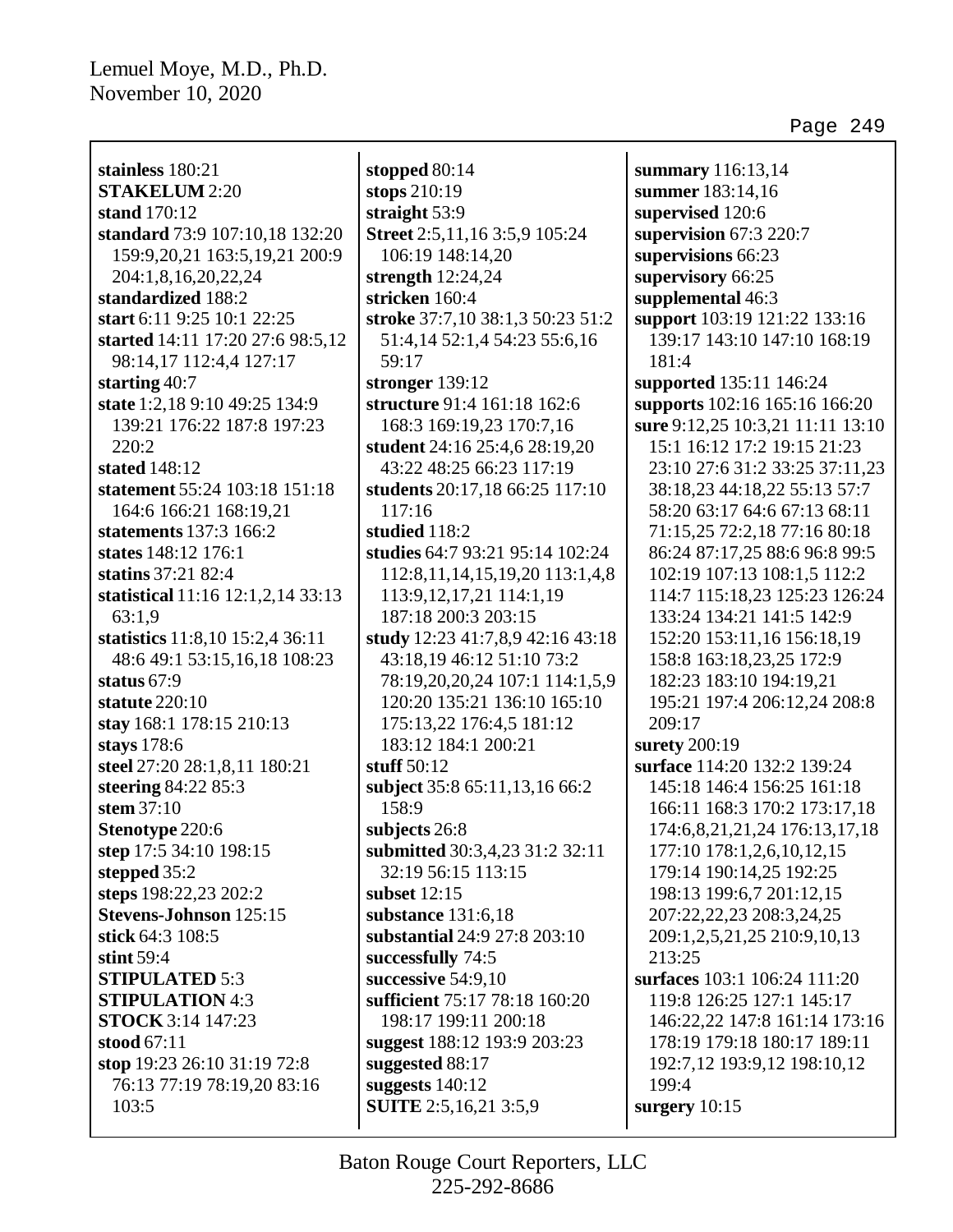| surprise 142:9                                               | 70:23 93:2,18 97:7 109:24                  | tenure 14:6                                        |
|--------------------------------------------------------------|--------------------------------------------|----------------------------------------------------|
| surprised 21:3                                               | 120:5 129:17 133:10 176:11                 | terfenadine 68:5,6,11,14                           |
| surrounding 132:1                                            | 196:23 199:1 207:16 214:14                 | term 10:10 21:12 39:6 132:5                        |
| survey 200:18                                                | talking 28:16 64:6 69:10,13                | 214:13                                             |
| surveyed 201:13                                              | 76:17 107:15 109:15 126:23,24              | terminology 163:3                                  |
| survivability 187:9,12,23                                    | 126:25 131:11,12 132:25                    | terms 11:23 87:8 107:14 140:2                      |
| survives 130:6                                               | 133:13 139:21 143:18 152:21                | 184:15                                             |
| sustain $103:19$                                             | 162:3 174:9 175:12,21 176:17               | tersely 27:7                                       |
| swath $15:8$                                                 | 177:4 183:3 194:19,21 196:14               | test 12:15 72:19 106:23 107:2                      |
| swear $6:22$                                                 | 196:14 199:3                               | 150:13 182:2                                       |
| swim 140:6                                                   | talks 54:7 60:8 144:15 153:10              | tested 115:7 150:10                                |
| sworn 7:3 220:4                                              | 156:7 164:22 167:6 171:13                  | <b>testified</b> 7:4 95:13                         |
| Symposium 76:18                                              | task 42:15 43:9 46:16                      | testify 133:19 220:5                               |
| symptoms 144:19                                              | task-oriented 47:20                        | testimony 7:21 75:19 118:25                        |
| Syndrome 125:16                                              | <b>taste 57:22</b>                         | 153:17 183:11 191:5,18 220:3                       |
| system 171:17,19 172:12,16                                   | taught 65:2 117:6,8,9,11,13                | 220:6                                              |
| systolic 50:24 51:12 52:7                                    | teach $20:17$                              | testing 111:20,22,23 151:20                        |
|                                                              | teachers 52:8                              | tetra 206:15                                       |
| T                                                            | teaching 56:17 62:22,23 63:6               | tetrachloride 206:6,8                              |
| T 5:1,1 146:2                                                | 64:17                                      | Texas 10:23 14:7 16:6 18:21,24                     |
| $t$ -e- $t$ -r-a 206:15                                      | team 91:1 92:18                            | 19:12 22:14,16,17,18 23:9,10                       |
| table 140:15,16,17 178:23                                    | technical 8:18 10:10 11:22                 | 29:12 63:7 64:16 121:17,21                         |
| 179:14 199:2,3 210:10,25                                     | technology 88:13                           | <b>Texas's 20:24</b>                               |
| 211:5,9,10,10,15 212:22 215:4                                | telephone 112:3 127:25                     | text 169:8,9                                       |
| 215:6 216:24                                                 | tell 11:9,25 13:9 14:24 16:9 27:3          | textbooks 62:16                                    |
| tabletop $179:8,12$                                          | 29:25 34:14,15 40:9 42:18                  | thank 7:9,10 17:2 23:19 91:14                      |
| take 7:21 8:8,11,12 12:15 27:18<br>32:5 40:6 45:4,7,17 52:18 | 52:23,24 56:19 57:6 63:2,14                | 92:25 116:16 163:9 187:14                          |
| 57:15 63:23 73:4 80:15 88:22                                 | 64:2,4 65:15,17 67:7 68:10                 | 197:15 219:15                                      |
| 89:16,21 90:7 91:8 105:11                                    | 72:16 78:12 81:1 83:6 86:13                | theft 205:25                                       |
| 109:7 120:2 122:1 142:16,22                                  | 88:5 91:23 102:18 105:6                    | theory 11:12 52:22 53:3,19,20                      |
| 142:23 143:13 144:14 149:8                                   | 110:20 118:10 126:22 132:7                 | 54:5,7                                             |
| 180:3 188:12,23 189:2 190:25                                 | 136:4 140:3 142:8 149:10                   | therapeutic 85:20                                  |
| 197:4 198:22 216:9 217:14,20                                 | 150:21 158:10 161:12 173:21                | therapies $75:13$                                  |
| 217:24                                                       | 177:2 190:7 195:5 196:1                    | therapy 72:19 73:9,9,11                            |
| taken 1:15 5:5 45:13 91:12 118:3                             | 204:16 215:16                              | thing 14:5 51:6 52:24 53:12 60:5                   |
| 130:5 140:25 142:25 188:25                                   | telling 136:4 209:10 218:7<br>tells 176:22 | 68:17 80:17 83:9,11 86:6,7<br>140:10 163:12 182:21 |
| 202:2 215:24 219:3 220:3                                     | temperature 131:7 183:5 188:4              | things 20:9 22:1,9 26:14 28:13                     |
| takes 89:4 161:24                                            | 217:25 219:9                               | 34:8 101:23 103:7,13 127:3                         |
| talk 21:18 66:10,11,21 70:15                                 | <b>temperatures</b> 181:15 182:14          | 128:23 131:6,8 132:25 166:4                        |
| 77:15 102:24 111:17 126:18                                   | 185:9 189:25                               | 196:24                                             |
| 143:8 146:19 148:11 152:3                                    | ten 75:5 180:18                            | think 7:24 9:6 10:21 11:25 12:10                   |
| 166:2 172:20 176:3 177:22                                    | tenet 170:22                               | 13:12 19:21 24:11 25:24 29:1                       |
| 180:14 192:5,23 208:15 212:9                                 | <b>tenets</b> 12:22 13:1                   | 29:17 31:1 32:5,9,21 37:2,3                        |
| talked 15:1 20:10,12 26:25 60:12                             | tens 182:25                                | 41:20 43:16 44:5,5 47:21 53:16                     |
|                                                              |                                            |                                                    |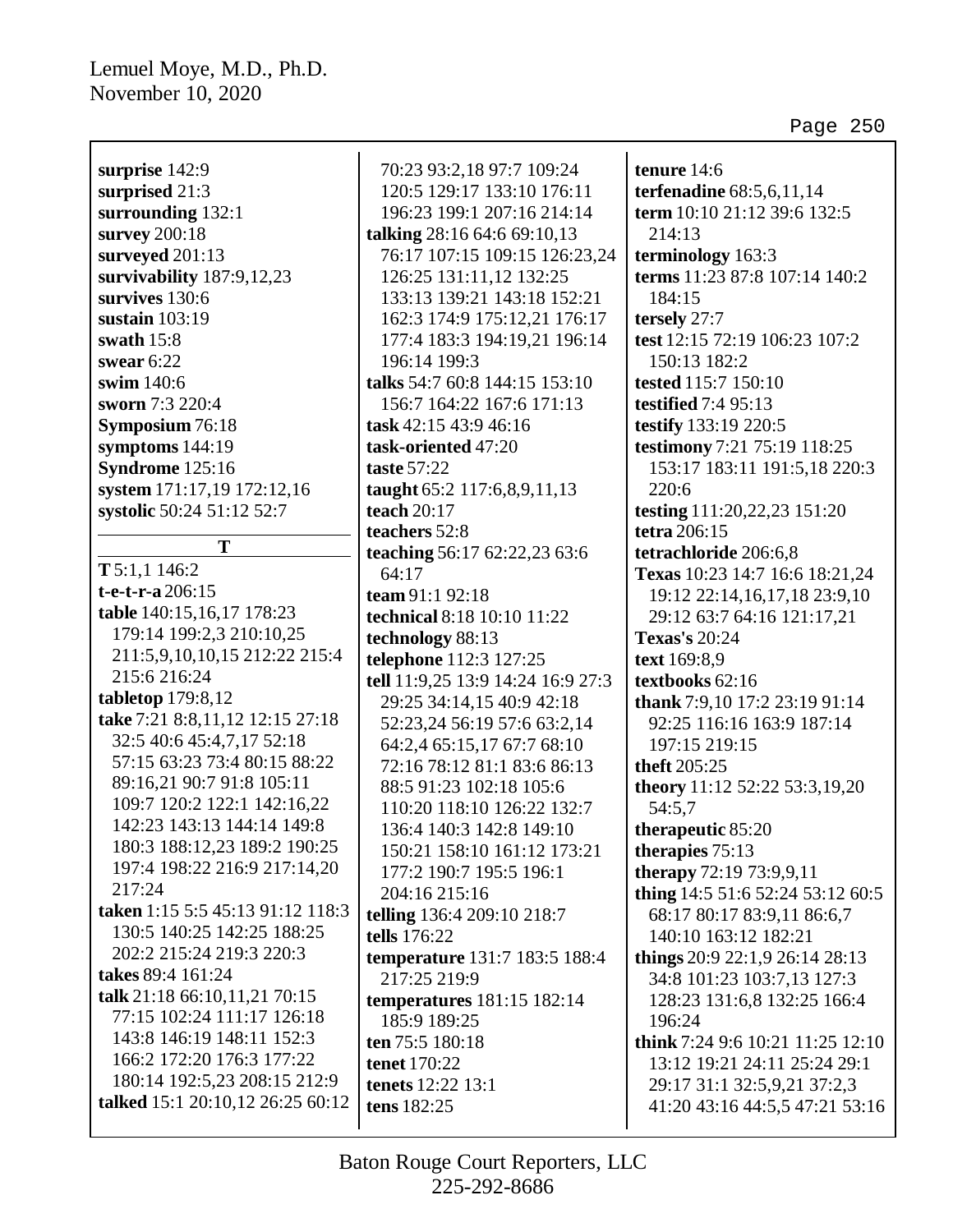| 53:18 56:12 59:13 60:4 64:25     | 163:18 191:10                      | treat 68:22 74:5 75:25          |
|----------------------------------|------------------------------------|---------------------------------|
| 70:10,14,17,23 73:19 76:17,19    | tipped $47:11$                     | treated 86:20                   |
| 78:13 79:20,20 80:9 82:4 83:2    | tires 88:17                        | treating 26:15 27:4 49:22 86:16 |
| 83:9,11 85:4,20 92:3,10,10,11    | title 30:25 49:14 70:5 173:6       | 127:9                           |
| 95:13 96:4 97:5 100:4,12         | <b>titled</b> 71:16                | treatment 13:3 49:3,18 50:10    |
| 101:22 107:16 109:9 113:5        | titles $60:17$                     | 51:11,22 52:6 68:12 70:6 81:2   |
| 114:6,6,8 115:22 116:20 117:3    | today 9:15 11:23 75:19 98:20       | 81:5 87:22                      |
| 118:10 119:2 123:2,3,5 126:4     | 187:12                             | treatments 50:11                |
| 126:10,12 129:17 139:15          | told 24:7 39:25 88:21 97:5,6,19    | treats $69:24$                  |
| 141:14 148:17 150:16,25          | 155:9 202:1                        | trial 5:12 12:20 13:6 16:17,21  |
| 153:25 156:1 164:3 172:14,18     | top 62:13 67:15 209:5 212:22       | 43:10 50:23 65:8 66:4,15 78:17  |
| 174:13 175:24 176:8,9 181:22     | topic 146:20                       | 85:8, 12, 16 133:22 160:5       |
| 183:4,12 184:9,14 190:8 196:6    | total 154:11 170:18                | trials 12:8,11,13,25 16:5 17:3  |
| 196:6 200:21 202:20 203:2        | touch 191:7,8 199:7                | 18:2,4 23:14 33:22,25 34:2      |
| 205:1,1 206:4 212:17 213:17      | touched 164:13 191:23,24           | 51:4 55:20 64:8,24 65:18,18,19  |
| 214:8 215:12 216:7 217:12        | touches 149:4 198:13,16            | 65:21,21,22,23,24 67:21 70:18   |
| 219:14                           | touching 209:21                    | 70:19 78:25 79:5,18,19          |
| <b>thinking 88:12 132:2</b>      | tough 179:23                       | tried 175:15                    |
| third 24:15 107:2 177:24 190:10  | track 145:6                        | trier 100:13                    |
| 190:15                           | tract 86:24 87:2                   | triggers $90:1$                 |
| <b>Thirteen</b> 50:18,19         | trade 68:11                        | trillion 81:3 83:13             |
| THOMAN 3:13                      | tragic $27:25$                     | trojan $71:25$                  |
| thought 13:13 43:25 99:3 109:9   | training 24:9, 10, 19, 21 25:6, 12 | trouble 68:4 92:6               |
| 125:20,22 144:4 147:24 148:4     | 75:6,8,9 127:8,9                   | true 44:23 50:7 60:18 79:24     |
| 148:6 173:12 181:6,9             | trans 168:23                       | 163:4 178:9 179:19 190:4        |
| thousands 85:10 142:10 172:25    | transcribed 220:7                  | 197:23 220:7                    |
| 195:20                           | transcript 1:12 5:9 220:8,9,9,18   | <b>Trust 87:17</b>              |
| <b>threat</b> 192:21             | transferred 155:10                 | truthfully 9:18                 |
| three 19:21 34:16 54:8 57:4 62:5 | transformation 96:1 100:23         | try 7:16 22:15 65:25 66:9 76:14 |
| 83:25 84:1,21 94:2,2 96:11,12    | 101:1,5,14 105:14 106:10,12        | 140:12,12 141:13 142:5 173:22   |
| 122:18 180:23 191:10 211:14      | 106:18 119:22,24 128:4 131:18      | 205:8                           |
| 211:14,25 212:3                  | 161:17,23 162:7,10,11,12,13        | trying 22:6 27:12 44:16 49:21   |
| throw $137:1$                    | 162:19,21 168:2,22 169:19,24       | 59:18 60:4 124:21 128:11        |
| ticarcillin 41:20                | 170:17,18,19,20,21                 | 142:2 147:24 152:12 153:11      |
| <b>TIFFANY 3:13</b>              | transformations 131:17             | 156:10 185:5 187:17 197:3       |
| tight $211:23$                   | transformed 161:6,9 166:14,15      | 206:22 209:8                    |
| tightly 135:23 141:11,17 211:10  | 166:21,23 168:24 169:1 172:5       | tuberculosis 89:3,6             |
| time 6:5 8:11 11:21 14:2 27:16   | 172:10                             | Turn 146:16                     |
| 31:9 36:22,23,24 37:1,24 46:25   | transforms 169:6                   | turned 14:17 33:24 141:22       |
| 47:3,5 52:16 93:11 94:14 95:12   | translational 37:13                | turns 87:15 130:8               |
| 98:16 120:23 121:7 124:17        | transmission $4:14,17$ 173:8       | <b>tutored</b> 117:10,16,19     |
| 126:14 127:17,18,21 145:18       | 196:11 198:10 199:19 202:25        | two 25:5 33:17,24 34:16 36:19   |
| 149:6 152:10,10,21 153:13,19     | 203:25 204:10                      | 36:21 37:6 41:23,23 44:6 49:8   |
| 188:16 197:4 206:13 207:16       | transparent 132:20                 | 51:20 58:7,12 62:5 67:14 84:20  |
| times 57:13 83:7 126:20 152:23   | travel 139:22                      | 89:4 92:12 94:20 103:20 117:4   |
|                                  |                                    |                                 |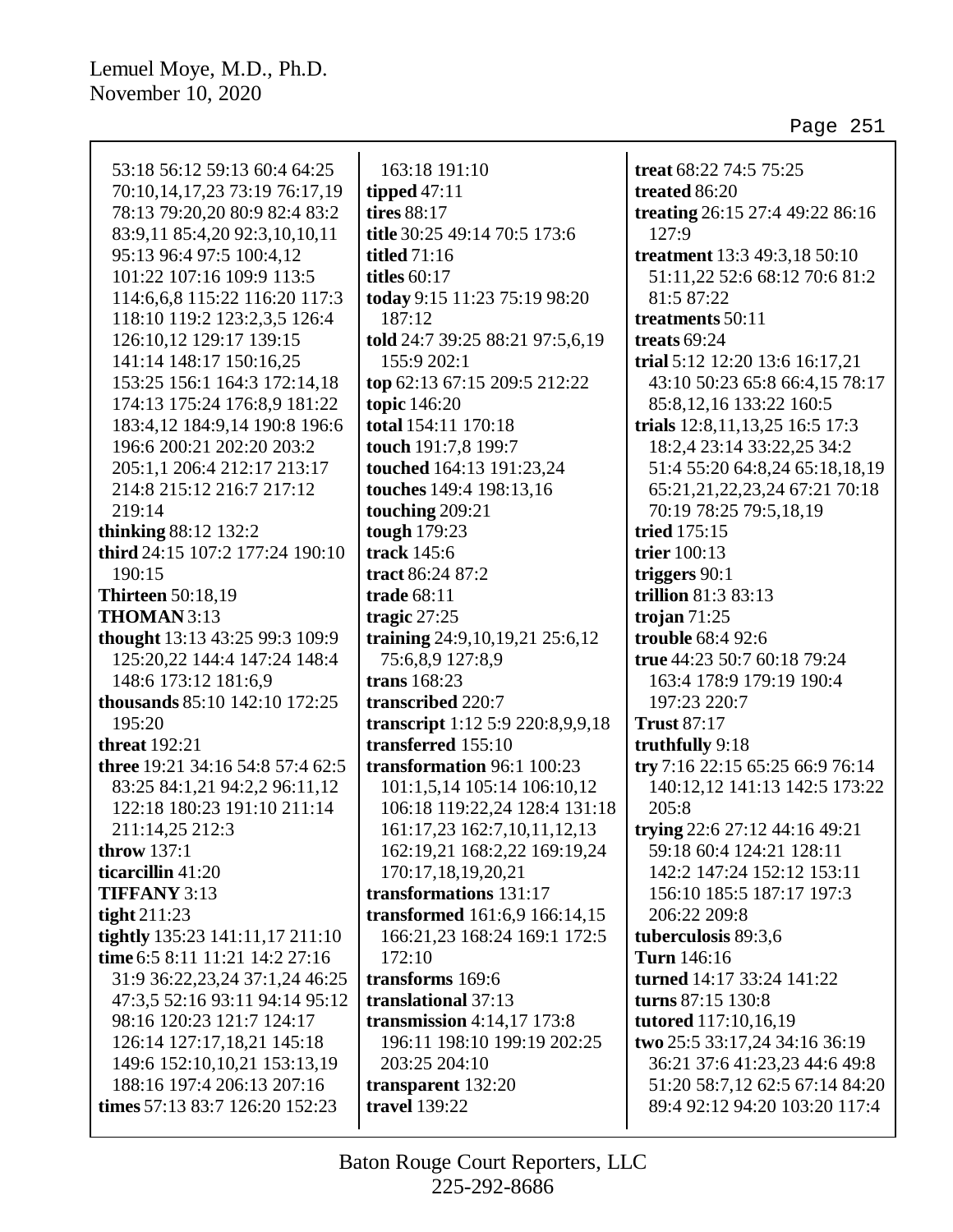$\mathsf{r}$ 

| 117:20 119:3 122:18 145:7      | 220:8                           | valid 220:17                    |
|--------------------------------|---------------------------------|---------------------------------|
| 150:13,14 167:10,14 177:21     | understands 11:14 167:18        | value 122:15 135:22 187:18      |
| 180:19 189:17 190:8 198:22,23  | understood 8:5 24:4 49:2 54:11  | van 180:4,7,9,11,15 181:2       |
| 205:12,16 215:22               | 54:15 163:19 165:14 167:12      | 206:24 207:1 208:20             |
| two-prong 52:3                 | undertaken 104:1                | variability 188:3,9             |
| two-thirds 120:4               | <b>UNDERWRITERS 1:7</b>         | variation 122:6                 |
| type 26:4,22 45:1 49:15 51:22  | undone 189:15                   | varied $65:13$                  |
| 59:7 68:25 77:7 87:3 93:12     | unfortunately 11:17 19:20 87:16 | varies $144:9$                  |
| 123:9,23 124:9 171:19 172:12   | 179:24 194:14                   | various 10:13 30:18,19 65:1     |
| 175:9 177:3 213:15             | unhealthy 180:3                 | 145:15 180:17                   |
| types 40:24 43:19 49:19 88:10  | <b>United 176:1</b>             | varying $55:6,8$                |
| 93:21 175:5                    | units $47:16$                   | vector 173:13                   |
| typically 48:15 208:19         | universe 32:25 49:23 60:1,19,22 | vehicles 196:2                  |
| typo 150:22                    | 115:3,3 122:19 134:8,11         | vendors 110:7                   |
|                                | universities 75:16              | ventilated 171:14               |
| $\mathbf{U}$                   | university 10:5,6,19,20,23 14:7 | ventilation 171:16 172:6,12,16  |
| $U$ 5:1                        | 16:6 19:12 20:23 22:13,16,16    | 172:19                          |
| <b>U.S</b> 176:9               | 23:9,10 29:12 63:7 64:16 74:2   | ventricular 55:17               |
| <b>Uh-huh</b> 121:3            | 121:17,21,23                    | veracity 209:23                 |
| ultimate 99:23 110:1           | unraveled 141:16                | verbally 7:20                   |
| ultimately 98:2 100:13 101:6   | unrelated 130:12                | verge 140:5                     |
| 138:19 209:19 211:23 212:18    | unsafe 161:15                   | version 35:10 53:22 66:1 143:20 |
| umbrella 38:7 39:8             | unstandardized 187:19           | 186:9                           |
| unambiguous 100:6              | unusable $215:2,3,6$            | versus 1:6 123:11 124:20 130:24 |
| underestimate 184:10           | updated 37:1                    | 131:13 168:16 184:16            |
| undergrad 10:1                 | <b>Upper 86:24</b>              | viability 188:4                 |
| undergraduate 41:5 42:8 43:22  | urgent 28:14,15                 | viable 177:18,19 180:22 184:13  |
| 44:2.3                         | use 5:13 14:18 38:2 49:24 55:2  | 184:16,18 189:19                |
| underlying 11:12 38:19 44:7,9  | 70:2 96:2,5 100:23 101:1,5,13   | vicinity 104:7,8,10 109:8 114:4 |
| 64:5 80:2                      | 101:14 105:14 106:10 108:8      | 138:18                          |
| underneath 30:19 33:12         | 118:4 119:22,23,25 128:4        | victim 140:25                   |
| understand 8:1,14 11:25 18:23  | 131:10 137:15 140:11 143:9      | victims 140:7                   |
| 21:24 38:23 42:22 43:4,5,5,6   | 163:22 165:18 167:19 174:13     | videoconference 1:12 6:10       |
| 51:24 53:23 54:17 60:13 66:5   | 193:8,8,18 196:24 204:4,19      | view 64:11 137:10 146:3,12      |
| 95:17,17,18 103:1 104:3 105:3  | 212:13 214:17 215:4             | 200:24                          |
| 107:19 109:3,19 110:20,21      | useful 134:8,11                 | violation 149:20                |
| 118:7 120:1 128:11 129:4       | uses $175:10$                   | viral 68:13,24,25 72:21,22,25   |
| 133:14 136:13,23 139:1,1,2,3,7 | utility 187:22                  | 74:7 80:10 82:6 86:17,18,19,20  |
| 153:22 187:17 190:12 191:21    | utilize 165:8 171:20 173:10     | 86:22,24 87:2,3,10 88:10,15,19  |
| 194:5 201:23 210:6 211:6       | utilized 137:4 173:11 181:14    | 88:19,20 105:3 167:10 177:1,2   |
| understandable 189:14          | UV 186:3,6,11,14,16,17,23 187:1 | <b>VIRGINIA 3:8</b>             |
| understanding $11:13,15,16$    | 187:5 188:3                     | virologist 85:23 86:2           |
| 95:23 102:5 116:22 118:5       | $\mathbf{V}$                    | virology 76:23,25 77:3,12,13    |
| 135:15 146:12 147:7,8 154:19   |                                 | 80:10 85:21 86:1 139:20 169:8   |
| 155:9 171:9 175:4 207:12       | vaccine 65:19,21 70:18,19       | 169:14 176:22                   |
|                                |                                 |                                 |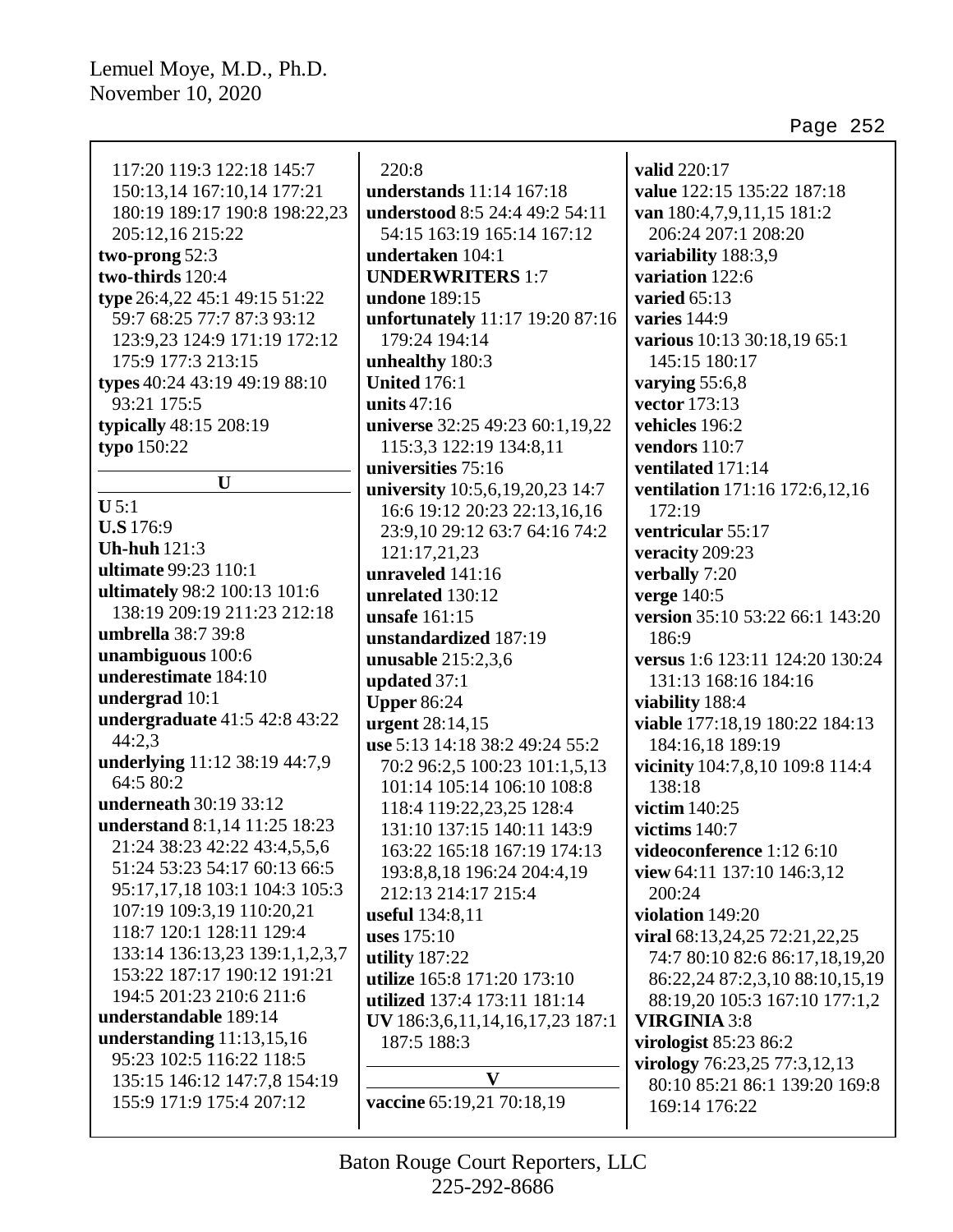| virus 67:4,12 68:22,24 69:20           | W                               | 153:11,17 162:2 176:3,17        |
|----------------------------------------|---------------------------------|---------------------------------|
| 70:15 80:21,22,23 81:10,13,15          | W 2:10 3:8                      | 177:3 178:11 188:17 192:6       |
| 81:17, 19, 20, 21 82: 2, 3, 10, 17, 19 | W-a-a-l-s 206:24                | 193:7 194:21 199:3              |
| 82:24 83:2,3 84:17 88:2 89:22          | Waals 207:1 208:20              | we've 22:8 26:25 60:12 61:1,2   |
| 90:5 93:5 95:8,8 100:4,9,14,19         | wait 99:11,11 108:14,14 128:6,6 | 70:10 76:16 83:2 91:7 120:5     |
| 101:12,20 102:25 103:12                | 129:19,19,19 138:3,3 162:24     | 142:18 164:4,17 171:24 188:17   |
| 104:14,15,20,20,23 105:1,16            | 162:25,25 216:21                | 202:14 214:13                   |
| 106:3 107:12 110:2 112:9,12            | waiting 139:24 148:2,6 203:4    | weak 162:16,16 208:19,19,21     |
| 113:22 114:4 119:8 129:16              | waived $5:10$                   | weakens $164:20$                |
| 130:6 131:12,19,19 134:18              | walk 9:22 13:23                 | wear 216:12,19,25 217:19        |
| 142:7,14 143:23 144:6,8,10             | walked 109:22                   | wearing 217:6,15,22             |
| 160:21 161:8,13 164:23,23,25           | walks 104:22 109:16             | website 191:2                   |
| 165:16 166:14,22 167:24                | want 17:15 21:23 24:6 32:14,15  | <b>Wednesday 67:18 115:23</b>   |
| 168:23 169:1,5 172:22 173:13           | 38:18 51:17 52:3 53:22 57:22    | week 27:14 28:19,19 94:2 115:22 |
| 173:15,18 174:5,9,10,15,20,22          | 63:2 71:25 83:8 84:22 96:8      | 116:1                           |
| 174:23 176:12,14 177:11,18,25          | 101:24 102:2,11 107:13 108:1    | weeks 34:16 94:3 96:11,12,14    |
| 178:5,5,10,14,14 179:13,16             | 108:5 110:8 112:2 120:13        | weighed 133:8                   |
| 182:2,16,22 184:9,10 186:2,9           | 133:15 137:1 140:11 146:19      | weight 67:9 132:3,8,17 133:3,15 |
| 186:12 189:19,23 190:14,15,22          | 152:20 153:16 159:23 190:11     | well-established 162:1          |
| 191:1,2,7,22 192:2,10,14 193:7         | 190:19 191:13 193:20,22         | well-phrased 7:25               |
| 194:8,14 196:8 198:17 199:6,9          | 206:11,23 208:10 213:10,11      | Welsh 3:8 6:14                  |
| 204:19 207:21 208:1,2,6,17             | 215:16                          | went 10:19,22 20:23 59:15 67:7  |
| 209:10,19,24 210:1 212:3,21            | wanted 58:12 74:2 163:22,25     | 71:17 104:19 152:6,22 153:13    |
| virus's 194:15                         | warrants 73:23                  | were--75:24                     |
| viruses 59:20,22,25 60:8,16 62:8       | wasn't 27:22 41:8 65:10 69:3    | weren't 85:22 135:2,7 155:4     |
| 62:11,15,16,19 65:20 67:24             | 70:5 72:22 73:19 76:1 86:1      | whatsoever 147:17               |
| 69:3,21 70:9,20,24 71:1,16,23          | 87:5 135:9 138:19 185:5,6       | <b>Wheaties 98:14</b>           |
| 72:17 73:1 75:22 76:2,10 77:8          | water 139:23                    | white 205:21,22                 |
| 77:14 81:3,5 83:8,9,13,13 85:7         | wax 174:9,10,22 175:2,4,9       | wild 89:11                      |
| 86:15 95:3,17 99:18,18,21              | 207:23 208:18                   | <b>WILLIAMS</b> 2:19            |
| 101:2,4 129:25,25 130:8,8              | waxes 175:5                     | willing 97:8,14 100:3           |
| 131:9 139:3,21 140:4,10,14,15          | way 39:12 43:12 61:4 66:9 75:14 | wind 208:23                     |
| 140:16,21 142:9,15 157:10              | 91:24 117:24 138:14 142:5       | windows 171:23 172:2 183:18     |
| 167:18 173:23 177:19 180:19            | 145:24 147:18 151:1 152:12      | 186:11                          |
| 183:3 185:16 192:17,18,19,20           | 170:8 171:1 188:8 190:20        | wipe 190:25 193:9               |
| 192:21,24 193:13 209:3 210:9           | 196:6 212:19                    | wish $54:6$                     |
| 210:10,16,17,20,21,24 211:2,7          | <b>Wayne</b> 1:14 7:2           | witness 5:9 6:9 41:13 45:4,10   |
| 211:15,18 212:6,16 213:24              | we'll 6:11 9:1 19:25 32:7 38:1  | 91:10 92:25 99:15 110:18,20     |
| <b>Visit 73:22</b>                     | 60:21 83:10 108:20 139:9,20     | 110:23 118:23 138:5 142:18,21   |
| vitae 4:11 13:17                       | 146:18 177:23                   | 203:4                           |
| vitro $41:7,942:2$                     | we're 9:2,21 11:21 13:18 30:13  | witness's 193:23                |
| volumes 55:18                          | 38:25 53:24 56:6 100:14         | <b>wonder 82:23</b>             |
| volunteer 87:12 90:22,23               | 103:14 107:14,15 111:17 115:2   | wood 174:9,10,22 207:23 208:18  |
| volunteers 91:2                        | 119:18 131:11,12 132:24 133:1   | wooden 140:15                   |
|                                        | 139:14 143:17 146:20 152:20     | word 69:5 95:23 108:16 110:5    |
|                                        |                                 |                                 |

225-292-8686 Baton Rouge Court Reporters, LLC

 $\mathsf{I}$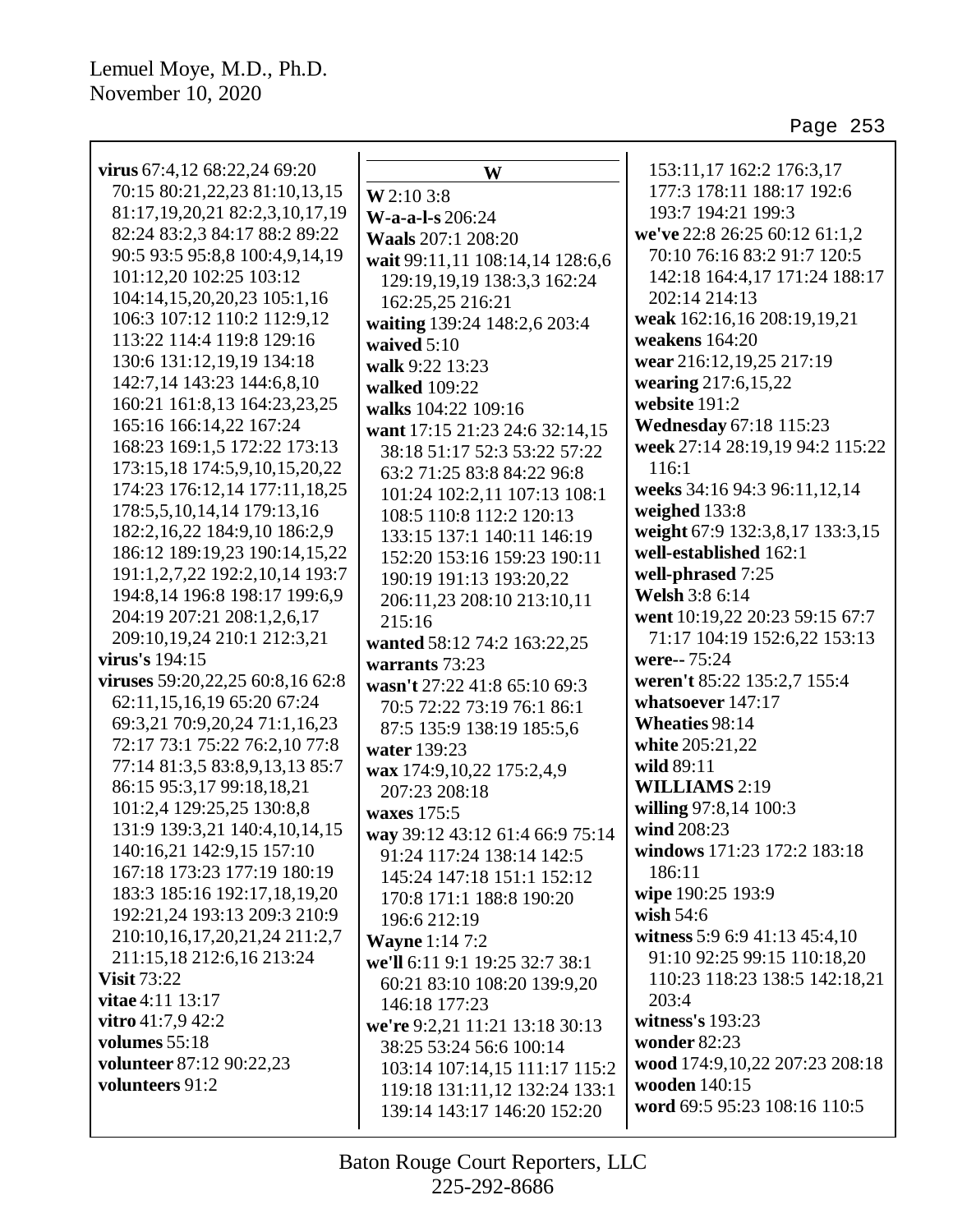| 116:16 125:11 126:19,21         | Y                              | 134:10 29:2 50:16 51:1                          |
|---------------------------------|--------------------------------|-------------------------------------------------|
| 140:11 149:8 174:13 179:3       | $Y$ 3:8                        | 14 52:14,17 54:19                               |
| 204:20 210:3                    | yeah 19:25 36:22 40:10 42:22   | 1434 220:14                                     |
| words 107:25 127:16 131:24      | 65:3 70:14 84:24 86:11 91:11   | 1455 5:11                                       |
| 164:6 167:20 170:3,4 193:7      | 92:11 93:10 119:24 121:16      | 15 53:12 54:19 55:5 65:4 121:7                  |
| work 10:2 12:8 16:19 17:23 18:8 | 125:3 127:24,24 134:2 142:21   | 121:10                                          |
| 20:1,6,20,20 21:18 22:21 23:15  | 146:7 148:4 149:3 154:7        | 150 57:4 73:20                                  |
| 23:16,19 25:2 27:2 28:6,15      | 164:25 185:2 187:14 188:15     | 16 55:13 147:16                                 |
| 32:1,19 38:5,20 43:23 44:3,12   | 197:4,7,10 206:10 217:10       | <b>16-hour</b> 28:7                             |
| 45:12 48:25 52:20 54:12 55:21   | vear 16:24 17:5 24:23 27:21    | 1625 2:5                                        |
| 57:4 60:19 61:13 66:12 71:21    | 62:24 73:20 120:22 121:8       | 16th 145:11                                     |
| 76:7 86:13 87:11,12,12 90:12    |                                | 17 54:23,23 55:13 68:2,3                        |
| 90:22,23 91:22 92:4 93:12       | years 24:15 29:2 36:10 44:6    | 1702 2:16                                       |
| 97:21 98:8,23 99:1,2 120:12,16  | 69:17 75:5 78:13 83:10 118:3   | 17th 96:18 98:1 99:7 100:18                     |
| 120:23,24 121:5,12 196:22       | 122:22,23 125:19,24 128:10     | 105:8 127:25 137:24                             |
| 212:1,1                         | 141:8 171:8                    | 18 122:2,2 125:2                                |
| worked 15:23 19:23 22:23 23:11  | Yep 66:17                      | 18487 1:22                                      |
| 23:21 25:21 27:20 28:3,18 93:8  | Yersinia 89:13                 | 19 54:23 122:17,25                              |
| 93:10 125:25 126:3,5            | yesterday 12:12                | 1965 13:12                                      |
| worker 150:14                   | Yolanda 1:17 6:2 220:2,24      | 1973 44:5                                       |
| working 17:19 19:11 20:18       | you-all 93:12                  | 1974 10:5 24:25 25:1 44:5                       |
| 25:11 60:6 90:19 93:14 98:5,13  | Z                              | 1978 10:6,7 24:25 27:8 42:7                     |
| 98:15,17 116:9 121:1 178:12     |                                | 1979 45:18                                      |
| 209:8                           | zero 104:10,11,11              | 1980s 21:16                                     |
| works 137:5,22 139:7            | zoom 8:21 92:11 93:2,18,23     | 1981 10:21,22 47:15                             |
| Workshop 68:8                   | $\boldsymbol{0}$               | 1984 68:8                                       |
| world 200:5 206:8               |                                |                                                 |
|                                 | 1                              | 1986 23:1<br>1987 10:25 17:21 37:20 62:23       |
| worldwide 201:4 202:7           | 1 1:4 2:21 4:10 13:19,20 43:15 |                                                 |
| worried 159:21<br>worse 14:11   | 48:23 61:2 70:10 151:7 155:6   | 73:23 74:18 75:1,10                             |
|                                 | 155:22 211:15                  | 1992 28:25 29:3,11,13                           |
| worst 27:23                     | 10 1:25 39:4,22 43:14 219:18   | 1996 56:23 58:8                                 |
| worthy 30:6,15 74:23            | 100 54:1 63:13,21              | 1st 155:18 160:25                               |
| wouldn't 18:12 74:17 83:20      | 10276:16                       | $\overline{2}$                                  |
| 117:23 190:20 213:2             | 10th 94:1 96:15,17 97:25 99:6  | 24:12 29:16 115:10 211:21                       |
| wrap 209:8 215:23               | 100:17 105:8 127:24 137:24     | 212:6,9,15,18,20,21                             |
| write 101:21 103:2 114:18       | 151:6 154:8 155:21 160:24      | 20 54:24 60:23 62:13 121:10                     |
| writing $112:15$                | 1100 2:21 3:9                  | 126:18 127:6 128:15 131:23                      |
| written 62:18                   | 11276:13,17                    | 200 60:11                                       |
| wrong 64:22 154:1 179:18        | 1154:12                        |                                                 |
| 190:24 191:3,11 200:24 212:14   | 11th 220:19                    | 2000 3:5 56:23,24 58:8,8,10,11<br>58:15,15 59:8 |
| 218:4                           | 1248:19,24                     | 2001 63:4 64:3 65:2                             |
| wrote 53:7,7 111:19 136:5       | 12:11 1:25                     | 2002 56:24 58:8,11,11,15 59:8                   |
| $\mathbf X$                     | 120 144:6                      | 2003 79:12 80:2 84:3,4 85:6                     |
| X4:1                            | 125 143:23 144:6,8,13          | 2004 80:2                                       |
|                                 |                                |                                                 |
|                                 |                                |                                                 |